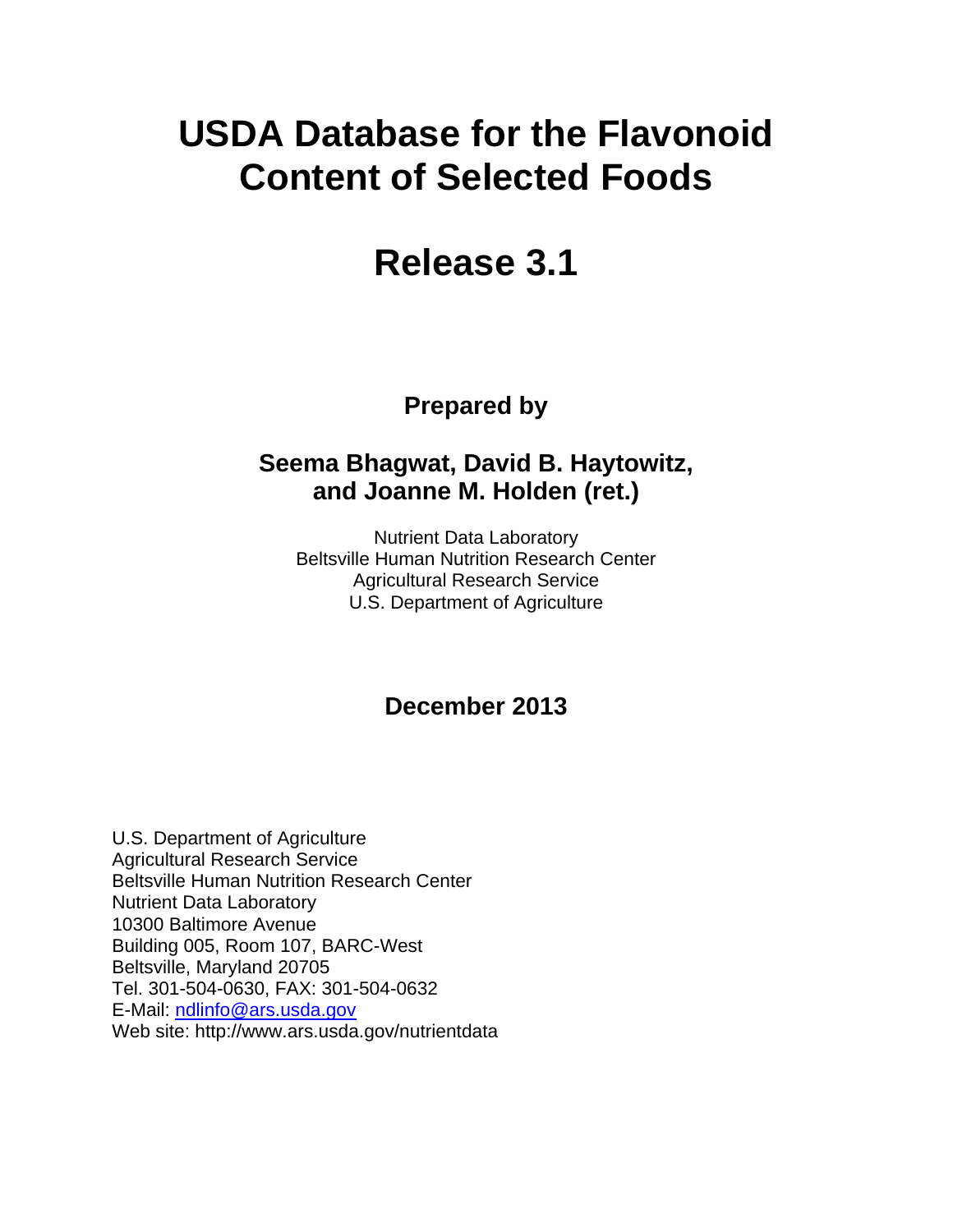## **Table of Contents**

| Methods and Procedures used to generate the database        |     |
|-------------------------------------------------------------|-----|
|                                                             |     |
|                                                             |     |
|                                                             |     |
|                                                             |     |
|                                                             |     |
|                                                             |     |
|                                                             |     |
|                                                             |     |
|                                                             |     |
|                                                             |     |
|                                                             |     |
|                                                             |     |
|                                                             |     |
| USDA Database for the Flavonoid Content of Selected Foods16 |     |
|                                                             | .99 |

## **Release History**

- Release 1 (March 2003) Flavonoid content of 225 foods items.
- Release 2 (August 2006) Flavonoid content of 392 foods items.
- Release 2.1 (January 2007) Flavonoid content of 385 foods [Eliminated the unusually high gallocatechin values from Cacao (NDB No. 97034, Nutrient No. 794) and all the data for the chocolate items (NDB No. 99388, 99389, 99390, 99390, 99391, 99392, 99407, and 99408].
- Release 3 (September 2011) Flavonoid content of 500 food items
- Release 3.1 (June 2013) Flavonoid content of 506 food items. Data were added for several different types of table olives and olive oils plus additional data on blueberries (rabbiteye). A number of values were revised, due to errors arising from the use of incorrect conversion factors used or the failure to convert some values to the appropriate units. More detail is provided in the documentation (p.1)

 A table of "Individual Data" as reported in the original references is also released along with the Release 3.1.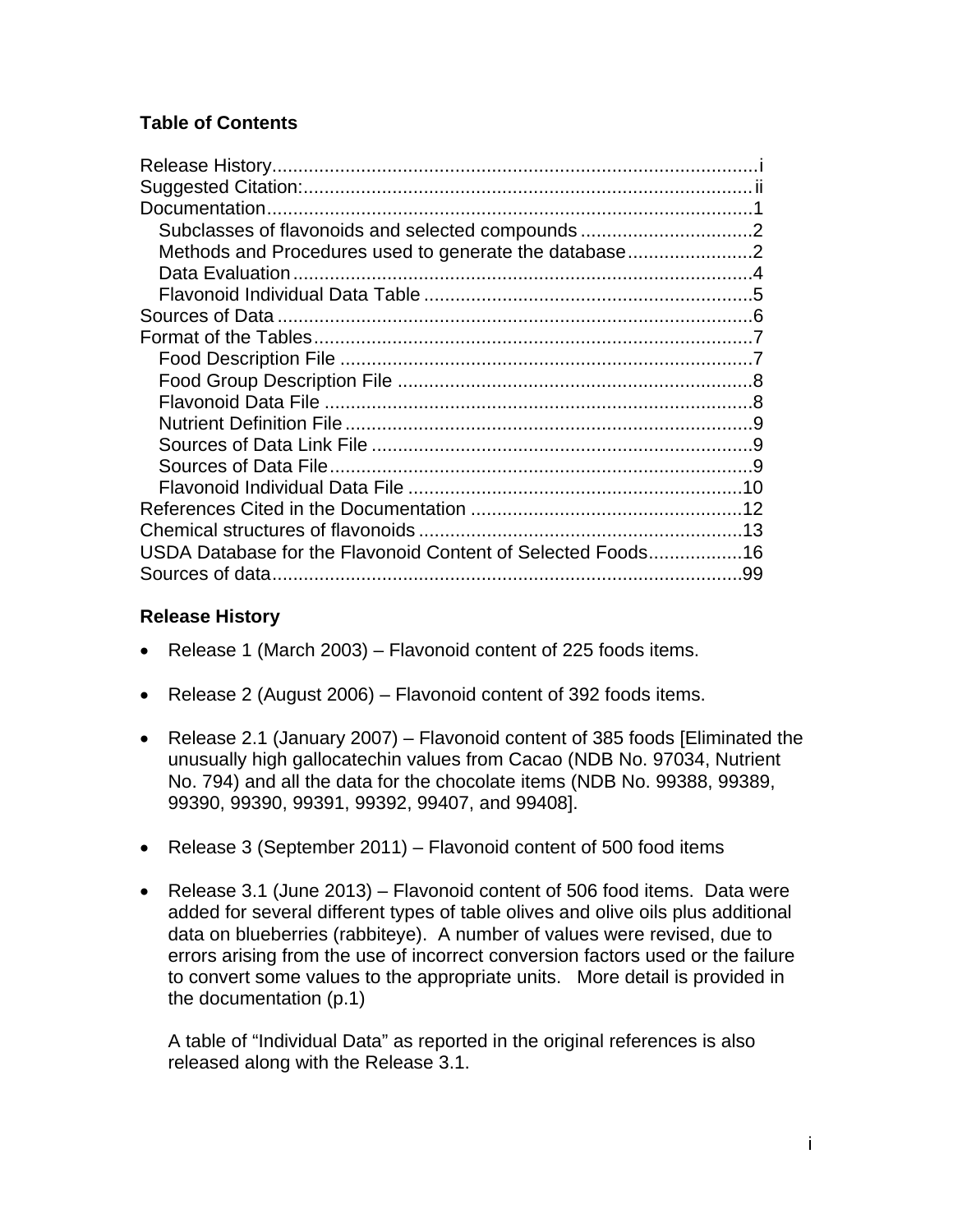• Release 3.1 (December 2013) – The description for raw cowpeas was changed to reflect the fact that the food was immature cowpeas and not mature cowpeas. As a result, the NDB No. 16062 was changed to 11191 and the food group was changed accordingly.

The description for cooked eggplant was changed to reflect the fact that the sample analyzed was actually long eggplant. Since this is a different type of eggplant, the NDB No. was changed from 11210 to 99661.

The description for cooked mustard greens was changed to reflect the fact that sample analyzed was actually black mustard greens. Since this is a different type of mustard greens, the NDB No. was changed from 11271 to 99662.

NDB No. 99401, Olive leaves, was removed.

## **Suggested Citation:**

Bhagwat, S., Haytowitz, D.B. Holden, J.M. (Ret.). 2013. USDA Database for the Flavonoid Content of Selected Foods, Release 3.1. U.S. Department of Agriculture, Agricultural Research Service. Nutrient Data Laboratory Home Page: http://www.ars.usda.gov/nutrientdata/flav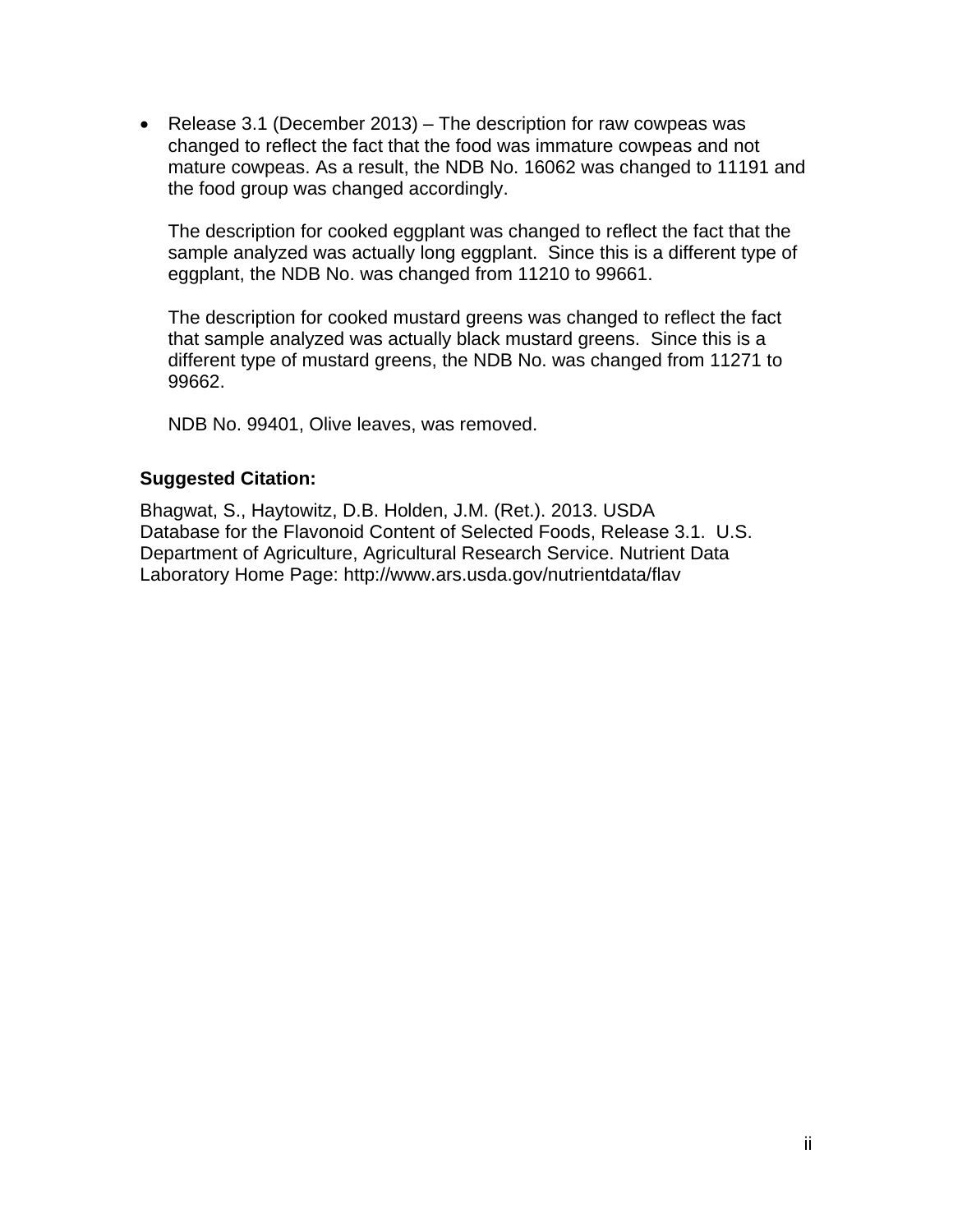## **Documentation for the USDA Database for Flavonoid Content of Selected foods, Release 3.1 (2013)**

The scientific community continues to take interest in the types and levels of flavonoids in foods because of the consistent evidence regarding beneficial health effects of dietary flavonoids. Flavonoids, particularly flavan-3-ols and proanthocyanidins, have been associated with reduction in the risk of cardiovascular disease by modulating various mechanisms of primary and secondary prevention (Schroeter et al., 2010). Anthocyanidins may also protect LDL cholesterol oxidation through their high antioxidant activity (Erdman et al., 2007). Evidence supporting cancer prevention effects of flavonoids is limited and conflicting, but some organ-specific associations have been reported. Lam et al., (2010) observed an inverse relationship between quercetin-rich food intake and lung cancer in a case-control study in Lombardi region of Italy, while Ekström et al., (2011) observed protection against stomach cancer with high intakes of quercetin in a population study in Sweden. A large volume of analytical data on food flavonoids has been published since the second release of the "USDA Database for the Flavonoid Content of Selected Foods" in January 2007, on Nutrient Data Laboratory's (NDL) Web site: http://www.ars.usda.gov/nutrientdata.

Relevant articles published between the second release and the end of 2010 were retrieved and reviewed. One hundred new articles containing data on 26 selected commonly occurring compounds in the five subclasses of the dietary flavonoids were retained for critical evaluation of data quality. The additional valid analytical data were merged with the data included in the updated database released in 2007. After review and statistical analysis, approximately 115 new foods were added into the Release 3 of the updated database. Values were added for additional compounds for some foods published in the earlier database. The updated database included source documents citing research conducted in the U.S. and also in 50 other countries.

Release 3.1 of the flavonoids database contains data on some new food items different kinds of table olives and olive oils data from seven articles and additional data on blueberries (rabbit eye) from one article. A number of corrections were also made due to the use of the wrong conversion factors or failure to convert some values reported as mg/kg or mg/L into mg/100g (two articles on wine and one on orange juice). The changes in values due to incorrect conversion factors were very minor and may not have any impact on the final means of the aggregated data. Similarly changes due to unit conversion did not affect the mean values for wines greatly due to large quantity of data available on wines. The mean value for hesperetin in orange juice, raw (NDB 09206), changed considerably and was reduced to 11.95 mg/100g from 20.39 mg/100g.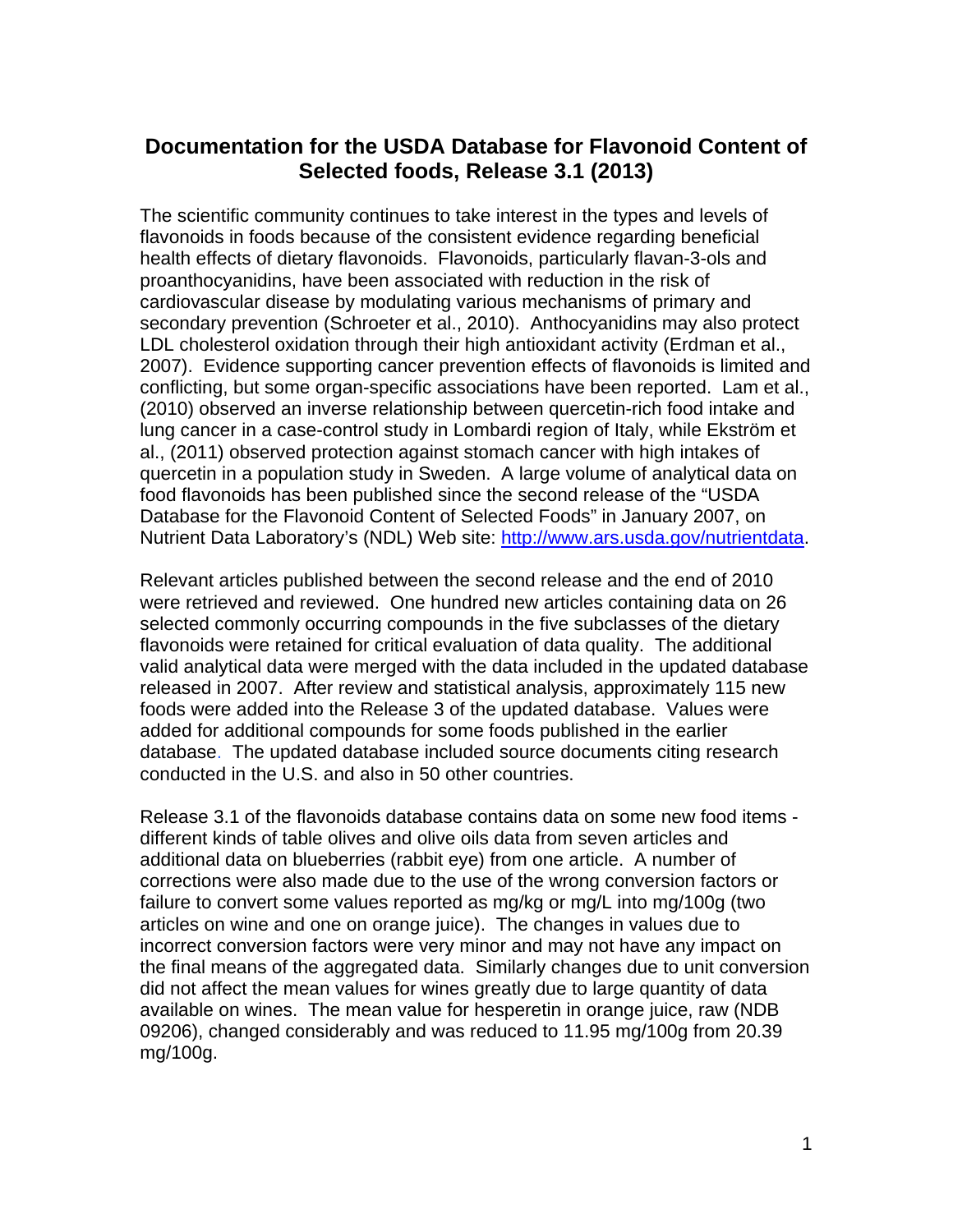Isoflavones are not included in this database. A separate database, the "USDA-Iowa State University Database on the Isoflavone Content of Foods" first released in 1999 was updated in 2008 and released on the NDL web site. Similarly, proanthocyanidins are not included in this database because a separate database, the "USDA Database for the Proanthoycanidin Content of Selected Foods" was released on NDL's web site in August 2004.

## **Subclasses of flavonoids and selected compounds**

The database contains values for 506 food items and for 26 predominant dietary flavonoids that belong to the five subclasses reported below:

- FLAVONOLS: Isorhamnetin, Kaempferol, Myricetin, Quercetin (Figure 1)
- FLAVONES: Apigenin, Luteolin (Figure 2)
- FLAVANONES: Eriodictyol, Hesperetin, Naringenin (Figure 3)
- FLAVAN-3-OLS: (+)-Catechin, (+)-Gallocatechin, (-)-Epicatechin, (-)- Epigallocatechin, (-)-Epicatechin 3-gallate, (-)-Epigallocatechin 3-gallate (Figure 4), Theaflavin, Theaflavin 3-gallate, Theaflavin 3'-gallate, Theaflavin 3,3'-digallate (Figure 5), Thearubigins
- ANTHOCYANIDINS: Cyanidin, Delphinidin, Malvidin, Pelargonidin, Peonidin, Petunidin (Figure 6)

## **Methods and Procedures used to generate the database**

Only those data generated by acceptable analytical procedures are included. Acceptable procedures are defined as those which lead to good separation of flavonoid compounds (e.g., column chromatography or high-performance liquid chromatography [HPLC], capillary zone electrophoresis, micellar electrokinetic capillary chromatography). Studies that contained data generated by thin layer or paper chromatography, radioimmunoassay (RIA), pH differential methods or only spectrophotometric quantitation were not retained due to the lack of specificity of these methods. Similarly, values for total flavonoids or only the totals by subclass of flavonoids were not included, as the objective was to collect values for specific flavonoid compounds.

Most of the compounds in food are present in glycosylated forms except for the flavan-3-ols (catechins and theaflavins) which are present either in free forms or as gallic acid esters (e.g., in tea). However, some of the analytical procedures convert the glycosides into aglycones and thus results are reported as aglycones. Therefore, where the values for individual glycosides were determined, USDA scientists converted the glycoside values into aglycone forms using conversion factors based on the molecular weight of the specific compounds to make data consistent across the database (see example below, p. 5) . The catechins and epicatechins which were reported as gallic acid esters, such as epicatechin gallate, epigallocatechin gallate, etc., are included as such without any conversions.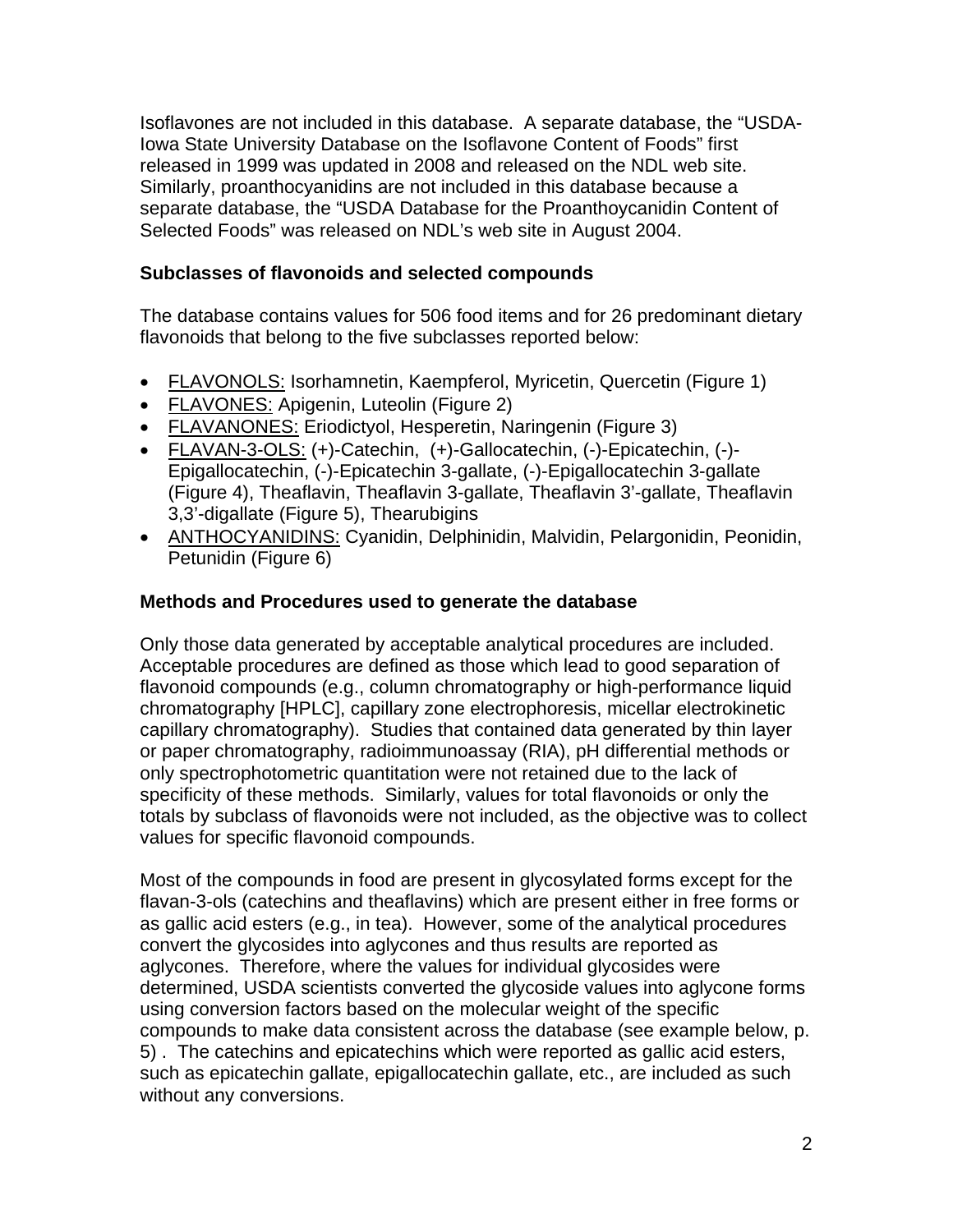Mean values in the database are reported as mg/100g of fresh weight of edible portion of food. Values for beverages were adjusted by their respective specific gravities if reported on liquid basis (e.g. mg/ml) to convert them on weight basis (mg/100g). Analytical reports typically provided data for tea as infusions. The practice of preparing tea infusions varies in different countries and according to individual preferences. Therefore, it is difficult to compare flavonoid data for brewed teas obtained from different sources. Catechin and flavonol contents in tea infusions increased approximately in a linear way relative to the amount of tea leaves used for brewing. Therefore, all infusion values were standardized to 1% infusion (1g tea leaves/100ml boiling water). These values were calculated using the weight of the tea powder in the tea bag (or loose tea leaves) used to make the infusion. Adjustment for brewing time was not undertaken as a majority of tea flavonoids are extracted into the infusion after only short brewing times and do not increase substantially with extended brewing times (Arts et al., 2000; Hertog et al., 1993). Values for tea are given as mg/100g (100ml) of tea infusions (as consumed) and are equivalent to one gram of dry tea.

If a value was reported as "Trace", that value was calculated by multiplying the LOQ (Limit of Quantitation) by 0.71 (Mangels et al., 1993) if the LOQ was available. A zero value reported in the database is a true zero (below the limit of detection), indicating that authors attempted to measure the compound in that food and did not find it. The lack of a value for a particular flavonoid in a food in the database does not imply a zero value, but only that data were unavailable. The table of analytical values contains values for only those compounds and foods that were available in the literature at the time of this survey; it does not mean that other classes of compounds are not present in that particular food. Researchers rarely analyze compounds in all the subclasses in a single study

Considerable variation was observed in the flavonoid content of specific foods. Flavonoid compounds are often produced by plants in response to various environmental stresses. Stress may be caused by diseases, insects, climate, ultraviolet radiation, etc. (Dixon and Palva, 1995; Winkel-Shirley, 2002). Other sources of variability can include cultivar, growing location, agricultural practices, processing and storage conditions, and preparation methods (Amiot et al., 1995; Häkkinen et al.; 2000, Patil et al., 1995; van der Sluis et al., 2001).

Furthermore, users of the data should exercise caution when comparing flavonoid values for different forms of a food, such as for raw and cooked forms of the same food. As with any nutrient database, values for different forms of the food may be collected from different sources. If a value in the cooked food is less than in the raw food, it does not necessarily mean that the particular flavonoid was reduced by cooking. This kind of comparison is valid only when paired raw and cooked samples are analyzed to estimate values for these forms.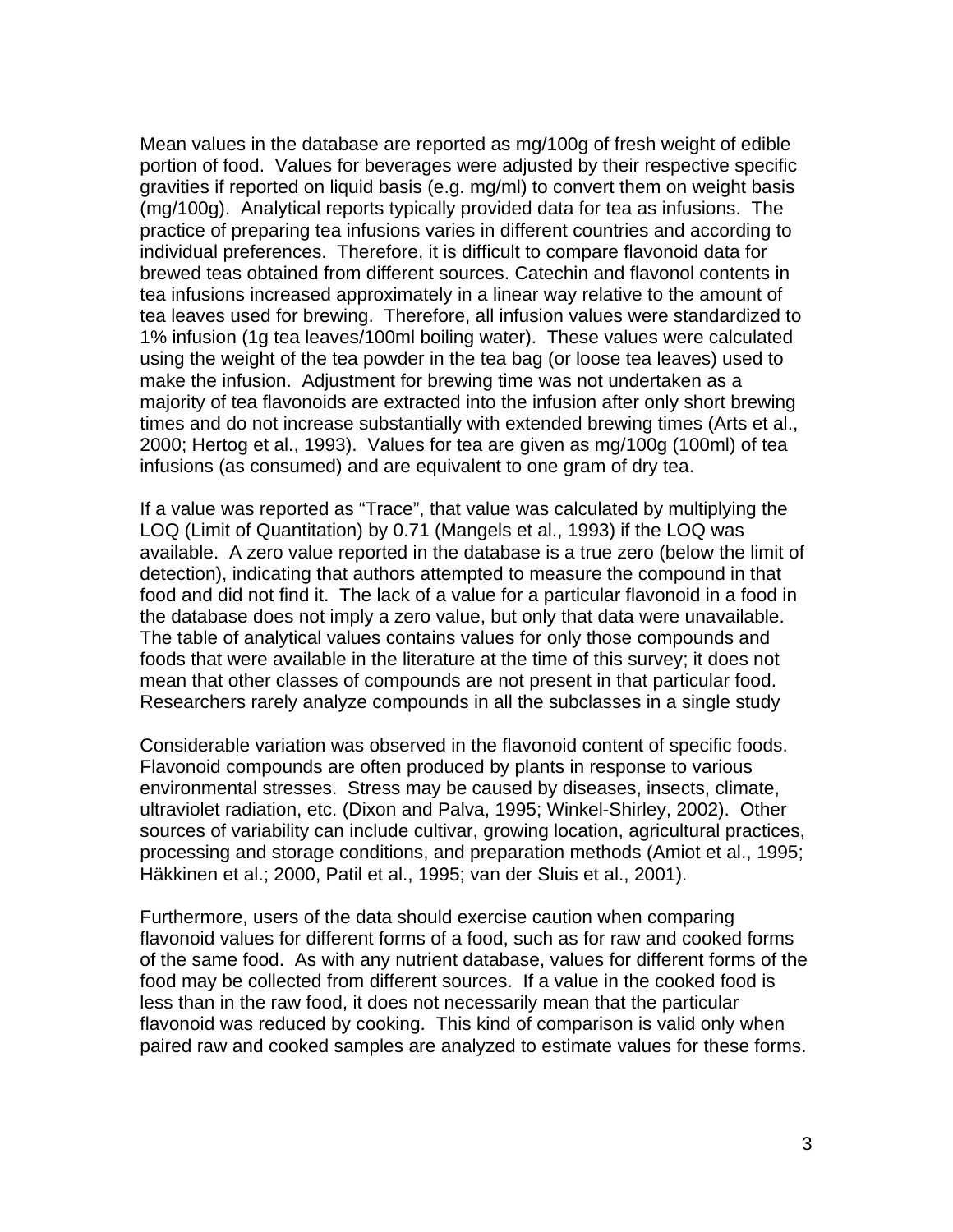## **Data Evaluation**

The data for each compound were evaluated for quality using the procedures developed by scientists at the NDL (Holden et al., 2002, 2005) referred to as NDL's Data Quality Evaluation System (DQES). Five categories of documentation were evaluated: sampling plan, sample handling, number of samples, analytical method, and analytical quality control. NDL modified the criteria for the sampling plan rating at the aggregation stage to accommodate the international characteristic of this database. For aggregated data which included data from countries other than the United States, the number of countries replaced the number of regions within a country. The documentation presented in each reviewed paper was evaluated for the information within each category, which then received a rating ranging from 0 to 20 points. The ratings for each of the five categories are summed to yield a quality index (QI) with the maximum possible score of 100 points. A confidence code (CC) is derived from the QI and is an indicator of the relative quality of the data and the reliability of a given mean (Table 1). The CC is assigned as follows:

| Table 1.—Confidence Codes |
|---------------------------|
|---------------------------|

| Ql     | CC |
|--------|----|
| 75-100 | А  |
| 74-50  | В  |
| 49-25  | C  |
| <25    | I) |

The data were aggregated where possible to match the food descriptions in the USDA National Nutrient Database for Standard Reference (SR). Foods are arranged by "Food Group" to make the accompanying table easier to use. Each food has a NDB number, a five digit numerical code used in the SR, if the description matches to a food in the SR. As the data came from various sources, both within the United States and from other countries, there are a number of foods which are not included in the SR database. In these cases, a temporary NDB number was assigned. These numbers begin with "99" or "97" and are not necessarily unique to this table, as they may have been used in other special interest databases produced by NDL. Subsequently, the mean value (mg/100g), standard error of the mean (SEM), minimum (Min.), and maximum (Max.) values were determined for each food and flavonoid. Mean values were weighted to account for the different number of samples among the various studies used. The weighted mean was, in turn, used to calculate the standard error based on the total number of samples in each aggregated food. These values, along with the CC and sources of data, are given in the table. The CC provides a relative indication of the quality of each estimate for food and of the specific compounds in individual foods.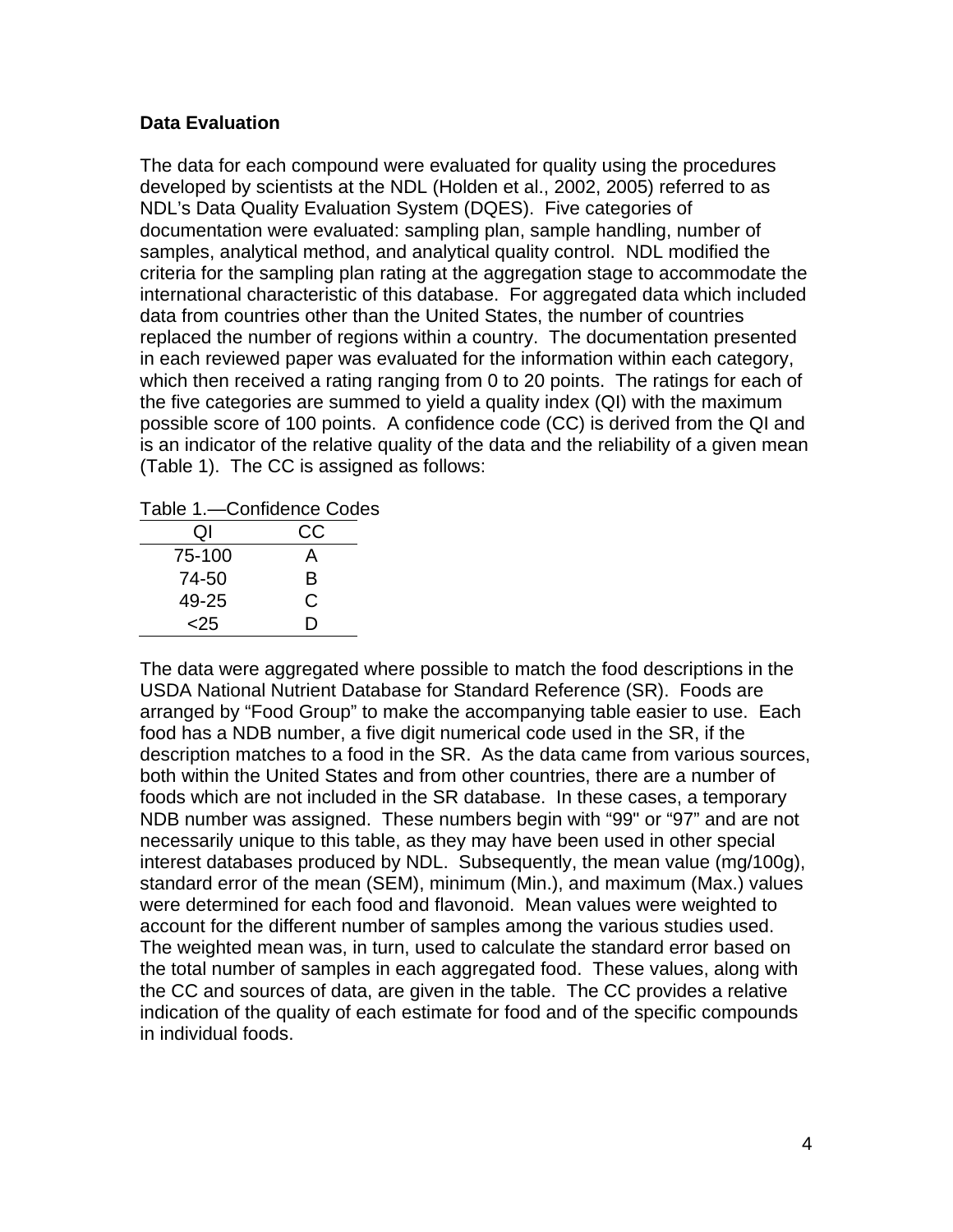## **Flavonoid Individual Data Table**

Although aglycones of the flavonoids are considered to have beneficial health effects, absorption and bioavailability of flavonoids depends not only on the glycosylation but also on the nature of the glycoside (Hollman et al., 1995; Morand et al., 2000). The NDL scientists decided to release the individual data points as originally reported in the articles that were used to get mean aglycone values for the database, in a separate table. Flavonoids are reported as aglycones and/or glycosides depending on the analytical method used. The individual data table contains the information on the NDB number or a temporary number assigned exclusively for this database, reference number (source of data), food description, analytical method, name of the flavonoid compound, reported value of the compound, unit of measurement as reported in the published article, fresh/dry weight basis, various conversion factors used (to convert glycosides to aglycones, moisture factors to convert dry weight values to fresh weight, specific gravity factors to convert values form liquid measures to gram weight basis), and aglycone values as mg/100g fresh weight for every compound analyzed/food. The column heading "LT" means less than (<) Limit of Detection or Limit of Quantitation (LOD/LOQ). The only exception is the reference number R022 (Berhow et al., 1998). The columns for reported values (Rptd\_CmpdVal) and all the conversion factors for this reference are blank, although values calculated for aglycones (Cmpd\_Val) are reported in the designated column. This table is available in Release 3.1 of the database.

Examples of calculating mg/100g Fresh Weight (FW) aglycone values using some conversion factors:

CmpdVal (Aglycone) = Rptd\_CmpdVal (glycoside) \* Conv\_Factor\_G

Where:

Rptd\_CmpdVal (glycoside) = the reported value in the source document For strawberries, the reported value for Pelargonidin 3-glucoside is 726.14 µg/g

 CmpdVal (Aglycone) = the aglycone value used in the database to calculate mean values

Conv\_Factor\_G = the factor used to convert glycoisdies to aglycones, calculated by taking the molecular weight of the aglycone divided by the molecular weight of the glycoside. For this example,

the molecular weight of Pelargonidin (aglycone)  $= 272$ , and the molecular weight of Pelargonidin 3-glucoside  $= 434$ so  $232/467 = 0.6267$ 

It is also necessary to convert from the units reported in the source document, in this case, µg/g to the standard units of the database, mg/100g. Therefore, the factor in this example  $= 0.1$ . This factor is not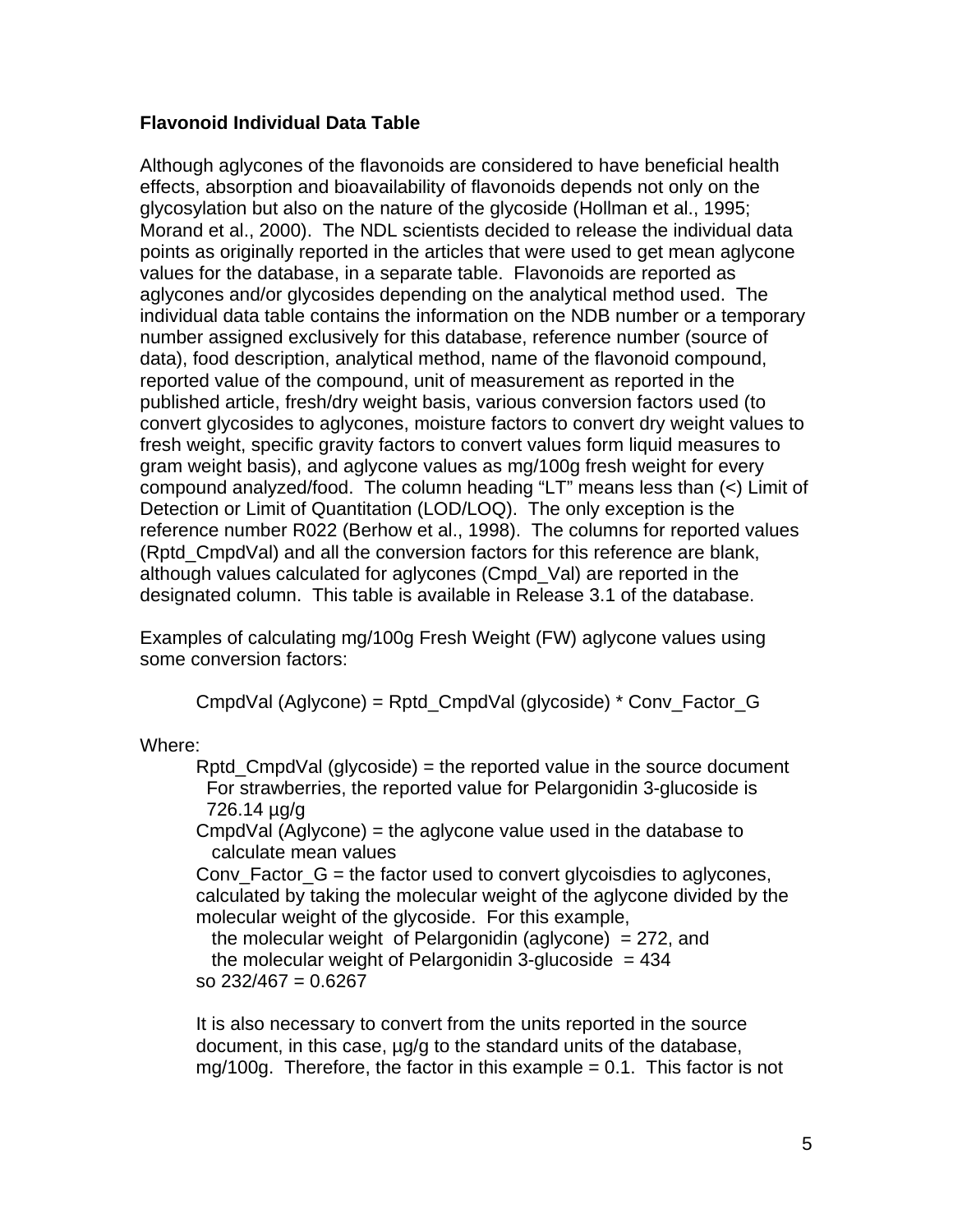listed in a separate field in the Flavonoid Individual Data File, but is used in the calculations.

So using this formula for the above example:

Pelargonidin mg/100g = 726.14 x 0.6267 x 0.1 = 45.51

Another example, where specific gravity is used:

CmpdVal (Aglycone) = Rptd\_CmpdVal (glycoside) \* Conv\_Factor\_G / Conv\_Factor\_SpG

Where:

Rptd CmpdVal (glycoside) = the reported value in the source document For orange juice, the reported value for Hesperidin (Hesperetin 7 rutinoside) =  $656.00$  mg/L,

 CmpdVal (Aglycone) = the aglycone value used in the database to calculate mean values

Conv Factor  $G =$  the factor used to convert glycoisdies to aglycones, calculated by taking the molecular weight of the aglycone divided by the molecular weight of the glycoside. For this example,

 the molecular weight of Hesperetin (aglycone) = 302, and the molecular weight of Hesperidin (Hesperetin  $7$ -rutinoside) = 611 so  $302/611 = 0.4943$ 

Conv Factor  $SpGr =$  factor to convert amount per L to amount per 100 g. For a liquid with a Brix of 11.9, the factor  $= 1.048$ 

Again, it is necessary to convert from the reported units to those used in the database. In this case, converting from L to 100 g, the factor is 0.1

So using this formula for the above example:

Hesperetin mg/100g = 656.00 x 0.4943 x 0.1 / 1.048 = 30.94

## **Sources of Data**

A complete list of the data sources from which the flavonoid values in the database were obtained is provided and corresponds to the "References" column in the data tables. Published references list authors, title, journal citation, as well as foods and flavonoids analyzed. Sources of unpublished data are also provided.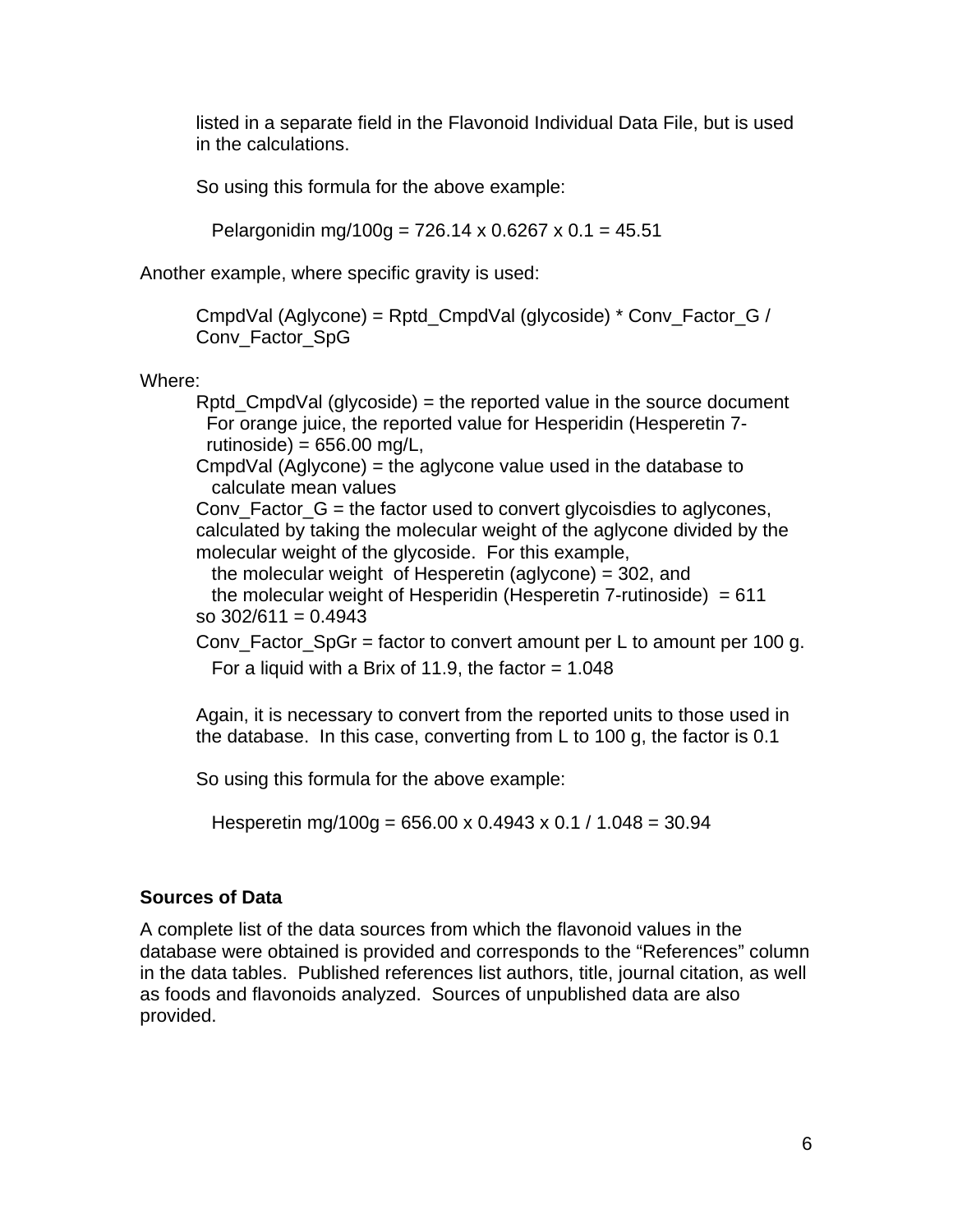## **Format of the Tables**

The USDA Database for the Flavonoid Content of Selected Foods is presented as a PDF file. This table contains values for individual flavonoid compounds for **506** foods. A user will need the Adobe® Acrobat® reader to view the report of the database. For the convenience of the user, the flavonoid database has also been imported into a Microsoft® Access database (FLAV\_R03-1.mdb). This database follows the same structure as that used for SR thus allowing users to access the database in a form compatible with other programs. Links indicating the relationships among the files are presented with each file.

The tables and fields in the Microsoft® Access database are as follows:

**Food Description File (**file name = FOOD\_DES). This file (Table 2) contains the descriptions of the food items. For those items in the SR additional information (e.g., common names, percentage, and description of refuse) can be obtained by linking this table to the corresponding table in SR.

- Links to the Food Group Description file by FdGrp\_Cd
- Links to the Flavonoid Data file by NDB No.
- Links to the Flavonoid Detail file by NDB No.

## **Table 2.—Food Description File Format**

| <b>Field Name</b>                                  | <b>Description</b>                                                                                                                                                                                                                                               |  |
|----------------------------------------------------|------------------------------------------------------------------------------------------------------------------------------------------------------------------------------------------------------------------------------------------------------------------|--|
| NDB No <sup>t</sup>                                | 5-Digit Nutrient Databank number that uniquely identifies a<br>food item. Foods in the USDA Database on the Flavonoid<br>content of Foods which do not have corresponding entries in<br>SR <sup>*</sup> are assigned NDB Nos. starting with either '99' or '97'. |  |
| FdGrp_Cd                                           | 4-digit code indicating food group to which the food item<br>belongs                                                                                                                                                                                             |  |
| Long_Desc                                          | Description of the food item                                                                                                                                                                                                                                     |  |
| * For more information on SR, see the NDL Web site |                                                                                                                                                                                                                                                                  |  |

(http://www.ars.usda.gov/nutrientdata) or contact the Nutrient Data Laboratory, 10300 Baltimore Avenue, Bldg. 005, Rm. 107, BARC-WEST, Beltsville, MD 20705. Tel. No. 301-504-0630, e-mail: ndlinfo@ars.usda.gov. † <sup>T</sup>Primary key for the food description file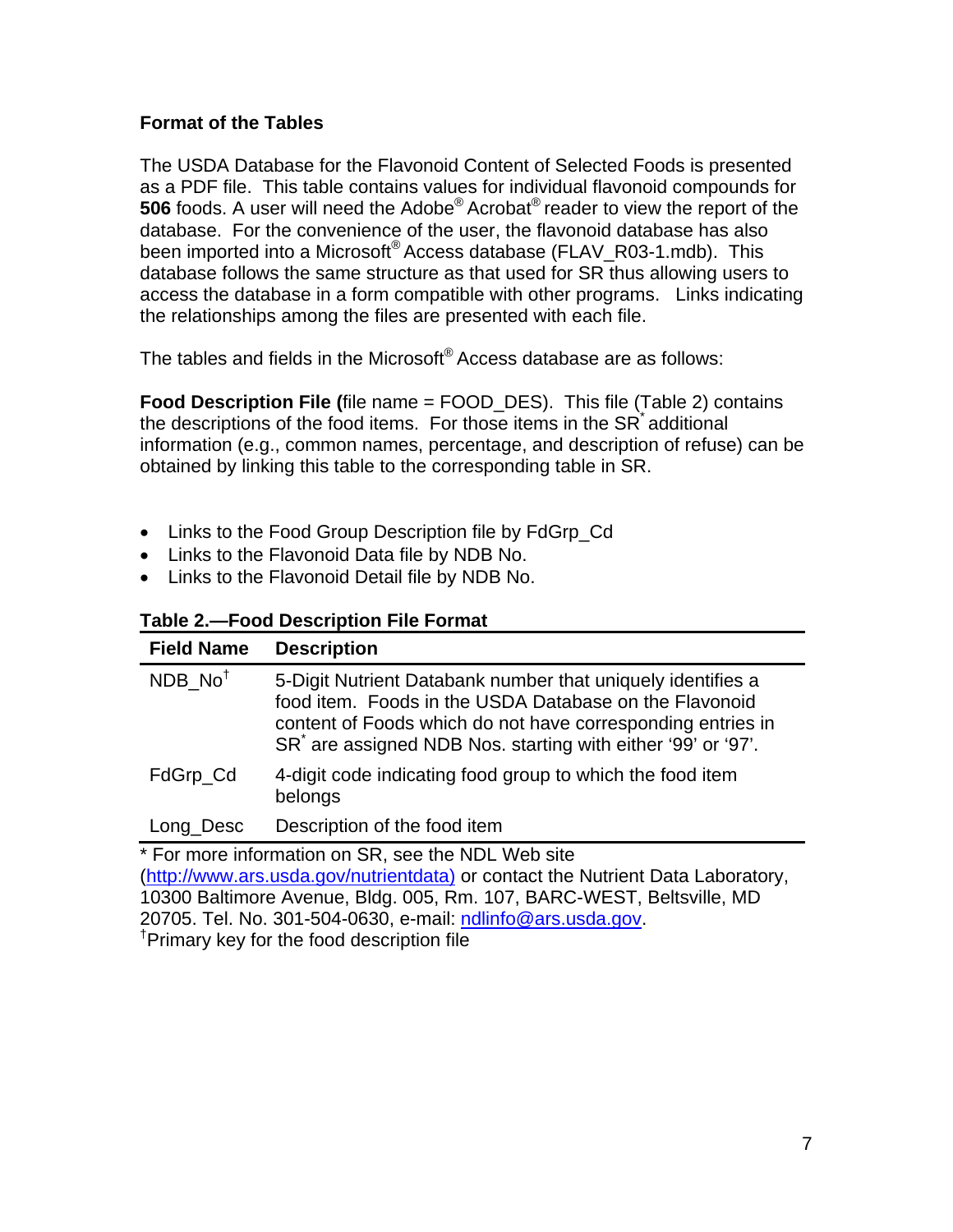**Food Group Description File** (file name = FD\_GROUP). This file (Table 3) contains a list of food groups used in the flavonoid database and their descriptions.

• Links to the Food Description file by FdGrp\_Cd

|  |  | Table 3.-Food Group Description File Format |  |  |
|--|--|---------------------------------------------|--|--|
|  |  |                                             |  |  |

| <b>Field Name</b> | <b>Description</b>                                                                                                                                                  |
|-------------------|---------------------------------------------------------------------------------------------------------------------------------------------------------------------|
| FdGrp_Cd*         | 4-digit code identifying a food group. Only the first<br>two digits are currently assigned. All of the food<br>groups in SR are not used in the flavonoid database. |
|                   | FdGrp_Desc Name of food group                                                                                                                                       |

\* Primary key for the Food Group Description file.

**Flavonoid Data File** (file name = FLAV\_DAT)**.** This file (Table 4) contains the flavonoid values and information about the values, including statistical information, confidence codes, and sources of data.

- Links to the Food Description file by NDB No.
- Links to the Nutrient Definition file by Nutr. No.
- Links to the Sources of Data file by DataSrc ID through the Data Source Link file

| <b>Field Name</b> | <b>Description</b>                                                             |
|-------------------|--------------------------------------------------------------------------------|
| NDB No.*          | 5-Digit Nutrient Databank number                                               |
| Nutr_No*          | Unique 3-digit identifier code for each flavonoid compound                     |
| Flav_Val          | The flavonoid mean value (mg/100 g) edible portion                             |
| <b>SE</b>         | Standard error of the mean; null if could not be calculated                    |
| n                 | Number of data points used in calculating the mean value<br>and SE             |
| Min               | Minimum value (mg/100 g) from data points used                                 |
| Max               | Maximum value (mg/100 g) from data points used                                 |
| <b>CC</b>         | Confidence Code, designated as A, B, C, or D as<br>determined through the DQES |

**Table 4.—Flavonoid Data File Format** 

\* Primary keys for Flavonoid Data file.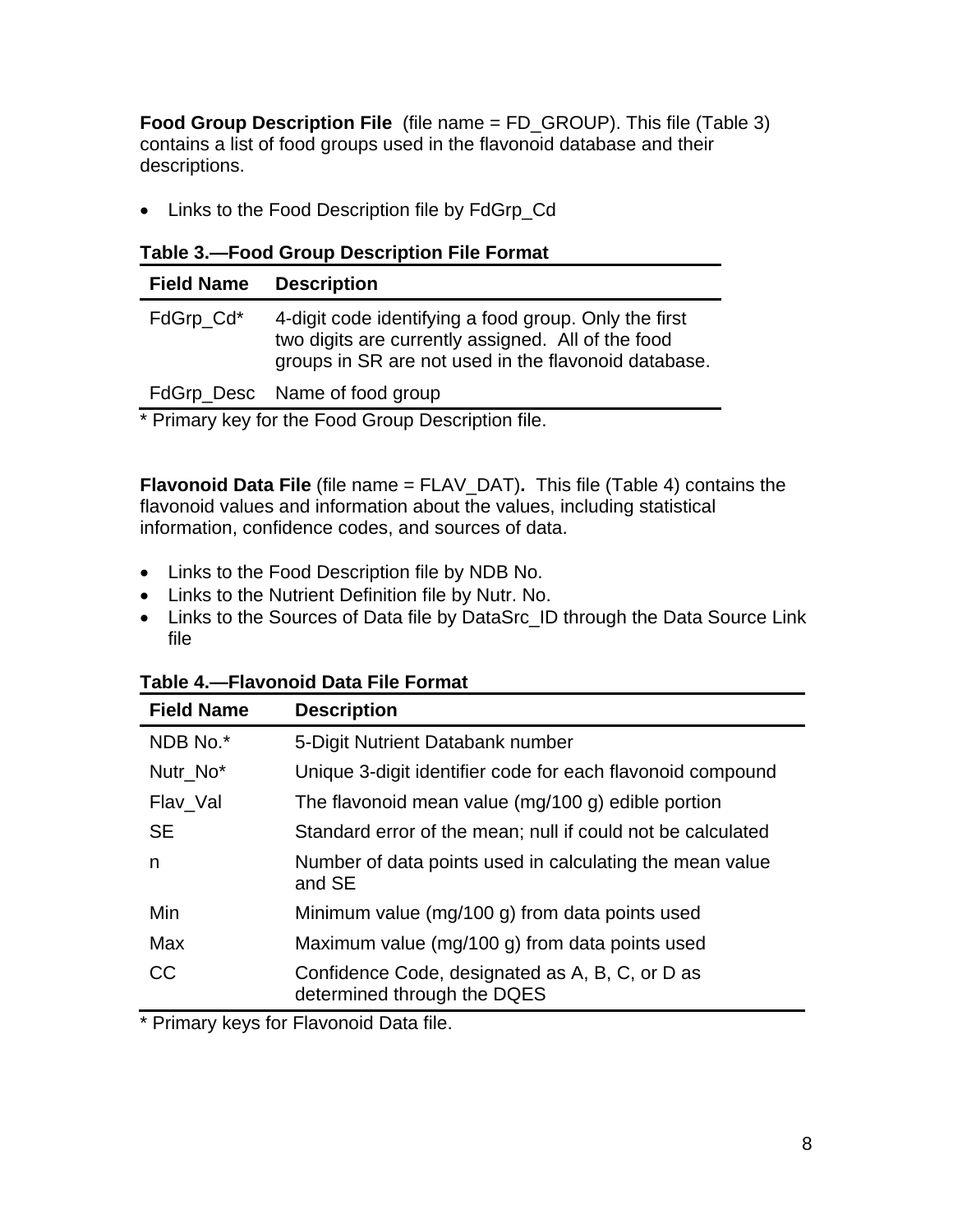**Nutrient Definition File** (file name = NUTR\_DEF). This file (Table 5) contains the nutrient number and the description of the flavonids.

Links to the Nutrient Data file by Nutr\_No.

| <b>Field Name</b>  | <b>Description</b>                                                      |
|--------------------|-------------------------------------------------------------------------|
| Nutr No*           | Unique 3-digit identifier code for each flavonoid                       |
| Flav Class         | The subclass of flavonoids to which the individual flavonoid<br>belongs |
| <b>Description</b> | Name of the flavonoid                                                   |
| Unit               | Units of measure (e.g. mg)                                              |

**Table 5.—Nutrient Definition File Format** 

\* Primary key for Nutrient Definition file.

**Sources of Data Link File** (file name = DATSRCLN). This file (Table 6) is used to link the Flavonoid Data file with the Sources of Data file. It is needed to resolve the many-to-many relationship between the two files.

- Links to the Flavonoid Data file by NDB No. and Nutr\_No.
- Links to the Sources of Data file by DataSrc\_ID.

| Table 6.-Sources of Data Link File Format |  |  |  |
|-------------------------------------------|--|--|--|
|-------------------------------------------|--|--|--|

| <b>Field Name</b> | <b>Description</b>                                                                                                             |
|-------------------|--------------------------------------------------------------------------------------------------------------------------------|
| NDB No*           | 5-digit Nutrient Databank number                                                                                               |
| Nutr No*          | Unique 3-digit identifier code for a nutrient                                                                                  |
| DataSrc ID*       | Unique ID identifying the reference/source. This is<br>the reference number from the Sources of Data,<br>preceded with an "R". |

\* Primary keys for the Sources of Data Link file.

**Sources of Data File** (file name = DATA\_SRC). This file (Table 7) provides a citation to the DataSrc\_ID in the Sources of Data Link file.

Links to Flavonoid Data file by NDB No. through the Sources of Data Link file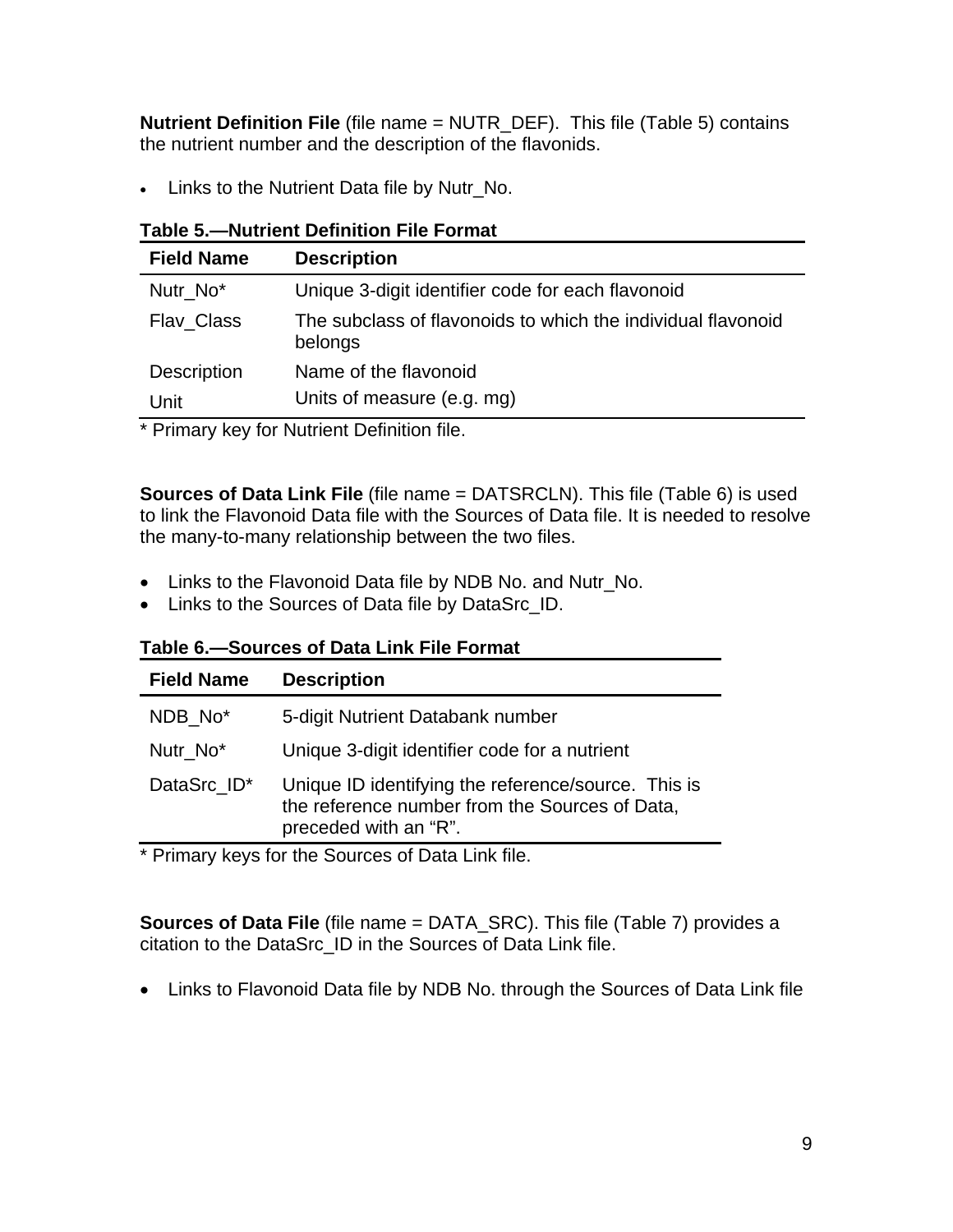**Table 7.—Sources of Data File Format** 

| <b>Field Name</b>       | <b>Description</b>                                                                                                                 |
|-------------------------|------------------------------------------------------------------------------------------------------------------------------------|
| DataSrc ID <sup>*</sup> | Unique number identifying the reference/source.<br>This is the reference number from the Sources of<br>Data, preceded with an "R". |
| <b>Authors</b>          | List of authors for a journal article or name of<br>sponsoring organization for other documents                                    |
| Title                   | Title of article or name of document, such as a report<br>from a company or trade association                                      |
| Year                    | Year article or document was published                                                                                             |
| Journal                 | Name of the journal in which the article was<br>published                                                                          |
| Vol                     | Volume number for journal articles, books, or reports                                                                              |
| Start_Page              | Starting page number of article/document                                                                                           |
| End_Page                | Ending page number of article/document                                                                                             |

\* Primary key for the Sources of Data file.

**Flavonoid Individual Data File** (file name – FLAV\_IND). The Flavonoid Individual Data file (Table 8) will contain the individual data records aggregated to calculate the mean values in the Flavonoid Data file.

- Links to the Flavonoid Data File through the NDB\_No.
- Links to the Sources of Data File through the DataSrc\_ID

| <b>Field Name</b>    | <b>Description</b>                                                                                                                                                                                                                                                                 |
|----------------------|------------------------------------------------------------------------------------------------------------------------------------------------------------------------------------------------------------------------------------------------------------------------------------|
| NDB No.*             | 5-Digit Nutrient Databank number. Can be linked to the<br>Food Description file, to access the name used in the<br>database for the aggregated data                                                                                                                                |
| DataSrc_ID*          | A unique ID identifying the data source document. The full<br>citation for each data source can be accessed by linking to<br>the "Sources of Data" file through the "Source of Data Link"<br>file. This is the reference number from the Sources of<br>Data, preceded with an "R". |
| Food No <sup>*</sup> | A unique identifier indicating a specific food item within the<br>data source document                                                                                                                                                                                             |

**Table 8 –Flavonoid Individual Data File Format**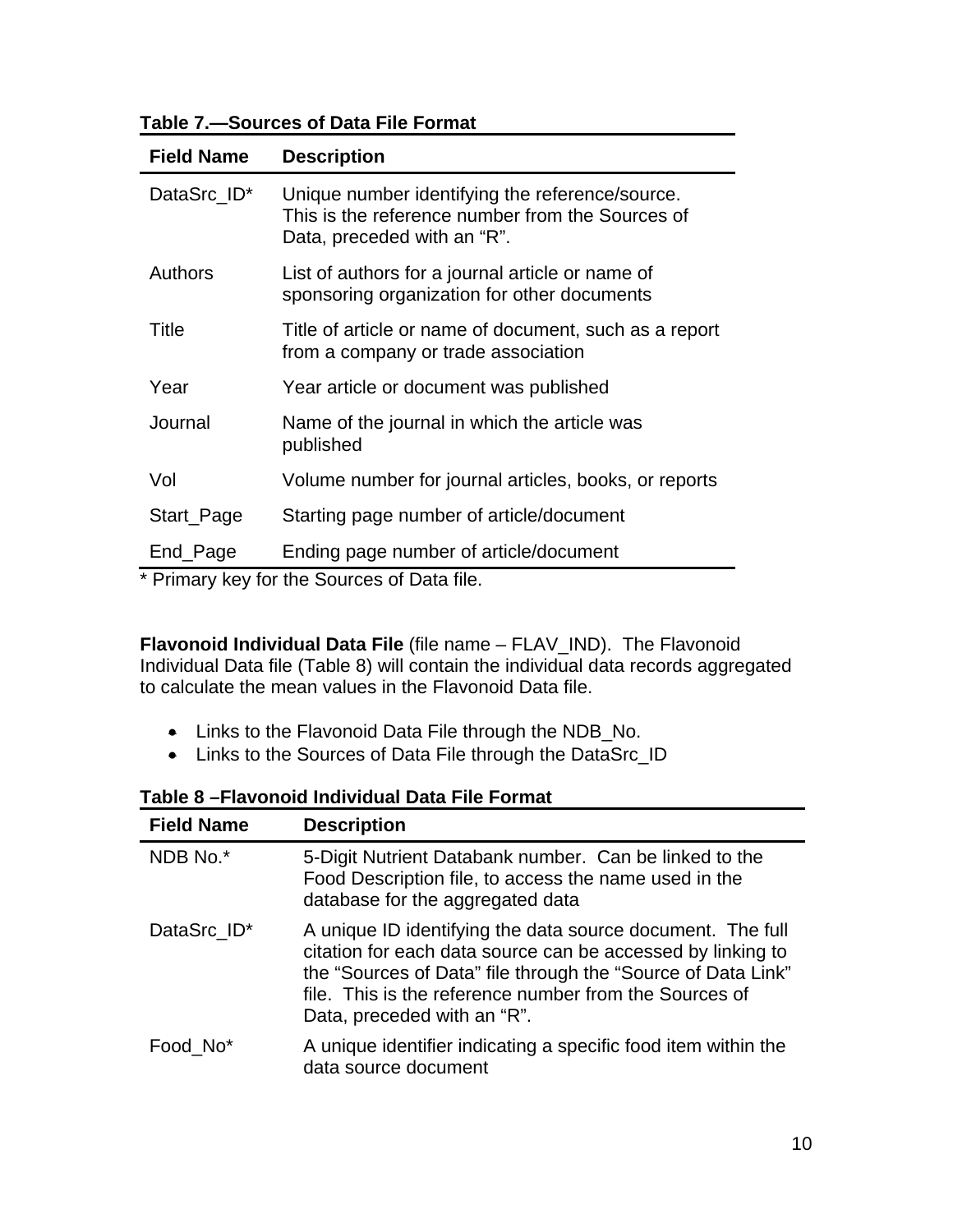| Food_Indiv_<br>Desc  | The description of the specific food item used in the data<br>source document                                                                                                                                                      |
|----------------------|------------------------------------------------------------------------------------------------------------------------------------------------------------------------------------------------------------------------------------|
| Method               | The analytical method used to quantify the flavonoid<br>content of the specified food                                                                                                                                              |
| Cmpd_Name            | Name of the compound.                                                                                                                                                                                                              |
| Rptd_CmpdVal         | The flavonoid value given in the original data source. If<br>individual glycosides were reported they are given here as<br>well.                                                                                                   |
| Rptd_StdDev          | The standard deviation of the mean given in the original<br>data source.                                                                                                                                                           |
| Num_Data_Pts         | The number of data points given in the data source                                                                                                                                                                                 |
| LT                   | Indicates that Rptd_CmpdVal was reported as either below<br>the level of detection or quantification or as "trace"                                                                                                                 |
| Fresh_Dry_Wt         | Indicates the Rptd_CmpdVal was reported on either the<br>fresh weight or dry weight basis.                                                                                                                                         |
| Rptd_Units           | Units reported in the original data source.                                                                                                                                                                                        |
| Quant_Std            | <b>Quantification Standard</b>                                                                                                                                                                                                     |
| Conv_Factor_G        | Factor used to convert individual glycosides to the<br>aglycone form                                                                                                                                                               |
| Conv_Factor_M        | Factor used to convert a value from the dry-weight basis to<br>the fresh weight basis                                                                                                                                              |
| Conv_Factor_<br>SpGr | Factor used to convert values reported on a liquid volume<br>to mg/100 g using the specific gravity                                                                                                                                |
| Cmpd_Val             | Converted value used in the calculation of the mean values<br>reported in the Flavonoid Data File (FLAV_DAT), (mg/100<br>g aglycone) edible portion. Gallate derivatives of catechin<br>and epicatechin are reported as conjugates |
| Cmpd_StdDev          | Standard deviation of the mean, with all conversion the<br>same as those done to the Cmpd_Val; null if not provided<br>or could not be calculated                                                                                  |

\* Primary keys for Flavonoid Individual Data file.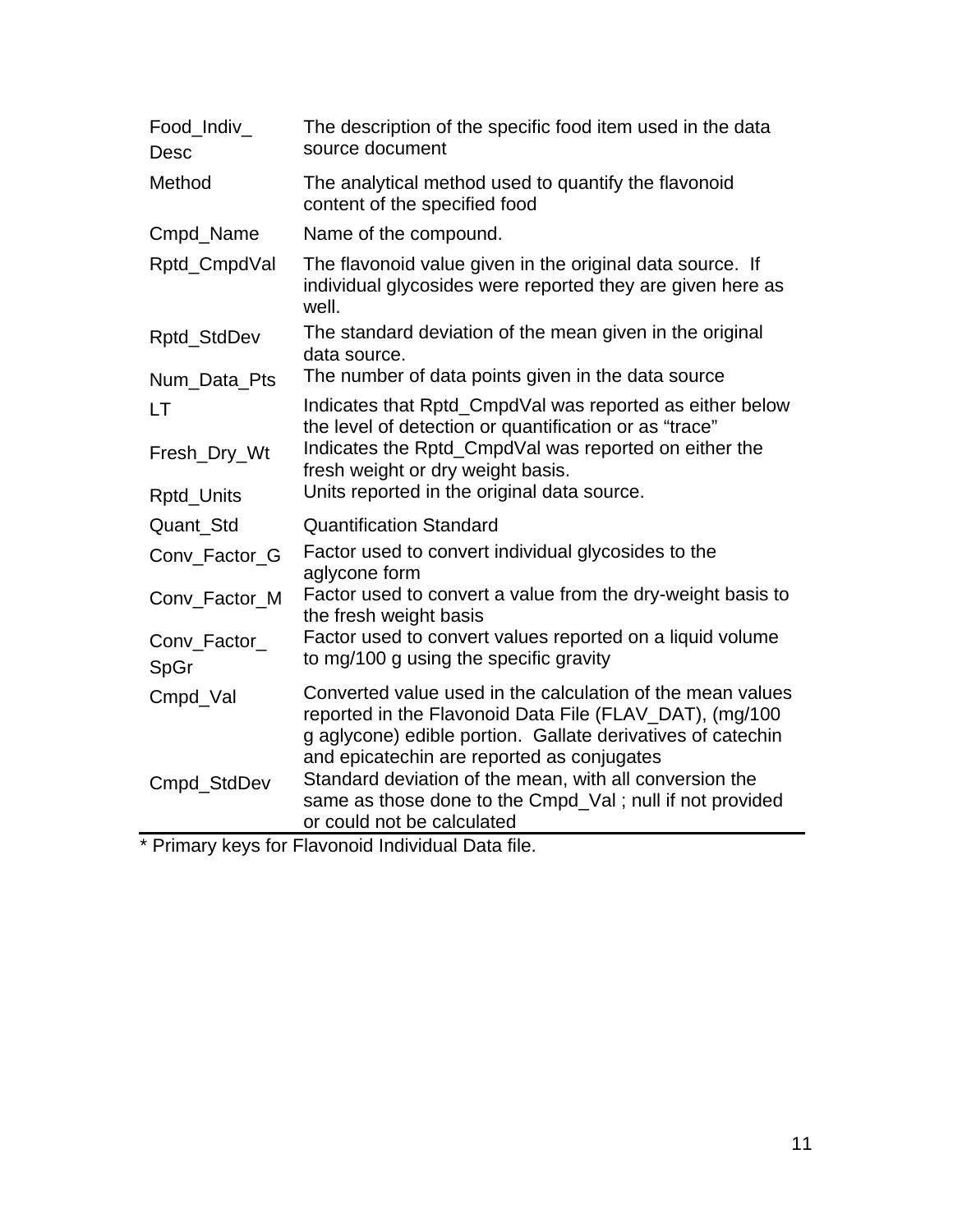### **References Cited in the Documentation**

**Amiot et al.,** J. Agric. Food Chem., 1995, 43, 1132-1137 **Arts et al.,** J. Agric. Food Chem., 2000, 48(5), 1752-1757 **Dixon and Palva,** The Plant Cell, 1995, 7, 1085-1097 **Erdman, et al.,** J. Nutr., 2007, 137, 718S-737S. **Ekström et al.,** Annals of Oncology, 2011, 22, 438-443 **H**ä**kkinen et al.,** J. Agric. Food Chem., 2000, 48, 2960-2965 **Hertog et al.,** J. Agric. Food Chem., 1993, 41(8), 1242-1246 **Holden et al.,** J. Food Comp. Anal., 2005,18, 829-884. **Holden et al.,** J. Food Comp. Anal., 2002, 15(4), 339-348 **Hollman et al.,** Am. J. Clin.Nutr., 1995, 62, 1276-1282 **Lam et al.,** Carcinogenesis, 2010, 31, 634-642 **Mangels et al.,** J. Am. Diet. Assoc., 1993, 93, 284-296. **Morand et al.,** BioFactors, 2000, 12, 169-174. **Patil et al.,** New Phytol., 1995, 130, 340-355 **Schroeter et al.,** Mol. Aspects Med., 2010, 31, 546-557 **Van der Sluis et al.,** J. Agric. Food Chem., 2001, 49, 3606-3613 **Winkel-Shirley, B.,** Current Opinion in Plant Biology, 2002, 5, 218-223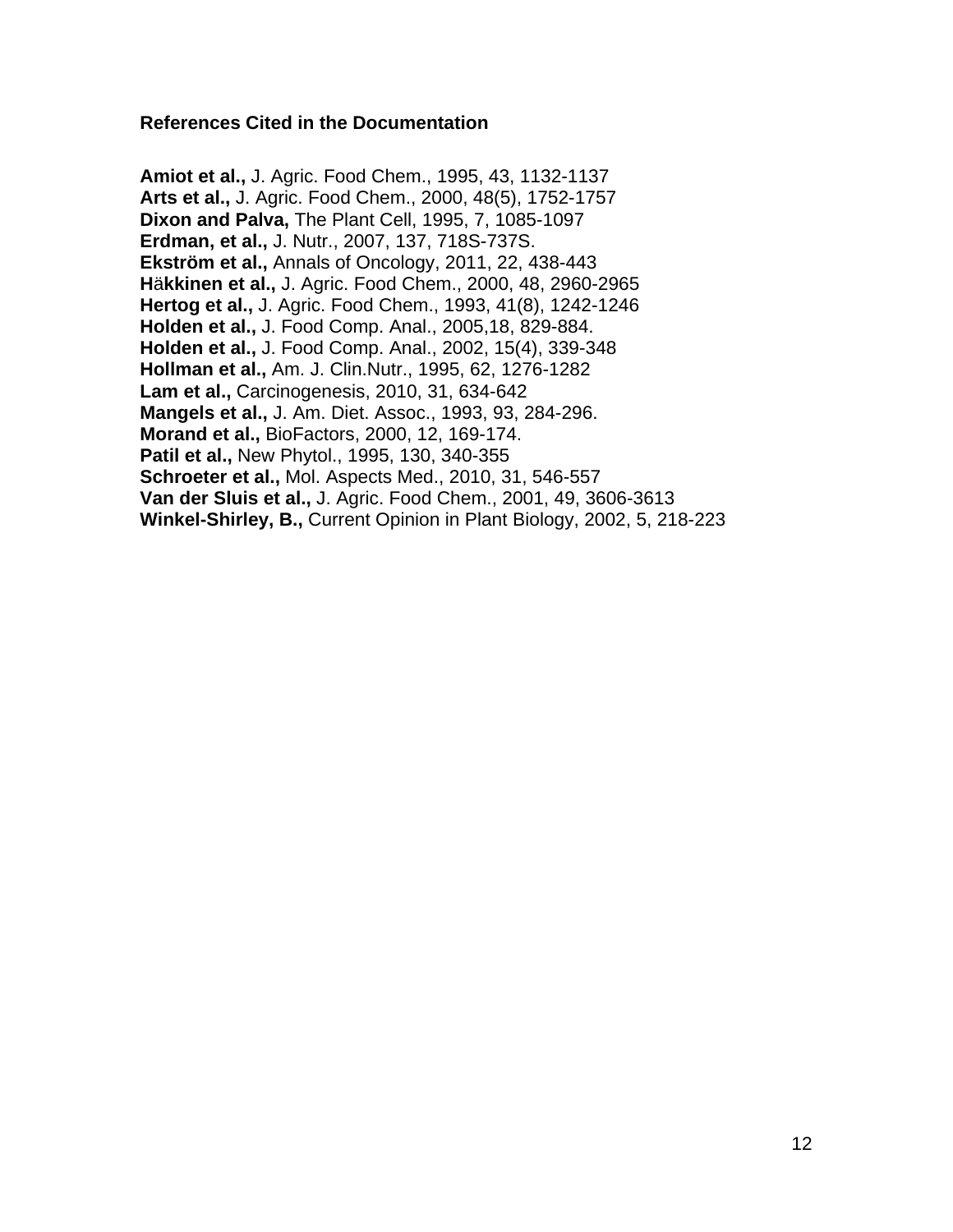Figure 1. Chemical structure of flavonols (quercetin, kaempferol, myricetin, isorhamnetin)



Figure 2. Chemical structure of flavones (luteolin, apigenin)



Figure 3. Chemical structure of flavanones (eriodictyol, hesperetin, naringenin).

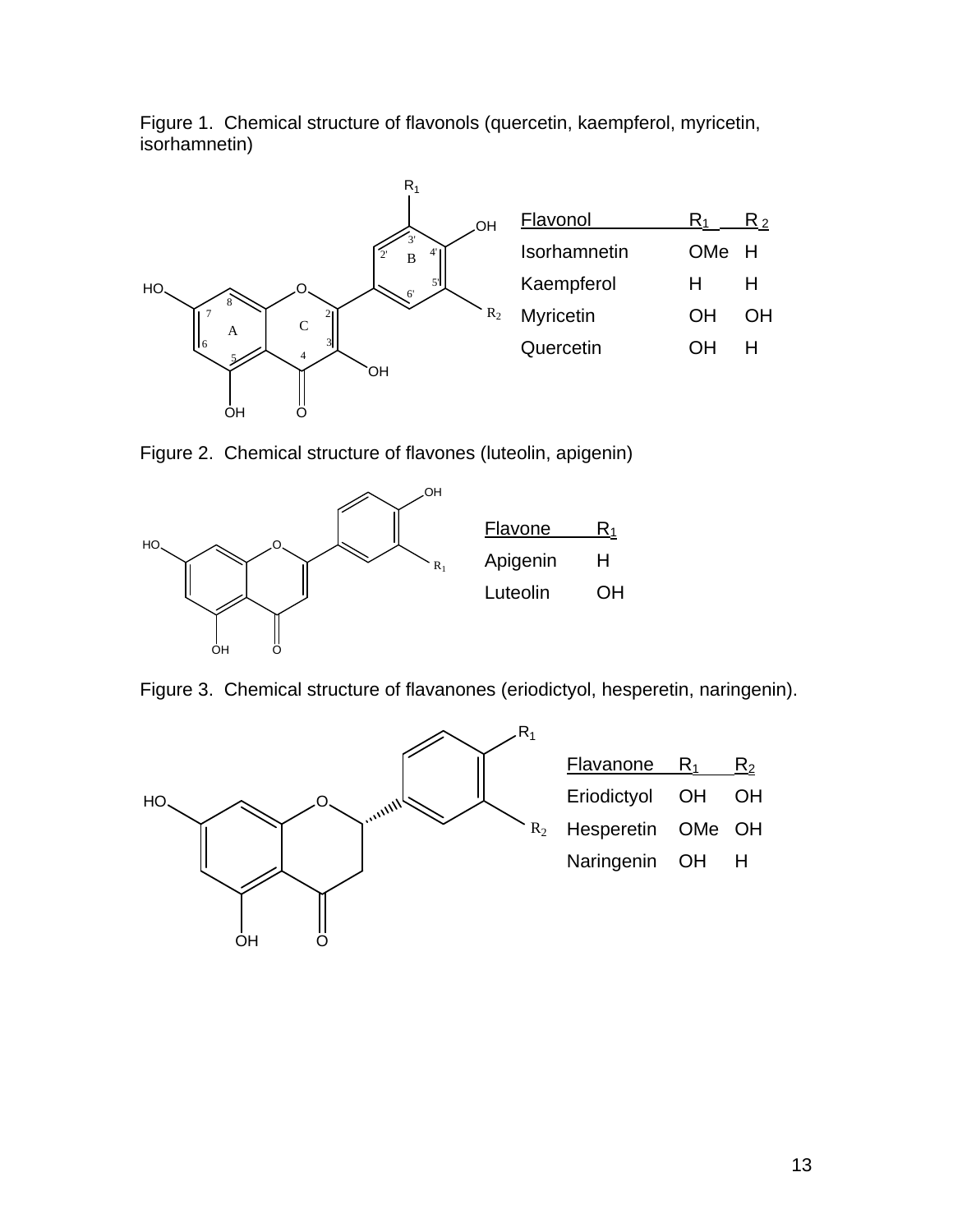Figure 4. Structure of flavan-3-ols (catechins and epicatechins).



Figure 5. Chemical structure of theaflavins.



| Theaflavin                                | K۱         | R2      |
|-------------------------------------------|------------|---------|
| Theaflavin                                | OΗ         | OН      |
| Theaflavin-3-gallate                      | Gallate OH |         |
| Theaflavin-3'-gallate                     | OН         | Gallate |
| Theaflavin-3,3'-digallate Gallate Gallate |            |         |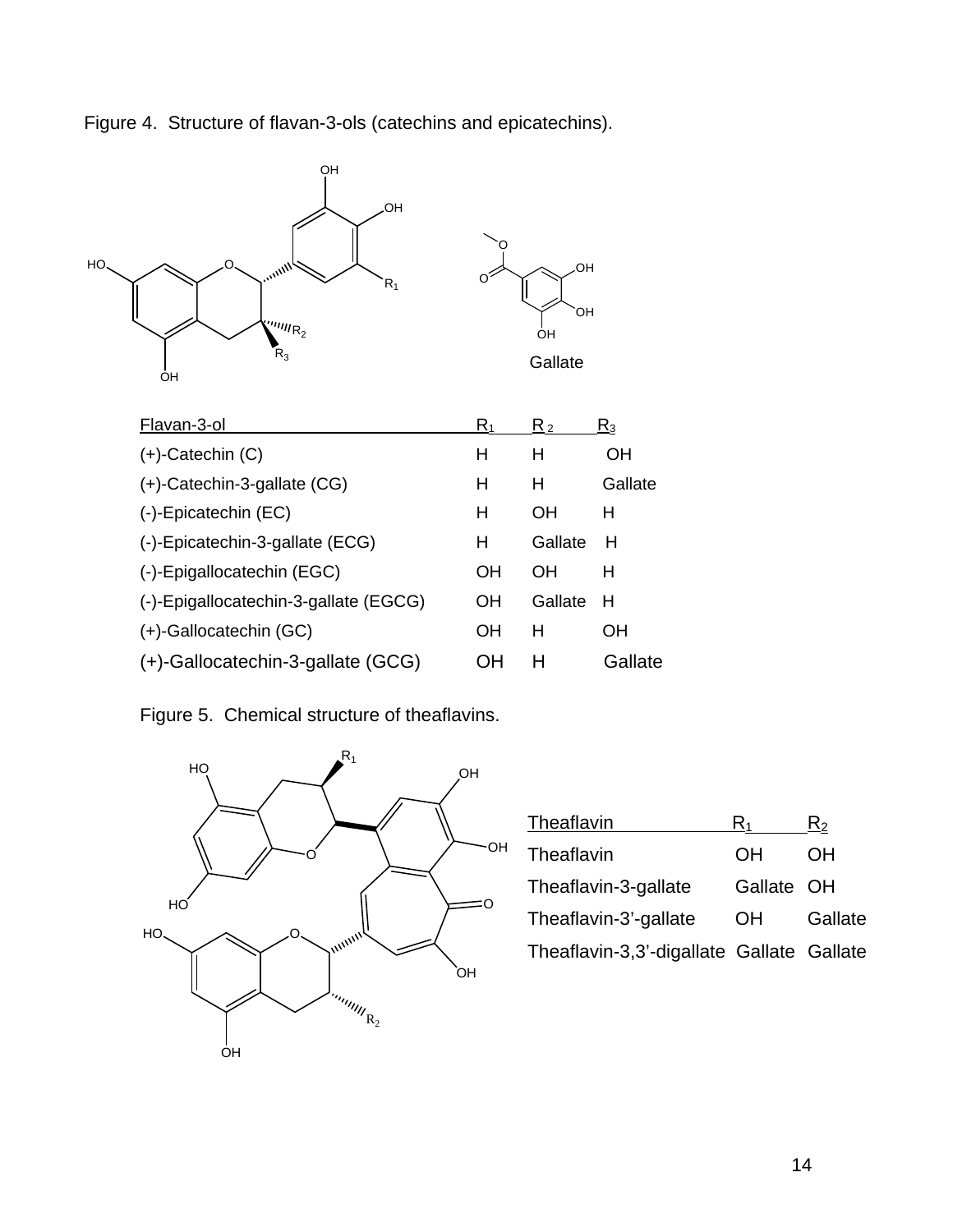Figure 6. Chemical structure of anthocyanidins (cyanidin, delphinidin, malvidin, pelargonidin, peonidin, petunidin).



| Anthocyanidin | $\mathsf{R}_1$ | $R_2$ |
|---------------|----------------|-------|
| Cyanidin      | н              | OΗ    |
| Delphinidin   | OΗ             | OΗ    |
| Malvidin      | OMe            | OMe   |
| Pelargonidin  | н              | н     |
| Peonidin      | н              | OMe   |
| Petunidin     | OΗ             | OMe   |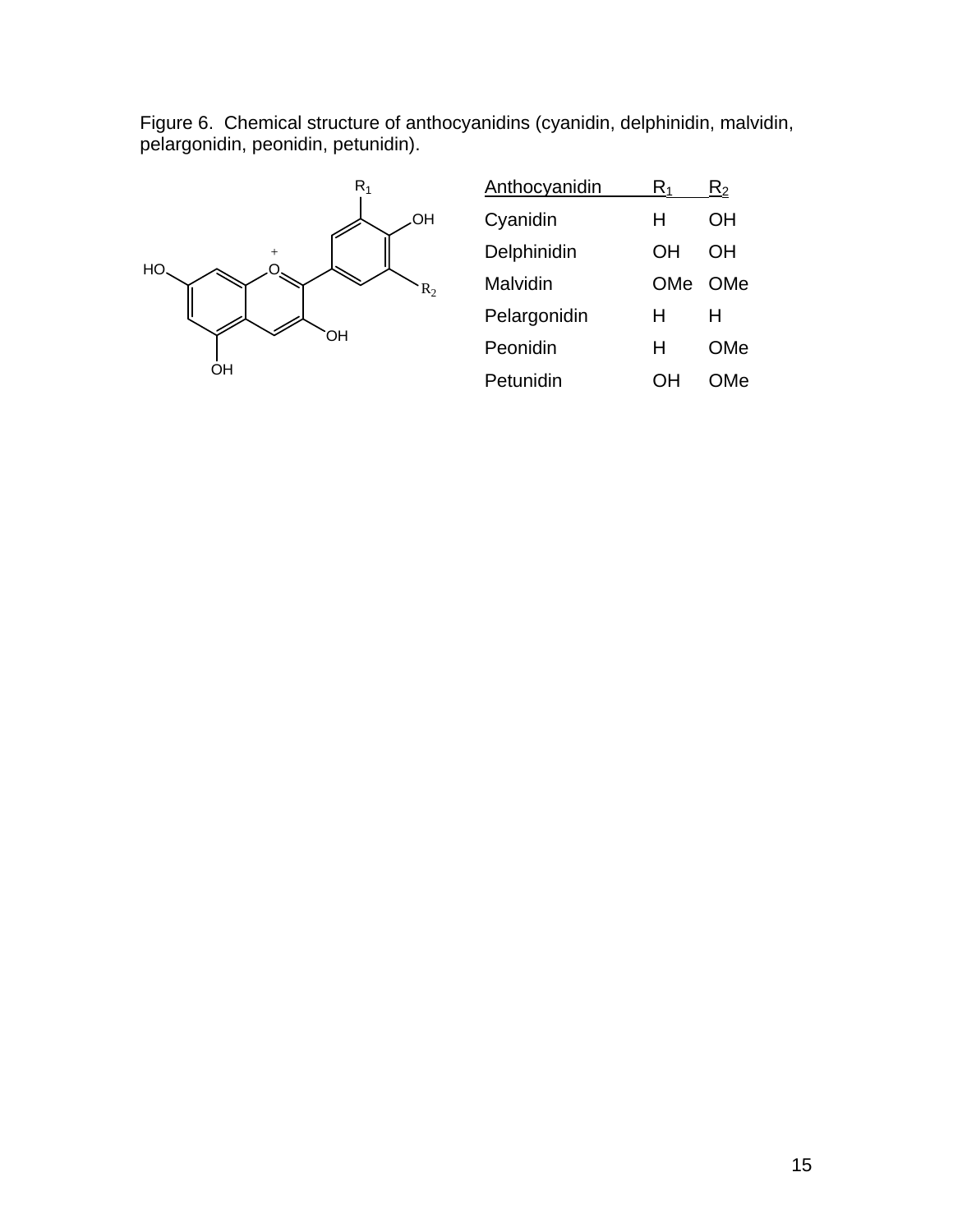| <b>NDB</b><br>No. | Description                           | Class        | Flavonoid                      | Mean    | N              | Standard<br>Error | Min    | Max     | CC           | Sources of Data |  |  |
|-------------------|---------------------------------------|--------------|--------------------------------|---------|----------------|-------------------|--------|---------|--------------|-----------------|--|--|
|                   | 01 - Dairy and Egg Products           |              |                                |         |                |                   |        |         |              |                 |  |  |
| 01103             | Milk, chocolate, fluid, commercial,   | Flavan-3-ols | (-)-Epicatechin                | 0.26    | $\overline{2}$ | 0.21              | 0.06   | 0.47    | B            | 16              |  |  |
|                   | reduced fat, with added vitamin A and |              | (-)-Epicatechin 3-gallate      | 0.00    | $\overline{2}$ |                   | 0.00   | 0.00    | $\mathsf B$  | 16              |  |  |
|                   | vitamin D                             |              | (-)-Epigallocatechin           | 0.00    | $\overline{2}$ |                   | 0.00   | 0.00    | B            | 16              |  |  |
|                   |                                       |              | (-)-Epigallocatechin 3-gallate | 0.00    | $\overline{2}$ |                   | 0.00   | 0.00    | $\mathsf B$  | 16              |  |  |
|                   |                                       |              | $(+)$ -Catechin                | 0.82    | $\overline{2}$ | 0.71              | 0.11   | 1.53    | B            | 16              |  |  |
|                   |                                       |              | (+)-Gallocatechin              | 0.00    | $\overline{2}$ |                   | 0.00   | 0.00    | $\mathsf B$  | 16              |  |  |
|                   |                                       | Flavones     | Apigenin                       | 0.00    | $\mathbf{1}$   |                   | 0.00   | 0.00    | $\mathsf{C}$ | 115             |  |  |
|                   |                                       |              | Luteolin                       | 0.00    | $\mathbf{1}$   |                   | 0.00   | 0.00    | $\mathsf{C}$ | 115             |  |  |
|                   |                                       | Flavonols    | Kaempferol                     | 0.00    | $\mathbf{1}$   |                   | 0.00   | 0.00    | $\mathbf C$  | 115             |  |  |
|                   |                                       |              | Myricetin                      | 0.05    | $\mathbf{1}$   |                   | 0.05   | 0.05    | $\mathbf C$  | 115             |  |  |
|                   |                                       |              | Quercetin                      | 0.12    | $\mathbf{1}$   |                   | 0.12   | 0.12    | $\mathsf{C}$ | 115             |  |  |
|                   | 02 - Spices and Herbs                 |              |                                |         |                |                   |        |         |              |                 |  |  |
| 02044             | Basil, fresh (Ocimum basilicum)       | Flavanones   | Hesperetin                     | 0.00    | $\mathbf{1}$   |                   | 0.00   | 0.00    | C            | 133             |  |  |
|                   |                                       | Flavones     | Apigenin                       | 0.00    | $\mathbf{1}$   |                   | 0.00   | 0.00    | $\mathbf C$  | 133             |  |  |
|                   |                                       |              | Luteolin                       | 0.00    | 1              |                   | 0.00   | 0.00    | C            | 133             |  |  |
|                   |                                       | Flavonols    | Isorhamnetin                   | 0.00    | $\mathbf{1}$   |                   | 0.00   | 0.00    | $\mathsf{C}$ | 133             |  |  |
|                   |                                       |              | Kaempferol                     | 0.00    | $\mathbf{1}$   |                   | 0.00   | 0.00    | C            | 133             |  |  |
|                   |                                       |              | Quercetin                      | 0.00    | $\mathbf{1}$   |                   | 0.00   | 0.00    | $\mathbf C$  | 133             |  |  |
| 02054             | Capers, canned (Capparis spinosa)     | Flavonols    | Kaempferol                     | 131.34  | 20             | 12.13             | 59.49  | 247.97  | B            | 98, 125         |  |  |
|                   |                                       |              | Quercetin                      | 172.55  | 20             | 26.49             | 45.05  | 519.85  | B            | 98, 125         |  |  |
| 99360             | Capers, raw                           | Flavonols    | Kaempferol                     | 259.19  | 3              | 27.06             | 214.99 | 308.33  | $\mathsf{C}$ | 98              |  |  |
|                   |                                       |              | Quercetin                      | 233.84  | 3              | 50.31             | 149.31 | 323.38  | $\mathbf C$  | 98              |  |  |
| 99379             | Chives, Chinese, raw                  | Flavonols    | Kaempferol                     | 17.11   | 6              | 6.23              | 15.07  | 19.16   | $\mathbf C$  | 238             |  |  |
| 02045             | Dill weed, fresh (Anethum graveolens) | Flavanones   | Hesperetin                     | 0.00    | $\overline{2}$ |                   | 0.00   | 0.00    | $\mathsf{C}$ | 133             |  |  |
|                   |                                       | Flavones     | Apigenin                       | 0.00    | 3              |                   | 0.00   | 0.00    | $\mathsf{C}$ | 133, 170        |  |  |
|                   |                                       |              | Luteolin                       | 0.00    | $\mathbf{3}$   |                   | 0.00   | 0.00    | $\mathsf{C}$ | 133, 170        |  |  |
|                   |                                       | Flavonols    | Isorhamnetin                   | 43.50   | $\overline{2}$ | 28.50             | 15.00  | 72.00   | $\mathsf{C}$ | 133             |  |  |
|                   |                                       |              | Kaempferol                     | 13.33   | 3              | 7.06              | 0.00   | 24.00   | C            | 133, 170        |  |  |
|                   |                                       |              | Myricetin                      | 0.70    | $\mathbf{1}$   |                   | 0.70   | 0.70    | $\mathsf{C}$ | 170             |  |  |
|                   |                                       |              | Quercetin                      | 55.15   | 3              | 29.82             | 7.45   | 110.00  | $\mathsf{C}$ | 133, 170        |  |  |
| 99104             | Licorice root                         | Flavonols    | Quercetin                      | 0.00    | $\mathbf{1}$   |                   | 0.00   | 0.00    | D            | 112             |  |  |
| 99115             | Oregano, fresh                        | Flavanones   | Hesperetin                     | 0.00    | $\overline{2}$ |                   | 0.00   | 0.00    | $\mathsf{C}$ | 133             |  |  |
|                   |                                       | Flavones     | Apigenin                       | 2.57    | 3              | 0.72              | 1.70   | 4.00    | $\mathbf C$  | 133, 253        |  |  |
|                   |                                       |              | Luteolin                       | 1.00    | 3              | 1.00              | 0.00   | 3.00    | $\mathsf{C}$ | 133, 253        |  |  |
|                   |                                       | Flavonols    | Isorhamnetin                   | 0.00    | $\overline{2}$ |                   | 0.00   | 0.00    | $\mathbf C$  | 133             |  |  |
|                   |                                       |              | Kaempferol                     | 0.00    | 3              |                   | 0.00   | 0.00    | C            | 133, 253        |  |  |
|                   |                                       |              | Myricetin                      | 2.10    | $\mathbf{1}$   |                   | 2.10   | 2.10    | D            | 253             |  |  |
|                   |                                       |              | Quercetin                      | 7.30    | 3              | 7.30              | 0.00   | 21.90   | $\mathsf{C}$ | 133, 253        |  |  |
| 99646             | Oregano, Mexican, dried               | Flavanones   | Eriodictyol                    | 85.33   | 3              | 6.69              | 72.00  | 93.00   | C            | 164             |  |  |
|                   |                                       |              | Naringenin                     | 372.00  | 3              | 24.38             | 335.00 | 418.00  | $\mathsf{C}$ | 164             |  |  |
|                   |                                       | Flavones     | Apigenin                       | 17.71   | 3              | 1.10              | 15.63  | 19.38   | $\mathsf C$  | 164             |  |  |
|                   |                                       |              | Luteolin                       | 1028.75 | 3              | 68.77             | 901.29 | 1137.22 | $\mathsf{C}$ | 164             |  |  |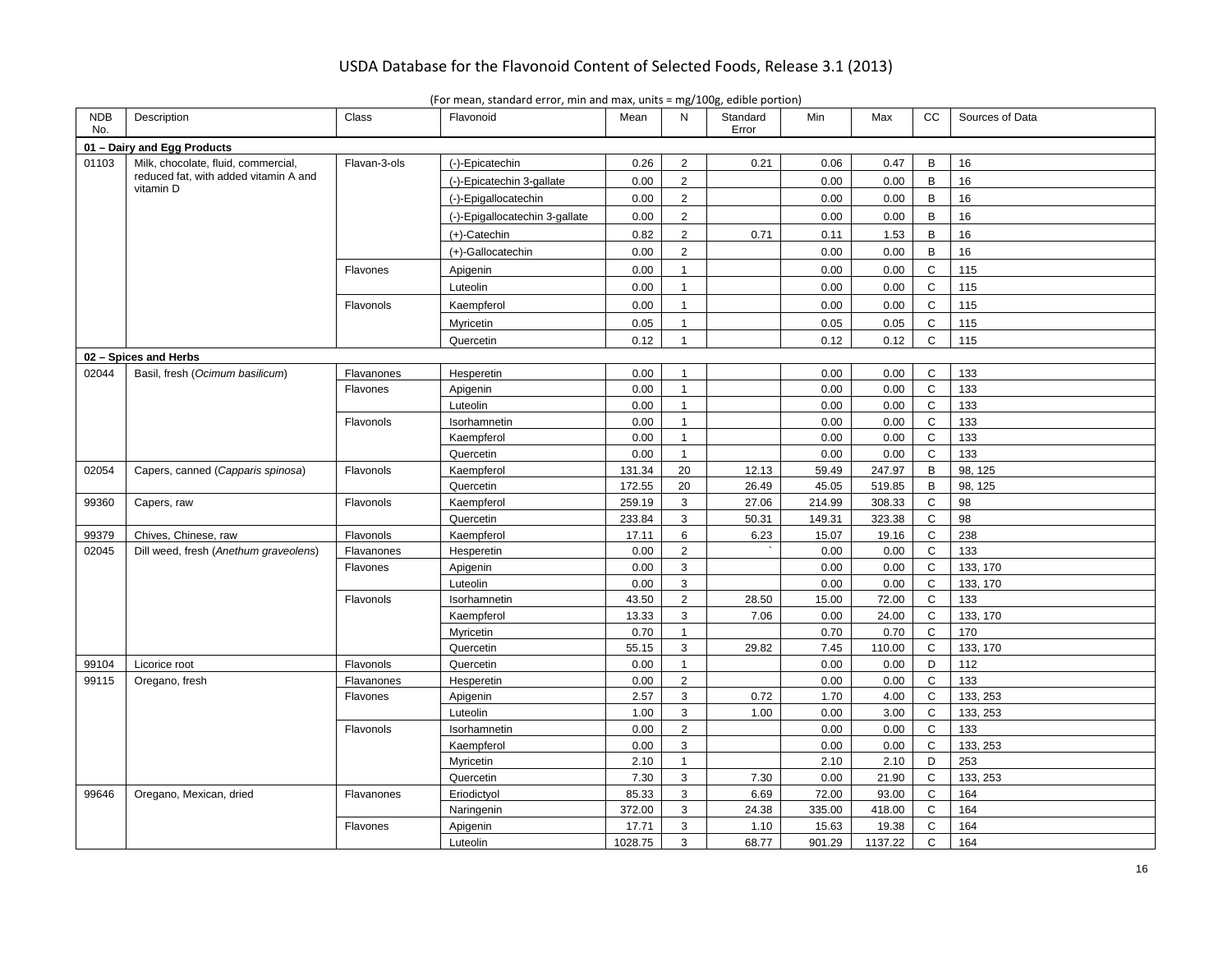| <b>NDB</b><br>No. | Description                             | Class      | Flavonoid    | Mean    | N              | Standard<br>Error | Min     | Max      | <b>CC</b>    | Sources of Data |
|-------------------|-----------------------------------------|------------|--------------|---------|----------------|-------------------|---------|----------|--------------|-----------------|
|                   |                                         | Flavonols  | Quercetin    | 42.00   | 3              | 4.04              | 34.00   | 47.00    | $\mathsf{C}$ | 164             |
| 99380             | Oregano, Mexican, fresh                 | Flavanones | Naringenin   | 0.00    | $\mathbf{1}$   |                   | 0.00    | 0.00     | D            | 308             |
|                   |                                         | Flavones   | Apigenin     | 0.00    | $\mathbf{1}$   |                   | 0.00    | 0.00     | D            | 308             |
|                   |                                         |            | Luteolin     | 25.10   | $\mathbf{1}$   |                   | 25.10   | 25.10    | D            | 308             |
|                   |                                         | Flavonols  | Kaempferol   | 0.00    | $\mathbf{1}$   |                   | 0.00    | 0.00     | D            | 308             |
|                   |                                         |            | Quercetin    | 0.00    | $\mathbf{1}$   |                   | 0.00    | 0.00     | D            | 308             |
| 02064             | Peppermint, fresh (Mentha x piperita L. | Flavanones | Eriodictyol  | 30.92   | 28             | 2.57              | 12.27   | 54.53    | $\mathsf{C}$ | 13              |
|                   | nothosubsp. piperita)                   |            | Hesperetin   | 10.16   | 30             | 0.98              | 0.00    | 21.94    | $\mathsf C$  | 13, 133         |
|                   |                                         | Flavones   | Apigenin     | 5.39    | 30             | 3.28              | 0.24    | 99.00    | $\mathsf{C}$ | 13, 133         |
|                   |                                         |            | Luteolin     | 12.66   | 30             | 1.17              | 5.49    | 42.00    | $\mathsf{C}$ | 13, 133         |
|                   |                                         | Flavonols  | Isorhamnetin | 0.00    | $\overline{2}$ |                   | 0.00    | 0.00     | $\mathsf C$  | 133             |
|                   |                                         |            | Kaempferol   | 0.00    | $\overline{2}$ |                   | 0.00    | 0.00     | $\mathsf{C}$ | 133             |
|                   |                                         |            | Quercetin    | 0.00    | $\overline{2}$ |                   | 0.00    | 0.00     | $\mathsf C$  | 133             |
| 02063             | Rosemary, fresh (Rosmarinus             | Flavanones | Hesperetin   | 0.00    | $\overline{1}$ |                   | 0.00    | 0.00     | $\mathbf C$  | 133             |
|                   | officinalis)                            |            | Naringenin   | 24.86   | $\mathbf{1}$   |                   | 24.86   | 24.86    | $\mathsf C$  | 308             |
|                   |                                         | Flavones   | Apigenin     | 0.55    | $\overline{2}$ | 0.55              | 0.00    | 1.10     | $\mathsf{C}$ | 133, 308        |
|                   |                                         |            | Luteolin     | 2.00    | $\overline{2}$ | 2.00              | 0.00    | 4.00     | $\mathsf{C}$ | 133, 308        |
|                   |                                         | Flavonols  | Isorhamnetin | 0.00    | $\overline{1}$ |                   | 0.00    | 0.00     | $\mathsf C$  | 133             |
|                   |                                         |            | Kaempferol   | 0.00    | 2              |                   | 0.00    | 0.00     | C            | 133, 308        |
|                   |                                         |            | Quercetin    | 0.00    | $\overline{2}$ |                   | 0.00    | 0.00     | $\mathsf{C}$ | 133, 308        |
| 99116             | Sage, fresh                             | Flavanones | Hesperetin   | 0.00    | $\mathbf{1}$   |                   | 0.00    | 0.00     | $\mathsf C$  | 133             |
|                   |                                         |            | Naringenin   | 0.00    | $\mathbf{1}$   |                   | 0.00    | 0.00     | $\mathsf C$  | 308             |
|                   |                                         | Flavones   | Apigenin     | 1.20    | $\overline{2}$ | 1.20              | 0.00    | 2.40     | $\mathsf C$  | 133, 308        |
|                   |                                         |            | Luteolin     | 16.70   | $\overline{2}$ | 16.70             | 0.00    | 33.40    | C            | 133, 308        |
|                   |                                         | Flavonols  | Isorhamnetin | 0.00    | $\overline{1}$ |                   | 0.00    | 0.00     | $\mathsf{C}$ | 133             |
|                   |                                         |            | Kaempferol   | 0.00    | $\overline{2}$ |                   | 0.00    | 0.00     | $\mathsf{C}$ | 133, 308        |
|                   |                                         |            | Quercetin    | 0.00    | $\overline{2}$ |                   | 0.00    | 0.00     | C            | 133, 308        |
| 02007             | Spices, celery seed (Apium graveolens)  | Flavones   | Apigenin     | 78.65   | $\overline{1}$ |                   | 78.65   | 78.65    | $\mathsf C$  | 163             |
|                   |                                         |            | Luteolin     | 762.40  | $\mathbf{1}$   |                   | 762.40  | 762.40   | C            | 163             |
| 02023             | Spices, marjoram, dried (Origanum       | Flavanones | Naringenin   | 0.00    | $\mathbf{1}$   |                   | 0.00    | 0.00     | D            | 308             |
|                   | majorana)                               | Flavones   | Apigenin     | 3.50    | $\mathbf{1}$   |                   | 3.50    | 3.50     | D            | 308             |
|                   |                                         |            | Luteolin     | 0.00    | $\mathbf{1}$   |                   | 0.00    | 0.00     | D            | 308             |
|                   |                                         | Flavonols  | Kaempferol   | 0.00    | $\overline{1}$ |                   | 0.00    | 0.00     | D            | 308             |
|                   |                                         |            | Quercetin    | 0.00    | $\mathbf{1}$   |                   | 0.00    | 0.00     | D            | 308             |
| 02029             | Spices, parsley, dried (Petroselinum    | Flavones   | Apigenin     | 4503.50 | 5              | 2254.33           | 1774.60 | 13506.22 | B            | 124, 179        |
|                   | crispum)                                |            | Luteolin     | 19.75   | $\mathbf{1}$   |                   | 19.75   | 19.75    | B            | 179             |
|                   |                                         | Flavonols  | Isorhamnetin | 331.24  | $\overline{1}$ |                   | 331.24  | 331.24   | $\, {\bf B}$ | 179             |
|                   |                                         |            | Kaempferol   | 0.00    | $\mathbf{1}$   |                   | 0.00    | 0.00     | B            | 179             |
|                   |                                         |            | Quercetin    | 0.00    | $\overline{4}$ |                   | 0.00    | 0.00     | $\mathsf{C}$ | 124             |
| 02037             | Spices, saffron (Crocus sativus)        | Flavonols  | Kaempferol   | 205.48  | 12             | 49.23             | 146.75  | 318.35   | B            | 39              |
| 99117             | Tarragon, fresh                         | Flavanones | Hesperetin   | 0.00    | $\mathbf{1}$   |                   | 0.00    | 0.00     | $\mathsf{C}$ | 133             |
|                   |                                         | Flavones   | Apigenin     | 0.00    | $\mathbf{1}$   |                   | 0.00    | 0.00     | C            | 133             |
|                   |                                         |            | Luteolin     | 1.00    | $\overline{1}$ |                   | 1.00    | 1.00     | $\mathbf C$  | 133             |
|                   |                                         | Flavonols  | Isorhamnetin | 5.00    | $\overline{1}$ |                   | 5.00    | 5.00     | $\mathsf{C}$ | 133             |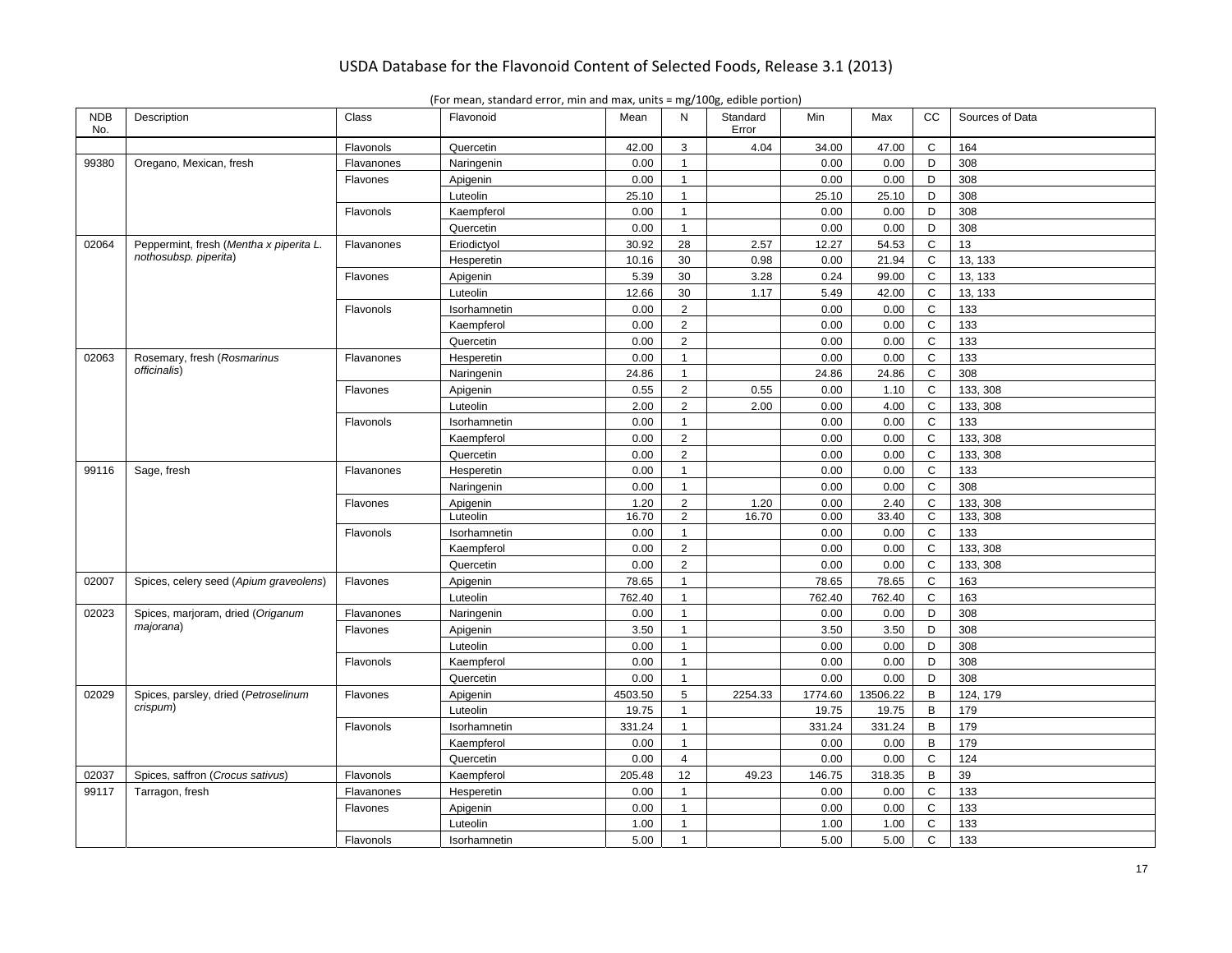| <b>NDB</b><br>No. | Description                        | Class          | Flavonoid       | Mean   | N              | Standard<br>Error | Min    | Max    | CC             | Sources of Data               |
|-------------------|------------------------------------|----------------|-----------------|--------|----------------|-------------------|--------|--------|----------------|-------------------------------|
|                   |                                    |                | Kaempferol      | 11.00  | 1              |                   | 11.00  | 11.00  | C              | 133                           |
|                   |                                    |                | Quercetin       | 10.00  | $\mathbf{1}$   |                   | 10.00  | 10.00  | $\mathsf C$    | 133                           |
| 02049             | Thyme, fresh (Thymus vulgaris)     | Flavanones     | Hesperetin      | 0.00   | $\mathbf{1}$   |                   | 0.00   | 0.00   | C              | 133                           |
|                   |                                    |                | Naringenin      | 0.00   | $\mathbf{1}$   |                   | 0.00   | 0.00   | $\mathbf C$    | 308                           |
|                   |                                    | Flavones       | Apigenin        | 2.50   | $\overline{2}$ | 2.50              | 0.00   | 5.00   | $\mathsf C$    | 133, 308                      |
|                   |                                    |                | Luteolin        | 45.25  | $\overline{2}$ | 5.75              | 39.50  | 51.00  | $\mathsf{C}$   | 133, 308                      |
|                   |                                    | Flavonols      | Isorhamnetin    | 0.00   | $\mathbf{1}$   |                   | 0.00   | 0.00   | C              | 133                           |
|                   |                                    |                | Kaempferol      | 0.00   | $\overline{2}$ |                   | 0.00   | 0.00   | $\mathsf{C}$   | 133, 308                      |
|                   |                                    |                | Quercetin       | 0.00   | $\overline{2}$ |                   | 0.00   | 0.00   | $\mathsf{C}$   | 133, 308                      |
| 99351             | Vinegar, cider (Germany)           | Flavan-3-ols   | (-)-Epicatechin | 0.82   | $\overline{2}$ | 0.28              | 0.54   | 1.10   | $\mathsf{C}$   | 6                             |
|                   |                                    |                | $(+)$ -Catechin | 4.85   | 2              | 0.95              | 3.90   | 5.80   | C              | 6                             |
|                   |                                    | Flavonols      | Quercetin       | 0.68   | $\overline{2}$ | 0.68              | 0.00   | 1.35   | C              | 6                             |
| 99109             | Vinegar, wine, red                 | Anthocyanidins | Cyanidin        | 0.00   | $\mathbf{1}$   |                   | 0.00   | 0.00   | $\mathbf C$    | 6                             |
|                   |                                    |                | Delphinidin     | 0.08   | $\mathbf{1}$   |                   | 0.08   | 0.08   | $\mathbf C$    | 6                             |
|                   |                                    |                | Malvidin        | 0.43   | $\mathbf{1}$   |                   | 0.43   | 0.43   | $\mathsf{C}$   | 6                             |
|                   |                                    |                | Peonidin        | 0.07   | $\mathbf{1}$   |                   | 0.07   | 0.07   | $\mathsf{C}$   | 6                             |
|                   |                                    |                | Petunidin       | 0.08   | $\mathbf{1}$   |                   | 0.08   | 0.08   | $\mathsf{C}$   | 6                             |
|                   |                                    | Flavan-3-ols   | (-)-Epicatechin | 2.20   | $\mathbf{1}$   |                   | 2.20   | 2.20   | $\mathsf{C}$   | 6                             |
| 99108             | Vinegar, wine, white               | Flavan-3-ols   | (-)-Epicatechin | 0.60   | $\overline{2}$ | 0.60              | 0.00   | 1.20   | $\mathsf{C}$   | 6                             |
|                   |                                    |                | $(+)$ -Catechin | 3.60   | $\overline{2}$ | 1.20              | 2.40   | 4.80   | $\mathsf{C}$   | 6                             |
|                   | 04 - Fats and Oils                 |                |                 |        |                |                   |        |        |                |                               |
| 04053             | Oil, olive, salad or cooking       | Flavones       | Apigenin        | 0.09   | 22             | 0.01              | 0.00   | 0.24   | B              | 29, 57, 185, 305              |
|                   |                                    |                | Luteolin        | 0.12   | 456            | 0.00              | 0.00   | 0.79   | $\overline{A}$ | 14, 29, 57, 93, 136, 185, 305 |
|                   | 06 - Soups, Sauces and Gravies     |                |                 |        |                |                   |        |        |                |                               |
| 06931             | Sauce, pasta, spaghetti/marinara,  | Flavonols      | Kaempferol      | 0.01   | 3              |                   | 0.01   | 0.01   | C              | 260                           |
|                   | ready-to-serve                     |                | Quercetin       | 0.91   | 3              |                   | 0.91   | 0.91   | C              | 260                           |
| 06159             | Soup, tomato, canned, condensed    | Flavonols      | Kaempferol      | 0.00   | 3              |                   | 0.00   | 0.00   | $\mathbf C$    | 260                           |
|                   |                                    |                | Quercetin       | 0.14   | 3              |                   | 0.14   | 0.14   | $\mathsf C$    | 260                           |
|                   | 09 - Fruits and Fruit Juices       |                |                 |        |                |                   |        |        |                |                               |
| 99594             | Acai, berries, purple, fresh       | Anthocyanidins | Cyanidin        | 53.64  | $\overline{4}$ | 21.31             | 7.07   | 110.42 | $\mathsf{C}$   | 162                           |
| 99595             | Acai, berries, purple, frozen      | Anthocyanidins | Cyanidin        | 61.94  | 6              | 20.95             | 23.75  | 161.74 | $\mathbf C$    | 162                           |
| 99596             | Acai, berries, white, frozen       | Anthocyanidins | Cyanidin        | 0.48   | $\mathbf{1}$   |                   | 0.48   | 0.48   | $\mathsf{C}$   | 162                           |
| 99577             | Acai, fruit pulp/skin, powder      | Anthocyanidins | Cyanidin        | 200.96 | $\mathbf{1}$   |                   | 200.96 | 200.96 | $\mathsf{C}$   | 244                           |
|                   |                                    |                | Peonidin        | 3.91   | $\mathbf{1}$   |                   | 3.91   | 3.91   | C              | 244                           |
| 09001             | Acerola, (west indian cherry), raw | Anthocyanidins | Cyanidin        | 15.71  | $\overline{2}$ | 5.18              | 10.53  | 20.89  | $\mathsf C$    | 54                            |
|                   | (Malpighia emarginata)             |                | Pelargonidin    | 6.84   | $\overline{2}$ | 2.45              | 4.40   | 9.29   | $\mathsf C$    | 54                            |
|                   |                                    | Flavones       | Apigenin        | 0.00   | 14             |                   | 0.00   | 0.00   | $\, {\bf B}$   | 230                           |
|                   |                                    |                | Luteolin        | 0.00   | 14             |                   | 0.00   | 0.00   | $\, {\sf B}$   | 230                           |
|                   |                                    | Flavonols      | Kaempferol      | 1.05   | 14             | 0.26              | 0.90   | 1.20   | B              | 230                           |
|                   |                                    |                | Mvricetin       | 0.00   | 14             | 0.00              | 0.00   | B      | 230            |                               |
|                   |                                    |                | Quercetin       | 4.74   | 14             | 1.16              | 4.10   | 5.30   | B              | 230                           |
| 99002             | Apple, skin only                   | Anthocyanidins | Cyanidin        | 5.50   | 8              | 1.84              | 0.00   | 13.32  | $\mathsf{C}$   | 270                           |
|                   |                                    | Flavan-3-ols   | (-)-Epicatechin | 28.73  | 8              | 5.73              | 7.81   | 59.16  | C              | 270                           |
|                   |                                    |                | (+)-Catechin    | 7.40   | 8              | 1.54              | 0.00   | 12.39  | $\mathsf{C}$   | 270                           |
|                   |                                    |                |                 |        |                |                   |        |        |                |                               |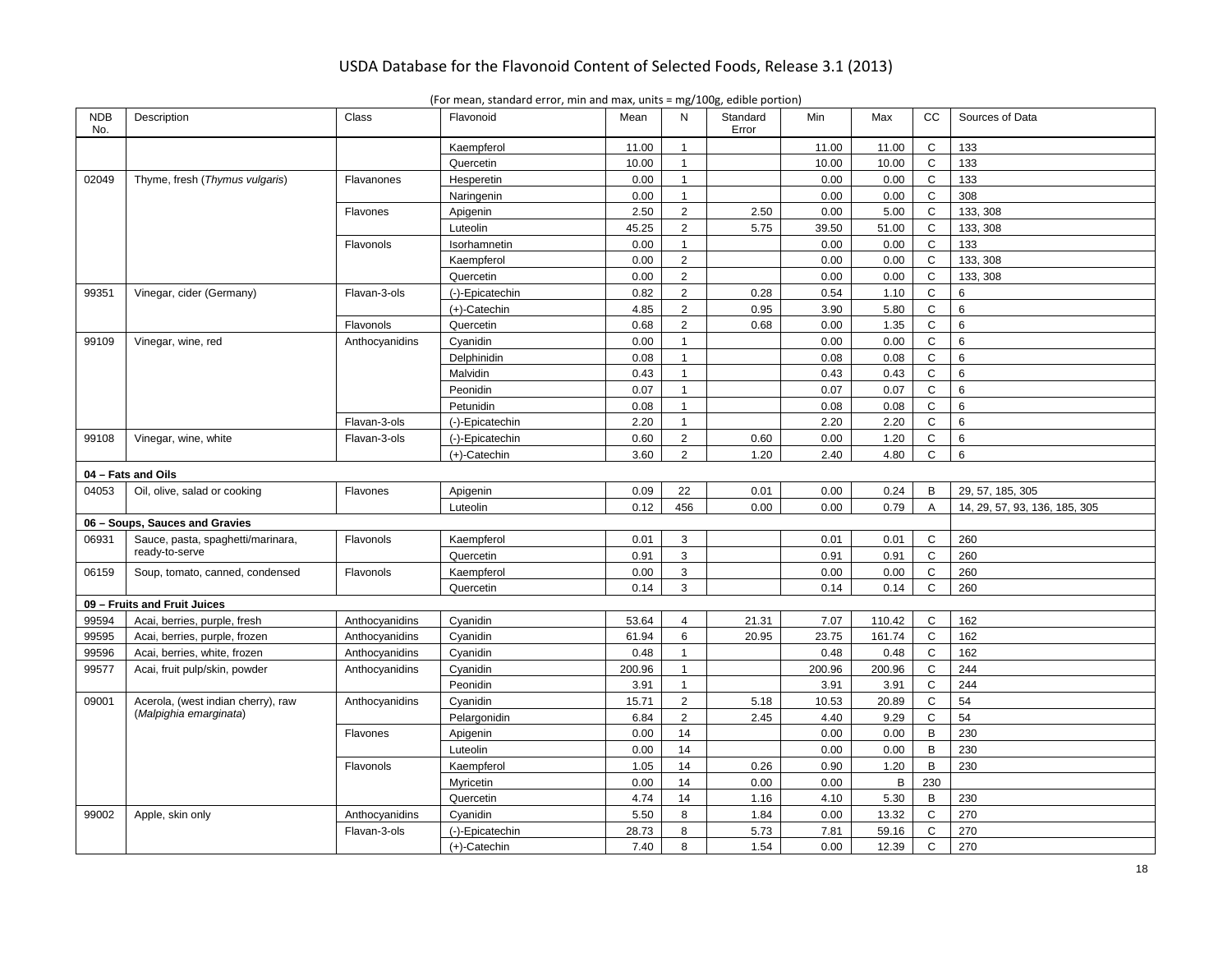| <b>NDB</b><br>No. | Description                              | Class          | Flavonoid                      | Mean  | N              | Standard<br>Error | Min   | Max   | cc             | Sources of Data        |
|-------------------|------------------------------------------|----------------|--------------------------------|-------|----------------|-------------------|-------|-------|----------------|------------------------|
|                   |                                          | Flavonols      | Quercetin                      | 19.36 | 8              | 1.04              | 14.76 | 23.49 | C              | 270                    |
| 09504             | Apples, Fuji, raw, with skin             | Anthocyanidins | Cyanidin                       | 0.79  | 14             | 0.16              | 0.00  | 1.83  | B              | 11, 85, 110, 283, 294  |
|                   |                                          |                | Delphinidin                    | 0.01  | 6              | 0.00              | 0.00  | 0.02  | B              | 85, 110                |
|                   |                                          |                | Malvidin                       | 0.00  | $\overline{4}$ |                   | 0.00  | 0.00  | B              | 110                    |
|                   |                                          |                | Pelargonidin                   | 0.01  | 6              | 0.00              | 0.00  | 0.02  | $\mathsf{B}$   | 85, 110                |
|                   |                                          |                | Peonidin                       | 0.00  | $\overline{4}$ |                   | 0.00  | 0.00  | B              | 110                    |
|                   |                                          |                | Petunidin                      | 0.00  | $\overline{4}$ |                   | 0.00  | 0.00  | B              | 110                    |
|                   |                                          | Flavan-3-ols   | (-)-Epicatechin                | 5.55  | 8              | 0.56              | 1.01  | 13.23 | B              | 11, 110, 283           |
|                   |                                          |                | (-)-Epicatechin 3-gallate      | 0.00  | $\overline{4}$ |                   | 0.00  | 0.00  | B              | 110                    |
|                   |                                          |                | (-)-Epigallocatechin           | 1.14  | $\overline{4}$ | 0.49              | 0.22  | 2.51  | $\mathsf{B}$   | 110                    |
|                   |                                          |                | (-)-Epigallocatechin 3-gallate | 1.93  | $\overline{4}$ | 1.45              | 0.08  | 6.26  | B              | 110                    |
|                   |                                          |                | $(+)$ -Catechin                | 0.75  | 8              | 0.03              | 0.10  | 1.30  | $\, {\bf B}$   | 11, 110, 283           |
|                   |                                          |                | (+)-Gallocatechin              | 0.00  | $\overline{4}$ |                   | 0.00  | 0.00  | B              | 110                    |
|                   |                                          | Flavanones     | Hesperetin                     | 0.00  | $\overline{4}$ |                   | 0.00  | 0.00  | $\, {\bf B}$   | 110                    |
|                   |                                          |                | Naringenin                     | 0.00  | $\overline{4}$ |                   | 0.00  | 0.00  | B              | 110                    |
|                   |                                          | Flavones       | Apigenin                       | 0.00  | 6              | 0.00              | 0.00  | 0.01  | $\mathsf{B}$   | 85, 110                |
|                   |                                          |                | Luteolin                       | 0.01  | $\overline{4}$ | 0.00              | 0.00  | 0.02  | B              | 85, 110                |
|                   |                                          | Flavonols      | Myricetin                      | 0.01  | 6              | 0.00              | 0.00  | 0.03  | B              | 85, 110                |
|                   |                                          |                | Quercetin                      | 2.35  | 10             | 0.29              | 0.00  | 4.91  | $\, {\bf B}$   | 11, 85, 110, 283       |
| 09503             | Apples, Gala, raw, with skin             | Anthocyanidins | Cyanidin                       | 1.22  | 19             | 0.14              | 0.00  | 2.86  | B              | 11, 110, 276, 283, 294 |
|                   |                                          |                | Delphinidin                    | 0.00  | $\overline{4}$ |                   | 0.00  | 0.00  | B              | 110                    |
|                   |                                          |                | Malvidin                       | 0.00  | $\overline{4}$ |                   | 0.00  | 0.00  | B              | 110                    |
|                   |                                          |                | Pelargonidin                   | 0.00  | $\overline{4}$ |                   | 0.00  | 0.00  | $\mathsf{B}$   | 110                    |
|                   |                                          |                | Peonidin                       | 0.00  | $\overline{4}$ |                   | 0.00  | 0.00  | $\mathsf{B}$   | 110                    |
|                   |                                          |                | Petunidin                      | 0.00  | $\overline{4}$ |                   | 0.00  | 0.00  | B              | 110                    |
|                   |                                          | Flavan-3-ols   | (-)-Epicatechin                | 6.04  | 15             | 1.09              | 1.11  | 10.40 | B              | 11, 110, 276, 283      |
|                   |                                          |                | (-)-Epicatechin 3-gallate      | 0.00  | 3              |                   | 0.00  | 0.00  | B              | 110                    |
|                   |                                          |                | (-)-Epigallocatechin           | 0.67  | 3              | 0.18              | 0.33  | 0.96  | B              | 110                    |
|                   |                                          |                | (-)-Epigallocatechin 3-gallate | 0.11  | 3              | 0.11              | 0.00  | 0.33  | B              | 110                    |
|                   |                                          |                | $(+)$ -Catechin                | 1.39  | 15             | 0.15              | 0.13  | 5.10  | B              | 11, 110, 276, 283      |
|                   |                                          |                | (+)-Gallocatechin              | 0.00  | 3              |                   | 0.00  | 0.00  | $\, {\bf B}$   | 110                    |
|                   |                                          | Flavanones     | Hesperetin                     | 0.00  | 3              |                   | 0.00  | 0.00  | B              | 110                    |
|                   |                                          |                | Naringenin                     | 0.00  | 3              |                   | 0.00  | 0.00  | $\, {\bf B}$   | 110                    |
|                   |                                          | Flavones       | Apigenin                       | 0.00  | 5              |                   | 0.00  | 0.00  | B              | 110, 169               |
|                   |                                          |                | Luteolin                       | 0.00  | 3              |                   | 0.00  | 0.00  | B              | 110, 169               |
|                   |                                          | Flavonols      | Kaempferol                     | 0.00  | $\mathbf{1}$   |                   | 0.00  | 0.00  | $\mathsf{C}$   | 169                    |
|                   |                                          |                | Myricetin                      | 0.00  | 5              |                   | 0.00  | 0.00  | B              | 110, 169               |
|                   |                                          |                | Quercetin                      | 3.80  | 17             | 0.41              | 2.73  | 10.10 | B              | 11, 110, 169, 276, 283 |
| 09501             | Apples, Golden Delicious, raw, with skin | Anthocyanidins | Cyanidin                       | 0.00  | 14             |                   | 0.00  | 0.00  | B              | 11, 276, 283           |
|                   |                                          |                | Delphinidin                    | 0.00  | $\overline{4}$ |                   | 0.00  | 0.00  | B              | 110                    |
|                   |                                          |                | Malvidin                       | 0.00  | $\overline{4}$ |                   | 0.00  | 0.00  | B              | 110                    |
|                   |                                          |                | Pelargonidin                   | 0.00  | $\overline{4}$ |                   | 0.00  | 0.00  | B              | 110                    |
|                   |                                          |                | Peonidin                       | 0.00  | $\overline{4}$ |                   | 0.00  | 0.00  | $\sf B$        | 110                    |
|                   |                                          |                | Petunidin                      | 0.00  | $\overline{4}$ |                   | 0.00  | 0.00  | $\overline{B}$ | 110                    |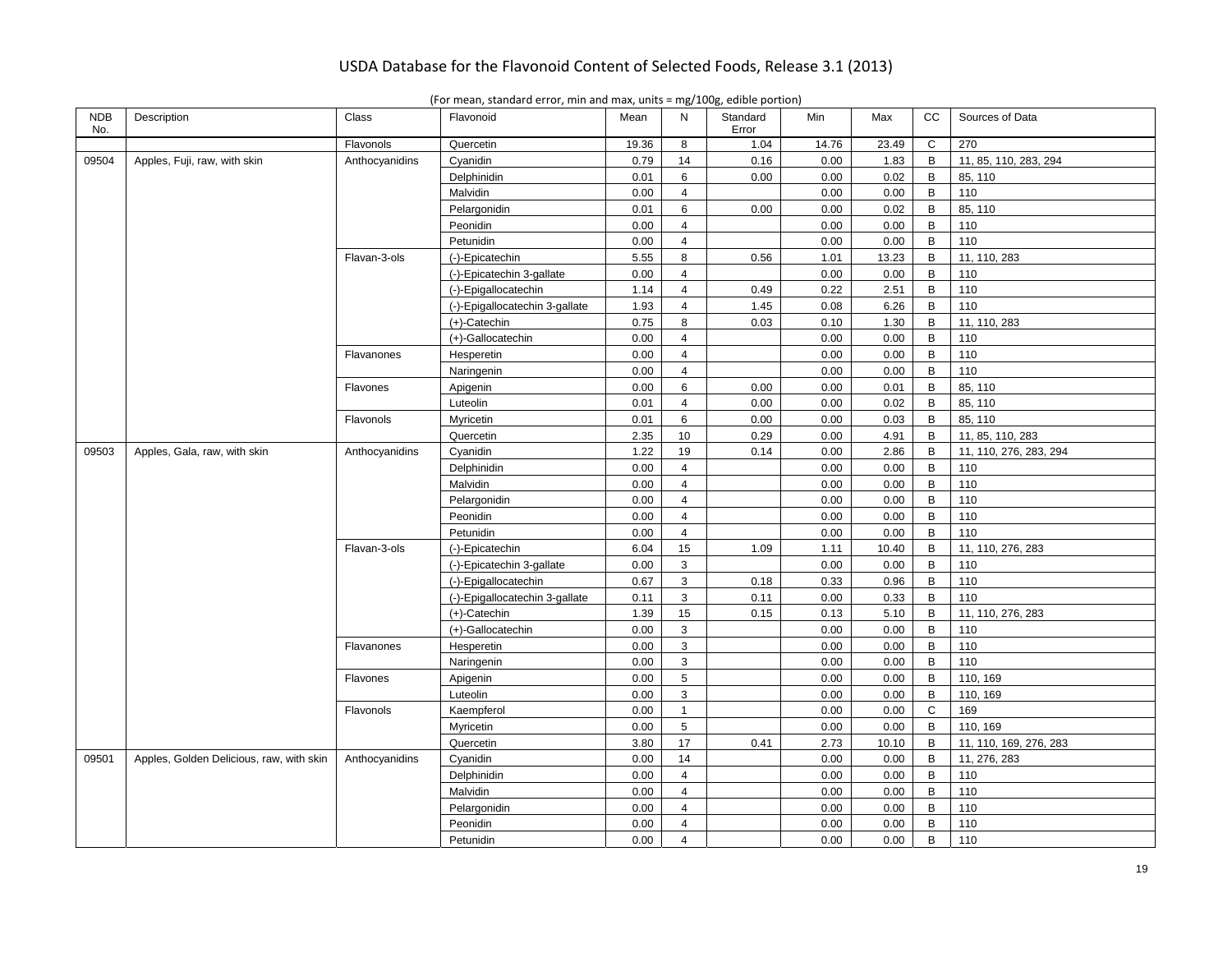| (For mean, standard error, min and max, units $=$ mg/100g, edible portion) |  |  |  |  |  |
|----------------------------------------------------------------------------|--|--|--|--|--|
|----------------------------------------------------------------------------|--|--|--|--|--|

| <b>NDB</b><br>No. | Description                            | Class          | Flavonoid                      | Mean | N              | Standard<br>Error | Min  | Max   | cc             | Sources of Data   |
|-------------------|----------------------------------------|----------------|--------------------------------|------|----------------|-------------------|------|-------|----------------|-------------------|
|                   |                                        | Flavan-3-ols   | (-)-Epicatechin                | 5.51 | 18             | 0.97              | 1.32 | 9.20  | B              | 11, 110, 276, 283 |
|                   |                                        |                | (-)-Epicatechin 3-gallate      | 0.00 | $\overline{4}$ |                   | 0.00 | 0.00  | B              | 110               |
|                   |                                        |                | (-)-Epigallocatechin           | 0.35 | $\overline{4}$ | 0.20              | 0.00 | 0.71  | $\mathsf{B}$   | 110               |
|                   |                                        |                | (-)-Epigallocatechin 3-gallate | 0.19 | $\overline{4}$ | 0.11              | 0.00 | 0.40  | B              | 110               |
|                   |                                        |                | $(+)$ -Catechin                | 0.59 | 18             | 0.06              | 0.00 | 1.60  | $\, {\bf B}$   | 11, 110, 276, 283 |
|                   |                                        |                | (+)-Gallocatechin              | 0.00 | $\overline{4}$ |                   | 0.00 | 0.00  | B              | 110               |
|                   |                                        | Flavanones     | Hesperetin                     | 0.00 | $\overline{4}$ |                   | 0.00 | 0.00  | B              | 110               |
|                   |                                        |                | Naringenin                     | 0.00 | $\overline{4}$ |                   | 0.00 | 0.00  | B              | 110               |
|                   |                                        | Flavones       | Apigenin                       | 0.00 | $\overline{4}$ |                   | 0.00 | 0.00  | B              | 110               |
|                   |                                        |                | Luteolin                       | 0.00 | 2              |                   | 0.00 | 0.00  | B              | 110               |
|                   |                                        | Flavonols      | Myricetin                      | 0.00 | $\overline{4}$ |                   | 0.00 | 0.00  | $\mathsf{B}$   | 110               |
|                   |                                        |                | Quercetin                      | 3.69 | 18             | 0.73              | 1.57 | 4.65  | B              | 11, 110, 276, 283 |
| 97068             | Apples, Golden Delicious, raw, without | Anthocyanidins | Delphinidin                    | 0.00 | $\overline{2}$ |                   | 0.00 | 0.00  | B              | 110               |
|                   | skin                                   |                | Malvidin                       | 0.00 | $\overline{2}$ |                   | 0.00 | 0.00  | B              | 110               |
|                   |                                        |                | Pelargonidin                   | 0.00 | $\overline{2}$ |                   | 0.00 | 0.00  | B              | 110               |
|                   |                                        |                | Peonidin                       | 0.00 | $\overline{2}$ |                   | 0.00 | 0.00  | $\overline{B}$ | 110               |
|                   |                                        |                | Petunidin                      | 0.00 | 2              |                   | 0.00 | 0.00  | B              | 110               |
|                   |                                        | Flavan-3-ols   | (-)-Epicatechin                | 6.27 | $\overline{2}$ | 0.31              | 5.96 | 6.58  | $\mathsf{C}$   | 110, 270          |
|                   |                                        |                | (-)-Epicatechin 3-gallate      | 0.00 | $\mathbf{1}$   |                   | 0.00 | 0.00  | B              | 110               |
|                   |                                        |                | (-)-Epigallocatechin           | 1.52 | $\mathbf{1}$   |                   | 1.52 | 1.52  | B              | 110               |
|                   |                                        |                | (-)-Epigallocatechin 3-gallate | 0.00 | $\mathbf{1}$   |                   | 0.00 | 0.00  | B              | 110               |
|                   |                                        |                | $(+)$ -Catechin                | 2.77 | $\overline{2}$ | 2.66              | 0.11 | 5.43  | $\mathbf C$    | 110, 270          |
|                   |                                        |                | (+)-Gallocatechin              | 0.00 | $\mathbf{1}$   |                   | 0.00 | 0.00  | B              | 110               |
|                   |                                        | Flavanones     | Hesperetin                     | 0.00 | $\mathbf{1}$   |                   | 0.00 | 0.00  | $\overline{B}$ | 110               |
|                   |                                        |                | Naringenin                     | 0.00 | $\mathbf{1}$   |                   | 0.00 | 0.00  | B              | 110               |
|                   |                                        | Flavones       | Apigenin                       | 0.00 | $\overline{2}$ |                   | 0.00 | 0.00  | $\mathsf{B}$   | 110               |
|                   |                                        |                | Luteolin                       | 0.00 | $\overline{2}$ |                   | 0.00 | 0.00  | B              | 110               |
|                   |                                        | Flavonols      | Myricetin                      | 0.00 | $\overline{2}$ |                   | 0.00 | 0.00  | $\mathsf{B}$   | 110               |
|                   |                                        |                | Quercetin                      | 0.51 | 3              | 0.04              | 0.43 | 0.56  | B              | 110, 270          |
| 09502             | Apples, Granny Smith, raw, with skin   | Anthocyanidins | Delphinidin                    | 0.00 | $\overline{4}$ |                   | 0.00 | 0.00  | B              | 110               |
|                   |                                        |                | Malvidin                       | 0.00 | $\overline{4}$ |                   | 0.00 | 0.00  | B              | 110               |
|                   |                                        |                | Pelargonidin                   | 0.00 | $\overline{4}$ |                   | 0.00 | 0.00  | B              | 110               |
|                   |                                        |                | Peonidin                       | 0.00 | $\overline{4}$ |                   | 0.00 | 0.00  | B              | 110               |
|                   |                                        |                | Petunidin                      | 0.00 | $\overline{4}$ |                   | 0.00 | 0.00  | B              | 110               |
|                   |                                        | Flavan-3-ols   | (-)-Epicatechin                | 7.11 | 16             | 1.14              | 2.18 | 12.40 | B              | 58, 110, 276, 283 |
|                   |                                        |                | (-)-Epicatechin 3-gallate      | 0.01 | $\overline{7}$ | 0.01              | 0.00 | 0.05  | B              | 58, 110           |
|                   |                                        |                | (-)-Epigallocatechin           | 0.71 | $\overline{7}$ | 0.28              | 0.00 | 1.69  | $\, {\bf B}$   | 58, 110           |
|                   |                                        |                | (-)-Epigallocatechin 3-gallate | 0.24 | $\overline{7}$ | 0.09              | 0.00 | 0.52  | B              | 58, 110           |
|                   |                                        |                | $(+)$ -Catechin                | 1.87 | 16             | 0.28              | 0.30 | 3.60  | B              | 58, 110, 276, 283 |
|                   |                                        |                | (+)-Gallocatechin              | 0.00 | $\overline{7}$ |                   | 0.00 | 0.00  | B              | 58, 110           |
|                   |                                        | Flavanones     | Hesperetin                     | 0.00 | $\overline{4}$ |                   | 0.00 | 0.00  | B              | 110               |
|                   |                                        |                | Naringenin                     | 0.00 | $\overline{4}$ |                   | 0.00 | 0.00  | B              | 110               |
|                   |                                        | Flavones       | Apigenin                       | 0.00 | $\overline{5}$ |                   | 0.00 | 0.00  | $\sf B$        | 110, 239          |
|                   |                                        |                | Luteolin                       | 0.00 | 3              |                   | 0.00 | 0.00  | $\mathsf{C}$   | 110, 239          |
|                   |                                        |                |                                |      |                |                   |      |       |                |                   |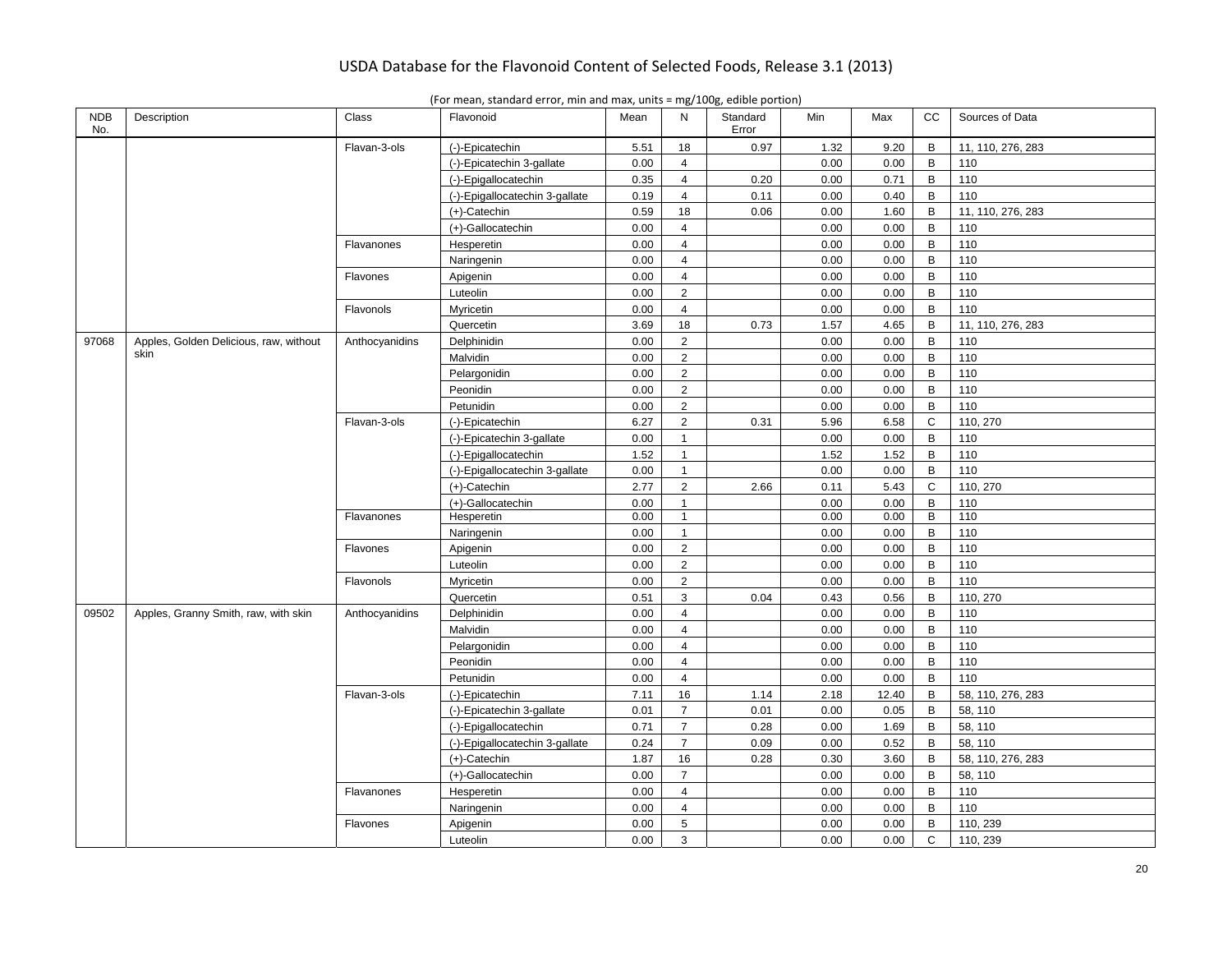| <b>NDB</b><br>No. | Description                              | Class          | Flavonoid                      | Mean | N              | Standard<br>Error | Min  | Max   | <b>CC</b>      | Sources of Data                                                               |
|-------------------|------------------------------------------|----------------|--------------------------------|------|----------------|-------------------|------|-------|----------------|-------------------------------------------------------------------------------|
|                   |                                          | Flavonols      | Kaempferol                     | 0.00 | $\mathbf{1}$   |                   | 0.00 | 0.00  | C              | 239                                                                           |
|                   |                                          |                | Myricetin                      | 0.00 | 5              |                   | 0.00 | 0.00  | B              | 110, 239                                                                      |
|                   |                                          |                | Quercetin                      | 2.54 | 14             | 0.30              | 1.34 | 4.14  | B              | 110, 239, 276, 283                                                            |
| 09003             | Apples, raw, with skin (Malus domestica) | Anthocyanidins | Cyanidin                       | 1.57 | 95             | 0.28              | 0.00 | 15.42 | B              | 11, 85, 110, 276, 279, 283, 294                                               |
|                   |                                          |                | Delphinidin                    | 0.00 | 24             | 0.00              | 0.00 | 0.02  | Α              | 85, 110                                                                       |
|                   |                                          |                | Malvidin                       | 0.00 | 20             |                   | 0.00 | 0.00  | A              | 110                                                                           |
|                   |                                          |                | Pelargonidin                   | 0.00 | 24             | 0.00              | 0.00 | 0.02  | $\overline{A}$ | 85, 110                                                                       |
|                   |                                          |                | Peonidin                       | 0.02 | 22             | 0.01              | 0.00 | 0.28  | $\overline{A}$ | 110, 294                                                                      |
|                   |                                          |                | Petunidin                      | 0.00 | 20             |                   | 0.00 | 0.00  | $\overline{A}$ | 110                                                                           |
|                   |                                          | Flavan-3-ols   | (-)-Epicatechin                | 7.53 | 150            | 0.44              | 0.80 | 19.16 | B              | 11, 15, 58, 67, 110, 158, 269, 276, 279,<br>283                               |
|                   |                                          |                | (-)-Epicatechin 3-gallate      | 0.01 | 59             | 0.00              | 0.00 | 0.19  | $\overline{A}$ | 15, 58, 110                                                                   |
|                   |                                          |                | (-)-Epigallocatechin           | 0.26 | 59             | 0.07              | 0.00 | 2.51  | $\overline{A}$ | 15, 58, 110                                                                   |
|                   |                                          |                | (-)-Epigallocatechin 3-gallate | 0.19 | 59             | 0.11              | 0.00 | 6.26  | Α              | 15, 58, 110                                                                   |
|                   |                                          |                | $(+)$ -Catechin                | 1.30 | 140            | 0.07              | 0.00 | 5.10  | B              | 11, 15, 58, 67, 110, 269, 276, 283                                            |
|                   |                                          |                | (+)-Gallocatechin              | 0.00 | 59             |                   | 0.00 | 0.00  | A              | 15, 58, 110                                                                   |
|                   |                                          | Flavanones     | Hesperetin                     | 0.00 | 19             |                   | 0.00 | 0.00  | Α              | 110                                                                           |
|                   |                                          |                | Naringenin                     | 0.00 | 19             |                   | 0.00 | 0.00  | Α              | 110                                                                           |
|                   |                                          | Flavones       | Apigenin                       | 0.00 | 51             | 0.00              | 0.00 | 0.01  | B              | 85, 110, 116, 169, 230, 239                                                   |
|                   |                                          |                | Luteolin                       | 0.12 | 42             | 0.08              | 0.00 | 2.70  | B              | 12, 85, 110, 116, 169, 230, 239                                               |
|                   |                                          | Flavonols      | Kaempferol                     | 0.14 | 37             | 0.07              | 0.00 | 2.67  | $\, {\bf B}$   | 12, 67, 85, 116, 141, 169, 179, 230,<br>239                                   |
|                   |                                          |                | Myricetin                      | 0.00 | 53             | 0.00              | 0.00 | 0.03  | B              | 12, 85, 110, 116, 141, 169, 230, 239                                          |
|                   |                                          |                | Quercetin                      | 4.01 | 139            | 0.12              | 0.00 | 11.47 | B              | 11, 12, 67, 85, 110, 116, 141, 158, 169,<br>179, 212, 230, 239, 276, 279, 283 |
| 09004             | Apples, raw, without skin (Malus         | Anthocyanidins | Cyanidin                       | 2.17 | 6              | 1.34              | 0.60 | 8.90  | B              | 85, 110                                                                       |
|                   | domestica)                               |                | Delphinidin                    | 0.01 | 8              | 0.00              | 0.00 | 0.02  | B              | 85, 110                                                                       |
|                   |                                          |                | Malvidin                       | 0.00 | $\overline{4}$ |                   | 0.00 | 0.00  | B              | 110                                                                           |
|                   |                                          |                | Pelargonidin                   | 0.01 | 8              | 0.00              | 0.00 | 0.02  | B              | 85, 110                                                                       |
|                   |                                          |                | Peonidin                       | 0.00 | $\overline{4}$ |                   | 0.00 | 0.00  | B              | 110                                                                           |
|                   |                                          |                | Petunidin                      | 0.00 | $\overline{4}$ |                   | 0.00 | 0.00  | $\sf B$        | 110                                                                           |
|                   |                                          | Flavan-3-ols   | (-)-Epicatechin                | 6.25 | 43             | 0.60              | 0.00 | 14.23 | B              | 15, 37, 110, 270                                                              |
|                   |                                          |                | (-)-Epicatechin 3-gallate      | 0.00 | 31             |                   | 0.00 | 0.00  | $\overline{A}$ | 15, 110                                                                       |
|                   |                                          |                | (-)-Epigallocatechin           | 0.14 | 31             | 0.08              | 0.00 | 1.52  | $\mathsf{A}$   | 15, 110                                                                       |
|                   |                                          |                | (-)-Epigallocatechin 3-gallate | 0.03 | 31             | 0.02              | 0.00 | 0.48  | $\overline{A}$ | 15, 110                                                                       |
|                   |                                          |                | $(+)$ -Catechin                | 1.23 | 37             | 0.17              | 0.00 | 5.52  | B              | 15, 110, 270                                                                  |
|                   |                                          |                | (+)-Gallocatechin              | 0.00 | 31             |                   | 0.00 | 0.00  | Α              | 15, 110                                                                       |
|                   |                                          | Flavanones     | Hesperetin                     | 0.00 | 3              |                   | 0.00 | 0.00  | B              | 110                                                                           |
|                   |                                          |                | Naringenin                     | 0.00 | 3              |                   | 0.00 | 0.00  | $\, {\bf B}$   | 110                                                                           |
|                   |                                          | Flavones       | Apigenin                       | 0.00 | 8              | 0.00              | 0.00 | 0.01  | B              | 85, 110                                                                       |
|                   |                                          |                | Luteolin                       | 0.01 | 8              | 0.00              | 0.00 | 0.02  | $\, {\bf B}$   | 85, 110                                                                       |
|                   |                                          | Flavonols      | Kaempferol                     | 0.01 | $\overline{4}$ |                   | 0.01 | 0.01  | B              | 85                                                                            |
|                   |                                          |                | Myricetin                      | 0.01 | 8              | 0.00              | 0.00 | 0.03  | B              | 85, 110                                                                       |
|                   |                                          |                | Quercetin                      | 1.05 | 39             | 0.16              | 0.00 | 2.00  | B              | 37, 85, 110, 134, 270, 279                                                    |
| 97071             | Apples, Red Delicious, raw, without skin | Anthocyanidins | Cyanidin                       | 2.95 | $\overline{4}$ | 1.97              | 0.80 | 8.90  | B              | 85, 110                                                                       |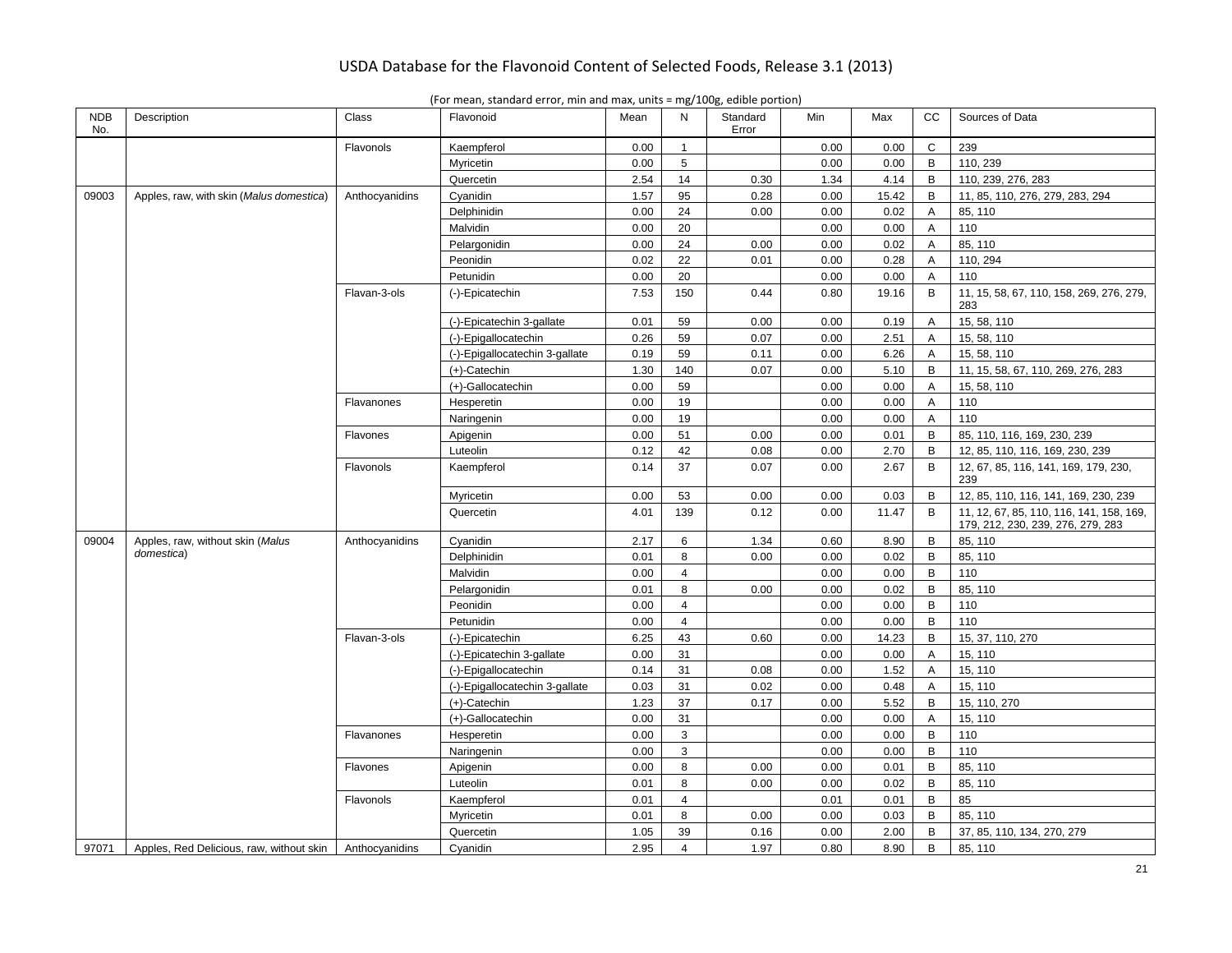NDB No. Description Class Flavonoid Mean N Standard Error Min | Max | CC | Sources of Data Delphinidin | 0.01 | 4 | 0.00 | 0.00 | 0.02 | B | 85, 110 Malvidin 0.00 2 0.00 0.00 B 110 110 Pelargonidin | 0.01 | 4 | 0.00 | 0.00 | 0.02 | B | 85, 110 Peonidin 0.00 2 0.00 0.00 B 110 110 Petunidin 0.00 2 0.00 0.00 B 110 Flavan-3-ols (-)-Epicatechin 4.09 2 0.11 3.98 4.20 B 110 (-)-Epicatechin 3-gallate  $\begin{vmatrix} 0.00 & 2 & 0.00 \\ 0.00 & 2 & 0.00 \end{vmatrix}$  0.00 0.00 B 110 (-)-Epigallocatechin 1.37 2 0.07 1.30 1.44 B 110 (-)-Epigallocatechin 3-gallate  $\begin{vmatrix} 0.46 & 2 & 0.02 & 0.43 & 0.48 & B & 110 \end{vmatrix}$ (+)-Catechin | 1.00 | 2 | 0.03 | 0.97 | 1.02 | B | 110 (+)-Gallocatechin 0.00 2 0.00 0.00 B 110 Flavanones Hesperetin 0.00 2 0.00 0.00 B 110 Naringenin | 0.00 | 2 | 0.00 | 0.00 | B | 110 Flavones | Apigenin | 0.00 | 4 | 0.00 | 0.00 | 0.01 | B | 85, 110 Luteolin 0.01 4 0.00 0.00 0.02 B 85, 110 Flavonols | Myricetin | 0.01 | 4 | 0.00 | 0.00 | 0.03 | B | 85, 110 Quercetin | 0.41 | 4 | 0.02 | 0.00 | 0.66 | B | 85, 110 09500 | Apples, Red Delicious, raw. with skin | Anthocyanidins | Cyanidin | 4.91 | 4.91 | 21 | 0.97 | 1.41 | 15.42 | B | 85, 110, 276, 283, 294 Delphinidin | 0.01 | 6 | 0.00 | 0.00 | 0.02 | B | 85, 110 Malvidin 0.00 4 0.00 0.00 B 110 Pelargonidin | 0.01 | 6 | 0.00 | 0.00 | 0.02 | B | 85, 110 Peonidin 0.07 6 0.05 0.00 0.28 B 110, 294 Petunidin 0.00 4 0.00 0.00 B 110 110 Flavan-3-ols (-)-Epicatechin 9.83 19 1.58 0.80 15.92 B 58, 110, 270, 276, 283 (-)-Epicatechin 3-gallate  $\begin{vmatrix} 0.00 & 7 & 0.00 & 0.00 & 0.00 & 8 & 58,110 \\ 0.00 & 0.00 & 0.00 & 0.00 & 0.00 & 0.00 & 0.00 \end{vmatrix}$ (-)-Epigallocatechin 0.37 7 0.24 0.00 1.44 B 58, 110 (-)-Epigallocatechin 3-gallate  $\begin{vmatrix} 0.13 & 7 & 0.09 & 0.00 & 0.65 & B & 58, 110 \end{vmatrix}$ (+)-Catechin 2.00 19 0.35 0.00 3.10 B 58, 110, 270, 276, 283 (+)-Gallocatechin 0.00 7 0.00 0.00 B 58, 110 Flavanones Hesperetin 0.00 4 0.00 0.00 B 110 Naringenin | 0.00 | 4 | | 0.00 | B | 110 Flavones Apigenin 0.00 6 0.00 0.00 0.01 B 85, 110 Luteolin 0.01 4 0.00 0.00 0.02 B 85, 110 Flavonols | Myricetin | 0.01 | 6 | 0.00 | 0.00 | 0.03 | B | 85, 110 Quercetin 19.86 18 0.52 0.25 7.60 B 85, 110, 270, 276, 283 09019 | Applesauce, canned, unsweetened, without added ascorbic acid (includes USDA commodity) Flavan-3-ols (-)-Epicatechin 5.41 1 5.41 5.41 C 15 (-)-Epicatechin 3-gallate 0.00 1 0.00 0.00 C 15 (-)-Epigallocatechin 0.00 1 0.00 0.00 C 15 (-)-Epigallocatechin 3-gallate 0.00 1 0.00 0.00 C 15 (+)-Catechin 0.69 1 0.69 0.69 C 15 (+)-Gallocatechin 0.00 1 0.00 0.00 C 15 Flavones Apigenin 0.00 4 0.00 0.00 B 116 Luteolin 0.00 4 0.00 0.00 B 116 Flavonols Kaempferol 0.00 4 0.00 0.00 B 116 Myricetin | 0.00 | 4 | 0.00 | 0.00 | B | 116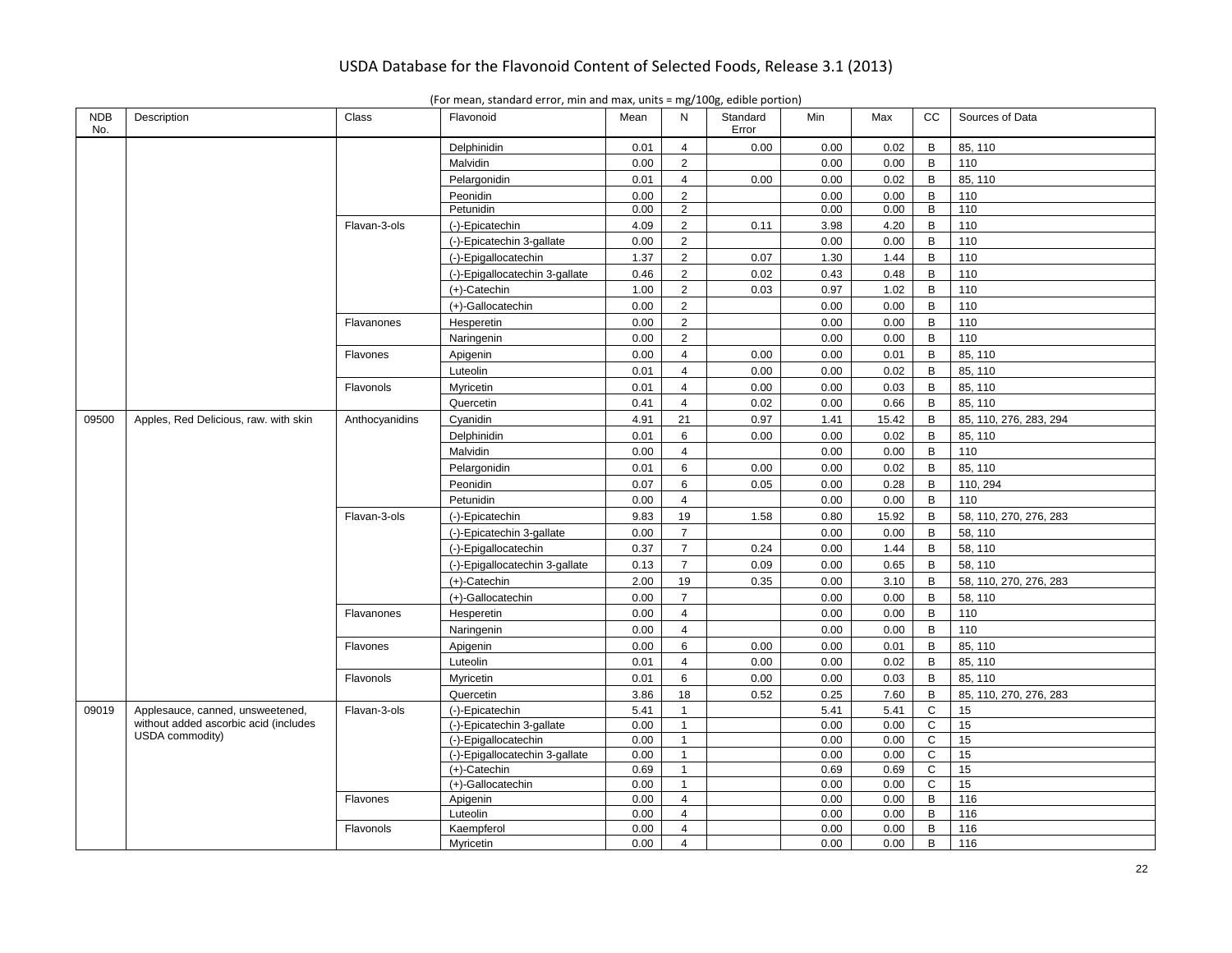| <b>NDB</b><br>No. | Description                             | Class          | Flavonoid                      | Mean  | N              | Standard<br>Error | Min   | Max   | CC           | Sources of Data                |
|-------------------|-----------------------------------------|----------------|--------------------------------|-------|----------------|-------------------|-------|-------|--------------|--------------------------------|
|                   |                                         |                | Quercetin                      | 2.00  | $\overline{4}$ |                   | 2.00  | 2.00  | B            | 116                            |
| 09023             | Apricots, canned, water pack, without   | Flavones       | Apigenin                       | 0.00  | $\overline{4}$ |                   | 0.00  | 0.00  | B            | 116                            |
|                   | skin, solids and liquids                |                | Luteolin                       | 0.00  | $\overline{4}$ |                   | 0.00  | 0.00  | B            | 116                            |
|                   |                                         | Flavonols      | Kaempferol                     | 0.00  | $\overline{4}$ |                   | 0.00  | 0.00  | B            | 116                            |
|                   |                                         |                | Myricetin                      | 0.00  | $\overline{4}$ |                   | 0.00  | 0.00  | B            | 116                            |
|                   |                                         |                | Quercetin                      | 0.00  | $\overline{4}$ |                   | 0.00  | 0.00  | B            | 116                            |
| 09021             | Apricots, raw (Prunus armeniaca)        | Flavan-3-ols   | (-)-Epicatechin                | 4.74  | 42             | 0.60              | 0.02  | 8.29  | B            | 15, 58, 66, 67, 68, 269        |
|                   |                                         |                | (-)-Epicatechin 3-gallate      | 0.00  | $\overline{7}$ |                   | 0.00  | 0.00  | B            | 15, 58                         |
|                   |                                         |                | (-)-Epigallocatechin           | 0.00  | $\overline{7}$ |                   | 0.00  | 0.00  | B            | 15, 58                         |
|                   |                                         |                | (-)-Epigallocatechin 3-gallate | 0.00  | $\overline{7}$ |                   | 0.00  | 0.00  | B            | 15,58                          |
|                   |                                         |                | $(+)$ -Catechin                | 3.67  | 42             | 0.46              | 0.31  | 7.34  | В            | 15, 58, 66, 67, 68, 269        |
|                   |                                         |                | (+)-Gallocatechin              | 0.00  | $\overline{7}$ |                   | 0.00  | 0.00  | B            | 15, 58                         |
|                   |                                         | Flavones       | Apigenin                       | 0.00  | $\overline{2}$ |                   | 0.00  | 0.00  | B            | 116, 169                       |
|                   |                                         |                | Luteolin                       | 0.00  | $\overline{2}$ |                   | 0.00  | 0.00  | B            | 116, 169                       |
|                   |                                         | Flavonols      | Kaempferol                     | 0.63  | 33             | 0.08              | 0.00  | 1.32  | В            | 66, 67, 68, 116, 141, 169      |
|                   |                                         |                | Myricetin                      | 0.00  | 3              |                   | 0.00  | 0.00  | C            | 116, 141, 169                  |
|                   |                                         |                | Quercetin                      | 1.63  | 34             | 0.20              | 0.38  | 2.90  | B            | 66, 67, 68, 116, 134, 141, 169 |
| 99043             | Arctic bramble berries                  | Anthocyanidins | Cyanidin                       | 88.30 | $\mathbf{1}$   |                   | 88.30 | 88.30 | $\mathsf{C}$ | 172                            |
|                   |                                         |                | Pelargonidin                   | 0.70  | $\mathbf{1}$   |                   | 0.70  | 0.70  | $\mathsf{C}$ | 172                            |
|                   |                                         | Flavan-3-ols   | (-)-Epicatechin                | 1.80  | $\mathbf{1}$   |                   | 1.80  | 1.80  | $\mathsf C$  | 172                            |
|                   |                                         |                | $(+)$ -Catechin                | 2.30  | $\mathbf{1}$   |                   | 2.30  | 2.30  | C            | 172                            |
|                   |                                         | Flavonols      | Isorhamnetin                   | 1.40  | $\mathbf{1}$   |                   | 1.40  | 1.40  | $\mathsf{C}$ | 172                            |
|                   |                                         |                | Kaempferol                     | 0.15  | $\overline{2}$ | 0.15              | 0.00  | 0.30  | C            | 109, 172                       |
|                   |                                         |                | Myricetin                      | 0.00  | $\mathbf{1}$   |                   | 0.00  | 0.00  | $\mathsf{C}$ | 109                            |
|                   |                                         |                | Quercetin                      | 9.10  | $\overline{2}$ | 6.00              | 3.10  | 15.10 | $\mathbf C$  | 109, 172                       |
| 09037             | Avocados, raw, all commercial varieties | Anthocyanidins | Cyanidin                       | 0.33  | 6              | 0.11              | 0.00  | 0.58  | B            | 110                            |
|                   | (Persea americana)                      |                | Delphinidin                    | 0.00  | 6              |                   | 0.00  | 0.00  | B            | 110                            |
|                   |                                         |                | Malvidin                       | 0.00  | 6              |                   | 0.00  | 0.00  | B            | 110                            |
|                   |                                         |                | Pelargonidin                   | 0.00  | 6              |                   | 0.00  | 0.00  | $\mathsf B$  | 110                            |
|                   |                                         |                | Peonidin                       | 0.00  | 6              |                   | 0.00  | 0.00  | B            | 110                            |
|                   |                                         |                | Petunidin                      | 0.00  | 6              |                   | 0.00  | 0.00  | B            | 110                            |
|                   |                                         | Flavan-3-ols   | (-)-Epicatechin                | 0.37  | 14             | 0.07              | 0.00  | 1.11  | Α            | 15, 58, 110                    |
|                   |                                         |                | (-)-Epicatechin 3-gallate      | 0.00  | 14             |                   | 0.00  | 0.00  | Α            | 15, 58, 110                    |
|                   |                                         |                | (-)-Epigallocatechin           | 0.00  | 13             |                   | 0.00  | 0.00  | A            | 15, 58, 110                    |
|                   |                                         |                | (-)-Epigallocatechin 3-gallate | 0.15  | 14             | 0.10              | 0.00  | 1.10  | Α            | 15, 58, 110                    |
|                   |                                         |                | $(+)$ -Catechin                | 0.00  | 14             |                   | 0.00  | 0.00  | A            | 15, 58, 110                    |
|                   |                                         |                | (+)-Gallocatechin              | 0.00  | 14             |                   | 0.00  | 0.00  | $\mathsf{A}$ | 15, 58, 110                    |
|                   |                                         | Flavanones     | Hesperetin                     | 0.00  | $\overline{7}$ |                   | 0.00  | 0.00  | B            | 110                            |
|                   |                                         |                | Naringenin                     | 0.00  | $\overline{7}$ |                   | 0.00  | 0.00  | $\mathsf B$  | 110                            |
|                   |                                         | Flavones       | Apigenin                       | 0.00  | $\overline{7}$ |                   | 0.00  | 0.00  | B            | 110, 239                       |
|                   |                                         |                | Luteolin                       | 0.00  | $\overline{7}$ |                   | 0.00  | 0.00  | B            | 110, 239                       |
|                   |                                         | Flavonols      | Kaempferol                     | 0.00  | $\mathbf{1}$   |                   | 0.00  | 0.00  | C            | 239                            |
|                   |                                         |                | Myricetin                      | 0.00  | $\overline{7}$ |                   | 0.00  | 0.00  | B            | 110, 239                       |
|                   |                                         |                | Quercetin                      | 0.00  | $\overline{7}$ |                   | 0.00  | 0.00  | B            | 110, 239                       |
| 99630             | Banana, dwarf, raw (Musa nana)          | Flavonols      | Isorhamnetin                   | 0.00  | $\mathbf{1}$   |                   | 0.00  | 0.00  | C            | 152                            |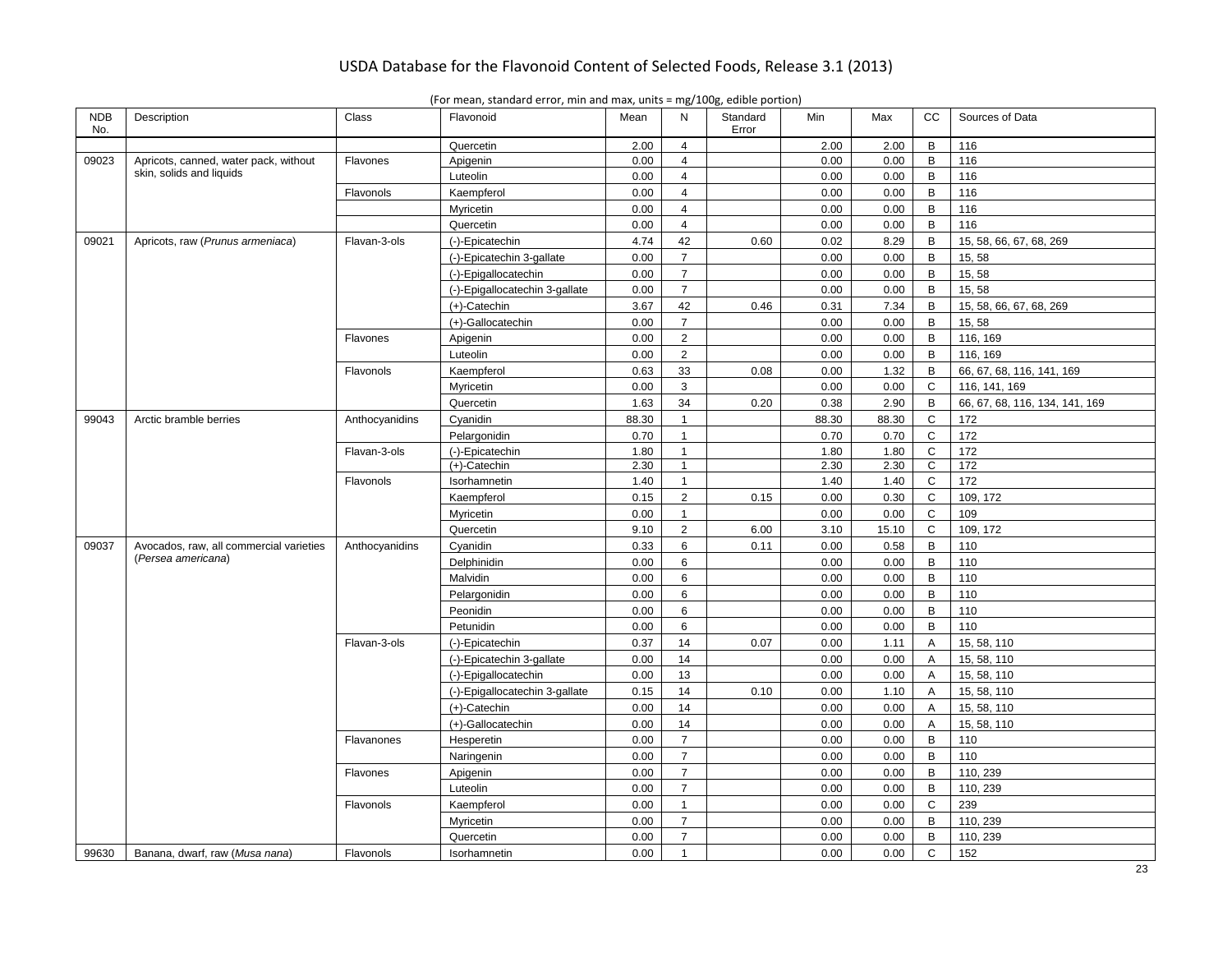| <b>NDB</b><br>No. | Description                         | Class          | Flavonoid                      | Mean  | N              | Standard<br>Error | Min   | Max    | cc                      | Sources of Data       |
|-------------------|-------------------------------------|----------------|--------------------------------|-------|----------------|-------------------|-------|--------|-------------------------|-----------------------|
|                   |                                     |                | Kaempferol                     | 0.00  | $\mathbf{1}$   |                   | 0.00  | 0.00   | C                       | 152                   |
|                   |                                     |                | Myricetin                      | 0.00  | $\mathbf{1}$   |                   | 0.00  | 0.00   | C                       | 152                   |
|                   |                                     |                | Quercetin                      | 0.00  | $\mathbf{1}$   |                   | 0.00  | 0.00   | $\mathsf{C}$            | 152                   |
| 99597             | Bananas, boiled                     | Flavonols      | Isorhamnetin                   | 0.00  | $\mathbf{1}$   |                   | 0.00  | 0.00   | $\mathsf C$             | 152                   |
|                   |                                     |                | Kaempferol                     | 0.00  | $\mathbf{1}$   |                   | 0.00  | 0.00   | $\mathsf{C}$            | 152                   |
|                   |                                     |                | Myricetin                      | 0.00  | $\mathbf{1}$   |                   | 0.00  | 0.00   | $\mathsf C$             | 152                   |
|                   |                                     |                | Quercetin                      | 0.00  | $\mathbf{1}$   |                   | 0.00  | 0.00   | $\mathsf C$             | 152                   |
| 09040             | Bananas, raw (Musa acuminata Colla) | Anthocyanidins | Cyanidin                       | 0.00  | 8              |                   | 0.00  | 0.00   | $\overline{A}$          | 110                   |
|                   |                                     |                | Delphinidin                    | 7.39  | 8              | 1.18              | 2.36  | 12.00  | A                       | 110                   |
|                   |                                     |                | Malvidin                       | 0.00  | 8              |                   | 0.00  | 0.00   | A                       | 110                   |
|                   |                                     |                | Pelargonidin                   | 0.00  | 8              |                   | 0.00  | 0.00   | $\overline{\mathsf{A}}$ | 110                   |
|                   |                                     |                | Peonidin                       | 0.00  | 8              |                   | 0.00  | 0.00   | Α                       | 110                   |
|                   |                                     |                | Petunidin                      | 0.00  | 8              |                   | 0.00  | 0.00   | Α                       | 110                   |
|                   |                                     | Flavan-3-ols   | (-)-Epicatechin                | 0.02  | 14             | 0.01              | 0.00  | 0.07   | $\overline{\mathsf{A}}$ | 15, 58, 110           |
|                   |                                     |                | (-)-Epicatechin 3-gallate      | 0.00  | 14             |                   | 0.00  | 0.00   | Α                       | 15, 58, 110           |
|                   |                                     |                | (-)-Epigallocatechin           | 0.00  | 14             | 0.00              | 0.00  | 0.01   | $\overline{A}$          | 15, 58, 110           |
|                   |                                     |                | (-)-Epigallocatechin 3-gallate | 0.00  | 14             |                   | 0.00  | 0.00   | Α                       | 15, 58, 110           |
|                   |                                     |                | $(+)$ -Catechin                | 6.10  | 125            | 0.53              | 0.00  | 10.29  | В                       | 15, 58, 60, 110       |
|                   |                                     |                | (+)-Gallocatechin              | 0.00  | 14             |                   | 0.00  | 0.00   | $\overline{A}$          | 15, 58, 110           |
|                   |                                     | Flavanones     | Hesperetin                     | 0.00  | $\overline{7}$ |                   | 0.00  | 0.00   | B                       | 110                   |
|                   |                                     |                | Naringenin                     | 0.00  | $\overline{7}$ |                   | 0.00  | 0.00   | B                       | 110                   |
|                   |                                     | Flavones       | Apigenin                       | 0.00  | 9              |                   | 0.00  | 0.00   | B                       | 110, 169              |
|                   |                                     |                | Luteolin                       | 0.00  | 5              |                   | 0.00  | 0.00   | B                       | 110, 169              |
|                   |                                     | Flavonols      | Kaempferol                     | 0.11  | 3              | 0.11              | 0.00  | 0.32   | C                       | 141, 152, 169         |
|                   |                                     |                | Myricetin                      | 0.01  | 11             | 0.01              | 0.00  | 0.14   | B                       | 110, 141, 152, 169    |
|                   |                                     |                | Quercetin                      | 0.06  | 11             | 0.04              | 0.00  | 0.32   | B                       | 110, 141, 152, 169    |
| 99598             | Bayberries, raw                     | Flavonols      | Myricetin                      | 3.65  | 3              | 0.71              | 2.42  | 4.87   | $\mathsf{C}$            | 81                    |
|                   |                                     |                | Quercetin                      | 4.36  | 3              | 1.67              | 2.29  | 7.67   | C                       | 81                    |
| 99065             | <b>Bilberry</b> soup                | Flavonols      | Quercetin                      | 0.60  | $\mathbf{1}$   |                   | 0.60  | 0.60   | $\mathsf{C}$            | 107                   |
| 99357             | Bilberry, raw                       | Anthocyanidins | Cyanidin                       | 85.26 | 22             | 4.84              | 9.72  | 125.00 | B                       | 137, 155, 195         |
|                   |                                     |                | Delphinidin                    | 97.59 | 22             | 5.05              | 60.31 | 161.93 | B                       | 137, 155, 195         |
|                   |                                     |                | Malvidin                       | 39.22 | 22             | 1.70              | 22.58 | 54.37  | B                       | 137, 155, 195         |
|                   |                                     |                | Peonidin                       | 20.45 | 22             | 1.79              | 9.42  | 51.01  | B                       | 137, 155, 195         |
|                   |                                     |                | Petunidin                      | 42.69 | 22             | 1.51              | 31.87 | 55.59  | B                       | 137, 155, 195         |
|                   |                                     | Flavonols      | Kaempferol                     | 0.00  | $\overline{2}$ |                   | 0.00  | 0.00   | $\mathbf C$             | 109                   |
|                   |                                     |                | Myricetin                      | 1.09  | 8              | 0.05              | 0.00  | 2.10   | B                       | 107, 108, 109         |
|                   |                                     |                | Quercetin                      | 3.04  | 8              | 0.72              | 1.70  | 4.12   | B                       | 107, 108, 109         |
| 09042             | Blackberries, raw (Rubus spp.)      | Anthocyanidins | Cyanidin                       | 99.95 | 62             | 6.96              | 44.17 | 317.18 | B                       | 78, 110, 181, 294     |
|                   |                                     |                | Delphinidin                    | 0.00  | $\overline{4}$ |                   | 0.00  | 0.00   | B                       | 110                   |
|                   |                                     |                | Malvidin                       | 0.00  | $\overline{4}$ |                   | 0.00  | 0.00   | B                       | 110                   |
|                   |                                     |                | Pelargonidin                   | 0.45  | $\overline{7}$ | 0.25              | 0.00  | 1.70   | В                       | 110, 294              |
|                   |                                     |                | Peonidin                       | 0.21  | 5              | 0.21              | 0.00  | 1.05   | $\, {\sf B}$            | 110, 294              |
|                   |                                     |                | Petunidin                      | 0.00  | $\overline{4}$ |                   | 0.00  | 0.00   | B                       | 110                   |
|                   |                                     | Flavan-3-ols   | (-)-Epicatechin                | 4.66  | 20             | 0.47              | 0.00  | 18.08  | B                       | 15, 58, 110, 247, 269 |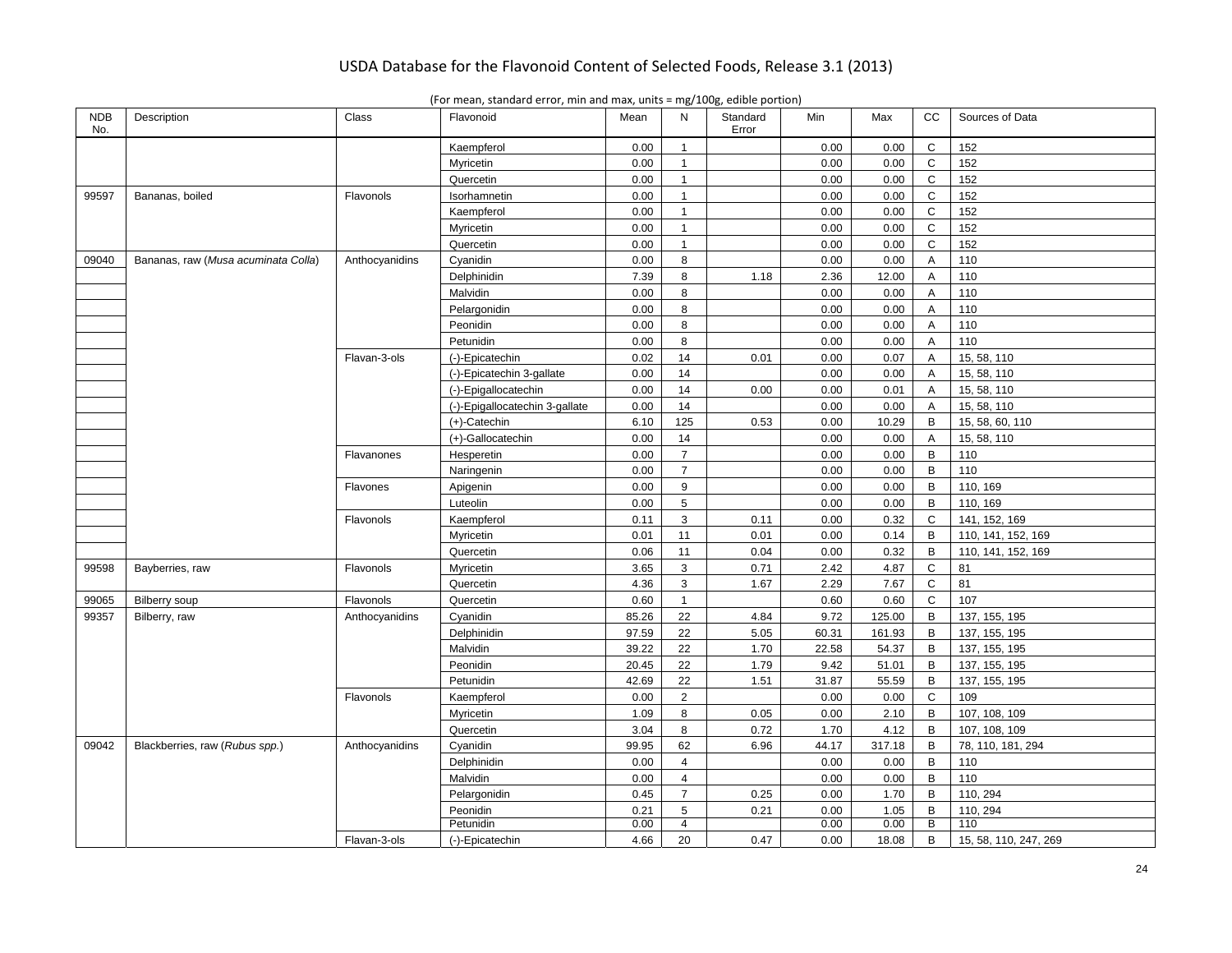| <b>NDB</b><br>No. | Description                                                 | Class          | Flavonoid                      | Mean  | N              | Standard<br>Error | Min   | Max    | <b>CC</b>      | Sources of Data                                                 |
|-------------------|-------------------------------------------------------------|----------------|--------------------------------|-------|----------------|-------------------|-------|--------|----------------|-----------------------------------------------------------------|
|                   |                                                             |                | (-)-Epicatechin 3-gallate      | 0.00  | 11             |                   | 0.00  | 0.00   | A              | 15, 58, 110                                                     |
|                   |                                                             |                | (-)-Epigallocatechin           | 0.10  | 11             | 0.01              | 0.00  | 0.36   | Α              | 15, 58, 110                                                     |
|                   |                                                             |                | (-)-Epigallocatechin 3-gallate | 0.68  | 11             | 0.68              | 0.00  | 7.44   | $\overline{A}$ | 15, 58, 110                                                     |
|                   |                                                             |                | (+)-Catechin                   | 37.06 | 16             | 24.71             | 0.00  | 312.86 | B              | 15, 58, 110, 247, 269                                           |
|                   |                                                             |                | (+)-Gallocatechin              | 0.00  | 11             |                   | 0.00  | 0.00   | Α              | 15, 58, 110                                                     |
|                   |                                                             | Flavanones     | Hesperetin                     | 0.00  | $\overline{4}$ |                   | 0.00  | 0.00   | B              | 110                                                             |
|                   |                                                             |                | Naringenin                     | 0.00  | $\overline{4}$ |                   | 0.00  | 0.00   | $\mathsf{B}$   | 110                                                             |
|                   |                                                             | Flavones       | Apigenin                       | 0.00  | 5              |                   | 0.00  | 0.00   | B              | 110, 169                                                        |
|                   |                                                             |                | Luteolin                       | 0.00  | 3              |                   | 0.00  | 0.00   | B              | 110, 169                                                        |
|                   |                                                             | Flavonols      | Kaempferol                     | 0.27  | 15             | 0.20              | 0.00  | 3.13   | B              | 25, 131, 169, 181, 247                                          |
|                   |                                                             |                | Myricetin                      | 0.67  | 15             | 0.67              | 0.00  | 9.99   | B              | 25, 110, 247                                                    |
|                   |                                                             |                | Quercetin                      | 3.58  | 25             | 0.70              | 0.00  | 11.90  | B              | 25, 45, 110, 131, 169, 181, 247                                 |
| 09050             | Blueberries, cultivated (highbush), raw<br>(Vaccinium spp.) | Anthocyanidins | Cyanidin                       | 8.46  | 55             | 1.79              | 0.50  | 73.86  | B              | 85, 92, 110, 191, 285, 286, 287, 294,<br>307                    |
|                   |                                                             |                | Delphinidin                    | 35.43 | 55             | 5.49              | 3.32  | 186.98 | B              | 85, 92, 110, 191, 285, 286, 287, 294,<br>307                    |
|                   |                                                             |                | Malvidin                       | 67.59 | 54             | 3.50              | 27.98 | 185.11 | B              | 92, 110, 191, 285, 286, 287, 294, 307                           |
|                   |                                                             |                | Pelargonidin                   | 0.00  | 8              | 0.00              | 0.00  | 0.02   | B              | 85, 110                                                         |
|                   |                                                             |                | Peonidin                       | 20.29 | 17             | 4.43              | 0.97  | 59.91  | B              | 92, 110, 191, 294                                               |
|                   |                                                             |                | Petunidin                      | 31.53 | 54             | 1.64              | 9.17  | 111.32 | B              | 92, 110, 191, 285, 286, 287, 294, 307                           |
|                   |                                                             | Flavan-3-ols   | (-)-Epicatechin                | 0.62  | 33             | 0.09              | 0.00  | 3.29   | B              | 15, 58, 110, 247, 269                                           |
|                   |                                                             |                | (-)-Epicatechin 3-gallate      | 0.00  | 15             |                   | 0.00  | 0.00   | $\overline{A}$ | 15, 58, 110                                                     |
|                   |                                                             |                | (-)-Epigallocatechin           | 0.66  | 15             | 0.18              | 0.00  | 2.08   | Α              | 15, 58, 110                                                     |
|                   |                                                             |                | (-)-Epigallocatechin 3-gallate | 0.00  | 15             |                   | 0.00  | 0.00   | A              | 15, 58, 110                                                     |
|                   |                                                             |                | $(+)$ -Catechin                | 5.29  | 23             | 1.77              | 0.00  | 29.28  | $\sf{B}$       | 15, 58, 110, 247, 269                                           |
|                   |                                                             |                | (+)-Gallocatechin              | 0.12  | 15             | 0.03              | 0.00  | 0.59   | $\overline{A}$ | 15, 58, 110                                                     |
|                   |                                                             | Flavanones     | Hesperetin                     | 0.00  | 8              |                   | 0.00  | 0.00   | A              | 110                                                             |
|                   |                                                             |                | Naringenin                     | 0.00  | 8              |                   | 0.00  | 0.00   | Α              | 110                                                             |
|                   |                                                             | Flavones       | Apigenin                       | 0.00  | 8              | 0.00              | 0.00  | 0.01   | $\, {\bf B}$   | 85, 110                                                         |
|                   |                                                             |                | Luteolin                       | 0.20  | $\overline{4}$ | 0.20              | 0.00  | 0.80   | B              | 85, 110                                                         |
|                   |                                                             | Flavonols      | Kaempferol                     | 1.66  | 17             | 0.21              | 0.00  | 4.10   | B              | 25, 85, 109, 131, 247, 286, 307                                 |
|                   |                                                             |                | Myricetin                      | 1.30  | 62             | 0.21              | 0.00  | 8.63   | B              | 25, 45, 85, 109, 110, 131, 247, 285,<br>286, 287, 307           |
|                   |                                                             |                | Quercetin                      | 7.67  | 72             | 0.18              | 0.00  | 18.72  | B              | 25, 45, 85, 109, 110, 131, 134, 238,<br>247, 285, 286, 287, 307 |
| 09054             | Blueberries, frozen, unsweetened                            | Anthocyanidins | Cyanidin                       | 4.36  | 2              | 3.14              | 1.22  | 7.50   | $\mathsf{C}$   | 85, 159                                                         |
|                   |                                                             |                | Delphinidin                    | 21.59 | 2              | 1.19              | 20.40 | 22.77  | $\mathsf{C}$   | 85, 159                                                         |
|                   |                                                             |                | Malvidin                       | 49.65 | $\mathbf{1}$   |                   | 49.65 | 49.65  | C              | 159                                                             |
|                   |                                                             |                | Pelargonidin                   | 0.02  | $\mathbf{1}$   |                   | 0.02  | 0.02   | $\mathbf C$    | 85                                                              |
|                   |                                                             |                | Peonidin                       | 0.47  | $\mathbf{1}$   |                   | 0.47  | 0.47   | $\mathsf{C}$   | 159                                                             |
|                   |                                                             |                | Petunidin                      | 18.16 | $\mathbf{1}$   |                   | 18.16 | 18.16  | $\mathsf{C}$   | 159                                                             |
|                   |                                                             | Flavones       | Apigenin                       | 0.01  | $\mathbf{1}$   |                   | 0.01  | 0.01   | C              | 85                                                              |
|                   |                                                             |                | Luteolin                       | 1.80  | $\overline{1}$ |                   | 1.80  | 1.80   | $\mathsf C$    | 85                                                              |
|                   |                                                             | Flavonols      | Kaempferol                     | 1.10  | $\mathbf{1}$   |                   | 1.10  | 1.10   | $\mathsf{C}$   | 85                                                              |
|                   |                                                             |                | Myricetin                      | 1.76  | $\overline{7}$ | 0.33              | 0.80  | 3.50   | $\overline{B}$ | 85, 108                                                         |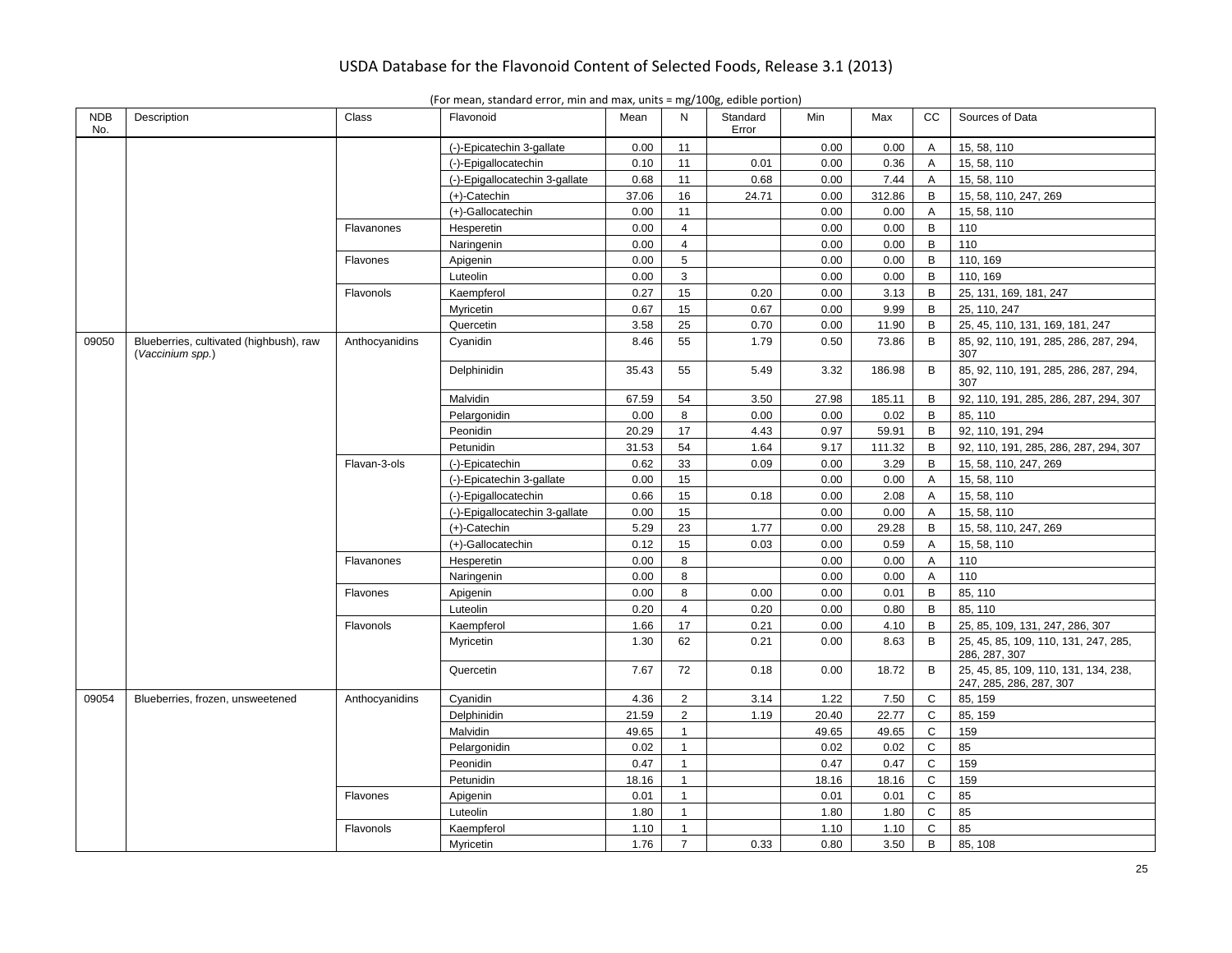| (For mean, standard error, min and max, units $=$ mg/100g, edible portion) |  |  |  |  |  |
|----------------------------------------------------------------------------|--|--|--|--|--|
|----------------------------------------------------------------------------|--|--|--|--|--|

| <b>NDB</b><br>No. | Description                            | Class          | Flavonoid       | Mean  | N              | Standard<br>Error | Min   | Max    | СC           | Sources of Data |
|-------------------|----------------------------------------|----------------|-----------------|-------|----------------|-------------------|-------|--------|--------------|-----------------|
|                   |                                        |                | Quercetin       | 4.64  | $\overline{7}$ | 0.93              | 2.20  | 8.90   | B            | 85, 108         |
| 99653             | Blueberries, rabbiteye, raw (Vaccinium | Anthocyanidins | Cyanidin        | 9.60  | 43             | 0.91              | 0.10  | 25.15  | C            | 285, 302        |
|                   | spp.)                                  |                | Delphinidin     | 23.41 | 43             | 1.55              | 2.34  | 49.36  | $\mathsf{C}$ | 285, 302        |
|                   |                                        |                | Malvidin        | 63.45 | 43             | 3.37              | 4.68  | 101.27 | C            | 285, 302        |
|                   |                                        |                | Peonidin        | 15.90 | $\overline{4}$ | 1.56              | 12.82 | 18.75  | $\mathsf{C}$ | 302             |
|                   |                                        |                | Petunidin       | 36.25 | 43             | 1.84              | 1.10  | 60.58  | C            | 285, 302        |
|                   |                                        | Flavan-3-ols   | (-)-Epicatechin | 25.66 | 36             | 1.04              | 0.00  | 129.51 | В            | 247             |
|                   |                                        |                | (+)-Catechin    | 98.47 | 12             | 37.63             | 14.53 | 387.48 | B            | 247             |
|                   |                                        | Flavonols      | Kaempferol      | 2.36  | 12             | 0.33              | 0.00  | 3.72   | B            | 247             |
|                   |                                        |                | Myricetin       | 2.92  | 51             | 0.31              | 0.00  | 8.62   | В            | 247, 285        |
|                   |                                        |                | Quercetin       | 14.42 | 55             | 1.15              | 0.00  | 33.92  | B            | 247, 285, 302   |
| 97085             | Blueberries, wild (lowbush), raw       | Anthocyanidins | Cyanidin        | 19.35 | 12             | 4.64              | 2.51  | 66.27  | B            | 92, 120, 294    |
|                   | (Vaccinium spp.)                       |                | Delphinidin     | 37.59 | 12             | 9.72              | 11.63 | 141.14 | B            | 92, 120, 294    |
|                   |                                        |                | Malvidin        | 57.16 | 12             | 9.51              | 26.96 | 154.61 | B            | 92, 120, 294    |
|                   |                                        |                | Pelargonidin    | 2.65  | $\mathbf{1}$   |                   | 2.65  | 2.65   | C            | 120             |
|                   |                                        |                | Peonidin        | 9.99  | 12             | 2.77              | 2.87  | 36.87  | B            | 92, 120, 294    |
|                   |                                        |                | Petunidin       | 23.52 | 12             | 6.01              | 5.64  | 87.59  | B            | 92, 120, 294    |
|                   |                                        | Flavonols      | Kaempferol      | 0.00  | $\mathbf{1}$   |                   | 0.00  | 0.00   | C            | 109             |
| 99326             | Bog whortleberries, wild, frozen       |                | Myricetin       | 7.30  | $\overline{2}$ | 4.70              | 2.60  | 12.00  | $\mathsf{C}$ | 108, 109        |
|                   |                                        |                |                 |       |                |                   |       |        |              |                 |
|                   |                                        |                | Quercetin       | 17.70 | $\overline{2}$ | 1.90              | 15.80 | 19.60  | C            | 108, 109        |
| 99619             | Breadfruit, boiled                     | Flavonols      | Isorhamnetin    | 0.00  | $\mathbf{1}$   |                   | 0.00  | 0.00   | $\mathsf{C}$ | 152             |
|                   |                                        |                | Kaempferol      | 0.00  | $\mathbf{1}$   |                   | 0.00  | 0.00   | $\mathsf C$  | 152             |
|                   |                                        |                | Myricetin       | 0.00  | $\mathbf{1}$   |                   | 0.00  | 0.00   | C            | 152             |
|                   |                                        |                | Quercetin       | 0.00  | $\mathbf{1}$   |                   | 0.00  | 0.00   | $\mathsf{C}$ | 152             |
| 99600             | Cashew apple, raw                      | Anthocyanidins | Cyanidin        | 0.19  | $\overline{1}$ |                   | 0.19  | 0.19   | D            | 55              |
|                   |                                        | Flavones       | Apigenin        | 0.00  | $\sqrt{5}$     |                   | 0.00  | 0.00   | $\mathsf{C}$ | 230             |
|                   |                                        |                | Luteolin        | 0.00  | 5              |                   | 0.00  | 0.00   | C            | 230             |
|                   |                                        | Flavonols      | Kaempferol      | 0.18  | $\overline{5}$ |                   | 0.18  | 0.18   | $\mathbf C$  | 230             |
|                   |                                        |                | Myricetin       | 1.93  | 6              | 0.73              | 1.60  | 2.00   | C            | 55, 230         |
|                   |                                        |                | Quercetin       | 1.27  | 6              | 0.47              | 1.13  | 1.30   | C            | 55, 230         |
| 99601             | Cedar bay cherry, raw                  | Anthocyanidins | Cyanidin        | 27.82 | $\mathbf{1}$   |                   | 27.82 | 27.82  | C            | 191             |
| 99603             | Cherries, sour, dry, sweetened         | Anthocyanidins | Cyanidin        | 2.27  | $\overline{2}$ | 1.56              | 0.71  | 3.82   | D            | 145             |
|                   |                                        |                | Pelargonidin    | 0.01  | 2              | 0.01              | 0.00  | 0.03   | D            | 145             |
|                   |                                        |                | Peonidin        | 0.14  | $\overline{2}$ | 0.08              | 0.06  | 0.23   | D            | 145             |
|                   |                                        | Flavonols      | Isorhamnetin    | 7.71  | $\overline{2}$ | 0.96              | 6.75  | 8.67   | D            | 145             |
|                   |                                        |                | Kaempferol      | 1.25  | $\overline{2}$ | 0.17              | 1.08  | 1.42   | D            | 145             |
|                   |                                        |                | Quercetin       | 0.45  | $\overline{2}$ | 0.29              | 0.16  | 0.74   | D            | 145             |
| 99604             | Cherries, sour, dry, unsweetened       | Anthocyanidins | Cyanidin        | 6.83  | $\overline{2}$ | 4.72              | 2.11  | 11.55  | D            | 145             |
|                   |                                        |                | Pelargonidin    | 0.05  | 2              | 0.02              | 0.03  | 0.07   | D            | 145             |
|                   |                                        |                | Peonidin        | 0.57  | $\overline{2}$ | 0.32              | 0.25  | 0.89   | D            | 145             |
|                   |                                        | Flavonols      | Isorhamnetin    | 8.91  | 2              | 7.39              | 1.52  | 16.30  | D            | 145             |
|                   |                                        |                | Kaempferol      | 2.51  | $\overline{2}$ | 1.09              | 1.42  | 3.60   | D            | 145             |
|                   |                                        |                | Quercetin       | 0.45  | $\mathbf 2$    | 0.18              | 0.26  | 0.63   | D            | 145             |
| 99606             | Cherries, sour, powder                 | Anthocyanidins | Cyanidin        | 31.42 | 2              | 5.58              | 25.85 | 37.00  | D            | 145             |
|                   |                                        |                |                 |       |                |                   |       |        |              |                 |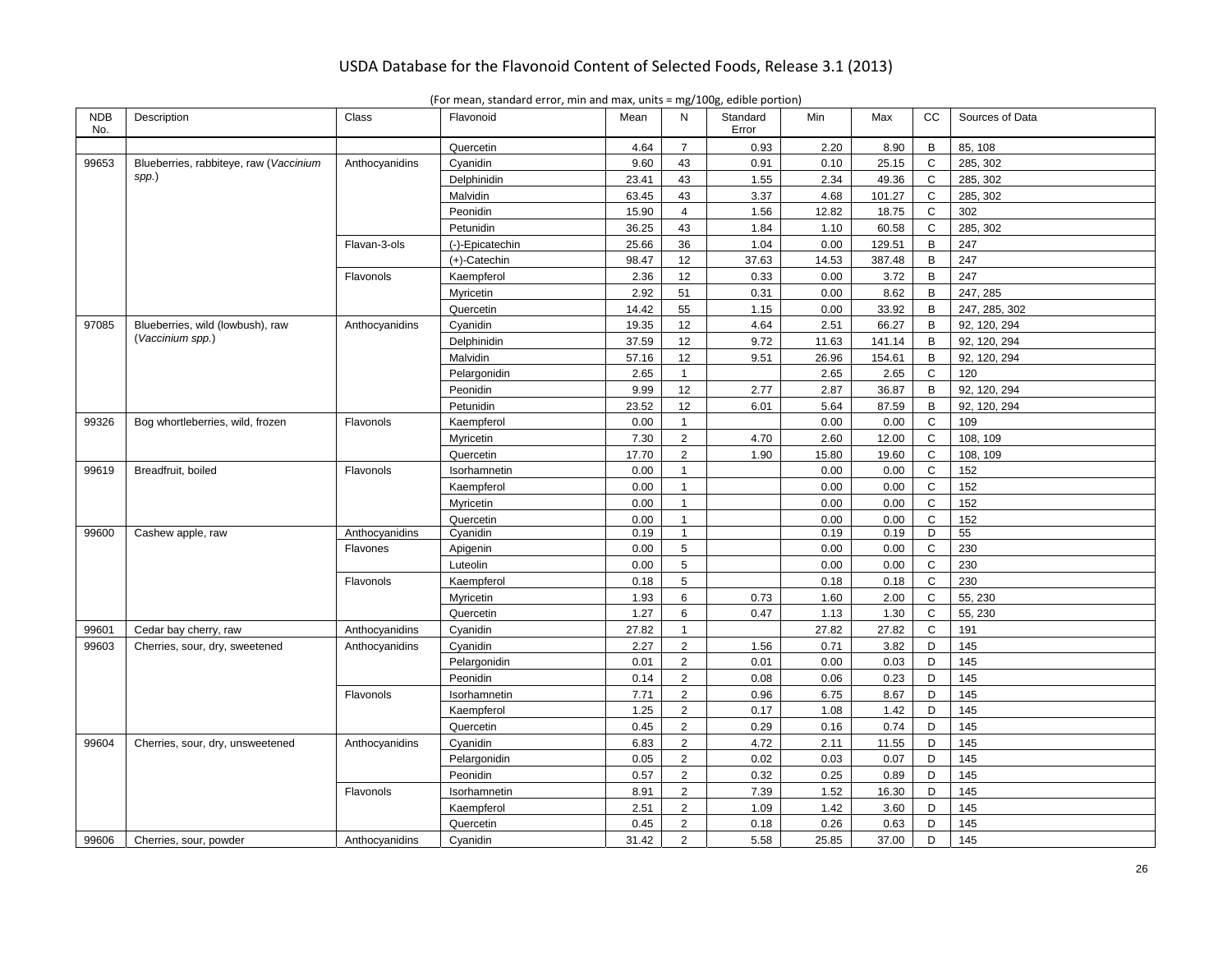| <b>NDB</b><br>No. | Description                         | Class          | Flavonoid                      | Mean   | N              | Standard<br>Error | Min   | Max    | <b>CC</b>      | Sources of Data                                          |
|-------------------|-------------------------------------|----------------|--------------------------------|--------|----------------|-------------------|-------|--------|----------------|----------------------------------------------------------|
|                   |                                     |                | Pelargonidin                   | 0.00   | 2              |                   | 0.00  | 0.00   | D              | 145                                                      |
|                   |                                     |                | Peonidin                       | 3.11   | $\overline{2}$ | 0.59              | 2.53  | 3.70   | D              | 145                                                      |
|                   |                                     | Flavonols      | Isorhamnetin                   | 6.06   | $\overline{2}$ | 2.88              | 3.19  | 8.94   | D              | 145                                                      |
|                   |                                     |                | Kaempferol                     | 5.14   | 2              | 3.46              | 1.68  | 8.59   | D              | 145                                                      |
|                   |                                     |                | Quercetin                      | 17.44  | $\overline{2}$ | 11.82             | 5.62  | 29.26  | D              | 145                                                      |
| 09068             | Cherries, sour, red, frozen,        | Anthocyanidins | Cyanidin                       | 10.13  | $\overline{2}$ | 5.19              | 4.95  | 15.32  | D              | 145                                                      |
|                   | unsweetened                         |                | Pelargonidin                   | 0.00   |                | $\overline{2}$    | 0.00  | 0.00   | D              | 145                                                      |
|                   |                                     |                | Peonidin                       | 1.11   | $\overline{2}$ | 0.54              | 0.57  | 1.66   | D              | 145                                                      |
|                   |                                     | Flavonols      | Isorhamnetin                   | 2.64   | $\overline{2}$ | 0.36              | 2.28  | 3.00   | D              | 145                                                      |
|                   |                                     |                | Kaempferol                     | 0.15   | $\overline{2}$ | 0.08              | 0.07  | 0.24   | D              | 145                                                      |
|                   |                                     |                | Quercetin                      | 0.13   | $\overline{2}$ | 0.02              | 0.11  | 0.15   | D              | 145                                                      |
| 09063             | Cherries, sour, red, raw (Prunus    | Anthocyanidins | Cyanidin                       | 32.57  | 10             | 11.37             | 1.61  | 105.44 | B              | 144, 252, 292                                            |
|                   | cerasus)                            |                | Peonidin                       | 0.87   | $\mathbf{1}$   |                   | 0.87  | 0.87   | C              | 144                                                      |
|                   |                                     | Flavan-3-ols   | (-)-Epicatechin                | 3.83   | 6              | 3.14              | 0.68  | 19.60  | $\mathsf{B}$   | 42, 269                                                  |
|                   |                                     |                | $(+)$ -Catechin                | 0.30   | 5              |                   | 0.30  | 0.30   | B              | 269                                                      |
|                   |                                     | Flavones       | Apigenin                       | 0.00   | $\mathbf{1}$   |                   | 0.00  | 0.00   | $\mathsf{C}$   | 169                                                      |
|                   |                                     |                | Luteolin                       | 0.00   | $\mathbf{1}$   |                   | 0.00  | 0.00   | $\mathsf C$    | 169                                                      |
|                   |                                     | Flavonols      | Isorhamnetin                   | 0.72   | $\overline{4}$ | 0.24              | 0.17  | 1.34   | $\mathsf{C}$   | 144                                                      |
|                   |                                     |                | Kaempferol                     | 0.24   | 5              | 0.10              | 0.00  | 0.62   | B              | 131, 144, 169                                            |
|                   |                                     |                | Myricetin                      | 0.00   | $\mathbf{1}$   |                   | 0.00  | 0.00   | C              | 169                                                      |
|                   |                                     |                | Quercetin                      | 1.47   | 6              | 0.41              | 0.51  | 2.92   | B              | 131, 144, 169                                            |
| 09070             | Cherries, sweet, raw (Prunus avium) | Anthocyanidins | Cyanidin                       | 30.21  | 83             | 4.21              | 0.72  | 145.09 | B              | 91, 103, 110, 130, 144, 274, 294                         |
|                   |                                     |                | Delphinidin                    | 0.00   | $\overline{4}$ |                   | 0.00  | 0.00   | B              | 110                                                      |
|                   |                                     |                | Malvidin                       | 0.00   | $\overline{4}$ |                   | 0.00  | 0.00   | B              | 110                                                      |
|                   |                                     |                | Pelargonidin                   | 0.27   | 74             | 0.03              | 0.00  | 1.88   | B              | 91, 103, 110, 274                                        |
|                   |                                     |                | Peonidin                       | 1.50   | 83             | 0.27              | 0.00  | 10.99  | B              | 91, 103, 110, 130, 144, 274, 294                         |
|                   |                                     |                | Petunidin                      | 0.00   | $\overline{4}$ |                   | 0.00  | 0.00   | $\mathsf{B}$   | 110                                                      |
|                   |                                     | Flavan-3-ols   | (-)-Epicatechin                | 5.00   | 84             | 0.35              | 0.43  | 27.04  | B              | 15, 42, 58, 103, 110, 269, 274                           |
|                   |                                     |                | (-)-Epicatechin 3-gallate      | 0.05   | 11             | 0.01              | 0.00  | 0.20   | $\overline{A}$ | 15, 58, 110                                              |
|                   |                                     |                | (-)-Epigallocatechin           | 0.34   | 11             | 0.26              | 0.00  | 2.89   | $\overline{A}$ | 15, 58, 110                                              |
|                   |                                     |                | (-)-Epigallocatechin 3-gallate | 0.00   | 10             |                   | 0.00  | 0.00   | B              | 15, 58, 110                                              |
|                   |                                     |                | $(+)$ -Catechin                | 4.36   | 40             | 0.53              | 0.00  | 14.90  | B              | 15, 58, 103, 110, 269                                    |
|                   |                                     |                | (+)-Gallocatechin              | 0.00   | 11             |                   | 0.00  | 0.00   | Α              | 15, 58, 110                                              |
|                   |                                     | Flavanones     | Hesperetin                     | 0.00   | $\overline{4}$ |                   | 0.00  | 0.00   | B              | 110                                                      |
|                   |                                     |                | Naringenin                     | 0.00   | $\overline{4}$ |                   | 0.00  | 0.00   | B              | 110                                                      |
|                   |                                     | Flavones       | Apigenin                       | 0.00   | 6              |                   | 0.00  | 0.00   | B              | 110, 116, 169                                            |
|                   |                                     |                | Luteolin                       | 0.00   | 6              |                   | 0.00  | 0.00   | B              | 110, 116, 169                                            |
|                   |                                     | Flavonols      | Isorhamnetin                   | 0.05   | $\overline{4}$ | 0.01              | 0.04  | 0.07   | $\mathsf{C}$   | 144                                                      |
|                   |                                     |                | Kaempferol                     | 0.24   | 9              | 0.08              | 0.00  | 0.67   | B              | 116, 131, 141, 144, 152, 169                             |
|                   |                                     |                | Myricetin                      | 0.05   | 9              | 0.05              | 0.00  | 0.45   | B              | 110, 116, 131, 141, 152, 169                             |
|                   |                                     |                | Quercetin                      | 2.29   | 80             | 0.02              | 0.10  | 6.78   | B              | 103, 110, 116, 131, 134, 141, 144, 152,<br>169, 238, 274 |
| 99012             | Chokeberry, raw                     | Anthocyanidins | Cyanidin                       | 344.07 | $\overline{7}$ | 69.98             | 26.95 | 947.52 | B              | 120, 255, 295, 307                                       |
|                   |                                     |                | Delphinidin                    | 0.65   | $\overline{1}$ |                   | 0.65  | 0.65   | $\mathsf{C}$   | 120                                                      |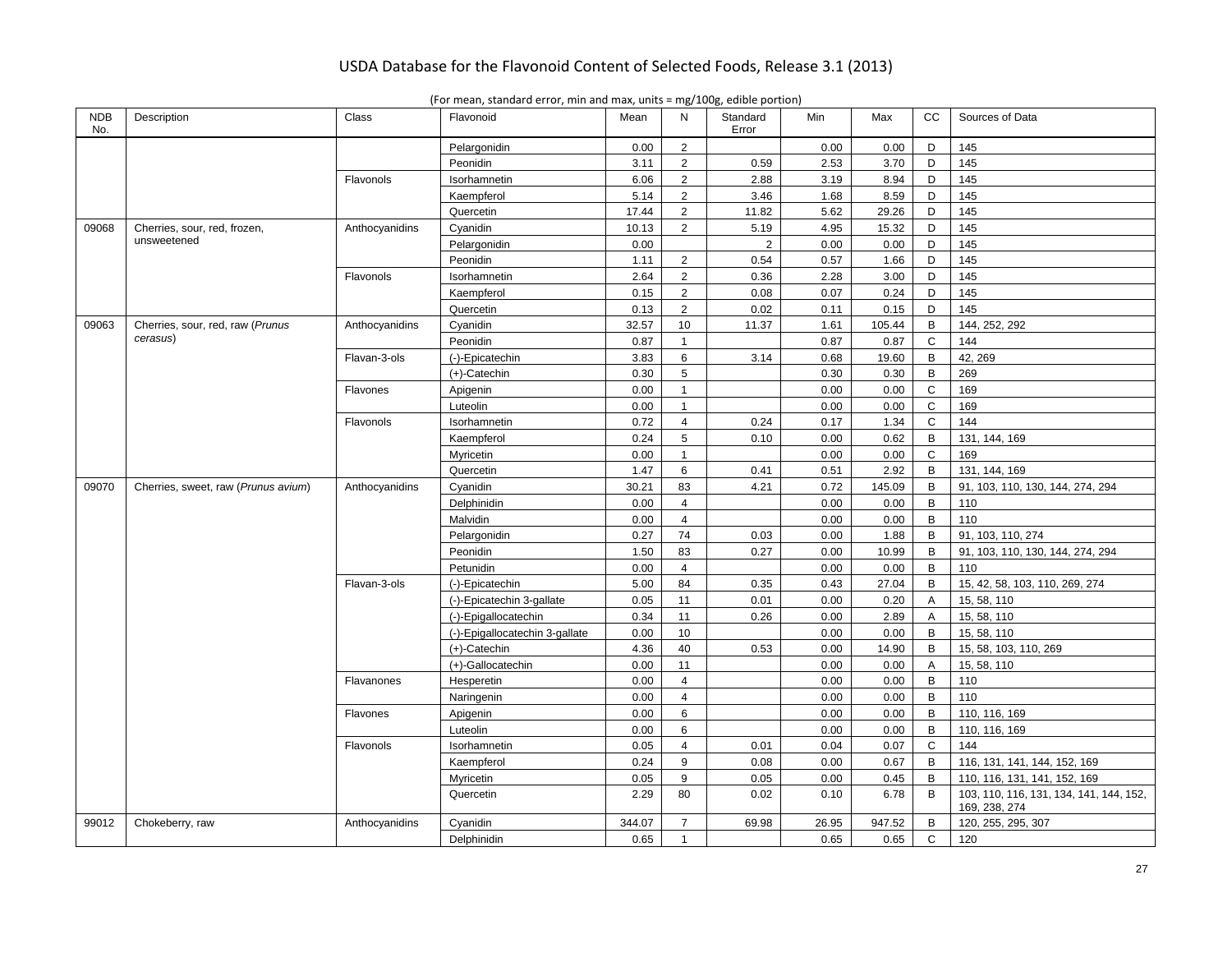| <b>NDB</b><br>No. | Description                   | Class          | Flavonoid                      | Mean  | N              | Standard<br>Error | Min   | Max   | cc             | Sources of Data |
|-------------------|-------------------------------|----------------|--------------------------------|-------|----------------|-------------------|-------|-------|----------------|-----------------|
|                   |                               |                | Malvidin                       | 1.22  | $\mathbf{1}$   |                   | 1.22  | 1.22  | $\mathsf{C}$   | 120             |
|                   |                               |                | Pelargonidin                   | 0.98  | $\overline{2}$ | 0.47              | 0.51  | 1.44  | $\mathsf{C}$   | 120, 295        |
|                   |                               |                | Peonidin                       | 0.08  | $\mathbf{1}$   |                   | 0.08  | 0.08  | $\mathsf{C}$   | 120             |
|                   |                               |                | Petunidin                      | 2.79  | $\mathbf{1}$   |                   | 2.79  | 2.79  | $\mathsf{C}$   | 120             |
|                   |                               | Flavonols      | Kaempferol                     | 0.34  | $\overline{2}$ | 0.34              | 0.00  | 0.69  | $\overline{c}$ | 109, 131        |
|                   |                               |                | Myricetin                      | 0.00  | $\mathbf{1}$   |                   | 0.00  | 0.00  | C              | 109             |
|                   |                               |                | Quercetin                      | 18.53 | 3              | 9.47              | 8.90  | 37.46 | $\mathsf{C}$   | 109, 131, 307   |
| 99083             | Cider, apple (European)       | Flavan-3-ols   | (-)-Epicatechin                | 0.32  | 6              | 0.20              | 0.00  | 1.15  | C              | 6, 58, 261      |
|                   |                               |                | (-)-Epicatechin 3-gallate      | 0.00  | 3              |                   | 0.00  | 0.00  | C              | 58              |
|                   |                               |                | (-)-Epigallocatechin           | 0.00  | 3              |                   | 0.00  | 0.00  | $\mathsf{C}$   | 58              |
|                   |                               |                | (-)-Epigallocatechin 3-gallate | 0.00  | 3              |                   | 0.00  | 0.00  | C              | 58              |
|                   |                               |                | (+)-Catechin                   | 1.95  | 5              | 1.21              | 0.00  | 5.53  | $\mathsf{C}$   | 6,58            |
|                   |                               |                | (+)-Gallocatechin              | 0.00  | 3              |                   | 0.00  | 0.00  | $\mathbf C$    | 58              |
|                   |                               | Flavonols      | Quercetin                      | 0.48  | $\overline{2}$ | 0.48              | 0.00  | 0.96  | $\mathsf C$    | 6               |
| 99337             | Cloudberries, raw             | Anthocyanidins | Cyanidin                       | 1.70  | $\mathbf{1}$   |                   | 1.70  | 1.70  | $\mathbf C$    | 172             |
|                   |                               |                | Pelargonidin                   | 0.00  | $\mathbf{1}$   |                   | 0.00  | 0.00  | $\mathsf{C}$   | 172             |
|                   |                               | Flavan-3-ols   | (-)-Epicatechin                | 0.80  | 1              |                   | 0.80  | 0.80  | $\mathsf{C}$   | 172             |
|                   |                               |                | (+)-Catechin                   | 0.50  | $\mathbf{1}$   |                   | 0.50  | 0.50  | $\mathbf C$    | 172             |
|                   |                               | Flavonols      | Isorhamnetin                   | 0.00  | $\mathbf{1}$   |                   | 0.00  | 0.00  | $\mathsf{C}$   | 172             |
|                   |                               |                | Kaempferol                     | 0.00  | $\mathbf{3}$   |                   | 0.00  | 0.00  | $\mathbf C$    | 109, 172        |
|                   |                               |                |                                |       | $\overline{2}$ |                   |       |       | $\mathsf C$    | 109             |
|                   |                               |                | Myricetin                      | 0.00  |                |                   | 0.00  | 0.00  | $\mathsf{C}$   |                 |
|                   |                               |                | Quercetin                      | 0.57  | 3              | 0.03              | 0.50  | 0.60  |                | 109, 172        |
| 09079             | Cranberries, dried, sweetened | Anthocyanidins | Cyanidin                       | 0.60  | $\overline{2}$ |                   | 0.60  | 0.60  | $\mathbf C$    | 85              |
|                   |                               |                | Delphinidin                    | 0.10  | $\overline{2}$ |                   | 0.10  | 0.10  | $\mathbf C$    | 85              |
|                   |                               |                | Pelargonidin                   | 0.02  | $\overline{2}$ |                   | 0.02  | 0.02  | $\mathsf{C}$   | 85              |
|                   |                               | Flavones       | Apigenin                       | 0.01  | $\overline{2}$ |                   | 0.01  | 0.01  | $\mathsf C$    | 85              |
|                   |                               |                | Luteolin                       | 0.02  | $\overline{2}$ |                   | 0.02  | 0.02  | $\mathsf C$    | 85              |
|                   |                               | Flavonols      | Kaempferol                     | 0.01  | $\overline{2}$ |                   | 0.01  | 0.01  | $\mathbf C$    | 85              |
|                   |                               |                | Myricetin                      | 2.40  | $\overline{2}$ |                   | 2.40  | 2.40  | $\mathsf{C}$   | 85              |
|                   |                               |                | Quercetin                      | 4.50  | $\overline{2}$ |                   | 4.50  | 4.50  | C              | 85              |
| 09078             | Cranberries, raw (Vaccinium   | Anthocyanidins | Cyanidin                       | 46.43 | 8              | 7.95              | 9.24  | 81.11 | B              | 110, 294, 307   |
|                   | macrocarpon)                  |                | Delphinidin                    | 7.67  | 5              | 1.92              | 0.18  | 10.66 | B              | 110, 294        |
|                   |                               |                | Malvidin                       | 0.44  | 6              | 0.31              | 0.00  | 1.88  | B              | 110, 294        |
|                   |                               |                | Pelargonidin                   | 0.32  | $\overline{7}$ | 0.15              | 0.00  | 0.77  | B              | 110, 294        |
|                   |                               |                | Peonidin                       | 49.16 | 8              | 8.07              | 23.74 | 87.80 | B              | 110, 294, 307   |
|                   |                               |                | Petunidin                      | 0.00  | $\overline{4}$ |                   | 0.00  | 0.00  | B              | 110             |
|                   |                               | Flavan-3-ols   | (-)-Epicatechin                | 4.37  | 8              | 0.93              | 2.95  | 5.72  | A              | 15, 110         |
|                   |                               |                | (-)-Epicatechin 3-gallate      | 0.00  | 8              |                   | 0.00  | 0.00  | A              | 15, 110         |
|                   |                               |                | (-)-Epigallocatechin           | 0.74  | 8              | 0.28              | 0.00  | 1.79  | A              | 15, 110         |
|                   |                               |                | (-)-Epigallocatechin 3-gallate | 0.97  | 8              | 0.48              | 0.00  | 2.86  | Α              | 15, 110         |
|                   |                               |                | $(+)$ -Catechin                | 0.39  | 8              | 0.16              | 0.00  | 1.06  | Α              | 15, 110         |
|                   |                               |                | (+)-Gallocatechin              | 0.00  | 8              |                   | 0.00  | 0.00  | A              | 15, 110         |
|                   |                               | Flavanones     | Hesperetin                     | 0.00  | $\overline{4}$ |                   | 0.00  | 0.00  | B              | 110             |
|                   |                               |                | Naringenin                     | 0.00  | $\overline{4}$ |                   | 0.00  | 0.00  | $\mathsf{B}$   | 110             |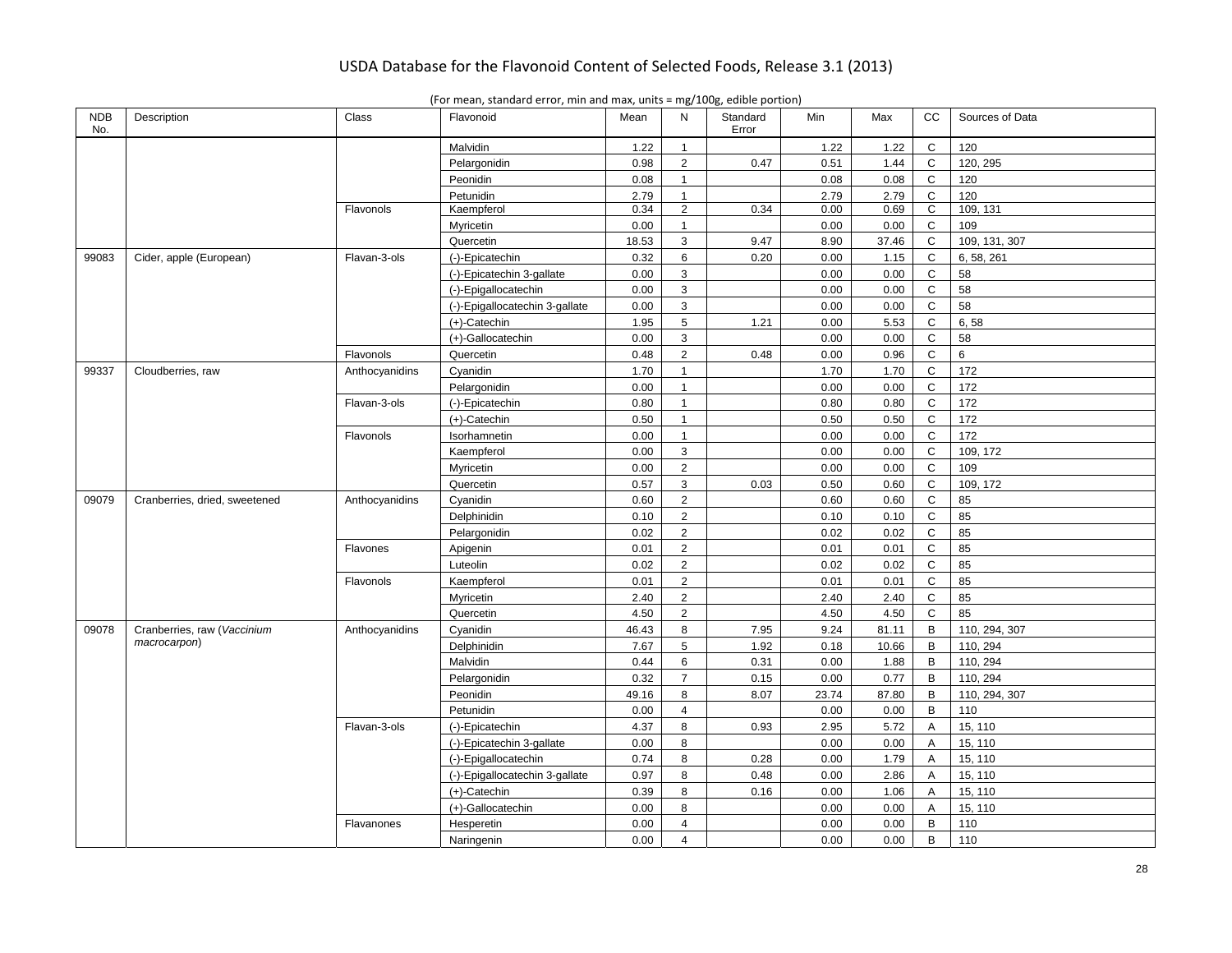| <b>NDB</b><br>No. | Description                           | Class          | Flavonoid                      | Mean   | N              | Standard<br>Error | Min    | Max    | cc           | Sources of Data                      |
|-------------------|---------------------------------------|----------------|--------------------------------|--------|----------------|-------------------|--------|--------|--------------|--------------------------------------|
|                   |                                       | Flavones       | Apigenin                       | 0.00   | $\overline{4}$ |                   | 0.00   | 0.00   | B            | 110                                  |
|                   |                                       | Flavonols      | Kaempferol                     | 0.12   | 15             | 0.04              | 0.00   | 0.61   | B            | 25, 109, 307                         |
|                   |                                       |                | Myricetin                      | 6.63   | 21             | 1.60              | 0.40   | 23.00  | B            | 25, 109, 110, 117, 134, 307          |
|                   |                                       |                | Quercetin                      | 14.84  | 21             | 1.04              | 7.30   | 25.00  | B            | 25, 109, 110, 117, 134, 307          |
| 99631             | Cranberry bush berries, raw (Viburnum | Anthocyanidins | Cyanidin                       | 5.11   | $\mathbf{1}$   |                   | 5.11   | 5.11   | D            | 282                                  |
|                   | opulus L.)                            | Flavan-3-ols   | (-)-Epicatechin                | 2.69   | $\mathbf{1}$   |                   | 2.69   | 2.69   | D            | 282                                  |
|                   |                                       |                | (+)-Catechin                   | 29.04  | $\mathbf{1}$   |                   | 29.04  | 29.04  | D            | 282                                  |
|                   |                                       | Flavonols      | Quercetin                      | 10.73  | $\mathbf{1}$   |                   | 10.73  | 10.73  | D            | 282                                  |
| 09081             | Cranberry sauce, canned, sweetened    | Anthocyanidins | Cyanidin                       | 0.10   | $\overline{2}$ |                   | 0.10   | 0.10   | C            | 85                                   |
|                   |                                       |                | Delphinidin                    | 0.02   | $\overline{2}$ |                   | 0.02   | 0.02   | $\mathbf C$  | 85                                   |
|                   |                                       |                | Pelargonidin                   | 0.02   | $\overline{2}$ |                   | 0.02   | 0.02   | $\mathbf C$  | 85                                   |
|                   |                                       | Flavones       | Apigenin                       | 0.01   | $\overline{2}$ |                   | 0.01   | 0.01   | $\mathsf{C}$ | 85                                   |
|                   |                                       |                | Luteolin                       | 0.02   | $\overline{2}$ |                   | 0.02   | 0.02   | $\mathsf{C}$ | 85                                   |
|                   |                                       | Flavonols      | Kaempferol                     | 0.01   | $\overline{2}$ |                   | 0.01   | 0.01   | $\mathbf C$  | 85                                   |
|                   |                                       |                | Myricetin                      | 2.70   | $\overline{2}$ |                   | 2.70   | 2.70   | $\mathsf{C}$ | 85                                   |
|                   |                                       |                | Quercetin                      | 2.40   | $\overline{2}$ |                   | 2.40   | 2.40   | $\mathbf C$  | 85                                   |
| 99339             | Crowberries, raw                      | Flavonols      | Kaempferol                     | 0.00   | $\overline{2}$ |                   | 0.00   | 0.00   | $\mathsf C$  | 109                                  |
|                   |                                       |                | Myricetin                      | 4.65   | $\overline{2}$ | 0.25              | 4.40   | 4.90   | $\mathsf{C}$ | 109                                  |
|                   |                                       |                | Quercetin                      | 5.45   | $\overline{2}$ | 0.15              | 5.30   | 5.60   | $\mathsf{C}$ | 109                                  |
| 99073             | Currants, dried                       | Flavan-3-ols   | (-)-Epicatechin                | 0.00   | $\mathbf{1}$   |                   | 0.00   | 0.00   | $\mathsf{C}$ | 15                                   |
|                   |                                       |                | (-)-Epicatechin 3-gallate      | 0.00   | $\mathbf{1}$   |                   | 0.00   | 0.00   | $\mathbf C$  | 15                                   |
|                   |                                       |                | (-)-Epigallocatechin           | 0.00   | $\mathbf{1}$   |                   | 0.00   | 0.00   | $\mathsf C$  | 15                                   |
|                   |                                       |                | (-)-Epigallocatechin 3-gallate | 0.00   | $\mathbf{1}$   |                   | 0.00   | 0.00   | $\mathsf{C}$ | 15                                   |
|                   |                                       |                | (+)-Catechin                   | 0.00   | $\mathbf{1}$   |                   | 0.00   | 0.00   | $\mathsf{C}$ | 15                                   |
|                   |                                       |                | (+)-Gallocatechin              | 0.00   | $\mathbf{1}$   |                   | 0.00   | 0.00   | $\mathsf{C}$ | 15                                   |
| 09083             | Currants, european black, raw (Ribes  | Anthocyanidins | Cyanidin                       | 62.46  | 50             | 6.01              | 50.81  | 149.40 | B            | 9, 129, 137, 173, 195, 295           |
|                   | nigrum)                               |                | Delphinidin                    | 89.62  | 50             | 3.10              | 59.00  | 272.81 | B            | 9, 129, 137, 173, 195, 295           |
|                   |                                       |                | Pelargonidin                   | 1.17   | 6              | 0.12              | 0.79   | 1.39   | C            | 295                                  |
|                   |                                       |                | Peonidin                       | 0.66   | $\overline{7}$ | 0.11              | 0.26   | 1.09   | $\mathsf B$  | 137, 295                             |
|                   |                                       |                | Petunidin                      | 3.87   | $\overline{7}$ | 1.55              | 0.07   | 12.30  | B            | 137, 295                             |
|                   |                                       | Flavan-3-ols   | (-)-Epicatechin                | 0.47   | $\overline{4}$ |                   | 0.47   | 0.47   | B            | 15                                   |
|                   |                                       |                | (-)-Epicatechin 3-gallate      | 0.00   | $\overline{4}$ |                   | 0.00   | 0.00   | $\mathsf B$  | 15                                   |
|                   |                                       |                | (-)-Epigallocatechin           | 0.00   | $\overline{4}$ |                   | 0.00   | 0.00   | B            | 15                                   |
|                   |                                       |                | (-)-Epigallocatechin 3-gallate | 0.00   | $\overline{4}$ |                   | 0.00   | 0.00   | $\mathsf B$  | 15                                   |
|                   |                                       |                | $(+)$ -Catechin                | 0.70   | $\overline{4}$ |                   | 0.70   | 0.70   | B            | 15                                   |
|                   |                                       |                | (+)-Gallocatechin              | 0.00   | $\overline{4}$ |                   | 0.00   | 0.00   | B            | 15                                   |
|                   |                                       | Flavones       | Apigenin                       | 0.00   | $\mathbf{1}$   |                   | 0.00   | 0.00   | $\mathsf{C}$ | 169                                  |
|                   |                                       |                | Luteolin                       | 0.00   | $\mathbf{1}$   |                   | 0.00   | 0.00   | $\mathsf{C}$ | 169                                  |
|                   |                                       | Flavonols      | Isorhamnetin                   | 0.12   | 40             | 0.02              | 0.08   | 0.19   | B            | 9                                    |
|                   |                                       |                | Kaempferol                     | 0.71   | 61             | 0.07              | 0.00   | 2.30   | B            | 9, 109, 134, 169, 173, 182           |
|                   |                                       |                | Myricetin                      | 6.18   | 65             | 0.57              | 0.00   | 24.50  | B            | 9, 107, 109, 169, 173, 182, 284      |
|                   |                                       |                | Quercetin                      | 4.45   | 68             | 0.22              | 2.27   | 12.20  | B            | 9, 107, 109, 134, 169, 173, 182, 284 |
| 99654             | Currants, golden, raw (Ribes aureum)  | Anthocyanidins | Cyanidin                       | 108.82 | $\mathbf{1}$   |                   | 108.82 | 108.82 | $\mathsf C$  | 132                                  |
|                   |                                       |                | Delphinidin                    | 0.73   | $\mathbf{1}$   |                   | 0.73   | 0.73   | $\mathsf{C}$ | 132                                  |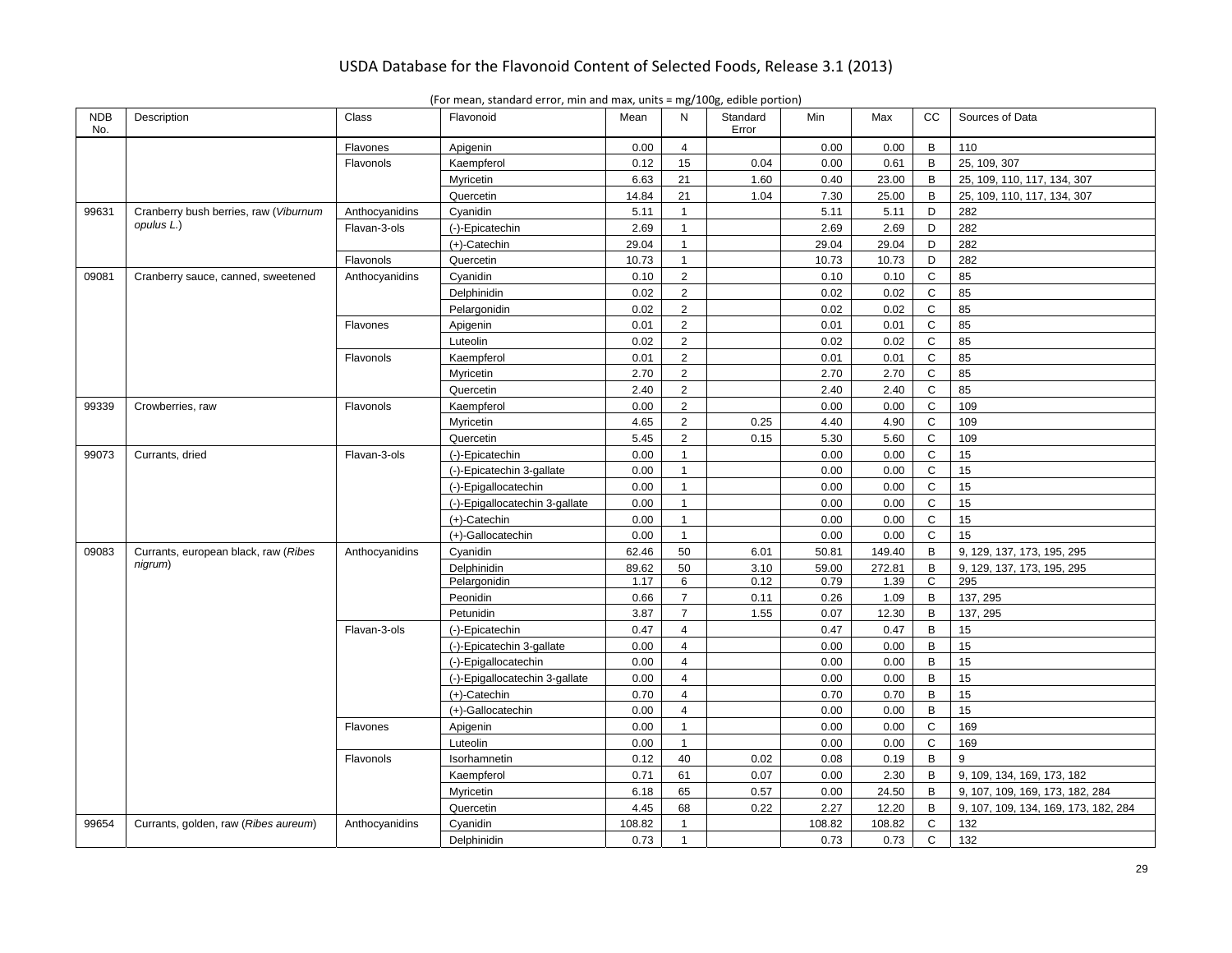|  | (For mean, standard error, min and max, units = $mg/100g$ , edible portion) |
|--|-----------------------------------------------------------------------------|
|  |                                                                             |

| <b>NDB</b><br>No. | Description                              | Class          | Flavonoid                      | Mean  | N               | Standard<br>Error | Min  | Max    | СC             | Sources of Data              |
|-------------------|------------------------------------------|----------------|--------------------------------|-------|-----------------|-------------------|------|--------|----------------|------------------------------|
|                   |                                          |                | Peonidin                       | 0.07  | $\mathbf{1}$    |                   | 0.07 | 0.07   | $\mathsf{C}$   | 132                          |
| 99044             | Currants, red, raw                       | Anthocyanidins | Cyanidin                       | 65.54 | 3               | 52.70             | 8.12 | 170.80 | C              | 132, 173, 295                |
|                   |                                          |                | Delphinidin                    | 9.32  | 3               | 9.28              | 0.00 | 27.89  | C              | 132, 173, 295                |
|                   |                                          |                | Peonidin                       | 0.16  | $\mathbf{1}$    |                   | 0.16 | 0.16   | C              | 132                          |
|                   |                                          | Flavan-3-ols   | (-)-Epicatechin                | 0.08  | $\overline{7}$  | 0.02              | 0.00 | 0.19   | B              | 15,58                        |
|                   |                                          |                | (-)-Epicatechin 3-gallate      | 0.00  | $\overline{7}$  |                   | 0.00 | 0.00   | B              | 15, 58                       |
|                   |                                          |                | (-)-Epigallocatechin           | 0.15  | $\overline{7}$  | 0.03              | 0.00 | 0.36   | B              | 15, 58                       |
|                   |                                          |                | (-)-Epigallocatechin 3-gallate | 0.00  | $\overline{7}$  |                   | 0.00 | 0.00   | B              | 15,58                        |
|                   |                                          |                | (+)-Catechin                   | 1.27  | $\overline{7}$  | 0.44              | 1.22 | 1.33   | B              | 15,58                        |
|                   |                                          |                | (+)-Gallocatechin              | 1.28  | $\overline{7}$  | 0.44              | 1.22 | 1.35   | B              | 15, 58                       |
|                   |                                          | Flavones       | Apigenin                       | 0.00  | $\overline{2}$  |                   | 0.00 | 0.00   | B              | 116, 169                     |
|                   |                                          |                | Luteolin                       | 0.00  | 2               |                   | 0.00 | 0.00   | B              | 116, 169                     |
|                   |                                          | Flavonols      | Kaempferol                     | 0.01  | $5\phantom{.0}$ | 0.01              | 0.00 | 0.04   | $\overline{B}$ | 109, 116, 131, 169, 173      |
|                   |                                          |                | Myricetin                      | 0.91  | $5\phantom{.0}$ | 0.85              | 0.00 | 4.29   | B              | 109, 116, 131, 169, 173      |
|                   |                                          |                | Quercetin                      | 0.77  | $\overline{7}$  | 0.08              | 0.00 | 1.30   | B              | 109, 116, 131, 134, 169, 173 |
| 99045             | Currants, white, raw                     | Anthocyanidins | Cyanidin                       | 1.00  | 3               | 1.00              | 0.00 | 2.99   | $\mathsf{C}$   | 132, 173                     |
|                   |                                          |                | Delphinidin                    | 0.00  | 3               |                   | 0.00 | 0.00   | $\mathsf{C}$   | 132, 173                     |
|                   |                                          |                | Peonidin                       | 0.00  | $\mathbf{1}$    |                   | 0.00 | 0.00   | C              | 132                          |
|                   |                                          | Flavan-3-ols   | (-)-Epicatechin                | 0.00  | $\overline{1}$  |                   | 0.00 | 0.00   | B              | 15                           |
|                   |                                          |                | (-)-Epicatechin 3-gallate      | 0.00  | $\mathbf{1}$    |                   | 0.00 | 0.00   | B              | 15                           |
|                   |                                          |                | (-)-Epigallocatechin           | 0.00  | $\mathbf{1}$    |                   | 0.00 | 0.00   | B              | 15                           |
|                   |                                          |                | (-)-Epigallocatechin 3-gallate | 0.00  | $\mathbf{1}$    |                   | 0.00 | 0.00   | B              | 15                           |
|                   |                                          |                | (+)-Catechin                   | 0.30  | $\mathbf{1}$    |                   | 0.30 | 0.30   | B              | 15                           |
|                   |                                          |                | (+)-Gallocatechin              | 0.00  | $\mathbf{1}$    |                   | 0.00 | 0.00   | B              | 15                           |
|                   |                                          | Flavonols      | Kaempferol                     | 0.17  | $\overline{4}$  | 0.17              | 0.00 | 0.70   | $\mathsf{C}$   | 109, 173                     |
|                   |                                          |                | Myricetin                      | 0.18  | $\overline{4}$  | 0.17              | 0.00 | 0.70   | C              | 109, 173                     |
|                   |                                          |                | Quercetin                      | 2.68  | $\overline{4}$  | 1.36              | 0.50 | 6.30   | C              | 109, 173                     |
| 09086             | Custard-apple, (bullock's-heart), raw    | Flavan-3-ols   | (-)-Epicatechin                | 5.63  | 3               |                   | 5.63 | 5.63   | $\mathbf{C}$   | 58                           |
|                   | (Annona reticulata)                      |                | (-)-Epicatechin 3-gallate      | 0.04  | 3               |                   | 0.04 | 0.04   | $\mathsf{C}$   | 58                           |
|                   |                                          |                | (-)-Epigallocatechin           | 0.00  | $\mathbf{3}$    |                   | 0.00 | 0.00   | $\mathsf{C}$   | 58                           |
|                   |                                          |                | (-)-Epigallocatechin 3-gallate | 0.00  | 3               |                   | 0.00 | 0.00   | $\mathsf{C}$   | 58                           |
|                   |                                          |                | (+)-Catechin                   | 0.58  | $\mathbf{3}$    |                   | 0.58 | 0.58   | $\mathsf{C}$   | 58                           |
|                   |                                          |                | (+)-Gallocatechin              | 0.00  | 3               |                   | 0.00 | 0.00   | C              | 58                           |
| 09087             | Dates, deglet noor (Phoenix dactylifera) | Anthocyanidins | Cyanidin                       | 1.70  | 6               | 0.63              | 0.00 | 4.10   | B              | 110                          |
|                   |                                          |                | Delphinidin                    | 0.00  | 6               |                   | 0.00 | 0.00   | B              | 110                          |
|                   |                                          |                | Malvidin                       | 0.00  | 6               |                   | 0.00 | 0.00   | B              | 110                          |
|                   |                                          |                | Pelargonidin                   | 0.00  | 6               |                   | 0.00 | 0.00   | $\sf B$        | 110                          |
|                   |                                          |                | Peonidin                       | 0.00  | 6               |                   | 0.00 | 0.00   | B              | 110                          |
|                   |                                          |                | Petunidin                      | 0.00  | 6               |                   | 0.00 | 0.00   | B              | 110                          |
|                   |                                          | Flavan-3-ols   | (-)-Epicatechin                | 0.00  | $\,$ 5 $\,$     |                   | 0.00 | 0.00   | B              | 110                          |
|                   |                                          |                | (-)-Epicatechin 3-gallate      | 0.00  | 5               |                   | 0.00 | 0.00   | B              | 110                          |
|                   |                                          |                | (-)-Epigallocatechin           | 0.00  | 5               |                   | 0.00 | 0.00   | B              | 110                          |
|                   |                                          |                | (-)-Epigallocatechin 3-gallate | 0.00  | 5               |                   | 0.00 | 0.00   | B              | 110                          |
|                   |                                          |                | (+)-Catechin                   | 0.00  | 5               |                   | 0.00 | 0.00   | $\overline{B}$ | 110                          |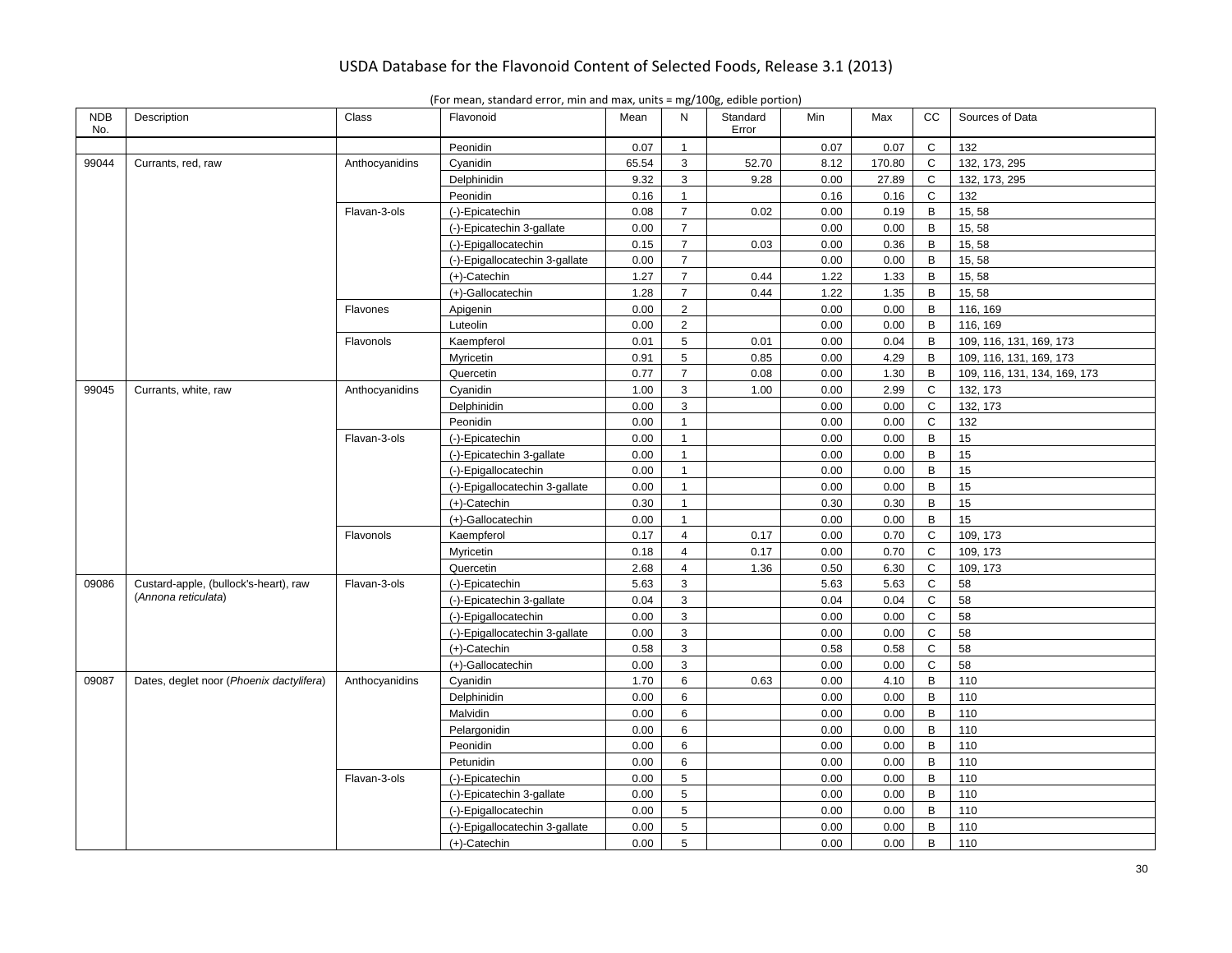| <b>NDB</b><br>No. | Description                       | Class          | Flavonoid                      | Mean   | N               | Standard<br>Error | Min    | Max     | cc             | Sources of Data    |
|-------------------|-----------------------------------|----------------|--------------------------------|--------|-----------------|-------------------|--------|---------|----------------|--------------------|
|                   |                                   |                | (+)-Gallocatechin              | 0.00   | 5               |                   | 0.00   | 0.00    | B              | 110                |
|                   |                                   | Flavanones     | Hesperetin                     | 0.00   | $5\phantom{.0}$ |                   | 0.00   | 0.00    | B              | 110                |
|                   |                                   |                | Naringenin                     | 0.00   | $5\phantom{.0}$ |                   | 0.00   | 0.00    | B              | 110                |
|                   |                                   | Flavones       | Apigenin                       | 0.00   | 6               |                   | 0.00   | 0.00    | B              | 110                |
|                   |                                   |                | Luteolin                       | 0.00   | $\mathsf 3$     |                   | 0.00   | 0.00    | $\, {\bf B}$   | 110                |
|                   |                                   | Flavonols      | Myricetin                      | 0.00   | 6               |                   | 0.00   | 0.00    | $\, {\bf B}$   | 110                |
|                   |                                   |                | Quercetin                      | 0.93   | 6               | 0.43              | 0.00   | 2.40    | $\overline{B}$ | 110                |
| 09088             | Elderberries, raw (Sambucus spp.) | Anthocyanidins | Cyanidin                       | 485.26 | 94              | 31.53             | 132.99 | 1067.33 | B              | 135, 157, 280, 295 |
|                   |                                   |                | Delphinidin                    | 0.00   | 55              |                   | 0.00   | 0.00    | B              | 157                |
|                   |                                   |                | Pelargonidin                   | 0.02   | 56              | 0.02              | 0.00   | 1.13    | B              | 157, 295           |
|                   |                                   |                | Petunidin                      | 0.00   | 55              |                   | 0.00   | 0.00    | B              | 157                |
|                   |                                   | Flavonols      | Isorhamnetin                   | 5.42   | 55              | 0.54              | 0.16   | 10.26   | B              | 157                |
|                   |                                   |                | Kaempferol                     | 0.58   | 55              | 0.06              | 0.23   | 1.27    | B              | 157                |
|                   |                                   |                | Quercetin                      | 26.77  | 93              | 1.78              | 8.47   | 60.00   | B              | 135, 157, 280      |
| 09089             | Figs, raw (Ficus carica)          | Anthocyanidins | Cyanidin                       | 0.50   | 20              | 0.07              | 0.00   | 1.11    | B              | 69, 110            |
|                   |                                   |                | Delphinidin                    | 0.00   | 8               |                   | 0.00   | 0.00    | A              | 110                |
|                   |                                   |                | Malvidin                       | 0.00   | 8               |                   | 0.00   | 0.00    | $\overline{A}$ | 110                |
|                   |                                   |                | Pelargonidin                   | 0.01   | 20              | 0.00              | 0.00   | 0.03    | B              | 69, 110            |
|                   |                                   |                | Peonidin                       | 0.00   | 20              |                   | 0.00   | 0.00    | B              | 69, 110            |
|                   |                                   |                | Petunidin                      | 0.00   | 8               |                   | 0.00   | 0.00    | A              | 110                |
|                   |                                   | Flavan-3-ols   | (-)-Epicatechin                | 0.50   | 56              | 0.06              | 0.00   | 0.97    | B              | 58, 110, 269, 281  |
|                   |                                   |                | (-)-Epicatechin 3-gallate      | 0.00   | 8               |                   | 0.00   | 0.00    | B              | 58, 110            |
|                   |                                   |                | (-)-Epigallocatechin           | 0.00   | 8               |                   | 0.00   | 0.00    | B              | 58, 110            |
|                   |                                   |                | (-)-Epigallocatechin 3-gallate | 0.00   | 8               |                   | 0.00   | 0.00    | B              | 58, 110            |
|                   |                                   |                | (+)-Catechin                   | 1.59   | 55              | 0.18              | 0.00   | 4.03    | B              | 58, 110, 269, 281  |
|                   |                                   |                | (+)-Gallocatechin              | 0.00   | 8               |                   | 0.00   | 0.00    | B              | 58, 110            |
|                   |                                   | Flavanones     | Hesperetin                     | 0.00   | $5\phantom{.0}$ |                   | 0.00   | 0.00    | B              | 110                |
|                   |                                   |                | Naringenin                     | 0.00   | $5\phantom{.0}$ |                   | 0.00   | 0.00    | B              | 110                |
|                   |                                   | Flavones       | Apigenin                       | 0.00   | 13              |                   | 0.00   | 0.00    | $\overline{A}$ | 110, 230           |
|                   |                                   |                | Luteolin                       | 0.00   | 9               |                   | 0.00   | 0.00    | B              | 110, 230           |
|                   |                                   | Flavonols      | Kaempferol                     | 0.00   | $\sqrt{5}$      |                   | 0.00   | 0.00    | B              | 230                |
|                   |                                   |                | Myricetin                      | 0.00   | 13              |                   | 0.00   | 0.00    | A              | 110, 230           |
|                   |                                   |                | Quercetin                      | 5.47   | 58              | 0.59              | 0.00   | 14.21   | B              | 110, 230, 281      |
| 99618             | Goji berry (wolfberry), dried     | Flavonols      | Kaempferol                     | 6.20   | $\mathbf{1}$    |                   | 6.20   | 6.20    | D              | 156                |
|                   |                                   |                | Myricetin                      | 11.40  | $\mathbf{1}$    |                   | 11.40  | 11.40   | D              | 156                |
|                   |                                   |                | Quercetin                      | 13.60  | $\mathbf{1}$    |                   | 13.60  | 13.60   | D              | 156                |
| 09107             | Gooseberries, raw (Ribes spp.)    | Anthocyanidins | Cyanidin                       | 8.73   | 18              | 1.23              | 0.05   | 16.97   | B              | 132, 295           |
|                   |                                   |                | Delphinidin                    | 0.01   | 14              | 0.01              | 0.00   | 0.15    | B              | 132                |
|                   |                                   |                | Peonidin                       | 0.77   | 17              | 0.39              | 0.07   | 6.93    | B              | 132, 295           |
|                   |                                   | Flavan-3-ols   | (-)-Epicatechin                | 0.00   | $\overline{4}$  |                   | 0.00   | 0.00    | $\, {\bf B}$   | 15                 |
|                   |                                   |                | (-)-Epicatechin 3-gallate      | 0.00   | $\overline{4}$  |                   | 0.00   | 0.00    | B              | 15                 |
|                   |                                   |                | (-)-Epigallocatechin           | 0.00   | $\overline{4}$  |                   | 0.00   | 0.00    | B              | 15                 |
|                   |                                   |                | (-)-Epigallocatechin 3-gallate | 0.00   | $\overline{4}$  |                   | 0.00   | 0.00    | $\sf B$        | 15                 |
|                   |                                   |                | $(+)$ -Catechin                | 1.67   | $\overline{4}$  |                   | 1.67   | 1.67    | $\mathsf{B}$   | 15                 |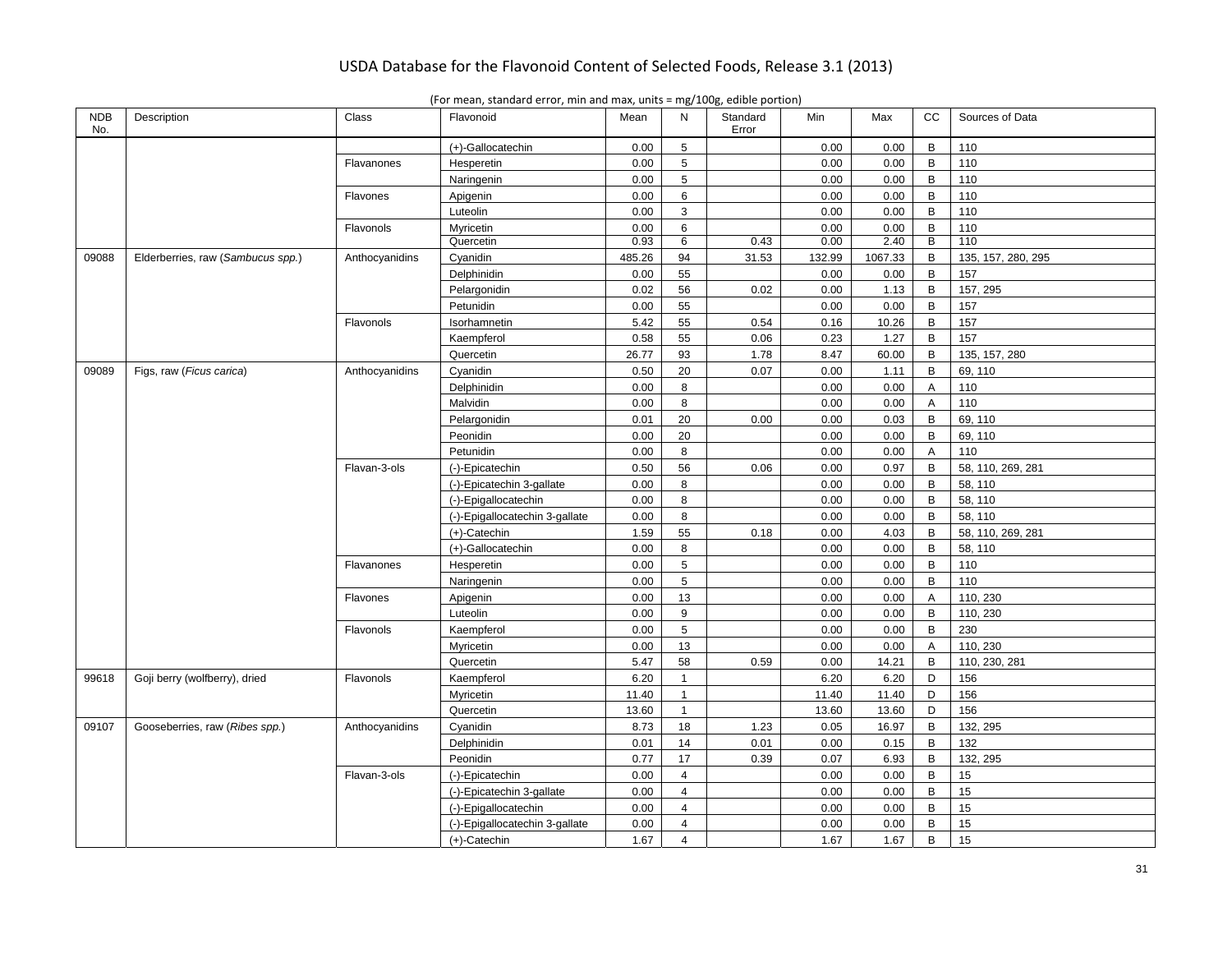| <b>NDB</b><br>No. | Description                                 | Class          | Flavonoid                      | Mean  | N              | Standard<br>Error | Min   | Max      | cc             | Sources of Data |
|-------------------|---------------------------------------------|----------------|--------------------------------|-------|----------------|-------------------|-------|----------|----------------|-----------------|
|                   |                                             |                | (+)-Gallocatechin              | 0.44  | $\overline{4}$ |                   | 0.44  | 0.44     | B              | 15              |
|                   |                                             | Flavones       | Apigenin                       | 0.00  | 2              |                   | 0.00  | 0.00     | C              | 169             |
|                   |                                             |                | Luteolin                       | 0.00  | $\overline{2}$ |                   | 0.00  | 0.00     | $\mathsf{C}$   | 169             |
|                   |                                             | Flavonols      | Kaempferol                     | 0.88  | $\overline{4}$ | 0.51              | 0.00  | 1.90     | B              | 109, 169        |
|                   |                                             |                | Myricetin                      | 0.00  | $\overline{4}$ |                   | 0.00  | 0.00     | B              | 109, 169        |
|                   |                                             |                | Quercetin                      | 1.23  | $\overline{4}$ | 0.49              | 0.00  | 2.20     | B              | 109, 169        |
| 97003             | Grape seeds, raw                            | Flavan-3-ols   | (-)-Epicatechin                | 93.31 | 35             | 8.42              | 23.00 | 284.00   | C              | 88, 300         |
|                   |                                             |                | $(+)$ -Catechin                | 74.63 | 35             | 5.78              | 6.00  | 244.00   | $\mathsf{C}$   | 88, 300         |
| 99347             | Grapefruit, raw (not specified as to color) | Flavanones     | Hesperetin                     | 1.50  | $\overline{2}$ |                   | 1.50  | 1.50     | C              | 134             |
|                   | (Citrus paradisi)                           |                | Naringenin                     | 53.00 | $\overline{2}$ |                   | 53.00 | 53.00    | $\mathbf C$    | 134             |
|                   |                                             | Flavonols      | Kaempferol                     | 0.40  | $\overline{2}$ |                   | 0.40  | $0.40\,$ | $\mathbf C$    | 134             |
|                   |                                             |                | Quercetin                      | 0.50  | $\overline{2}$ |                   | 0.50  | 0.50     | $\mathsf{C}$   | 134             |
| 09112             | Grapefruit, raw, pink and red, all areas    | Anthocyanidins | Cyanidin                       | 0.00  | $\overline{7}$ |                   | 0.00  | 0.00     | B              | 110             |
|                   | (Citrus paradisi)                           |                | Delphinidin                    | 0.00  | $\overline{7}$ |                   | 0.00  | 0.00     | $\sf B$        | 110             |
|                   |                                             |                | Malvidin                       | 0.00  | $\overline{7}$ |                   | 0.00  | 0.00     | B              | 110             |
|                   |                                             |                | Pelargonidin                   | 0.00  | $\overline{7}$ |                   | 0.00  | 0.00     | $\, {\bf B}$   | 110             |
|                   |                                             |                | Peonidin                       | 0.00  | $\overline{7}$ |                   | 0.00  | 0.00     | B              | 110             |
|                   |                                             |                | Petunidin                      | 0.00  | $\overline{7}$ |                   | 0.00  | 0.00     | B              | 110             |
|                   |                                             | Flavan-3-ols   | (-)-Epicatechin                | 0.00  | $\overline{7}$ |                   | 0.00  | 0.00     | $\mathsf{B}$   | 110             |
|                   |                                             |                | (-)-Epicatechin 3-gallate      | 0.00  | $\overline{7}$ |                   | 0.00  | 0.00     | B              | 110             |
|                   |                                             |                | (-)-Epigallocatechin           | 0.00  | $\overline{7}$ |                   | 0.00  | 0.00     | $\mathsf B$    | 110             |
|                   |                                             |                | (-)-Epigallocatechin 3-gallate | 0.00  | $\overline{7}$ |                   | 0.00  | 0.00     | B              | 110             |
|                   |                                             |                | $(+)$ -Catechin                | 0.00  | $\overline{7}$ |                   | 0.00  | 0.00     | B              | 110             |
|                   |                                             |                | (+)-Gallocatechin              | 0.00  | $\overline{7}$ |                   | 0.00  | 0.00     | B              | 110             |
|                   |                                             | Flavanones     | Hesperetin                     | 0.35  | 10             | 0.04              | 0.00  | 1.17     | B              | 85, 110         |
|                   |                                             |                | Naringenin                     | 32.64 | 9              | 6.62              | 16.28 | 44.97    | B              | 85, 110         |
|                   |                                             | Flavones       | Apigenin                       | 0.00  | 10             | 0.00              | 0.00  | 0.01     | $\, {\bf B}$   | 85, 110         |
|                   |                                             |                | Luteolin                       | 0.60  | $\overline{7}$ | 0.12              | 0.00  | 1.40     | B              | 85, 110         |
|                   |                                             | Flavonols      | Kaempferol                     | 0.01  | $\mathbf{3}$   |                   | 0.01  | 0.01     | $\mathbf C$    | 85              |
|                   |                                             |                | Myricetin                      | 0.01  | 10             | 0.00              | 0.00  | 0.03     | $\overline{B}$ | 85, 110         |
|                   |                                             |                | Quercetin                      | 0.33  | 10             | 0.19              | 0.00  | 2.02     | B              | 85, 110         |
| 09116             | Grapefruit, raw, white, all areas (Citrus   | Flavanones     | Hesperetin                     | 0.64  | $\overline{2}$ |                   | 0.64  | 0.64     | $\mathsf{C}$   | 85              |
|                   | paradisi)                                   |                | Naringenin                     | 21.34 | 2              |                   | 21.34 | 21.34    | $\mathsf{C}$   | 85              |
|                   |                                             | Flavones       | Apigenin                       | 0.00  | $\mathbf{1}$   |                   | 0.00  | 0.00     | $\mathsf C$    | 169             |
|                   |                                             |                | Luteolin                       | 0.00  | $\mathbf{1}$   |                   | 0.00  | 0.00     | $\mathbf C$    | 169             |
|                   |                                             | Flavonols      | Kaempferol                     | 0.00  | $\overline{1}$ |                   | 0.00  | 0.00     | $\mathsf{C}$   | 169             |
|                   |                                             |                | Myricetin                      | 0.00  | $\mathbf{1}$   |                   | 0.00  | 0.00     | $\mathsf{C}$   | 169             |
|                   |                                             |                | Quercetin                      | 0.00  | $\mathbf{1}$   |                   | 0.00  | 0.00     | $\mathsf C$    | 169             |
| 99048             | Grapes, black (Vitis vinifera)              | Flavan-3-ols   | (-)-Epicatechin                | 8.68  | 11             | 2.48              | 8.64  | 8.70     | B              | 15, 269         |
|                   |                                             |                | (-)-Epicatechin 3-gallate      | 2.81  | $\overline{4}$ |                   | 2.81  | 2.81     | B              | 15              |
|                   |                                             |                | (-)-Epigallocatechin           | 0.00  | $\overline{4}$ |                   | 0.00  | 0.00     | B              | 15              |
|                   |                                             |                | (-)-Epigallocatechin 3-gallate | 0.00  | $\overline{4}$ |                   | 0.00  | 0.00     | B              | 15              |
|                   |                                             |                | (+)-Catechin                   | 10.14 | 11             | 2.91              | 8.94  | 10.83    | $\sf B$        | 15, 269         |
|                   |                                             |                | (+)-Gallocatechin              | 0.00  | $\overline{4}$ |                   | 0.00  | 0.00     | $\mathsf{B}$   | 15              |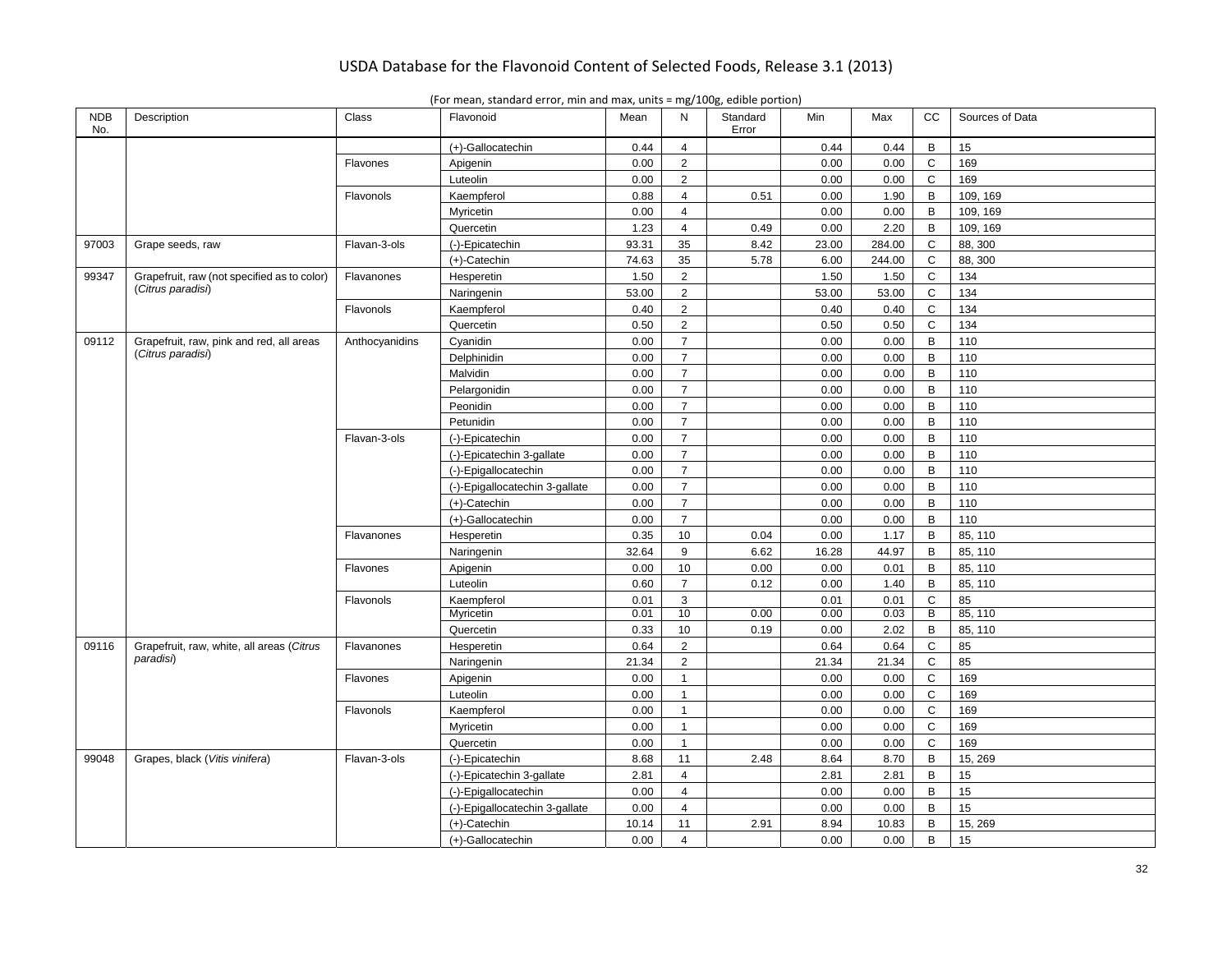| <b>NDB</b><br>No. | Description                           | Class          | Flavonoid                      | Mean  | N               | Standard<br>Error | Min   | Max   | <b>CC</b>    | Sources of Data         |
|-------------------|---------------------------------------|----------------|--------------------------------|-------|-----------------|-------------------|-------|-------|--------------|-------------------------|
|                   |                                       | Flavones       | Apigenin                       | 0.00  | $\mathbf{1}$    |                   | 0.00  | 0.00  | B            | 116                     |
|                   |                                       |                | Luteolin                       | 0.00  | $\mathbf{1}$    |                   | 0.00  | 0.00  | B            | 116                     |
|                   |                                       | Flavonols      | Kaempferol                     | 0.09  | $\overline{2}$  | 0.09              | 0.00  | 0.18  | $\mathbf C$  | 116, 141                |
|                   |                                       |                | Myricetin                      | 0.22  | $\overline{2}$  | 0.22              | 0.00  | 0.45  | $\mathsf C$  | 116, 141                |
|                   |                                       |                | Quercetin                      | 2.08  | $5\phantom{.0}$ | 0.45              | 0.24  | 3.70  | B            | 116, 134, 141, 202      |
| 99650             | Grapes, Concord, raw (Vitis vinifera) | Anthocyanidins | Cyanidin                       | 23.76 | $\mathbf{1}$    |                   | 23.76 | 23.76 | C            | 294                     |
|                   |                                       |                | Delphinidin                    | 70.62 | $\mathbf{1}$    |                   | 70.62 | 70.62 | $\mathsf C$  | 294                     |
|                   |                                       |                | Malvidin                       | 6.01  | $\mathbf{1}$    |                   | 6.01  | 6.01  | $\mathsf{C}$ | 294                     |
|                   |                                       |                | Peonidin                       | 4.78  | $\mathbf{1}$    |                   | 4.78  | 4.78  | $\mathsf C$  | 294                     |
|                   |                                       |                | Petunidin                      | 14.93 | $\mathbf{1}$    |                   | 14.93 | 14.93 | C            | 294                     |
|                   |                                       | Flavan-3-ols   | (-)-Epicatechin                | 2.14  | $\overline{1}$  |                   | 2.14  | 2.14  | $\mathbf C$  | 200                     |
|                   |                                       | Flavonols      | Quercetin                      | 3.11  | $\mathbf{1}$    |                   | 3.11  | 3.11  | $\mathsf{C}$ | 200                     |
| 97074             | Grapes, red, raw                      | Anthocyanidins | Cyanidin                       | 1.16  | 22              | 0.36              | 0.17  | 5.73  | B            | 85, 228, 294            |
|                   |                                       |                | Delphinidin                    | 2.27  | 22              | 0.37              | 0.25  | 3.39  | B            | 85, 228, 294            |
|                   |                                       |                | Malvidin                       | 39.00 | 20              | 6.83              | 2.07  | 56.72 | B            | 228, 294                |
|                   |                                       |                | Pelargonidin                   | 0.02  | $\overline{2}$  |                   | 0.02  | 0.02  | B            | 85                      |
|                   |                                       |                | Peonidin                       | 3.62  | 20              | 0.88              | 1.28  | 14.73 | B            | 228, 294                |
|                   |                                       |                | Petunidin                      | 1.97  | 20              | 0.33              | 0.25  | 3.09  | B            | 228, 294                |
|                   |                                       | Flavan-3-ols   | (-)-Epicatechin                | 0.96  | $\overline{4}$  | 0.11              | 0.70  | 1.75  | $\mathsf C$  | 58, 200                 |
|                   |                                       |                | (-)-Epicatechin 3-gallate      | 0.17  | 3               |                   | 0.17  | 0.17  | $\mathsf C$  | 58                      |
|                   |                                       |                | (-)-Epigallocatechin           | 0.08  | $\mathbf{3}$    |                   | 0.08  | 0.08  | $\mathsf{C}$ | 58                      |
|                   |                                       |                | (-)-Epigallocatechin 3-gallate | 0.00  | 3               |                   | 0.00  | 0.00  | $\mathsf{C}$ | 58                      |
|                   |                                       |                | $(+)$ -Catechin                | 0.82  | 3               |                   | 0.82  | 0.82  | $\mathsf C$  | 58                      |
|                   |                                       |                | (+)-Gallocatechin              | 0.00  | 3               |                   | 0.00  | 0.00  | $\mathsf{C}$ | 58                      |
|                   |                                       | Flavones       | Apigenin                       | 0.00  | $\overline{4}$  | 0.00              | 0.00  | 0.01  | $\, {\bf B}$ | 85, 169                 |
|                   |                                       |                | Luteolin                       | 1.30  | $\overline{4}$  | 0.00              | 0.00  | 2.60  | $\, {\bf B}$ | 85, 169                 |
|                   |                                       | Flavonols      | Kaempferol                     | 0.00  | $\overline{4}$  | 0.00              | 0.00  | 0.01  | B            | 85, 169                 |
|                   |                                       |                | Myricetin                      | 0.01  | $\overline{4}$  | 0.00              | 0.00  | 0.03  | B            | 85, 169                 |
|                   |                                       |                | Quercetin                      | 1.04  | 5               | 0.74              | 0.00  | 3.98  | B            | 85, 169, 200            |
| 99047             | Grapes, white or green, raw (Vitis    | Flavan-3-ols   | (-)-Epicatechin                | 1.70  | 14              | 0.42              | 0.07  | 2.78  | $\, {\bf B}$ | 15, 58, 269             |
|                   | vinifera)                             |                | (-)-Epicatechin 3-gallate      | 0.25  | $\overline{7}$  | 0.08              | 0.00  | 0.43  | B            | 15,58                   |
|                   |                                       |                | (-)-Epigallocatechin           | 0.02  | $\overline{7}$  | 0.00              | 0.00  | 0.04  | B            | 15,58                   |
|                   |                                       |                | (-)-Epigallocatechin 3-gallate | 0.00  | $\overline{7}$  |                   | 0.00  | 0.00  | B            | 15, 58                  |
|                   |                                       |                | $(+)$ -Catechin                | 3.73  | 14              | 0.92              | 0.39  | 5.89  | B            | 15, 58, 269             |
|                   |                                       |                | (+)-Gallocatechin              | 0.01  | $\overline{7}$  | 0.00              | 0.00  | 0.03  | B            | 15,58                   |
|                   |                                       | Flavones       | Apigenin                       | 0.00  | 3               |                   | 0.00  | 0.00  | B            | 116, 169                |
|                   |                                       |                | Luteolin                       | 0.00  | 3               |                   | 0.00  | 0.00  | B            | 116, 169                |
|                   |                                       | Flavonols      | Kaempferol                     | 0.06  | $5\phantom{.0}$ | 0.06              | 0.00  | 0.29  | B            | 116, 138, 141, 169      |
|                   |                                       |                | Myricetin                      | 0.22  | $\overline{4}$  | 0.00              | 0.00  | 0.45  | B            | 116, 141, 169           |
|                   |                                       |                | Quercetin                      | 1.12  | $6\phantom{1}$  | 0.55              | 0.05  | 3.87  | B            | 116, 134, 138, 141, 169 |
| 99607             | Guajiru (coco-plum), raw              | Anthocyanidins | Delphinidin                    | 15.19 | $\mathbf{1}$    |                   | 15.19 | 15.19 | D            | 54                      |
|                   |                                       |                | Peonidin                       | 1.82  | $\overline{1}$  |                   | 1.82  | 1.82  | D            | 54                      |
|                   |                                       |                | Petunidin                      | 55.72 | $\mathbf{1}$    |                   | 55.72 | 55.72 | D            | 54                      |
| 99428             | Guava, red-fleshed                    | Flavones       | Apigenin                       | 0.00  | $\overline{7}$  |                   | 0.00  | 0.00  | $\mathsf{C}$ | 230                     |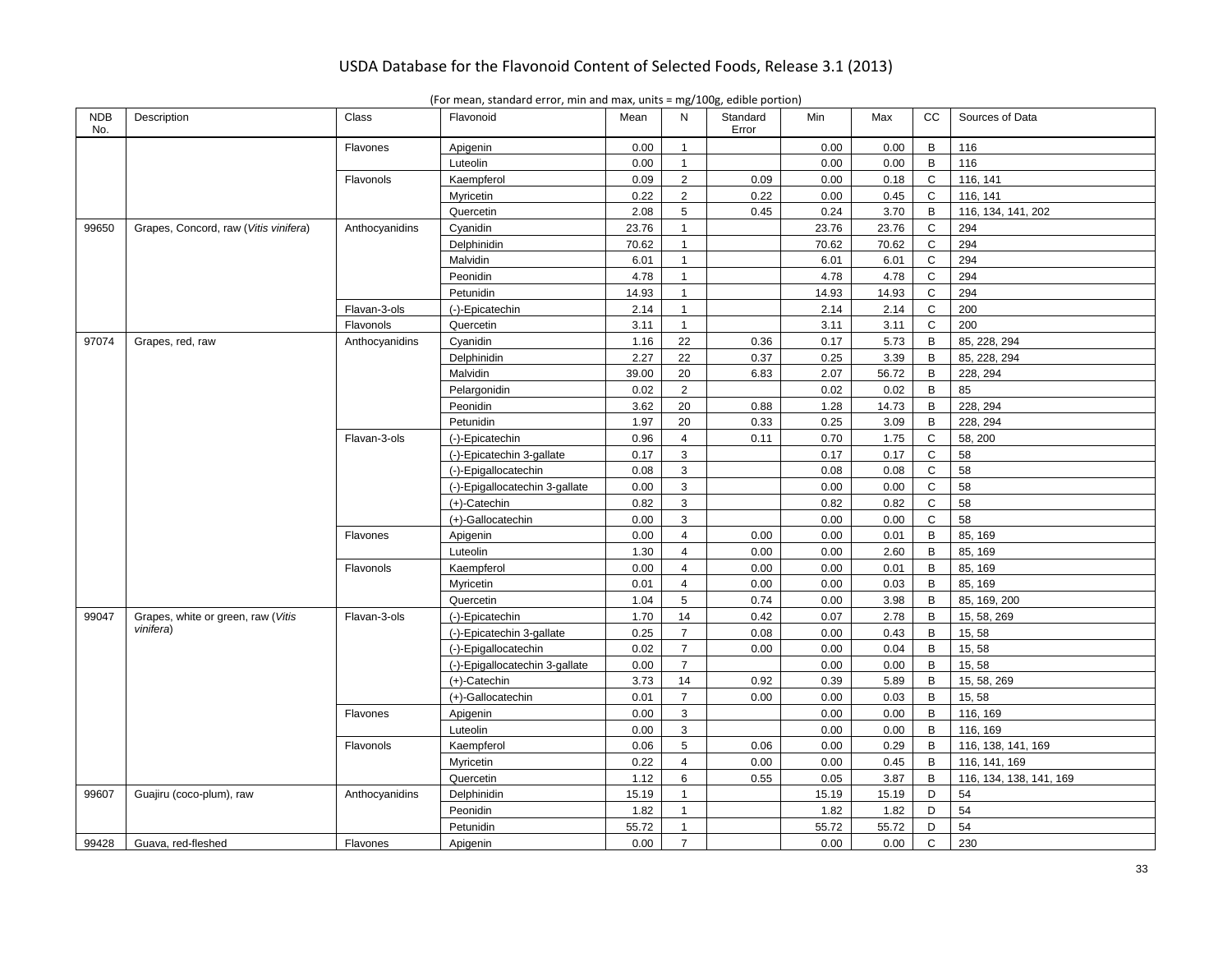| <b>NDB</b><br>No. | Description                         | Class          | Flavonoid                 | Mean   | N              | Standard<br>Error | Min    | Max    | cc           | Sources of Data   |
|-------------------|-------------------------------------|----------------|---------------------------|--------|----------------|-------------------|--------|--------|--------------|-------------------|
|                   |                                     |                | Luteolin                  | 0.00   | $\overline{7}$ |                   | 0.00   | 0.00   | $\mathsf C$  | 230               |
|                   |                                     | Flavonols      | Kaempferol                | 0.00   | $\overline{7}$ |                   | 0.00   | 0.00   | $\mathbf C$  | 230               |
|                   |                                     |                | Myricetin                 | 0.00   | $\overline{7}$ |                   | 0.00   | 0.00   | $\mathsf C$  | 230               |
|                   |                                     |                | Quercetin                 | 1.00   | $\overline{7}$ |                   | 1.00   | 1.00   | $\mathsf{C}$ | 230               |
| 99429             | Guava, white-fleshed                | Flavones       | Apigenin                  | 0.00   | 5              |                   | 0.00   | 0.00   | $\mathsf C$  | 230               |
|                   |                                     |                | Luteolin                  | 0.00   | 5              |                   | 0.00   | 0.00   | $\mathsf{C}$ | 230               |
|                   |                                     | Flavonols      | Kaempferol                | 0.00   | 5              |                   | 0.00   | 0.00   | $\mathsf{C}$ | 230               |
|                   |                                     |                | Myricetin                 | 0.00   | 5              |                   | 0.00   | 0.00   | $\mathsf C$  | 230               |
|                   |                                     |                | Quercetin                 | 1.20   | 5              |                   | 1.20   | 1.20   | C            | 230               |
| 99635             | Jabuticaba (Brazilian grape), raw   | Flavones       | Apigenin                  | 0.00   | 8              |                   | 0.00   | 0.00   | $\mathsf{C}$ | 230               |
|                   | (Myrciaria jaboticaba)              |                | Luteolin                  | 0.00   | 8              |                   | 0.00   | 0.00   | C            | 230               |
|                   |                                     | Flavonols      | Kaempferol                | 0.00   | 8              |                   | 0.00   | 0.00   | $\mathsf C$  | 230               |
|                   |                                     |                | Myricetin                 | 0.00   | 8              |                   | 0.00   | 0.00   | $\mathbf C$  | 230               |
|                   |                                     |                | Quercetin                 | 1.10   | 8              |                   | 1.10   | 1.10   | $\mathsf C$  | 230               |
| 99624             | Jackfruit, steamed                  | Flavonols      | Isorhamnetin              | 0.00   | $\mathbf{1}$   |                   | 0.00   | 0.00   | $\mathsf C$  | 152               |
|                   |                                     |                | Kaempferol                | 0.00   | $\mathbf{1}$   |                   | 0.00   | 0.00   | $\mathbf C$  | 152               |
|                   |                                     |                | Myricetin                 | 0.00   | $\mathbf{1}$   |                   | 0.00   | 0.00   | $\mathbf C$  | 152               |
|                   |                                     |                | Quercetin                 | 0.00   | $\mathbf{1}$   |                   | 0.00   | 0.00   | $\mathsf{C}$ | 152               |
| 99613             | Jambul (Jambolão), raw (S. cumini)  | Anthocyanidins | Cyanidin                  | 1.90   | $\mathbf{1}$   |                   | 1.90   | 1.90   | D            | 54                |
|                   |                                     |                | Delphinidin               | 17.73  | $\mathbf{1}$   |                   | 17.73  | 17.73  | D            | 54                |
|                   |                                     |                | Malvidin                  | 12.55  | $\mathbf{1}$   |                   | 12.55  | 12.55  | D            | 54                |
|                   |                                     |                | Peonidin                  | 5.16   | $\mathbf{1}$   |                   | 5.16   | 5.16   | D            | 54                |
|                   |                                     |                | Petunidin                 | 17.75  | $\mathbf{1}$   |                   | 17.75  | 17.75  | D            | 54                |
| 99625             | Jostaberry, raw                     | Anthocyanidins | Cyanidin                  | 21.19  | $\overline{2}$ | 1.31              | 19.88  | 22.49  | $\mathbf C$  | 132               |
|                   |                                     |                | Delphinidin               | 6.61   | $\overline{2}$ | 0.53              | 6.08   | 7.13   | $\mathsf C$  | 132               |
|                   |                                     |                | Peonidin                  | 0.08   | $\overline{2}$ | 0.00              | 0.07   | 0.08   | $\mathsf{C}$ | 132               |
| 99397             | Juice concentrate, black currant    | Anthocyanidins | Cyanidin                  | 110.40 | $\mathbf{1}$   |                   | 110.40 | 110.40 | $\mathsf C$  | 24                |
|                   |                                     |                | <b>Delphinidin</b>        | 201.28 | $\mathbf{1}$   |                   | 201.28 | 201.28 | $\mathsf C$  | 24                |
|                   |                                     | Flavonols      | Myricetin                 | 20.85  | $\mathbf{1}$   |                   | 20.85  | 20.85  | $\mathsf{C}$ | 24                |
|                   |                                     |                | Quercetin                 | 22.85  | $\mathbf{1}$   |                   | 22.85  | 22.85  | $\mathsf C$  | 24                |
| 99398             | Juice concentrate, chokeberry       | Anthocyanidins | Cyanidin                  | 231.61 | 2              | 62.79             | 168.82 | 294.39 | C            | 24, 130           |
|                   |                                     | Flavonols      | Quercetin                 | 68.17  | $\mathbf{1}$   |                   | 68.17  | 68.17  | $\mathsf{C}$ | 24                |
| 99402             | Juice concentrate, elderberry       | Anthocyanidins | Cyanidin                  | 411.40 | 2              | 9.00              | 402.39 | 420.40 | $\mathsf{C}$ | 24, 130           |
|                   |                                     | Flavonols      | Quercetin                 | 108.16 | $\mathbf{1}$   |                   | 108.16 | 108.16 | C            | 24                |
| 99605             | Juice concentrate, sour cherry      | Anthocyanidins | Cyanidin                  | 10.39  | $\overline{2}$ | 5.51              | 4.88   | 15.90  | D            | 145               |
|                   |                                     |                | Pelargonidin              | 0.00   | $\overline{2}$ |                   | 0.00   | 0.00   | D            | 145               |
|                   |                                     |                | Peonidin                  | 0.66   | $\overline{2}$ | 0.22              | 0.44   | 0.88   | D            | 145               |
|                   |                                     | Flavonols      | Isorhamnetin              | 8.56   | $\overline{2}$ | 2.36              | 6.20   | 10.91  | D            | 145               |
|                   |                                     |                | Kaempferol                | 0.64   | $\overline{2}$ | 0.25              | 0.39   | 0.89   | D            | 145               |
|                   |                                     |                | Quercetin                 | 0.33   | $\overline{2}$ | 0.17              | 0.16   | 0.50   | D            | 145               |
| 09016             | Juice, apple, canned or bottled,    | Anthocyanidins | Cyanidin                  | 0.02   | 6              | 0.00              | 0.00   | 0.03   | B            | 189               |
|                   | unsweetened, without added ascorbic | Flavan-3-ols   | (-)-Epicatechin           | 4.71   | 13             | 2.25              | 0.00   | 21.86  | B            | 16, 245, 256, 275 |
|                   | acid                                |                |                           | 0.00   | $\mathbf 2$    |                   | 0.00   | 0.00   | $\mathsf{B}$ | 16                |
|                   |                                     |                | (-)-Epicatechin 3-gallate | 0.00   | $\overline{2}$ |                   | 0.00   | 0.00   | B            | 16                |
|                   |                                     |                | (-)-Epigallocatechin      |        |                |                   |        |        |              |                   |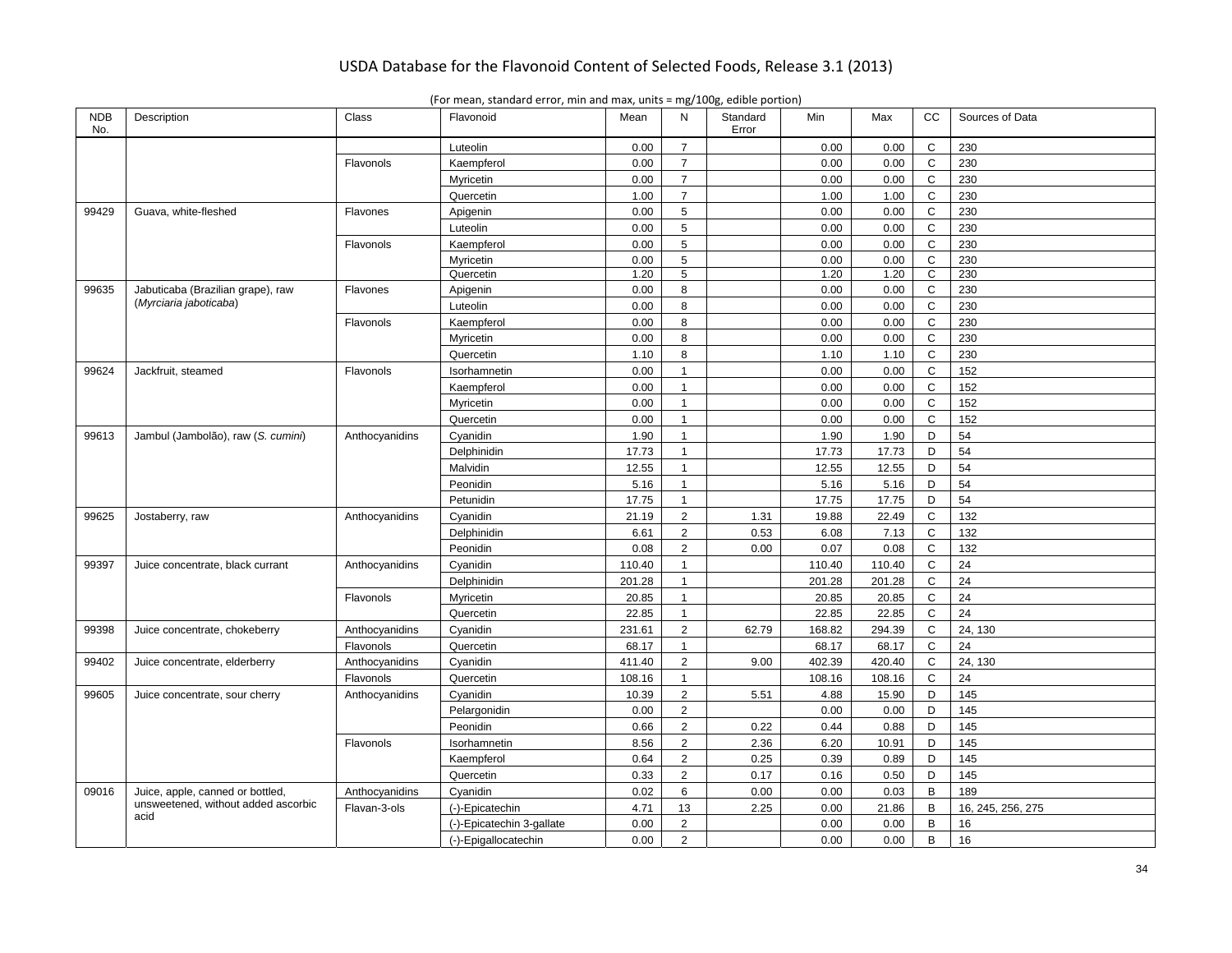| (For mean, standard error, min and max, units = $mg/100g$ , edible portion) |  |  |  |  |  |
|-----------------------------------------------------------------------------|--|--|--|--|--|
|-----------------------------------------------------------------------------|--|--|--|--|--|

| <b>NDB</b><br>No. | Description                        | Class          | Flavonoid                      | Mean  | N               | Standard<br>Error | Min   | Max   | СC           | Sources of Data                   |
|-------------------|------------------------------------|----------------|--------------------------------|-------|-----------------|-------------------|-------|-------|--------------|-----------------------------------|
|                   |                                    |                | (-)-Epigallocatechin 3-gallate | 0.00  | 2               |                   | 0.00  | 0.00  | B            | 16                                |
|                   |                                    |                | (+)-Catechin                   | 1.25  | 13              | 0.61              | 0.00  | 6.74  | B            | 16, 245, 256, 275                 |
|                   |                                    |                | (+)-Gallocatechin              | 0.00  | 2               |                   | 0.00  | 0.00  | B            | 16                                |
|                   |                                    | Flavanones     | Eriodictyol                    | 0.00  | 6               |                   | 0.00  | 0.00  | $\sf B$      | 189                               |
|                   |                                    |                | Hesperetin                     | 0.00  | 6               |                   | 0.00  | 0.00  | B            | 189                               |
|                   |                                    |                | Naringenin                     | 0.00  | 6               |                   | 0.00  | 0.00  | B            | 189                               |
|                   |                                    | Flavones       | Apigenin                       | 0.00  | $\overline{4}$  |                   | 0.00  | 0.00  | B            | 115, 239                          |
|                   |                                    |                | Luteolin                       | 0.00  | $\overline{4}$  |                   | 0.00  | 0.00  | B            | 115, 239                          |
|                   |                                    | Flavonols      | Kaempferol                     | 0.00  | $\overline{4}$  |                   | 0.00  | 0.00  | B            | 115, 239                          |
|                   |                                    |                | Myricetin                      | 0.01  | $\overline{4}$  | 0.01              | 0.00  | 0.05  | B            | 115, 239                          |
|                   |                                    |                | Quercetin                      | 0.58  | 23              | 0.14              | 0.00  | 3.01  | B            | 115, 189, 212, 239, 245, 256, 275 |
| 99007             | Juice, black Currant               | Anthocyanidins | Cyanidin                       | 29.76 | 2               | 13.72             | 16.05 | 43.48 | C            | 129, 130                          |
|                   |                                    |                | Delphinidin                    | 45.27 | $\overline{2}$  | 17.47             | 27.80 | 62.74 | C            | 129, 130                          |
|                   |                                    | Flavonols      | Myricetin                      | 1.86  | $\overline{4}$  | 0.66              | 0.66  | 3.16  | B            | 107                               |
|                   |                                    |                | Quercetin                      | 1.15  | $\overline{4}$  | 0.46              | 0.65  | 2.52  | B            | 107                               |
| 99359             | Juice, blackberry                  | Anthocyanidins | Cyanidin                       | 27.58 | 10              | 4.54              | 7.87  | 52.62 | B            | 78, 130                           |
| 99313             | Juice, blood orange                | Anthocyanidins | Cyanidin                       | 5.47  | $5\phantom{.0}$ | 2.78              | 0.77  | 16.00 | B            | 139, 219                          |
|                   |                                    |                | Delphinidin                    | 0.75  | $\overline{2}$  | 0.50              | 0.25  | 1.26  | $\mathsf{C}$ | 139                               |
|                   |                                    |                | Peonidin                       | 0.43  | 2               | 0.33              | 0.10  | 0.76  | C            | 139                               |
|                   |                                    | Flavanones     | eriodictyol                    | 0.00  | 13              |                   | 0.00  | 0.00  | B            | 22, 187                           |
|                   |                                    |                | hesperetin                     | 12.72 | 65              | 1.45              | 5.33  | 18.57 | B            | 22, 139, 186, 187, 219            |
|                   |                                    |                | naringenin                     | 1.63  | 65              | 0.18              | 0.63  | 3.85  | B            | 22, 139, 186, 187, 219            |
|                   |                                    | Flavones       | apigenin                       | 0.00  | 2               |                   | 0.00  | 0.00  | C            | 22                                |
|                   |                                    | Flavonols      | quercetin                      | 0.00  | $\overline{2}$  |                   | 0.00  | 0.00  | C            | 22                                |
| 14242             | Juice, Cranberry cocktail, bottled | Anthocyanidins | Cyanidin                       | 0.37  | $\overline{4}$  | 0.15              | 0.37  | 0.38  | C            | 85, 189                           |
|                   |                                    |                | Delphinidin                    | 0.01  | $\overline{4}$  | 0.01              | 0.00  | 0.03  | C            | 85, 189                           |
|                   |                                    |                | Malvidin                       | 0.00  | 3               |                   | 0.00  | 0.00  | C            | 189                               |
|                   |                                    |                | Pelargonidin                   | 0.03  | $\mathbf{1}$    |                   | 0.03  | 0.03  | $\mathsf{C}$ | 85                                |
|                   |                                    |                | Peonidin                       | 0.41  | 3               |                   | 0.41  | 0.41  | C            | 189                               |
|                   |                                    |                | Petunidin                      | 0.00  | 3               |                   | 0.00  | 0.00  | C            | 189                               |
|                   |                                    | Flavan-3-ols   | (-)-Epicatechin                | 0.99  | 3               |                   | 0.99  | 0.99  | C            | 189                               |
|                   |                                    |                | (+)-Catechin                   | 0.19  | $\mathbf{1}$    |                   | 0.19  | 0.19  | С            | 44                                |
|                   |                                    | Flavones       | Apigenin                       | 0.01  | $\mathbf{1}$    |                   | 0.01  | 0.01  | C            | 85                                |
|                   |                                    |                | Luteolin                       | 0.03  | $\mathbf{1}$    |                   | 0.03  | 0.03  | $\mathsf{C}$ | 85                                |
|                   |                                    | Flavonols      | Kaempferol                     | 0.01  | $\mathbf{1}$    |                   | 0.01  | 0.01  | C            | 85                                |
|                   |                                    |                | Myricetin                      | 0.23  | 5               | 0.14              | 0.04  | 0.75  | B            | 44, 85, 189                       |
|                   |                                    |                | Quercetin                      | 2.20  | 5               | 0.81              | 1.13  | 2.82  | B            | 44, 85, 189                       |
| 99110             | Juice, cranberry, raw              | Flavan-3-ols   | (+)-Catechin                   | 0.92  | $\mathbf{1}$    |                   | 0.92  | 0.92  | C            | 44                                |
|                   |                                    | Flavonols      | Myricetin                      | 4.41  | $\mathbf{1}$    |                   | 4.41  | 4.41  | $\mathsf{C}$ | 44                                |
|                   |                                    |                | Quercetin                      | 16.41 | $\mathbf{1}$    |                   | 16.41 | 16.41 | C            | 44                                |
| 99066             | Juice, crowberry                   | Flavonols      | Myricetin                      | 3.49  | 2               | 0.02              | 3.46  | 3.51  | $\mathsf{C}$ | 107                               |
|                   |                                    |                | Quercetin                      | 3.88  | $\overline{2}$  | 0.12              | 3.76  | 3.99  | C            | 107                               |
| 99049             | Juice, grape, black                | Flavan-3-ols   | (-)-Epicatechin                | 0.00  | $\overline{2}$  |                   | 0.00  | 0.00  | B            | 16                                |
|                   |                                    |                | (-)-Epicatechin 3-gallate      | 0.00  | $\overline{2}$  |                   | 0.00  | 0.00  | B            | 16                                |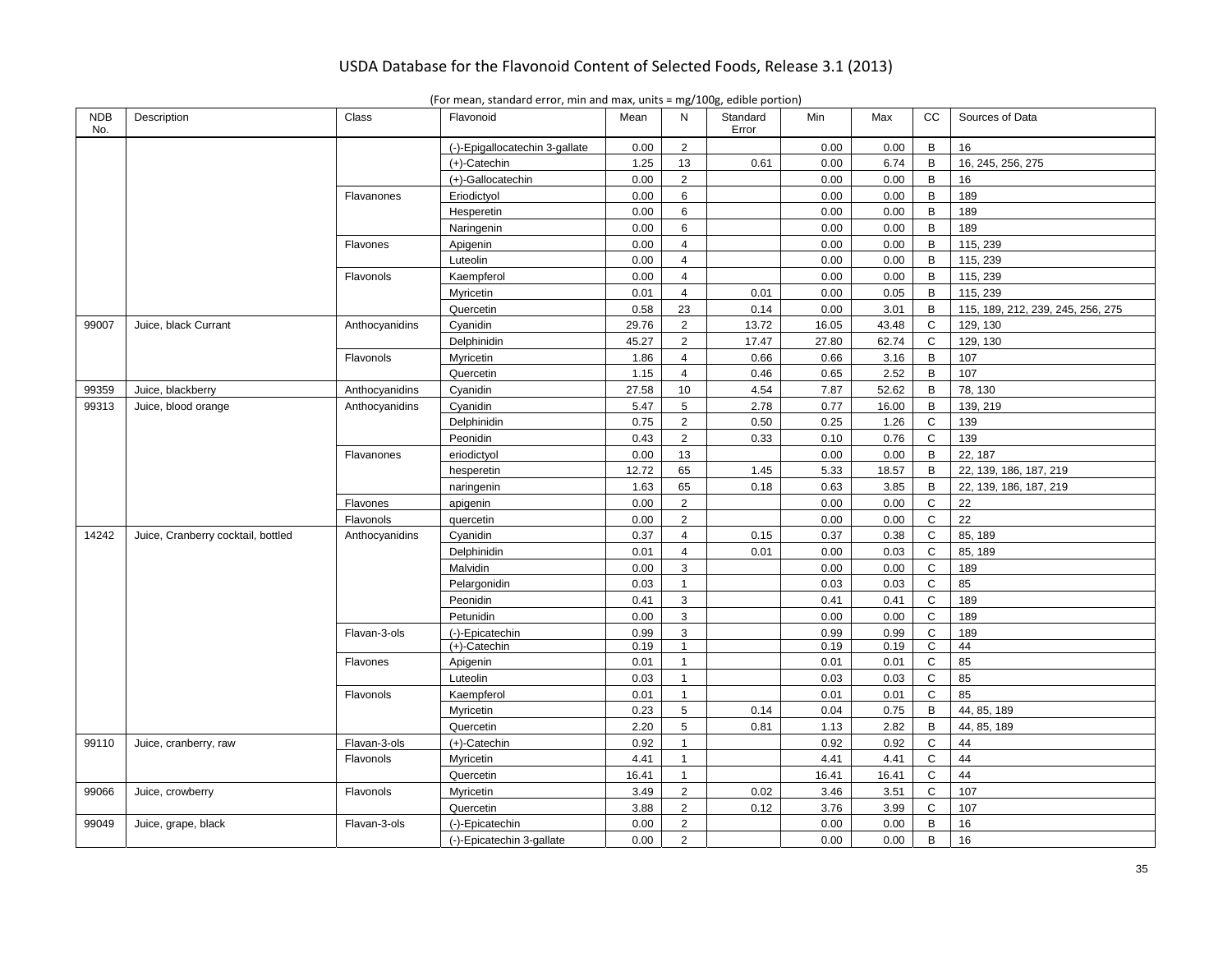| (For mean, standard error, min and max, units $=$ mg/100g, edible portion) |  |  |  |  |  |
|----------------------------------------------------------------------------|--|--|--|--|--|
|----------------------------------------------------------------------------|--|--|--|--|--|

| <b>NDB</b><br>No. | Description                                         | Class          | Flavonoid                      | Mean  | N               | Standard<br>Error | Min   | Max   | CC             | Sources of Data       |
|-------------------|-----------------------------------------------------|----------------|--------------------------------|-------|-----------------|-------------------|-------|-------|----------------|-----------------------|
|                   |                                                     |                | (-)-Epigallocatechin           | 0.00  | 2               |                   | 0.00  | 0.00  | B              | 16                    |
|                   |                                                     |                | (-)-Epigallocatechin 3-gallate | 0.00  | 2               |                   | 0.00  | 0.00  | $\overline{B}$ | 16                    |
|                   |                                                     |                | (+)-Catechin                   | 0.80  | 2               | 0.05              | 0.75  | 0.85  | B              | 16                    |
|                   |                                                     |                | (+)-Gallocatechin              | 0.00  | 2               |                   | 0.00  | 0.00  | B              | 16                    |
| 09135             | Juice, grape, canned or bottled,                    | Anthocyanidins | Cyanidin                       | 0.89  | 13              | 0.18              | 0.07  | 1.94  | B              | 52, 85, 189           |
|                   | unsweetened, without added ascorbic                 |                | Delphinidin                    | 1.92  | 13              | 0.39              | 0.38  | 4.24  | B              | 52, 85, 189           |
|                   | acid                                                |                | Malvidin                       | 11.17 | 11              | 2.73              | 0.05  | 21.77 | B              | 52, 189               |
|                   |                                                     |                | Pelargonidin                   | 0.02  | 2               |                   | 0.02  | 0.02  | B              | 85                    |
|                   |                                                     |                | Peonidin                       | 1.06  | 11              | 0.28              | 0.43  | 1.80  | $\mathsf{B}$   | 52, 189               |
|                   |                                                     |                | Petunidin                      | 1.02  | $\mathbf{3}$    |                   | 1.02  | 1.02  | $\mathsf{C}$   | 189                   |
|                   |                                                     | Flavan-3-ols   | (-)-Epicatechin                | 0.56  | 27              | 0.07              | 0.00  | 2.07  | $\,$ B         | 52, 189               |
|                   |                                                     |                | (+)-Catechin                   | 0.82  | 24              | 0.10              | 0.08  | 3.17  | B              | 52                    |
|                   |                                                     | Flavones       | Apigenin                       | 0.01  | $\mathbf{3}$    | 0.00              | 0.00  | 0.01  | $\sf B$        | 85, 115               |
|                   |                                                     |                | Luteolin                       | 0.01  | 3               | 0.00              | 0.00  | 0.02  | $\sf B$        | 85, 115               |
|                   |                                                     | Flavonols      | Kaempferol                     | 0.01  | 3               | 0.00              | 0.00  | 0.01  | B              | 85, 115               |
|                   |                                                     |                | Myricetin                      | 0.70  | 6               | 0.20              | 0.03  | 1.19  | B              | 85, 115, 189          |
|                   |                                                     |                | Quercetin                      | 0.72  | 6               | 0.24              | 0.41  | 0.80  | B              | 85, 115, 189          |
| 99436             | Juice, grape, red                                   | Anthocyanidins | Cyanidin                       | 0.04  | 3               |                   | 0.04  | 0.04  | $\mathsf{C}$   | 189                   |
|                   |                                                     |                | Delphinidin                    | 0.10  | 3               |                   | 0.10  | 0.10  | $\mathsf{C}$   | 189                   |
|                   |                                                     |                | Malvidin                       | 0.08  | 3               |                   | 0.08  | 0.08  | $\mathsf{C}$   | 189                   |
|                   |                                                     |                | Peonidin                       | 0.17  | 3               |                   | 0.17  | 0.17  | $\mathsf{C}$   | 189                   |
|                   |                                                     |                | Petunidin                      | 0.10  | 3               |                   | 0.10  | 0.10  | $\mathsf{C}$   | 189                   |
|                   |                                                     | Flavan-3-ols   | (-)-Epicatechin                | 0.00  | 3               |                   | 0.00  | 0.00  | C              | 189                   |
|                   |                                                     | Flavonols      | Myricetin                      | 0.16  | 3               |                   | 0.16  | 0.16  | C              | 189                   |
|                   |                                                     |                | Quercetin                      | 0.53  | 3               |                   | 0.53  | 0.53  | $\mathsf{C}$   | 189                   |
| 99050             | Juice, grape, white                                 | Flavan-3-ols   | (-)-Epicatechin                | 0.00  | 2               |                   | 0.00  | 0.00  | B              | 16, 257               |
|                   |                                                     |                | (-)-Epicatechin 3-gallate      | 0.00  | $\mathbf{1}$    |                   | 0.00  | 0.00  | B              | 16                    |
|                   |                                                     |                | (-)-Epigallocatechin           | 0.00  | $\mathbf{1}$    |                   | 0.00  | 0.00  | B              | 16                    |
|                   |                                                     |                | (-)-Epigallocatechin 3-gallate | 0.00  | $\mathbf{1}$    |                   | 0.00  | 0.00  | $\overline{B}$ | 16                    |
|                   |                                                     |                | (+)-Catechin                   | 0.17  | 2               | 0.02              | 0.16  | 0.19  | B              | 16, 257               |
|                   |                                                     |                | (+)-Gallocatechin              | 0.00  | $\mathbf{1}$    |                   | 0.00  | 0.00  | B              | 16                    |
|                   |                                                     | Flavonols      | Quercetin                      | 0.09  | $\overline{4}$  | 0.09              | 0.00  | 0.36  | $\mathbf C$    | 189, 257              |
| 09126             | Juice, grapefruit concentrate, white,               | Flavanones     | naringenin                     | 31.18 | $\overline{2}$  | 0.70              | 30.48 | 31.89 | C              | 35                    |
|                   | frozen, unsweetened, diluted with 3<br>volume water |                |                                |       |                 |                   |       |       |                |                       |
| 09404             | Juice, grapefruit, pink, raw                        | Flavanones     | eriodictyol                    | 0.00  | $\overline{24}$ |                   | 0.00  | 0.00  | B              | 22, 187               |
|                   |                                                     |                | hesperetin                     | 0.78  | 28              | 0.11              | 0.44  | 2.32  | B              | 22, 59, 187           |
|                   |                                                     |                | naringenin                     | 17.19 | 28              | 1.91              | 9.67  | 62.58 | B              | 22, 59, 187           |
|                   |                                                     | Flavones       | apigenin                       | 0.00  | $\mathbf{1}$    |                   | 0.00  | 0.00  | C              | 22                    |
|                   |                                                     | Flavonols      | quercetin                      | 0.00  | $\mathbf{1}$    |                   | 0.00  | 0.00  | C              | 22                    |
| 09123             | Juice, grapefruit, white, canned,                   | Anthocyanidins | Cyanidin                       | 0.00  | 3               |                   | 0.00  | 0.00  | C              | 189                   |
|                   | unsweetened                                         | Flavanones     | Eriodictyol                    | 0.16  | 3               |                   | 0.16  | 0.16  | $\mathsf{C}$   | 189                   |
|                   |                                                     |                | hesperetin                     | 0.81  | 6               | 0.18              | 0.47  | 1.68  | B              | 20, 189, 236          |
|                   |                                                     |                | naringenin                     | 18.01 | 531             | 0.77              | 5.20  | 26.33 | B              | 20, 65, 189, 236, 237 |
|                   |                                                     | Flavonols      | Quercetin                      | 0.36  | 5               | 0.24              | 0.00  | 1.16  | B              | 20, 189               |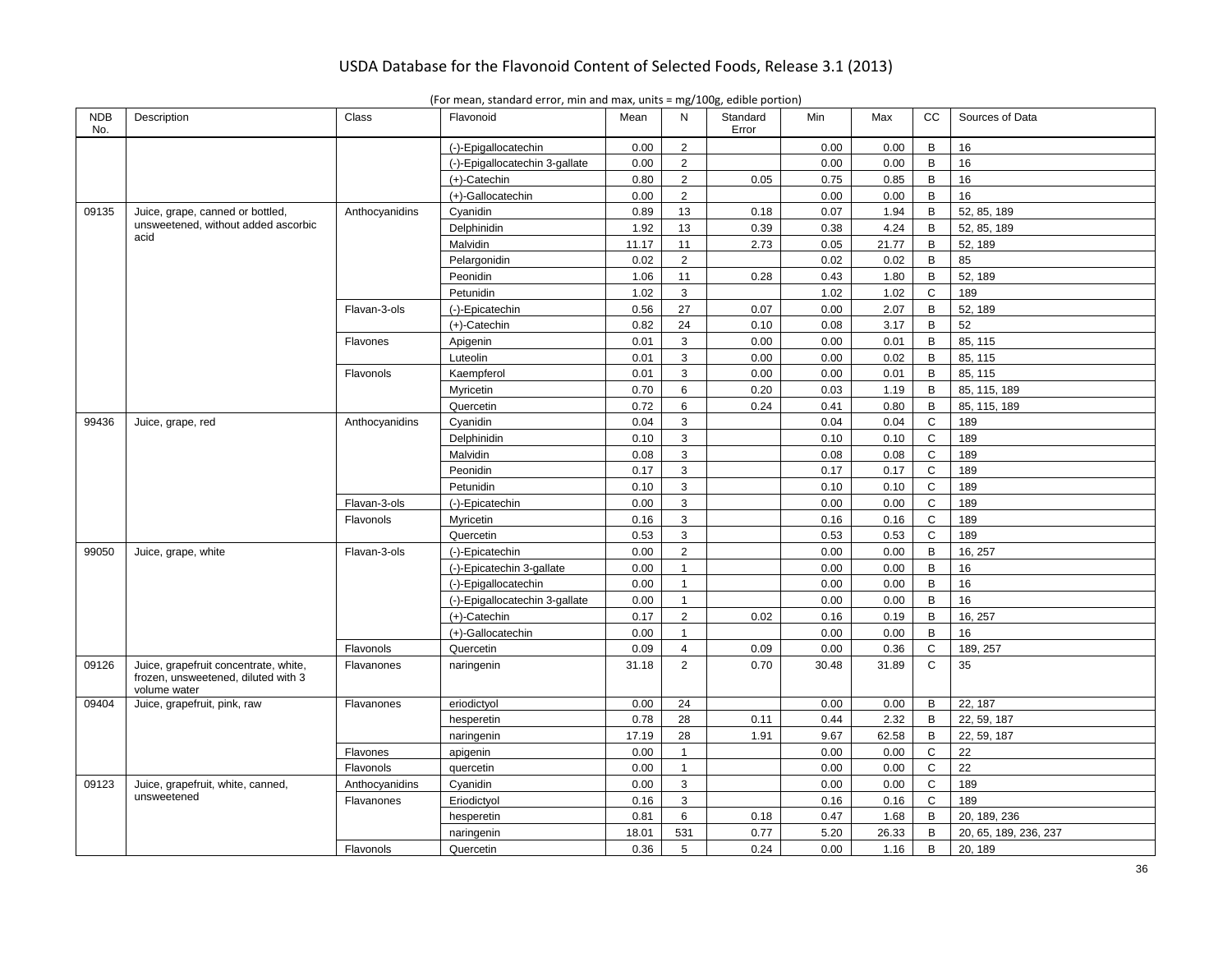| <b>NDB</b><br>No. | Description                                 | Class          | Flavonoid       | Mean  | N              | Standard<br>Error | Min   | Max    | cc             | Sources of Data                                                        |
|-------------------|---------------------------------------------|----------------|-----------------|-------|----------------|-------------------|-------|--------|----------------|------------------------------------------------------------------------|
| 09128             | Juice, grapefruit, white, raw               | Flavanones     | eriodictyol     | 0.65  | 29             | 0.38              | 0.00  | 11.36  | B              | 22, 187, 188                                                           |
|                   |                                             |                | hesperetin      | 2.35  | 44             | 0.96              | 0.00  | 34.93  | B              | 22, 187, 188, 277                                                      |
|                   |                                             |                | Naringenin      | 18.23 | 47             | 1.53              | 0.00  | 58.03  | B              | 21, 22, 187, 188, 277                                                  |
|                   |                                             | Flavones       | apigenin        | 0.00  | 9              |                   | 0.00  | 0.00   | B              | 22, 115                                                                |
|                   |                                             |                | Luteolin        | 0.00  | $\mathbf{1}$   |                   | 0.00  | 0.00   | B              | 115                                                                    |
|                   |                                             | Flavonols      | Kaempferol      | 0.00  | $\mathbf{1}$   |                   | 0.00  | 0.00   | B              | 115                                                                    |
|                   |                                             |                | Myricetin       | 0.05  | $\mathbf{1}$   |                   | 0.05  | 0.05   | B              | 115                                                                    |
|                   |                                             |                | quercetin       | 0.40  | 24             | 0.06              | 0.00  | 0.74   | B              | 22, 115, 277                                                           |
| 09153             | Juice, lemon, canned or bottled             | Flavanones     | eriodictyol     | 10.56 | 40             | 0.57              | 3.77  | 19.01  | B              | 104, 175                                                               |
|                   |                                             |                | hesperetin      | 13.43 | 41             | 0.95              | 0.70  | 20.63  | B              | 20, 104, 175                                                           |
|                   |                                             |                | Naringenin      | 0.00  | $\mathbf{1}$   |                   | 0.00  | 0.00   | $\mathsf{C}$   | 20                                                                     |
|                   |                                             | Flavones       | Luteolin        | 1.83  | 18             | 0.34              | 0.70  | 3.02   | $\overline{B}$ | 175                                                                    |
|                   |                                             |                | Quercetin       | 0.00  | $\mathbf{1}$   |                   | 0.00  | 0.00   | $\mathbf C$    | 20                                                                     |
| 09152             | Juice, lemon, raw                           | Flavan-3-ols   | $(+)$ -Catechin | 0.00  | $\mathbf{1}$   |                   | 0.00  | 0.00   | $\mathsf{C}$   | 1                                                                      |
|                   |                                             | Flavanones     | eriodictyol     | 4.88  | 31             | 0.19              | 0.00  | 14.70  | $\, {\bf B}$   | 22, 104, 187                                                           |
|                   |                                             |                | hesperetin      | 14.47 | 32             | 4.83              | 1.90  | 142.24 | B              | 1, 22, 104, 187                                                        |
|                   |                                             |                | naringenin      | 1.38  | 28             | 0.72              | 0.00  | 18.22  | B              | 1, 22, 187                                                             |
|                   |                                             | Flavones       | apigenin        | 0.00  | 10             |                   | 0.00  | 0.00   | B              | 22, 115                                                                |
|                   |                                             |                | Luteolin        | 0.00  | $\mathbf{1}$   |                   | 0.00  | 0.00   | $\, {\bf B}$   | 115                                                                    |
|                   |                                             | Flavonols      | Kaempferol      | 0.00  | $\overline{2}$ |                   | 0.00  | 0.00   | B              | 1, 115                                                                 |
|                   |                                             |                | Myricetin       | 0.02  | $\overline{2}$ | 0.02              | 0.00  | 0.05   | B              | 1, 115                                                                 |
|                   |                                             |                | quercetin       | 0.37  | 10             | 0.21              | 0.00  | 1.81   | B              | 1, 22, 115                                                             |
| 09160             | Juice, lime, raw                            | Flavanones     | eriodictyol     | 2.19  | 20             | 0.41              | 0.00  | 3.52   | $\mathsf{B}$   | 22, 187                                                                |
|                   |                                             |                | hesperetin      | 8.97  | 20             | 0.06              | 5.18  | 21.37  | B              | 22, 187                                                                |
|                   |                                             |                | naringenin      | 0.38  | 23             | 0.20              | 0.00  | 4.62   | B              | 22, 187, 304                                                           |
|                   |                                             | Flavones       | Apigenin        | 0.00  | 6              |                   | 0.00  | 0.00   | $\mathsf C$    | 22                                                                     |
|                   |                                             | Flavonols      | Quercetin       | 0.51  | 6              | 0.33              | 0.00  | 1.78   | $\mathsf{C}$   | 22                                                                     |
| 99067             | Juice, lingonberry                          | Flavonols      | Quercetin       | 1.02  | $\overline{2}$ | 0.09              | 0.93  | 1.10   | $\mathsf{C}$   | 107                                                                    |
| 09209             | Juice, orange, chilled, includes from       | Anthocyanidins | Cyanidin        | 0.00  | 3              |                   | 0.00  | 0.00   | $\mathsf C$    | 189                                                                    |
|                   | concentrate                                 | Flavanones     | Eriodictyol     | 0.05  | 3              |                   | 0.05  | 0.05   | C              | 189                                                                    |
|                   |                                             |                | hesperetin      | 16.38 | 49             | 1.79              | 0.53  | 25.75  | $\mathsf{B}$   | 20, 89, 189, 241, 277                                                  |
|                   |                                             |                | naringenin      | 2.56  | 49             | 0.27              | 0.11  | 3.56   | B              | 20, 89, 189, 241, 277                                                  |
|                   |                                             | Flavonols      | Quercetin       | 0.40  | 6              | 0.09              | 0.18  | 0.68   | B              | 20, 189                                                                |
| 09215             | Juice, orange, frozen concentrate,          | Flavanones     | hesperetin      | 26.21 | 14             | 1.43              | 15.35 | 32.59  | Α              | 35, 198, 220                                                           |
|                   | unsweetened, diluted with 3 volume<br>water |                | naringenin      | 3.27  | 14             | 0.14              | 2.56  | 4.38   | Α              | 35, 198, 220                                                           |
| 09206             | Juice, orange, raw                          | Anthocyanidins | Cyanidin        | 0.00  | 3              |                   | 0.00  | 0.00   | $\mathsf C$    | 189                                                                    |
|                   |                                             | Flavanones     | eriodictyol     | 0.17  | 130            | 0.02              | 0.00  | 1.88   | В              | 22, 38, 176, 187, 189                                                  |
|                   |                                             |                | hesperetin      | 11.95 | 247            | 0.42              | 1.32  | 39.20  | $\mathsf{A}$   | 20, 22, 38, 59, 61, 89, 134, 176, 187,<br>189, 219, 220, 241, 242, 277 |
|                   |                                             |                | naringenin      | 2.14  | 247            | 0.09              | 0.00  | 6.37   | $\mathsf{A}$   | 20, 22, 38, 59, 61, 89, 134, 176, 187,<br>189, 219, 220, 241, 242, 277 |
|                   |                                             | Flavones       | apigenin        | 0.00  | 20             |                   | 0.00  | 0.00   | B              | 22, 115                                                                |
|                   |                                             |                | Luteolin        | 0.00  | $\overline{2}$ |                   | 0.00  | 0.00   | B              | 115                                                                    |
|                   |                                             | Flavonols      | Kaempferol      | 0.00  | $\overline{2}$ |                   | 0.00  | 0.00   | B              | 115                                                                    |
|                   |                                             |                |                 |       |                |                   |       |        |                |                                                                        |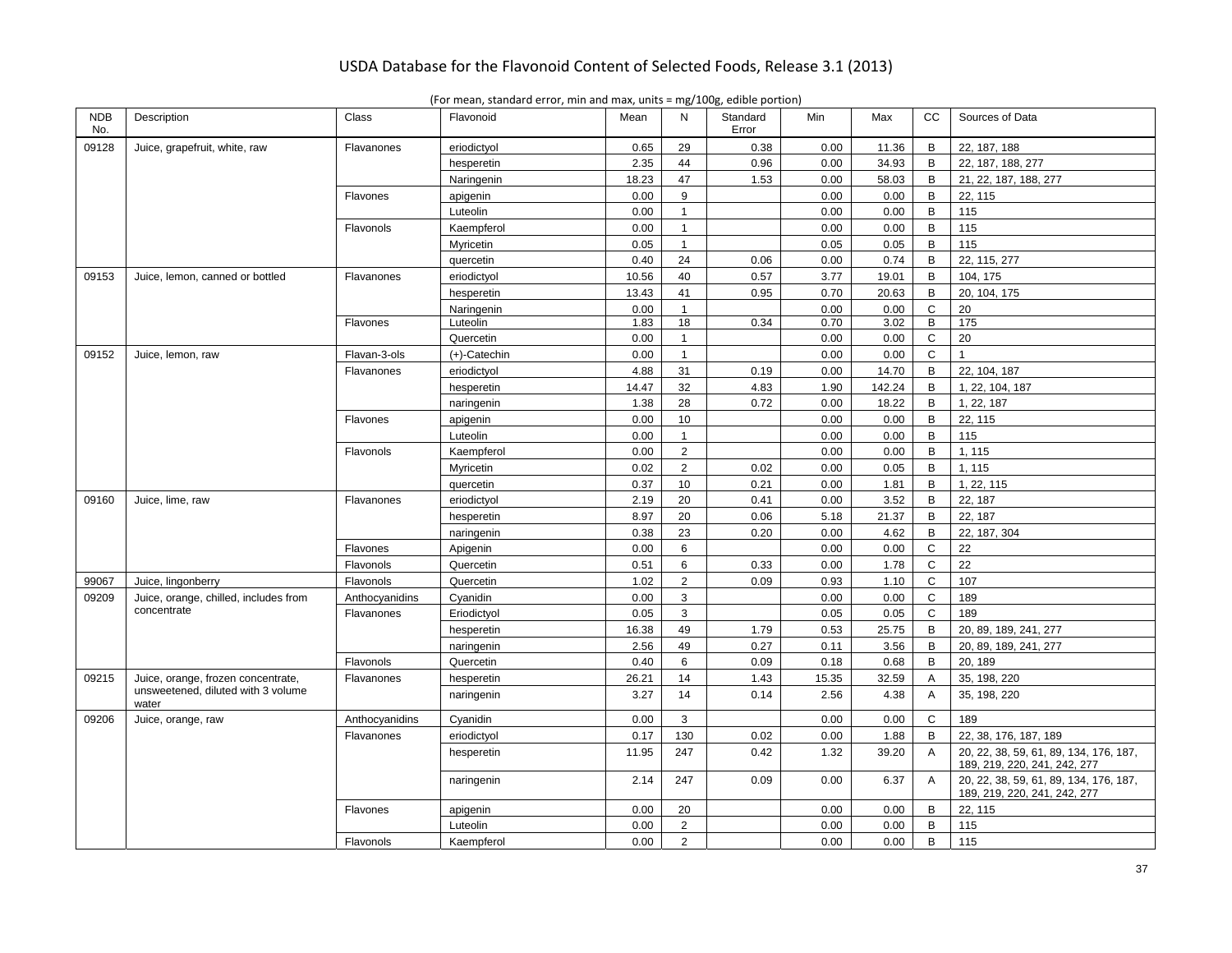| <b>NDB</b><br>No. | Description                            | Class          | Flavonoid       | Mean  | N               | Standard<br>Error | Min   | Max    | СC           | Sources of Data      |
|-------------------|----------------------------------------|----------------|-----------------|-------|-----------------|-------------------|-------|--------|--------------|----------------------|
|                   |                                        |                | Myricetin       | 0.05  | 2               |                   | 0.05  | 0.05   | B            | 115                  |
|                   |                                        |                | quercetin       | 0.25  | 27              | 0.10              | 0.00  | 2.20   | B            | 20, 22, 38, 115, 189 |
| 09442             | Juice, pomegranate, bottled            | Anthocyanidins | Cyanidin        | 2.40  | 18              | 0.64              | 0.54  | 8.87   | B            | 3, 189               |
|                   |                                        |                | Delphinidin     | 0.81  | 18              | 0.25              | 0.00  | 3.92   | B            | 3, 189               |
|                   |                                        |                | Malvidin        | 0.00  | $\mathbf{3}$    |                   | 0.00  | 0.00   | C            | 189                  |
|                   |                                        |                | Pelargonidin    | 0.09  | 15              | 0.03              | 0.02  | 0.39   | B            | 3                    |
|                   |                                        |                | Peonidin        | 0.00  | 3               |                   | 0.00  | 0.00   | C            | 189                  |
|                   |                                        |                | Petunidin       | 0.00  | 3               |                   | 0.00  | 0.00   | C            | 189                  |
|                   |                                        | Flavan-3-ols   | (-)-Epicatechin | 0.00  | $\mathbf{3}$    |                   | 0.00  | 0.00   | C            | 189                  |
|                   |                                        | Flavonols      | Myricetin       | 0.00  | 3               |                   | 0.00  | 0.00   | C            | 189                  |
|                   |                                        |                | Quercetin       | 1.11  | 3               |                   | 1.11  | 1.11   | C            | 189                  |
| 99311             | Juice, pummelo, raw                    | Flavanones     | eriodictyol     | 2.86  | 12              | 1.90              | 0.00  | 23.33  | $\mathbf C$  | 22, 193              |
|                   |                                        |                | hesperetin      | 1.79  | 12              | 0.86              | 0.00  | 9.36   | C            | 22, 193              |
|                   |                                        |                | naringenin      | 25.31 | 13              | 9.51              | 1.94  | 132.86 | B            | 22, 193, 304         |
|                   |                                        | Flavones       | apigenin        | 0.65  | 12              | 0.31              | 0.00  | 2.80   | C            | 22, 193              |
|                   |                                        |                | luteolin        | 0.00  | $\mathbf{1}$    |                   | 0.00  | 0.00   | C            | 193                  |
|                   |                                        | Flavonols      | kaempferol      | 0.00  | $\mathbf{1}$    |                   | 0.00  | 0.00   | C            | 193                  |
|                   |                                        |                | quercetin       | 0.00  | 12              |                   | 0.00  | 0.00   | С            | 22, 193              |
| 99626             | Juice, raspberry, red                  | Anthocyanidins | Cyanidin        | 18.04 | $\mathbf{1}$    |                   | 18.04 | 18.04  | C            | 130                  |
|                   |                                        |                | Pelargonidin    | 1.09  | $\mathbf{1}$    |                   | 1.09  | 1.09   | C            | 130                  |
| 99610             | Juice, sour cherry                     | Anthocyanidins | Cyanidin        | 26.28 | $\,6\,$         | 6.53              | 15.28 | 58.42  | $\mathsf{C}$ | 130, 293             |
|                   |                                        |                | Peonidin        | 0.73  | 5               | 0.12              | 0.45  | 1.08   | C            | 293                  |
|                   |                                        | Flavan-3-ols   | (-)-Epicatechin | 12.97 | $5\phantom{.0}$ | 5.73              | 1.59  | 34.31  | C            | 293                  |
|                   |                                        |                | $(+)$ -Catechin | 3.18  | $5\phantom{.0}$ | 1.12              | 0.37  | 7.16   | C            | 293                  |
|                   |                                        | Flavonols      | Quercetin       | 3.88  | 5               | 0.80              | 1.77  | 6.08   | C            | 293                  |
| 99304             | Juice, sour orange                     | Flavanones     | eriodictyol     | 14.54 | 3               | 2.54              | 9.77  | 18.44  | C            | 22, 188              |
|                   |                                        |                | hesperetin      | 10.74 | 3               | 4.88              | 1.50  | 18.11  | C            | 22, 188              |
|                   |                                        |                | naringenin      | 23.77 | 3               | 4.66              | 18.64 | 33.08  | C            | 22, 188              |
|                   |                                        | Flavones       | apigenin        | 0.00  | $\overline{2}$  |                   | 0.00  | 0.00   | $\mathbf C$  | 22                   |
|                   |                                        | Flavonols      | quercetin       | 0.00  | $\overline{2}$  |                   | 0.00  | 0.00   | C            | 22                   |
| 99437             | Juice, strawberry                      | Anthocyanidins | Cyanidin        | 0.47  | $\mathbf{1}$    |                   | 0.47  | 0.47   | C            | 130                  |
|                   |                                        |                | Pelargonidin    | 11.79 | $\mathbf{1}$    |                   | 11.79 | 11.79  | C            | 130                  |
| 99305             | Juice, tangelo                         | Flavanones     | eriodictyol     | 1.20  | $\mathbf{1}$    |                   | 1.20  | 1.20   | D            | 22                   |
|                   |                                        |                | hesperetin      | 74.89 | $\mathbf{1}$    |                   | 74.89 | 74.89  | D            | 22                   |
|                   |                                        |                | naringenin      | 42.51 | $\mathbf{1}$    |                   | 42.51 | 42.51  | D            | 22                   |
|                   |                                        | Flavones       | apigenin        | 0.00  | $\mathbf{1}$    |                   | 0.00  | 0.00   | D            | 22                   |
|                   |                                        | Flavonols      | quercetin       | 0.00  | $\mathbf{1}$    |                   | 0.00  | 0.00   | D            | $\overline{22}$      |
| 09225             | Juice, tangerine, frozen concentrate,  | Flavanones     | hesperetin      | 22.01 | 13              | 2.94              | 5.94  | 47.08  | B            | 198                  |
|                   | sweetened, diluted with 3 volume water |                | naringenin      | 3.61  | 13              | 0.75              | 1.04  | 7.96   | B            | 198                  |
|                   |                                        | Flavonols      | Kaempferol      | 0.00  | $\mathbf{1}$    |                   | 0.00  | 0.00   | C            | 152                  |
|                   |                                        |                | Myricetin       | 0.11  | $\mathbf{1}$    |                   | 0.11  | 0.11   | C            | 152                  |
|                   |                                        |                | Quercetin       | 0.00  | $\overline{1}$  |                   | 0.00  | 0.00   | C            | 152                  |
| 09221             | Juice, tangerine, raw                  | Flavanones     | eriodictyol     | 0.02  | 5               | 0.02              | 0.00  | 0.10   | C            | 22, 193              |
|                   |                                        |                | hesperetin      | 17.11 | $\overline{7}$  | 5.01              | 4.31  | 36.28  | B            | 22, 61, 193          |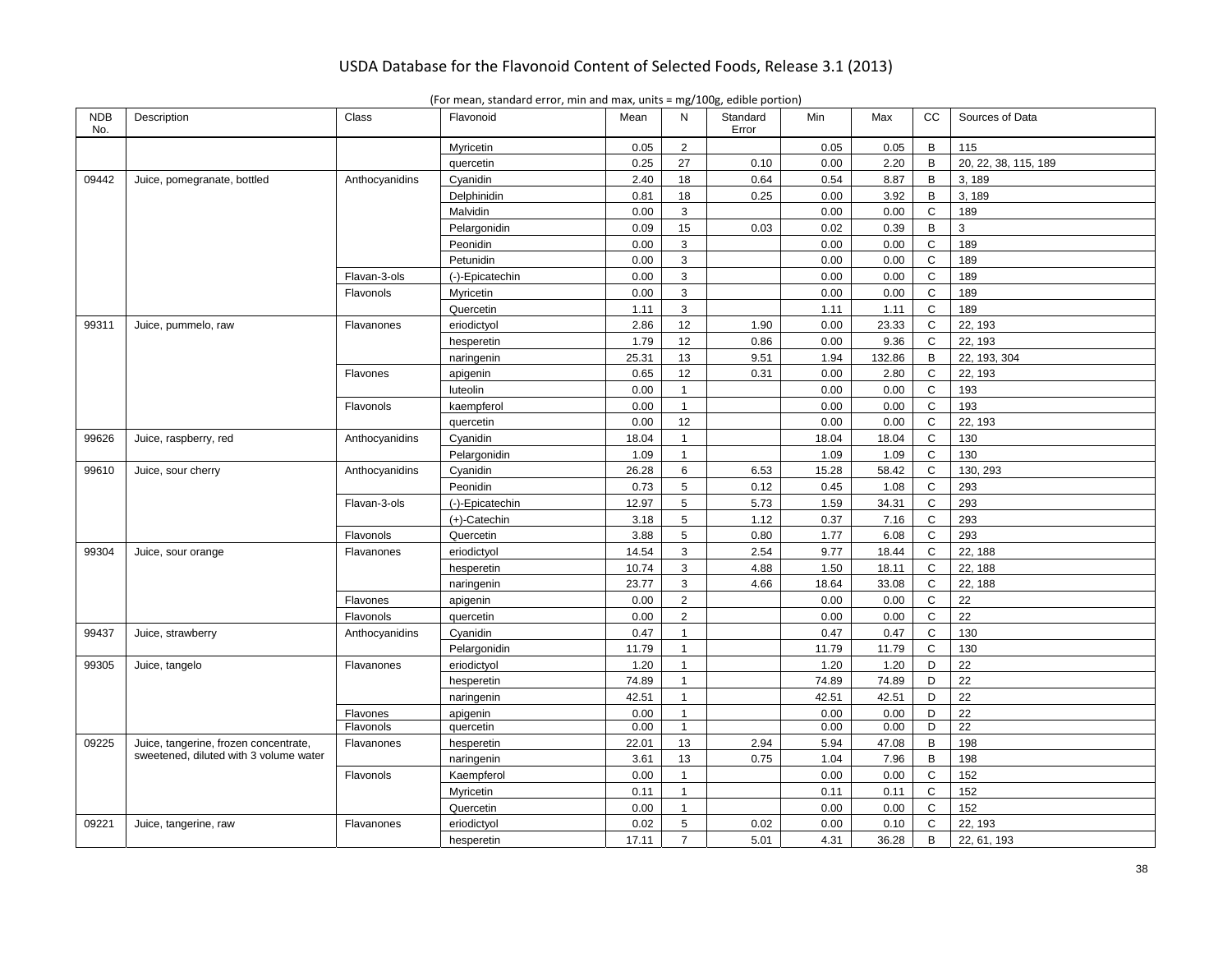| <b>NDB</b><br>No. | Description                                 | Class          | Flavonoid                      | Mean  | N               | Standard<br>Error | Min   | Max   | cc             | Sources of Data  |
|-------------------|---------------------------------------------|----------------|--------------------------------|-------|-----------------|-------------------|-------|-------|----------------|------------------|
|                   |                                             |                | naringenin                     | 1.37  | 8               | 0.89              | 0.00  | 7.22  | B              | 22, 61, 193, 304 |
|                   |                                             | Flavones       | apigenin                       | 0.00  | 5               |                   | 0.00  | 0.00  | $\mathsf{C}$   | 22, 193          |
|                   |                                             |                | luteolin                       | 0.00  | $\mathbf{1}$    |                   | 0.00  | 0.00  | $\mathsf{C}$   | 193              |
|                   |                                             | Flavonols      | kaempferol                     | 0.00  | $\mathbf{1}$    |                   | 0.00  | 0.00  | $\mathsf{C}$   | 193              |
|                   |                                             |                | quercetin                      | 0.29  | $5\phantom{.0}$ | 0.29              | 0.00  | 1.44  | C              | 22, 193          |
| 99306             | Juice, tangor (e.g., murcot or temple)      | Flavanones     | eriodictyol                    | 1.02  | $\overline{1}$  |                   | 1.02  | 1.02  | $\mathsf{C}$   | 22               |
|                   |                                             |                | hesperetin                     | 19.25 | $\overline{7}$  | 3.16              | 7.98  | 32.45 | $\mathsf{C}$   | 22, 198          |
|                   |                                             |                | naringenin                     | 6.50  | $\overline{7}$  | 1.02              | 3.77  | 11.03 | $\mathsf{C}$   | 22, 198          |
|                   |                                             | Flavones       | apigenin                       | 0.00  | $\mathbf{1}$    |                   | 0.00  | 0.00  | C              | 22               |
|                   |                                             | Flavonols      | quercetin                      | 0.00  | $\mathbf{1}$    |                   | 0.00  | 0.00  | $\mathsf{C}$   | 22               |
| 99316             | Juice, tangor, diluted from frozen          | Flavanones     | hesperetin                     | 19.06 | $5\overline{5}$ | 4.38              | 7.98  | 32.45 | $\mathbf C$    | 198              |
|                   | concentrate (ex. Murcot or temple)          |                | naringenin                     | 7.04  | 5               | 1.33              | 3.95  | 11.03 | $\mathsf C$    | 198              |
| 09146             | Jujube, raw (Ziziphus jujuba)               | Flavan-3-ols   | (-)-Epicatechin                | 0.31  | $\overline{4}$  | 0.06              | 0.19  | 0.48  | $\mathsf C$    | 240              |
|                   |                                             |                | $(+)$ -Catechin                | 3.21  | $\overline{4}$  | 0.27              | 2.46  | 3.74  | $\mathbf C$    | 240              |
|                   |                                             | Flavonols      | Quercetin                      | 1.26  | $\overline{4}$  | 0.29              | 0.44  | 1.78  | $\mathsf C$    | 240              |
| 99615             | Juniper berries, green, unripe (Juniperus   | Flavones       | Apigenin                       | 7.26  | 3               | 2.93              | 4.03  | 13.10 | $\mathsf C$    | 126              |
|                   | communis)                                   |                | Luteolin                       | 51.40 | 3               | 3.47              | 45.99 | 57.86 | $\mathsf{C}$   | 126              |
|                   |                                             | Flavonols      | Quercetin                      | 42.81 | $\mathbf{3}$    | 10.71             | 24.95 | 61.98 | $\mathbf C$    | 126              |
| 99614             | Juniper berries, ripe (Juniperus            | Flavones       | Apigenin                       | 5.57  | 3               | 2.54              | 0.58  | 8.90  | $\mathbf C$    | 126              |
|                   | communis)                                   |                | Luteolin                       | 69.05 | 3               | 20.79             | 28.27 | 96.49 | $\mathsf{C}$   | 126              |
|                   |                                             | Flavonols      | Quercetin                      | 46.61 | 3               | 6.33              | 35.55 | 57.48 | $\mathsf{C}$   | 126              |
| 09445             | Kiwifruit, gold, raw (Actinidia chinensis)  | Anthocyanidins | Cyanidin                       | 0.00  | $\mathbf{1}$    |                   | 0.00  | 0.00  | B              | 110              |
|                   |                                             |                | Delphinidin                    | 0.00  | $\overline{1}$  |                   | 0.00  | 0.00  | B              | 110              |
|                   |                                             |                | Malvidin                       | 0.00  | $\overline{1}$  |                   | 0.00  | 0.00  | $\, {\bf B}$   | 110              |
|                   |                                             |                | Pelargonidin                   | 0.00  | $\mathbf{1}$    |                   | 0.00  | 0.00  | B              | 110              |
|                   |                                             |                | Peonidin                       | 0.00  | $\overline{1}$  |                   | 0.00  | 0.00  | $\, {\bf B}$   | 110              |
|                   |                                             |                | Petunidin                      | 0.00  | $\mathbf{1}$    |                   | 0.00  | 0.00  | $\, {\bf B}$   | 110              |
|                   |                                             | Flavan-3-ols   | (-)-Epicatechin                | 0.64  | $\overline{1}$  |                   | 0.64  | 0.64  | $\, {\bf B}$   | 110              |
|                   |                                             |                | (-)-Epicatechin 3-gallate      | 0.00  | $\mathbf{1}$    |                   | 0.00  | 0.00  | B              | 110              |
|                   |                                             |                | (-)-Epigallocatechin           | 0.00  | $\mathbf{1}$    |                   | 0.00  | 0.00  | $\, {\bf B}$   | 110              |
|                   |                                             |                | (-)-Epigallocatechin 3-gallate | 0.00  | $\mathbf{1}$    |                   | 0.00  | 0.00  | B              | 110              |
|                   |                                             |                | $(+)$ -Catechin                | 0.00  | $\mathbf{1}$    |                   | 0.00  | 0.00  | $\overline{B}$ | 110              |
|                   |                                             |                | (+)-Gallocatechin              | 0.00  | $\mathbf{1}$    |                   | 0.00  | 0.00  | B              | 110              |
|                   |                                             | Flavanones     | Hesperetin                     | 0.00  | $\overline{1}$  |                   | 0.00  | 0.00  | $\, {\bf B}$   | 110              |
|                   |                                             |                | Naringenin                     | 0.00  | $\mathbf{1}$    |                   | 0.00  | 0.00  | $\, {\bf B}$   | 110              |
|                   |                                             | Flavones       | Apigenin                       | 0.00  | $\mathbf{1}$    |                   | 0.00  | 0.00  | $\overline{B}$ | 110              |
|                   |                                             |                | Luteolin                       | 0.00  | $\mathbf{1}$    |                   | 0.00  | 0.00  | B              | 110              |
|                   |                                             | Flavonols      | Myricetin                      | 0.00  | $\mathbf{1}$    |                   | 0.00  | 0.00  | $\, {\bf B}$   | 110              |
|                   |                                             |                | Quercetin                      | 0.00  | $\mathbf{1}$    |                   | 0.00  | 0.00  | $\mathsf B$    | 110              |
| 09148             | Kiwifruit, green, raw (Actinidia deliciosa) | Anthocyanidins | Cyanidin                       | 0.00  | $\overline{2}$  |                   | 0.00  | 0.00  | $\overline{B}$ | 110              |
|                   |                                             |                | Delphinidin                    | 0.00  | 2               |                   | 0.00  | 0.00  | B              | 110              |
|                   |                                             |                | Malvidin                       | 0.00  | $\overline{2}$  |                   | 0.00  | 0.00  | $\, {\bf B}$   | 110              |
|                   |                                             |                | Pelargonidin                   | 0.00  | $\overline{2}$  |                   | 0.00  | 0.00  | $\sf B$        | 110              |
|                   |                                             |                | Peonidin                       | 0.00  | 2               |                   | 0.00  | 0.00  | $\overline{B}$ | 110              |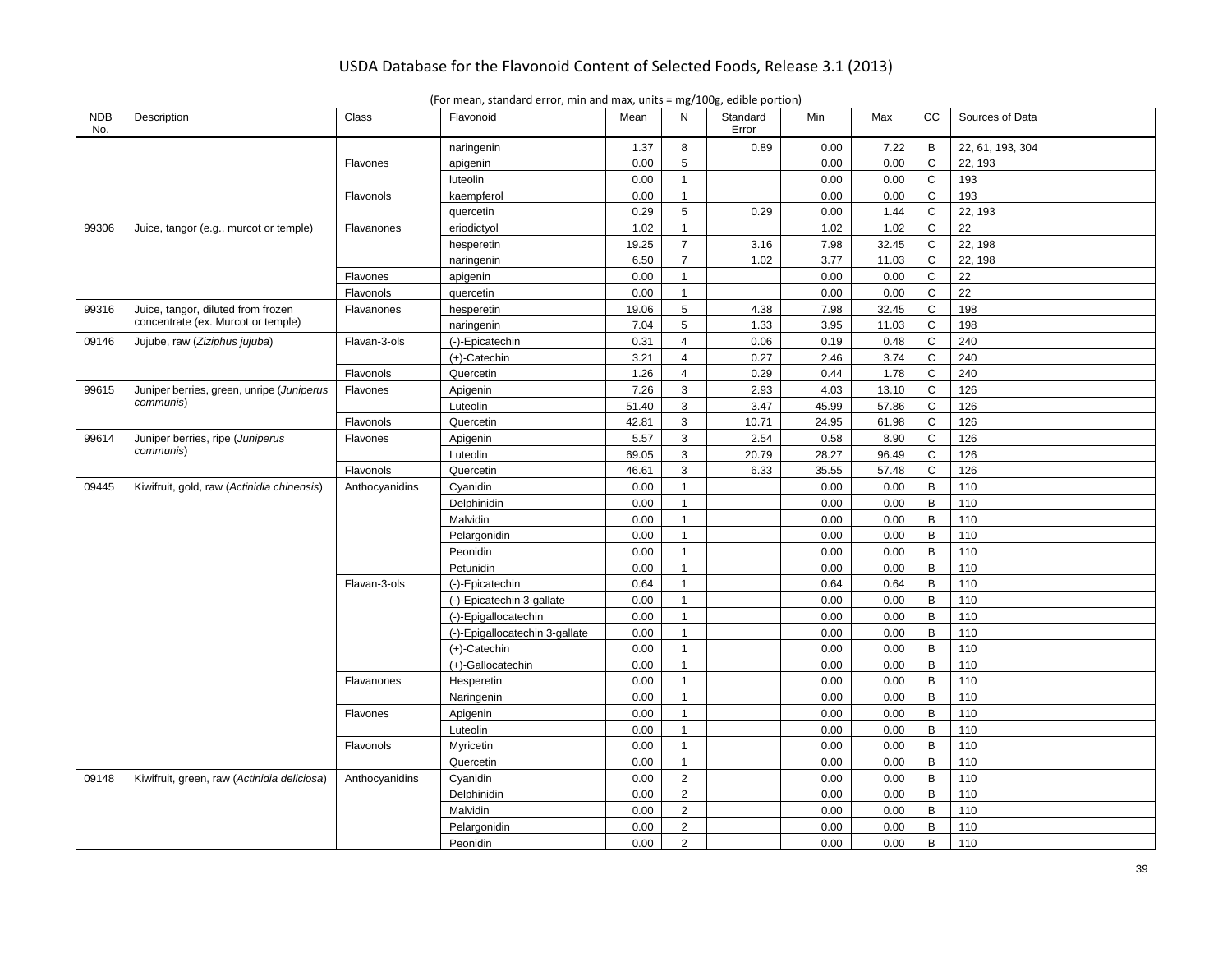| <b>NDB</b><br>No. | Description                               | Class          | Flavonoid                      | Mean  | N               | Standard<br>Error | Min   | Max   | cc             | Sources of Data         |
|-------------------|-------------------------------------------|----------------|--------------------------------|-------|-----------------|-------------------|-------|-------|----------------|-------------------------|
|                   |                                           |                | Petunidin                      | 0.00  | $\overline{2}$  |                   | 0.00  | 0.00  | B              | 110                     |
|                   |                                           | Flavan-3-ols   | (-)-Epicatechin                | 0.27  | 12              | 0.05              | 0.00  | 0.45  | Α              | 15, 58, 110             |
|                   |                                           |                | (-)-Epicatechin 3-gallate      | 0.01  | 12              | 0.01              | 0.00  | 0.08  | $\overline{A}$ | 15, 58, 110             |
|                   |                                           |                | (-)-Epigallocatechin           | 0.00  | 12              |                   | 0.00  | 0.00  | $\overline{A}$ | 15, 58, 110             |
|                   |                                           |                | (-)-Epigallocatechin 3-gallate | 0.09  | 12              | 0.09              | 0.00  | 1.11  | Α              | 15, 58, 110             |
|                   |                                           |                | $(+)$ -Catechin                | 0.00  | 12              |                   | 0.00  | 0.00  | A              | 15, 58, 110             |
|                   |                                           |                | (+)-Gallocatechin              | 0.00  | 12              |                   | 0.00  | 0.00  | Α              | 15, 58, 110             |
|                   |                                           | Flavanones     | Hesperetin                     | 0.00  | $5\phantom{.0}$ |                   | 0.00  | 0.00  | B              | 110                     |
|                   |                                           |                | Naringenin                     | 0.00  | 5               |                   | 0.00  | 0.00  | B              | 110                     |
|                   |                                           | Flavones       | Apigenin                       | 0.00  | $\mathbf{3}$    |                   | 0.00  | 0.00  | B              | 110, 169                |
|                   |                                           |                | Luteolin                       | 0.74  | 3               | 0.74              | 0.00  | 2.23  | C              | 12, 110, 169            |
|                   |                                           | Flavonols      | Kaempferol                     | 1.03  | 3               | 1.02              | 0.00  | 3.06  | C              | 12, 141, 169            |
|                   |                                           |                | Myricetin                      | 0.00  | $\overline{5}$  |                   | 0.00  | 0.00  | B              | 12, 110, 141, 169       |
|                   |                                           |                | Quercetin                      | 0.04  | 5               | 0.04              | 0.00  | 0.21  | B              | 12, 110, 141, 169       |
| 99608             | Kiwifruit, red, raw (Actinidia chinensis) | Anthocyanidins | Cyanidin                       | 1.65  | 25              | 0.49              | 0.00  | 8.96  | $\mathsf{C}$   | 184                     |
| 09149             | Kumquats, raw (Fortunella spp.)           | Flavanones     | Naringenin                     | 57.39 | 3               |                   | 57.39 | 57.39 | C              | 238                     |
|                   |                                           | Flavones       | Apigenin                       | 21.87 | 3               |                   | 21.87 | 21.87 | C              | 238                     |
| 09150             | Lemons, raw, without peel (Citrus limon)  | Flavanones     | Eriodictyol                    | 21.36 | $\overline{2}$  | 3.76              | 17.60 | 25.13 | B              | 179, 278                |
|                   |                                           |                | Hesperetin                     | 27.90 | 3               | 10.80             | 17.00 | 49.51 | B              | 134, 179, 278           |
|                   |                                           |                | Naringenin                     | 0.55  | $\overline{2}$  | 0.05              | 0.50  | 0.60  | B              | 134, 179                |
|                   |                                           | Flavones       | Apigenin                       | 0.00  | $\mathbf{1}$    |                   | 0.00  | 0.00  | C              | 169                     |
|                   |                                           |                | Luteolin                       | 1.90  | $\overline{2}$  | 0.40              | 1.50  | 2.31  | B              | 169, 179                |
|                   |                                           | Flavonols      | Kaempferol                     | 0.03  | $\overline{2}$  | 0.03              | 0.00  | 0.06  | C              | 141, 169                |
|                   |                                           |                | Myricetin                      | 0.50  | $\overline{2}$  | 0.50              | 0.00  | 1.00  | $\mathsf{C}$   | 141, 169                |
|                   |                                           |                | Quercetin                      | 1.14  | $\overline{4}$  | 0.82              | 0.00  | 3.47  | $\mathsf{C}$   | 141, 169, 179, 278      |
| 09159             | Limes, raw (Citrus latifolia)             | Flavanones     | Hesperetin                     | 43.00 | $\mathbf{1}$    |                   | 43.00 | 43.00 | C              | 134                     |
|                   |                                           |                | Naringenin                     | 3.40  | $\mathbf{1}$    |                   | 3.40  | 3.40  | $\mathsf C$    | 134                     |
|                   |                                           | Flavonols      | Quercetin                      | 0.40  | $\mathbf{1}$    |                   | 0.40  | 0.40  | C              | 134                     |
| 99021             | Lingonberries (cowberries), raw           | Anthocyanidins | Cyanidin                       | 40.15 | $\overline{2}$  | 4.06              | 36.08 | 44.21 | $\mathsf{C}$   | 137, 307                |
|                   |                                           | Flavonols      | Kaempferol                     | 0.38  | $\overline{4}$  | 0.25              | 0.00  | 1.03  | C              | 109, 134, 307           |
|                   |                                           |                | Myricetin                      | 0.00  | $\overline{2}$  |                   | 0.00  | 0.00  | $\mathbf C$    | 109                     |
|                   |                                           |                | Quercetin                      | 13.30 | 12              | 1.79              | 7.36  | 21.00 | B              | 107, 109, 134, 179, 307 |
| 99640             | Malacca apple, raw (Syzygium              | Flavonols      | Kaempferol                     | 0.00  | $\mathbf{1}$    |                   | 0.00  | 0.00  | C              | 152                     |
|                   | malaccense)                               |                | Myricetin                      | 0.00  | $\mathbf{1}$    |                   | 0.00  | 0.00  | $\mathsf{C}$   | 152                     |
|                   |                                           |                | Quercetin                      | 0.00  | $\mathbf{1}$    |                   | 0.00  | 0.00  | $\mathbf C$    | 152                     |
| 09176             | Mangos, raw (Mangifera indica)            | Anthocyanidins | Cyanidin                       | 0.10  | $\mathbf{1}$    |                   | 0.10  | 0.10  | C              | 85                      |
|                   |                                           |                | Delphinidin                    | 0.02  | $\mathbf{1}$    |                   | 0.02  | 0.02  | $\mathsf{C}$   | 85                      |
|                   |                                           |                | Pelargonidin                   | 0.02  | $\mathbf{1}$    |                   | 0.02  | 0.02  | $\mathbf C$    | 85                      |
|                   |                                           | Flavan-3-ols   | (-)-Epicatechin                | 0.00  | $\overline{4}$  |                   | 0.00  | 0.00  | B              | 15                      |
|                   |                                           |                | (-)-Epicatechin 3-gallate      | 0.00  | $\overline{4}$  |                   | 0.00  | 0.00  | B              | 15                      |
|                   |                                           |                | (-)-Epigallocatechin           | 0.00  | $\overline{4}$  |                   | 0.00  | 0.00  | B              | 15                      |
|                   |                                           |                | (-)-Epigallocatechin 3-gallate | 0.00  | $\overline{4}$  |                   | 0.00  | 0.00  | B              | 15                      |
|                   |                                           |                | $(+)$ -Catechin                | 1.72  | $\overline{4}$  |                   | 1.72  | 1.72  | B              | 15                      |
|                   |                                           |                | (+)-Gallocatechin              | 0.00  | $\overline{4}$  |                   | 0.00  | 0.00  | $\overline{B}$ | 15                      |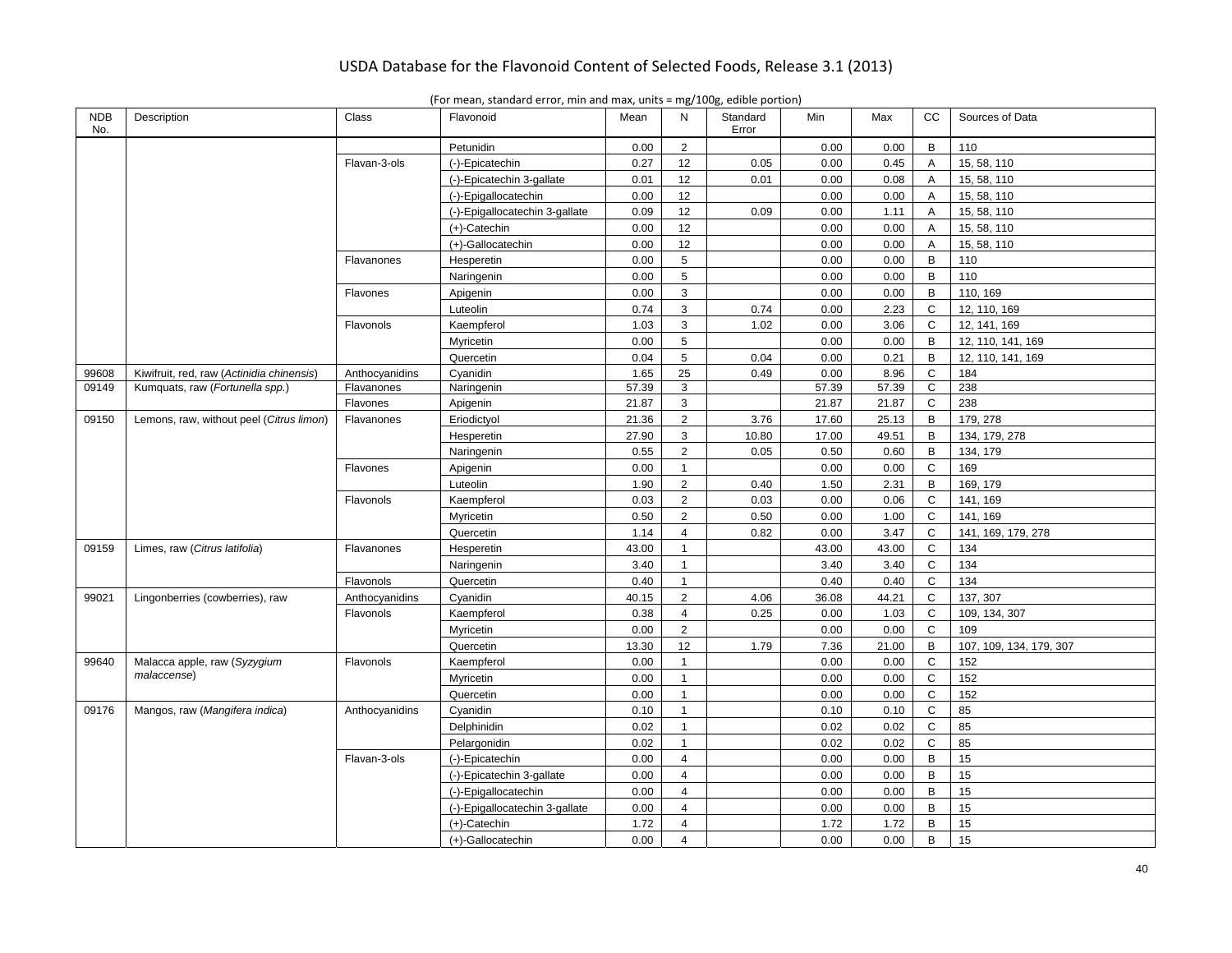| <b>NDB</b><br>No. | Description                          | Class          | Flavonoid                      | Mean  | N               | Standard<br>Error | Min   | Max   | cc             | Sources of Data    |
|-------------------|--------------------------------------|----------------|--------------------------------|-------|-----------------|-------------------|-------|-------|----------------|--------------------|
|                   |                                      | Flavones       | Apigenin                       | 0.01  | 2               |                   | 0.01  | 0.01  | C              | 85                 |
|                   |                                      |                | Luteolin                       | 0.02  | $\overline{2}$  |                   | 0.02  | 0.02  | $\mathsf C$    | 85                 |
|                   |                                      | Flavonols      | Kaempferol                     | 0.05  | 3               | 0.04              | 0.01  | 0.13  | B              | 85, 152            |
|                   |                                      |                | Myricetin                      | 0.06  | 3               | 0.03              | 0.03  | 0.13  | B              | 85, 152            |
|                   |                                      |                | Quercetin                      | 0.00  | 3               |                   | 0.00  | 0.00  | B              | 85, 152            |
| 99636             | Maqui (Chilean wineberry), raw       | Anthocyanidins | Cyanidin                       | 22.37 | $\mathbf{3}$    |                   | 22.37 | 22.37 | $\mathsf{C}$   | 74                 |
|                   | (Aristotelia chilensis)              |                | Delphinidin                    | 66.15 | 3               |                   | 66.15 | 66.15 | $\mathsf{C}$   | 74                 |
| 97005             | Medlar                               | Flavan-3-ols   | (-)-Epicatechin                | 0.53  | $\mathbf{3}$    |                   | 0.53  | 0.53  | $\mathsf C$    | 58                 |
|                   |                                      |                | (-)-Epicatechin 3-gallate      | 0.23  | 3               |                   | 0.23  | 0.23  | $\mathsf C$    | 58                 |
|                   |                                      |                | (-)-Epigallocatechin           | 0.01  | $\mathbf{3}$    |                   | 0.01  | 0.01  | $\mathsf C$    | 58                 |
|                   |                                      |                | (-)-Epigallocatechin 3-gallate | 0.00  | 3               |                   | 0.00  | 0.00  | $\mathsf C$    | 58                 |
|                   |                                      |                | (+)-Catechin                   | 0.02  | 3               |                   | 0.02  | 0.02  | $\mathsf C$    | 58                 |
|                   |                                      |                | (+)-Gallocatechin              | 0.00  | 3               |                   | 0.00  | 0.00  | C              | 58                 |
| 09181             | Melons, cantaloupe, raw (Cucumis     | Anthocyanidins | Cyanidin                       | 0.00  | 3               |                   | 0.00  | 0.00  | $\mathsf{B}$   | 110                |
|                   | melo)                                |                | Delphinidin                    | 0.00  | 3               |                   | 0.00  | 0.00  | $\, {\sf B}$   | 110                |
|                   |                                      |                | Malvidin                       | 0.00  | $\mathbf{3}$    |                   | 0.00  | 0.00  | B              | 110                |
|                   |                                      |                | Pelargonidin                   | 0.00  | 3               |                   | 0.00  | 0.00  | B              | 110                |
|                   |                                      |                | Peonidin                       | 0.00  | 3               |                   | 0.00  | 0.00  | $\, {\sf B}$   | 110                |
|                   |                                      |                | Petunidin                      | 0.00  | $\mathbf{3}$    |                   | 0.00  | 0.00  | B              | 110                |
|                   |                                      | Flavan-3-ols   | (-)-Epicatechin                | 0.00  | 10              |                   | 0.00  | 0.00  | Α              | 110, 269           |
|                   |                                      |                | (-)-Epicatechin 3-gallate      | 0.00  | $\overline{7}$  |                   | 0.00  | 0.00  | $\, {\bf B}$   | 110                |
|                   |                                      |                | (-)-Epigallocatechin           | 0.00  | $\overline{7}$  |                   | 0.00  | 0.00  | B              | 110                |
|                   |                                      |                | (-)-Epigallocatechin 3-gallate | 0.00  | $\overline{7}$  |                   | 0.00  | 0.00  | $\, {\sf B}$   | 110                |
|                   |                                      |                | (+)-Catechin                   | 0.00  | 10              |                   | 0.00  | 0.00  | $\overline{A}$ | 110, 269           |
|                   |                                      |                | (+)-Gallocatechin              | 0.00  | $\overline{7}$  |                   | 0.00  | 0.00  | B              | 110                |
|                   |                                      | Flavanones     | Hesperetin                     | 0.00  | $\overline{7}$  |                   | 0.00  | 0.00  | B              | 110                |
|                   |                                      |                | Naringenin                     | 0.00  | $\overline{7}$  |                   | 0.00  | 0.00  | $\overline{B}$ | 110                |
|                   |                                      | Flavones       | Apigenin                       | 0.00  | $5\phantom{.0}$ |                   | 0.00  | 0.00  | B              | 110, 169, 239      |
|                   |                                      |                | Luteolin                       | 0.64  | $\overline{4}$  | 0.64              | 0.00  | 2.58  | B              | 110, 169, 239      |
|                   |                                      | Flavonols      | Kaempferol                     | 0.07  | 3               | 0.07              | 0.00  | 0.21  | $\mathsf{C}$   | 141, 169, 239      |
|                   |                                      |                | Myricetin                      | 0.00  | 6               |                   | 0.00  | 0.00  | B              | 110, 141, 169, 239 |
|                   |                                      |                | Quercetin                      | 0.01  | 6               | 0.01              | 0.00  | 0.07  | B              | 110, 141, 169, 239 |
| 09184             | Melons, honeydew, raw (Cucumis melo) | Anthocyanidins | Cyanidin                       | 0.00  | $\overline{2}$  |                   | 0.00  | 0.00  | $\, {\sf B}$   | 110                |
|                   |                                      |                | Delphinidin                    | 0.00  | $\overline{2}$  |                   | 0.00  | 0.00  | B              | 110                |
|                   |                                      |                | Malvidin                       | 0.00  | $\overline{2}$  |                   | 0.00  | 0.00  | B              | 110                |
|                   |                                      |                | Pelargonidin                   | 0.00  | $\overline{2}$  |                   | 0.00  | 0.00  | B              | 110                |
|                   |                                      |                | Peonidin                       | 0.00  | $\overline{2}$  |                   | 0.00  | 0.00  | B              | 110                |
|                   |                                      |                | Petunidin                      | 0.00  | $\overline{2}$  |                   | 0.00  | 0.00  | $\,$ B         | 110                |
|                   |                                      | Flavan-3-ols   | (-)-Epicatechin                | 0.01  | 5               | 0.01              | 0.00  | 0.03  | B              | 110                |
|                   |                                      |                | (-)-Epicatechin 3-gallate      | 0.00  | $\overline{5}$  |                   | 0.00  | 0.00  | B              | 110                |
|                   |                                      |                | (-)-Epigallocatechin           | 0.04  | 5               | 0.04              | 0.00  | 0.22  | B              | 110                |
|                   |                                      |                | (-)-Epigallocatechin 3-gallate | 0.00  | 5               |                   | 0.00  | 0.00  | B              | 110                |
|                   |                                      |                | (+)-Catechin                   | 0.00  | 5               |                   | 0.00  | 0.00  | $\sf B$        | 110                |
|                   |                                      |                | (+)-Gallocatechin              | 0.00  | 5               |                   | 0.00  | 0.00  | $\overline{B}$ | 110                |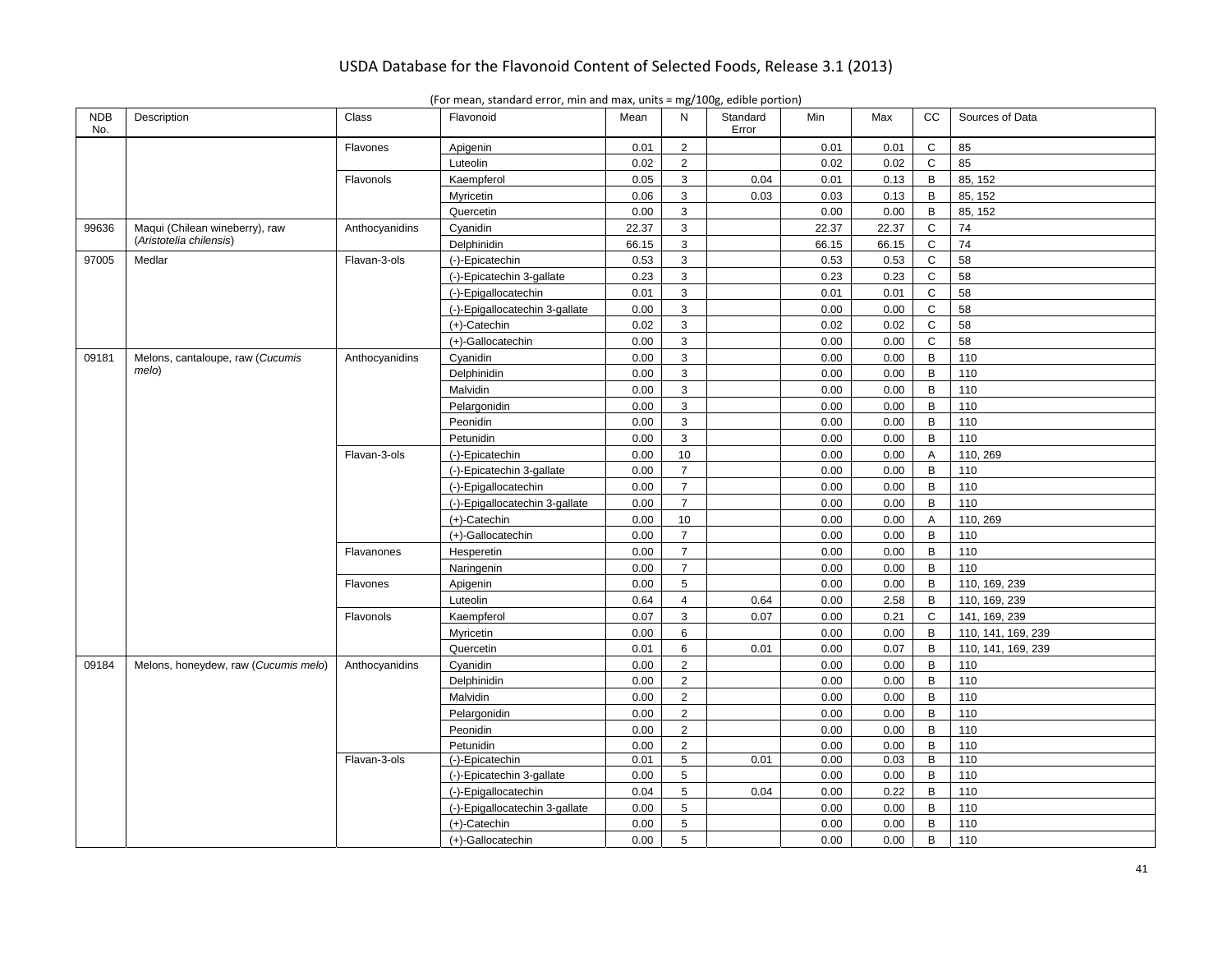| <b>NDB</b><br>No. | Description                               | Class          | Flavonoid                      | Mean  | N              | Standard<br>Error | Min   | Max   | <b>CC</b>    | Sources of Data |
|-------------------|-------------------------------------------|----------------|--------------------------------|-------|----------------|-------------------|-------|-------|--------------|-----------------|
|                   |                                           | Flavanones     | Hesperetin                     | 0.00  | 5              |                   | 0.00  | 0.00  | B            | 110             |
|                   |                                           |                | Naringenin                     | 0.00  | 5              |                   | 0.00  | 0.00  | B            | 110             |
|                   |                                           | Flavones       | Apigenin                       | 0.00  | $\overline{2}$ |                   | 0.00  | 0.00  | $\mathsf B$  | 110             |
|                   |                                           |                | Luteolin                       | 0.00  | $\mathbf{1}$   |                   | 0.00  | 0.00  | B            | 110             |
|                   |                                           | Flavonols      | Myricetin                      | 0.00  | $\overline{2}$ |                   | 0.00  | 0.00  | $\mathsf B$  | 110             |
|                   |                                           |                | Quercetin                      | 0.00  | $\overline{2}$ |                   | 0.00  | 0.00  | B            | 110             |
| 99641             | Molucca raspberry, raw (Rubus             | Anthocyanidins | Cyanidin                       | 90.17 | $\mathbf{1}$   |                   | 90.17 | 90.17 | $\mathsf{C}$ | 191             |
|                   | moluccanus var. austropacificus)          |                | Pelargonidin                   | 4.07  | $\mathbf{1}$   |                   | 4.07  | 4.07  | $\mathsf{C}$ | 191             |
| 09190             | Mulberries, raw (Morus nigra)             | Flavones       | Apigenin                       | 0.00  | $\mathbf{1}$   |                   | 0.00  | 0.00  | $\mathbf C$  | 169             |
|                   |                                           |                | Luteolin                       | 0.00  | $\mathbf{1}$   |                   | 0.00  | 0.00  | $\mathsf{C}$ | 169             |
|                   |                                           | Flavonols      | Kaempferol                     | 0.00  | $\mathbf{1}$   |                   | 0.00  | 0.00  | $\mathbf C$  | 169             |
|                   |                                           |                | Quercetin                      | 2.47  | $\mathbf{1}$   |                   | 2.47  | 2.47  | $\mathsf{C}$ | 169             |
| 99632             | Muntries (emu apple, native cranberry,    | Anthocyanidins | Cyanidin                       | 17.88 | $\mathbf{1}$   |                   | 17.88 | 17.88 | $\mathsf{C}$ | 191             |
|                   | or munthar), raw                          |                | Delphinidin                    | 6.89  | $\mathbf{1}$   |                   | 6.89  | 6.89  | $\mathsf{C}$ | 191             |
| 09191             | Nectarines, raw (Prunus persica var.      | Anthocyanidins | Cyanidin                       | 2.13  | 45             | 0.22              | 0.00  | 7.63  | $\mathsf B$  | 110, 264, 294   |
|                   | nucipersica)                              |                | Delphinidin                    | 0.00  | 8              |                   | 0.00  | 0.00  | B            | 110             |
|                   |                                           |                | Malvidin                       | 0.00  | 8              |                   | 0.00  | 0.00  | B            | 110             |
|                   |                                           |                | Pelargonidin                   | 0.00  | 8              |                   | 0.00  | 0.00  | B            | 110             |
|                   |                                           |                | Peonidin                       | 0.00  | 8              |                   | 0.00  | 0.00  | $\mathsf B$  | 110             |
|                   |                                           |                | Petunidin                      | 0.00  | 8              |                   | 0.00  | 0.00  | B            | 110             |
|                   |                                           | Flavan-3-ols   | (-)-Epicatechin                | 2.54  | 41             | 0.28              | 0.00  | 5.88  | B            | 15, 110, 264    |
|                   |                                           |                | (-)-Epicatechin 3-gallate      | 0.00  | 11             |                   | 0.00  | 0.00  | $\mathsf B$  | 15, 110         |
|                   |                                           |                | (-)-Epigallocatechin           | 0.00  | 11             |                   | 0.00  | 0.00  | B            | 15, 110         |
|                   |                                           |                | (-)-Epigallocatechin 3-gallate | 0.00  | 11             |                   | 0.00  | 0.00  | B            | 15, 110         |
|                   |                                           |                | $(+)$ -Catechin                | 2.98  | 41             | 0.28              | 0.14  | 9.39  | B            | 15, 110, 264    |
|                   |                                           |                | (+)-Gallocatechin              | 0.00  | 12             |                   | 0.00  | 0.00  | B            | 15, 110         |
|                   |                                           | Flavanones     | Hesperetin                     | 0.00  | $\overline{7}$ |                   | 0.00  | 0.00  | B            | 110             |
|                   |                                           |                | Naringenin                     | 0.00  | $\overline{7}$ |                   | 0.00  | 0.00  | $\mathsf B$  | 110             |
|                   |                                           | Flavones       | Apigenin                       | 0.00  | 8              |                   | 0.00  | 0.00  | B            | 110             |
|                   |                                           |                | Luteolin                       | 0.00  | $\overline{4}$ |                   | 0.00  | 0.00  | $\mathsf B$  | 110             |
|                   |                                           | Flavonols      | Myricetin                      | 0.00  | 8              |                   | 0.00  | 0.00  | B            | 110             |
|                   |                                           |                | Quercetin                      | 0.69  | 38             | 0.05              | 0.00  | 2.08  | B            | 110, 264        |
| 97049             | Nectarines, white, whole, raw (Prunus     | Anthocyanidins | Cyanidin                       | 0.74  | 30             | 0.10              | 0.29  | 1.44  | B            | 264             |
|                   | persica var. nucipersica)                 | Flavan-3-ols   | (-)-Epicatechin                | 3.06  | 30             | 0.45              | 1.75  | 5.39  | $\mathsf B$  | 264             |
|                   |                                           |                | $(+)$ -Catechin                | 7.58  | 30             | 0.82              | 0.12  | 24.29 | $\mathsf B$  | 264             |
|                   |                                           | Flavonols      | Quercetin                      | 0.37  | 30             | 0.05              | 0.10  | 0.66  | $\mathsf B$  | 264             |
| 99651             | Nectarines, without skin, raw (Prunus     | Flavonols      | Kaempferol                     | 0.04  | $\mathbf{1}$   |                   | 0.04  | 0.04  | D            | 141             |
|                   | persica var. nucipersica)                 |                | Myricetin                      | 0.00  | $\mathbf{1}$   |                   | 0.00  | 0.00  | D            | 141             |
|                   |                                           |                | Quercetin                      | 0.08  | $\mathbf{1}$   |                   | 0.08  | 0.08  | D            | 141             |
| 09195             | Olives, pickled, canned or bottled, green | Flavan-3-ols   | (-)-Epicatechin                | 0.00  | $\overline{4}$ |                   | 0.00  | 0.00  | $\mathsf B$  | 15              |
|                   |                                           |                | (-)-Epicatechin 3-gallate      | 0.00  | $\overline{4}$ |                   | 0.00  | 0.00  | B            | 15              |
|                   |                                           |                | (-)-Epigallocatechin           | 0.00  | $\overline{4}$ |                   | 0.00  | 0.00  | $\mathsf B$  | 15              |
|                   |                                           |                | (-)-Epigallocatechin 3-gallate | 0.00  | $\overline{4}$ |                   | 0.00  | 0.00  | $\mathsf B$  | 15              |
|                   |                                           |                | $(+)$ -Catechin                | 0.00  | $\overline{4}$ |                   | 0.00  | 0.00  | B            | 15              |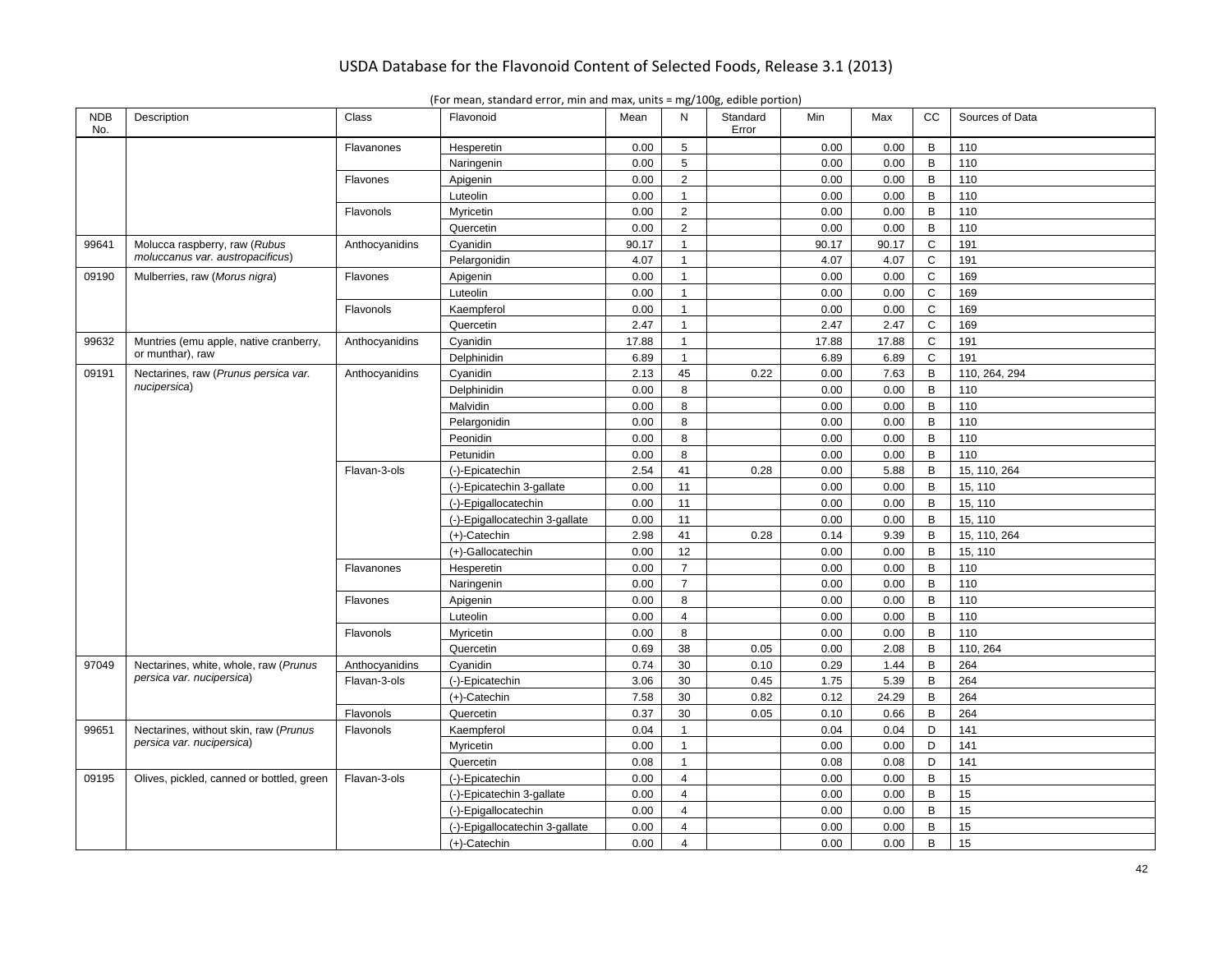| <b>NDB</b><br>No. | Description                                                 | Class          | Flavonoid                      | Mean  | N               | Standard<br>Error | Min   | Max   | СC           | Sources of Data           |
|-------------------|-------------------------------------------------------------|----------------|--------------------------------|-------|-----------------|-------------------|-------|-------|--------------|---------------------------|
|                   |                                                             |                | (+)-Gallocatechin              | 0.00  | $\overline{4}$  |                   | 0.00  | 0.00  | B            | 15                        |
|                   |                                                             | Flavones       | Luteolin                       | 0.56  | $\overline{7}$  | 0.13              | 0.20  | 1.20  | B            | 28                        |
| 99660             | Olives, pickled, canned or bottled,<br>kalamata             | Flavones       | Luteolin                       | 4.93  | 8               | 0.52              | 3.20  | 7.40  | B            | 28                        |
| 09193             | Olives, ripe, canned (small-extra large)<br>(Olea europaea) | Flavones       | Luteolin                       | 2.80  | 3               | 0.15              | 2.60  | 3.10  | $\mathsf{C}$ | 28                        |
| 09200             | Oranges, raw, all commercial varieties                      | Flavan-3-ols   | (-)-Epicatechin                | 0.00  | $\overline{4}$  |                   | 0.00  | 0.00  | B            | 15                        |
|                   | (Citrus sinensis)                                           |                | (-)-Epicatechin 3-gallate      | 0.00  | $\overline{4}$  |                   | 0.00  | 0.00  | B            | 15                        |
|                   |                                                             |                | (-)-Epigallocatechin           | 0.00  | $\overline{4}$  |                   | 0.00  | 0.00  | B            | 15                        |
|                   |                                                             |                | (-)-Epigallocatechin 3-gallate | 0.00  | $\overline{4}$  |                   | 0.00  | 0.00  | B            | 15                        |
|                   |                                                             |                | $(+)$ -Catechin                | 0.00  | $\overline{4}$  |                   | 0.00  | 0.00  | B            | 15                        |
|                   |                                                             |                | (+)-Gallocatechin              | 0.00  | $\overline{4}$  |                   | 0.00  | 0.00  | B            | 15                        |
|                   |                                                             | Flavanones     | Hesperetin                     | 27.25 | 22              | 4.33              | 11.74 | 47.09 | B            | 11, 59, 85, 134, 179, 238 |
|                   |                                                             |                | Naringenin                     | 15.32 | 22              | 1.76              | 3.65  | 45.42 | B            | 11, 59, 85, 134, 179, 238 |
|                   |                                                             | Flavones       | Apigenin                       | 0.00  | 23              | 0.00              | 0.00  | 0.01  | В            | 85, 169, 230              |
|                   |                                                             |                | Luteolin                       | 0.19  | 24              | 0.05              | 0.00  | 1.50  | B            | 12, 85, 169, 230          |
|                   |                                                             | Flavonols      | Kaempferol                     | 0.13  | 25              | 0.13              | 0.00  | 3.15  | B            | 12, 85, 141, 169, 230     |
|                   |                                                             |                | Myricetin                      | 0.15  | 25              | 0.10              | 0.00  | 2.19  | B            | 12, 85, 141, 169, 230     |
|                   |                                                             |                | Quercetin                      | 0.45  | 27              | 0.02              | 0.00  | 1.75  | B            | 11, 12, 85, 141, 169, 230 |
| 09202             | Oranges, raw, navels (Citrus sinensis)                      | Anthocyanidins | Cyanidin                       | 0.00  | 3               |                   | 0.00  | 0.00  | B            | 111                       |
|                   |                                                             |                | Delphinidin                    | 0.00  | $\mathbf{3}$    |                   | 0.00  | 0.00  | B            | 111                       |
|                   |                                                             |                | Malvidin                       | 0.00  | 3               |                   | 0.00  | 0.00  | В            | 111                       |
|                   |                                                             |                | Pelargonidin                   | 0.00  | $\mathbf{3}$    |                   | 0.00  | 0.00  | B            | 111                       |
|                   |                                                             |                | Peonidin                       | 0.00  | 3               |                   | 0.00  | 0.00  | B            | 111                       |
|                   |                                                             |                | Petunidin                      | 0.00  | 3               |                   | 0.00  | 0.00  | B            | 111                       |
|                   |                                                             | Flavan-3-ols   | (-)-Epicatechin                | 0.00  | $\mathsf 3$     |                   | 0.00  | 0.00  | B            | 111                       |
|                   |                                                             |                | (-)-Epigallocatechin           | 0.00  | 3               |                   | 0.00  | 0.00  | $\, {\sf B}$ | 111                       |
|                   |                                                             |                | (-)-Epigallocatechin 3-gallate | 0.00  | $\mathsf 3$     |                   | 0.00  | 0.00  | B            | 111                       |
|                   |                                                             |                | $(+)$ -Catechin                | 0.00  | 3               |                   | 0.00  | 0.00  | B            | 111                       |
|                   |                                                             |                | (+)-Gallocatechin              | 0.00  | 3               |                   | 0.00  | 0.00  | B            | 111                       |
|                   |                                                             |                | (+)-Gallocatechin 3-gallate    | 0.00  | 3               |                   | 0.00  | 0.00  | B            | 111                       |
|                   |                                                             | Flavanones     | Hesperetin                     | 21.87 | 6               | 6.52              | 7.76  | 30.69 | B            | 85, 111                   |
|                   |                                                             |                | Naringenin                     | 7.10  | 6               | 2.22              | 2.25  | 11.40 | B            | 85, 111                   |
|                   |                                                             | Flavones       | Apigenin                       | 0.00  | 6               | 0.00              | 0.00  | 0.01  | B            | 85, 111                   |
|                   |                                                             |                | Luteolin                       | 0.70  | 6               | 0.18              | 0.00  | 1.40  | B            | 85, 111                   |
|                   |                                                             | Flavonols      | Kaempferol                     | 0.01  | 3               |                   | 0.01  | 0.01  | C            | 85                        |
|                   |                                                             |                | Myricetin                      | 0.01  | 6               | 0.00              | 0.00  | 0.03  | B            | 85, 111                   |
|                   |                                                             |                | Quercetin                      | 0.20  | 6               | 0.05              | 0.00  | 0.40  | B            | 85, 111                   |
| 09226             | Papayas, raw (Carica papaya)                                | Flavones       | Apigenin                       | 0.01  | $\overline{4}$  |                   | 0.01  | 0.01  | $\mathbf C$  | 85                        |
|                   |                                                             |                | Luteolin                       | 0.02  | $\overline{4}$  |                   | 0.02  | 0.02  | $\mathsf{C}$ | 85                        |
|                   |                                                             | Flavonols      | Kaempferol                     | 0.01  | $5\phantom{.0}$ | 0.00              | 0.00  | 0.01  | $\mathsf{C}$ | 85, 152                   |
|                   |                                                             |                | Myricetin                      | 0.02  | 5               | 0.01              | 0.00  | 0.03  | C            | 85, 152                   |
|                   |                                                             |                | Quercetin                      | 0.00  | 5               |                   | 0.00  | 0.00  | $\mathsf{C}$ | 85, 152                   |
| 09370             | Peaches, canned, heavy syrup, drained                       | Flavan-3-ols   | (-)-Epicatechin                | 0.00  | $\mathbf{1}$    |                   | 0.00  | 0.00  | $\mathsf{C}$ | 15                        |
|                   |                                                             |                | (-)-Epicatechin 3-gallate      | 0.00  | $\mathbf{1}$    |                   | 0.00  | 0.00  | C            | 15                        |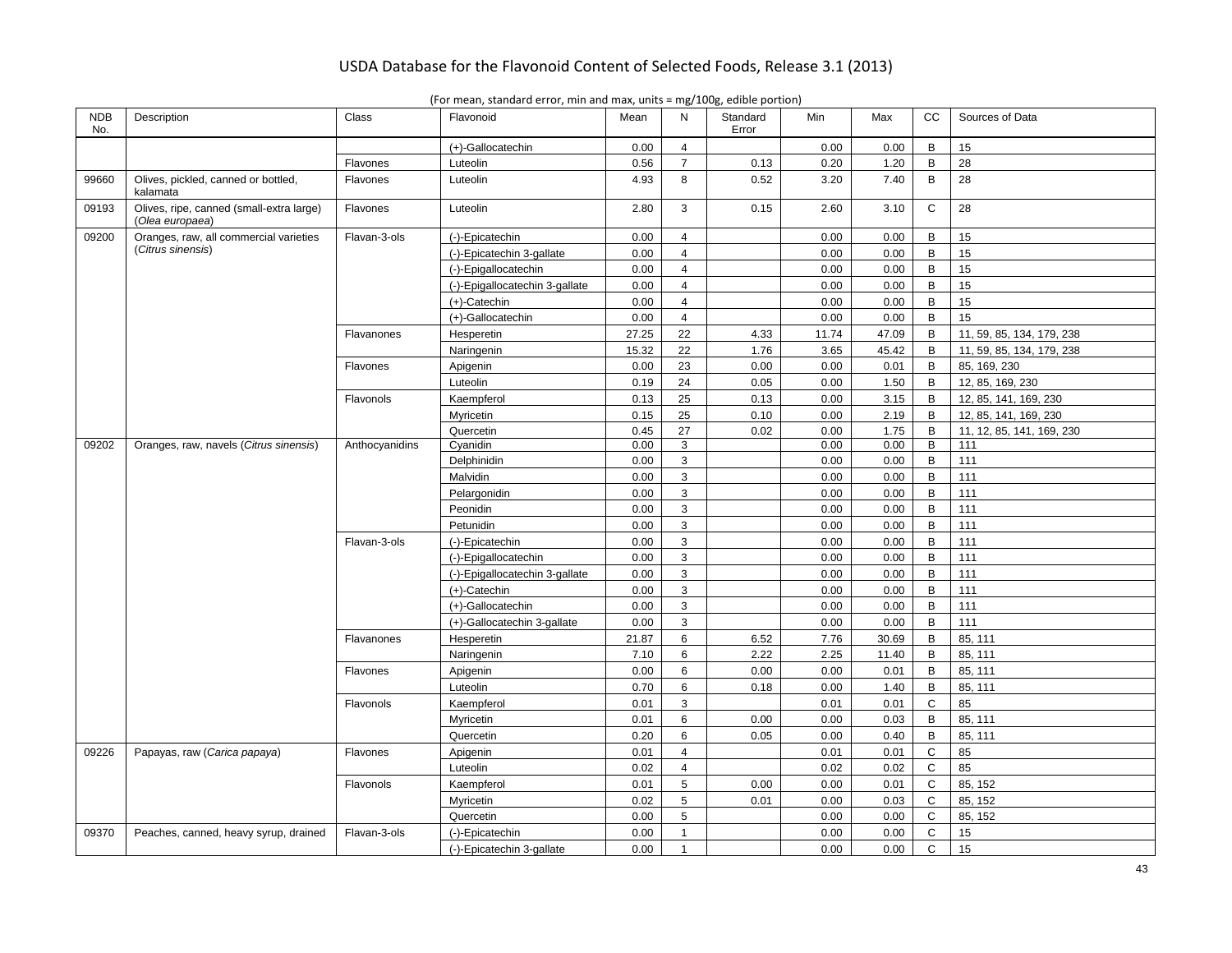| <b>NDB</b><br>No. | Description                   | Class          | Flavonoid                      | Mean  | N              | Standard<br>Error | Min  | Max   | CC                      | Sources of Data        |
|-------------------|-------------------------------|----------------|--------------------------------|-------|----------------|-------------------|------|-------|-------------------------|------------------------|
|                   |                               |                | (-)-Epigallocatechin           | 0.00  | $\mathbf{1}$   |                   | 0.00 | 0.00  | C                       | 15                     |
|                   |                               |                | (-)-Epigallocatechin 3-gallate | 0.00  | $\mathbf{1}$   |                   | 0.00 | 0.00  | $\mathsf C$             | 15                     |
|                   |                               |                | $(+)$ -Catechin                | 1.87  | $\mathbf{1}$   |                   | 1.87 | 1.87  | $\mathbf C$             | 15                     |
|                   |                               |                | (+)-Gallocatechin              | 0.00  | $\mathbf{1}$   |                   | 0.00 | 0.00  | $\mathsf C$             | 15                     |
|                   |                               | Flavones       | Apigenin                       | 0.00  | $\overline{4}$ |                   | 0.00 | 0.00  | $\mathsf{B}$            | 116                    |
|                   |                               |                | Luteolin                       | 0.00  | $\overline{4}$ |                   | 0.00 | 0.00  | $\, {\sf B}$            | 116                    |
|                   |                               | Flavonols      | Kaempferol                     | 0.00  | $\overline{4}$ |                   | 0.00 | 0.00  | $\mathsf{B}$            | 116                    |
|                   |                               |                | Myricetin                      | 0.00  | $\overline{4}$ |                   | 0.00 | 0.00  | B                       | 116                    |
|                   |                               |                | Quercetin                      | 0.00  | $\overline{4}$ |                   | 0.00 | 0.00  | $\, {\sf B}$            | 116                    |
| 09236             | Peaches, raw (Prunus persica) | Anthocyanidins | Cyanidin                       | 1.92  | 45             | 0.19              | 0.00 | 6.71  | B                       | 110, 264, 294          |
|                   |                               |                | Delphinidin                    | 0.00  | $\overline{7}$ |                   | 0.00 | 0.00  | $\, {\sf B}$            | 110                    |
|                   |                               |                | Malvidin                       | 0.00  | $\overline{7}$ |                   | 0.00 | 0.00  | B                       | 110                    |
|                   |                               |                | Pelargonidin                   | 0.00  | $\overline{7}$ |                   | 0.00 | 0.00  | B                       | 110                    |
|                   |                               |                | Peonidin                       | 0.00  | $\overline{7}$ |                   | 0.00 | 0.00  | $\mathsf{B}$            | 110                    |
|                   |                               |                | Petunidin                      | 0.00  | $\overline{7}$ |                   | 0.00 | 0.00  | B                       | 110                    |
|                   |                               | Flavan-3-ols   | (-)-Epicatechin                | 2.34  | 49             | 0.21              | 0.00 | 6.92  | B                       | 15, 58, 110, 264, 269  |
|                   |                               |                | (-)-Epicatechin 3-gallate      | 0.00  | 14             | 0.00              | 0.00 | 0.01  | $\overline{A}$          | 15, 58, 110            |
|                   |                               |                | (-)-Epigallocatechin           | 1.04  | 14             | 0.32              | 0.00 | 3.34  | A                       | 15, 58, 110            |
|                   |                               |                | (-)-Epigallocatechin 3-gallate | 0.30  | 14             | 0.16              | 0.00 | 2.01  | $\overline{A}$          | 15, 58, 110            |
|                   |                               |                | (+)-Catechin                   | 4.92  | 49             | 0.51              | 0.53 | 10.12 | B                       | 15, 58, 110, 264, 269  |
|                   |                               |                | (+)-Gallocatechin              | 0.00  | 14             |                   | 0.00 | 0.00  | $\mathsf{A}$            | 15, 58, 110            |
|                   |                               | Flavanones     | Hesperetin                     | 0.00  | $\overline{7}$ |                   | 0.00 | 0.00  | $\mathsf{B}$            | 110                    |
|                   |                               |                | Naringenin                     | 0.00  | $\overline{7}$ |                   | 0.00 | 0.00  | B                       | 110                    |
|                   |                               | Flavones       | Apigenin                       | 0.00  | 9              |                   | 0.00 | 0.00  | B                       | 110, 116, 169          |
|                   |                               |                | Luteolin                       | 0.00  | $\overline{7}$ |                   | 0.00 | 0.00  | B                       | 12, 110, 116, 169      |
|                   |                               | Flavonols      | Kaempferol                     | 0.22  | 3              | 0.22              | 0.00 | 0.65  | C                       | 12, 116, 169           |
|                   |                               |                | Myricetin                      | 0.00  | 10             |                   | 0.00 | 0.00  | B                       | 12, 110, 116, 169      |
|                   |                               |                | Quercetin                      | 0.66  | 40             | 0.07              | 0.00 | 1.23  | B                       | 12, 110, 116, 169, 264 |
| 97054             | Peaches, white, whole, raw    | Anthocyanidins | Cyanidin                       | 0.97  | 30             | 0.14              | 0.42 | 1.81  | $\, {\sf B}$            | 264                    |
|                   |                               | Flavan-3-ols   | (-)-Epicatechin                | 4.09  | 30             | 0.61              | 2.26 | 6.19  | B                       | 264                    |
|                   |                               | Flavan-3-ols   | (+)-Catechin                   | 12.25 | 30             | 1.74              | 4.62 | 20.82 | $\, {\bf B}$            | 264                    |
|                   |                               | Flavonols      | Quercetin                      | 0.45  | 30             | 0.07              | 0.10 | 0.71  | $\, {\sf B}$            | 264                    |
| 99029             | Pears without skin, raw       | Flavan-3-ols   | (-)-Epicatechin                | 1.74  | 12             | 0.43              | 0.82 | 2.96  | $\mathsf{B}$            | 15                     |
|                   |                               |                | (-)-Epicatechin 3-gallate      | 0.00  | 12             |                   | 0.00 | 0.00  | B                       | 15                     |
|                   |                               |                | (-)-Epigallocatechin           | 0.00  | 12             |                   | 0.00 | 0.00  | $\mathsf{B}$            | 15                     |
|                   |                               |                | (-)-Epigallocatechin 3-gallate | 0.00  | 12             |                   | 0.00 | 0.00  | B                       | 15                     |
|                   |                               |                | $(+)$ -Catechin                | 0.14  | 12             | 0.03              | 0.01 | 0.36  | $\, {\sf B}$            | 15                     |
|                   |                               |                | (+)-Gallocatechin              | 0.00  | 12             |                   | 0.00 | 0.00  | B                       | 15                     |
| 09252             | Pears, raw (Pyrus communis)   | Anthocyanidins | Cyanidin                       | 2.06  | 8              | 0.41              | 0.00 | 3.50  | A                       | 110                    |
|                   |                               |                | Delphinidin                    | 0.00  | 8              |                   | 0.00 | 0.00  | $\overline{\mathsf{A}}$ | 110                    |
|                   |                               |                | Malvidin                       | 0.00  | 8              |                   | 0.00 | 0.00  | A                       | 110                    |
|                   |                               |                | Pelargonidin                   | 0.00  | 8              |                   | 0.00 | 0.00  | A                       | 110                    |
|                   |                               |                | Peonidin                       | 0.00  | 8              |                   | 0.00 | 0.00  | $\overline{\mathsf{A}}$ | 110                    |
|                   |                               |                | Petunidin                      | 0.00  | 8              |                   | 0.00 | 0.00  | $\overline{A}$          | 110                    |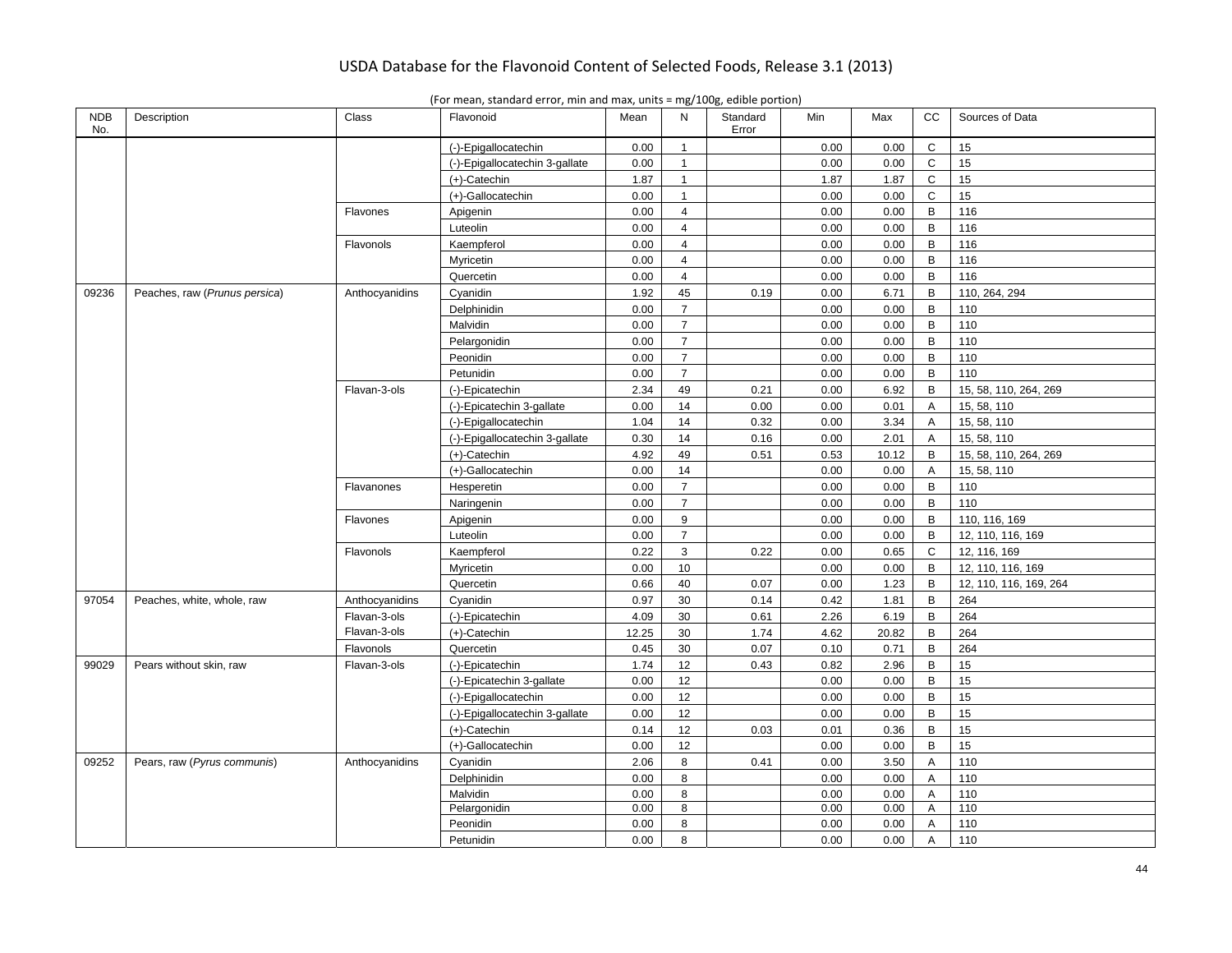|  |  | (For mean, standard error, min and max, units $=$ mg/100g, edible portion) |
|--|--|----------------------------------------------------------------------------|
|  |  |                                                                            |

| <b>NDB</b><br>No. | Description                                                          | Class          | Flavonoid                      | Mean | N               | Standard<br>Error | Min  | Max   | СC             | Sources of Data          |
|-------------------|----------------------------------------------------------------------|----------------|--------------------------------|------|-----------------|-------------------|------|-------|----------------|--------------------------|
|                   |                                                                      | Flavan-3-ols   | (-)-Epicatechin                | 3.76 | 50              | 0.32              | 0.10 | 17.74 | B              | 4, 15, 58, 110, 245, 269 |
|                   |                                                                      |                | (-)-Epicatechin 3-gallate      | 0.02 | 28              | 0.02              | 0.00 | 0.50  | Α              | 15, 58, 110              |
|                   |                                                                      |                | (-)-Epigallocatechin           | 0.59 | 28              | 0.25              | 0.00 | 5.07  | A              | 15, 58, 110              |
|                   |                                                                      |                | (-)-Epigallocatechin 3-gallate | 0.17 | 28              | 0.12              | 0.00 | 2.52  | Α              | 15, 58, 110              |
|                   |                                                                      |                | (+)-Catechin                   | 0.27 | 47              | 0.04              | 0.00 | 2.32  | B              | 4, 15, 58, 110, 269      |
|                   |                                                                      |                | (+)-Gallocatechin              | 0.00 | 28              |                   | 0.00 | 0.00  | Α              | 15, 58, 110              |
|                   |                                                                      | Flavanones     | Hesperetin                     | 0.00 | 6               |                   | 0.00 | 0.00  | B              | 110                      |
|                   |                                                                      |                | Naringenin                     | 0.00 | 6               |                   | 0.00 | 0.00  | B              | 110                      |
|                   |                                                                      | Flavones       | Apigenin                       | 0.00 | 12              |                   | 0.00 | 0.00  | Α              | 110, 116, 169            |
|                   |                                                                      |                | Luteolin                       | 0.00 | 8               |                   | 0.00 | 0.00  | B              | 110, 116, 169            |
|                   |                                                                      | Flavonols      | Isorhamnetin                   | 0.30 | 3               | 0.16              | 0.06 | 0.60  | C              | 245                      |
|                   |                                                                      |                | Kaempferol                     | 0.00 | $5\phantom{.0}$ |                   | 0.00 | 0.00  | B              | 116, 141, 169            |
|                   |                                                                      |                | Myricetin                      | 0.00 | 13              |                   | 0.00 | 0.00  | $\overline{A}$ | 110, 116, 141, 169       |
|                   |                                                                      |                | Quercetin                      | 0.84 | 16              | 0.26              | 0.00 | 3.40  | B              | 110, 116, 141, 169, 245  |
| 99080             | Pears, without skin, cooked                                          | Flavan-3-ols   | (-)-Epicatechin                | 2.12 | $\overline{4}$  |                   | 2.12 | 2.12  | $\sf B$        | 15                       |
|                   |                                                                      |                | (-)-Epicatechin 3-gallate      | 0.00 | $\overline{4}$  |                   | 0.00 | 0.00  | B              | 15                       |
|                   |                                                                      |                | (-)-Epigallocatechin           | 0.00 | $\overline{4}$  |                   | 0.00 | 0.00  | B              | 15                       |
|                   |                                                                      |                | (-)-Epigallocatechin 3-gallate | 0.00 | $\overline{4}$  |                   | 0.00 | 0.00  | B              | 15                       |
|                   |                                                                      |                | (+)-Catechin                   | 0.33 | $\overline{4}$  |                   | 0.33 | 0.33  | B              | 15                       |
|                   |                                                                      |                | (+)-Gallocatechin              | 0.00 | $\overline{4}$  |                   | 0.00 | 0.00  | B              | 15                       |
| 97088             | Persimmons, raw                                                      | Flavan-3-ols   | (-)-Epicatechin                | 0.00 | 3               |                   | 0.00 | 0.00  | $\mathsf{C}$   | 58                       |
|                   |                                                                      |                | (-)-Epicatechin 3-gallate      | 0.00 | 3               |                   | 0.00 | 0.00  | C              | 58                       |
|                   |                                                                      |                | (-)-Epigallocatechin           | 0.00 | 3               |                   | 0.00 | 0.00  | C              | 58                       |
|                   |                                                                      |                | (-)-Epigallocatechin 3-gallate | 0.00 | $\mathbf{3}$    |                   | 0.00 | 0.00  | $\mathsf{C}$   | 58                       |
|                   |                                                                      |                | (+)-Catechin                   | 0.63 | 3               |                   | 0.63 | 0.63  | C              | 58                       |
|                   |                                                                      |                | (+)-Gallocatechin              | 0.17 | $\mathbf{3}$    |                   | 0.17 | 0.17  | $\mathsf{C}$   | 58                       |
|                   |                                                                      | Flavones       | Luteolin                       | 0.14 | $\mathbf{1}$    |                   | 0.14 | 0.14  | C              | 12                       |
|                   |                                                                      | Flavonols      | Kaempferol                     | 0.00 | $\mathbf{1}$    |                   | 0.00 | 0.00  | C              | 12                       |
|                   |                                                                      |                | Myricetin                      | 1.06 | $\mathbf{1}$    |                   | 1.06 | 1.06  | $\mathsf{C}$   | 12                       |
|                   |                                                                      |                | Quercetin                      | 0.00 | $\mathbf{1}$    |                   | 0.00 | 0.00  | C              | 12                       |
| 09273             | Pineapple juice, canned, unsweetened,<br>without added ascorbic acid | Flavonols      | Quercetin                      | 0.00 | 3               |                   | 0.00 | 0.00  | $\mathsf{C}$   | 189                      |
| 09266             | Pineapple, raw, all varieties (Ananas                                | Anthocyanidins | Cyanidin                       | 0.00 | $\mathbf{1}$    |                   | 0.00 | 0.00  | B              | 110                      |
|                   | comosus)                                                             |                | Delphinidin                    | 0.00 | $\overline{1}$  |                   | 0.00 | 0.00  | B              | 110                      |
|                   |                                                                      |                | Malvidin                       | 0.00 | $\mathbf{1}$    |                   | 0.00 | 0.00  | B              | 110                      |
|                   |                                                                      |                | Pelargonidin                   | 0.00 | $\mathbf{1}$    |                   | 0.00 | 0.00  | B              | 110                      |
|                   |                                                                      |                | Peonidin                       | 0.00 | $\mathbf{1}$    |                   | 0.00 | 0.00  | $\sf B$        | 110                      |
|                   |                                                                      |                | Petunidin                      | 0.00 | $\overline{1}$  |                   | 0.00 | 0.00  | $\overline{B}$ | 110                      |
|                   |                                                                      | Flavan-3-ols   | (-)-Epicatechin                | 0.00 | 8               |                   | 0.00 | 0.00  | B              | 15, 58, 110              |
|                   |                                                                      |                | (-)-Epicatechin 3-gallate      | 0.00 | 8               |                   | 0.00 | 0.00  | B              | 15, 58, 110              |
|                   |                                                                      |                | (-)-Epigallocatechin           | 0.00 | 8               |                   | 0.00 | 0.00  | B              | 15, 58, 110              |
|                   |                                                                      |                | (-)-Epigallocatechin 3-gallate | 0.00 | 8               |                   | 0.00 | 0.00  | B              | 15, 58, 110              |
|                   |                                                                      |                | (+)-Catechin                   | 0.00 | 8               |                   | 0.00 | 0.00  | B              | 15, 58, 110              |
|                   |                                                                      |                | (+)-Gallocatechin              | 0.00 | 8               |                   | 0.00 | 0.00  | B              | 15, 58, 110              |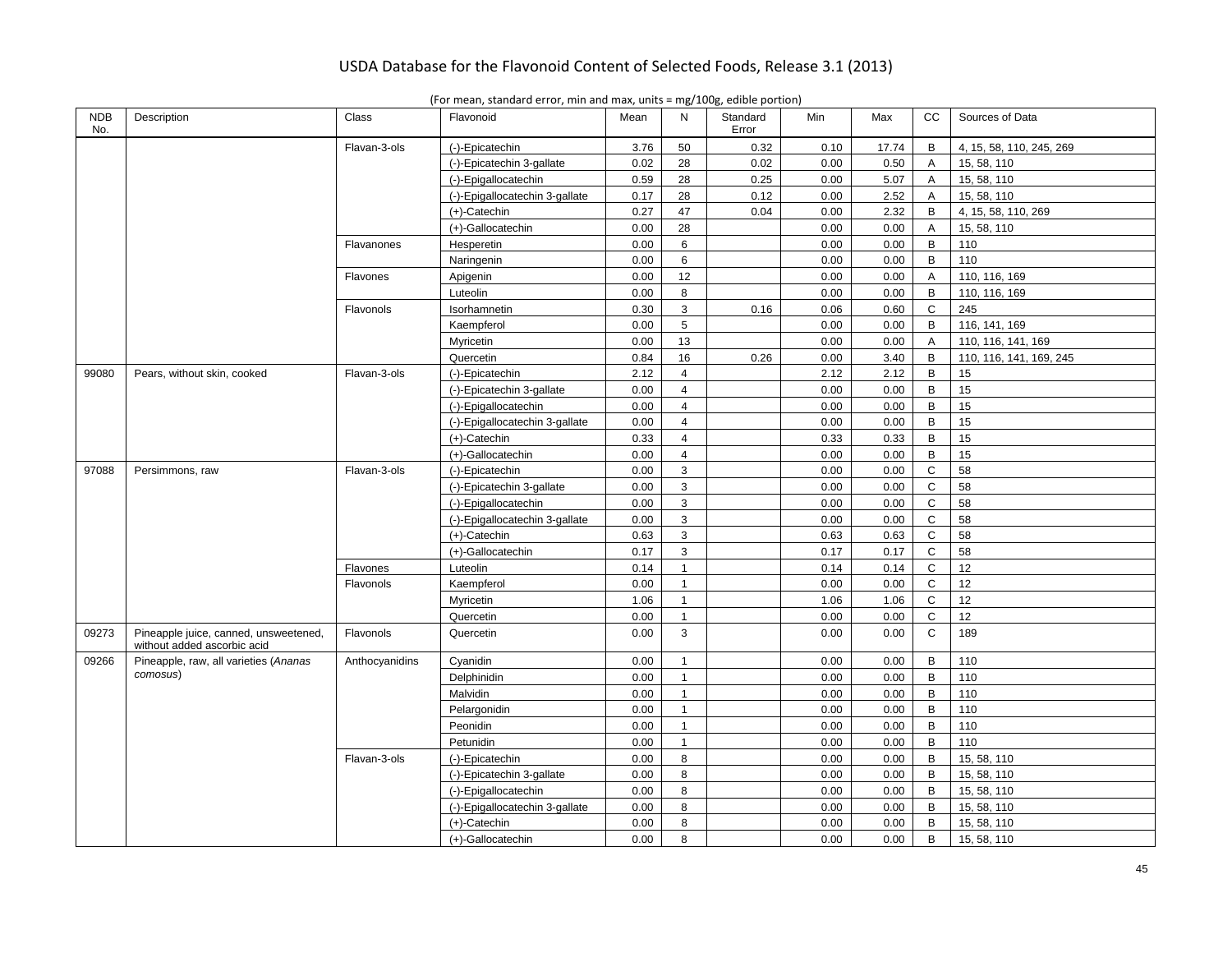| <b>NDB</b><br>No. | Description                                    | Class          | Flavonoid                      | Mean         | N              | Standard<br>Error | Min          | Max    | cc                         | Sources of Data |
|-------------------|------------------------------------------------|----------------|--------------------------------|--------------|----------------|-------------------|--------------|--------|----------------------------|-----------------|
|                   |                                                | Flavanones     | Hesperetin                     | 0.00         | $\mathbf{1}$   |                   | 0.00         | 0.00   | B                          | 110             |
|                   |                                                |                | Naringenin                     | 0.00         | $\mathbf{1}$   |                   | 0.00         | 0.00   | $\mathsf B$                | 110             |
|                   |                                                | Flavones       | Apigenin                       | 0.00         | $\overline{2}$ | 0.00              | 0.00         | 0.01   | B                          | 85, 110         |
|                   |                                                |                | Luteolin                       | 0.01         | $\overline{2}$ | 0.01              | 0.00         | 0.02   | B                          | 85, 110         |
|                   |                                                | Flavonols      | Kaempferol                     | 0.00         | $\overline{2}$ | 0.00              | 0.00         | 0.01   | B                          | 85, 152         |
|                   |                                                |                | Myricetin                      | 0.01         | 3              | 0.01              | 0.00         | 0.03   | B                          | 85, 110, 152    |
|                   |                                                |                | Quercetin                      | 0.14         | 3              | 0.14              | 0.00         | 0.42   | B                          | 85, 110, 152    |
| 09430             | Pineapple, raw, extra sweet variety            | Anthocyanidins | Cyanidin                       | 0.00         | 3              |                   | 0.00         | 0.00   | B                          | 110             |
|                   | (Ananas comosus)                               |                | Delphinidin                    | 0.00         | 3              |                   | 0.00         | 0.00   | B                          | 110             |
|                   |                                                |                | Malvidin                       | 0.00         | $\mathfrak{Z}$ |                   | 0.00         | 0.00   | $\mathsf B$                | 110             |
|                   |                                                |                | Pelargonidin                   | 0.00         | 3              |                   | 0.00         | 0.00   | B                          | 110             |
|                   |                                                |                | Peonidin                       | 0.00         | $\mathbf{3}$   |                   | 0.00         | 0.00   | $\mathsf B$                | 110             |
|                   |                                                |                | Petunidin                      | 0.00         | 3              |                   | 0.00         | 0.00   | B                          | 110             |
|                   |                                                | Flavan-3-ols   | (-)-Epicatechin                | 0.00         | 5              |                   | 0.00         | 0.00   | $\mathsf B$                | 110             |
|                   |                                                |                | (-)-Epicatechin 3-gallate      | 0.00         | 5              |                   | 0.00         | 0.00   | B                          | 110             |
|                   |                                                |                | (-)-Epigallocatechin           | 0.00         | 5              |                   | 0.00         | 0.00   | $\mathsf B$                | 110             |
|                   |                                                |                | (-)-Epigallocatechin 3-gallate | 0.00         | 5              |                   | 0.00         | 0.00   | B                          | 110             |
|                   |                                                |                | (+)-Catechin                   | 0.00         | $\overline{5}$ |                   | 0.00         | 0.00   | $\mathsf B$                | 110             |
|                   |                                                |                | (+)-Gallocatechin              | 0.00         | 5              |                   | 0.00         | 0.00   | B                          | 110             |
|                   |                                                | Flavanones     | Hesperetin                     | 0.00         | $\sqrt{5}$     |                   | 0.00         | 0.00   | B                          | 110             |
|                   |                                                |                |                                |              | $\sqrt{5}$     |                   |              | 0.00   | $\mathsf B$                | 110             |
|                   |                                                | Flavones       | Naringenin<br>Apigenin         | 0.00<br>0.00 | 3              |                   | 0.00<br>0.00 | 0.00   | $\overline{B}$             | 110             |
|                   |                                                |                | Luteolin                       | 0.00         | $\overline{2}$ |                   | 0.00         | 0.00   | B                          | 110             |
|                   |                                                | Flavonols      | Myricetin                      | 0.00         | 3              |                   | 0.00         | 0.00   | $\mathsf B$                | 110             |
|                   |                                                |                | Quercetin                      | 0.00         | 3              |                   | 0.00         | 0.00   | B                          | 110             |
| 09276             | Pitanga, (surinam-cherry), raw (Eugenia        | Flavones       | Apigenin                       | 0.00         | $\overline{7}$ |                   | 0.00         | 0.00   | $\mathsf{C}$               | 230             |
|                   | uniflora)                                      |                | Luteolin                       | 0.00         | $\overline{7}$ |                   | 0.00         | 0.00   | $\mathsf{C}$               | 230             |
|                   |                                                | Flavonols      | Kaempferol                     | 0.40         | $\overline{7}$ |                   | 0.40         | 0.40   | $\mathsf{C}$               | 230             |
|                   |                                                |                | Myricetin                      | 3.36         | $\overline{7}$ | 1.15              | 3.10         | 3.70   | $\mathsf{C}$               | 230             |
|                   |                                                |                |                                | 5.80         | $\overline{7}$ | 1.99              | 5.50         | 6.20   | $\mathsf{C}$               | 230             |
|                   |                                                |                | Quercetin                      |              | $\mathbf{1}$   |                   |              |        |                            |                 |
| 99621             | Plum, Davidson's, raw (Davodsonia<br>pruriens) | Anthocyanidins | Cyanidin                       | 28.42        |                |                   | 28.42        | 28.42  | $\mathbf C$<br>$\mathbf C$ | 191             |
|                   |                                                |                | Delphinidin                    | 11.03        | $\mathbf{1}$   |                   | 11.03        | 11.03  |                            | 191             |
|                   |                                                |                | Peonidin                       | 7.52         | $\mathbf{1}$   |                   | 7.52         | 7.52   | $\mathsf{C}$               | 191             |
|                   |                                                |                | Petunidin                      | 1.99         | $\mathbf{1}$   |                   | 1.99         | 1.99   | $\mathsf{C}$               | 191             |
| 99639             | Plum, Illawara, raw (Podocarpus elatus)        | Anthocyanidins | Cyanidin                       | 555.72       | $\mathbf{1}$   |                   | 555.72       | 555.72 | $\mathbf C$                | 191             |
|                   |                                                |                | Pelargonidin                   | 2.47         | $\mathbf{1}$   |                   | 2.47         | 2.47   | $\mathbf C$                | 191             |
| 97043             | Plum, red, whole, raw                          | Anthocyanidins | Cyanidin                       | 4.73         | 30             | 0.61              | 0.62         | 13.93  | B                          | 48, 85, 264     |
|                   |                                                |                | Delphinidin                    | 0.02         | 2              |                   | 0.02         | 0.02   | C                          | 85              |
|                   |                                                |                | Pelargonidin                   | 0.02         | $\overline{2}$ |                   | 0.02         | 0.02   | $\mathbf C$                | 85              |
|                   |                                                |                | Peonidin                       | 2.21         | $\overline{4}$ |                   | 2.21         | 2.21   | $\mathbf C$                | 48              |
|                   |                                                | Flavones       | Apigenin                       | 0.01         | 3              | 0.00              | 0.00         | 0.01   | $\mathsf{C}$               | 85, 169         |
|                   |                                                |                | Luteolin                       | 0.01         | 3              | 0.00              | 0.00         | 0.02   | C                          | 85, 169         |
|                   |                                                | Flavonols      | Kaempferol                     | 0.01         | $\overline{4}$ | 0.00              | 0.00         | 0.01   | $\mathsf{C}$               | 85, 141, 169    |
|                   |                                                |                | Myricetin                      | 0.01         | $\overline{4}$ | 0.00              | 0.00         | 0.03   | $\mathsf{C}$               | 85, 141, 169    |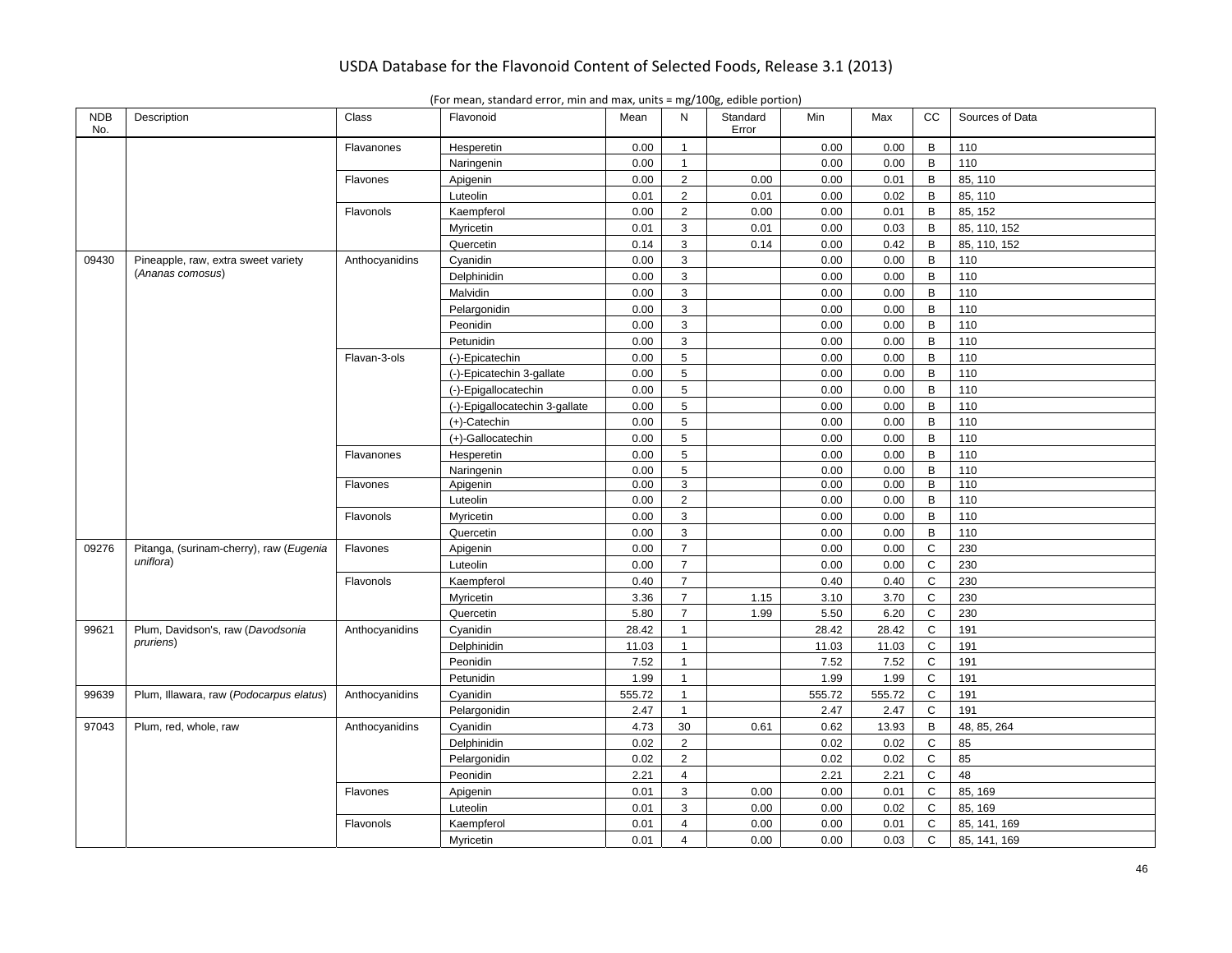| (For mean, standard error, min and max, units $=$ mg/100g, edible portion) |  |
|----------------------------------------------------------------------------|--|
|----------------------------------------------------------------------------|--|

| <b>NDB</b><br>No. | Description                          | Class          | Flavonoid                      | Mean  | N              | Standard<br>Error | Min  | Max    | <b>CC</b>      | Sources of Data       |
|-------------------|--------------------------------------|----------------|--------------------------------|-------|----------------|-------------------|------|--------|----------------|-----------------------|
|                   |                                      |                | Quercetin                      | 1.79  | 32             | 0.19              | 0.00 | 7.04   | B              | 48, 85, 141, 169, 264 |
| 97046             | Plum, yellow, whole, raw (Prunus     | Anthocyanidins | Cyanidin                       | 0.28  | 115            | 0.03              | 0.00 | 0.43   | B              | 48, 254, 264          |
|                   | domestica)                           |                | Peonidin                       | 0.02  | 109            | 0.00              | 0.00 | 0.03   | $\mathbf C$    | 48, 254               |
|                   |                                      | Flavonols      | Kaempferol                     | 0.10  | 12             | 0.02              | 0.06 | 0.17   | B              | 167                   |
|                   |                                      |                | Myricetin                      | 0.10  | 12             | 0.02              | 0.07 | 0.11   | $\, {\bf B}$   | 167                   |
|                   |                                      |                | Quercetin                      | 0.70  | 127            | 0.03              | 0.07 | 4.28   | B              | 48, 167, 254, 264     |
| 97077             | Plums, black diamond, with peel, raw | Anthocyanidins | Cyanidin                       | 56.03 | 6              | 22.88             | 6.40 | 139.35 | B              | 85, 110, 294          |
|                   |                                      |                | Delphinidin                    | 0.01  | $\overline{4}$ | 0.00              | 0.00 | 0.02   | B              | 85, 110               |
|                   |                                      |                | Malvidin                       | 0.00  | $\overline{2}$ |                   | 0.00 | 0.00   | $\overline{B}$ | 110                   |
|                   |                                      |                | Pelargonidin                   | 0.01  | $\overline{4}$ | 0.00              | 0.00 | 0.02   | B              | 85, 110               |
|                   |                                      |                | Peonidin                       | 0.00  | $\overline{2}$ |                   | 0.00 | 0.00   | $\, {\bf B}$   | 110                   |
|                   |                                      |                | Petunidin                      | 0.00  | $\overline{2}$ |                   | 0.00 | 0.00   | B              | 110                   |
|                   |                                      | Flavan-3-ols   | (-)-Epicatechin                | 2.44  | $\overline{2}$ | 2.44              | 0.00 | 4.88   | $\overline{B}$ | 110                   |
|                   |                                      |                | (-)-Epicatechin 3-gallate      | 0.00  | 2              |                   | 0.00 | 0.00   | B              | 110                   |
|                   |                                      |                | (-)-Epigallocatechin           | 13.06 | $\overline{2}$ | 7.34              | 5.72 | 20.40  | B              | 110                   |
|                   |                                      |                | (-)-Epigallocatechin 3-gallate | 0.48  | $\overline{2}$ | 0.48              | 0.00 | 0.97   | $\, {\bf B}$   | 110                   |
|                   |                                      |                | $(+)$ -Catechin                | 17.55 | $\overline{2}$ | 11.45             | 6.10 | 29.00  | B              | 110                   |
|                   |                                      |                | (+)-Gallocatechin              | 0.00  | $\overline{2}$ |                   | 0.00 | 0.00   | B              | 110                   |
|                   |                                      | Flavanones     | Hesperetin                     | 0.00  | $\overline{2}$ |                   | 0.00 | 0.00   | $\, {\bf B}$   | 110                   |
|                   |                                      |                | Naringenin                     | 0.00  | $\overline{2}$ |                   | 0.00 | 0.00   | B              | 110                   |
|                   |                                      | Flavones       | Apigenin                       | 0.00  | $\overline{4}$ | 0.00              | 0.00 | 0.01   | B              | 85, 110               |
|                   |                                      |                | Luteolin                       | 0.60  | 3              | 0.21              | 0.00 | 0.90   | B              | 85, 110               |
|                   |                                      | Flavonols      | Kaempferol                     | 0.01  | $\overline{2}$ |                   | 0.01 | 0.01   | $\mathsf C$    | 85                    |
|                   |                                      |                | Myricetin                      | 0.01  | $\overline{4}$ | 0.00              | 0.00 | 0.03   | B              | 85, 110               |
|                   |                                      |                | Quercetin                      | 12.45 | $\overline{4}$ | 6.18              | 1.80 | 25.10  | $\, {\bf B}$   | 85, 110               |
| 09291             | Plums, dried (prunes), uncooked      | Anthocyanidins | Cyanidin                       | 0.71  | 9              | 0.27              | 0.00 | 2.40   | B              | 85, 110               |
|                   |                                      |                | Delphinidin                    | 0.04  | 9              | 0.02              | 0.00 | 0.20   | B              | 85, 110               |
|                   |                                      |                | Malvidin                       | 0.00  | $\overline{7}$ |                   | 0.00 | 0.00   | B              | 110                   |
|                   |                                      |                | Pelargonidin                   | 0.00  | 9              | 0.00              | 0.00 | 0.02   | B              | 85, 110               |
|                   |                                      |                | Peonidin                       | 0.00  | $\overline{7}$ |                   | 0.00 | 0.00   | B              | 110                   |
|                   |                                      |                | Petunidin                      | 0.00  | $\overline{7}$ |                   | 0.00 | 0.00   | $\mathsf B$    | 110                   |
|                   |                                      | Flavan-3-ols   | (-)-Epicatechin                | 0.00  | 3              |                   | 0.00 | 0.00   | $\mathsf B$    | 110                   |
|                   |                                      |                | (-)-Epicatechin 3-gallate      | 0.00  | 3              |                   | 0.00 | 0.00   | B              | 110                   |
|                   |                                      |                | (-)-Epigallocatechin           | 0.00  | 3              |                   | 0.00 | 0.00   | B              | 110                   |
|                   |                                      |                | (-)-Epigallocatechin 3-gallate | 0.00  | $\mathsf 3$    |                   | 0.00 | 0.00   | $\, {\bf B}$   | 110                   |
|                   |                                      |                | $(+)$ -Catechin                | 0.00  | 3              |                   | 0.00 | 0.00   | B              | 110                   |
|                   |                                      |                | (+)-Gallocatechin              | 0.00  | 3              |                   | 0.00 | 0.00   | B              | 110                   |
|                   |                                      | Flavanones     | Hesperetin                     | 0.00  | 3              |                   | 0.00 | 0.00   | B              | 110                   |
|                   |                                      |                | Naringenin                     | 0.00  | $\mathbf 3$    |                   | 0.00 | 0.00   | $\mathsf B$    | 110                   |
|                   |                                      | Flavones       | Apigenin                       | 0.00  | 9              | 0.00              | 0.00 | 0.01   | B              | 85, 110               |
|                   |                                      |                | Luteolin                       | 0.01  | 6              | 0.00              | 0.00 | 0.02   | B              | 85, 110               |
|                   |                                      | Flavonols      | Kaempferol                     | 0.01  | $\overline{2}$ |                   | 0.01 | 0.01   | C              | 85                    |
|                   |                                      |                | Myricetin                      | 0.01  | 9              | 0.00              | 0.00 | 0.03   | $\mathsf{B}$   | 85, 110               |
|                   |                                      |                | Quercetin                      | 1.80  | 9              | 0.60              | 0.00 | 4.00   | B              | 85, 110               |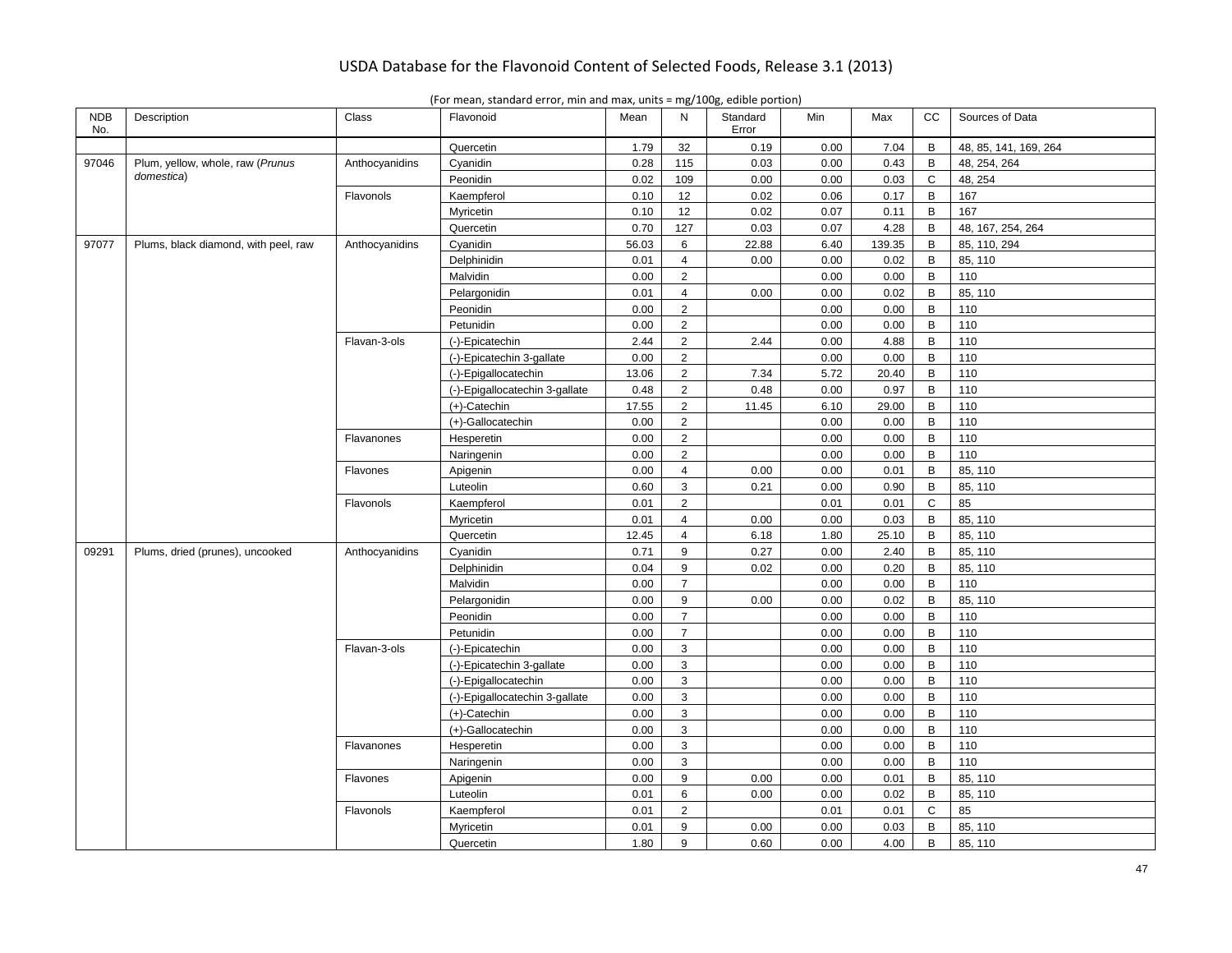| <b>NDB</b><br>No. | Description                         | Class          | Flavonoid                      | Mean  | N              | Standard<br>Error | Min   | Max   | cc                      | Sources of Data         |
|-------------------|-------------------------------------|----------------|--------------------------------|-------|----------------|-------------------|-------|-------|-------------------------|-------------------------|
| 99395             | Plums, Greengage, raw               | Flavones       | Apigenin                       | 0.00  | $\overline{2}$ |                   | 0.00  | 0.00  | C                       | 169                     |
|                   |                                     |                | Luteolin                       | 0.00  | $\overline{2}$ |                   | 0.00  | 0.00  | $\mathbf C$             | 169                     |
|                   |                                     | Flavonols      | Kaempferol                     | 0.00  | $\overline{2}$ |                   | 0.00  | 0.00  | $\mathbf C$             | 169                     |
|                   |                                     |                | Myricetin                      | 0.00  | $\overline{2}$ |                   | 0.00  | 0.00  | C                       | 169                     |
|                   |                                     |                | Quercetin                      | 0.00  | $\overline{2}$ |                   | 0.00  | 0.00  | $\mathsf{C}$            | 169                     |
| 99367             | Plums, purple, raw                  | Anthocyanidins | Cyanidin                       | 17.93 | 32             | 2.68              | 6.73  | 35.51 | $\mathsf{C}$            | 48                      |
|                   |                                     |                | Peonidin                       | 5.21  | 32             | 0.77              | 1.56  | 11.52 | $\mathsf C$             | 48                      |
|                   |                                     | Flavonols      | Quercetin                      | 2.19  | 32             | 0.33              | 0.69  | 4.18  | $\mathsf{C}$            | 48                      |
| 09279             | Plums, raw (Prunus spp.)            | Anthocyanidins | Cyanidin                       | 5.63  | 77             | 0.77              | 0.84  | 40.43 | A                       | 110, 254, 273, 294      |
|                   |                                     |                | Delphinidin                    | 0.00  | 8              |                   | 0.00  | 0.00  | $\overline{A}$          | 110                     |
|                   |                                     |                | Malvidin                       | 0.00  | 8              |                   | 0.00  | 0.00  | A                       | 110                     |
|                   |                                     |                | Pelargonidin                   | 0.00  | 8              |                   | 0.00  | 0.00  | A                       | 110                     |
|                   |                                     |                | Peonidin                       | 0.31  | 69             | 0.04              | 0.00  | 2.10  | B                       | 110, 254, 273           |
|                   |                                     |                | Petunidin                      | 0.00  | 8              |                   | 0.00  | 0.00  | $\overline{A}$          | 110                     |
|                   |                                     | Flavan-3-ols   | (-)-Epicatechin                | 3.20  | 20             | 0.49              | 0.00  | 10.38 | Α                       | 15, 58, 110, 269        |
|                   |                                     |                | (-)-Epicatechin 3-gallate      | 0.76  | 15             | 0.43              | 0.00  | 4.98  | A                       | 15, 58, 110             |
|                   |                                     |                | (-)-Epigallocatechin           | 0.24  | 15             | 0.10              | 0.00  | 1.19  | A                       | 15, 58, 110             |
|                   |                                     |                | (-)-Epigallocatechin 3-gallate | 0.40  | 14             | 0.21              | 0.00  | 2.47  | $\overline{A}$          | 15, 58, 110             |
|                   |                                     |                | $(+)$ -Catechin                | 2.89  | 20             | 0.44              | 0.00  | 5.82  | Α                       | 15, 58, 110, 269        |
|                   |                                     |                | (+)-Gallocatechin              | 0.09  | 15             | 0.09              | 0.00  | 1.35  | A                       | 15, 58, 110             |
|                   |                                     | Flavanones     | Hesperetin                     | 0.00  | 8              |                   | 0.00  | 0.00  | $\overline{\mathsf{A}}$ | 110                     |
|                   |                                     |                | Naringenin                     | 0.00  | 8              |                   | 0.00  | 0.00  | Α                       | 110                     |
|                   |                                     | Flavones       | Apigenin                       | 0.00  | 10             |                   | 0.00  | 0.00  | $\overline{A}$          | 110, 116, 169           |
|                   |                                     |                | Luteolin                       | 0.00  | 6              |                   | 0.00  | 0.00  | B                       | 110, 116, 169           |
|                   |                                     | Flavonols      | Kaempferol                     | 0.00  | $\overline{2}$ |                   | 0.00  | 0.00  | B                       | 116, 169                |
|                   |                                     |                | Myricetin                      | 0.00  | 10             |                   | 0.00  | 0.00  | $\overline{A}$          | 110, 116, 169           |
|                   |                                     |                | Quercetin                      | 0.90  | 62             | 0.19              | 0.22  | 7.35  | B                       | 110, 116, 134, 169, 254 |
| 09286             | Pomegranates, raw (Punica granatum) | Flavan-3-ols   | (-)-Epicatechin                | 0.08  | 3              |                   | 0.08  | 0.08  | $\mathbf C$             | 58                      |
|                   |                                     |                | (-)-Epicatechin 3-gallate      | 0.00  | 3              |                   | 0.00  | 0.00  | $\mathsf{C}$            | 58                      |
|                   |                                     |                | (-)-Epigallocatechin           | 0.16  | 3              |                   | 0.16  | 0.16  | C                       | 58                      |
|                   |                                     |                | (-)-Epigallocatechin 3-gallate | 0.00  | 3              |                   | 0.00  | 0.00  | $\mathbf C$             | 58                      |
|                   |                                     |                | (+)-Catechin                   | 0.40  | 3              |                   | 0.40  | 0.40  | $\mathbf C$             | 58                      |
|                   |                                     |                | (+)-Gallocatechin              | 0.17  | 3              |                   | 0.17  | 0.17  | $\mathsf{C}$            | 58                      |
|                   |                                     | Flavones       | Apigenin                       | 0.00  | $\mathbf{1}$   |                   | 0.00  | 0.00  | $\mathsf C$             | 169                     |
|                   |                                     |                | Luteolin                       | 0.00  | $\mathbf{1}$   |                   | 0.00  | 0.00  | $\mathsf C$             | 169                     |
|                   |                                     | Flavonols      | Kaempferol                     | 0.00  | $\mathbf{1}$   |                   | 0.00  | 0.00  | $\mathbf C$             | 169                     |
|                   |                                     |                | Myricetin                      | 0.00  | $\mathbf{1}$   |                   | 0.00  | 0.00  | $\mathbf C$             | 169                     |
|                   |                                     |                | Quercetin                      | 0.00  | $\mathbf{1}$   |                   | 0.00  | 0.00  | C                       | 169                     |
| 09287             | Prickly pears, raw (Opuntia spp.)   | Flavonols      | Isorhamnetin                   | 0.65  | $\overline{4}$ | 0.59              | 0.00  | 2.41  | $\mathbf C$             | 150                     |
|                   |                                     |                | Kaempferol                     | 0.18  | $\overline{4}$ | 0.08              | 0.00  | 0.38  | $\mathsf C$             | 150                     |
|                   |                                     |                | Quercetin                      | 4.86  | $\overline{4}$ | 1.66              | 0.98  | 9.05  | $\mathsf{C}$            | 150                     |
| 09295             | Pummelo, raw (Citrus maxima)        | Flavanones     | Hesperetin                     | 8.40  | $\overline{2}$ |                   | 8.40  | 8.40  | $\mathsf C$             | 85                      |
|                   |                                     |                |                                | 24.72 | $\overline{2}$ |                   | 24.72 |       | $\mathbf C$             | 85                      |
|                   |                                     |                | Naringenin                     |       | 3              |                   |       | 24.72 | $\mathsf{C}$            |                         |
| 09296             | Quinces, raw (Cydonia oblonga)      | Flavan-3-ols   | (-)-Epicatechin                | 0.67  |                |                   | 0.67  | 0.67  |                         | 58                      |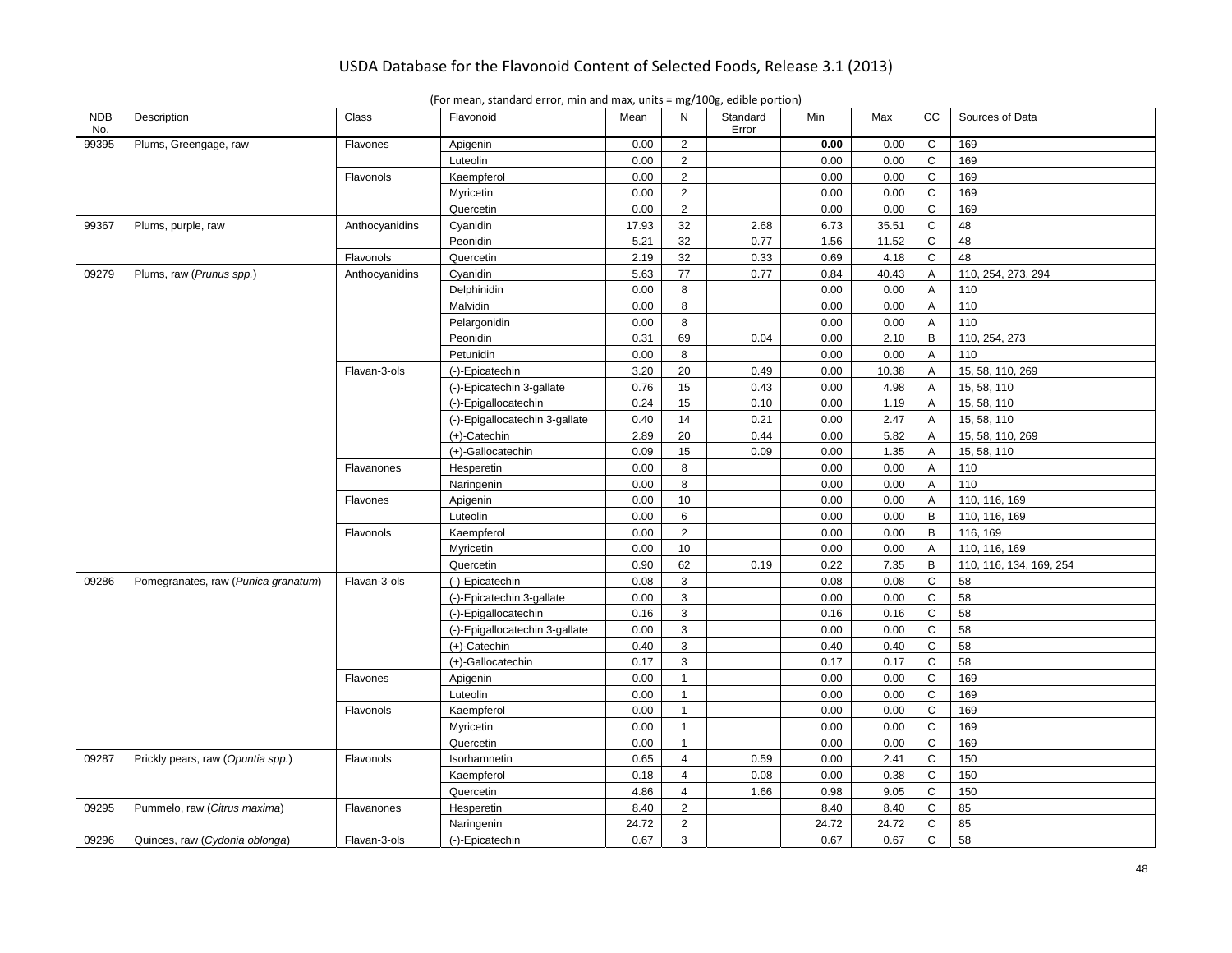| (For mean, standard error, min and max, units = mg/100g, edible portion) |  |  |
|--------------------------------------------------------------------------|--|--|
|                                                                          |  |  |

| <b>NDB</b><br>No. | Description                               | Class          | Flavonoid                      | Mean   | N               | Standard<br>Error | Min    | Max    | cc                | Sources of Data            |
|-------------------|-------------------------------------------|----------------|--------------------------------|--------|-----------------|-------------------|--------|--------|-------------------|----------------------------|
|                   |                                           |                | (-)-Epicatechin 3-gallate      | 0.00   | 3               |                   | 0.00   | 0.00   | $\mathsf{C}$      | 58                         |
|                   |                                           |                | (-)-Epigallocatechin           | 0.00   | 3               |                   | 0.00   | 0.00   | $\mathsf C$       | 58                         |
|                   |                                           |                | (-)-Epigallocatechin 3-gallate | 0.00   | 3               |                   | 0.00   | 0.00   | $\mathsf C$       | 58                         |
|                   |                                           |                | (+)-Catechin                   | 0.75   | 3               |                   | 0.75   | 0.75   | $\mathsf C$       | 58                         |
|                   |                                           |                | (+)-Gallocatechin              | 0.00   | 3               |                   | 0.00   | 0.00   | $\mathsf C$       | 58                         |
|                   |                                           | Flavones       | Apigenin                       | 0.00   | $\mathbf{1}$    |                   | 0.00   | 0.00   | $\mathsf C$       | 169                        |
|                   |                                           |                | Luteolin                       | 0.00   | $\mathbf{1}$    |                   | 0.00   | 0.00   | $\mathsf C$       | 169                        |
|                   |                                           | Flavonols      | Kaempferol                     | 0.00   | $\mathbf{1}$    |                   | 0.00   | 0.00   | $\mathsf C$       | 169                        |
|                   |                                           |                | Myricetin                      | 0.00   | $\mathbf{1}$    |                   | 0.00   | 0.00   | C                 | 169                        |
|                   |                                           |                | Quercetin                      | 0.00   | $\mathbf{1}$    |                   | 0.00   | 0.00   | $\mathsf C$       | 169                        |
| 09297             | Raisins, golden seedless (Vitis vinifera) | Flavonols      | Kaempferol                     | 2.71   | 20              | 0.57              | 1.18   | 3.86   | B                 | 138                        |
|                   |                                           |                | Quercetin                      | 2.40   | 20              | 0.50              | 1.84   | 3.29   | B                 | 138                        |
| 09298             | Raisins, seedless (Vitis vinifera)        | Anthocyanidins | Cyanidin                       | 0.03   | $\overline{7}$  | 0.01              | 0.00   | 0.10   | B                 | 85, 110                    |
|                   |                                           |                | Delphinidin                    | 0.01   | $\overline{7}$  | 0.00              | 0.00   | 0.02   | B                 | 85, 110                    |
|                   |                                           |                | Malvidin                       | 0.00   | $5\phantom{.0}$ |                   | 0.00   | 0.00   | B                 | 110                        |
|                   |                                           |                | Pelargonidin                   | 0.01   | $\overline{7}$  | 0.00              | 0.00   | 0.02   | B                 | 85, 110                    |
|                   |                                           |                | Peonidin                       | 0.00   | $5\phantom{.0}$ |                   | 0.00   | 0.00   | $\, {\sf B}$      | 110                        |
|                   |                                           |                | Petunidin                      | 0.00   | 5               |                   | 0.00   | 0.00   | B                 | 110                        |
|                   |                                           | Flavan-3-ols   | (-)-Epicatechin                | 0.10   | $\overline{7}$  | 0.10              | 0.00   | 0.71   | B                 | 15, 110                    |
|                   |                                           |                | (-)-Epicatechin 3-gallate      | 0.00   | $\overline{7}$  |                   | 0.00   | 0.00   | B                 | 15, 110                    |
|                   |                                           |                | (-)-Epigallocatechin           | 0.00   | $\overline{7}$  |                   | 0.00   | 0.00   | B                 | 15, 110                    |
|                   |                                           |                | (-)-Epigallocatechin 3-gallate | 0.00   | $\overline{7}$  |                   | 0.00   | 0.00   | B                 | 15, 110                    |
|                   |                                           |                | (+)-Catechin                   | 0.42   | $\overline{7}$  | 0.42              | 0.00   | 2.97   | B                 | 15, 110                    |
|                   |                                           |                | (+)-Gallocatechin              | 0.00   | $\overline{7}$  |                   | 0.00   | 0.00   | B                 | 15, 110                    |
|                   |                                           | Flavanones     | Hesperetin                     | 0.00   | 6               |                   | 0.00   | 0.00   | B                 | 110                        |
|                   |                                           |                | Naringenin                     | 0.00   | 6               |                   | 0.00   | 0.00   | B                 | 110                        |
|                   |                                           | Flavones       | Apigenin                       | 0.00   | $\overline{7}$  | 0.00              | 0.00   | 0.01   | B                 | 85, 110                    |
|                   |                                           |                | Luteolin                       | 0.01   | $\overline{4}$  | 0.00              | 0.00   | 0.02   | B                 | 85, 110                    |
|                   |                                           | Flavonols      | Kaempferol                     | 0.01   | $\overline{2}$  |                   | 0.01   | 0.01   | $\mathsf{C}$      | 85                         |
|                   |                                           |                | Myricetin                      | 0.01   | $\overline{7}$  | 0.00              | 0.00   | 0.03   | B                 | 85, 110                    |
|                   |                                           |                | Quercetin                      | 0.25   | $\overline{7}$  | 0.24              | 0.00   | 1.70   | B                 | 85, 110                    |
| 99411             | Raspberries, black                        | Anthocyanidins | Cyanidin                       | 669.01 | $\mathbf{1}$    |                   | 669.01 | 669.01 | D                 | 294                        |
|                   |                                           |                | Pelargonidin                   | 16.69  | $\mathbf{1}$    |                   | 16.69  | 16.69  | D                 | 294                        |
|                   |                                           |                | Peonidin                       | 1.09   | $\mathbf{1}$    |                   | 1.09   | 1.09   | D                 | 294                        |
| 09302             | Raspberries, raw (Rubus spp.)             | Anthocyanidins | Cyanidin                       | 45.77  | 23              | 6.74              | 0.00   | 105.70 | B                 | 5, 110, 120, 172, 190, 294 |
|                   |                                           |                | Delphinidin                    | 1.32   | 11              | 1.14              | 0.00   | 12.61  | B                 | 5, 110, 120                |
|                   |                                           |                | Malvidin                       | 0.13   | $\overline{7}$  | 0.13              | 0.00   | 0.90   | B                 | 110, 120                   |
|                   |                                           |                | Pelargonidin                   | 0.98   | 19              | 0.34              | 0.00   | 5.96   | B                 | 110, 120, 172, 190, 294    |
|                   |                                           |                | Peonidin                       | 0.12   | $\overline{7}$  | 0.12              | 0.00   | 0.87   | B                 | 110, 120                   |
|                   |                                           |                | Petunidin                      | 0.31   | $\overline{7}$  | 0.31              | 0.00   | 2.14   | B                 | 110, 120                   |
|                   |                                           | Flavan-3-ols   | (-)-Epicatechin                | 3.52   | 18              | 0.62              | 0.00   | 8.26   | B                 | 15, 58, 110, 172, 269      |
|                   |                                           |                | (-)-Epicatechin 3-gallate      | 0.00   | 10              | 0.00              | 0.00   | В      | 15,<br>58,<br>110 |                            |
|                   |                                           |                | (-)-Epigallocatechin           | 0.46   | 10              |                   | 0.02   | 0.00   | 1.1               | B                          |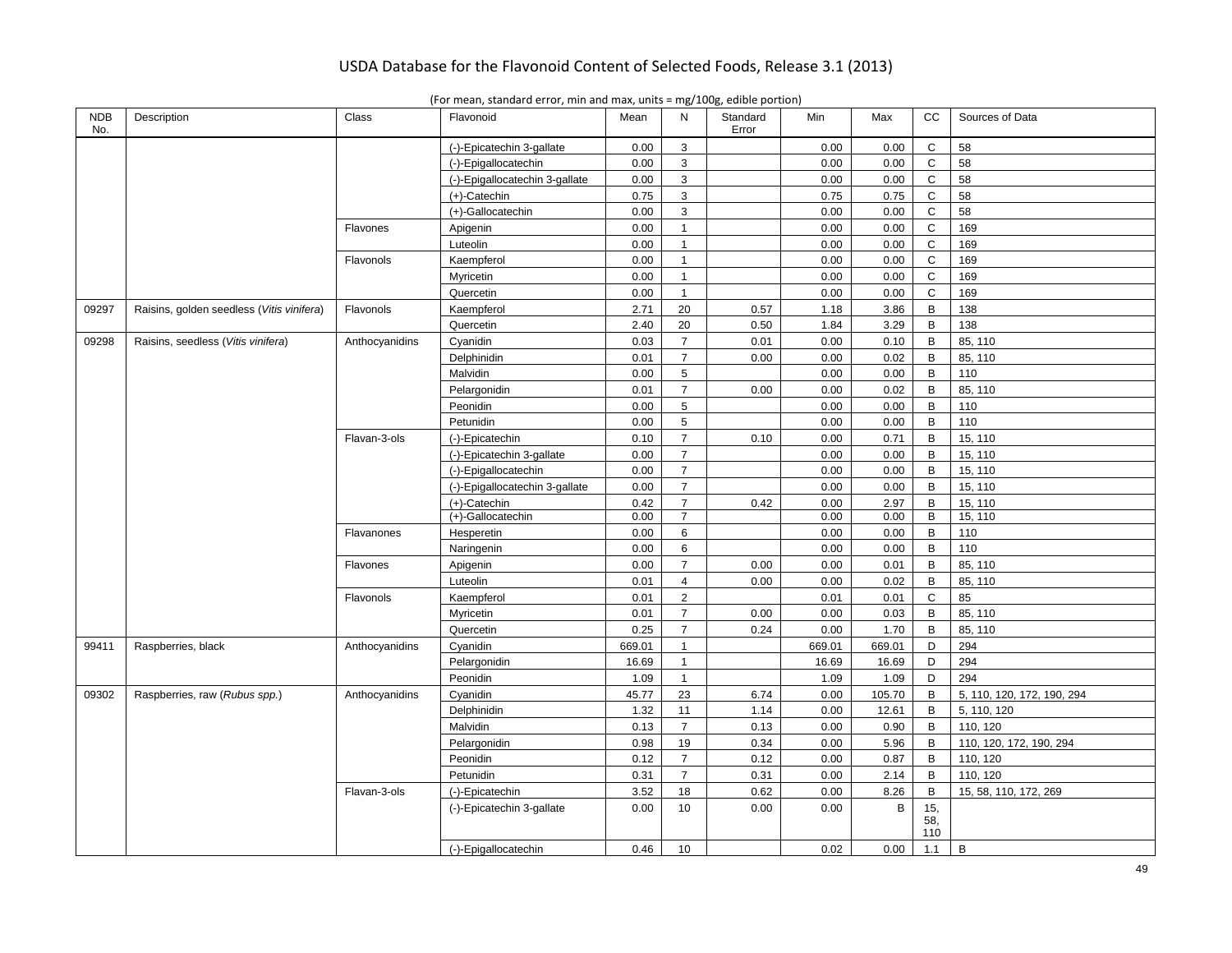| <b>NDB</b><br>No. | Description                      | Class          | Flavonoid                      | Mean   | ${\sf N}$      | Standard<br>Error | Min   | Max    | cc             | Sources of Data                                    |
|-------------------|----------------------------------|----------------|--------------------------------|--------|----------------|-------------------|-------|--------|----------------|----------------------------------------------------|
|                   |                                  |                |                                |        |                |                   |       |        | $\overline{1}$ |                                                    |
|                   |                                  |                | (-)-Epigallocatechin 3-gallate | 0.54   | 10             | 0.54              | 0.00  | 5.35   | B              | 15, 58, 110                                        |
|                   |                                  |                | $(+)$ -Catechin                | 1.31   | 18             | 0.42              | 0.00  | 7.33   | B              | 15, 58, 110, 172, 269                              |
|                   |                                  |                | (+)-Gallocatechin              | 0.00   | 10             | 0.00              | 0.00  | 0.01   | B              | 15, 58, 110                                        |
|                   |                                  | Flavanones     | Hesperetin                     | 0.00   | 3              |                   | 0.00  | 0.00   | B              | 110                                                |
|                   |                                  |                | Naringenin                     | 0.00   | 3              |                   | 0.00  | 0.00   | B              | 110                                                |
|                   |                                  | Flavones       | Apigenin                       | 0.00   | $\overline{7}$ |                   | 0.00  | 0.00   | B              | 110, 169                                           |
|                   |                                  |                | Luteolin                       | 0.00   | 3              |                   | 0.00  | 0.00   | B              | 110, 169                                           |
|                   |                                  | Flavonols      | Isorhamnetin                   | 0.00   | 3              |                   | 0.00  | 0.00   | $\mathsf{C}$   | 172                                                |
|                   |                                  |                | Kaempferol                     | 0.06   | 12             | 0.05              | 0.00  | 0.64   | B              | 109, 169, 172, 190, 306                            |
|                   |                                  |                | Myricetin                      | 0.00   | 9              |                   | 0.00  | 0.00   | $\, {\bf B}$   | 109, 110                                           |
|                   |                                  |                | Quercetin                      | 1.05   | 61             | 0.09              | 0.00  | 4.57   | B              | 10, 107, 109, 110, 131, 134, 169, 172,<br>190, 306 |
| 99327             | Raspberries, red, frozen         | Anthocyanidins | Cyanidin                       | 22.60  | $\mathbf{1}$   |                   | 22.60 | 22.60  | $\mathsf C$    | 85                                                 |
|                   |                                  |                | Delphinidin                    | 0.02   | $\mathbf{1}$   |                   | 0.02  | 0.02   | $\mathbf C$    | 85                                                 |
|                   |                                  |                | Pelargonidin                   | 1.60   | $\mathbf{1}$   |                   | 1.60  | 1.60   | $\mathbf C$    | 85                                                 |
|                   |                                  | Flavones       | Apigenin                       | 0.01   | $\mathbf{1}$   |                   | 0.01  | 0.01   | $\mathbf C$    | 85                                                 |
|                   |                                  |                | Luteolin                       | 0.02   | $\mathbf{1}$   |                   | 0.02  | 0.02   | $\mathbf C$    | 85                                                 |
|                   |                                  | Flavonols      | Kaempferol                     | 0.01   | $\mathbf{1}$   |                   | 0.01  | 0.01   | C              | 85                                                 |
|                   |                                  |                | Myricetin                      | 0.03   | $\mathbf{1}$   |                   | 0.03  | 0.03   | $\mathbf C$    | 85                                                 |
|                   |                                  |                | Quercetin                      | 1.10   | $\mathbf{1}$   |                   | 1.10  | 1.10   | $\mathsf C$    | 85                                                 |
| 99052             | Rhubarb stalks, cooked           | Flavan-3-ols   | (-)-Epicatechin                | 0.38   | $\overline{4}$ |                   | 0.38  | 0.38   | $\mathsf B$    | 15                                                 |
|                   |                                  |                | (-)-Epicatechin 3-gallate      | 0.49   | $\overline{4}$ |                   | 0.49  | 0.49   | $\, {\bf B}$   | 15                                                 |
|                   |                                  |                | (-)-Epigallocatechin           | 0.00   | $\overline{4}$ |                   | 0.00  | 0.00   | $\sf B$        | 15                                                 |
|                   |                                  |                | (-)-Epigallocatechin 3-gallate | 0.00   | $\overline{4}$ |                   | 0.00  | 0.00   | $\, {\bf B}$   | 15                                                 |
|                   |                                  |                | (+)-Catechin                   | 1.48   | $\overline{4}$ |                   | 1.48  | 1.48   | $\, {\bf B}$   | 15                                                 |
|                   |                                  |                | (+)-Gallocatechin              | 0.00   | $\overline{4}$ |                   | 0.00  | 0.00   | $\, {\bf B}$   | 15                                                 |
| 09307             | Rhubarb, raw (Rheum rhabarbarum) | Flavan-3-ols   | (-)-Epicatechin                | 0.51   | $\overline{4}$ |                   | 0.51  | 0.51   | B              | 15                                                 |
|                   |                                  |                | (-)-Epicatechin 3-gallate      | 0.60   | $\overline{4}$ |                   | 0.60  | 0.60   | $\, {\bf B}$   | 15                                                 |
|                   |                                  |                | (-)-Epigallocatechin           | 0.00   | $\overline{4}$ |                   | 0.00  | 0.00   | $\, {\bf B}$   | 15                                                 |
|                   |                                  |                | (-)-Epigallocatechin 3-gallate | 0.00   | $\overline{4}$ |                   | 0.00  | 0.00   | B              | 15                                                 |
|                   |                                  |                | $(+)$ -Catechin                | 2.17   | $\overline{4}$ |                   | 2.17  | 2.17   | $\, {\bf B}$   | 15                                                 |
|                   |                                  |                | (+)-Gallocatechin              | 0.00   | $\overline{4}$ |                   | 0.00  | 0.00   | B              | 15                                                 |
| 99335             | Rowanberries, raw                | Flavonols      | Kaempferol                     | 0.00   | $\overline{2}$ |                   | 0.00  | 0.00   | $\mathbf C$    | 109                                                |
|                   |                                  |                | Myricetin                      | 0.00   | 2              |                   | 0.00  | 0.00   | $\mathsf C$    | 109                                                |
|                   |                                  |                | Quercetin                      | 7.40   | $\overline{2}$ | 1.10              | 6.30  | 8.50   | $\mathbf C$    | 109                                                |
| 99037             | Sea buckthorn berry, raw         | Anthocyanidins | Cyanidin                       | 0.04   | $\mathbf{1}$   |                   | 0.04  | 0.04   | C              | 120                                                |
|                   |                                  |                | Delphinidin                    | 0.01   | $\mathbf{1}$   |                   | 0.01  | 0.01   | $\mathbf C$    | 120                                                |
|                   |                                  |                | Malvidin                       | 0.02   | $\mathbf{1}$   |                   | 0.02  | 0.02   | $\mathbf C$    | 120                                                |
|                   |                                  |                | Pelargonidin                   | 0.00   | $\mathbf{1}$   |                   | 0.00  | 0.00   | $\mathsf C$    | 120                                                |
|                   |                                  |                | Peonidin                       | 0.01   | $\overline{1}$ |                   | 0.01  | 0.01   | $\mathsf C$    | 120                                                |
|                   |                                  |                | Petunidin                      | 0.00   | $\mathbf{1}$   |                   | 0.00  | 0.00   | C              | 120                                                |
|                   |                                  | Flavonols      | Isorhamnetin                   | 38.29  | 29             | 2.66              | 8.60  | 72.17  | B              | 297                                                |
|                   |                                  |                | Quercetin                      | 7.58   | 29             | 0.92              | 2.56  | 20.53  | B              | 297                                                |
| 99616             | Service (Saskatoon) berries      | Anthocyanidins | Cyanidin                       | 110.58 | 8              | 17.07             | 18.68 | 249.60 | $\mathsf{C}$   | 2, 120, 201                                        |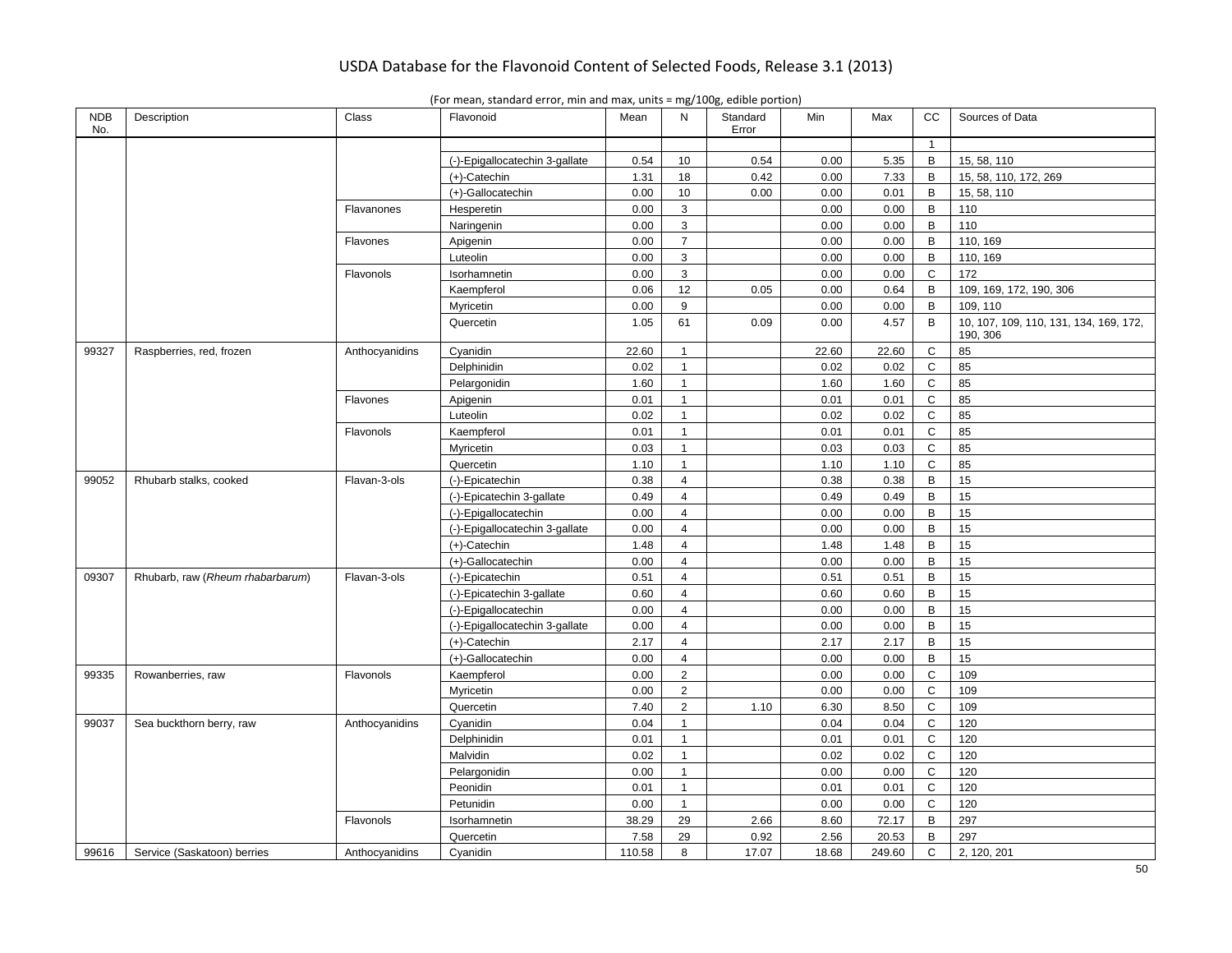| <b>NDB</b><br>No. | Description                             | Class          | Flavonoid                      | Mean  | N              | Standard<br>Error | Min   | Max   | СC             | Sources of Data                                                                    |
|-------------------|-----------------------------------------|----------------|--------------------------------|-------|----------------|-------------------|-------|-------|----------------|------------------------------------------------------------------------------------|
|                   | (Amelanchier canadensis)                |                | Delphinidin                    | 50.38 | $\mathbf{1}$   |                   | 50.38 | 50.38 | $\mathsf{C}$   | 120                                                                                |
|                   |                                         |                | Malvidin                       | 10.59 | $\mathbf{1}$   |                   | 10.59 | 10.59 | $\mathsf{C}$   | 120                                                                                |
|                   |                                         |                | Pelargonidin                   | 0.00  | $\mathbf{1}$   |                   | 0.00  | 0.00  | $\mathsf{C}$   | 120                                                                                |
|                   |                                         |                | Peonidin                       | 2.96  | $\mathbf{1}$   |                   | 2.96  | 2.96  | $\mathsf{C}$   | 120                                                                                |
|                   |                                         |                | Petunidin                      | 6.27  | $\mathbf{1}$   |                   | 6.27  | 6.27  | $\overline{c}$ | 120                                                                                |
|                   |                                         | Flavonols      | Quercetin                      | 16.64 | $\overline{4}$ | 6.79              | 16.13 | 17.15 | C              | 201                                                                                |
| 09315             | Soursop, raw (Annona muricata)          | Flavonols      | Kaempferol                     | 0.00  | $\mathbf{1}$   |                   | 0.00  | 0.00  | C              | 152                                                                                |
|                   |                                         |                | Myricetin                      | 0.00  | $\mathbf{1}$   |                   | 0.00  | 0.00  | $\mathsf{C}$   | 152                                                                                |
|                   |                                         |                | Quercetin                      | 0.00  | $\mathbf{1}$   |                   | 0.00  | 0.00  | $\mathsf{C}$   | 152                                                                                |
| 99382             | Star apple, raw                         | Flavan-3-ols   | (-)-Epicatechin                | 0.73  | $\mathbf{1}$   |                   | 0.73  | 0.73  | D              | 171                                                                                |
|                   |                                         |                | (-)-Epigallocatechin           | 0.14  | $\mathbf{1}$   |                   | 0.14  | 0.14  | D              | 171                                                                                |
|                   |                                         |                | (+)-Catechin                   | 0.25  | $\mathbf{1}$   |                   | 0.25  | 0.25  | D              | 171                                                                                |
|                   |                                         |                | (+)-Gallocatechin              | 0.53  | $\mathbf{1}$   |                   | 0.53  | 0.53  | D              | 171                                                                                |
|                   |                                         | Flavonols      | Myricetin                      | 0.08  | $\mathbf{1}$   |                   | 0.08  | 0.08  | D              | 171                                                                                |
|                   |                                         |                | Quercetin                      | 0.26  | $\mathbf{1}$   |                   | 0.26  | 0.26  | D              | 171                                                                                |
| 09318             | Strawberries, frozen, unsweetened       | Anthocyanidins | Cyanidin                       | 1.27  | 9              | 0.39              | 0.33  | 3.21  | B              | 85, 94, 146                                                                        |
|                   |                                         |                | Delphinidin                    | 0.02  | $\mathbf{1}$   |                   | 0.02  | 0.02  | C              | 85                                                                                 |
|                   |                                         |                | Pelargonidin                   | 19.32 | 9              | 5.54              | 7.35  | 48.50 | В              | 85, 94, 146                                                                        |
|                   |                                         | Flavones       | Apigenin                       | 0.01  | $\mathbf{1}$   |                   | 0.01  | 0.01  | $\mathsf{C}$   | 85                                                                                 |
|                   |                                         |                | Luteolin                       | 0.02  | $\mathbf{1}$   |                   | 0.02  | 0.02  | $\mathsf{C}$   | 85                                                                                 |
|                   |                                         | Flavonols      | Kaempferol                     | 0.49  | 20             | 0.08              | 0.00  | 1.30  | В              | 85, 107, 108, 146                                                                  |
|                   |                                         |                | Myricetin                      | 0.35  | $\overline{4}$ | 0.14              | 0.03  | 0.69  | В              | 85, 146                                                                            |
|                   |                                         |                | Quercetin                      | 0.46  | 17             | 0.04              | 0.30  | 0.90  | B              | 85, 107, 108                                                                       |
| 09316             | Strawberries, raw (Fragaria X ananassa) | Anthocyanidins | Cyanidin                       | 1.68  | 156            | 0.06              | 0.00  | 9.38  | B              | 36, 53, 85, 94, 110, 120, 172, 195, 210,                                           |
|                   |                                         |                |                                |       |                |                   |       |       |                | 289, 290, 294                                                                      |
|                   |                                         |                | Delphinidin                    | 0.31  | 9              | 0.29              | 0.00  | 2.60  | B              | 85, 110, 120                                                                       |
|                   |                                         |                | Malvidin                       | 0.01  | 8              | 0.01              | 0.00  | 0.09  | B              | 110, 120                                                                           |
|                   |                                         |                | Pelargonidin                   | 24.85 | 151            | 0.70              | 5.91  | 57.49 | В              | 36, 53, 94, 110, 120, 172, 195, 210,<br>289, 290, 294                              |
|                   |                                         |                | Peonidin                       | 0.05  | 8              | 0.05              | 0.00  | 0.44  | В              | 110, 120                                                                           |
|                   |                                         |                | Petunidin                      | 0.11  | 9              | 0.11              | 0.00  | 0.95  | B              | 110, 120, 294                                                                      |
|                   |                                         | Flavan-3-ols   | (-)-Epicatechin                | 0.42  | 30             | 0.13              | 0.00  | 2.20  | B              | 15, 33, 58, 110, 172, 210, 269                                                     |
|                   |                                         |                | (-)-Epicatechin 3-gallate      | 0.15  | 13             | 0.03              | 0.00  | 0.66  | Α              | 15, 58, 110                                                                        |
|                   |                                         |                | (-)-Epigallocatechin           | 0.78  | 13             | 0.35              | 0.00  | 4.31  | Α              | 15, 58, 110                                                                        |
|                   |                                         |                | (-)-Epigallocatechin 3-gallate | 0.11  | 13             | 0.07              | 0.00  | 0.73  | Α              | 15, 58, 110                                                                        |
|                   |                                         |                | (+)-Catechin                   | 3.11  | 31             | 0.19              | 0.00  | 5.70  | B              | 15, 33, 58, 110, 114, 172, 210, 269                                                |
|                   |                                         |                | (+)-Gallocatechin              | 0.03  | 12             | 0.01              | 0.00  | 0.12  | Α              | 15, 58, 110                                                                        |
|                   |                                         | Flavanones     | Hesperetin                     | 0.00  | 6              |                   | 0.00  | 0.00  | В              | 110                                                                                |
|                   |                                         |                | Naringenin                     | 0.26  | $\overline{7}$ | 0.26              | 0.00  | 1.81  | B              | 110, 114                                                                           |
|                   |                                         | Flavones       | Apigenin                       | 0.00  | 21             | 0.00              | 0.00  | 0.01  | В              | 85, 110, 116, 169, 230                                                             |
|                   |                                         |                | Luteolin                       | 0.00  | 18             | 0.00              | 0.00  | 0.02  | В              | 12, 85, 110, 116, 169, 230                                                         |
|                   |                                         | Flavonols      | Isorhamnetin                   | 0.00  | $\mathbf{1}$   |                   | 0.00  | 0.00  | $\mathbf C$    | 172                                                                                |
|                   |                                         |                | Kaempferol                     | 0.50  | 135            | 0.01              | 0.00  | 2.30  | B              | 12, 33, 36, 85, 107, 109, 114, 116, 131,<br>134, 141, 169, 172, 210, 230, 289, 290 |
|                   |                                         |                | Myricetin                      | 0.04  | 24             | 0.04              | 0.00  | 0.98  | B              | 12, 85, 109, 110, 116, 141, 230                                                    |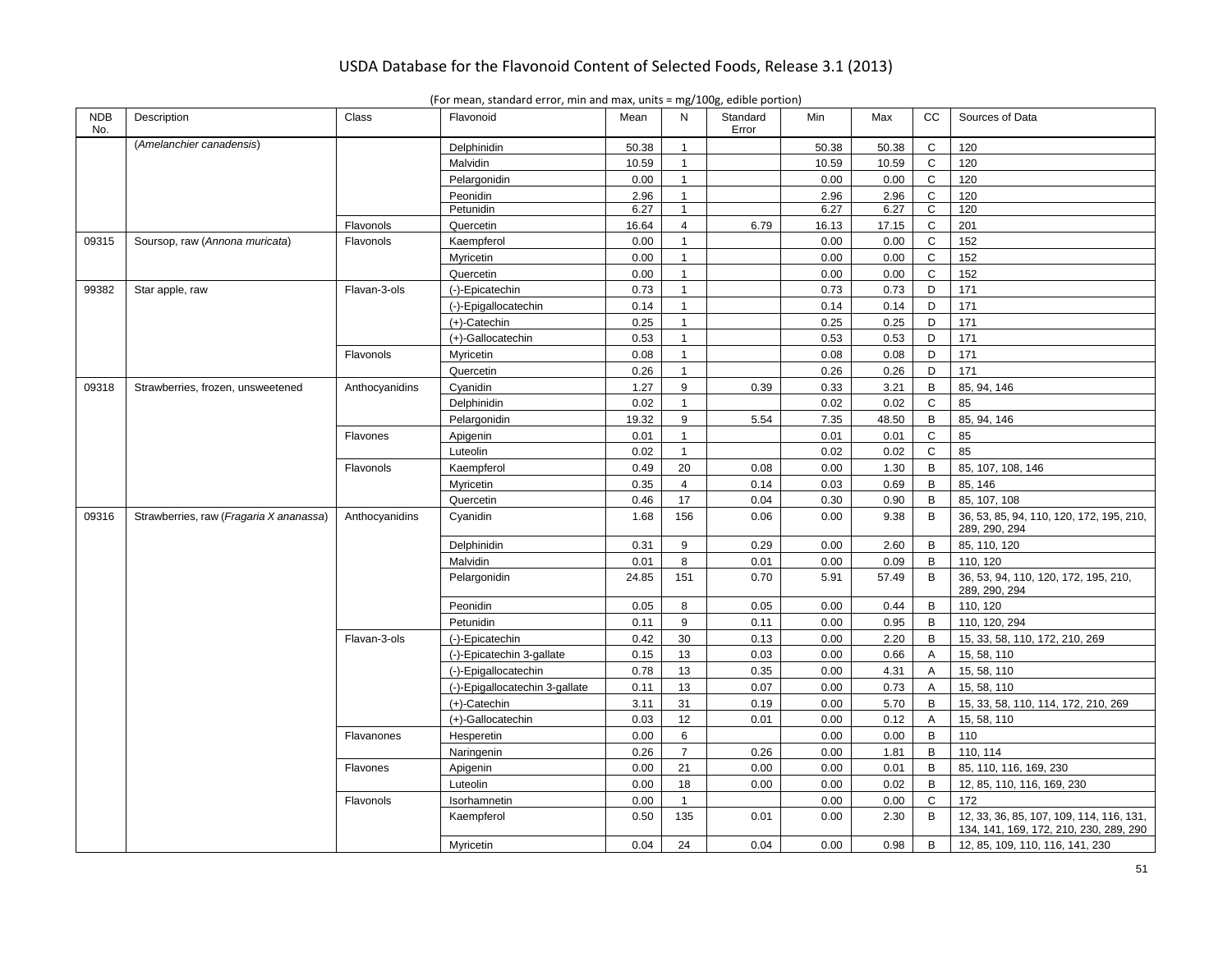| <b>NDB</b><br>No. | Description                          | Class          | Flavonoid                      | Mean  | N              | Standard<br>Error | Min   | Max   | СC             | Sources of Data                                                                    |
|-------------------|--------------------------------------|----------------|--------------------------------|-------|----------------|-------------------|-------|-------|----------------|------------------------------------------------------------------------------------|
|                   |                                      |                | Quercetin                      | 1.11  | 118            | 0.04              | 0.00  | 4.40  | B              | 12, 33, 36, 85, 107, 109, 110, 114, 116,<br>131, 134, 141, 169, 172, 210, 230, 290 |
| 97007             | Strawberry tree fruit (arbutus), raw | Anthocyanidins | Cyanidin                       | 2.16  | $\mathbf{1}$   |                   | 2.16  | 2.16  | C              | 203                                                                                |
|                   |                                      |                | Delphinidin                    | 0.26  | $\mathbf{1}$   |                   | 0.26  | 0.26  | C              | 203                                                                                |
|                   |                                      | Flavan-3-ols   | (-)-Epicatechin                | 1.56  | $\overline{4}$ | 0.09              | 1.11  | 2.89  | C              | 58, 203                                                                            |
|                   |                                      |                | (-)-Epicatechin 3-gallate      | 0.00  | 3              |                   | 0.00  | 0.00  | C              | 58                                                                                 |
|                   |                                      |                | (-)-Epigallocatechin           | 0.00  | 3              |                   | 0.00  | 0.00  | C              | 58                                                                                 |
|                   |                                      |                | (-)-Epigallocatechin 3-gallate | 0.00  | 3              |                   | 0.00  | 0.00  | $\mathbf C$    | 58                                                                                 |
|                   |                                      |                | $(+)$ -Catechin                | 6.65  | $\overline{4}$ | 2.94              | 4.16  | 7.48  | $\mathbf C$    | 58, 203                                                                            |
|                   |                                      |                | (+)-Gallocatechin              | 1.60  | 3              |                   | 1.60  | 1.60  | C              | 58                                                                                 |
|                   |                                      | Flavonols      | Myricetin                      | 0.64  | $\mathbf{1}$   |                   | 0.64  | 0.64  | C              | 203                                                                                |
|                   |                                      |                | Quercetin                      | 0.48  | $\mathbf{1}$   |                   | 0.48  | 0.48  | $\mathbf C$    | 203                                                                                |
| 09218             | Tangerines, (mandarin oranges), raw  | Flavanones     | Hesperetin                     | 7.94  | 11             | 2.12              | 4.52  | 11.17 | B              | 59, 85                                                                             |
|                   | (Citrus reticulata)                  |                | Naringenin                     | 10.02 | 11             | 1.47              | 1.74  | 29.15 | $\mathsf B$    | 59, 85                                                                             |
|                   |                                      | Flavones       | Apigenin                       | 0.00  | $\mathbf{1}$   |                   | 0.00  | 0.00  | C              | 169                                                                                |
|                   |                                      |                | Luteolin                       | 0.00  | $\mathbf{1}$   |                   | 0.00  | 0.00  | C              | 169                                                                                |
|                   |                                      | Flavonols      | Kaempferol                     | 0.00  | $\mathbf{1}$   |                   | 0.00  | 0.00  | $\mathbf C$    | 169                                                                                |
|                   |                                      |                | Myricetin                      | 0.00  | $\mathbf{1}$   |                   | 0.00  | 0.00  | $\mathbf C$    | 169                                                                                |
|                   |                                      |                | Quercetin                      | 0.00  | $\mathbf{1}$   |                   | 0.00  | 0.00  | $\mathbf C$    | 169                                                                                |
| 99633             | Tropical fruit juice                 | Anthocyanidins | Cyanidin                       | 0.00  | 3              |                   | 0.00  | 0.00  | C              | 189                                                                                |
|                   |                                      | Flavanones     | Eriodictyol                    | 0.08  | 3              |                   | 0.08  | 0.08  | $\mathbf C$    | 189                                                                                |
|                   |                                      |                | Hesperetin                     | 0.75  | 3              |                   | 0.75  | 0.75  | $\mathsf C$    | 189                                                                                |
|                   |                                      |                | Naringenin                     | 0.37  | 3              |                   | 0.37  | 0.37  | $\mathsf{C}$   | 189                                                                                |
|                   |                                      | Flavonols      | Quercetin                      | 0.08  | 3              |                   | 0.08  | 0.08  | $\mathbf C$    | 189                                                                                |
| 09326             | Watermelon, raw (Citrullus lanatus)  | Anthocyanidins | Cyanidin                       | 0.00  | 3              |                   | 0.00  | 0.00  | $\mathsf B$    | 110                                                                                |
|                   |                                      |                | Delphinidin                    | 0.00  | 3              |                   | 0.00  | 0.00  | $\mathsf B$    | 110                                                                                |
|                   |                                      |                | Malvidin                       | 0.00  | 3              |                   | 0.00  | 0.00  | $\mathsf B$    | 110                                                                                |
|                   |                                      |                | Pelargonidin                   | 0.00  | 3              |                   | 0.00  | 0.00  | $\mathsf B$    | 110                                                                                |
|                   |                                      |                | Peonidin                       | 0.00  | 3              |                   | 0.00  | 0.00  | $\mathsf B$    | 110                                                                                |
|                   |                                      |                | Petunidin                      | 0.00  | 3              |                   | 0.00  | 0.00  | $\mathsf B$    | 110                                                                                |
|                   |                                      | Flavan-3-ols   | (-)-Epicatechin                | 0.00  | $\overline{7}$ |                   | 0.00  | 0.00  | $\overline{B}$ | 110                                                                                |
|                   |                                      |                | (-)-Epicatechin 3-gallate      | 0.00  | $\overline{7}$ |                   | 0.00  | 0.00  | B              | 110                                                                                |
|                   |                                      |                | (-)-Epigallocatechin           | 0.00  | $\overline{7}$ |                   | 0.00  | 0.00  | B              | 110                                                                                |
|                   |                                      |                | (-)-Epigallocatechin 3-gallate | 0.00  | $\overline{7}$ |                   | 0.00  | 0.00  | B              | 110                                                                                |
|                   |                                      |                | $(+)$ -Catechin                | 0.00  | $\overline{7}$ |                   | 0.00  | 0.00  | B              | 110                                                                                |
|                   |                                      |                | (+)-Gallocatechin              | 0.00  | $\overline{7}$ |                   | 0.00  | 0.00  | B              | 110                                                                                |
|                   |                                      | Flavanones     | Hesperetin                     | 0.00  | $\overline{7}$ |                   | 0.00  | 0.00  | B              | 110                                                                                |
|                   |                                      |                | Naringenin                     | 0.00  | $\overline{7}$ |                   | 0.00  | 0.00  | B              | 110                                                                                |
|                   |                                      | Flavones       | Apigenin                       | 0.00  | 5              |                   | 0.00  | 0.00  | B              | 110, 169, 239                                                                      |
|                   |                                      |                | Luteolin                       | 0.46  | $\overline{4}$ | 0.46              | 0.00  | 1.84  | B              | 12, 110, 169, 239                                                                  |
|                   |                                      | Flavonols      | Kaempferol                     | 0.45  | $\overline{4}$ | 0.45              | 0.00  | 1.81  | B              | 12, 152, 169, 239                                                                  |
|                   |                                      |                | Myricetin                      | 0.00  | $\overline{7}$ |                   | 0.00  | 0.00  | B              | 12, 110, 152, 169, 239                                                             |
|                   |                                      |                | Quercetin                      | 0.00  | $\overline{7}$ |                   | 0.00  | 0.00  | B              | 12, 110, 152, 169, 239                                                             |
| 99361             | Yuzu, raw                            | Flavanones     | Hesperetin                     | 28.73 | 60             | 3.64              | 26.64 | 30.32 | $\mathsf{C}$   | 301                                                                                |
|                   |                                      |                | Naringenin                     | 24.82 | 60             | 3.15              | 22.80 | 26.12 | $\mathsf{C}$   | 301                                                                                |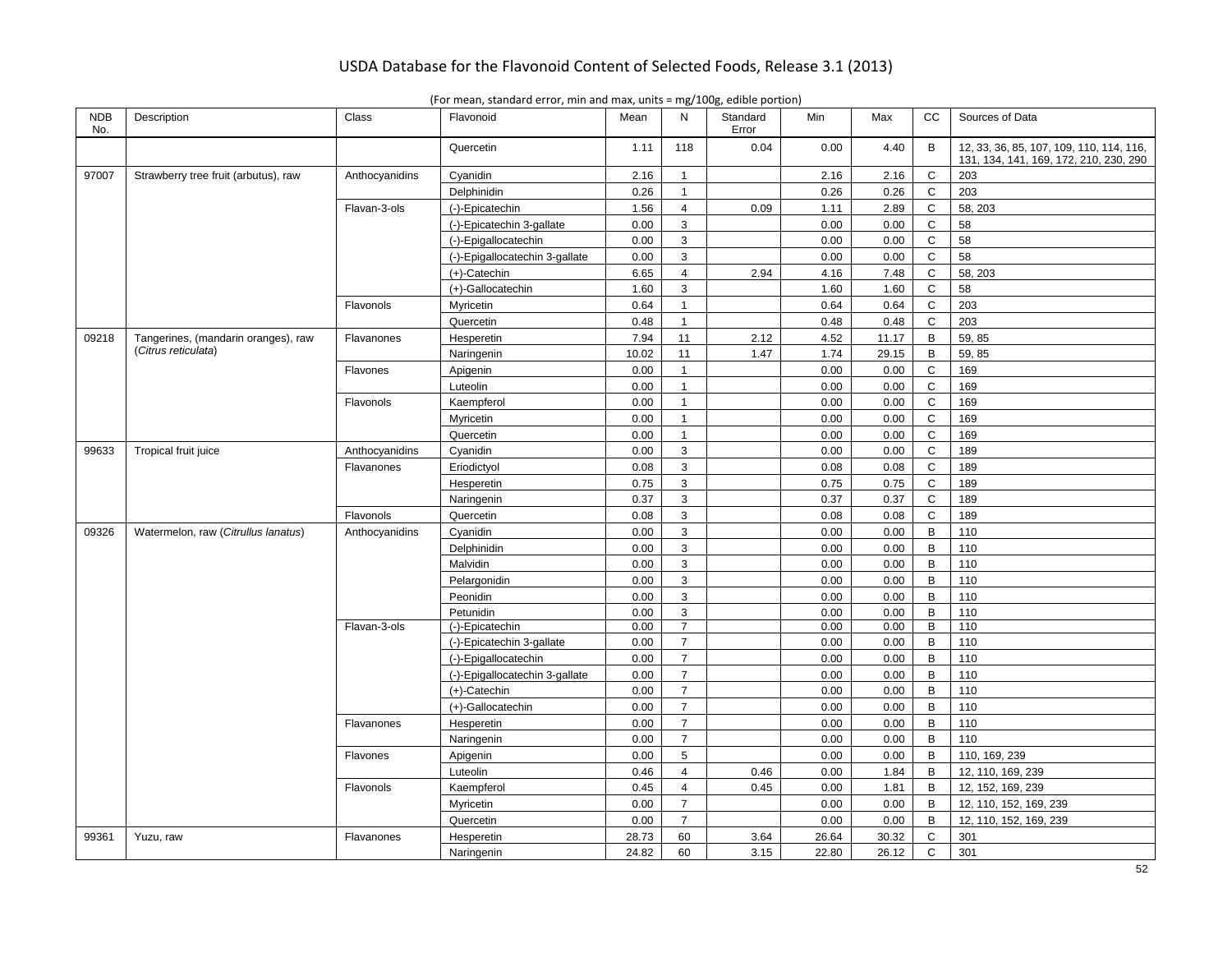| <b>NDB</b><br>No. | Description                            | Class          | Flavonoid                      | Mean  | N            | Standard<br>Error | Min   | Max   | СC           | Sources of Data   |
|-------------------|----------------------------------------|----------------|--------------------------------|-------|--------------|-------------------|-------|-------|--------------|-------------------|
|                   | 11 - Vegetables and Vegetable Products |                |                                |       |              |                   |       |       |              |                   |
| 11001             | Alfalfa seeds, sprouted, raw (Medicago | Flavones       | Apigenin                       | 0.00  | $\mathbf{1}$ |                   | 0.00  | 0.00  | $\mathsf C$  | 239               |
|                   | sativa)                                |                | Luteolin                       | 0.00  | $\mathbf{1}$ |                   | 0.00  | 0.00  | C            | 239               |
|                   |                                        | Flavonols      | Kaempferol                     | 0.00  | $\mathbf{1}$ |                   | 0.00  | 0.00  | $\mathsf C$  | 239               |
|                   |                                        |                | Myricetin                      | 0.00  | $\mathbf{1}$ |                   | 0.00  | 0.00  | $\mathsf C$  | 239               |
|                   |                                        |                | Quercetin                      | 1.70  | $\mathbf{1}$ |                   | 1.70  | 1.70  | $\mathsf{C}$ | 239               |
| 11004             | Amaranth leaves, cooked, boiled,       | Flavonols      | Isorhamnetin                   | 0.00  | $\mathbf{1}$ |                   | 0.00  | 0.00  | $\mathsf{C}$ | 152               |
|                   | drained, without salt                  |                | Kaempferol                     | 0.00  | $\mathbf{1}$ |                   | 0.00  | 0.00  | C            | 152               |
|                   |                                        |                | Myricetin                      | 0.55  | 1            |                   | 0.55  | 0.55  | $\mathbf C$  | 152               |
|                   |                                        |                | Quercetin                      | 0.88  | $\mathbf{1}$ |                   | 0.88  | 0.88  | $\mathbf C$  | 152               |
| 99001             | Annual saw-thistle, leaves             | Flavones       | Apigenin                       | 3.80  | $\mathbf{1}$ |                   | 3.80  | 3.80  | B            | 267               |
|                   |                                        |                | Luteolin                       | 6.50  | -1           |                   | 6.50  | 6.50  | B            | 267               |
|                   |                                        | Flavonols      | Isorhamnetin                   | 0.70  | $\mathbf{1}$ |                   | 0.70  | 0.70  | B            | 267               |
|                   |                                        |                | Kaempferol                     | 3.80  | $\mathbf{1}$ |                   | 3.80  | 3.80  | В            | 267               |
|                   |                                        |                | Myricetin                      | 3.60  | $\mathbf{1}$ |                   | 3.60  | 3.60  | B            | 267               |
|                   |                                        |                | Quercetin                      | 16.00 | $\mathbf{1}$ |                   | 16.00 | 16.00 | B            | 267               |
| 11006             | Arrowhead, cooked, boiled, drained,    | Flavonols      | Isorhamnetin                   | 0.00  | $\mathbf{1}$ |                   | 0.00  | 0.00  | C            | 152               |
|                   | without salt                           |                | Kaempferol                     | 0.00  | $\mathbf{1}$ |                   | 0.00  | 0.00  | C            | 152               |
|                   |                                        |                | Myricetin                      | 0.00  | $\mathbf{1}$ |                   | 0.00  | 0.00  | $\mathsf C$  | 152               |
|                   |                                        |                | Quercetin                      | 0.00  | $\mathbf{1}$ |                   | 0.00  | 0.00  | $\mathsf{C}$ | 152               |
| 11007             | Artichokes, (globe or french), raw     | Flavanones     | Naringenin                     | 12.50 | 10           | 2.46              | 0.00  | 22.93 | $\mathsf{C}$ | 246, 288          |
|                   | (Cynara scolymus)                      | Flavones       | Apigenin                       | 7.48  | 25           | 0.81              | 0.00  | 17.69 | B            | 83, 154, 246, 288 |
|                   |                                        |                | Luteolin                       | 2.30  | 13           | 0.48              | 0.00  | 6.56  | В            | 154, 246, 288     |
| 99362             | Artichokes, Ocean Mist, boiled         | Anthocyanidins | Cyanidin                       | 0.00  | $\mathbf{1}$ |                   | 0.00  | 0.00  | B            | 110               |
|                   |                                        |                | Delphinidin                    | 0.00  | $\mathbf{1}$ |                   | 0.00  | 0.00  | B            | 110               |
|                   |                                        |                | Malvidin                       | 0.00  | $\mathbf{1}$ |                   | 0.00  | 0.00  | B            | 110               |
|                   |                                        |                | Pelargonidin                   | 0.00  | $\mathbf{1}$ |                   | 0.00  | 0.00  | B            | 110               |
|                   |                                        |                | Peonidin                       | 0.00  | 1            |                   | 0.00  | 0.00  | B            | 110               |
|                   |                                        |                | Petunidin                      | 0.00  | $\mathbf{1}$ |                   | 0.00  | 0.00  | B            | 110               |
|                   |                                        | Flavan-3-ols   | (-)-Epicatechin                | 0.00  | $\mathbf{1}$ |                   | 0.00  | 0.00  | B            | 110               |
|                   |                                        |                | (-)-Epicatechin 3-gallate      | 0.00  | $\mathbf{1}$ |                   | 0.00  | 0.00  | B            | 110               |
|                   |                                        |                | (-)-Epigallocatechin           | 0.00  | 1            |                   | 0.00  | 0.00  | B            | 110               |
|                   |                                        |                | (-)-Epigallocatechin 3-gallate | 0.00  | $\mathbf{1}$ |                   | 0.00  | 0.00  | B            | 110               |
|                   |                                        |                | $(+)$ -Catechin                | 0.00  | $\mathbf{1}$ |                   | 0.00  | 0.00  | B            | 110               |
|                   |                                        |                | (+)-Gallocatechin              | 0.00  | $\mathbf{1}$ |                   | 0.00  | 0.00  | B            | 110               |
|                   |                                        | Flavanones     | Hesperetin                     | 0.00  | $\mathbf{1}$ |                   | 0.00  | 0.00  | B            | 110               |
|                   |                                        |                | Naringenin                     | 0.00  | $\mathbf{1}$ |                   | 0.00  | 0.00  | B            | 110               |
|                   |                                        | Flavones       | Apigenin                       | 0.00  | $\mathbf{1}$ |                   | 0.00  | 0.00  | B            | 110               |
|                   |                                        |                | Luteolin                       | 0.00  | $\mathbf{1}$ |                   | 0.00  | 0.00  | B            | 110               |
|                   |                                        | Flavonols      | Myricetin                      | 0.00  | $\mathbf{1}$ |                   | 0.00  | 0.00  | B            | 110               |
|                   |                                        |                | Quercetin                      | 0.00  | $\mathbf{1}$ |                   | 0.00  | 0.00  | B            | 110               |
| 99363             | Artichokes, Ocean Mist, Microwaved     | Anthocyanidins | Cyanidin                       | 0.00  | $\mathbf{1}$ |                   | 0.00  | 0.00  | B            | 110               |
|                   |                                        |                | Delphinidin                    | 0.00  | $\mathbf{1}$ |                   | 0.00  | 0.00  | B            | 110               |
|                   |                                        |                | Malvidin                       | 0.00  | $\mathbf{1}$ |                   | 0.00  | 0.00  | B            | 110               |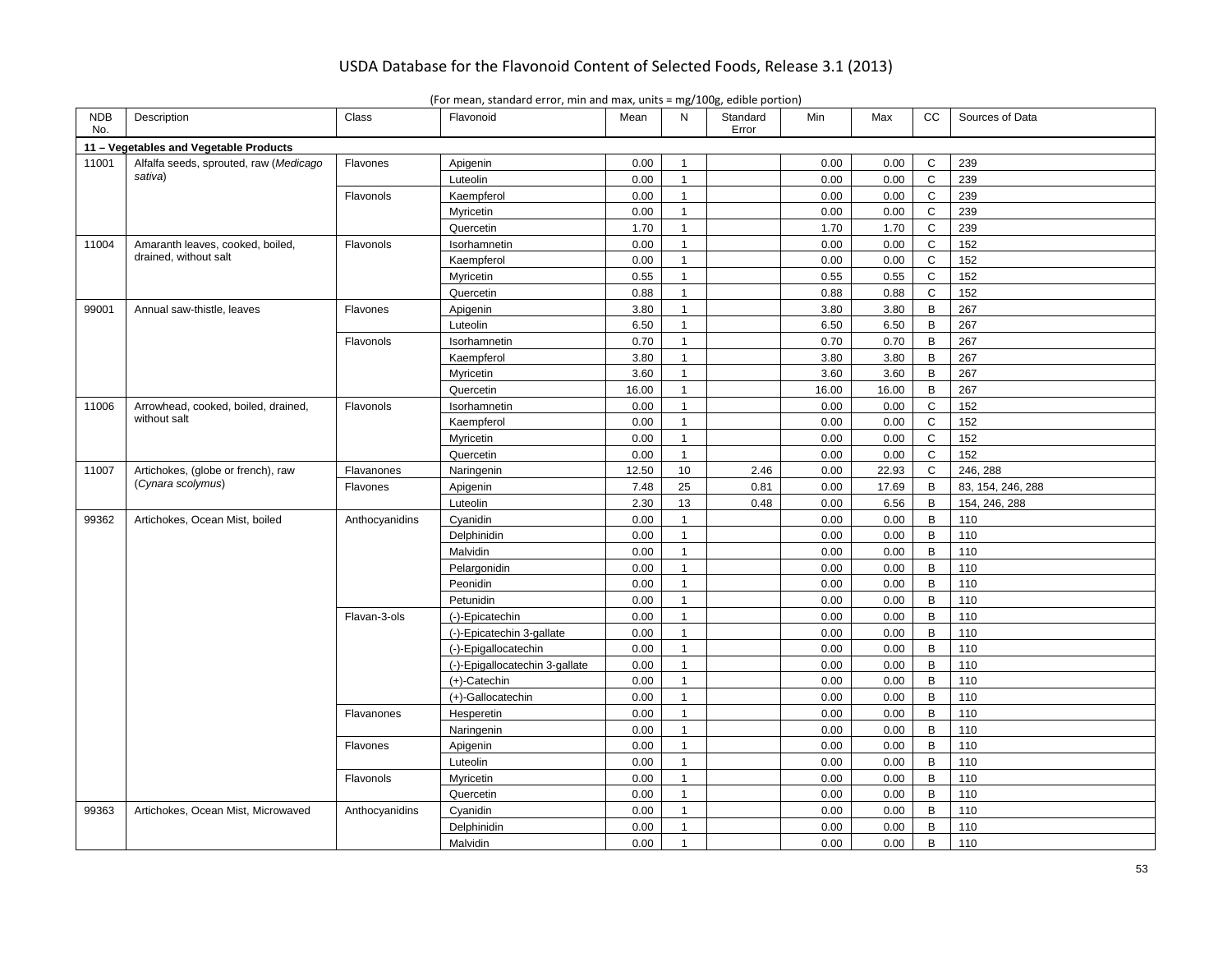| <b>NDB</b><br>No. | Description                             | <b>Class</b>   | Flavonoid    | Mean  | N              | Standard<br>Error | Min  | Max    | СC           | Sources of Data       |
|-------------------|-----------------------------------------|----------------|--------------|-------|----------------|-------------------|------|--------|--------------|-----------------------|
|                   |                                         |                | Pelargonidin | 0.00  | $\mathbf{1}$   |                   | 0.00 | 0.00   | B            | 110                   |
|                   |                                         |                | Peonidin     | 0.00  | $\mathbf{1}$   |                   | 0.00 | 0.00   | B            | 110                   |
|                   |                                         |                | Petunidin    | 0.00  | $\mathbf{1}$   |                   | 0.00 | 0.00   | $\mathsf B$  | 110                   |
|                   |                                         | Flavones       | Apigenin     | 0.00  | $\mathbf{1}$   |                   | 0.00 | 0.00   | $\mathsf B$  | 110                   |
|                   |                                         |                | Luteolin     | 0.00  | $\mathbf{1}$   |                   | 0.00 | 0.00   | $\mathsf B$  | 110                   |
|                   |                                         | Flavonols      | Myricetin    | 0.00  | $\mathbf{1}$   |                   | 0.00 | 0.00   | B            | 110                   |
|                   |                                         |                | Quercetin    | 0.00  | $\mathbf{1}$   |                   | 0.00 | 0.00   | $\mathsf B$  | 110                   |
| 11959             | Arugula, raw (Eruca sativa)             | Anthocyanidins | Cyanidin     | 0.00  | $\overline{2}$ |                   | 0.00 | 0.00   | C            | 11                    |
|                   |                                         | Flavones       | Apigenin     | 0.00  | $\overline{4}$ |                   | 0.00 | 0.00   | $\mathsf C$  | 11, 124               |
|                   |                                         |                | Luteolin     | 0.00  | $\overline{2}$ |                   | 0.00 | 0.00   | $\mathsf{C}$ | 11                    |
|                   |                                         | Flavonols      | Isorhamnetin | 4.30  | 3              |                   | 4.30 | 4.30   | $\mathsf{C}$ | 178                   |
|                   |                                         |                | Kaempferol   | 34.89 | $\overline{7}$ | 13.91             | 3.00 | 104.20 | B            | 11, 124, 178          |
|                   |                                         |                | Quercetin    | 7.92  | $\overline{7}$ | 1.99              | 0.00 | 14.30  | B            | 11, 124, 178          |
| 11012             | Asparagus, cooked, boiled, drained      | Flavonols      | Quercetin    | 15.16 | 8              | 2.42              | 7.61 | 28.40  | B            | 77, 174               |
| 11011             | Asparagus, raw (Asparagus officinalis)  | Flavonols      | Isorhamnetin | 5.70  | 10             | 0.91              | 0.46 | 10.28  | B            | 87                    |
|                   |                                         |                | Kaempferol   | 1.39  | 11             | 0.44              | 0.00 | 5.20   | B            | 87, 141               |
|                   |                                         |                | Myricetin    | 0.00  | $\mathbf{1}$   |                   | 0.00 | 0.00   | $\mathbf C$  | 141                   |
|                   |                                         |                | Quercetin    | 13.98 | 36             | 0.91              | 0.05 | 28.72  | B            | 77, 87, 141, 174, 238 |
| 11025             | Balsam-pear (bitter gourd), pods,       | Flavonols      | Isorhamnetin | 0.00  | $\mathbf{1}$   |                   | 0.00 | 0.00   | C            | 152                   |
|                   | cooked, boiled, drained, without salt   |                | Kaempferol   | 0.00  | $\mathbf{1}$   |                   | 0.00 | 0.00   | $\mathsf C$  | 152                   |
|                   |                                         |                | Myricetin    | 0.00  | $\mathbf{1}$   |                   | 0.00 | 0.00   | $\mathbf C$  | 152                   |
|                   |                                         |                | Quercetin    | 0.00  | $\mathbf{1}$   |                   | 0.00 | 0.00   | $\mathsf C$  | 152                   |
| 99655             | Bay leaves, fresh (Laurus nobilis)      | Flavones       | Apigenin     | 0.00  | $\mathbf{1}$   |                   | 0.00 | 0.00   | D            | 253                   |
|                   |                                         |                | Luteolin     | 0.00  | $\mathbf{1}$   |                   | 0.00 | 0.00   | D            | 253                   |
|                   |                                         | Flavonols      | Kaempferol   | 4.82  | $\mathbf{1}$   |                   | 4.82 | 4.82   | D            | 253                   |
|                   |                                         |                | Myricetin    | 0.00  | $\mathbf{1}$   |                   | 0.00 | 0.00   | D            | 253                   |
|                   |                                         |                | Quercetin    | 3.19  | $\mathbf{1}$   |                   | 3.19 | 3.19   | D            | 253                   |
| 99643             | Beans, butter, raw (Phaseolus           | Flavonols      | Isorhamnetin | 0.00  | 3              |                   | 0.00 | 0.00   | $\mathsf{C}$ | 123                   |
|                   | cocconeus)                              |                | Kaempferol   | 0.00  | 3              |                   | 0.00 | 0.00   | $\mathbf C$  | 123                   |
|                   |                                         |                | Quercetin    | 0.00  | 3              |                   | 0.00 | 0.00   | C            | 123                   |
| 11056             | Beans, snap, green, canned, regular     | Flavones       | Apigenin     | 0.00  | $\overline{4}$ |                   | 0.00 | 0.00   | B            | 116                   |
|                   | pack. drained solids                    |                | Luteolin     | 0.00  | $\overline{4}$ |                   | 0.00 | 0.00   | $\mathsf B$  | 116                   |
|                   |                                         | Flavonols      | Kaempferol   | 0.02  | 5              | 0.02              | 0.00 | 0.09   | $\mathsf{C}$ | 116, 214              |
|                   |                                         |                | Myricetin    | 0.00  | $\overline{4}$ |                   | 0.00 | 0.00   | $\mathsf B$  | 116                   |
|                   |                                         |                | Quercetin    | 1.49  | 5              | 0.62              | 0.63 | 1.70   | C            | 116, 214              |
| 11053             | Beans, snap, green, cooked, boiled,     | Anthocyanidins | Cyanidin     | 0.02  | $\mathbf{1}$   |                   | 0.02 | 0.02   | $\mathbf C$  | 85                    |
|                   | drained, without salt                   |                | Delphinidin  | 0.02  | $\mathbf{1}$   |                   | 0.02 | 0.02   | $\mathbf C$  | 85                    |
|                   |                                         |                | Pelargonidin | 0.02  | $\mathbf{1}$   |                   | 0.02 | 0.02   | C            | 85                    |
|                   |                                         | Flavonols      | Kaempferol   | 0.00  | $\overline{1}$ |                   | 0.00 | 0.00   | B            | 152                   |
|                   |                                         |                | Myricetin    | 0.08  | $\mathbf{1}$   |                   | 0.08 | 0.08   | $\mathsf B$  | 152                   |
|                   |                                         |                | Quercetin    | 2.84  | 11             | 0.42              | 0.32 | 4.81   | B            | 7, 152                |
| 11060             | Beans, snap, green, frozen, all styles, | Flavonols      | Kaempferol   | 0.24  | $\overline{4}$ |                   | 0.24 | 0.24   | C            | 76                    |
|                   | unprepared                              |                | Quercetin    | 1.30  | $\mathbf{1}$   |                   | 1.30 | 1.30   | $\mathbf C$  | 76                    |
|                   |                                         |                |              | 0.26  | 8              | 0.07              | 0.20 | 0.31   | $\mathsf{C}$ | 76                    |
| 11061             | Beans, snap, green, frozen, cooked,     | Flavonols      | Kaempferol   |       |                |                   |      |        |              |                       |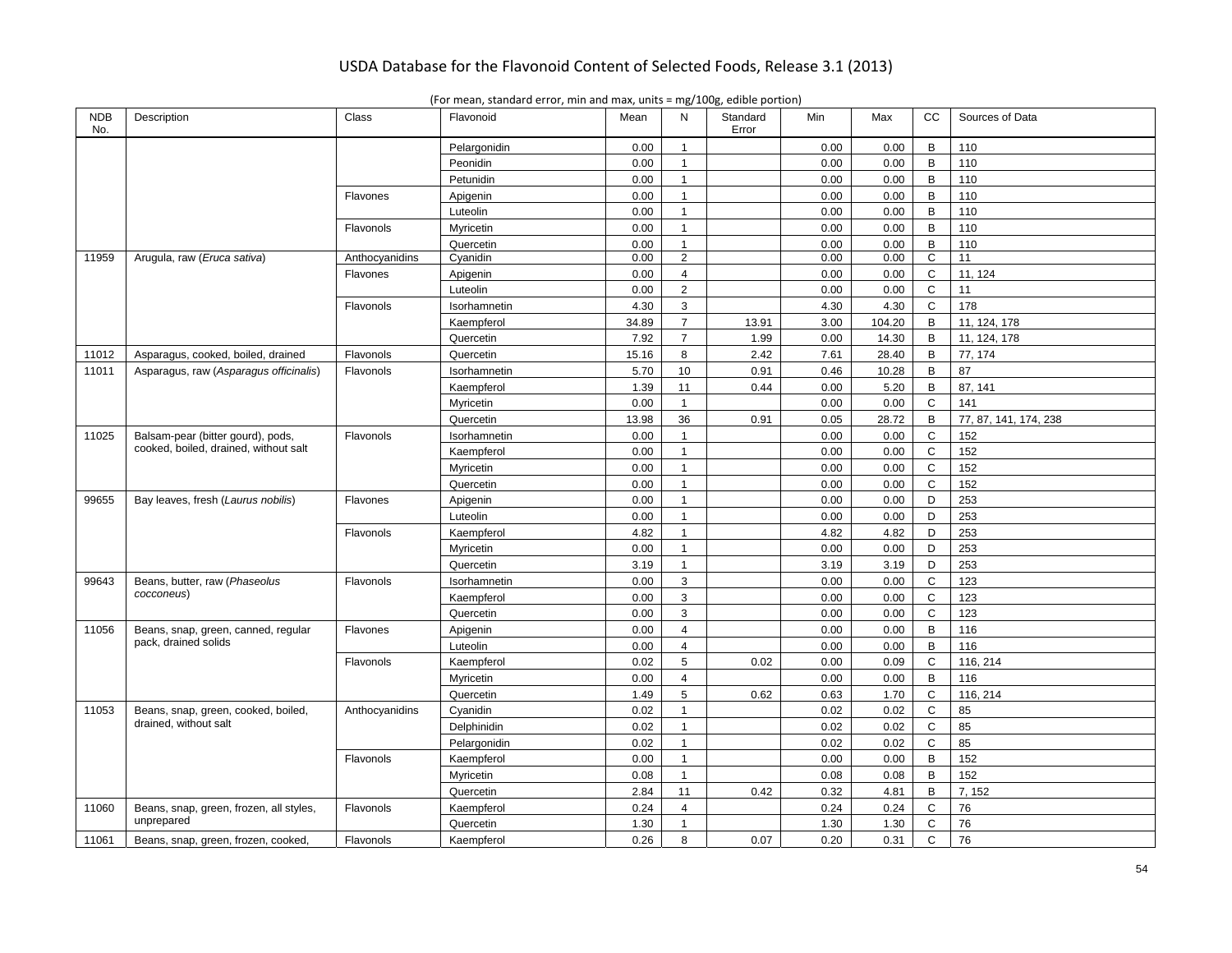|  | (For mean, standard error, min and max, units = $mg/100g$ , edible portion) |
|--|-----------------------------------------------------------------------------|
|--|-----------------------------------------------------------------------------|

| <b>NDB</b><br>No. | Description                            | Class        | Flavonoid                      | Mean  | N              | Standard<br>Error | Min   | Max   | <b>CC</b>      | Sources of Data                    |
|-------------------|----------------------------------------|--------------|--------------------------------|-------|----------------|-------------------|-------|-------|----------------|------------------------------------|
|                   | boiled, drained without salt           |              | Quercetin                      | 1.25  | 8              | 0.33              | 1.00  | 1.50  | $\mathsf{C}$   | 76                                 |
| 11052             | Beans, snap, green, raw (Phaseolus     | Flavan-3-ols | (-)-Epicatechin                | 0.00  | 11             |                   | 0.00  | 0.00  | B              | 15, 58                             |
|                   | vulgaris)                              |              | (-)-Epicatechin 3-gallate      | 0.00  | 11             |                   | 0.00  | 0.00  | B              | 15, 58                             |
|                   |                                        |              | (-)-Epigallocatechin           | 0.00  | 11             |                   | 0.00  | 0.00  | B              | 15, 58                             |
|                   |                                        |              | (-)-Epigallocatechin 3-gallate | 0.00  | 11             |                   | 0.00  | 0.00  | B              | 15, 58                             |
|                   |                                        |              | $(+)$ -Catechin                | 0.00  | 11             |                   | 0.00  | 0.00  | B              | 15, 58                             |
|                   |                                        |              | (+)-Gallocatechin              | 0.00  | 11             |                   | 0.00  | 0.00  | B              | 15, 58                             |
|                   |                                        | Flavones     | Apigenin                       | 0.00  | 5              | 0.00              | 0.00  | 0.01  | $\overline{B}$ | 85, 116                            |
|                   |                                        |              | Luteolin                       | 0.13  | 8              | 0.13              | 0.00  | 1.01  | B              | 12, 85, 116                        |
|                   |                                        | Flavonols    | Kaempferol                     | 0.45  | 23             | 0.06              | 0.00  | 1.86  | B              | 12, 85, 113, 116, 141, 214         |
|                   |                                        |              | Myricetin                      | 0.13  | 9              | 0.12              | 0.00  | 1.11  | B              | 12, 85, 116, 141                   |
|                   |                                        |              | Quercetin                      | 2.73  | 30             | 0.22              | 0.03  | 9.09  | B              | 7, 12, 85, 113, 116, 134, 141, 214 |
| 11724             | Beans, snap, yellow, cooked, boiled,   | Flavonols    | Kaempferol                     | 0.00  | $\mathbf{1}$   |                   | 0.00  | 0.00  | C              | 152                                |
|                   | drained, without salt                  |              | Myricetin                      | 0.00  | $\mathbf{1}$   |                   | 0.00  | 0.00  | $\mathbf C$    | 152                                |
|                   |                                        |              | Quercetin                      | 0.20  | $\mathbf{1}$   |                   | 0.20  | 0.20  | $\mathsf C$    | 152                                |
|                   |                                        |              | Kaempferol                     | 0.42  | 9              | 0.06              | 0.20  | 0.71  | $\mathsf{C}$   | 113                                |
|                   |                                        |              | Quercetin                      | 3.03  | 9              | 0.69              | 0.95  | 6.85  | $\mathsf C$    | 113                                |
| 11080             | Beets, raw (Beta vulgaris)             | Flavan-3-ols | (-)-Epicatechin                | 0.00  | $\overline{4}$ |                   | 0.00  | 0.00  | B              | 15                                 |
|                   |                                        |              | (-)-Epicatechin 3-gallate      | 0.00  | $\overline{4}$ |                   | 0.00  | 0.00  | B              | 15                                 |
|                   |                                        |              | (-)-Epigallocatechin           | 0.00  | $\overline{4}$ |                   | 0.00  | 0.00  | B              | 15                                 |
|                   |                                        |              | (-)-Epigallocatechin 3-gallate | 0.00  | $\overline{4}$ |                   | 0.00  | 0.00  | $\mathsf{B}$   | 15                                 |
|                   |                                        |              | $(+)$ -Catechin                | 0.00  | $\overline{4}$ |                   | 0.00  | 0.00  | $\mathsf{B}$   | 15                                 |
|                   |                                        |              | (+)-Gallocatechin              | 0.00  | $\overline{4}$ |                   | 0.00  | 0.00  | B              | 15                                 |
|                   |                                        | Flavones     | Apigenin                       | 0.00  | 5              |                   | 0.00  | 0.00  | $\mathsf{C}$   | 116, 170                           |
|                   |                                        |              | Luteolin                       | 0.37  | 5              | 0.37              | 0.00  | 1.83  | $\mathsf{C}$   | 116, 170                           |
|                   |                                        | Flavonols    | Kaempferol                     | 0.00  | 5              |                   | 0.00  | 0.00  | $\mathsf{C}$   | 116, 170                           |
|                   |                                        |              | Myricetin                      | 0.00  | 5              |                   | 0.00  | 0.00  | $\mathsf{C}$   | 116, 170                           |
|                   |                                        |              | Quercetin                      | 0.13  | 5              | 0.13              | 0.00  | 0.67  | C              | 116, 170                           |
| 11089             | Broadbeans, immature seeds, cooked,    | Flavan-3-ols | (-)-Epicatechin                | 7.82  | $\overline{4}$ |                   | 7.82  | 7.82  | $\mathsf B$    | 15                                 |
|                   | boiled, drained, without salt          |              | (-)-Epicatechin 3-gallate      | 0.00  | $\overline{4}$ |                   | 0.00  | 0.00  | B              | 15                                 |
|                   |                                        |              | (-)-Epigallocatechin           | 4.65  | $\overline{4}$ |                   | 4.65  | 4.65  | $\overline{B}$ | 15                                 |
|                   |                                        |              | (-)-Epigallocatechin 3-gallate | 0.00  | $\overline{4}$ |                   | 0.00  | 0.00  | B              | 15                                 |
|                   |                                        |              | (+)-Catechin                   | 8.16  | $\overline{4}$ |                   | 8.16  | 8.16  | $\mathsf{B}$   | 15                                 |
|                   |                                        |              | (+)-Gallocatechin              | 0.00  | $\overline{4}$ |                   | 0.00  | 0.00  | B              | 15                                 |
| 11088             | Broadbeans, immature seeds, raw (Vicia | Flavan-3-ols | (-)-Epicatechin                | 28.96 | $\overline{7}$ | 9.70              | 22.51 | 37.55 | $\, {\bf B}$   | 15, 58                             |
|                   | faba)                                  |              | (-)-Epicatechin 3-gallate      | 0.00  | $\overline{7}$ |                   | 0.00  | 0.00  | B              | 15, 58                             |
|                   |                                        |              | (-)-Epigallocatechin           | 15.47 | $\overline{7}$ | 5.29              | 14.03 | 17.38 | B              | 15, 58                             |
|                   |                                        |              | (-)-Epigallocatechin 3-gallate | 0.00  | $\overline{7}$ |                   | 0.00  | 0.00  | B              | 15, 58                             |
|                   |                                        |              | $(+)$ -Catechin                | 14.29 | $\overline{7}$ | 4.88              | 12.83 | 16.23 | B              | 15, 58                             |
|                   |                                        |              | (+)-Gallocatechin              | 4.15  | $\overline{7}$ | 0.80              | 0.00  | 9.68  | B              | 15, 58                             |
|                   |                                        | Flavones     | Apigenin                       | 0.00  | $\mathbf{1}$   |                   | 0.00  | 0.00  | B              | 116                                |
|                   |                                        |              | Luteolin                       | 0.00  | $\mathbf{1}$   |                   | 0.00  | 0.00  | B              | 116                                |
|                   |                                        | Flavonols    | Kaempferol                     | 0.00  | $\mathbf{1}$   |                   | 0.00  | 0.00  | $\sf B$        | 116                                |
|                   |                                        |              | Myricetin                      | 2.60  | $\mathbf{1}$   |                   | 2.60  | 2.60  | B              | 116                                |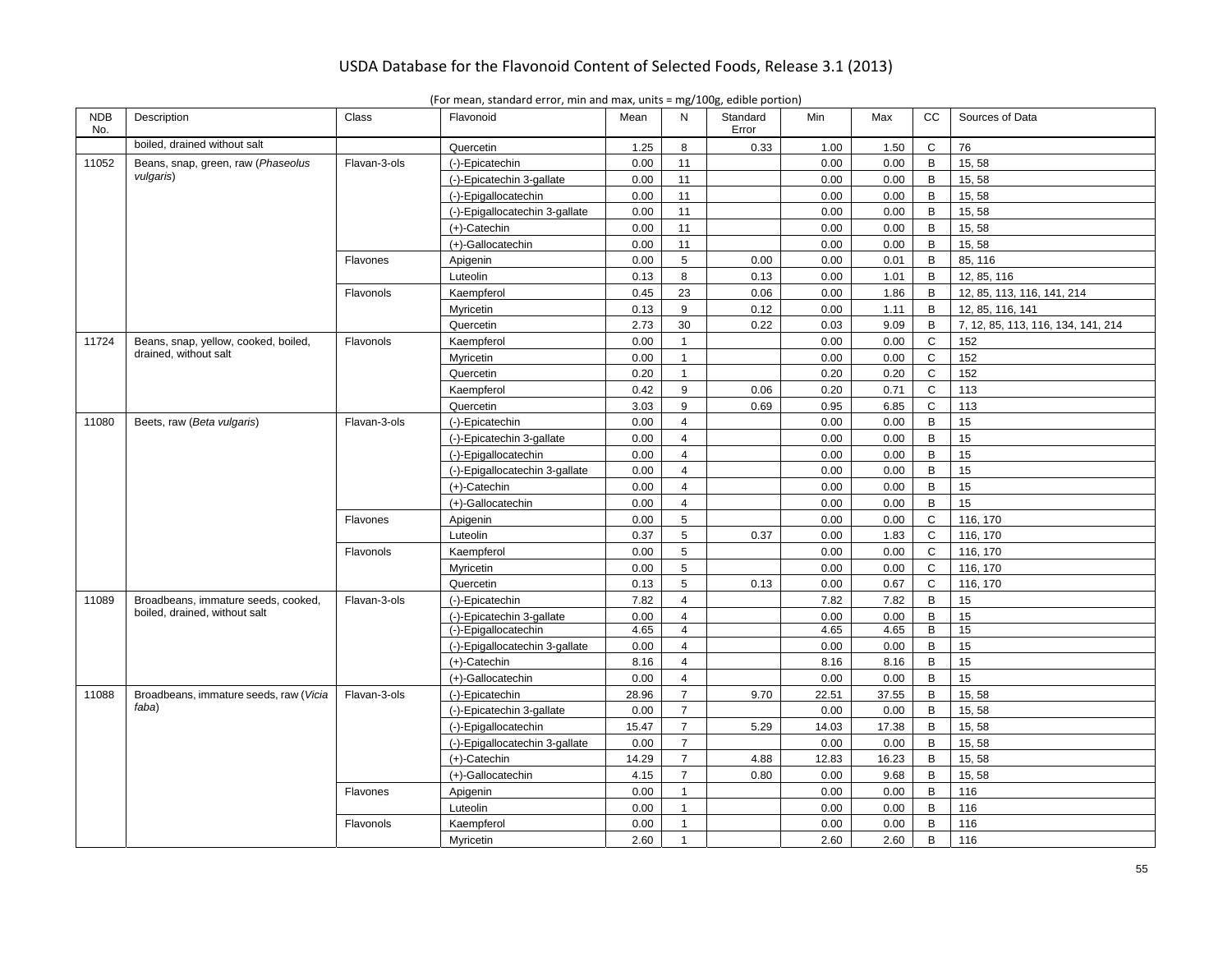| <b>NDB</b><br>No. | Description                        | Class          | Flavonoid                      | Mean | N              | Standard<br>Error | Min      | Max  | cc           | Sources of Data |
|-------------------|------------------------------------|----------------|--------------------------------|------|----------------|-------------------|----------|------|--------------|-----------------|
|                   |                                    |                | Quercetin                      | 2.00 | $\mathbf{1}$   |                   | 2.00     | 2.00 | B            | 116             |
| 11097             | Broccoli raab, cooked              | Anthocyanidins | Cyanidin                       | 0.00 | 3              |                   | 0.00     | 0.00 | B            | 110             |
|                   |                                    |                | Delphinidin                    | 0.00 | 3              |                   | 0.00     | 0.00 | $\, {\sf B}$ | 110             |
|                   |                                    |                | Malvidin                       | 0.00 | 3              |                   | 0.00     | 0.00 | B            | 110             |
|                   |                                    |                | Pelargonidin                   | 0.00 | 3              |                   | $0.00\,$ | 0.00 | B            | 110             |
|                   |                                    |                | Peonidin                       | 0.00 | 3              |                   | 0.00     | 0.00 | B            | 110             |
|                   |                                    |                | Petunidin                      | 0.00 | 3              |                   | 0.00     | 0.00 | $\mathsf{B}$ | 110             |
|                   |                                    | Flavan-3-ols   | (-)-Epicatechin                | 0.00 | $\overline{4}$ |                   | 0.00     | 0.00 | $\mathsf B$  | 110             |
|                   |                                    |                | (-)-Epicatechin 3-gallate      | 0.00 | $\overline{4}$ |                   | 0.00     | 0.00 | $\, {\sf B}$ | 110             |
|                   |                                    |                | (-)-Epigallocatechin           | 0.00 | $\overline{4}$ |                   | 0.00     | 0.00 | B            | 110             |
|                   |                                    |                | (-)-Epigallocatechin 3-gallate | 0.00 | $\overline{4}$ |                   | 0.00     | 0.00 | $\, {\bf B}$ | 110             |
|                   |                                    |                | (+)-Catechin                   | 0.00 | $\overline{4}$ |                   | 0.00     | 0.00 | B            | 110             |
|                   |                                    |                | (+)-Gallocatechin              | 0.00 | $\overline{4}$ |                   | 0.00     | 0.00 | $\mathsf{B}$ | 110             |
|                   |                                    | Flavanones     | Hesperetin                     | 0.00 | 4              |                   | 0.00     | 0.00 | B            | 110             |
|                   |                                    |                | Naringenin                     | 0.00 | $\overline{4}$ |                   | 0.00     | 0.00 | $\, {\sf B}$ | 110             |
|                   |                                    | Flavones       | Apigenin                       | 0.00 | 3              |                   | 0.00     | 0.00 | $\mathsf B$  | 110             |
|                   |                                    |                | Luteolin                       | 0.00 | 3              |                   | 0.00     | 0.00 | $\mathsf{B}$ | 110             |
|                   |                                    | Flavonols      | Myricetin                      | 0.00 | 3              |                   | 0.00     | 0.00 | $\, {\sf B}$ | 110             |
|                   |                                    |                | Quercetin                      | 1.05 | 3              | 1.05              | 0.00     | 3.16 | $\mathsf B$  | 110             |
| 11096             | Broccoli raab, raw (Brassica ruvo) | Anthocyanidins | Cyanidin                       | 0.00 | $\overline{2}$ |                   | 0.00     | 0.00 | B            | 110             |
|                   |                                    |                | Delphinidin                    | 0.00 | $\overline{2}$ |                   | 0.00     | 0.00 | $\, {\sf B}$ | 110             |
|                   |                                    |                | Malvidin                       | 0.00 | $\overline{2}$ |                   | 0.00     | 0.00 | B            | 110             |
|                   |                                    |                | Pelargonidin                   | 0.00 | $\overline{2}$ |                   | 0.00     | 0.00 | $\mathsf B$  | 110             |
|                   |                                    |                | Peonidin                       | 0.00 | $\overline{2}$ |                   | 0.00     | 0.00 | B            | 110             |
|                   |                                    |                | Petunidin                      | 0.00 | $\overline{2}$ |                   | 0.00     | 0.00 | $\mathsf{B}$ | 110             |
|                   |                                    | Flavan-3-ols   | (-)-Epicatechin                | 0.00 | $\overline{2}$ |                   | 0.00     | 0.00 | $\, {\bf B}$ | 110             |
|                   |                                    |                | (-)-Epicatechin 3-gallate      | 0.00 | $\overline{2}$ |                   | 0.00     | 0.00 | B            | 110             |
|                   |                                    |                | (-)-Epigallocatechin           | 0.00 | $\overline{2}$ |                   | 0.00     | 0.00 | B            | 110             |
|                   |                                    |                | (-)-Epigallocatechin 3-gallate | 0.00 | $\overline{2}$ |                   | 0.00     | 0.00 | B            | 110             |
|                   |                                    |                | $(+)$ -Catechin                | 0.00 | $\overline{2}$ |                   | 0.00     | 0.00 | $\, {\sf B}$ | 110             |
|                   |                                    |                | (+)-Gallocatechin              | 0.00 | $\overline{2}$ |                   | 0.00     | 0.00 | $\mathsf B$  | 110             |
|                   |                                    | Flavanones     | Hesperetin                     | 0.00 | $\overline{2}$ |                   | 0.00     | 0.00 | $\mathsf{B}$ | 110             |
|                   |                                    |                | Naringenin                     | 0.00 | $\overline{2}$ |                   | 0.00     | 0.00 | $\, {\sf B}$ | 110             |
|                   |                                    | Flavones       | Apigenin                       | 0.00 | $\overline{2}$ |                   | 0.00     | 0.00 | $\sf B$      | 110             |
|                   |                                    |                | Luteolin                       | 0.00 | $\overline{2}$ |                   | 0.00     | 0.00 | $\mathsf B$  | 110             |
|                   |                                    | Flavonols      | Myricetin                      | 0.00 | $\overline{2}$ |                   | 0.00     | 0.00 | $\, {\sf B}$ | 110             |
|                   |                                    |                | Quercetin                      | 2.25 | $\overline{2}$ | 2.25              | 0.00     | 4.49 | B            | 110             |
| 11091             | Broccoli, cooked, boiled, drained, | Anthocyanidins | Cyanidin                       | 0.00 | $\overline{4}$ |                   | 0.00     | 0.00 | $\, {\bf B}$ | 110             |
|                   | without salt                       |                | Delphinidin                    | 0.00 | $\overline{4}$ |                   | 0.00     | 0.00 | B            | 110             |
|                   |                                    |                | Malvidin                       | 0.00 | $\overline{4}$ |                   | 0.00     | 0.00 | $\, {\bf B}$ | 110             |
|                   |                                    |                | Pelargonidin                   | 0.00 | $\overline{4}$ |                   | 0.00     | 0.00 | B            | 110             |
|                   |                                    |                | Peonidin                       | 0.00 | $\overline{4}$ |                   | 0.00     | 0.00 | $\, {\sf B}$ | 110             |
|                   |                                    |                | Petunidin                      | 0.00 | $\overline{4}$ |                   | 0.00     | 0.00 | $\mathsf B$  | 110             |
|                   |                                    | Flavan-3-ols   | (-)-Epicatechin                | 0.00 | $\mathbf{1}$   |                   | 0.00     | 0.00 | $\mathsf{B}$ | 110             |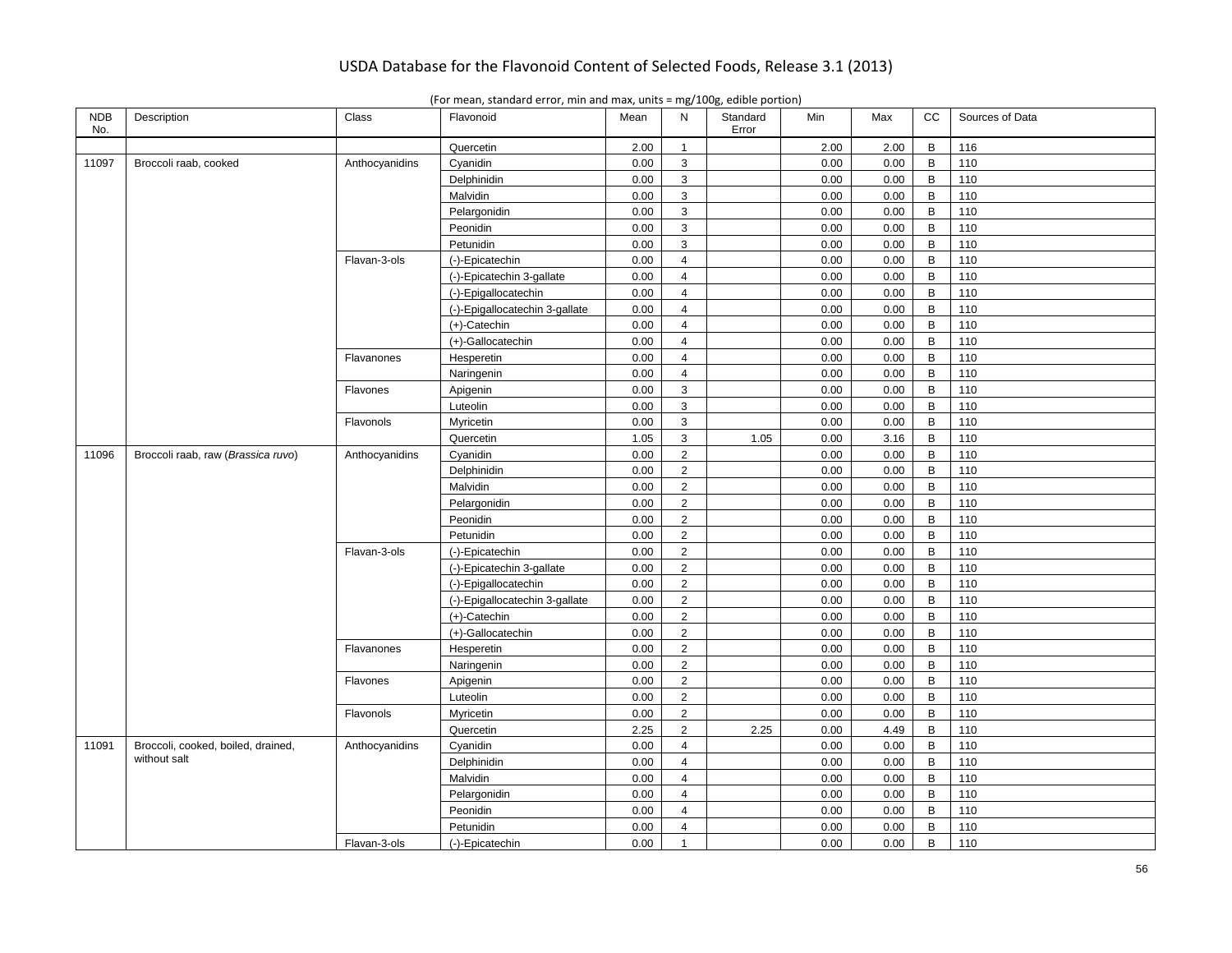| <b>NDB</b><br>No. | Description                           | Class          | Flavonoid                      | Mean | N              | Standard<br>Error | Min  | Max   | cc             | Sources of Data                                           |
|-------------------|---------------------------------------|----------------|--------------------------------|------|----------------|-------------------|------|-------|----------------|-----------------------------------------------------------|
|                   |                                       |                | (-)-Epicatechin 3-gallate      | 0.00 | $\mathbf{1}$   |                   | 0.00 | 0.00  | B              | 110                                                       |
|                   |                                       |                | (-)-Epigallocatechin           | 0.00 | $\mathbf{1}$   |                   | 0.00 | 0.00  | B              | 110                                                       |
|                   |                                       |                | (-)-Epigallocatechin 3-gallate | 0.00 | $\mathbf{1}$   |                   | 0.00 | 0.00  | B              | 110                                                       |
|                   |                                       |                | $(+)$ -Catechin                | 0.00 | $\mathbf{1}$   |                   | 0.00 | 0.00  | $\mathsf B$    | 110                                                       |
|                   |                                       |                | (+)-Gallocatechin              | 0.00 | $\mathbf{1}$   |                   | 0.00 | 0.00  | B              | 110                                                       |
|                   |                                       | Flavanones     | Hesperetin                     | 0.00 | $\mathbf{1}$   |                   | 0.00 | 0.00  | B              | 110                                                       |
|                   |                                       |                | Naringenin                     | 0.00 | $\mathbf{1}$   |                   | 0.00 | 0.00  | B              | 110                                                       |
|                   |                                       | Flavones       | Apigenin                       | 0.00 | $\overline{4}$ |                   | 0.00 | 0.00  | $\mathsf B$    | 110                                                       |
|                   |                                       |                | Luteolin                       | 0.00 | $\overline{2}$ |                   | 0.00 | 0.00  | $\mathsf B$    | 110                                                       |
|                   |                                       | Flavonols      | Kaempferol                     | 1.06 | 31             | 0.12              | 0.13 | 3.28  | $\overline{B}$ | 208, 213                                                  |
|                   |                                       |                | Myricetin                      | 0.00 | $\overline{4}$ |                   | 0.00 | 0.00  | B              | 110                                                       |
|                   |                                       |                | Quercetin                      | 1.33 | 35             | 0.16              | 0.00 | 3.28  | B              | 110, 208, 213                                             |
| 11092             | Broccoli, frozen, chopped, unprepared | Flavonols      | Kaempferol                     | 2.49 | 3              | 0.76              | 0.96 | 3.27  | $\mathsf{C}$   | 221                                                       |
|                   |                                       |                | Quercetin                      | 2.40 | 3              | 0.78              | 0.91 | 3.52  | $\mathsf{C}$   | 221                                                       |
| 11090             | Broccoli, raw (Brassica oleracea var. | Anthocyanidins | Cyanidin                       | 0.00 | $\overline{4}$ |                   | 0.00 | 0.00  | B              | 110                                                       |
|                   | <i>italica</i> )                      |                | Delphinidin                    | 0.00 | $\overline{4}$ |                   | 0.00 | 0.00  | B              | 110                                                       |
|                   |                                       |                | Malvidin                       | 0.00 | $\overline{4}$ |                   | 0.00 | 0.00  | B              | 110                                                       |
|                   |                                       |                | Pelargonidin                   | 0.00 | $\overline{4}$ |                   | 0.00 | 0.00  | B              | 110                                                       |
|                   |                                       |                | Peonidin                       | 0.00 | $\overline{4}$ |                   | 0.00 | 0.00  | $\mathsf B$    | 110                                                       |
|                   |                                       |                | Petunidin                      | 0.00 | $\overline{4}$ |                   | 0.00 | 0.00  | $\mathsf B$    | 110                                                       |
|                   |                                       | Flavan-3-ols   | (-)-Epicatechin                | 0.00 | 10             |                   | 0.00 | 0.00  | A              | 15, 110                                                   |
|                   |                                       |                | (-)-Epicatechin 3-gallate      | 0.00 | 10             |                   | 0.00 | 0.00  | $\overline{A}$ | 15, 110                                                   |
|                   |                                       |                | (-)-Epigallocatechin           | 0.00 | 10             |                   | 0.00 | 0.00  | $\overline{A}$ | 15, 110                                                   |
|                   |                                       |                | (-)-Epigallocatechin 3-gallate | 0.00 | 10             |                   | 0.00 | 0.00  | A              | 15, 110                                                   |
|                   |                                       |                | $(+)$ -Catechin                | 0.00 | 10             |                   | 0.00 | 0.00  | $\overline{A}$ | 15, 110                                                   |
|                   |                                       |                | (+)-Gallocatechin              | 0.00 | 10             |                   | 0.00 | 0.00  | A              | 15, 110                                                   |
|                   |                                       | Flavanones     | Hesperetin                     | 0.00 | 6              |                   | 0.00 | 0.00  | B              | 110                                                       |
|                   |                                       |                | Naringenin                     | 0.00 | 6              |                   | 0.00 | 0.00  | B              | 110                                                       |
|                   |                                       | Flavones       | Apigenin                       | 0.00 | 11             | 0.00              | 0.00 | 0.01  | B              | 18, 85, 110, 116, 170                                     |
|                   |                                       |                | Luteolin                       | 0.80 | 15             | 0.17              | 0.00 | 3.98  | B              | 12, 18, 85, 110, 116, 170, 238                            |
|                   |                                       | Flavonols      | Kaempferol                     | 7.84 | 115            | 0.60              | 0.05 | 21.30 | B              | 12, 18, 85, 99, 116, 119, 134, 141, 170,<br>179, 213, 238 |
|                   |                                       |                | Myricetin                      | 0.06 | 13             | 0.05              | 0.00 | 0.71  | B              | 12, 18, 85, 110, 116, 141, 170                            |
|                   |                                       |                | Quercetin                      | 3.26 | 116            | 0.22              | 0.00 | 13.70 | B              | 12, 18, 85, 99, 110, 116, 119, 134, 141,<br>170, 179, 213 |
| 11099             | Brussels sprouts, cooked, boiled,     | Flavanones     | Naringenin                     | 1.94 | 24             | 0.30              | 0.63 | 4.07  | $\mathbf C$    | 208                                                       |
|                   | drained, without salt                 | Flavones       | Luteolin                       | 0.50 | 24             | 0.07              | 0.06 | 1.24  | $\mathbf C$    | 208                                                       |
|                   |                                       | Flavonols      | Kaempferol                     | 0.91 | 24             | 0.15              | 0.58 | 1.34  | $\mathbf C$    | 208                                                       |
|                   |                                       |                | Quercetin                      | 4.33 | 24             | 0.70              | 2.53 | 8.34  | $\mathbf C$    | 208                                                       |
| 11098             | Brussels sprouts, raw (Brassica       | Flavan-3-ols   | (-)-Epicatechin                | 0.00 | $\overline{4}$ |                   | 0.00 | 0.00  | B              | 15                                                        |
|                   | oleracea (Gemmifera Group))           |                | (-)-Epicatechin 3-gallate      | 0.00 | $\overline{4}$ |                   | 0.00 | 0.00  | B              | 15                                                        |
|                   |                                       |                | (-)-Epigallocatechin           | 0.00 | $\overline{4}$ |                   | 0.00 | 0.00  | B              | 15                                                        |
|                   |                                       |                | (-)-Epigallocatechin 3-gallate | 0.00 | $\overline{4}$ |                   | 0.00 | 0.00  | B              | 15                                                        |
|                   |                                       |                | $(+)$ -Catechin                | 0.00 | $\overline{4}$ |                   | 0.00 | 0.00  | $\mathsf B$    | 15                                                        |
|                   |                                       |                | (+)-Gallocatechin              | 0.00 | $\overline{4}$ |                   | 0.00 | 0.00  | B              | 15                                                        |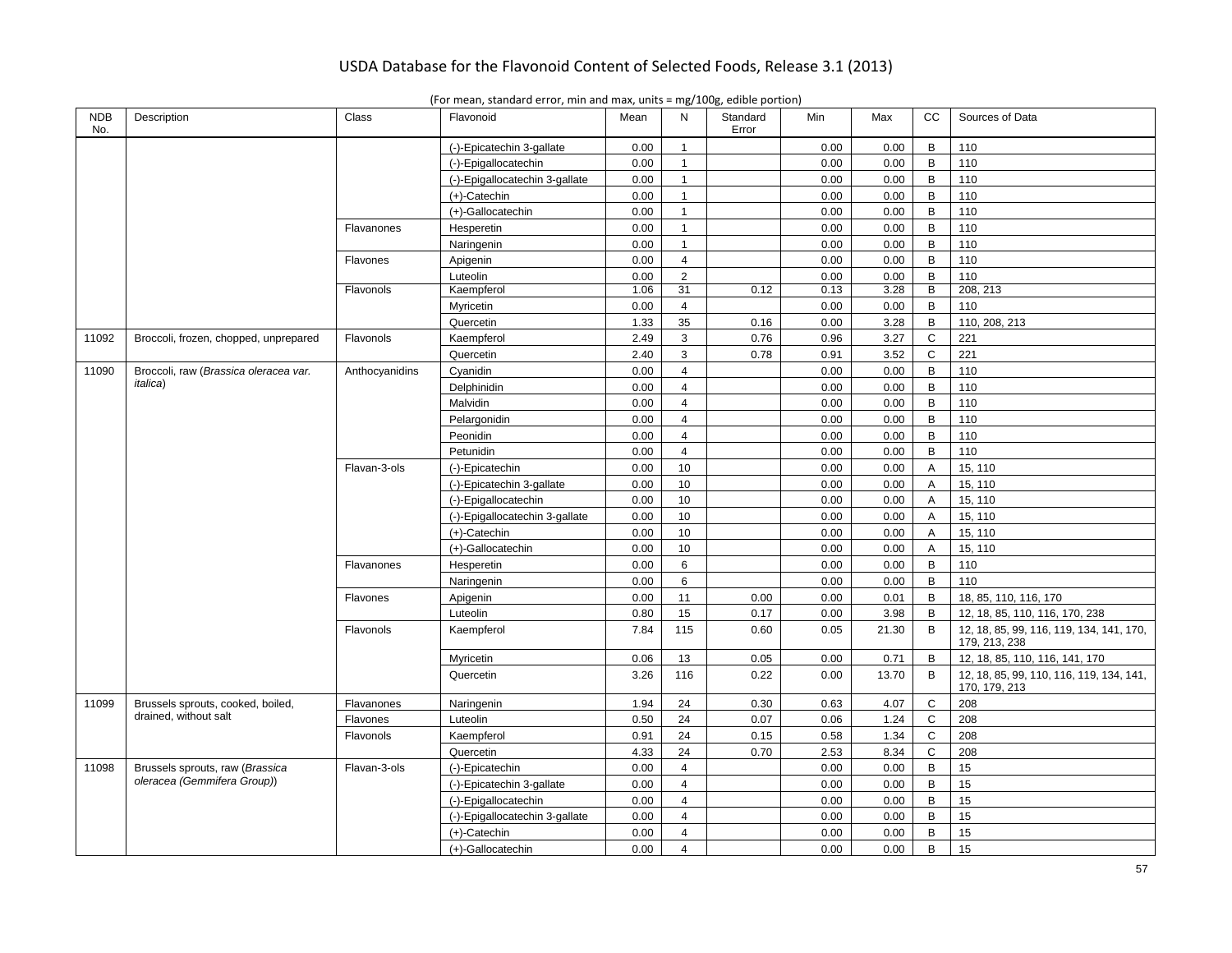| <b>NDB</b><br>No. | Description                          | Class          | Flavonoid                      | Mean  | N              | Standard<br>Error | Min   | Max   | cc             | Sources of Data           |
|-------------------|--------------------------------------|----------------|--------------------------------|-------|----------------|-------------------|-------|-------|----------------|---------------------------|
|                   |                                      | Flavanones     | Naringenin                     | 3.29  | 6              | 1.19              | 2.74  | 3.85  | C              | 208                       |
|                   |                                      | Flavones       | Apigenin                       | 0.00  | $\overline{2}$ |                   | 0.00  | 0.00  | B              | 116, 170                  |
|                   |                                      |                | Luteolin                       | 0.33  | 8              | 0.06              | 0.00  | 0.67  | B              | 116, 170, 208             |
|                   |                                      | Flavonols      | Kaempferol                     | 0.86  | 10             | 0.18              | 0.73  | 1.28  | B              | 116, 134, 170, 208        |
|                   |                                      |                | Myricetin                      | 0.00  | $\overline{2}$ |                   | 0.00  | 0.00  | B              | 116, 170                  |
|                   |                                      |                | Quercetin                      | 1.92  | 10             | 0.43              | 0.00  | 4.04  | B              | 116, 134, 170, 208        |
| 11117             | Cabbage, chinese (pak-choi), cooked, | Anthocyanidins | Cyanidin                       | 0.02  | $\overline{2}$ |                   | 0.02  | 0.02  | $\mathsf C$    | 85                        |
|                   | boiled, drained, without salt        |                | Delphinidin                    | 0.02  | $\overline{2}$ |                   | 0.02  | 0.02  | $\mathsf C$    | 85                        |
|                   |                                      |                | Pelargonidin                   | 0.02  | 2              |                   | 0.02  | 0.02  | $\mathsf{C}$   | 85                        |
|                   |                                      | Flavones       | Apigenin                       | 0.01  | $\overline{1}$ |                   | 0.01  | 0.01  | $\mathsf C$    | 85                        |
|                   |                                      |                | Luteolin                       | 0.02  | $\mathbf{1}$   |                   | 0.02  | 0.02  | $\mathsf{C}$   | 85                        |
|                   |                                      |                | Isorhamnetin                   | 0.16  | $\mathbf{1}$   |                   | 0.16  | 0.16  | $\overline{B}$ | 152                       |
|                   |                                      |                | Kaempferol                     | 1.52  | $\overline{2}$ | 0.88              | 0.64  | 2.40  | C              | 85, 152                   |
|                   |                                      |                | Myricetin                      | 0.01  | $\overline{2}$ | 0.01              | 0.00  | 0.03  | $\mathsf C$    | 85, 152                   |
|                   |                                      |                | Quercetin                      | 0.19  | 2              | 0.11              | 0.08  | 0.30  | C              | 85, 152                   |
| 11116             | Cabbage, chinese (pak-choi), raw     | Flavan-3-ols   | (-)-Epicatechin                | 0.00  | $\overline{4}$ |                   | 0.00  | 0.00  | B              | 15                        |
|                   | (Brassica rapa (Chinensis Group))    |                | (-)-Epicatechin 3-gallate      | 0.00  | $\overline{4}$ |                   | 0.00  | 0.00  | B              | 15                        |
|                   |                                      |                | (-)-Epigallocatechin           | 0.00  | $\overline{4}$ |                   | 0.00  | 0.00  | B              | 15                        |
|                   |                                      |                | (-)-Epigallocatechin 3-gallate | 0.00  | $\overline{4}$ |                   | 0.00  | 0.00  | B              | 15                        |
|                   |                                      |                | $(+)$ -Catechin                | 0.00  | $\overline{4}$ |                   | 0.00  | 0.00  | B              | 15                        |
|                   |                                      |                | (+)-Gallocatechin              | 0.00  | $\overline{4}$ |                   | 0.00  | 0.00  | B              | 15                        |
|                   |                                      | Flavones       | Apigenin                       | 0.24  | 19             | 0.24              | 0.00  | 4.50  | B              | 18, 46, 85, 170, 303      |
|                   |                                      |                | Luteolin                       | 0.09  | 19             | 0.06              | 0.00  | 1.20  | B              | 18, 46, 85, 170, 303      |
|                   |                                      | Flavonols      | Kaempferol                     | 4.33  | 25             | 0.45              | 0.00  | 16.30 | B              | 18, 46, 85, 170, 238, 303 |
|                   |                                      |                | Myricetin                      | 0.03  | $\overline{7}$ | 0.01              | 0.00  | 0.10  | B              | 18, 46, 85, 170           |
|                   |                                      |                | Quercetin                      | 2.06  | 19             | 2.05              | 0.00  | 39.00 | B              | 18, 46, 85, 170, 303      |
| 11119             | Cabbage, chinese (pe-tsai), raw      | Flavones       | Apigenin                       | 0.01  | $\overline{2}$ |                   | 0.01  | 0.01  | $\mathsf C$    | 85                        |
|                   | (Brassica rapa (Pekinensis Group))   |                | Luteolin                       | 0.02  | $\overline{2}$ |                   | 0.02  | 0.02  | $\mathsf{C}$   | 85                        |
|                   |                                      | Flavonols      | Kaempferol                     | 0.10  | $\overline{2}$ |                   | 0.10  | 0.10  | $\mathsf C$    | 85                        |
|                   |                                      |                | Myricetin                      | 0.03  | $\overline{2}$ |                   | 0.03  | 0.03  | $\mathsf{C}$   | 85                        |
|                   |                                      |                | Quercetin                      | 0.01  | $\overline{2}$ |                   | 0.01  | 0.01  | $\mathsf{C}$   | 85                        |
| 99377             | Cabbage, Chinese, choi-sum, raw      | Flavones       | Apigenin                       | 0.01  | $\overline{2}$ |                   | 0.01  | 0.01  | $\mathsf C$    | 85                        |
|                   |                                      |                | Luteolin                       | 0.02  | $\overline{2}$ |                   | 0.02  | 0.02  | $\mathsf C$    | 85                        |
|                   |                                      | Flavonols      | Kaempferol                     | 2.80  | $\overline{2}$ |                   | 2.80  | 2.80  | $\overline{c}$ | 85                        |
|                   |                                      |                | Myricetin                      | 0.03  | $\overline{2}$ |                   | 0.03  | 0.03  | $\mathsf C$    | 85                        |
|                   |                                      |                | Quercetin                      | 0.90  | $\overline{2}$ |                   | 0.90  | 0.90  | $\mathsf{C}$   | 85                        |
| 99378             | Cabbage, Chinese, raw                | Flavonols      | Kaempferol                     | 22.51 | 6              | 8.19              | 20.02 | 25.00 | $\mathsf C$    | 238                       |
| 11110             | Cabbage, cooked, boiled, drained,    | Flavones       | Apigenin                       | 0.01  | 2              |                   | 0.01  | 0.01  | $\mathsf{C}$   | 85                        |
|                   | without salt                         |                | Luteolin                       | 0.02  | $\overline{2}$ |                   | 0.02  | 0.02  | $\mathsf C$    | 85                        |
|                   |                                      | Flavonols      | Kaempferol                     | 0.01  | $\overline{2}$ |                   | 0.01  | 0.01  | $\mathsf C$    | 85                        |
|                   |                                      |                | Myricetin                      | 0.03  | $\overline{2}$ |                   | 0.03  | 0.03  | $\mathsf{C}$   | 85                        |
|                   |                                      |                | Quercetin                      | 0.01  | 2              |                   | 0.01  | 0.01  | C              | 85                        |
| 99599             | Cabbage, napa, raw                   | Flavonols      | Kaempferol                     | 0.02  | $\overline{1}$ |                   | 0.02  | 0.02  | D              | 47                        |
|                   |                                      |                | Quercetin                      | 0.04  | $\overline{1}$ |                   | 0.04  | 0.04  | D              | 47                        |
|                   |                                      |                |                                |       |                |                   |       |       |                |                           |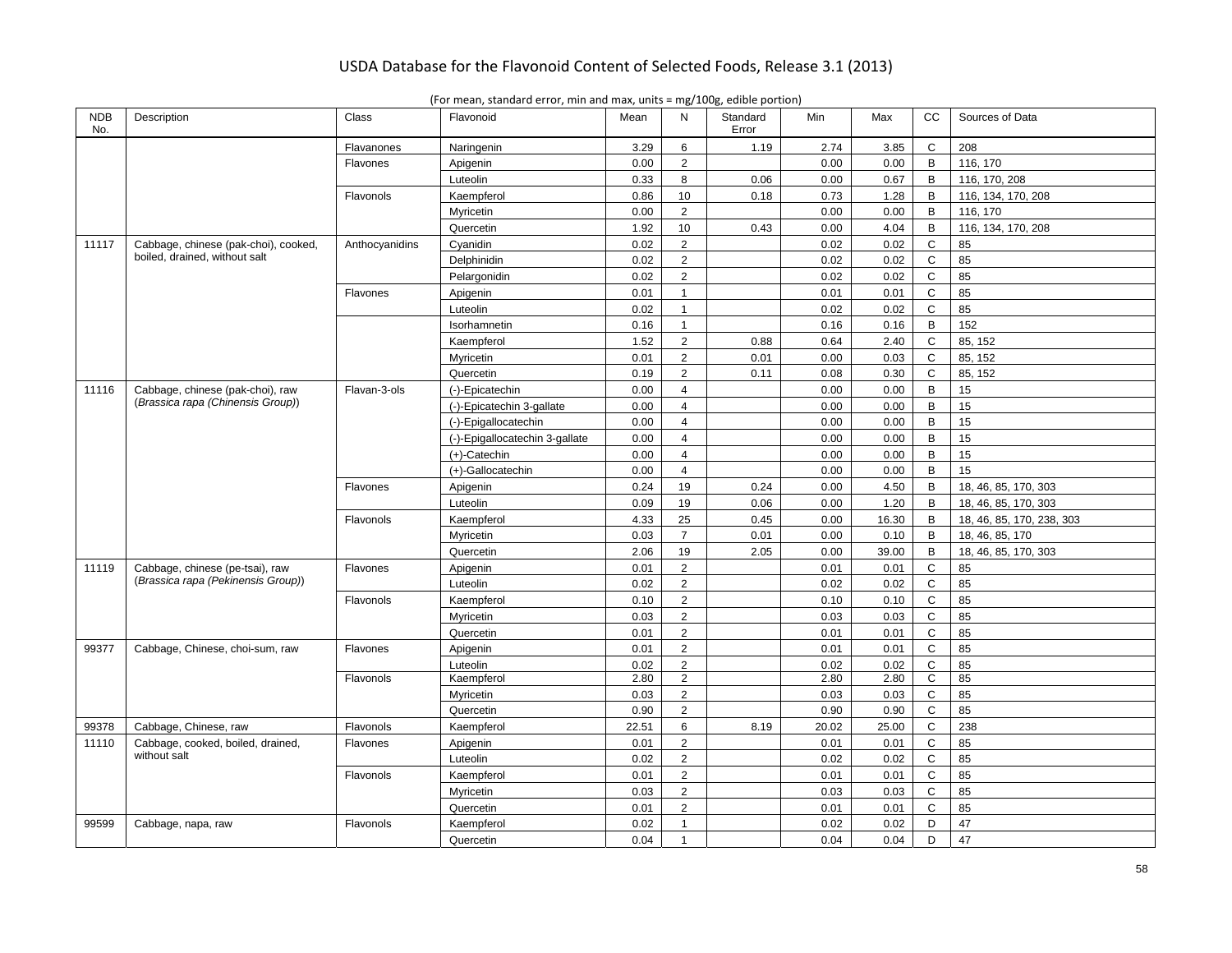| <b>NDB</b><br>No. | Description                                              | Class          | Flavonoid                      | Mean   | N              | Standard<br>Error | Min   | Max    | cc           | Sources of Data                         |
|-------------------|----------------------------------------------------------|----------------|--------------------------------|--------|----------------|-------------------|-------|--------|--------------|-----------------------------------------|
| 11109             | Cabbage, raw (Brassica oleracea                          | Flavones       | Apigenin                       | 0.08   | 11             | 0.07              | 0.00  | 0.80   | B            | 18, 46, 116, 170                        |
|                   | (Capitata Group))                                        |                | Luteolin                       | 0.10   | 15             | 0.03              | 0.00  | 0.42   | B            | 12, 18, 46, 116, 170, 238               |
|                   |                                                          | Flavonols      | Kaempferol                     | 0.18   | 19             | 0.07              | 0.00  | 1.19   | B            | 12, 18, 46, 47, 116, 170, 221, 238      |
|                   |                                                          |                | Myricetin                      | 0.00   | 12             |                   | 0.00  | 0.00   | B            | 12, 18, 46, 116, 170                    |
|                   |                                                          |                | Quercetin                      | 0.28   | 22             | 0.23              | 0.00  | 5.10   | B            | 12, 18, 46, 47, 116, 134, 170, 221, 238 |
| 11113             | Cabbage, red, cooked, boiled, drained,                   | Anthocyanidins | Cyanidin                       | 39.22  | $\mathbf{1}$   |                   | 39.22 | 39.22  | $\mathbf C$  | 43                                      |
|                   | without salt                                             |                | Peonidin                       | 0.16   | $\mathbf{1}$   |                   | 0.16  | 0.16   | $\mathsf{C}$ | 43                                      |
| 99609             | Cabbage, red, pickled                                    | Anthocyanidins | Cyanidin                       | 11.77  | $\mathbf{1}$   |                   | 11.77 | 11.77  | D            | 47                                      |
|                   |                                                          | Flavonols      | Myricetin                      | 0.52   | $\mathbf{1}$   |                   | 0.52  | 0.52   | D            | 47                                      |
|                   |                                                          |                | Quercetin                      | 1.05   | $\mathbf{1}$   |                   | 1.05  | 1.05   | D            | 47                                      |
| 11112             | Cabbage, red, raw (Brassica oleracea                     | Anthocyanidins | Cyanidin                       | 209.83 | $\overline{7}$ | 74.95             | 7.36  | 475.08 | B            | 47, 85, 294                             |
|                   | (Capitata Group))                                        |                | Delphinidin                    | 0.10   | $\overline{2}$ |                   | 0.10  | 0.10   | B            | 85                                      |
|                   |                                                          |                | Pelargonidin                   | 0.02   | $\overline{2}$ |                   | 0.02  | 0.02   | B            | 85                                      |
|                   |                                                          | Flavan-3-ols   | (-)-Epicatechin                | 0.00   | $\overline{4}$ |                   | 0.00  | 0.00   | B            | 15                                      |
|                   |                                                          |                | (-)-Epicatechin 3-gallate      | 0.00   | $\overline{4}$ |                   | 0.00  | 0.00   | B            | 15                                      |
|                   |                                                          |                | (-)-Epigallocatechin           | 0.00   | $\overline{4}$ |                   | 0.00  | 0.00   | $\mathsf B$  | 15                                      |
|                   |                                                          |                | (-)-Epigallocatechin 3-gallate | 0.00   | $\overline{4}$ |                   | 0.00  | 0.00   | B            | 15                                      |
|                   |                                                          |                | $(+)$ -Catechin                | 0.00   | $\overline{4}$ |                   | 0.00  | 0.00   | $\mathsf B$  | 15                                      |
|                   |                                                          |                | (+)-Gallocatechin              | 0.00   | $\overline{4}$ |                   | 0.00  | 0.00   | B            | 15                                      |
|                   |                                                          | Flavones       | Apigenin                       | 0.06   | 13             | 0.05              | 0.00  | 0.61   | B            | 46, 47, 85, 116, 170                    |
|                   |                                                          |                | Luteolin                       | 0.10   | 12             | 0.05              | 0.00  | 0.63   | B            | 46, 85, 116, 170                        |
|                   |                                                          | Flavonols      | Kaempferol                     | 0.00   | 14             | 0.00              | 0.00  | 0.01   | B            | 26, 46, 47, 85, 116, 170                |
|                   |                                                          |                | Myricetin                      | 0.20   | 12             | 0.09              | 0.00  | 1.20   | B            | 46, 85, 116, 170                        |
|                   |                                                          |                | Quercetin                      | 0.36   | 14             | 0.05              | 0.02  | 0.92   | B            | 26, 46, 47, 85, 116, 170                |
| 11115             | Cabbage, savoy, cooked, boiled,<br>drained, without salt | Flavonols      | Isorhamnetin                   | 0.00   | $\mathbf{1}$   |                   | 0.00  | 0.00   | $\mathbf C$  | 152                                     |
| 11115             | Cabbage, savoy, cooked, boiled,                          | Flavonols      | Kaempferol                     | 0.00   | $\mathbf{1}$   |                   | 0.00  | 0.00   | $\mathsf{C}$ | 152                                     |
|                   | drained, without salt                                    |                | Myricetin                      | 0.00   | $\mathbf{1}$   |                   | 0.00  | 0.00   | $\mathbf C$  | 152                                     |
|                   |                                                          |                | Quercetin                      | 0.00   | $\mathbf{1}$   |                   | 0.00  | 0.00   | $\mathbf C$  | 152                                     |
| 11114             | Cabbage, savoy, raw (Brassica oleracea                   | Flavones       | Apigenin                       | 0.69   | $\mathbf{1}$   |                   | 0.69  | 0.69   | D            | 47                                      |
|                   | (Capitata Group))                                        |                | Luteolin                       | 0.18   | $\mathbf{1}$   |                   | 0.18  | 0.18   | D            | 47                                      |
|                   |                                                          | Flavonols      | Kaempferol                     | 0.79   | $\mathbf{1}$   |                   | 0.79  | 0.79   | D            | 47                                      |
|                   |                                                          |                | Myricetin                      | 0.08   | $\mathbf{1}$   |                   | 0.08  | 0.08   | D            | 47                                      |
|                   |                                                          |                | Quercetin                      | 0.36   | $\mathbf{1}$   |                   | 0.36  | 0.36   | D            | 47                                      |
| 11960             | Carrots, baby, raw (Daucus carota)                       | Anthocyanidins | Cyanidin                       | 0.00   | $\overline{2}$ |                   | 0.00  | 0.00   | B            | 110                                     |
|                   |                                                          |                | Delphinidin                    | 0.00   | $\overline{2}$ |                   | 0.00  | 0.00   | $\mathsf B$  | 110                                     |
|                   |                                                          |                | Malvidin                       | 0.00   | $\overline{2}$ |                   | 0.00  | 0.00   | B            | 110                                     |
|                   |                                                          |                | Pelargonidin                   | 0.00   | $\overline{2}$ |                   | 0.00  | 0.00   | $\mathsf B$  | 110                                     |
|                   |                                                          |                | Peonidin                       | 0.00   | $\overline{2}$ |                   | 0.00  | 0.00   | $\mathsf B$  | 110                                     |
|                   |                                                          |                | Petunidin                      | 0.00   | $\overline{2}$ |                   | 0.00  | 0.00   | B            | 110                                     |
|                   |                                                          | Flavan-3-ols   | (-)-Epicatechin                | 0.00   | $\overline{4}$ |                   | 0.00  | 0.00   | B            | 110                                     |
|                   |                                                          |                | (-)-Epicatechin 3-gallate      | 0.00   | $\overline{4}$ |                   | 0.00  | 0.00   | B            | 110                                     |
|                   |                                                          |                | (-)-Epigallocatechin           | 0.00   | $\overline{4}$ |                   | 0.00  | 0.00   | $\mathsf B$  | 110                                     |
|                   |                                                          |                | (-)-Epigallocatechin 3-gallate | 0.00   | $\overline{4}$ |                   | 0.00  | 0.00   | B            | 110                                     |
|                   |                                                          |                |                                |        |                |                   |       |        |              |                                         |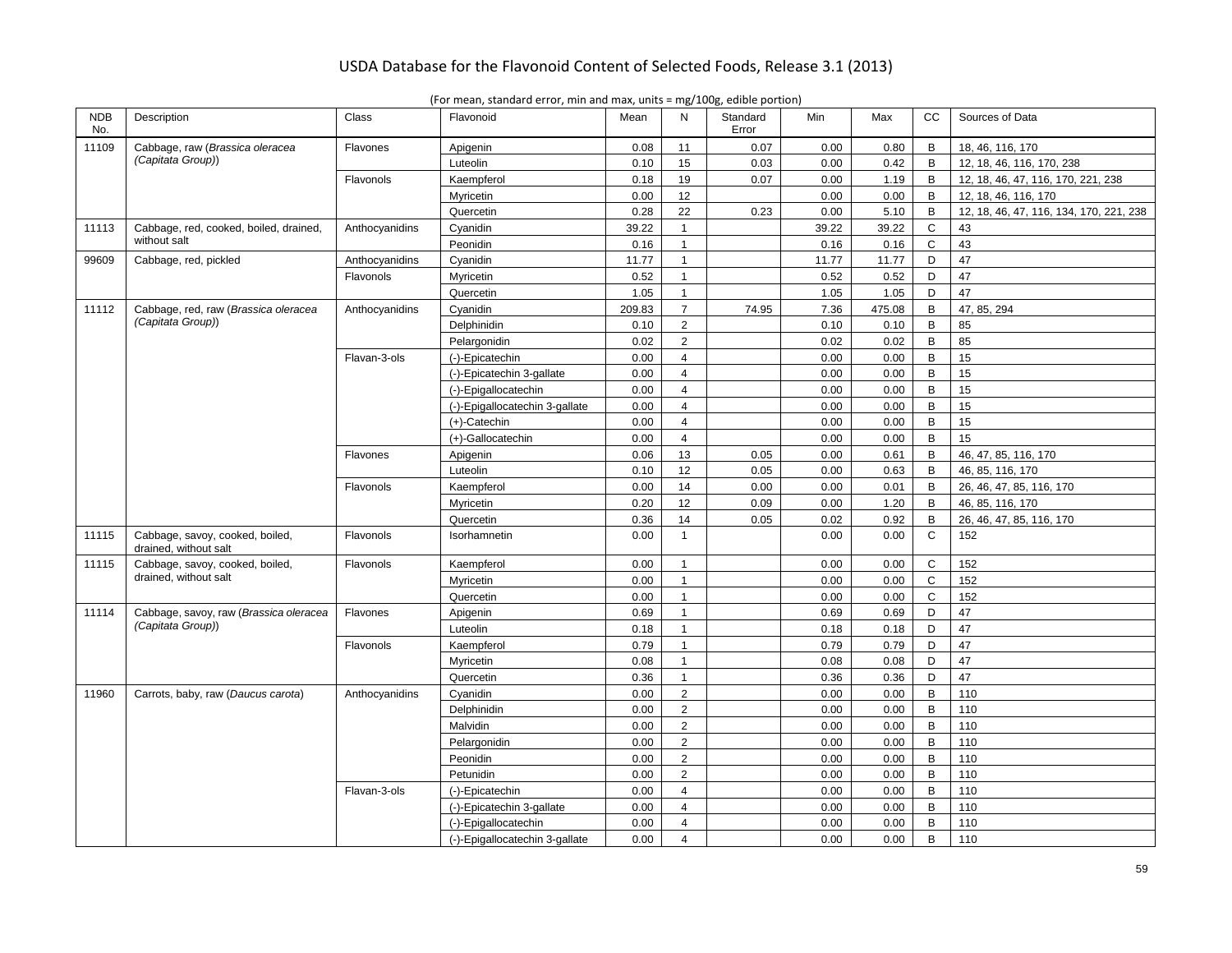| <b>NDB</b><br>No. | Description                               | Class        | Flavonoid                      | Mean | N              | Standard<br>Error | Min  | Max  | CC           | Sources of Data            |
|-------------------|-------------------------------------------|--------------|--------------------------------|------|----------------|-------------------|------|------|--------------|----------------------------|
|                   |                                           |              | $(+)$ -Catechin                | 0.00 | $\overline{4}$ |                   | 0.00 | 0.00 | B            | 110                        |
|                   |                                           |              | (+)-Gallocatechin              | 0.00 | $\overline{4}$ |                   | 0.00 | 0.00 | B            | 110                        |
|                   |                                           | Flavanones   | Hesperetin                     | 0.00 | $\overline{4}$ |                   | 0.00 | 0.00 | B            | 110                        |
|                   |                                           |              | Naringenin                     | 0.00 | $\overline{4}$ |                   | 0.00 | 0.00 | B            | 110                        |
|                   |                                           | Flavones     | Apigenin                       | 0.00 | $\overline{2}$ |                   | 0.00 | 0.00 | $\mathsf B$  | 110                        |
|                   |                                           |              | Luteolin                       | 0.00 | $\mathbf{1}$   |                   | 0.00 | 0.00 | B            | 110                        |
|                   |                                           | Flavonols    | Myricetin                      | 0.00 | $\overline{2}$ |                   | 0.00 | 0.00 | $\mathsf B$  | 110                        |
|                   |                                           |              | Quercetin                      | 0.00 | $\overline{2}$ |                   | 0.00 | 0.00 | $\mathsf B$  | 110                        |
| 11128             | Carrots, canned, regular pack, drained    | Flavones     | Apigenin                       | 0.00 | $\overline{4}$ |                   | 0.00 | 0.00 | B            | 116                        |
|                   | solids                                    |              | Luteolin                       | 0.00 | $\overline{4}$ |                   | 0.00 | 0.00 | B            | 116                        |
|                   |                                           | Flavonols    | Kaempferol                     | 0.00 | $\overline{4}$ |                   | 0.00 | 0.00 | $\mathsf B$  | 116                        |
|                   |                                           |              | Myricetin                      | 0.00 | $\overline{4}$ |                   | 0.00 | 0.00 | B            | 116                        |
|                   |                                           |              | Quercetin                      | 0.00 | $\overline{4}$ |                   | 0.00 | 0.00 | B            | 116                        |
| 11125             | Carrots, cooked, boiled, drained, without | Flavonols    | Isorhamnetin                   | 0.00 | $\mathbf{1}$   |                   | 0.00 | 0.00 | C            | 152                        |
|                   | salt                                      |              | Kaempferol                     | 0.00 | $\mathbf{1}$   |                   | 0.00 | 0.00 | $\mathbf C$  | 152                        |
|                   |                                           |              | Myricetin                      | 0.00 | $\mathbf{1}$   |                   | 0.00 | 0.00 | $\mathsf{C}$ | 152                        |
|                   |                                           |              | Quercetin                      | 0.00 | $\mathbf{1}$   |                   | 0.00 | 0.00 | $\mathsf{C}$ | 152                        |
| 11124             | Carrots, raw (Daucus carota)              | Flavan-3-ols | (-)-Epicatechin                | 0.00 | $\overline{7}$ |                   | 0.00 | 0.00 | B            | 15,58                      |
|                   |                                           |              | (-)-Epicatechin 3-gallate      | 0.00 | $\overline{7}$ |                   | 0.00 | 0.00 | B            | 15, 58                     |
|                   |                                           |              | (-)-Epigallocatechin           | 0.00 | $\overline{7}$ |                   | 0.00 | 0.00 | B            | 15, 58                     |
|                   |                                           |              | (-)-Epigallocatechin 3-gallate | 0.00 | $\overline{7}$ |                   | 0.00 | 0.00 | B            | 15, 58                     |
|                   |                                           |              | (+)-Catechin                   | 0.00 | $\overline{7}$ |                   | 0.00 | 0.00 | B            | 15, 58                     |
|                   |                                           |              | (+)-Gallocatechin              | 0.00 | $\overline{7}$ |                   | 0.00 | 0.00 | B            | 15, 58                     |
|                   |                                           | Flavones     | Apigenin                       | 0.00 | $\,6\,$        |                   | 0.00 | 0.00 | B            | 18, 116, 170               |
|                   |                                           |              | Luteolin                       | 0.11 | $\overline{7}$ | 0.11              | 0.00 | 0.80 | B            | 12, 18, 116, 170           |
|                   |                                           | Flavonols    | Isorhamnetin                   | 0.00 | $\mathbf{1}$   |                   | 0.00 | 0.00 | B            | 152                        |
|                   |                                           |              | Kaempferol                     | 0.24 | 9              | 0.17              | 0.00 | 1.53 | B            | 12, 18, 116, 141, 152, 170 |
|                   |                                           |              | Myricetin                      | 0.04 | 9              | 0.04              | 0.00 | 0.40 | B            | 12, 18, 116, 141, 152, 170 |
|                   |                                           |              | Quercetin                      | 0.21 | 9              | 0.17              | 0.00 | 1.50 | B            | 12, 18, 116, 141, 152, 170 |
| 99612             | Cassava (yucca), boiled                   | Flavonols    | Isorhamnetin                   | 0.00 | 3              |                   | 0.00 | 0.00 | B            | 152                        |
|                   |                                           |              | Kaempferol                     | 0.00 | 3              |                   | 0.00 | 0.00 | $\mathsf B$  | 152                        |
|                   |                                           |              | Myricetin                      | 0.00 | 3              |                   | 0.00 | 0.00 | $\mathsf B$  | 152                        |
|                   |                                           |              | Quercetin                      | 0.00 | 3              |                   | 0.00 | 0.00 | B            | 152                        |
| 11935             | Catsup                                    | Flavonols    | Kaempferol                     | 0.01 | 3              |                   | 0.01 | 0.01 | $\mathbf C$  | 260                        |
|                   |                                           |              | Quercetin                      | 0.86 | 3              |                   | 0.86 | 0.86 | $\mathbf C$  | 260                        |
| 11136             | Cauliflower, cooked, boiled, drained,     | Flavones     | Luteolin                       | 0.27 | 12             | 0.06              | 0.10 | 0.44 | $\mathsf{C}$ | 208                        |
|                   | without salt                              | Flavonols    | Kaempferol                     | 0.51 | 12             | 0.09              | 0.15 | 1.33 | $\mathsf{C}$ | 208                        |
|                   |                                           |              | Quercetin                      | 0.36 | 12             | 0.08              | 0.19 | 0.76 | C            | 208                        |
| 11138             | Cauliflower, frozen, cooked, boiled,      | Flavones     | Luteolin                       | 0.24 | 12             | 0.06              | 0.10 | 0.37 | $\mathbf C$  | 208                        |
|                   | drained, without salt                     | Flavonols    | Kaempferol                     | 0.39 | 12             | 0.09              | 0.27 | 0.50 | $\mathbf C$  | 208                        |
|                   |                                           |              | Quercetin                      | 0.19 | 12             | 0.04              | 0.08 | 0.27 | $\mathsf{C}$ | 208                        |
| 11137             | Cauliflower, frozen, unprepared           | Flavones     | Luteolin                       | 0.29 | 3              |                   | 0.29 | 0.29 | C            | 208                        |
|                   |                                           | Flavonols    | Kaempferol                     | 0.32 | 6              | 0.08              | 0.09 | 0.47 | $\mathbf C$  | 208, 221                   |
|                   |                                           |              | Quercetin                      | 0.53 | 6              | 0.15              | 0.23 | 1.18 | $\mathsf{C}$ | 208, 221                   |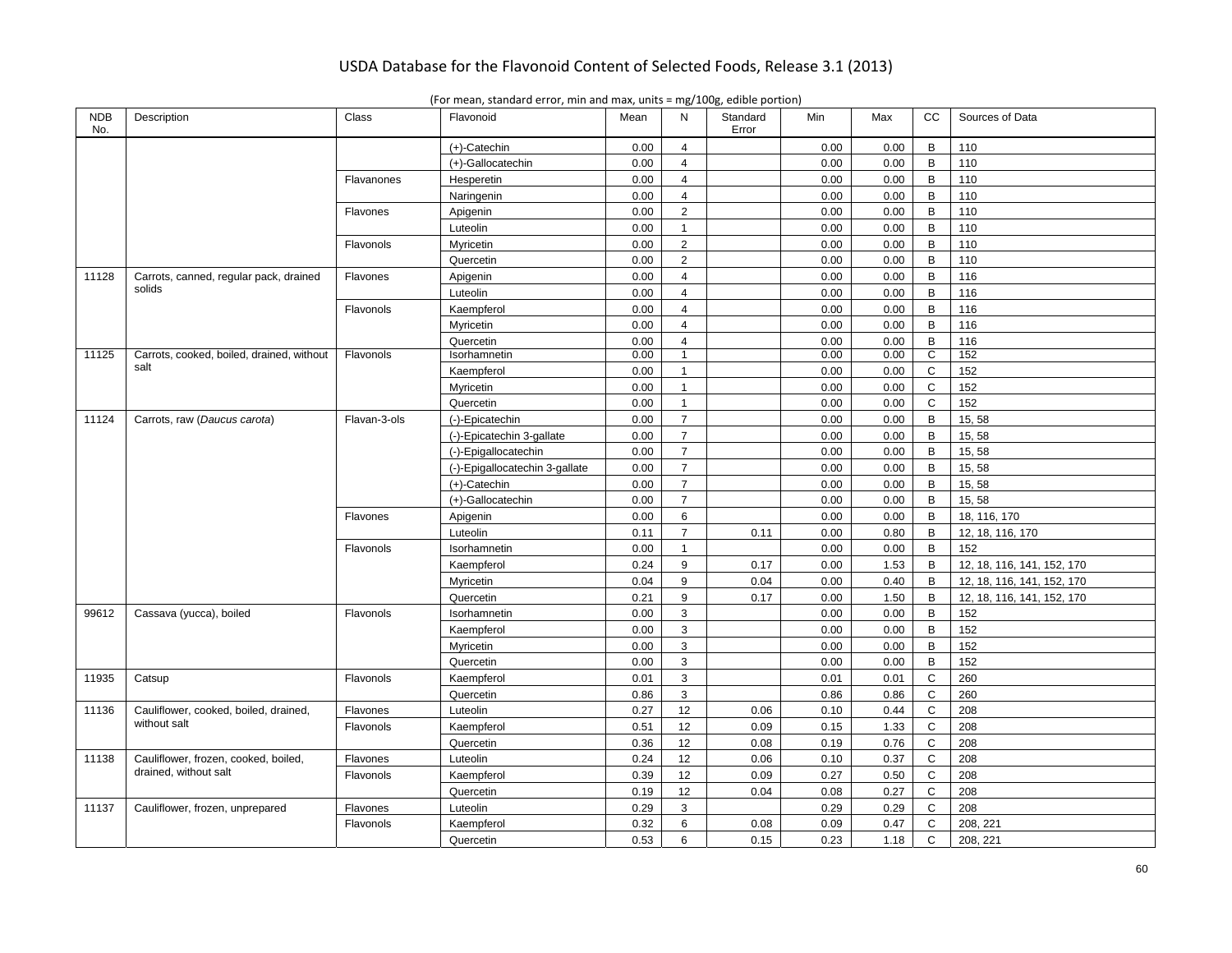|  |  | (For mean, standard error, min and max, units $=$ mg/100g, edible portion) |
|--|--|----------------------------------------------------------------------------|
|  |  |                                                                            |

| <b>NDB</b><br>No. | Description                            | Class          | Flavonoid                      | Mean  | N               | Standard<br>Error | Min   | Max   | cc                      | Sources of Data             |
|-------------------|----------------------------------------|----------------|--------------------------------|-------|-----------------|-------------------|-------|-------|-------------------------|-----------------------------|
| 11135             | Cauliflower, raw (Brassica oleracea    | Flavan-3-ols   | (-)-Epicatechin                | 0.00  | $\overline{4}$  |                   | 0.00  | 0.00  | B                       | 15                          |
|                   | (Botrytis Group))                      |                | (-)-Epicatechin 3-gallate      | 0.00  | $\overline{4}$  |                   | 0.00  | 0.00  | $\, {\bf B}$            | 15                          |
|                   |                                        |                | (-)-Epigallocatechin           | 0.00  | $\overline{4}$  |                   | 0.00  | 0.00  | $\mathsf{B}$            | 15                          |
|                   |                                        |                | (-)-Epigallocatechin 3-gallate | 0.00  | $\overline{4}$  |                   | 0.00  | 0.00  | $\, {\bf B}$            | 15                          |
|                   |                                        |                | $(+)$ -Catechin                | 0.00  | $\overline{4}$  |                   | 0.00  | 0.00  | $\mathsf{B}$            | 15                          |
|                   |                                        |                | (+)-Gallocatechin              | 0.00  | $\overline{4}$  |                   | 0.00  | 0.00  | B                       | 15                          |
|                   |                                        | Flavones       | Apigenin                       | 0.03  | 6               | 0.03              | 0.00  | 0.20  | $\mathsf B$             | 18, 116, 170                |
|                   |                                        |                | Luteolin                       | 0.09  | 9               | 0.04              | 0.00  | 0.40  | B                       | 18, 116, 170, 208           |
|                   |                                        | Flavonols      | Kaempferol                     | 0.36  | 10              | 0.14              | 0.00  | 1.25  | B                       | 18, 116, 170, 208, 221      |
|                   |                                        |                | Myricetin                      | 0.00  | 6               |                   | 0.00  | 0.00  | B                       | 18, 116, 170                |
|                   |                                        |                | Quercetin                      | 0.54  | 10              | 0.38              | 0.00  | 3.90  | $\sf B$                 | 18, 116, 170, 208, 221      |
| 11141             | Celeriac, raw (Apium graveolens)       | Flavones       | Apigenin                       | 2.41  | $\mathbf{1}$    |                   | 2.41  | 2.41  | D                       | 170                         |
|                   |                                        |                | Luteolin                       | 0.00  | $\mathbf{1}$    |                   | 0.00  | 0.00  | D                       | 170                         |
|                   |                                        | Flavonols      | Kaempferol                     | 0.00  | $\mathbf{1}$    |                   | 0.00  | 0.00  | D                       | 170                         |
|                   |                                        |                | Myricetin                      | 0.00  | $\mathbf{1}$    |                   | 0.00  | 0.00  | D                       | 170                         |
|                   |                                        |                | Quercetin                      | 0.18  | $\mathbf{1}$    |                   | 0.18  | 0.18  | D                       | 170                         |
| 99118             | Celery hearts, green                   | Flavones       | Apigenin                       | 19.10 | $\mathbf{1}$    |                   | 19.10 | 19.10 | D                       | 51                          |
|                   |                                        |                | Luteolin                       | 3.50  | $\mathbf{1}$    |                   | 3.50  | 3.50  | D                       | 51                          |
| 99009             | Celery hearts, white                   | Flavones       | Apigenin                       | 1.70  | $\mathbf{1}$    |                   | 1.70  | 1.70  | $\mathsf{C}$            | 51                          |
|                   |                                        |                | Luteolin                       | 0.66  | $\mathbf{1}$    |                   | 0.66  | 0.66  | $\mathbf C$             | 51                          |
| 99649             | Celery, Chinese, raw                   | Flavones       | Apigenin                       | 24.02 | 3               |                   | 24.02 | 24.02 | ${\bf C}$               | 163                         |
|                   |                                        |                | Luteolin                       | 34.87 | 3               |                   | 34.87 | 34.87 | $\mathbf C$             | 163                         |
| 11143             | Celery, raw (Apium graveolens)         | Anthocyanidins | Cyanidin                       | 0.00  | 8               |                   | 0.00  | 0.00  | $\overline{\mathsf{A}}$ | 110                         |
|                   |                                        |                | Delphinidin                    | 0.00  | 8               |                   | 0.00  | 0.00  | A                       | 110                         |
|                   |                                        |                | Malvidin                       | 0.00  | 8               |                   | 0.00  | 0.00  | A                       | 110                         |
|                   |                                        |                | Pelargonidin                   | 0.00  | 8               |                   | 0.00  | 0.00  | A                       | 110                         |
|                   |                                        |                | Peonidin                       | 0.00  | 8               |                   | 0.00  | 0.00  | A                       | 110                         |
|                   |                                        |                | Petunidin                      | 0.00  | 8               |                   | 0.00  | 0.00  | $\overline{A}$          | 110                         |
|                   |                                        | Flavan-3-ols   | (-)-Epicatechin                | 0.00  | 5               |                   | 0.00  | 0.00  | $\mathsf B$             | 110                         |
|                   |                                        |                | (-)-Epicatechin 3-gallate      | 0.00  | 5               |                   | 0.00  | 0.00  | $\, {\bf B}$            | 110                         |
|                   |                                        |                | (-)-Epigallocatechin           | 0.00  | 5               |                   | 0.00  | 0.00  | $\overline{B}$          | 110                         |
|                   |                                        |                | (-)-Epigallocatechin 3-gallate | 0.00  | 5               |                   | 0.00  | 0.00  | $\sf B$                 | 110                         |
|                   |                                        |                | $(+)$ -Catechin                | 0.00  | 5               |                   | 0.00  | 0.00  | $\mathsf{B}$            | 110                         |
|                   |                                        |                | (+)-Gallocatechin              | 0.00  | 5               |                   | 0.00  | 0.00  | B                       | 110                         |
|                   |                                        | Flavanones     | Hesperetin                     | 0.00  | 5               |                   | 0.00  | 0.00  | $\mathsf{B}$            | 110                         |
|                   |                                        |                | Naringenin                     | 0.00  | 5               |                   | 0.00  | 0.00  | B                       | 110                         |
|                   |                                        | Flavones       | Apigenin                       | 2.85  | $\overline{25}$ | 0.56              | 0.00  | 10.80 | B                       | 51, 110, 117, 134, 163, 238 |
|                   |                                        |                | Luteolin                       | 1.05  | 22              | 0.23              | 0.00  | 4.00  | B                       | 51, 110, 117, 134, 163, 238 |
|                   |                                        | Flavonols      | Kaempferol                     | 0.22  | $\mathbf{1}$    |                   | 0.22  | 0.22  | $\mathsf{C}$            | 141                         |
|                   |                                        |                | Myricetin                      | 0.00  | 9               |                   | 0.00  | 0.00  | $\mathsf{B}$            | 110, 141                    |
|                   |                                        |                | Quercetin                      | 0.39  | 10              | 0.35              | 0.00  | 3.50  | B                       | 50, 110, 141                |
| 99659             | Chard, swiss, red and white stems, raw | Flavan-3-ols   | $(+)$ -Catechin                | 0.20  | 6               | 0.07              | 0.10  | 0.30  | $\mathsf C$             | 222                         |
|                   | (Beta vulgaris subsp. Vulagaris)       | Flavonols      | Kaempferol                     | 1.10  | 6               | 0.37              | 0.50  | 1.70  | $\mathbf C$             | 222                         |
|                   |                                        |                | Myricetin                      | 0.05  | 6               | 0.01              | 0.00  | 0.10  | $\mathsf{C}$            | 222                         |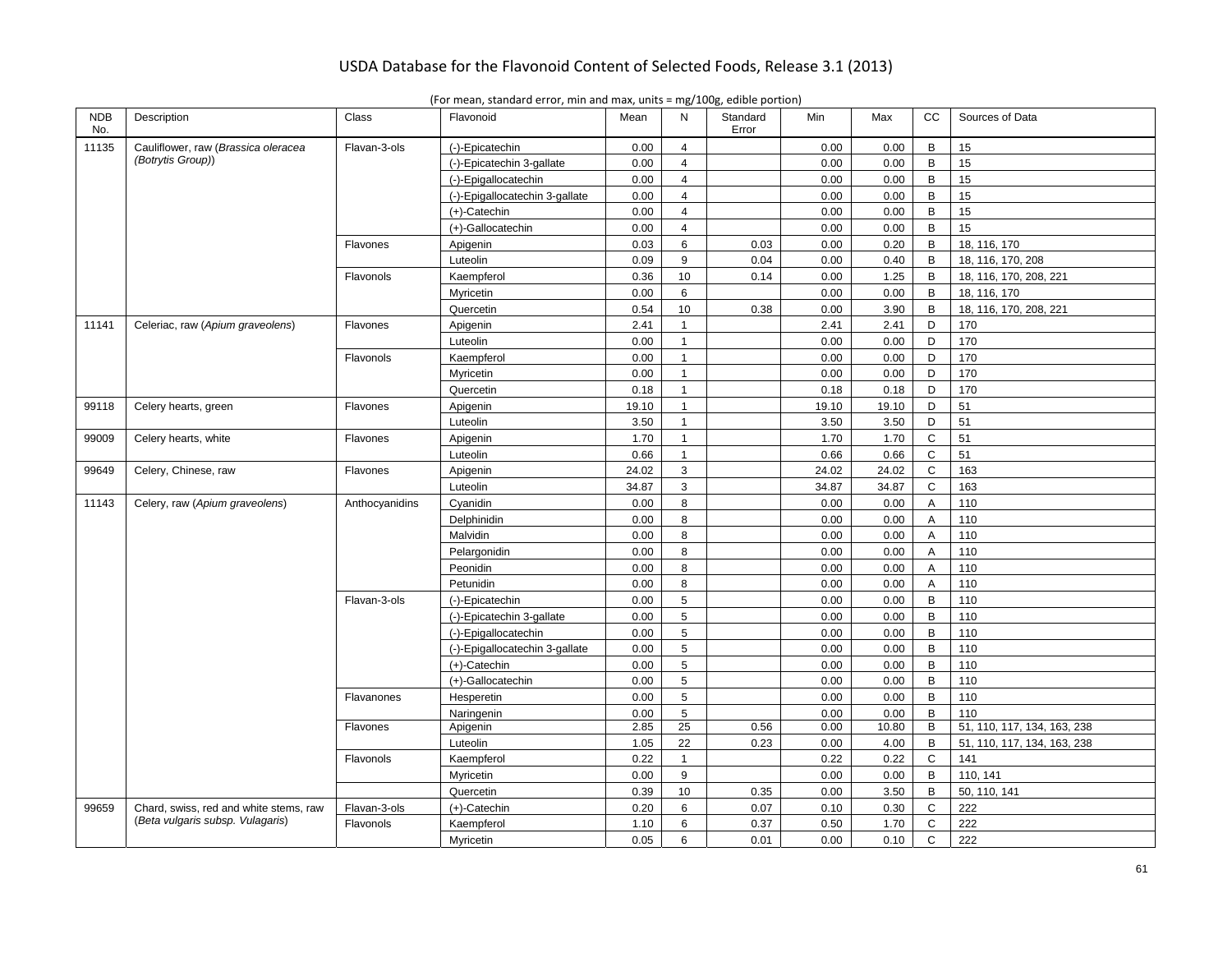| <b>NDB</b><br>No. | Description                             | Class          | Flavonoid                      | Mean  | N              | Standard<br>Error | Min  | Max   | <b>CC</b>      | Sources of Data |
|-------------------|-----------------------------------------|----------------|--------------------------------|-------|----------------|-------------------|------|-------|----------------|-----------------|
|                   |                                         |                | Quercetin                      | 0.40  | 6              | 0.14              | 0.30 | 0.50  | $\mathsf C$    | 222             |
| 99658             | Chard, swiss, red leaf, raw (Beta       | Flavan-3-ols   | $(+)$ -Catechin                | 6.70  | 3              |                   | 6.70 | 6.70  | $\mathsf C$    | 222             |
|                   | vulgaris subsp. Vulagaris)              | Flavonols      | Kaempferol                     | 9.20  | 3              |                   | 9.20 | 9.20  | $\mathsf C$    | 222             |
|                   |                                         |                | Myricetin                      | 2.20  | 3              |                   | 2.20 | 2.20  | $\mathsf C$    | 222             |
|                   |                                         |                | Quercetin                      | 7.50  | 3              |                   | 7.50 | 7.50  | $\mathsf{C}$   | 222             |
| 11147             | Chard, swiss, white leaf, raw (Beta     | Flavan-3-ols   | $(+)$ -Catechin                | 1.50  | 3              |                   | 1.50 | 1.50  | $\mathsf C$    | 222             |
|                   | vulgaris subsp. vulagaris)              | Flavonols      | Kaempferol                     | 5.80  | 3              |                   | 5.80 | 5.80  | $\mathsf C$    | 222             |
|                   |                                         |                | Myricetin                      | 3.10  | 3              |                   | 3.10 | 3.10  | $\mathsf{C}$   | 222             |
|                   |                                         |                | Quercetin                      | 2.20  | 3              |                   | 2.20 | 2.20  | $\mathsf{C}$   | 222             |
| 11152             | Chicory greens, raw (Cichorium intybus) | Anthocyanidins | Cyanidin                       | 0.00  | $\overline{2}$ |                   | 0.00 | 0.00  | $\mathsf C$    | 11              |
|                   |                                         | Flavan-3-ols   | (-)-Epicatechin                | 0.00  | $\overline{4}$ |                   | 0.00 | 0.00  | $\, {\bf B}$   | 15              |
|                   |                                         |                | (-)-Epicatechin 3-gallate      | 0.00  | $\overline{4}$ |                   | 0.00 | 0.00  | $\mathsf{B}$   | 15              |
|                   |                                         |                | (-)-Epigallocatechin           | 0.00  | $\overline{4}$ |                   | 0.00 | 0.00  | $\mathsf{B}$   | 15              |
|                   |                                         |                | (-)-Epigallocatechin 3-gallate | 0.00  | $\overline{4}$ |                   | 0.00 | 0.00  | $\, {\bf B}$   | 15              |
|                   |                                         |                | (+)-Catechin                   | 0.00  | $\overline{4}$ |                   | 0.00 | 0.00  | $\mathsf{B}$   | 15              |
|                   |                                         |                | (+)-Gallocatechin              | 0.00  | $\overline{4}$ |                   | 0.00 | 0.00  | B              | 15              |
|                   |                                         | Flavones       | Apigenin                       | 0.77  | 6              | 0.50              | 0.00 | 2.80  | B              | 11, 116         |
|                   |                                         |                | Luteolin                       | 2.08  | 9              | 1.00              | 0.00 | 7.80  | B              | 11, 116, 127    |
|                   |                                         | Flavonols      | Kaempferol                     | 2.45  | 6              | 1.83              | 0.00 | 11.10 | B              | 11, 116         |
|                   |                                         |                | Myricetin                      | 0.00  | $\overline{4}$ |                   | 0.00 | 0.00  | B              | 116             |
|                   |                                         |                | Quercetin                      | 6.49  | 9              | 2.97              | 0.00 | 25.20 | $\, {\bf B}$   | 11, 116, 127    |
| 11156             | Chives, raw (Allium schoenoprasum)      | Flavanones     | Hesperetin                     | 0.00  | $\mathbf{1}$   |                   | 0.00 | 0.00  | $\mathsf C$    | 133             |
|                   |                                         | Flavones       | Apigenin                       | 0.00  | $\overline{2}$ |                   | 0.00 | 0.00  | B              | 133, 267        |
|                   |                                         |                | Luteolin                       | 0.15  | $\overline{2}$ | 0.15              | 0.00 | 0.30  | B              | 133, 267        |
|                   |                                         | Flavonols      | Isorhamnetin                   | 6.75  | 2              | 1.75              | 5.00 | 8.50  | B              | 133, 267        |
|                   |                                         |                | Kaempferol                     | 10.00 | 3              | 2.25              | 5.50 | 12.50 | B              | 26, 133, 267    |
|                   |                                         |                | Myricetin                      | 0.00  | $\mathbf{1}$   |                   | 0.00 | 0.00  | B              | 267             |
|                   |                                         |                | Quercetin                      | 4.77  | 3              | 2.88              | 0.90 | 10.40 | B              | 26, 133, 267    |
| 11161             | Collards, raw (Brassica oleracea var.   | Flavones       | Apigenin                       | 0.00  | 12             | 0.00              | 0.00 | 0.00  | $\mathsf{C}$   | 303             |
|                   | viridis)                                |                | Luteolin                       | 0.08  | 12             | 0.02              | 0.08 | 0.08  | $\mathsf C$    | 303             |
|                   |                                         | Flavonols      | Isorhamnetin                   | 0.00  | 3              |                   | 0.00 | 0.00  | $\mathbf C$    | 123             |
|                   |                                         |                | Kaempferol                     | 8.74  | 15             | 1.86              | 0.06 | 43.30 | C              | 123, 303        |
|                   |                                         |                | Quercetin                      | 2.57  | 15             | 0.51              | 0.09 | 12.40 | $\mathsf{C}$   | 123, 303        |
| 11165             | Coriander (cilantro) leaves, raw        | Flavanones     | Hesperetin                     | 0.00  | $\mathbf{1}$   |                   | 0.00 | 0.00  | $\mathsf C$    | 133             |
|                   | (Coriandrum sativum)                    | Flavones       | Apigenin                       | 0.00  | $\mathbf{1}$   |                   | 0.00 | 0.00  | $\mathsf C$    | 133             |
|                   |                                         |                | Luteolin                       | 0.00  | 1              |                   | 0.00 | 0.00  | $\mathbf C$    | 133             |
|                   |                                         | Flavonols      | Isorhamnetin                   | 0.00  | $\mathbf{1}$   |                   | 0.00 | 0.00  | $\mathbf C$    | 133             |
|                   |                                         |                | Kaempferol                     | 0.00  | $\mathbf{1}$   |                   | 0.00 | 0.00  | C              | 133             |
|                   |                                         |                | Quercetin                      | 52.90 | $\overline{4}$ | 23.14             | 5.00 | 68.86 | $\mathbf C$    | 133, 238        |
| 99014             | Corn poppy, leaves                      | Flavones       | Apigenin                       | 0.10  | $\mathbf{1}$   |                   | 0.10 | 0.10  | B              | 267             |
|                   |                                         |                | Luteolin                       | 0.10  | $\mathbf{1}$   |                   | 0.10 | 0.10  | $\, {\bf B}$   | 267             |
|                   |                                         | Flavonols      | Isorhamnetin                   | 1.10  | $\mathbf{1}$   |                   | 1.10 | 1.10  | B              | 267             |
|                   |                                         |                | Kaempferol                     | 2.30  | $\mathbf{1}$   |                   | 2.30 | 2.30  | B              | 267             |
|                   |                                         |                | Myricetin                      | 1.10  | $\mathbf{1}$   |                   | 1.10 | 1.10  | $\overline{B}$ | 267             |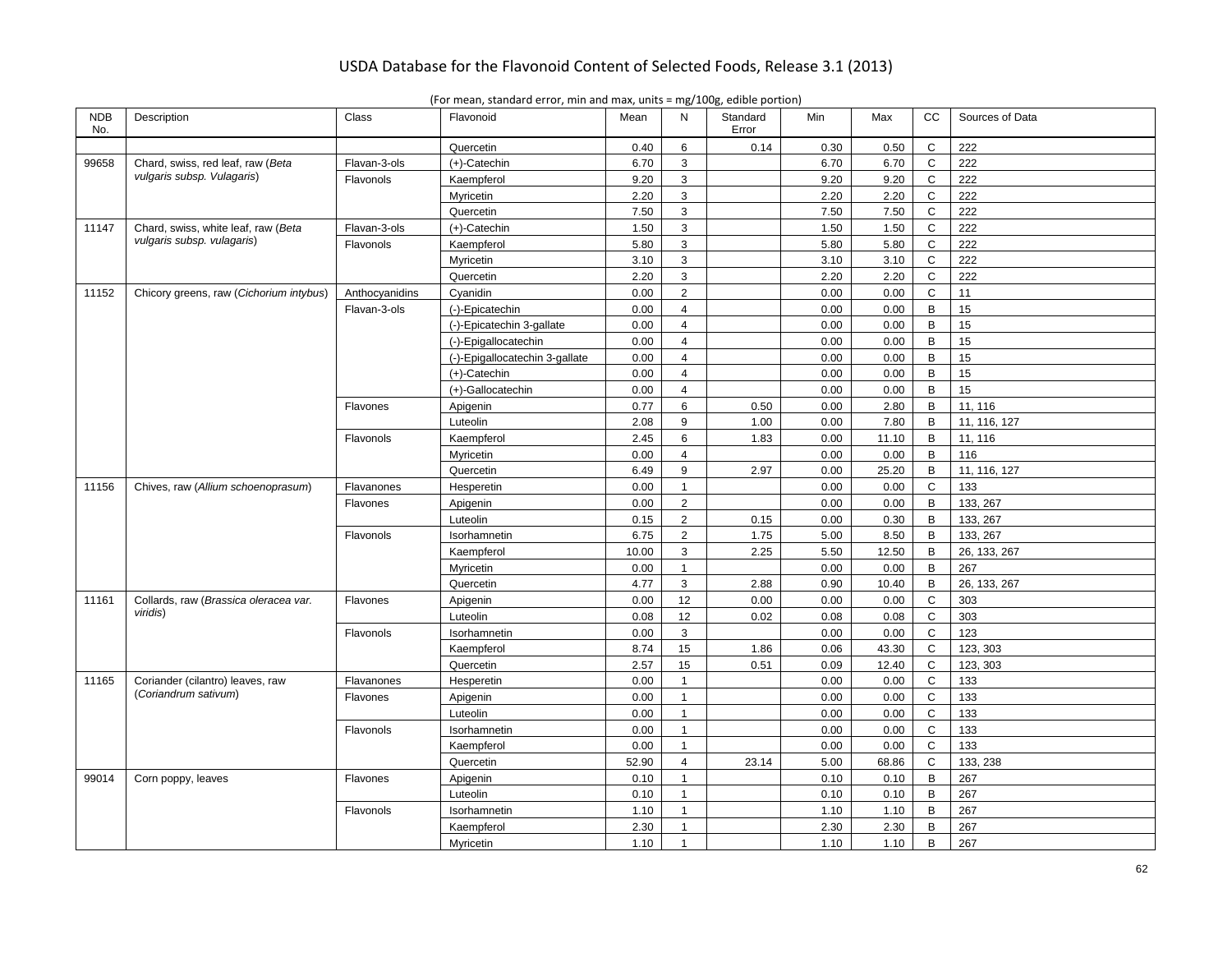| <b>NDB</b><br>No. | Description                              | Class        | Flavonoid                      | Mean  | N                | Standard<br>Error | Min   | Max   | cc             | Sources of Data            |
|-------------------|------------------------------------------|--------------|--------------------------------|-------|------------------|-------------------|-------|-------|----------------|----------------------------|
|                   |                                          |              | Quercetin                      | 26.30 | $\mathbf{1}$     |                   | 26.30 | 26.30 | B              | 267                        |
| 11167             | Corn, sweet, yellow, raw                 | Flavan-3-ols | (-)-Epicatechin                | 0.00  | $\mathbf{1}$     |                   | 0.00  | 0.00  | $\mathbf C$    | 15                         |
|                   |                                          |              | (-)-Epicatechin 3-gallate      | 0.00  | $\mathbf{1}$     |                   | 0.00  | 0.00  | $\mathbf C$    | 15                         |
|                   |                                          |              | (-)-Epigallocatechin           | 0.00  | $\mathbf{1}$     |                   | 0.00  | 0.00  | $\mathsf{C}$   | 15                         |
|                   |                                          |              | (-)-Epigallocatechin 3-gallate | 0.00  | $\mathbf{1}$     |                   | 0.00  | 0.00  | $\mathbf C$    | 15                         |
|                   |                                          |              | $(+)$ -Catechin                | 0.00  | $\mathbf{1}$     |                   | 0.00  | 0.00  | $\mathbf C$    | 15                         |
|                   |                                          |              | (+)-Gallocatechin              | 0.00  | $\mathbf{1}$     |                   | 0.00  | 0.00  | $\mathsf{C}$   | 15                         |
| 11191             | Cowpeas (blackeyes), immature seeds,     | Flavonols    | Isorhamnetin                   | 0.00  | 3                |                   | 0.00  | 0.00  | $\mathbf C$    | 123                        |
|                   | raw (Vigna unguiculata Subsp.            |              | Kaempferol                     | 0.00  | 3                |                   | 0.00  | 0.00  | $\mathsf{C}$   | 123                        |
|                   | Unguiculata)                             |              | Quercetin                      | 5.50  | 3                |                   | 5.50  | 5.50  | $\mathbf C$    | 123                        |
| 11204             | Cress, garden, cooked, boiled, drained,  | Flavonols    | Isorhamnetin                   | 0.00  | $\mathbf{1}$     |                   | 0.00  | 0.00  | $\mathsf{C}$   | 152                        |
|                   | without salt                             |              | Kaempferol                     | 0.00  | $\mathbf{1}$     |                   | 0.00  | 0.00  | $\mathsf{C}$   | 152                        |
|                   |                                          |              | Myricetin                      | 0.00  | $\mathbf{1}$     |                   | 0.00  | 0.00  | $\mathbf C$    | 152                        |
|                   |                                          |              | Quercetin                      | 0.00  | $\mathbf{1}$     |                   | 0.00  | 0.00  | $\mathbf C$    | 152                        |
| 11203             | Cress, garden, raw (Lepidium sativum)    | Flavanones   | Hesperetin                     | 0.00  | $\mathbf{1}$     |                   | 0.00  | 0.00  | $\mathbf C$    | 133                        |
|                   |                                          | Flavones     | Apigenin                       | 0.00  | $\mathbf{1}$     |                   | 0.00  | 0.00  | С              | 133                        |
|                   |                                          |              | Luteolin                       | 0.00  | $\mathbf{1}$     |                   | 0.00  | 0.00  | $\mathsf{C}$   | 133                        |
|                   |                                          | Flavonols    | Isorhamnetin                   | 1.00  | $\mathbf{1}$     |                   | 1.00  | 1.00  | $\mathbf C$    | 133                        |
|                   |                                          |              | Kaempferol                     | 13.00 | $\mathbf{1}$     |                   | 13.00 | 13.00 | $\mathsf{C}$   | 133                        |
|                   |                                          |              | Quercetin                      | 0.00  | $\mathbf{1}$     |                   | 0.00  | 0.00  | $\mathbf C$    | 133                        |
| 99102             | Crown daisy, leaves                      | Flavones     | Apigenin                       | 0.00  | $\mathbf{1}$     |                   | 0.00  | 0.00  | D              | 46                         |
|                   |                                          |              | Luteolin                       | 0.01  | $\mathbf{1}$     |                   | 0.01  | 0.01  | D              | 46                         |
|                   |                                          | Flavonols    | Kaempferol                     | 0.00  | $\mathbf{1}$     |                   | 0.00  | 0.00  | D              | 46                         |
|                   |                                          |              | Myricetin                      | 0.02  | $\mathbf{1}$     |                   | 0.02  | 0.02  | D              | 46                         |
|                   |                                          |              | Quercetin                      | 0.16  | $\mathbf{1}$     |                   | 0.16  | 0.16  | D              | 46                         |
| 11205             | Cucumber, with peel, raw (Cucumis        | Flavan-3-ols | (-)-Epicatechin                | 0.00  | $\overline{4}$   |                   | 0.00  | 0.00  | B              | 15                         |
|                   | sativus)                                 |              | (-)-Epicatechin 3-gallate      | 0.00  | $\overline{4}$   |                   | 0.00  | 0.00  | B              | 15                         |
|                   |                                          |              | (-)-Epigallocatechin           | 0.00  | $\overline{4}$   |                   | 0.00  | 0.00  | B              | 15                         |
|                   |                                          |              | (-)-Epigallocatechin 3-gallate | 0.00  | $\overline{4}$   |                   | 0.00  | 0.00  | $\mathsf B$    | 15                         |
|                   |                                          |              | $(+)$ -Catechin                | 0.00  | $\overline{4}$   |                   | 0.00  | 0.00  | B              | 15                         |
|                   |                                          |              | (+)-Gallocatechin              | 0.00  | $\overline{4}$   |                   | 0.00  | 0.00  | B              | 15                         |
|                   |                                          | Flavones     | Apigenin                       | 0.00  | 6                |                   | 0.00  | 0.00  | B              | 46, 116, 170               |
|                   |                                          |              | Luteolin                       | 0.00  | $\overline{7}$   | 0.00              | 0.00  | 0.01  | B              | 12, 46, 116, 170           |
|                   |                                          | Flavonols    | Isorhamnetin                   | 0.00  | $\mathbf{1}$     |                   | 0.00  | 0.00  | B              | 152                        |
|                   |                                          |              | Kaempferol                     | 0.13  | $\boldsymbol{9}$ | 0.09              | 0.00  | 0.76  | $\mathsf B$    | 12, 46, 116, 141, 152, 170 |
|                   |                                          |              | Myricetin                      | 0.00  | 9                |                   | 0.00  | 0.00  | B              | 12, 46, 116, 141, 152, 170 |
|                   |                                          |              | Quercetin                      | 0.04  | 9                | 0.03              | 0.00  | 0.24  | B              | 12, 46, 116, 141, 152, 170 |
| 11616             | Dock, raw (Rumex spp.)                   | Flavones     | Apigenin                       | 0.00  | $\mathbf{1}$     |                   | 0.00  | 0.00  | B              | 267                        |
|                   |                                          |              | Luteolin                       | 0.00  | $\mathbf{1}$     |                   | 0.00  | 0.00  | $\mathsf B$    | 267                        |
|                   |                                          | Flavonols    | Isorhamnetin                   | 0.00  | $\mathbf{1}$     |                   | 0.00  | 0.00  | $\mathsf B$    | 267                        |
|                   |                                          |              | Kaempferol                     | 10.30 | $\mathbf{1}$     |                   | 10.30 | 10.30 | B              | 267                        |
|                   |                                          |              | Myricetin                      | 5.70  | $\mathbf{1}$     |                   | 5.70  | 5.70  | $\mathsf B$    | 267                        |
|                   |                                          |              | Quercetin                      | 86.20 | $\mathbf{1}$     |                   | 86.20 | 86.20 | $\sf B$        | 267                        |
| 11222             | Drumstick (horseradish tree) leaves, raw | Flavonols    | Isorhamnetin                   | 0.44  | 2                | 0.07              | 0.36  | 0.51  | $\overline{B}$ | 152                        |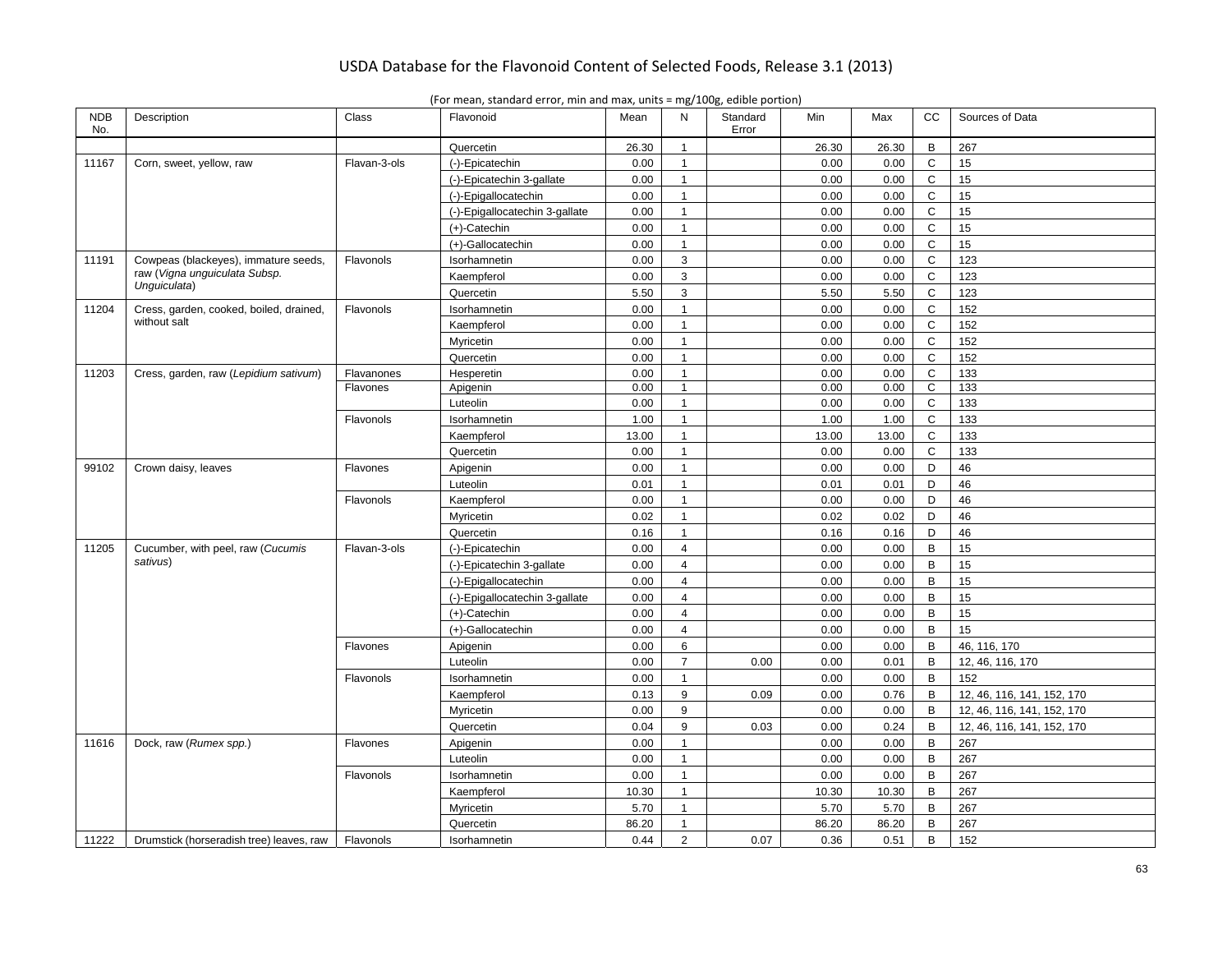|  | (For mean, standard error, min and max, units $=$ mg/100g, edible portion) |
|--|----------------------------------------------------------------------------|
|  |                                                                            |

| <b>NDB</b><br>No. | Description                            | Class          | Flavonoid                      | Mean  | N              | Standard<br>Error | Min   | Max   | cc             | Sources of Data |
|-------------------|----------------------------------------|----------------|--------------------------------|-------|----------------|-------------------|-------|-------|----------------|-----------------|
|                   | (Moringa oleifera)                     |                | Kaempferol                     | 5.95  | $\overline{2}$ | 0.17              | 5.78  | 6.12  | B              | 152             |
|                   |                                        |                | Myricetin                      | 0.00  | 2              |                   | 0.00  | 0.00  | B              | 152             |
|                   |                                        |                | Quercetin                      | 16.65 | $\overline{2}$ | 1.35              | 15.30 | 18.00 | $\mathsf{B}$   | 152             |
| 99661             | Eggplant, long, cooked                 | Anthocyanidins | Cyanidin                       | 0.02  | 2              |                   | 0.02  | 0.02  | $\mathsf C$    | 85              |
|                   |                                        |                | Delphinidin                    | 0.02  | $\overline{2}$ |                   | 0.02  | 0.02  | $\mathbf C$    | 85              |
|                   |                                        |                | Pelargonidin                   | 0.02  | 2              |                   | 0.02  | 0.02  | $\mathsf C$    | 85              |
|                   |                                        | Flavones       | Apigenin                       | 0.01  | $\overline{2}$ |                   | 0.01  | 0.01  | $\mathbf C$    | 85              |
|                   |                                        |                | Luteolin                       | 0.02  | $\overline{2}$ |                   | 0.02  | 0.02  | $\mathsf{C}$   | 85              |
|                   |                                        | Flavonols      | Kaempferol                     | 0.01  | 3              | 0.00              | 0.00  | 0.01  | $\, {\bf B}$   | 85, 152         |
|                   |                                        |                | Myricetin                      | 0.07  | 3              | 0.03              | 0.03  | 0.14  | B              | 85, 152         |
|                   |                                        |                | Quercetin                      | 0.00  | 3              |                   | 0.00  | 0.00  | $\mathsf{B}$   | 85, 152         |
| 11209             | Eggplant, raw (Solanum melongena)      | Anthocyanidins | Delphinidin                    | 85.69 | $\mathbf{1}$   |                   | 85.69 | 85.69 | C              | 294             |
|                   |                                        | Flavan-3-ols   | (-)-Epicatechin                | 0.00  | 3              |                   | 0.00  | 0.00  | $\mathsf{C}$   | 58              |
|                   |                                        |                | (-)-Epicatechin 3-gallate      | 0.00  | 3              |                   | 0.00  | 0.00  | $\mathsf C$    | 58              |
|                   |                                        |                | (-)-Epigallocatechin           | 0.00  | 3              |                   | 0.00  | 0.00  | $\mathbf C$    | 58              |
|                   |                                        |                | (-)-Epigallocatechin 3-gallate | 0.00  | 3              |                   | 0.00  | 0.00  | $\mathsf{C}$   | 58              |
|                   |                                        |                | $(+)$ -Catechin                | 0.00  | 3              |                   | 0.00  | 0.00  | $\mathsf C$    | 58              |
|                   |                                        |                | (+)-Gallocatechin              | 0.00  | $\mathfrak{Z}$ |                   | 0.00  | 0.00  | $\mathbf C$    | 58              |
|                   |                                        | Flavones       | Luteolin                       | 0.00  | $\mathbf{1}$   |                   | 0.00  | 0.00  | $\mathbf C$    | 12              |
|                   |                                        | Flavonols      | Isorhamnetin                   | 0.00  | 3              |                   | 0.00  | 0.00  | $\mathsf{C}$   | 123             |
|                   |                                        |                | Kaempferol                     | 0.00  | $\overline{4}$ |                   | 0.00  | 0.00  | $\mathsf{C}$   | 12, 123         |
|                   |                                        |                | Myricetin                      | 0.00  | $\mathbf{1}$   |                   | 0.00  | 0.00  | $\mathbf C$    | 12              |
|                   |                                        |                | Quercetin                      | 0.04  | $\overline{4}$ | 0.04              | 0.00  | 0.16  | C              | 12, 123         |
| 11213             | Endive, raw (Cichorium endivia)        | Flavan-3-ols   | (-)-Epicatechin                | 0.00  | $\overline{4}$ |                   | 0.00  | 0.00  | $\mathsf{B}$   | 15              |
|                   |                                        |                | (-)-Epicatechin 3-gallate      | 0.00  | $\overline{4}$ |                   | 0.00  | 0.00  | $\, {\bf B}$   | 15              |
|                   |                                        |                | (-)-Epigallocatechin           | 0.00  | $\overline{4}$ |                   | 0.00  | 0.00  | $\mathsf{B}$   | 15              |
|                   |                                        |                | (-)-Epigallocatechin 3-gallate | 0.00  | $\overline{4}$ |                   | 0.00  | 0.00  | B              | 15              |
|                   |                                        |                | (+)-Catechin                   | 0.00  | $\overline{4}$ |                   | 0.00  | 0.00  | $\, {\bf B}$   | 15              |
|                   |                                        |                | (+)-Gallocatechin              | 0.00  | $\overline{4}$ |                   | 0.00  | 0.00  | B              | 15              |
|                   |                                        | Flavones       | Apigenin                       | 0.00  | $\overline{4}$ |                   | 0.00  | 0.00  | B              | 116             |
|                   |                                        |                | Luteolin                       | 0.00  | $\overline{4}$ |                   | 0.00  | 0.00  | B              | 116             |
|                   |                                        | Flavonols      | Kaempferol                     | 10.10 | 14             | 1.88              | 1.80  | 24.83 | B              | 72, 116, 117    |
|                   |                                        |                | Myricetin                      | 0.00  | $\overline{4}$ |                   | 0.00  | 0.00  | $\, {\bf B}$   | 116             |
|                   |                                        |                | Quercetin                      | 0.00  | $\overline{4}$ |                   | 0.00  | 0.00  | B              | 116             |
| 11957             | Fennel, bulb, raw (Foeniculum vulgare) | Flavanones     | Eriodictyol                    | 1.08  | 8              | 0.36              | 0.00  | 2.31  | B              | 82              |
|                   |                                        | Flavonols      | Quercetin                      | 0.23  | 8              | 0.04              | 0.11  | 0.43  | B              | 82              |
| 99058             | Fennel, leaves, raw                    | Flavones       | Apigenin                       | 0.00  | $\mathbf{1}$   |                   | 0.00  | 0.00  | $\, {\bf B}$   | 267             |
|                   |                                        |                | Luteolin                       | 0.10  | $\mathbf{1}$   |                   | 0.10  | 0.10  | $\sf B$        | 267             |
|                   |                                        | Flavonols      | Isorhamnetin                   | 9.30  | $\overline{1}$ |                   | 9.30  | 9.30  | $\overline{B}$ | 267             |
|                   |                                        |                | Kaempferol                     | 6.50  | $\mathbf{1}$   |                   | 6.50  | 6.50  | $\sf B$        | 267             |
|                   |                                        |                | Myricetin                      | 19.80 | $\mathbf{1}$   |                   | 19.80 | 19.80 | B              | 267             |
|                   |                                        |                | Quercetin                      | 48.80 | $\mathbf{1}$   |                   | 48.80 | 48.80 | B              | 267             |
| 99053             | Garlic chives, raw                     | Flavonols      | Kaempferol                     | 2.12  | $\mathbf{1}$   |                   | 2.12  | 2.12  | $\mathbf C$    | $26\,$          |
|                   |                                        |                | Quercetin                      | 0.12  | $\mathbf{1}$   |                   | 0.12  | 0.12  | $\mathsf{C}$   | 26              |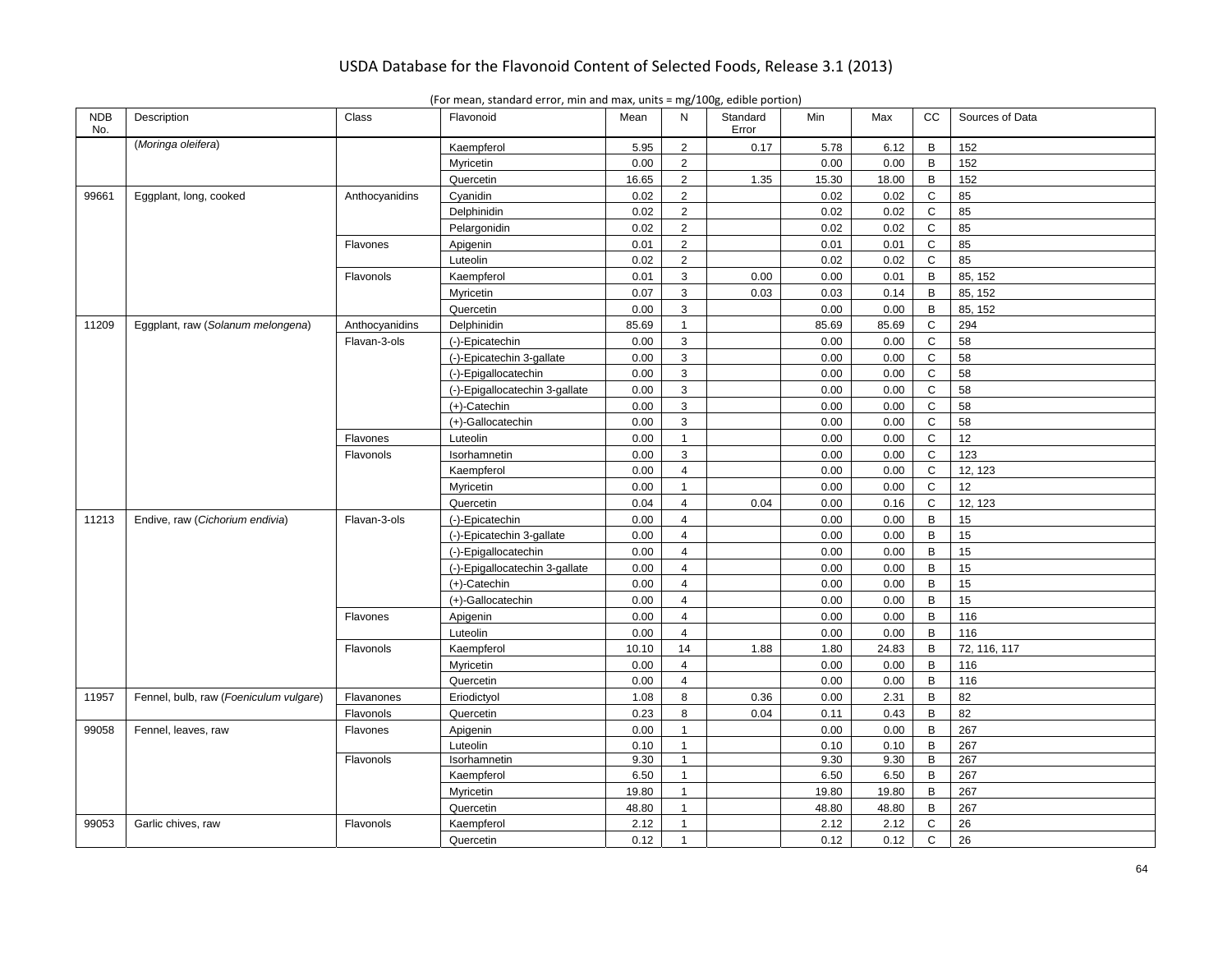| <b>NDB</b><br>No. | Description                         | Class     | Flavonoid    | Mean  | N              | Standard<br>Error | Min   | Max   | cc           | Sources of Data |
|-------------------|-------------------------------------|-----------|--------------|-------|----------------|-------------------|-------|-------|--------------|-----------------|
| 11215             | Garlic, raw (Allium sativum)        | Flavonols | Kaempferol   | 0.26  | $\mathbf{1}$   |                   | 0.26  | 0.26  | D            | 141             |
|                   |                                     |           | Myricetin    | 1.61  | $\mathbf{1}$   |                   | 1.61  | 1.61  | D            | 141             |
|                   |                                     |           | Quercetin    | 1.74  | $\mathbf{1}$   |                   | 1.74  | 1.74  | D            | 141             |
| 99623             | Ginger, steamed                     | Flavonols | Kaempferol   | 0.00  | $\mathbf{1}$   |                   | 0.00  | 0.00  | $\mathsf C$  | 152             |
|                   |                                     |           | Myricetin    | 0.00  | $\mathbf{1}$   |                   | 0.00  | 0.00  | $\mathsf{C}$ | 152             |
|                   |                                     |           | Quercetin    | 0.19  | $\mathbf{1}$   |                   | 0.19  | 0.19  | $\mathsf C$  | 152             |
| 99644             | Ginger, wild (Zingiber zerumbet)    | Flavonols | Isorhamnetin | 0.00  | $\mathbf{1}$   |                   | 0.00  | 0.00  | $\mathsf C$  | 152             |
|                   |                                     |           | Kaempferol   | 33.60 | $\mathbf{1}$   |                   | 33.60 | 33.60 | $\mathsf{C}$ | 152             |
|                   |                                     |           | Myricetin    | 0.00  | $\mathbf{1}$   |                   | 0.00  | 0.00  | $\mathsf{C}$ | 152             |
|                   |                                     |           | Quercetin    | 0.00  | $\mathbf{1}$   |                   | 0.00  | 0.00  | $\mathsf C$  | 152             |
| 11220             | Gourd, dishcloth (towelgourd), raw  | Flavones  | Apigenin     | 0.00  | $\mathbf{1}$   |                   | 0.00  | 0.00  | D            | 46              |
|                   | (Luffa aegyptiaca)                  |           | Luteolin     | 0.01  | -1             |                   | 0.01  | 0.01  | D            | 46              |
|                   |                                     | Flavonols | Kaempferol   | 0.00  | $\mathbf{1}$   |                   | 0.00  | 0.00  | D            | 46              |
|                   |                                     |           | Myricetin    | 0.13  | $\mathbf{1}$   |                   | 0.13  | 0.13  | D            | 46              |
|                   |                                     |           | Quercetin    | 0.03  | $\overline{1}$ |                   | 0.03  | 0.03  | D            | 46              |
| 99019             | Hartwort, leaves                    | Flavones  | Apigenin     | 0.00  | $\mathbf{1}$   |                   | 0.00  | 0.00  | B            | 267             |
|                   |                                     |           | Luteolin     | 0.60  | $\mathbf{1}$   |                   | 0.60  | 0.60  | $\, {\bf B}$ | 267             |
|                   |                                     | Flavonols | Isorhamnetin | 5.10  | $\mathbf{1}$   |                   | 5.10  | 5.10  | B            | 267             |
|                   |                                     |           | Kaempferol   | 2.90  | $\mathbf{1}$   |                   | 2.90  | 2.90  | $\mathsf{B}$ | 267             |
|                   |                                     |           | Myricetin    | 1.60  | $\mathbf{1}$   |                   | 1.60  | 1.60  | B            | 267             |
|                   |                                     |           | Quercetin    | 29.30 | $\mathbf{1}$   |                   | 29.30 | 29.30 | $\, {\bf B}$ | 267             |
| 99376             | Hawthorn leaves, raw                | Flavones  | Apigenin     | 0.40  | $\mathbf{1}$   |                   | 0.40  | 0.40  | D            | 253             |
|                   |                                     |           | Luteolin     | 0.00  | $\overline{1}$ |                   | 0.00  | 0.00  | D            | 253             |
|                   |                                     | Flavonols | Kaempferol   | 0.00  | $\mathbf{1}$   |                   | 0.00  | 0.00  | D            | 253             |
|                   |                                     |           | Myricetin    | 0.00  | $\mathbf{1}$   |                   | 0.00  | 0.00  | D            | 253             |
|                   |                                     |           | Quercetin    | 24.10 | $\mathbf{1}$   |                   | 24.10 | 24.10 | D            | 253             |
| 99079             | Horseradish, root, whole            | Flavones  | Apigenin     | 0.00  | $\mathbf{1}$   |                   | 0.00  | 0.00  | $\mathbf C$  | 170             |
|                   |                                     |           | Luteolin     | 0.90  | 1              |                   | 0.90  | 0.90  | $\mathsf C$  | 170             |
|                   |                                     | Flavonols | Kaempferol   | 1.58  | $\overline{2}$ | 0.98              | 0.60  | 2.57  | $\mathsf{C}$ | 26, 170         |
|                   |                                     |           | Myricetin    | 0.00  | $\mathbf{1}$   |                   | 0.00  | 0.00  | $\mathsf{C}$ | 170             |
|                   |                                     |           | Quercetin    | 0.28  | $\overline{2}$ | 0.28              | 0.00  | 0.57  | $\mathsf C$  | 26, 170         |
| 11886             | Juice, tomato, canned, without salt | Flavones  | Apigenin     | 0.00  | $\mathbf{1}$   |                   | 0.00  | 0.00  | B            | 115             |
|                   | added                               |           | Luteolin     | 0.00  | $\mathbf{1}$   |                   | 0.00  | 0.00  | B            | 115             |
|                   |                                     | Flavonols | Kaempferol   | 0.06  | $\overline{7}$ | 0.02              | 0.00  | 0.08  | B            | 115, 260        |
|                   |                                     |           | Myricetin    | 0.05  | $\mathbf{1}$   |                   | 0.05  | 0.05  | $\sf B$      | 115             |
|                   |                                     |           | Quercetin    | 1.19  | 10             | 0.29              | 0.56  | 1.58  | $\, {\bf B}$ | 115, 189, 260   |
| 99054             | Kale, canned                        | Flavones  | Apigenin     | 0.00  | $\overline{2}$ |                   | 0.00  | 0.00  | $\mathbf C$  | 116             |
|                   |                                     |           | Luteolin     | 0.00  | $\overline{2}$ |                   | 0.00  | 0.00  | $\mathsf C$  | 116             |
|                   |                                     | Flavonols | Kaempferol   | 18.40 | 2              |                   | 18.40 | 18.40 | $\mathbf C$  | 116             |
|                   |                                     |           | Myricetin    | 0.00  | $\overline{2}$ |                   | 0.00  | 0.00  | $\mathsf{C}$ | 116             |
|                   |                                     |           | Quercetin    | 4.50  | 2              |                   | 4.50  | 4.50  | $\mathsf C$  | 116             |
| 99098             | Kale, Chinese, raw                  | Flavones  | Apigenin     | 0.01  | $\mathbf{1}$   |                   | 0.01  | 0.01  | D            | 46              |
|                   |                                     |           | Luteolin     | 0.00  | $\mathbf{1}$   |                   | 0.00  | 0.00  | D            | 46              |
|                   |                                     | Flavonols | Kaempferol   | 0.00  | $\mathbf{1}$   |                   | 0.00  | 0.00  | D            | 46              |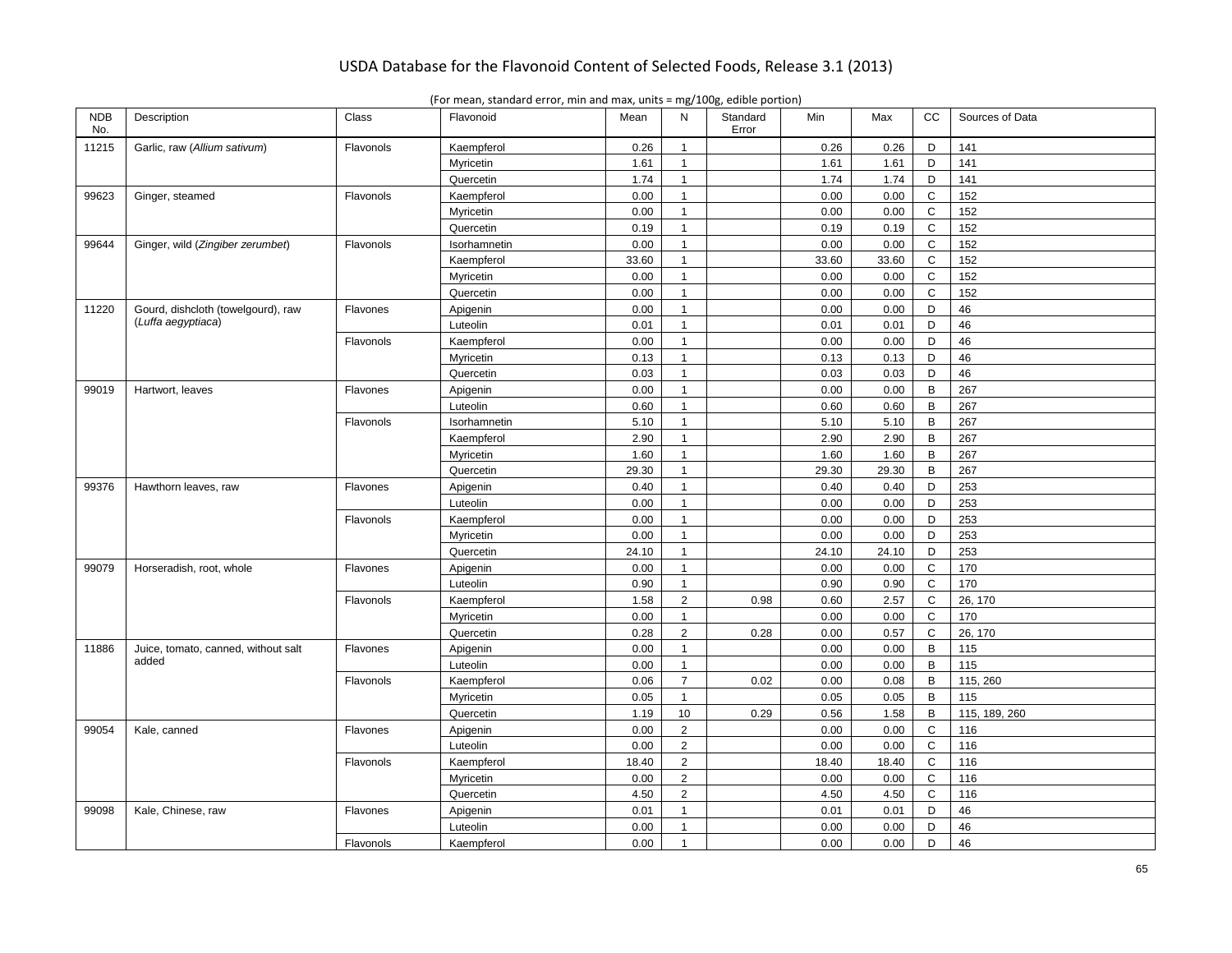| <b>NDB</b><br>No. | Description                               | Class          | Flavonoid                      | Mean  | N              | Standard<br>Error | Min   | Max   | cc           | Sources of Data                  |
|-------------------|-------------------------------------------|----------------|--------------------------------|-------|----------------|-------------------|-------|-------|--------------|----------------------------------|
|                   |                                           |                | Myricetin                      | 0.01  | $\mathbf{1}$   |                   | 0.01  | 0.01  | D            | 46                               |
|                   |                                           |                | Quercetin                      | 0.07  | $\mathbf{1}$   |                   | 0.07  | 0.07  | D            | 46                               |
| 11233             | Kale, raw (Brassica oleracea (Acephala    | Flavones       | Apigenin                       | 0.00  | $\overline{4}$ |                   | 0.00  | 0.00  | B            | 116, 124, 170                    |
|                   | Group))                                   |                | Luteolin                       | 0.00  | 2              |                   | 0.00  | 0.00  | B            | 116, 170                         |
|                   |                                           | Flavonols      | Isorhamnetin                   | 23.60 | 3              |                   | 23.60 | 23.60 | C            | 123                              |
|                   |                                           |                | Kaempferol                     | 46.80 | 18             | 5.56              | 0.48  | 90.50 | B            | 26, 116, 123, 124, 134, 170, 197 |
|                   |                                           |                | Myricetin                      | 0.00  | $\overline{2}$ |                   | 0.00  | 0.00  | B            | 116, 170                         |
|                   |                                           |                | Quercetin                      | 22.58 | 18             | 2.94              | 0.00  | 56.20 | B            | 26, 116, 123, 124, 134, 170, 197 |
| 11241             | Kohlrabi, raw (Brassica oleracea          | Flavones       | Apigenin                       | 0.00  | $\mathbf{1}$   |                   | 0.00  | 0.00  | D            | 170                              |
|                   | (Gongylodes Group))                       |                | Luteolin                       | 1.30  | $\mathbf{1}$   |                   | 1.30  | 1.30  | D            | 170                              |
|                   |                                           | Flavonols      | Kaempferol                     | 2.43  | $\mathbf{1}$   |                   | 2.43  | 2.43  | D            | 170                              |
|                   |                                           |                | Myricetin                      | 0.00  | $\mathbf{1}$   |                   | 0.00  | 0.00  | D            | 170                              |
|                   |                                           |                | Quercetin                      | 0.40  | $\mathbf{1}$   |                   | 0.40  | 0.40  | D            | 170                              |
| 11246             | Leeks, (bulb and lower leaf-portion), raw | Flavan-3-ols   | (-)-Epicatechin                | 0.00  | $\overline{4}$ |                   | 0.00  | 0.00  | B            | 15                               |
|                   | (Allium ampeloprasum)                     |                | (-)-Epicatechin 3-gallate      | 0.00  | $\overline{4}$ |                   | 0.00  | 0.00  | $\mathsf B$  | 15                               |
|                   |                                           |                | (-)-Epigallocatechin           | 0.00  | $\overline{4}$ |                   | 0.00  | 0.00  | B            | 15                               |
|                   |                                           |                | (-)-Epigallocatechin 3-gallate | 0.00  | $\overline{4}$ |                   | 0.00  | 0.00  | B            | 15                               |
|                   |                                           |                | $(+)$ -Catechin                | 0.00  | $\overline{4}$ |                   | 0.00  | 0.00  | B            | 15                               |
|                   |                                           |                | (+)-Gallocatechin              | 0.00  | $\overline{4}$ |                   | 0.00  | 0.00  | $\mathsf B$  | 15                               |
|                   |                                           | Flavones       | Apigenin                       | 0.00  | 5              |                   | 0.00  | 0.00  | B            | 116, 170                         |
|                   |                                           |                | Luteolin                       | 0.00  | 5              |                   | 0.00  | 0.00  | B            | 116, 170                         |
|                   |                                           | Flavonols      | Kaempferol                     | 2.67  | 10             | 0.49              | 0.23  | 4.58  | B            | 26, 116, 117, 134, 141, 170      |
|                   |                                           |                | Myricetin                      | 0.22  | 6              | 0.22              | 0.00  | 1.32  | B            | 116, 141, 170                    |
|                   |                                           |                | Quercetin                      | 0.09  | 8              | 0.06              | 0.00  | 0.50  | B            | 26, 116, 117, 141, 170           |
| 99112             | Lemon balm, leaves, raw                   | Flavanones     | Hesperetin                     | 0.00  | $\mathbf{1}$   |                   | 0.00  | 0.00  | $\mathsf{C}$ | 133                              |
|                   |                                           | Flavones       | Apigenin                       | 0.00  | $\mathbf{1}$   |                   | 0.00  | 0.00  | $\mathsf{C}$ | 133                              |
|                   |                                           |                | Luteolin                       | 0.00  | $\mathbf{1}$   |                   | 0.00  | 0.00  | $\mathsf{C}$ | 133                              |
|                   |                                           | Flavonols      | Isorhamnetin                   | 0.00  | $\mathbf{1}$   |                   | 0.00  | 0.00  | $\mathsf{C}$ | 133                              |
|                   |                                           |                | Kaempferol                     | 0.00  | $\mathbf{1}$   |                   | 0.00  | 0.00  | $\mathsf{C}$ | 133                              |
|                   |                                           |                | Quercetin                      | 0.00  | $\mathbf{1}$   |                   | 0.00  | 0.00  | $\mathsf{C}$ | 133                              |
| 11250             | Lettuce, butterhead (includes boston      | Anthocyanidins | Cyanidin                       | 0.00  | 8              |                   | 0.00  | 0.00  | B            | 110                              |
|                   | and bibb types), raw (Lactuca sativa var. |                | Delphinidin                    | 0.00  | 8              |                   | 0.00  | 0.00  | $\mathsf B$  | 110                              |
|                   | capitata)                                 |                | Malvidin                       | 0.00  | 8              |                   | 0.00  | 0.00  | B            | 110                              |
|                   |                                           |                | Pelargonidin                   | 0.00  | 8              |                   | 0.00  | 0.00  | $\mathsf B$  | 110                              |
|                   |                                           |                | Peonidin                       | 0.00  | 8              |                   | 0.00  | 0.00  | B            | 110                              |
|                   |                                           |                | Petunidin                      | 0.00  | 8              |                   | 0.00  | 0.00  | B            | 110                              |
|                   |                                           | Flavan-3-ols   | (-)-Epicatechin                | 0.00  | $\overline{4}$ |                   | 0.00  | 0.00  | B            | 110                              |
|                   |                                           |                | (-)-Epicatechin 3-gallate      | 0.00  | $\overline{4}$ |                   | 0.00  | 0.00  | B            | 110                              |
|                   |                                           |                | (-)-Epigallocatechin           | 0.00  | $\overline{4}$ |                   | 0.00  | 0.00  | B            | 110                              |
|                   |                                           |                | (-)-Epigallocatechin 3-gallate | 0.00  | $\overline{4}$ |                   | 0.00  | 0.00  | B            | 110                              |
|                   |                                           |                | $(+)$ -Catechin                | 0.00  | 3              |                   | 0.00  | 0.00  | B            | 110                              |
|                   |                                           |                | (+)-Gallocatechin              | 0.00  | $\overline{4}$ |                   | 0.00  | 0.00  | $\mathsf B$  | 110                              |
|                   |                                           | Flavanones     | Hesperetin                     | 0.00  | $\overline{4}$ |                   | 0.00  | 0.00  | B            | 110                              |
|                   |                                           |                | Naringenin                     | 0.00  | $\overline{4}$ |                   | 0.00  | 0.00  | $\mathsf{B}$ | 110                              |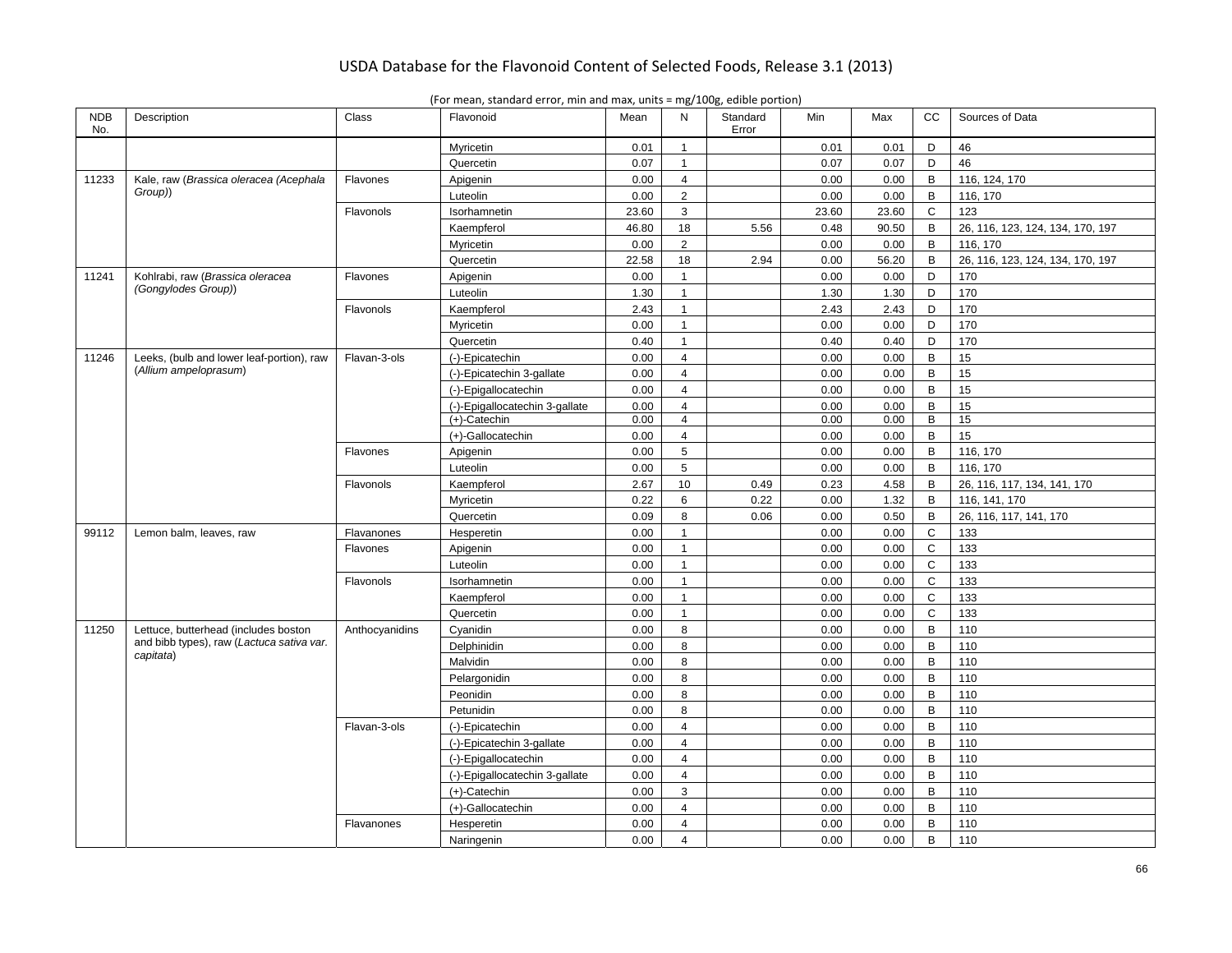| <b>NDB</b><br>No. | Description                              | Class          | Flavonoid                      | Mean | N              | Standard<br>Error | Min  | Max   | CC          | Sources of Data                                    |
|-------------------|------------------------------------------|----------------|--------------------------------|------|----------------|-------------------|------|-------|-------------|----------------------------------------------------|
|                   |                                          | Flavones       | Apigenin                       | 0.00 | 8              |                   | 0.00 | 0.00  | B           | 110                                                |
|                   |                                          |                | Luteolin                       | 0.00 | $\overline{4}$ |                   | 0.00 | 0.00  | $\mathsf B$ | 110                                                |
|                   |                                          | Flavonols      | Kaempferol                     | 0.02 | 3              | 0.01              | 0.00 | 0.04  | $\mathsf C$ | 26                                                 |
|                   |                                          |                | Myricetin                      | 0.00 | 8              |                   | 0.00 | 0.00  | $\mathsf B$ | 110                                                |
|                   |                                          |                | Quercetin                      | 2.73 | 15             | 0.94              | 0.00 | 14.56 | B           | 26, 110, 192                                       |
| 11251             | Lettuce, cos or romaine, raw (Lactuca    | Anthocyanidins | Cyanidin                       | 0.00 | 11             |                   | 0.00 | 0.00  | $\mathsf B$ | 72, 110                                            |
|                   | sativa var. logifolia)                   |                | Delphinidin                    | 0.00 | 8              |                   | 0.00 | 0.00  | $\mathsf B$ | 110                                                |
|                   |                                          |                | Malvidin                       | 0.00 | 8              |                   | 0.00 | 0.00  | B           | 110                                                |
|                   |                                          |                | Pelargonidin                   | 0.00 | 8              |                   | 0.00 | 0.00  | $\mathsf B$ | 110                                                |
|                   |                                          |                | Peonidin                       | 0.00 | 8              |                   | 0.00 | 0.00  | $\mathsf B$ | 110                                                |
|                   |                                          |                | Petunidin                      | 0.00 | 8              |                   | 0.00 | 0.00  | B           | 110                                                |
|                   |                                          | Flavan-3-ols   | (-)-Epicatechin                | 0.00 | 6              |                   | 0.00 | 0.00  | $\mathsf B$ | 110                                                |
|                   |                                          |                | (-)-Epicatechin 3-gallate      | 0.00 | 6              |                   | 0.00 | 0.00  | B           | 110                                                |
|                   |                                          |                | (-)-Epigallocatechin           | 0.00 | 6              |                   | 0.00 | 0.00  | $\mathsf B$ | 110                                                |
|                   |                                          |                | (-)-Epigallocatechin 3-gallate | 0.00 | 6              |                   | 0.00 | 0.00  | $\mathsf B$ | 110                                                |
|                   |                                          |                | $(+)$ -Catechin                | 0.00 | 6              |                   | 0.00 | 0.00  | B           | 110                                                |
|                   |                                          |                | (+)-Gallocatechin              | 0.00 | 6              |                   | 0.00 | 0.00  | B           | 110                                                |
|                   |                                          | Flavanones     | Hesperetin                     | 0.00 | 6              |                   | 0.00 | 0.00  | B           | 110                                                |
|                   |                                          |                | Naringenin                     | 0.00 | 6              |                   | 0.00 | 0.00  | $\mathsf B$ | 110                                                |
|                   |                                          | Flavones       | Apigenin                       | 0.00 | 20             | 0.00              | 0.00 | 0.00  | B           | 110, 303                                           |
|                   |                                          |                | Luteolin                       | 0.05 | 19             | 0.01              | 0.00 | 0.13  | $\mathsf B$ | 72, 110, 303                                       |
|                   |                                          | Flavonols      | Kaempferol                     | 0.02 | 12             | 0.00              | 0.01 | 0.03  | $\mathsf C$ | 303                                                |
|                   |                                          |                | Myricetin                      | 0.00 | 8              |                   | 0.00 | 0.00  | $\mathsf B$ | 110                                                |
|                   |                                          |                | Quercetin                      | 2.20 | 23             | 0.61              | 0.06 | 8.78  | $\mathsf B$ | 72, 110, 303                                       |
| 11253             | Lettuce, green leaf, raw (Lactuca sativa | Anthocyanidins | Cyanidin                       | 0.00 | 24             |                   | 0.00 | 0.00  | $\mathsf B$ | 11, 72, 110                                        |
|                   | var. crispa)                             |                | Delphinidin                    | 0.00 | 8              |                   | 0.00 | 0.00  | Α           | 110                                                |
|                   |                                          |                | Malvidin                       | 0.00 | 8              |                   | 0.00 | 0.00  | A           | 110                                                |
|                   |                                          |                | Pelargonidin                   | 0.00 | 8              |                   | 0.00 | 0.00  | A           | 110                                                |
|                   |                                          |                | Peonidin                       | 0.00 | 8              |                   | 0.00 | 0.00  | A           | 110                                                |
|                   |                                          |                | Petunidin                      | 0.00 | 8              |                   | 0.00 | 0.00  | A           | 110                                                |
|                   |                                          | Flavan-3-ols   | (-)-Epicatechin                | 0.00 | $\overline{2}$ |                   | 0.00 | 0.00  | B           | 110                                                |
|                   |                                          |                | (-)-Epicatechin 3-gallate      | 0.00 | $\overline{2}$ |                   | 0.00 | 0.00  | B           | 110                                                |
|                   |                                          |                | (-)-Epigallocatechin           | 0.00 | $\overline{2}$ |                   | 0.00 | 0.00  | $\mathsf B$ | 110                                                |
|                   |                                          |                | (-)-Epigallocatechin 3-gallate | 0.00 | $\overline{2}$ |                   | 0.00 | 0.00  | B           | 110                                                |
|                   |                                          |                | $(+)$ -Catechin                | 0.00 | $\overline{2}$ |                   | 0.00 | 0.00  | B           | 110                                                |
|                   |                                          |                | (+)-Gallocatechin              | 0.00 | $\overline{2}$ |                   | 0.00 | 0.00  | B           | 110                                                |
|                   |                                          | Flavanones     | Hesperetin                     | 0.00 | $\overline{2}$ |                   | 0.00 | 0.00  | B           | 110                                                |
|                   |                                          |                | Naringenin                     | 0.00 | $\overline{2}$ |                   | 0.00 | 0.00  | $\mathsf B$ | 110                                                |
|                   |                                          | Flavones       | Apigenin                       | 0.13 | 18             | 0.13              | 0.00 | 2.30  | $\mathsf B$ | 11, 18, 46, 110, 124                               |
|                   |                                          |                | Luteolin                       | 0.26 | 23             | 0.04              | 0.00 | 1.00  | B           | 11, 12, 18, 46, 72, 110                            |
|                   |                                          | Flavonols      | Kaempferol                     | 0.01 | 17             | 0.01              | 0.00 | 0.20  | B           | 11, 12, 18, 26, 46, 124, 141, 152                  |
|                   |                                          |                | Myricetin                      | 0.07 | 13             | 0.07              | 0.00 | 0.90  | B           | 12, 18, 46, 110, 141, 152                          |
|                   |                                          |                | Quercetin                      | 4.16 | 43             | 0.69              | 0.04 | 20.60 | B           | 11, 12, 18, 26, 46, 72, 110, 124, 141,<br>152, 192 |
| 11252             | Lettuce, iceberg (includes crisphead     | Anthocyanidins | Cyanidin                       | 0.00 | 11             |                   | 0.00 | 0.00  | A           | 72, 110                                            |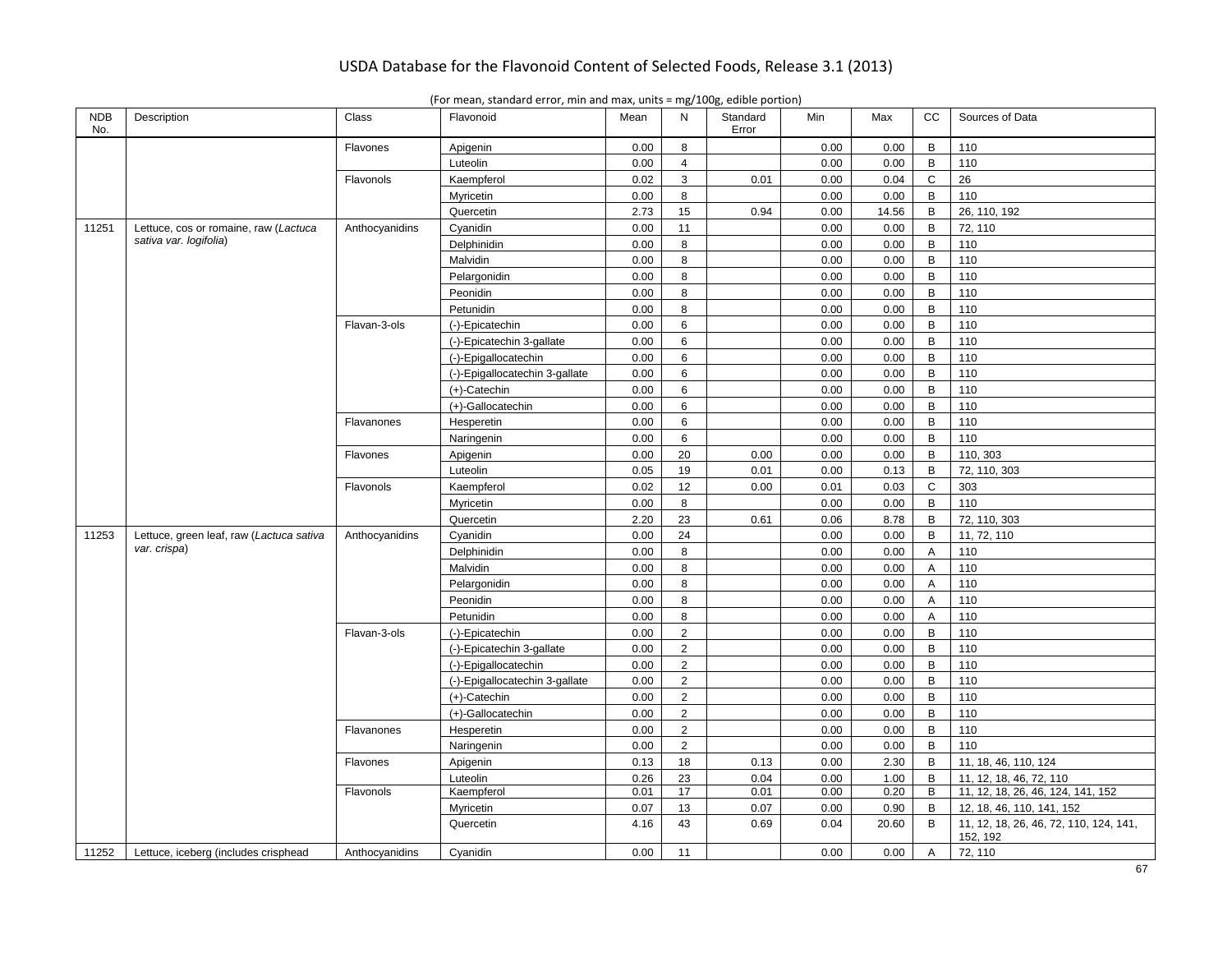| <b>NDB</b><br>No. | Description                                | Class          | Flavonoid                      | Mean | N               | Standard<br>Error | Min  | Max   | cc             | Sources of Data                    |
|-------------------|--------------------------------------------|----------------|--------------------------------|------|-----------------|-------------------|------|-------|----------------|------------------------------------|
|                   | types), raw (Lactuca sativa var. capitata) |                | Delphinidin                    | 0.00 | 8               |                   | 0.00 | 0.00  | $\overline{A}$ | 110                                |
|                   |                                            |                | Malvidin                       | 0.00 | 8               |                   | 0.00 | 0.00  | A              | 110                                |
|                   |                                            |                | Pelargonidin                   | 0.00 | 8               |                   | 0.00 | 0.00  | A              | 110                                |
|                   |                                            |                | Peonidin                       | 0.00 | 8               |                   | 0.00 | 0.00  | A              | 110                                |
|                   |                                            |                | Petunidin                      | 0.00 | 8               |                   | 0.00 | 0.00  | $\overline{A}$ | 110                                |
|                   |                                            | Flavan-3-ols   | (-)-Epicatechin                | 0.00 | 8               |                   | 0.00 | 0.00  | Α              | 15, 110                            |
|                   |                                            |                | (-)-Epicatechin 3-gallate      | 0.00 | 8               |                   | 0.00 | 0.00  | $\overline{A}$ | 15, 110                            |
|                   |                                            |                | (-)-Epigallocatechin           | 0.00 | 8               |                   | 0.00 | 0.00  | A              | 15, 110                            |
|                   |                                            |                | (-)-Epigallocatechin 3-gallate | 0.00 | 8               |                   | 0.00 | 0.00  | Α              | 15, 110                            |
|                   |                                            |                | $(+)$ -Catechin                | 0.00 | $\overline{7}$  |                   | 0.00 | 0.00  | B              | 15, 110                            |
|                   |                                            |                | (+)-Gallocatechin              | 0.00 | 8               |                   | 0.00 | 0.00  | $\overline{A}$ | 15, 110                            |
|                   |                                            | Flavanones     | Hesperetin                     | 0.00 | $\overline{4}$  |                   | 0.00 | 0.00  | B              | 110                                |
|                   |                                            |                | Naringenin                     | 0.00 | $\overline{4}$  |                   | 0.00 | 0.00  | $\overline{B}$ | 110                                |
|                   |                                            | Flavones       | Apigenin                       | 0.13 | 21              | 0.13              | 0.00 | 2.65  | B              | 85, 110, 116, 170                  |
|                   |                                            |                | Luteolin                       | 0.03 | 20              | 0.02              | 0.00 | 0.39  | B              | 72, 85, 110, 116, 170              |
|                   |                                            | Flavonols      | Kaempferol                     | 0.15 | 19              | 0.03              | 0.00 | 0.84  | B              | 26, 85, 116, 170                   |
|                   |                                            |                | Myricetin                      | 0.06 | 21              | 0.05              | 0.00 | 1.02  | B              | 85, 110, 116, 170                  |
|                   |                                            |                | Quercetin                      | 1.42 | 37              | 0.18              | 0.00 | 9.40  | B              | 26, 51, 72, 85, 110, 116, 117, 170 |
| 97041             | Lettuce, not specified as to type          | Flavan-3-ols   | (-)-Epicatechin                | 0.00 | 3               |                   | 0.00 | 0.00  | $\mathsf{C}$   | 58                                 |
|                   |                                            |                | (-)-Epicatechin 3-gallate      | 0.00 | 3               |                   | 0.00 | 0.00  | $\mathsf{C}$   | 58                                 |
|                   |                                            |                | (-)-Epigallocatechin           | 0.00 | 3               |                   | 0.00 | 0.00  | $\mathsf C$    | 58                                 |
|                   |                                            |                | (-)-Epigallocatechin 3-gallate | 0.00 | 3               |                   | 0.00 | 0.00  | $\mathsf{C}$   | 58                                 |
|                   |                                            |                | $(+)$ -Catechin                | 0.00 | 3               |                   | 0.00 | 0.00  | $\mathbf C$    | 58                                 |
|                   |                                            |                | (+)-Gallocatechin              | 0.00 | 3               |                   | 0.00 | 0.00  | $\mathsf C$    | 58                                 |
| 11257             | Lettuce, red leaf, raw (Lactuca sativa     | Anthocyanidins | Cyanidin                       | 3.14 | 24              | 1.08              | 0.00 | 20.80 | B              | 11, 72, 110, 294                   |
|                   | var. crispa)                               |                | Delphinidin                    | 0.00 | 8               |                   | 0.00 | 0.00  | A              | 110                                |
|                   |                                            |                | Malvidin                       | 0.00 | 8               |                   | 0.00 | 0.00  | A              | 110                                |
|                   |                                            |                | Pelargonidin                   | 0.00 | 8               |                   | 0.00 | 0.00  | A              | 110                                |
|                   |                                            |                | Peonidin                       | 0.00 | 8               |                   | 0.00 | 0.00  | A              | 110                                |
|                   |                                            |                | Petunidin                      | 0.00 | 8               |                   | 0.00 | 0.00  | A              | 110                                |
|                   |                                            | Flavan-3-ols   | (-)-Epicatechin                | 0.00 | $\,$ 5 $\,$     |                   | 0.00 | 0.00  | $\mathsf B$    | 110                                |
|                   |                                            |                | (-)-Epicatechin 3-gallate      | 0.00 | $5\phantom{.0}$ |                   | 0.00 | 0.00  | $\mathsf{B}$   | 110                                |
|                   |                                            |                | (-)-Epigallocatechin           | 0.00 | 5               |                   | 0.00 | 0.00  | B              | 110                                |
|                   |                                            |                | (-)-Epigallocatechin 3-gallate | 0.00 | $\,$ 5 $\,$     |                   | 0.00 | 0.00  | $\mathsf{B}$   | 110                                |
|                   |                                            |                | $(+)$ -Catechin                | 0.00 | 5               |                   | 0.00 | 0.00  | $\mathsf{B}$   | 110                                |
|                   |                                            |                | (+)-Gallocatechin              | 0.00 | 5               |                   | 0.00 | 0.00  | $\, {\bf B}$   | 110                                |
|                   |                                            | Flavanones     | Hesperetin                     | 0.00 | $\,$ 5 $\,$     |                   | 0.00 | 0.00  | B              | 110                                |
|                   |                                            |                | Naringenin                     | 0.00 | $5\phantom{.0}$ |                   | 0.00 | 0.00  | B              | 110                                |
|                   |                                            | Flavones       | Apigenin                       | 0.00 | 22              | 0.00              | 0.00 | 0.00  | B              | 11, 110, 303                       |
|                   |                                            |                | Luteolin                       | 0.95 | 24              | 0.36              | 0.00 | 8.80  | B              | 11, 72, 110, 303                   |
|                   |                                            | Flavonols      | Kaempferol                     | 0.02 | 14              | 0.00              | 0.00 | 0.02  | B              | 11, 303                            |
|                   |                                            |                | Myricetin                      | 0.00 | 8               |                   | 0.00 | 0.00  | $\overline{A}$ | 110                                |
|                   |                                            |                | Quercetin                      | 7.61 | 29              | 1.80              | 0.45 | 44.90 | B              | 11, 72, 110, 192, 303              |
| 11031             | Lima beans, immature seeds, raw            | Flavonols      | Isorhamnetin                   | 0.00 | 3               |                   | 0.00 | 0.00  | $\mathsf{C}$   | 123                                |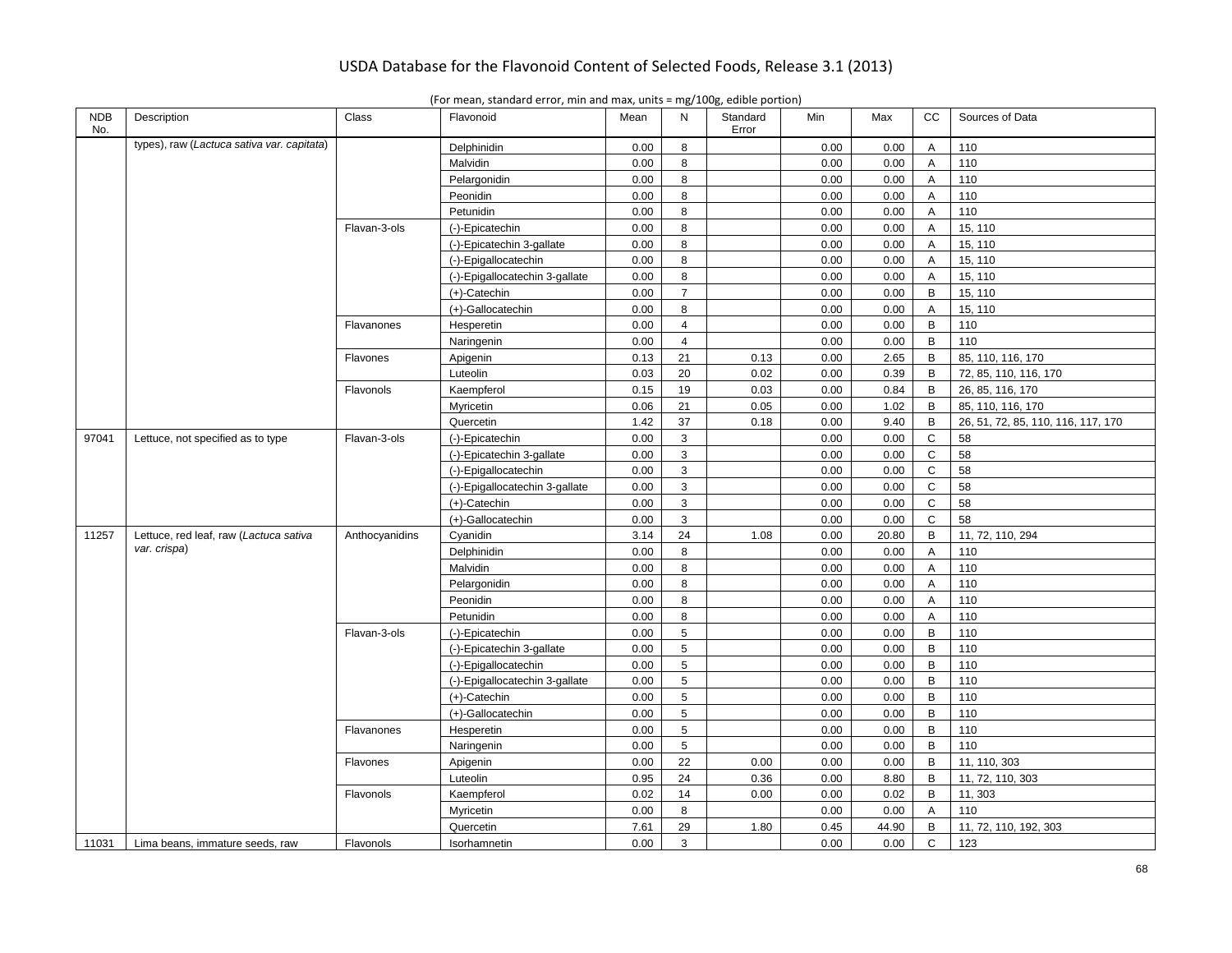| <b>NDB</b><br>No. | Description                            | Class            | Flavonoid                      | Mean   | N                | Standard<br>Error | Min    | Max    | cc             | Sources of Data |
|-------------------|----------------------------------------|------------------|--------------------------------|--------|------------------|-------------------|--------|--------|----------------|-----------------|
|                   | (Phaseolus lunatus)                    |                  | Kaempferol                     | 0.00   | 3                |                   | 0.00   | 0.00   | $\mathsf{C}$   | 123             |
|                   |                                        |                  | Quercetin                      | 0.00   | 3                |                   | 0.00   | 0.00   | C              | 123             |
| 11254             | Lotus root, raw (Nelumbo nucifera)     | Flavones         | Luteolin                       | 0.36   | $\overline{1}$   |                   | 0.36   | 0.36   | D              | 12              |
|                   |                                        | Flavonols        | Kaempferol                     | 0.76   | $\mathbf{1}$     |                   | 0.76   | 0.76   | D              | 12              |
|                   |                                        |                  | Myricetin                      | 0.59   | $\mathbf{1}$     |                   | 0.59   | 0.59   | D              | 12              |
|                   |                                        |                  | Quercetin                      | 0.44   | $\mathbf{1}$     |                   | 0.44   | 0.44   | D              | 12              |
| 99111             | Lovage, leaves, raw                    | Flavanones       | Hesperetin                     | 0.00   | $\mathbf{1}$     |                   | 0.00   | 0.00   | $\mathbf C$    | 133             |
|                   |                                        | Flavones         | Apigenin                       | 0.00   | $\mathbf{1}$     |                   | 0.00   | 0.00   | $\mathsf{C}$   | 133             |
|                   |                                        |                  | Luteolin                       | 0.00   | $\mathbf{1}$     |                   | 0.00   | 0.00   | $\mathsf C$    | 133             |
|                   |                                        | Flavonols        | Isorhamnetin                   | 0.00   | $\mathbf{1}$     |                   | 0.00   | 0.00   | C              | 133             |
|                   |                                        |                  | Kaempferol                     | 7.00   | $\overline{1}$   |                   | 7.00   | 7.00   | $\mathbf C$    | 133             |
|                   |                                        |                  | Quercetin                      | 170.00 | $\mathbf{1}$     |                   | 170.00 | 170.00 | C              | 133             |
| 99374             | Mizuna (Japanese mustard)              | Flavonols        | Isorhamnetin                   | 3.84   | $\boldsymbol{9}$ | 0.38              | 0.00   | 11.03  | B              | 178, 238        |
|                   |                                        |                  | Kaempferol                     | 6.03   | 9                | 0.93              | 0.00   | 16.18  | B              | 178, 238        |
|                   |                                        |                  | Quercetin                      | 8.55   | 9                | 1.55              | 0.00   | 21.64  | B              | 178, 238        |
| 11043             | Mung beans, mature seeds, sprouted,    | Flavones         | Luteolin                       | 0.00   | $\mathbf{1}$     |                   | 0.00   | 0.00   | D              | 12              |
|                   | raw (Vigna radiata)                    | Flavonols        | Kaempferol                     | 0.33   | $\mathbf{1}$     |                   | 0.33   | 0.33   | D              | 12              |
|                   |                                        |                  | Myricetin                      | 0.00   | $\overline{1}$   |                   | 0.00   | 0.00   | D              | 12              |
|                   |                                        |                  | Quercetin                      | 0.15   | $\mathbf{1}$     |                   | 0.15   | 0.15   | D              | 12              |
| 11264             | Mushrooms, canned, drained solids      | <b>Flavones</b>  | Apigenin                       | 0.00   | $\overline{4}$   |                   | 0.00   | 0.00   | $\overline{B}$ | 116             |
|                   |                                        |                  | Luteolin                       | 0.00   | $\overline{4}$   |                   | 0.00   | 0.00   | B              | 116             |
|                   |                                        | Flavonols        | Kaempferol                     | 0.00   | $\overline{4}$   |                   | 0.00   | 0.00   | $\,$ B         | 116             |
|                   |                                        |                  | Myricetin                      | 0.00   | $\overline{4}$   |                   | 0.00   | 0.00   | B              | 116             |
|                   |                                        |                  | Quercetin                      | 0.00   | $\overline{4}$   |                   | 0.00   | 0.00   | B              | 116             |
| 11260             | Mushrooms, white, raw (Agaricus        | Flavan-3-ols     | (-)-Epicatechin                | 0.00   | $\overline{4}$   |                   | 0.00   | 0.00   | B              | 15              |
|                   | bisporus)                              |                  | (-)-Epicatechin 3-gallate      | 0.00   | $\overline{4}$   |                   | 0.00   | 0.00   | $\overline{B}$ | 15              |
|                   |                                        |                  | (-)-Epigallocatechin           | 0.00   | $\overline{4}$   |                   | 0.00   | 0.00   | B              | 15              |
|                   |                                        |                  | (-)-Epigallocatechin 3-gallate | 0.00   | $\overline{4}$   |                   | 0.00   | 0.00   | B              | 15              |
|                   |                                        |                  | (+)-Catechin                   | 0.00   | $\overline{4}$   |                   | 0.00   | 0.00   | B              | 15              |
|                   |                                        |                  | (+)-Gallocatechin              | 0.00   | $\overline{4}$   |                   | 0.00   | 0.00   | B              | 15              |
|                   |                                        | Flavones         | Apigenin                       | 0.00   | $\overline{4}$   |                   | 0.00   | 0.00   | B              | 116             |
|                   |                                        |                  | Luteolin                       | 0.00   | $\overline{4}$   |                   | 0.00   | 0.00   | $\sf B$        | 116             |
|                   |                                        | <b>Flavonols</b> | Kaempferol                     | 0.00   | $\overline{4}$   |                   | 0.00   | 0.00   | B              | 116             |
|                   |                                        |                  | Myricetin                      | 0.00   | $\overline{4}$   |                   | 0.00   | 0.00   | B              | 116             |
|                   |                                        |                  | Quercetin                      | 0.00   | $\overline{4}$   |                   | 0.00   | 0.00   | B              | 116             |
| 99662             | Mustard greens, black, cooked, steamed | Flavonols        | Isorhamnetin                   | 0.00   | $\mathbf{1}$     |                   | 0.00   | 0.00   | $\mathsf{C}$   | 152             |
|                   |                                        |                  | Kaempferol                     | 0.84   | $\mathbf{1}$     |                   | 0.84   | 0.84   | $\mathsf C$    | 152             |
|                   |                                        |                  | Myricetin                      | 0.00   | $\mathbf{1}$     |                   | 0.00   | 0.00   | $\mathsf{C}$   | 152             |
|                   |                                        |                  | Quercetin                      | 0.00   | $\mathbf{1}$     |                   | 0.00   | 0.00   | $\mathsf{C}$   | 152             |
| 11270             | Mustard greens, raw (Brassica juncea)  | Flavonols        | Isorhamnetin                   | 16.20  | 3                |                   | 16.20  | 16.20  | $\mathbf C$    | 123             |
|                   |                                        |                  | Kaempferol                     | 38.30  | $\mathbf{3}$     |                   | 38.30  | 38.30  | $\mathsf{C}$   | 123             |
|                   |                                        |                  | Quercetin                      | 8.80   | 3                |                   | 8.80   | 8.80   | C              | 123             |
| 99373             | Nalta jute, raw                        | Flavones         | Luteolin                       | 0.00   | $\overline{1}$   |                   | 0.00   | 0.00   | D              | 12              |
|                   |                                        | Flavonols        | Kaempferol                     | 4.61   | $\overline{7}$   | 0.61              | 2.43   | 11.80  | $\mathsf{C}$   | 12, 238         |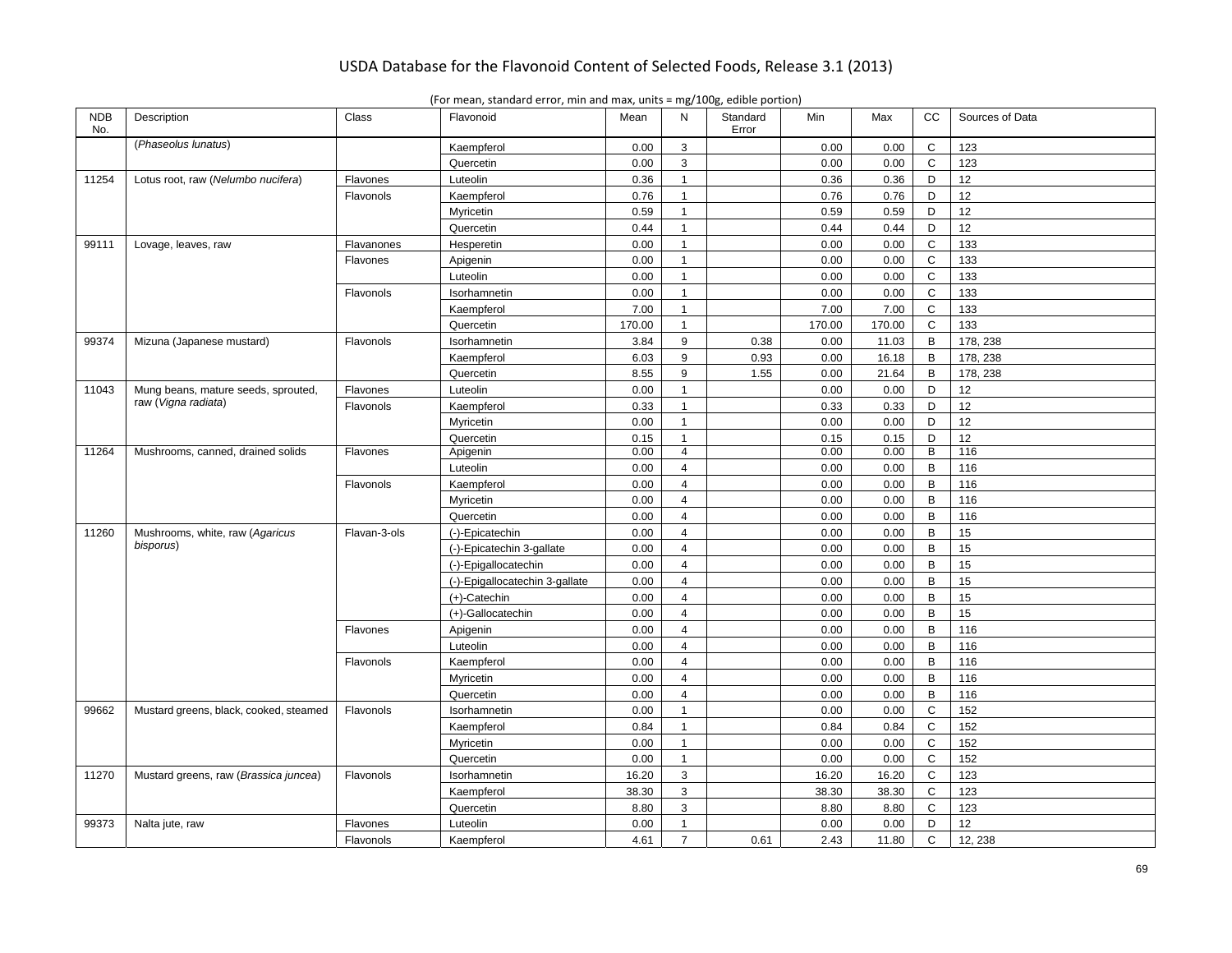| <b>NDB</b><br>No. | Description                              | Class          | Flavonoid                      | Mean  | N              | Standard<br>Error | Min   | Max    | CC             | Sources of Data                                                                              |
|-------------------|------------------------------------------|----------------|--------------------------------|-------|----------------|-------------------|-------|--------|----------------|----------------------------------------------------------------------------------------------|
|                   |                                          |                | Myricetin                      | 1.93  | $\mathbf{1}$   |                   | 1.93  | 1.93   | D              | 12                                                                                           |
|                   |                                          |                | Quercetin                      | 23.53 | $\overline{7}$ | 6.74              | 9.24  | 40.53  | $\mathsf{C}$   | 12, 238                                                                                      |
| 11276             | New Zealand spinach, raw (Tetragonia     | Flavones       | Apigenin                       | 0.00  | $\overline{2}$ |                   | 0.00  | 0.00   | $\mathsf{C}$   | 124                                                                                          |
|                   | tetragonioides)                          | Flavonols      | Kaempferol                     | 15.75 | 2              | 1.25              | 14.50 | 17.00  | $\mathsf C$    | 124                                                                                          |
|                   |                                          |                | Quercetin                      | 5.75  | $\overline{2}$ | 0.45              | 5.30  | 6.20   | $\mathsf{C}$   | 124                                                                                          |
| 11278             | Okra, raw (Abelmoschus esculentus)       | Flavonols      | Isorhamnetin                   | 0.00  | 3              |                   | 0.00  | 0.00   | $\mathsf{C}$   | 123                                                                                          |
|                   |                                          |                | Kaempferol                     | 0.00  | 3              |                   | 0.00  | 0.00   | $\mathsf{C}$   | 123                                                                                          |
|                   |                                          |                | Quercetin                      | 20.97 | 12             | 4.98              | 11.10 | 33.22  | B              | 123, 238                                                                                     |
| 99383             | Onion, spring, red, leaves               | Flavonols      | Kaempferol                     | 4.10  | $\mathbf{1}$   |                   | 4.10  | 4.10   | D              | 194                                                                                          |
|                   |                                          |                | Quercetin                      | 12.60 | $\mathbf{1}$   |                   | 12.60 | 12.60  | D              | 194                                                                                          |
| 11283             | Onions, cooked, boiled, drained, without | Flavonols      | Kaempferol                     | 0.34  | 28             | 0.06              | 0.29  | 0.41   | B              | 76                                                                                           |
|                   | salt                                     |                | Quercetin                      | 24.36 | 32             | 3.93              | 19.87 | 31.00  | B              | 76, 174                                                                                      |
| 11282             | Onions, raw (Allium cepa)                | Flavan-3-ols   | (-)-Epicatechin                | 0.00  | $\overline{7}$ |                   | 0.00  | 0.00   | $\overline{B}$ | 15, 58                                                                                       |
|                   |                                          |                | (-)-Epicatechin 3-gallate      | 0.00  | $\overline{7}$ |                   | 0.00  | 0.00   | B              | 15, 58                                                                                       |
|                   |                                          |                | (-)-Epigallocatechin           | 0.00  | $\overline{7}$ |                   | 0.00  | 0.00   | B              | 15,58                                                                                        |
|                   |                                          |                | (-)-Epigallocatechin 3-gallate | 0.00  | $\overline{7}$ |                   | 0.00  | 0.00   | $\sf B$        | 15, 58                                                                                       |
|                   |                                          |                | (+)-Catechin                   | 0.00  | $\overline{7}$ |                   | 0.00  | 0.00   | B              | 15, 58                                                                                       |
|                   |                                          |                | (+)-Gallocatechin              | 0.00  | $\overline{7}$ |                   | 0.00  | 0.00   | B              | 15, 58                                                                                       |
|                   |                                          | Flavones       | Apigenin                       | 0.01  | 18             | 0.00              | 0.00  | 0.01   | B              | 85, 116, 170, 239                                                                            |
|                   |                                          |                | Luteolin                       | 0.02  | 19             | 0.01              | 0.00  | 0.19   | B              | 12, 85, 116, 170, 239                                                                        |
|                   |                                          | Flavonols      | Isorhamnetin                   | 5.01  | 43             | 0.69              | 1.26  | 7.16   | B              | 177.271                                                                                      |
|                   |                                          |                | Kaempferol                     | 0.65  | 25             | 0.10              | 0.00  | 1.41   | B              | 12, 27, 76, 85, 116, 117, 141, 170, 239                                                      |
|                   |                                          |                | Myricetin                      | 0.03  | 20             | 0.01              | 0.00  | 0.30   | B              | 12, 85, 116, 141, 170, 239                                                                   |
|                   |                                          |                | Quercetin                      | 20.30 | 400            | 0.78              | 1.50  | 90.75  | $\overline{A}$ | 12, 27, 76, 85, 116, 117, 134, 141, 166,<br>170, 174, 177, 179, 205, 206, 239, 271,<br>296   |
| 99055             | Onions, red, raw                         | Anthocyanidins | Cyanidin                       | 3.19  | 43             | 1.04              | 0.36  | 46.43  | B              | 11, 84, 85, 95, 207, 294                                                                     |
|                   |                                          |                | Delphinidin                    | 4.28  | $\overline{7}$ | 1.49              | 0.10  | 5.95   | B              | 85, 95                                                                                       |
|                   |                                          |                | Pelargonidin                   | 0.02  | $\overline{2}$ |                   | 0.02  | 0.02   | B              | 85                                                                                           |
|                   |                                          |                | Peonidin                       | 2.07  | $\mathbf{1}$   |                   | 2.07  | 2.07   | $\mathsf{C}$   | 294                                                                                          |
|                   |                                          | Flavones       | Apigenin                       | 0.24  | 9              | 0.23              | 0.00  | 2.10   | B              | 11, 18, 85, 124, 170                                                                         |
|                   |                                          |                | Luteolin                       | 0.16  | $\overline{7}$ | 0.16              | 0.00  | 1.10   | B              | 11, 18, 85, 170                                                                              |
|                   |                                          | Flavonols      | Isorhamnetin                   | 4.58  | 52             | 0.42              | 1.81  | 22.60  | B              | 84, 177, 207, 271                                                                            |
|                   |                                          |                | Kaempferol                     | 0.70  | 11             | 0.44              | 0.00  | 4.50   | B              | 11, 18, 27, 85, 124, 170                                                                     |
|                   |                                          |                | Myricetin                      | 2.16  | 5              | 0.26              | 0.00  | 3.80   | B              | 18, 85, 170                                                                                  |
|                   |                                          |                | Quercetin                      | 39.21 | 147            | 1.88              | 5.90  | 191.70 | B              | 11, 18, 27, 51, 84, 85, 95, 124, 134,<br>166, 170, 177, 179, 206, 207, 216, 217,<br>271, 296 |
| 11291             | Onions, spring or scallions (includes    | Flavones       | Apigenin                       | 0.00  | $\overline{1}$ |                   | 0.00  | 0.00   | $\mathsf C$    | 170                                                                                          |
|                   | tops and bulb), raw (Allium cepa or      |                | Luteolin                       | 0.00  | $\mathbf{1}$   |                   | 0.00  | 0.00   | C              | 170                                                                                          |
|                   | Allium fistulosum)                       | Flavonols      | Kaempferol                     | 1.36  | $\overline{4}$ | 0.68              | 0.60  | 3.45   | B              | 134, 152, 170                                                                                |
|                   |                                          |                | Myricetin                      | 0.00  | 2              |                   | 0.00  | 0.00   | C              | 152, 170                                                                                     |
|                   |                                          |                | Quercetin                      | 10.68 | $\overline{4}$ | 2.69              | 0.00  | 18.00  | B              | 134, 152, 170                                                                                |
| 99645             | Onions, spring, red, bulb                | Flavonols      | Kaempferol                     | 0.00  | $\mathbf{1}$   |                   | 0.00  | 0.00   | D              | 194                                                                                          |
|                   |                                          |                | Quercetin                      | 30.60 | $\mathbf{1}$   |                   | 30.60 | 30.60  | D              | 194                                                                                          |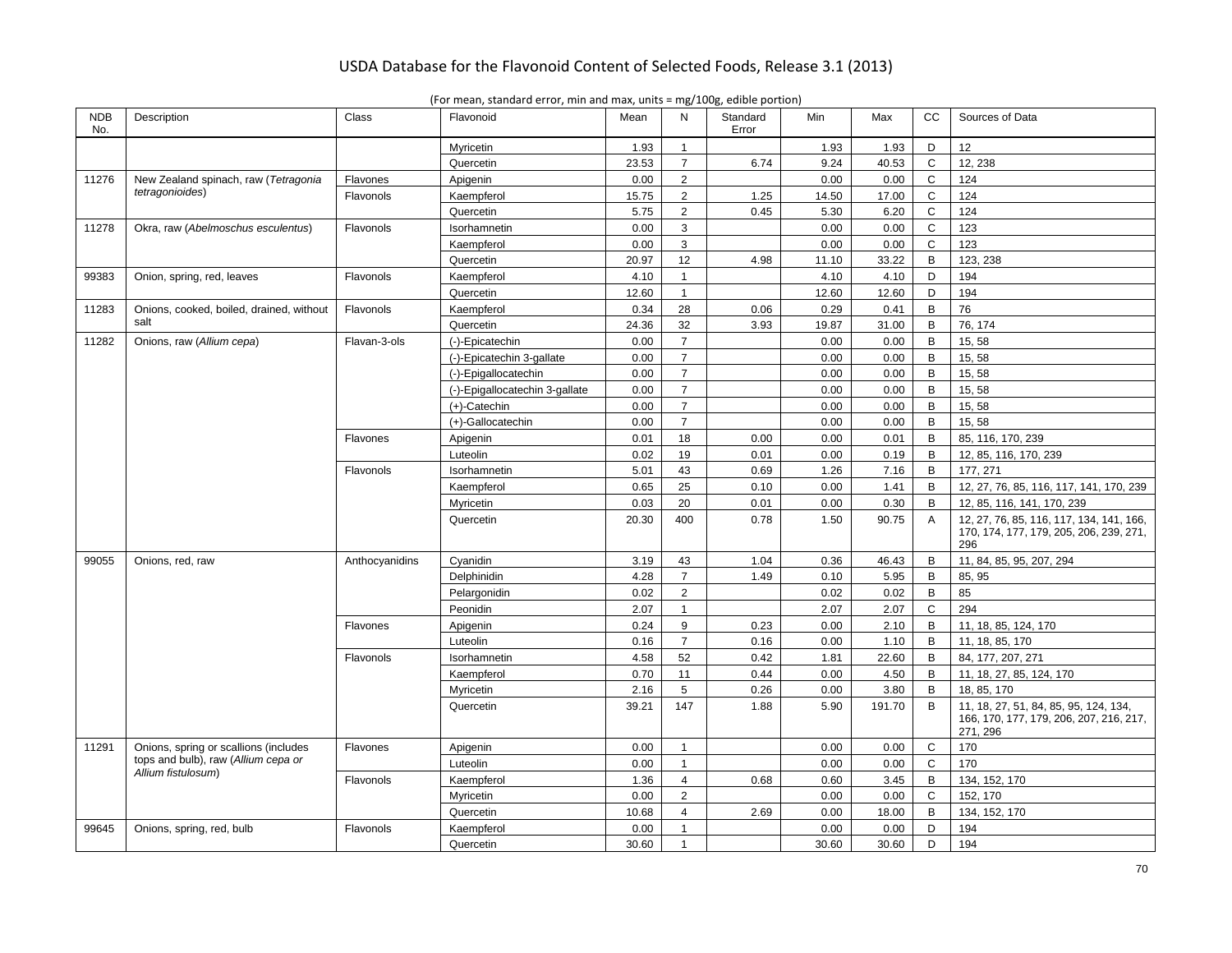| <b>NDB</b><br>No. | Description                            | Class          | Flavonoid                      | Mean   | N               | Standard<br>Error | Min   | Max    | cc           | Sources of Data                      |
|-------------------|----------------------------------------|----------------|--------------------------------|--------|-----------------|-------------------|-------|--------|--------------|--------------------------------------|
| 11294             | Onions, sweet, raw (Allium cepa)       | Anthocyanidins | Cyanidin                       | 0.00   | 8               |                   | 0.00  | 0.00   | В            | 110                                  |
|                   |                                        |                | Delphinidin                    | 0.00   | 8               |                   | 0.00  | 0.00   | B            | 110                                  |
|                   |                                        |                | Malvidin                       | 0.00   | 8               |                   | 0.00  | 0.00   | B            | 110                                  |
|                   |                                        |                | Pelargonidin                   | 0.00   | 8               |                   | 0.00  | 0.00   | B            | 110                                  |
|                   |                                        |                | Peonidin                       | 0.00   | 8               |                   | 0.00  | 0.00   | B            | 110                                  |
|                   |                                        |                | Petunidin                      | 0.00   | 8               |                   | 0.00  | 0.00   | B            | 110                                  |
|                   |                                        | Flavan-3-ols   | (-)-Epicatechin                | 0.00   | 5               |                   | 0.00  | 0.00   | B            | 110                                  |
|                   |                                        |                | (-)-Epicatechin 3-gallate      | 0.00   | $5\overline{)}$ |                   | 0.00  | 0.00   | B            | 110                                  |
|                   |                                        |                | (-)-Epigallocatechin           | 0.00   | 5               |                   | 0.00  | 0.00   | $\mathsf B$  | 110                                  |
|                   |                                        |                | (-)-Epigallocatechin 3-gallate | 0.08   | 5               | 0.08              | 0.00  | 0.41   | B            | 110                                  |
|                   |                                        |                | $(+)$ -Catechin                | 0.00   | 5               |                   | 0.00  | 0.00   | $\mathsf B$  | 110                                  |
|                   |                                        |                | (+)-Gallocatechin              | 0.00   | 5               |                   | 0.00  | 0.00   | B            | 110                                  |
|                   |                                        | Flavanones     | Hesperetin                     | 0.00   | 5               |                   | 0.00  | 0.00   | B            | 110                                  |
|                   |                                        |                | Naringenin                     | 0.00   | 5               |                   | 0.00  | 0.00   | B            | 110                                  |
|                   |                                        | Flavones       | Apigenin                       | 0.00   | 10              | 0.00              | 0.00  | 0.01   | B            | 85, 110                              |
|                   |                                        |                | Luteolin                       | 0.01   | 6               | 0.00              | 0.00  | 0.02   | B            | 85, 110                              |
|                   |                                        | Flavonols      | Kaempferol                     | 1.14   | 10              | 0.22              | 0.00  | 1.98   | B            | 27, 85, 248                          |
|                   |                                        |                | Myricetin                      | 1.14   | 15              | 0.44              | 0.00  | 4.13   | B            | 85, 110, 248                         |
|                   |                                        |                | Quercetin                      | 14.52  | 28              | 0.63              | 0.97  | 46.32  | B            | 27, 85, 110, 206, 248                |
| 11293             | Onions, welsh, raw (Allium fistulosum) | Flavonols      | Kaempferol                     | 24.95  | 6               | 9.09              | 22.62 | 27.28  | $\mathbf C$  | 238                                  |
| 99082             | Onions, white, cooked, boiled, drained | Flavonols      | Quercetin                      | 10.55  | 6               | 3.82              | 8.70  | 12.40  | $\mathsf{C}$ | 51                                   |
| 99081             | Onions, white, pan-fried               | Flavonols      | Quercetin                      | 26.90  | 3               |                   | 26.90 | 26.90  | C            | 51                                   |
| 99056             | Onions, white, raw                     | Anthocyanidins | Cyanidin                       | 0.00   | $\overline{2}$  |                   | 0.00  | 0.00   | $\mathsf{C}$ | 11                                   |
|                   |                                        | Flavones       | Apigenin                       | 0.00   | 5               |                   | 0.00  | 0.00   | B            | 11, 124, 239                         |
|                   |                                        |                | Luteolin                       | 0.00   | 3               |                   | 0.00  | 0.00   | $\mathsf{C}$ | 11, 239                              |
|                   |                                        | Flavonols      | Isorhamnetin                   | 0.49   | 41              | 0.07              | 0.00  | 1.13   | B            | 177, 207, 271                        |
|                   |                                        |                | Kaempferol                     | 0.00   | 5               |                   | 0.00  | 0.00   | B            | 11, 124, 239                         |
|                   |                                        |                | Myricetin                      | 0.00   | $\mathbf{1}$    |                   | 0.00  | 0.00   | C            | 239                                  |
|                   |                                        |                | Quercetin                      | 6.17   | 113             | 0.99              | 0.00  | 63.40  | A            | 11, 50, 51, 124, 177, 206, 207, 216, |
|                   |                                        |                |                                |        |                 |                   |       |        |              | 239, 271                             |
| 11292             | Onions, young green, tops only (Allium | Flavones       | Apigenin                       | 0.01   | 3               |                   | 0.01  | 0.01   | $\mathsf{C}$ | 85                                   |
|                   | cepa)                                  |                | Luteolin                       | 0.02   | 3               |                   | 0.02  | 0.02   | $\mathsf C$  | 85                                   |
|                   |                                        | Flavonols      | Isorhamnetin                   | 0.00   | 3               |                   | 0.00  | 0.00   | $\mathbf C$  | 123                                  |
|                   |                                        |                | Kaempferol                     | 3.60   | 6               | 1.28              | 2.40  | 4.80   | $\mathbf C$  | 85, 123                              |
|                   |                                        |                | Myricetin                      | 0.03   | 3               |                   | 0.03  | 0.03   | C            | 85                                   |
|                   |                                        |                | Quercetin                      | 0.00   | 6               | 0.00              | 0.00  | 0.01   | $\mathsf C$  | 85, 123                              |
| 99642             | Pako fern, steamed (Athyrium           | Flavonols      | Kaempferol                     | 0.21   | $\mathbf{1}$    |                   | 0.21  | 0.21   | C            | 152                                  |
|                   | esculentum)                            |                | Myricetin                      | 0.00   | $\mathbf{1}$    |                   | 0.00  | 0.00   | $\mathbf C$  | 152                                  |
|                   |                                        |                | Quercetin                      | 0.42   | $\mathbf{1}$    |                   | 0.42  | 0.42   | $\mathbf C$  | 152                                  |
| 11297             | Parsley, fresh (Petroselinum crispum)  | Flavanones     | Hesperetin                     | 0.00   | $\overline{4}$  |                   | 0.00  | 0.00   | C            | 133                                  |
|                   |                                        | Flavones       | Apigenin                       | 215.46 | 26              | 36.08             | 0.00  | 630.00 | B            | 124, 133, 134, 170, 238              |
|                   |                                        |                | Luteolin                       | 1.09   | 12              | 0.58              | 0.00  | 4.00   | B            | 12, 133, 134, 170                    |
|                   |                                        | Flavonols      | Isorhamnetin                   | 0.00   | $\overline{4}$  |                   | 0.00  | 0.00   | $\mathsf{C}$ | 133                                  |
|                   |                                        |                | Kaempferol                     | 1.49   | 28              | 0.09              | 0.00  | 4.51   | B            | 12, 124, 133, 134, 170, 238          |
|                   |                                        |                | Myricetin                      | 14.84  | $\overline{4}$  | 6.76              | 8.08  | 21.60  | $\mathsf{C}$ | 12, 170                              |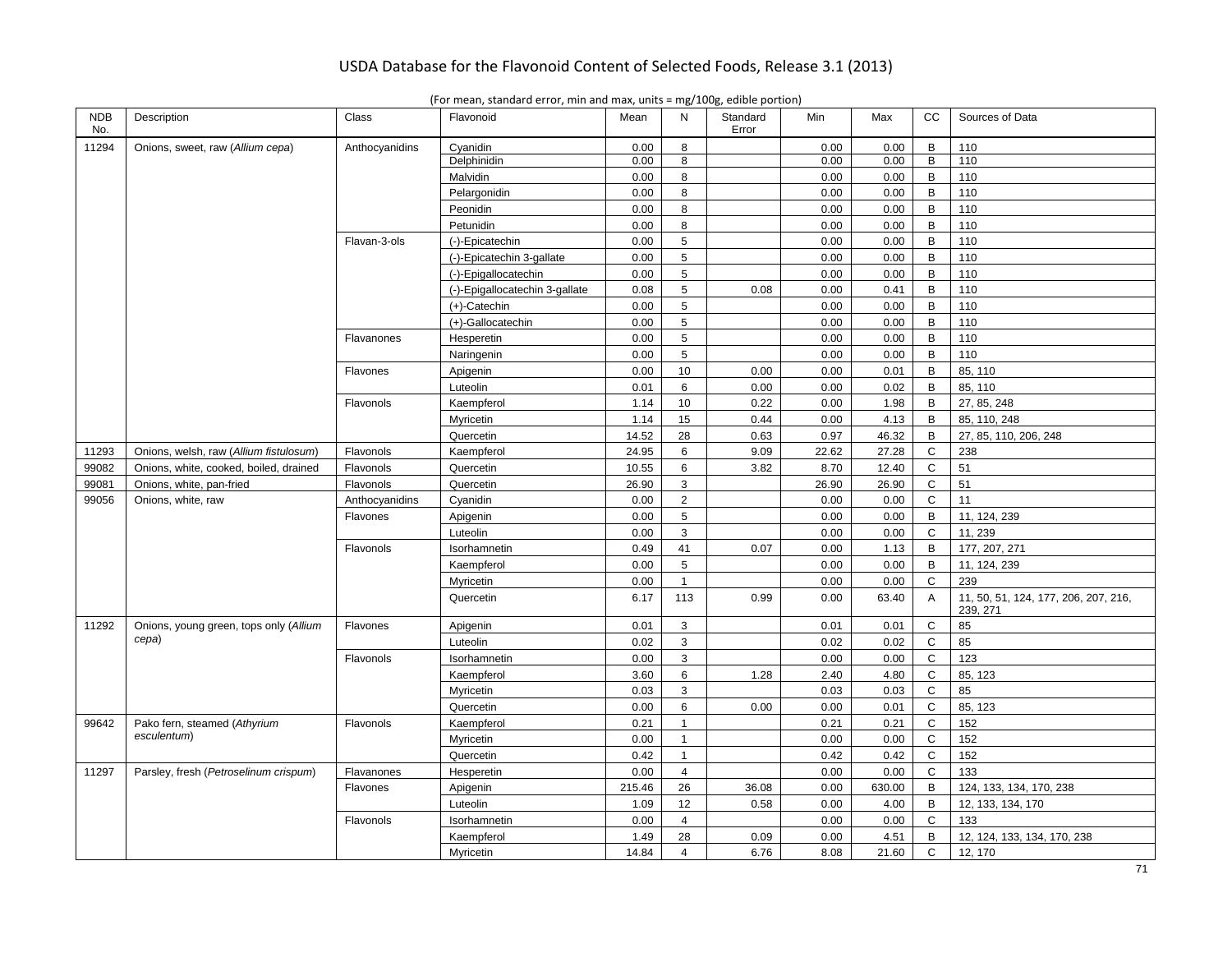| <b>NDB</b><br>No. | Description                           | Class          | Flavonoid                      | Mean | N              | Standard<br>Error | Min  | Max  | cc             | Sources of Data   |
|-------------------|---------------------------------------|----------------|--------------------------------|------|----------------|-------------------|------|------|----------------|-------------------|
|                   |                                       |                | Quercetin                      | 0.28 | 12             | 0.18              | 0.00 | 1.00 | B              | 12, 124, 133, 170 |
| 11298             | Parsnips, raw (Pastinaca sativa)      | Flavones       | Apigenin                       | 0.00 | $\mathbf{1}$   |                   | 0.00 | 0.00 | D              | 170               |
|                   |                                       |                | Luteolin                       | 0.00 | $\mathbf{1}$   |                   | 0.00 | 0.00 | D              | 170               |
|                   |                                       | Flavonols      | Kaempferol                     | 0.00 | $\mathbf{1}$   |                   | 0.00 | 0.00 | D              | 170               |
|                   |                                       |                | Myricetin                      | 0.00 | $\mathbf{1}$   |                   | 0.00 | 0.00 | D              | 170               |
|                   |                                       |                | Quercetin                      | 0.99 | $\mathbf{1}$   |                   | 0.99 | 0.99 | D              | 170               |
| 11300             | Peas, edible-podded, raw (Pisum       | Flavan-3-ols   | (-)-Epicatechin                | 0.00 | $\overline{4}$ |                   | 0.00 | 0.00 | B              | 15                |
|                   | sativum)                              |                | (-)-Epicatechin 3-gallate      | 0.00 | $\overline{4}$ |                   | 0.00 | 0.00 | B              | 15                |
|                   |                                       |                | (-)-Epigallocatechin           | 0.00 | $\overline{4}$ |                   | 0.00 | 0.00 | $\, {\bf B}$   | 15                |
|                   |                                       |                | (-)-Epigallocatechin 3-gallate | 0.00 | $\overline{4}$ |                   | 0.00 | 0.00 | $\, {\bf B}$   | 15                |
|                   |                                       |                | $(+)$ -Catechin                | 0.00 | $\overline{4}$ |                   | 0.00 | 0.00 | B              | 15                |
|                   |                                       |                | (+)-Gallocatechin              | 0.00 | $\overline{4}$ |                   | 0.00 | 0.00 | $\, {\bf B}$   | 15                |
| 11308             | Peas, green (includes baby and lesuer | Flavan-3-ols   | (-)-Epicatechin                | 0.00 | $\overline{4}$ |                   | 0.00 | 0.00 | B              | 15                |
|                   | types), canned, drained solids,       |                | (-)-Epicatechin 3-gallate      | 0.00 | $\overline{4}$ |                   | 0.00 | 0.00 | $\sf B$        | 15                |
|                   | unprepared                            |                | (-)-Epigallocatechin           | 0.00 | $\overline{4}$ |                   | 0.00 | 0.00 | $\mathsf B$    | 15                |
|                   |                                       |                | (-)-Epigallocatechin 3-gallate | 0.00 | $\overline{4}$ |                   | 0.00 | 0.00 | $\overline{B}$ | 15                |
|                   |                                       |                | $(+)$ -Catechin                | 0.00 | $\overline{4}$ |                   | 0.00 | 0.00 | $\, {\bf B}$   | 15                |
|                   |                                       |                | (+)-Gallocatechin              | 0.00 | $\overline{4}$ |                   | 0.00 | 0.00 | $\mathsf{B}$   | 15                |
|                   |                                       | Flavones       | Apigenin                       | 0.00 | $\overline{4}$ |                   | 0.00 | 0.00 | $\mathsf B$    | 116               |
|                   |                                       |                | Luteolin                       | 0.00 | $\overline{4}$ |                   | 0.00 | 0.00 | $\, {\bf B}$   | 116               |
|                   |                                       | Flavonols      | Kaempferol                     | 0.00 | $\overline{4}$ |                   | 0.00 | 0.00 | B              | 116               |
|                   |                                       |                | Myricetin                      | 0.00 | $\overline{4}$ |                   | 0.00 | 0.00 | $\sf{B}$       | 116               |
|                   |                                       |                | Quercetin                      | 0.11 | $\overline{4}$ |                   | 0.11 | 0.11 | B              | 116               |
| 11313             | Peas, green, frozen, cooked, boiled,  | Anthocyanidins | Cyanidin                       | 0.03 | $\overline{2}$ |                   | 0.03 | 0.03 | $\mathsf{C}$   | 85                |
|                   | drained, without salt                 |                | Delphinidin                    | 0.03 | $\overline{2}$ |                   | 0.03 | 0.03 | C              | 85                |
|                   |                                       |                | Pelargonidin                   | 0.02 | $\overline{2}$ |                   | 0.02 | 0.02 | $\mathsf{C}$   | 85                |
|                   |                                       | Flavones       | Apigenin                       | 0.01 | 2              |                   | 0.01 | 0.01 | $\mathsf C$    | 85                |
|                   |                                       |                | Luteolin                       | 0.40 | $\overline{2}$ |                   | 0.40 | 0.40 | $\mathbf C$    | 85                |
|                   |                                       | Flavonols      | Kaempferol                     | 0.07 | 6              | 0.02              | 0.00 | 0.20 | $\mathsf{C}$   | 76, 85            |
|                   |                                       |                | Myricetin                      | 0.03 | $\overline{2}$ |                   | 0.03 | 0.03 | $\mathsf C$    | 85                |
|                   |                                       |                | Quercetin                      | 0.12 | 6              | 0.01              | 0.09 | 0.16 | $\mathbf C$    | 76, 85            |
| 11312             | Peas, green, frozen, unprepared       | Flavonols      | Kaempferol                     | 0.00 | $\mathbf{1}$   |                   | 0.00 | 0.00 | $\mathbf C$    | 76                |
|                   |                                       |                | Quercetin                      | 0.15 | $\mathbf{1}$   |                   | 0.15 | 0.15 | $\mathsf{C}$   | 76                |
| 11304             | Peas, green, raw (Pisum sativum)      | Flavan-3-ols   | (-)-Epicatechin                | 0.01 | 3              |                   | 0.01 | 0.01 | $\mathsf C$    | 58                |
|                   |                                       |                | (-)-Epicatechin 3-gallate      | 0.00 | 3              |                   | 0.00 | 0.00 | $\mathsf C$    | 58                |
|                   |                                       |                | (-)-Epigallocatechin           | 0.00 | 3              |                   | 0.00 | 0.00 | $\mathbf C$    | 58                |
|                   |                                       |                | (-)-Epigallocatechin 3-gallate | 0.00 | 3              |                   | 0.00 | 0.00 | $\mathbf C$    | 58                |
|                   |                                       |                | $(+)$ -Catechin                | 0.01 | 3              |                   | 0.01 | 0.01 | $\mathsf{C}$   | 58                |
|                   |                                       |                | (+)-Gallocatechin              | 0.00 | 3              |                   | 0.00 | 0.00 | $\mathbf C$    | 58                |
|                   |                                       | Flavones       | Apigenin                       | 0.00 | $\mathbf{1}$   |                   | 0.00 | 0.00 | $\, {\bf B}$   | 116               |
|                   |                                       |                | Luteolin                       | 0.00 | $\mathbf{1}$   |                   | 0.00 | 0.00 | $\mathsf{B}$   | 116               |
|                   |                                       | Flavonols      | Kaempferol                     | 0.00 | $\mathbf{1}$   |                   | 0.00 | 0.00 | B              | 116               |
|                   |                                       |                | Myricetin                      | 0.00 | $\mathbf{1}$   |                   | 0.00 | 0.00 | $\overline{B}$ | 116               |
|                   |                                       |                | Quercetin                      | 0.00 | $\mathbf{1}$   |                   | 0.00 | 0.00 | B              | 116, 238          |
|                   |                                       |                |                                |      |                |                   |      |      |                |                   |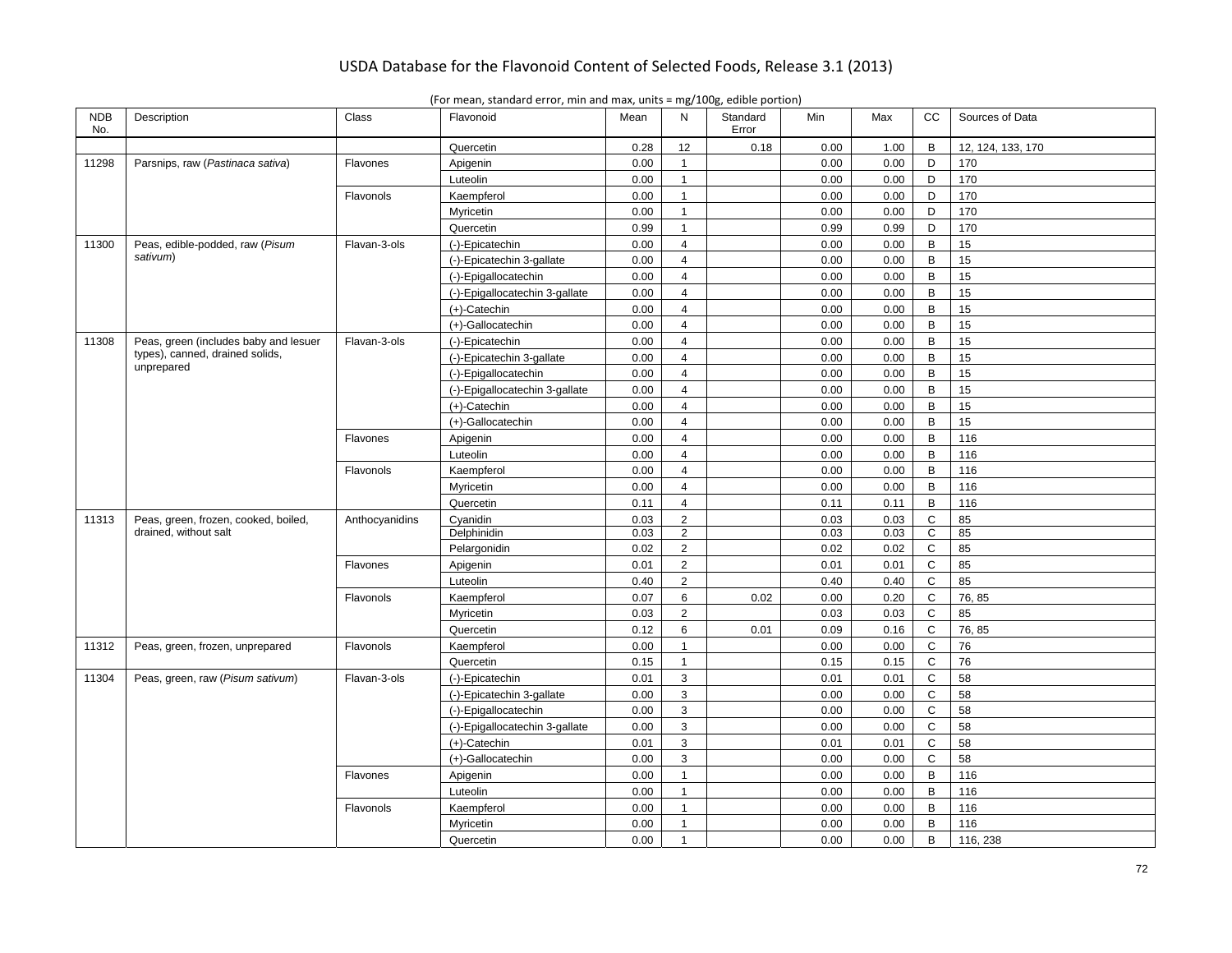| <b>NDB</b><br>No. | Description                              | Class          | Flavonoid                      | Mean  | N              | Standard<br>Error | Min   | Max   | <b>CC</b>    | Sources of Data                 |
|-------------------|------------------------------------------|----------------|--------------------------------|-------|----------------|-------------------|-------|-------|--------------|---------------------------------|
| 99041             | Peppers, ancho                           | Flavones       | Luteolin                       | 3.36  | $\overline{1}$ |                   | 3.36  | 3.36  | D            | 161                             |
|                   |                                          | Flavonols      | Quercetin                      | 27.60 | $\mathbf{1}$   |                   | 27.60 | 27.60 | D            | 161                             |
| 99088             | Peppers, Californian (purchased in       | Flavones       | Apigenin                       | 0.00  | $\mathbf{1}$   |                   | 0.00  | 0.00  | D            | 170                             |
|                   | Hungary)                                 |                | Luteolin                       | 1.13  | $\mathbf{1}$   |                   | 1.13  | 1.13  | D            | 170                             |
|                   |                                          | Flavonols      | Kaempferol                     | 0.00  | $\mathbf{1}$   |                   | 0.00  | 0.00  | D            | 170                             |
|                   |                                          |                | Myricetin                      | 0.00  | $\mathbf{1}$   |                   | 0.00  | 0.00  | D            | 170                             |
|                   |                                          |                | Quercetin                      | 0.51  | $\overline{1}$ |                   | 0.51  | 0.51  | D            | 170                             |
| 99384             | Peppers, cascabella, raw                 | Flavones       | Luteolin                       | 0.60  | $\mathbf{1}$   |                   | 0.60  | 0.60  | $\mathsf{C}$ | 122                             |
|                   |                                          | Flavonols      | Quercetin                      | 2.40  | $\mathbf{1}$   |                   | 2.40  | 2.40  | $\mathsf C$  | 122                             |
| 99369             | Peppers, cayenne, raw                    | Flavones       | Luteolin                       | 1.73  | $\mathbf{1}$   |                   | 1.73  | 1.73  | $\mathsf{C}$ | 122                             |
|                   |                                          | Flavonols      | Quercetin                      | 2.48  | $\mathbf{1}$   |                   | 2.48  | 2.48  | $\mathbf C$  | 122                             |
| 99370             | Peppers, habanero, raw                   | Flavones       | Luteolin                       | 0.07  | 2              | 0.03              | 0.04  | 0.09  | $\mathsf{C}$ | 122                             |
|                   |                                          | Flavonols      | Quercetin                      | 0.30  | $\overline{2}$ | 0.16              | 0.14  | 0.46  | $\mathsf{C}$ | 122                             |
| 11670             | Peppers, hot chili, green, raw (Capsicum | Flavones       | Apigenin                       | 1.40  | $\mathbf{1}$   |                   | 1.40  | 1.40  | $\mathsf{C}$ | 18                              |
|                   | frutescens)                              |                | Luteolin                       | 3.87  | 3              | 1.24              | 1.40  | 5.15  | $\mathsf C$  | 18, 161                         |
|                   |                                          | Flavonols      | Kaempferol                     | 0.00  | $\mathbf{1}$   |                   | 0.00  | 0.00  | $\mathsf{C}$ | 18                              |
|                   |                                          |                | Myricetin                      | 1.20  | $\mathbf{1}$   |                   | 1.20  | 1.20  | $\mathsf{C}$ | 18                              |
|                   |                                          |                | Quercetin                      | 14.70 | 3              | 3.22              | 10.50 | 21.02 | $\mathsf{C}$ | 18, 161                         |
| 99042             | Peppers, hot, yellow wax, raw            | Flavones       | Luteolin                       | 6.93  | $\mathbf{3}$   | 1.93              | 3.68  | 10.35 | $\mathsf{C}$ | 161                             |
|                   |                                          | Flavonols      | Quercetin                      | 50.63 | 3              | 14.61             | 28.83 | 78.38 | $\mathsf{C}$ | 161                             |
| 11979             | Peppers, jalapeno, raw (Capsicum         | Flavones       | Luteolin                       | 1.34  | 5              | 0.64              | 0.00  | 3.75  | $\mathsf C$  | 161                             |
|                   | anuum)                                   | Flavonols      | Quercetin                      | 5.07  | $\,$ 5 $\,$    | 2.64              | 0.00  | 15.12 | $\mathbf C$  | 161                             |
| 99372             | Peppers, long yellow, raw                | Flavones       | Luteolin                       | 1.68  | $\mathbf{1}$   |                   | 1.68  | 1.68  | $\mathsf{C}$ | 122                             |
|                   |                                          | Flavonols      | Quercetin                      | 6.45  | $\mathbf{1}$   |                   | 6.45  | 6.45  | $\mathsf{C}$ | 122                             |
| 99356             | Peppers, pimento                         | Flavones       | Luteolin                       | 10.36 | 6              | 3.75              | 8.58  | 12.13 | C            | 238                             |
| 11977             | Peppers, serrano, raw (Capsicum          | Flavones       | Luteolin                       | 4.14  | $\overline{1}$ |                   | 4.14  | 4.14  | D            | 161                             |
|                   | anuum)                                   | Flavonols      | Quercetin                      | 15.98 | $\mathbf{1}$   |                   | 15.98 | 15.98 | D            | 161                             |
| 11333             | Peppers, sweet, green, raw (Capsicum     | Anthocyanidins | Cyanidin                       | 0.00  | 2              |                   | 0.00  | 0.00  | $\mathsf{C}$ | 11                              |
|                   | annuum)                                  | Flavan-3-ols   | (-)-Epicatechin                | 0.00  | 3              |                   | 0.00  | 0.00  | $\mathsf{C}$ | 58                              |
|                   |                                          |                | (-)-Epicatechin 3-gallate      | 0.00  | 3              |                   | 0.00  | 0.00  | $\mathsf C$  | 58                              |
|                   |                                          |                | (-)-Epigallocatechin           | 0.00  | 3              |                   | 0.00  | 0.00  | $\mathbf C$  | 58                              |
|                   |                                          |                | (-)-Epigallocatechin 3-gallate | 0.00  | $\mathbf{3}$   |                   | 0.00  | 0.00  | $\mathsf{C}$ | 58                              |
|                   |                                          |                | $(+)$ -Catechin                | 0.00  | 3              |                   | 0.00  | 0.00  | $\mathsf{C}$ | 58                              |
|                   |                                          |                | (+)-Gallocatechin              | 0.00  | $\mathbf{3}$   |                   | 0.00  | 0.00  | $\mathbf C$  | 58                              |
|                   |                                          | Flavones       | Apigenin                       | 0.00  | $\overline{4}$ |                   | 0.00  | 0.00  | $\mathsf{C}$ | 11, 170, 239                    |
|                   |                                          |                | Luteolin                       | 4.71  | 13             | 0.75              | 0.50  | 12.87 | B            | 11, 12, 134, 170, 238, 239      |
|                   |                                          | Flavonols      | Kaempferol                     | 0.06  | 6              | 0.05              | 0.00  | 0.32  | B            | 11, 12, 141, 170, 239           |
|                   |                                          |                | Myricetin                      | 0.00  | $\overline{4}$ |                   | 0.00  | 0.00  | $\mathsf{C}$ | 12, 141, 170, 239               |
|                   |                                          |                | Quercetin                      | 2.21  | 17             | 0.32              | 0.06  | 4.23  | B            | 11, 12, 134, 141, 170, 238, 239 |
| 11821             | Peppers, sweet, red, raw                 | Anthocyanidins | Cyanidin                       | 0.00  | $\overline{2}$ |                   | 0.00  | 0.00  | $\mathsf C$  | 11                              |
|                   |                                          | Flavan-3-ols   | (-)-Epicatechin                | 0.00  | $\overline{7}$ |                   | 0.00  | 0.00  | B            | 15,58                           |
|                   |                                          |                | (-)-Epicatechin 3-gallate      | 0.00  | $\overline{7}$ |                   | 0.00  | 0.00  | B            | 15, 58                          |
|                   |                                          |                | (-)-Epigallocatechin           | 0.00  | $\overline{7}$ |                   | 0.00  | 0.00  | B            | 15, 58                          |
|                   |                                          |                | (-)-Epigallocatechin 3-gallate | 0.00  | $\overline{7}$ |                   | 0.00  | 0.00  | B            | 15,58                           |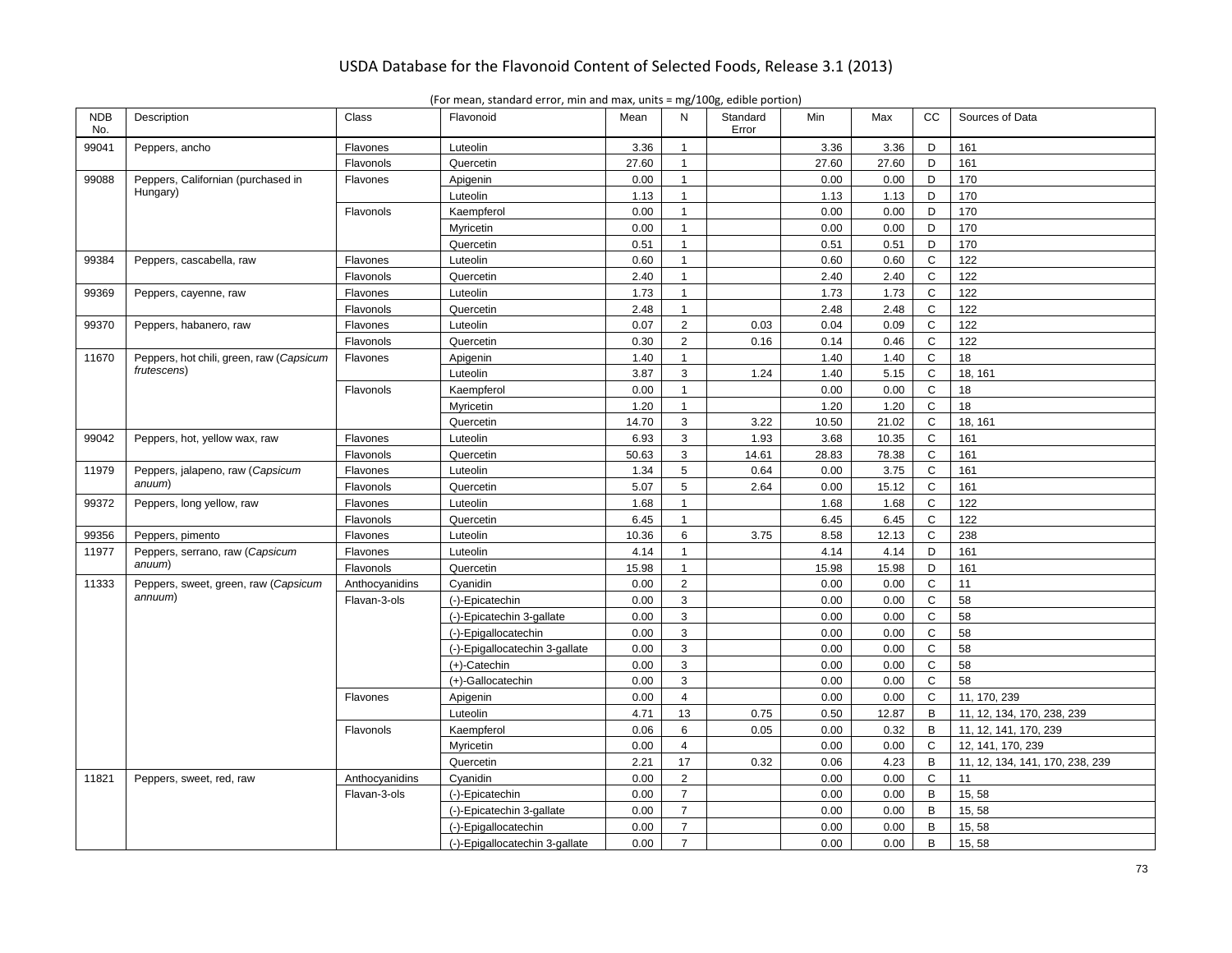| <b>NDB</b><br>No. | Description                           | Class           | Flavonoid                      | Mean   | N              | Standard<br>Error | Min    | Max    | cc             | Sources of Data  |
|-------------------|---------------------------------------|-----------------|--------------------------------|--------|----------------|-------------------|--------|--------|----------------|------------------|
|                   |                                       |                 | $(+)$ -Catechin                | 0.00   | $\overline{7}$ |                   | 0.00   | 0.00   | B              | 15, 58           |
|                   |                                       |                 | (+)-Gallocatechin              | 0.00   | $\overline{7}$ |                   | 0.00   | 0.00   | B              | 15, 58           |
|                   |                                       | Flavones        | Apigenin                       | 0.00   | 6              |                   | 0.00   | 0.00   | B              | 11, 116          |
|                   |                                       |                 | Luteolin                       | 0.61   | 10             | 0.14              | 0.10   | 1.10   | B              | 11, 116, 134     |
|                   |                                       | Flavonols       | Kaempferol                     | 0.02   | $\overline{7}$ | 0.02              | 0.00   | 0.16   | B              | 11, 116, 141     |
|                   |                                       |                 | Myricetin                      | 0.00   | 5              |                   | 0.00   | 0.00   | B              | 116, 141         |
|                   |                                       |                 | Quercetin                      | 0.23   | $\overline{7}$ | 0.17              | 0.00   | 1.20   | B              | 11, 116, 141     |
| 11951             | Peppers, sweet, yellow, raw (Capsicum | Anthocyanidins  | Cyanidin                       | 0.00   | $\overline{2}$ |                   | 0.00   | 0.00   | $\mathsf{C}$   | 11               |
|                   | annuum)                               | Flavones        | Apigenin                       | 0.00   | $\overline{2}$ |                   | 0.00   | 0.00   | $\mathbf C$    | 11               |
|                   |                                       |                 | Luteolin                       | 1.02   | $\mathsf 3$    | 0.06              | 0.90   | 1.10   | $\mathsf{C}$   | 11, 122          |
|                   |                                       | Flavonols       | Kaempferol                     | 0.01   | 3              | 0.01              | 0.00   | 0.02   | $\mathsf{C}$   | 11, 141          |
|                   |                                       |                 | Myricetin                      | 0.22   | $\mathbf{1}$   |                   | 0.22   | 0.22   | $\mathsf C$    | 141              |
|                   |                                       |                 | Quercetin                      | 1.04   | $\overline{4}$ | 0.40              | 0.08   | 2.00   | $\mathsf{C}$   | 11, 122, 141     |
| 99371             | Peppers, tabasco, raw                 | Flavones        | Luteolin                       | 3.57   | $\mathbf{1}$   |                   | 3.57   | 3.57   | $\mathsf C$    | 122              |
|                   |                                       | Flavonols       | Quercetin                      | 0.09   | $\mathbf{1}$   |                   | 0.09   | 0.09   | C              | 122              |
| 99629             | Peppers, tasmanian                    | Anthocyanidins  | Cyanidin                       | 752.68 | $\mathbf{1}$   |                   | 752.68 | 752.68 | $\mathbf C$    | 191              |
| 99105             | Perilla leaves, raw                   | Flavones        | Apigenin                       | 0.07   | 1              |                   | 0.07   | 0.07   | D              | 46               |
|                   |                                       |                 | Luteolin                       | 0.32   | $\mathbf{1}$   |                   | 0.32   | 0.32   | D              | 46               |
|                   |                                       | Flavonols       | Kaempferol                     | 0.00   | $\mathbf{1}$   |                   | 0.00   | 0.00   | D              | 46               |
|                   |                                       |                 | Myricetin                      | 0.43   | $\mathbf{1}$   |                   | 0.43   | 0.43   | D              | 46               |
|                   |                                       |                 | Quercetin                      | 0.53   | $\mathbf{1}$   |                   | 0.53   | 0.53   | D              | 46               |
| 11352             | Potato, flesh and skin, raw (Solanum  | Anthocyanidins  | Cyanidin                       | 0.00   | 9              |                   | 0.00   | 0.00   | A              | 110              |
|                   | tuberosum)                            |                 | Delphinidin                    | 0.00   | 9              |                   | 0.00   | 0.00   | A              | 110              |
|                   |                                       |                 | Malvidin                       | 0.00   | 9              |                   | 0.00   | 0.00   | A              | 110              |
|                   |                                       |                 | Pelargonidin                   | 0.00   | 9              |                   | 0.00   | 0.00   | Α              | 110              |
|                   |                                       |                 | Peonidin                       | 0.00   | 9              |                   | 0.00   | 0.00   | $\overline{A}$ | 110              |
|                   |                                       |                 | Petunidin                      | 0.00   | 9              |                   | 0.00   | 0.00   | A              | 110              |
|                   |                                       | Flavan-3-ols    | (-)-Epicatechin                | 0.00   | 13             |                   | 0.00   | 0.00   | $\overline{A}$ | 15, 110          |
|                   |                                       |                 | (-)-Epicatechin 3-gallate      | 0.00   | 13             |                   | 0.00   | 0.00   | A              | 15, 110          |
|                   |                                       |                 | (-)-Epigallocatechin           | 0.00   | 13             |                   | 0.00   | 0.00   | Α              | 15, 110          |
|                   |                                       |                 | (-)-Epigallocatechin 3-gallate | 0.00   | 13             |                   | 0.00   | 0.00   | A              | 15, 110          |
|                   |                                       |                 | $(+)$ -Catechin                | 0.00   | 13             |                   | 0.00   | 0.00   | A              | 15, 110          |
|                   |                                       |                 | (+)-Gallocatechin              | 0.00   | 13             |                   | 0.00   | 0.00   | Α              |                  |
|                   |                                       | Flavanones      | Hesperetin                     | 0.00   | 9              |                   | 0.00   | 0.00   | A              | 15, 110<br>110   |
|                   |                                       |                 |                                | 0.00   | 9              |                   |        |        | A              | 110              |
|                   |                                       |                 | Naringenin                     |        | 10             |                   | 0.00   | 0.00   | B              |                  |
|                   |                                       | <b>Flavones</b> | Apigenin                       | 0.00   |                |                   | 0.00   | 0.00   |                | 46, 110          |
|                   |                                       |                 | Luteolin                       | 0.00   | $\overline{7}$ |                   | 0.00   | 0.00   | B              | 12, 46, 110      |
|                   |                                       | Flavonols       | Kaempferol                     | 0.80   | 3              | 0.77              | 0.00   | 2.34   | C              | 12, 46, 221      |
|                   |                                       |                 | Myricetin                      | 0.00   | 11             |                   | 0.00   | 0.00   | B              | 12, 46, 110      |
|                   |                                       |                 | Quercetin                      | 0.70   | 12             | 0.29              | 0.00   | 3.41   | B              | 12, 46, 110, 221 |
| 11358             | Potatoes, red, flesh and skin, baked  | Anthocyanidins  | Cyanidin                       | 0.00   | 8              |                   | 0.00   | 0.00   | B              | 110              |
|                   |                                       |                 | Delphinidin                    | 0.00   | 8              |                   | 0.00   | 0.00   | $\, {\bf B}$   | 110              |
|                   |                                       |                 | Malvidin                       | 0.00   | 8              |                   | 0.00   | 0.00   | $\sf B$        | 110              |
|                   |                                       |                 | Pelargonidin                   | 0.00   | 8              |                   | 0.00   | 0.00   | $\overline{B}$ | 110              |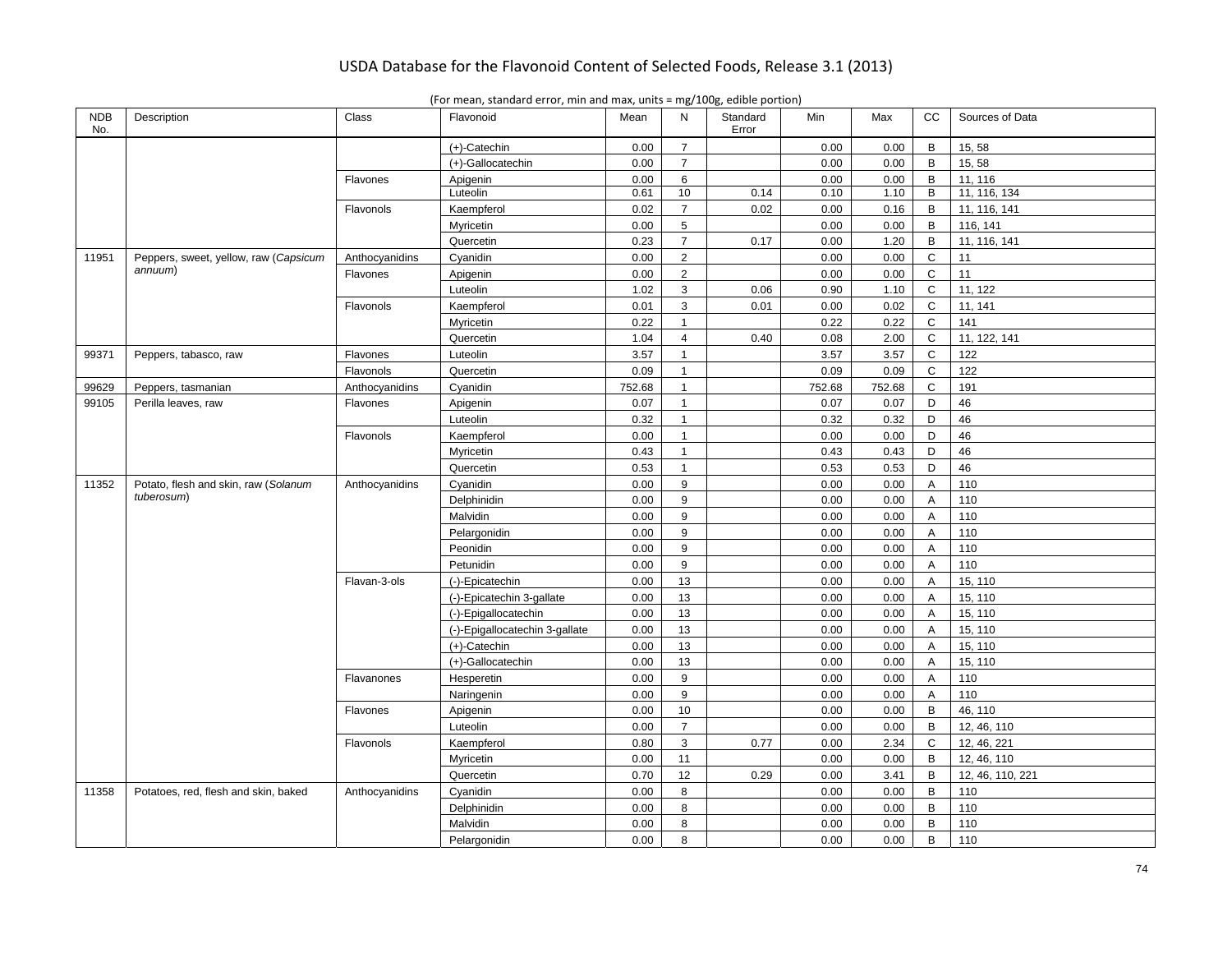|  |  | (For mean, standard error, min and max, units = $mg/100g$ , edible portion) |
|--|--|-----------------------------------------------------------------------------|
|  |  |                                                                             |

| <b>NDB</b><br>No. | Description                             | Class          | Flavonoid                      | Mean | N              | Standard<br>Error | Min  | Max  | CC             | Sources of Data |
|-------------------|-----------------------------------------|----------------|--------------------------------|------|----------------|-------------------|------|------|----------------|-----------------|
|                   |                                         |                | Peonidin                       | 0.00 | 8              |                   | 0.00 | 0.00 | B              | 110             |
|                   |                                         |                | Petunidin                      | 0.00 | 8              |                   | 0.00 | 0.00 | $\mathsf B$    | 110             |
|                   |                                         | Flavan-3-ols   | (-)-Epicatechin                | 0.00 | $\overline{7}$ |                   | 0.00 | 0.00 | B              | 110             |
|                   |                                         |                | (-)-Epicatechin 3-gallate      | 0.00 | $\overline{7}$ |                   | 0.00 | 0.00 | B              | 110             |
|                   |                                         |                | (-)-Epigallocatechin           | 0.00 | $\overline{7}$ |                   | 0.00 | 0.00 | $\mathsf B$    | 110             |
|                   |                                         |                | (-)-Epigallocatechin 3-gallate | 0.00 | $\overline{7}$ |                   | 0.00 | 0.00 | $\, {\bf B}$   | 110             |
|                   |                                         |                | $(+)$ -Catechin                | 0.00 | $\overline{7}$ |                   | 0.00 | 0.00 | B              | 110             |
|                   |                                         |                | (+)-Gallocatechin              | 0.00 | $\overline{7}$ |                   | 0.00 | 0.00 | $\mathsf B$    | 110             |
|                   |                                         | Flavanones     | Hesperetin                     | 0.00 | $\overline{7}$ |                   | 0.00 | 0.00 | $\mathsf B$    | 110             |
|                   |                                         |                | Naringenin                     | 0.00 | $\overline{7}$ |                   | 0.00 | 0.00 | B              | 110             |
|                   |                                         | Flavones       | Apigenin                       | 0.00 | 8              |                   | 0.00 | 0.00 | B              | 110             |
|                   |                                         |                | Luteolin                       | 0.00 | $\overline{4}$ |                   | 0.00 | 0.00 | $\mathsf B$    | 110             |
|                   |                                         | Flavonols      | Myricetin                      | 0.00 | 8              |                   | 0.00 | 0.00 | $\, {\bf B}$   | 110             |
|                   |                                         |                | Quercetin                      | 1.43 | 8              | 0.22              | 0.00 | 1.90 | B              | 110             |
| 11355             | Potatoes, red, flesh and skin, raw      | Anthocyanidins | Cyanidin                       | 0.00 | 3              |                   | 0.00 | 0.00 | $\, {\bf B}$   | 110             |
|                   | (Solanum tuberosum)                     |                | Delphinidin                    | 0.00 | 3              |                   | 0.00 | 0.00 | $\mathsf B$    | 110             |
|                   |                                         |                | Malvidin                       | 0.00 | 3              |                   | 0.00 | 0.00 | $\overline{B}$ | 110             |
|                   |                                         |                | Pelargonidin                   | 0.00 | 3              |                   | 0.00 | 0.00 | B              | 110             |
|                   |                                         |                | Peonidin                       | 0.00 | 3              |                   | 0.00 | 0.00 | $\mathsf{B}$   | 110             |
|                   |                                         |                | Petunidin                      | 0.00 | 3              |                   | 0.00 | 0.00 | B              | 110             |
|                   |                                         | Flavan-3-ols   | (-)-Epicatechin                | 0.00 | $\overline{2}$ |                   | 0.00 | 0.00 | $\overline{B}$ | 110             |
|                   |                                         |                | (-)-Epicatechin 3-gallate      | 0.00 | $\overline{2}$ |                   | 0.00 | 0.00 | $\mathsf B$    | 110             |
|                   |                                         |                | (-)-Epigallocatechin           | 0.00 | $\overline{2}$ |                   | 0.00 | 0.00 | $\mathsf B$    | 110             |
|                   |                                         |                | (-)-Epigallocatechin 3-gallate | 0.00 | $\overline{2}$ |                   | 0.00 | 0.00 | $\mathsf B$    | 110             |
|                   |                                         |                | $(+)$ -Catechin                | 0.00 | $\overline{2}$ |                   | 0.00 | 0.00 | $\, {\bf B}$   | 110             |
|                   |                                         |                | (+)-Gallocatechin              | 0.00 | $\overline{2}$ |                   | 0.00 | 0.00 | $\, {\bf B}$   | 110             |
|                   |                                         | Flavanones     | Hesperetin                     | 0.00 | $\overline{2}$ |                   | 0.00 | 0.00 | $\overline{B}$ | 110             |
|                   |                                         |                | Naringenin                     | 0.00 | $\overline{2}$ |                   | 0.00 | 0.00 | $\, {\bf B}$   | 110             |
|                   |                                         | Flavones       | Apigenin                       | 0.00 | 3              |                   | 0.00 | 0.00 | B              | 110             |
|                   |                                         |                | Luteolin                       | 0.00 | $\overline{2}$ |                   | 0.00 | 0.00 | $\mathsf B$    | 110             |
|                   |                                         | Flavonols      | Myricetin                      | 0.00 | 3              |                   | 0.00 | 0.00 | B              | 110             |
|                   |                                         |                | Quercetin                      | 0.65 | 3              | 0.34              | 0.00 | 1.13 | $\mathsf B$    | 110             |
| 11356             | Potatoes, Russet, flesh and skin, baked | Anthocyanidins | Cyanidin                       | 0.00 | 8              |                   | 0.00 | 0.00 | B              | 110             |
|                   |                                         |                | Delphinidin                    | 0.00 | 8              |                   | 0.00 | 0.00 | $\mathsf B$    | 110             |
|                   |                                         |                | Malvidin                       | 0.00 | 8              |                   | 0.00 | 0.00 | B              | 110             |
|                   |                                         |                | Pelargonidin                   | 0.00 | 8              |                   | 0.00 | 0.00 | B              | 110             |
|                   |                                         |                | Peonidin                       | 0.00 | 8              |                   | 0.00 | 0.00 | $\mathsf B$    | 110             |
|                   |                                         |                | Petunidin                      | 0.00 | 8              |                   | 0.00 | 0.00 | B              | 110             |
|                   |                                         | Flavan-3-ols   | (-)-Epicatechin                | 0.00 | 6              |                   | 0.00 | 0.00 | B              | 110             |
|                   |                                         |                | (-)-Epicatechin 3-gallate      | 0.00 | 6              |                   | 0.00 | 0.00 | $\mathsf B$    | 110             |
|                   |                                         |                | (-)-Epigallocatechin           | 0.00 | 6              |                   | 0.00 | 0.00 | $\overline{B}$ | 110             |
|                   |                                         |                | (-)-Epigallocatechin 3-gallate | 0.00 | 6              |                   | 0.00 | 0.00 | $\, {\bf B}$   | 110             |
|                   |                                         |                | (+)-Catechin                   | 0.00 | 6              |                   | 0.00 | 0.00 | $\sf B$        | 110             |
|                   |                                         |                | (+)-Gallocatechin              | 0.00 | 6              |                   | 0.00 | 0.00 | $\mathsf{B}$   | 110             |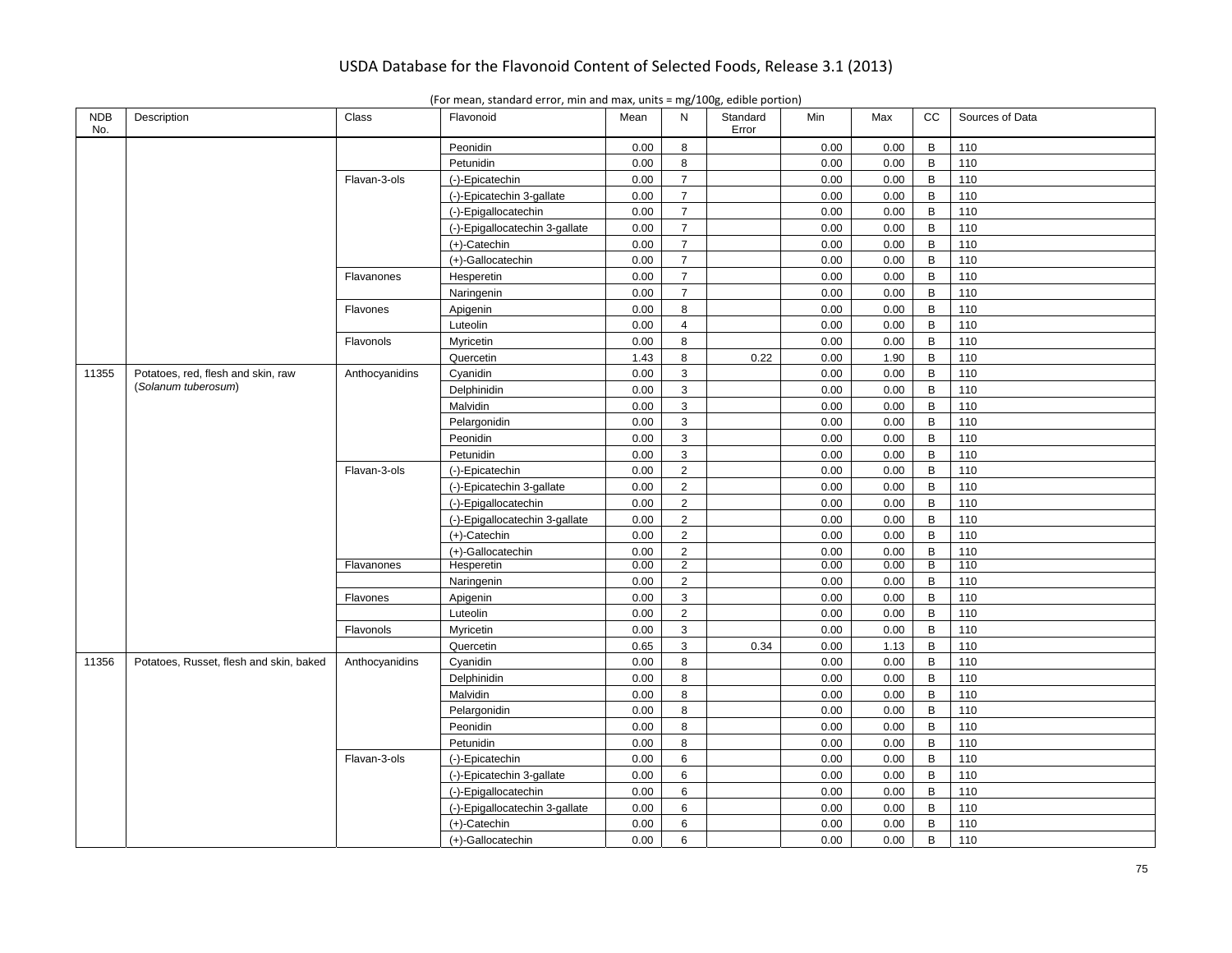|  | (For mean, standard error, min and max, units = $mg/100g$ , edible portion) |  |
|--|-----------------------------------------------------------------------------|--|
|--|-----------------------------------------------------------------------------|--|

| <b>NDB</b><br>No. | Description                            | Class          | Flavonoid                      | Mean | N              | Standard<br>Error | Min  | Max  | CC           | Sources of Data |
|-------------------|----------------------------------------|----------------|--------------------------------|------|----------------|-------------------|------|------|--------------|-----------------|
|                   |                                        | Flavanones     | Hesperetin                     | 0.00 | 6              |                   | 0.00 | 0.00 | B            | 110             |
|                   |                                        |                | Naringenin                     | 0.00 | 6              |                   | 0.00 | 0.00 | B            | 110             |
|                   |                                        | Flavones       | Apigenin                       | 0.00 | 8              |                   | 0.00 | 0.00 | $\, {\sf B}$ | 110             |
|                   |                                        |                | Luteolin                       | 0.00 | $\overline{4}$ |                   | 0.00 | 0.00 | $\mathsf{B}$ | 110             |
|                   |                                        | Flavonols      | Myricetin                      | 0.00 | 8              |                   | 0.00 | 0.00 | B            | 110             |
|                   |                                        |                | Quercetin                      | 0.73 | 8              | 0.22              | 0.00 | 1.60 | B            | 110             |
| 11357             | Potatoes, white, flesh and skin, baked | Anthocyanidins | Cyanidin                       | 0.00 | 6              |                   | 0.00 | 0.00 | $\mathsf{B}$ | 110             |
|                   |                                        |                | Delphinidin                    | 0.00 | 6              |                   | 0.00 | 0.00 | B            | 110             |
|                   |                                        |                | Malvidin                       | 0.00 | 6              |                   | 0.00 | 0.00 | B            | 110             |
|                   |                                        |                | Pelargonidin                   | 0.00 | 6              |                   | 0.00 | 0.00 | B            | 110             |
|                   |                                        |                | Peonidin                       | 0.00 | 6              |                   | 0.00 | 0.00 | B            | 110             |
|                   |                                        |                | Petunidin                      | 0.00 | 6              |                   | 0.00 | 0.00 | $\, {\sf B}$ | 110             |
|                   |                                        | Flavan-3-ols   | (-)-Epicatechin                | 0.00 | 6              |                   | 0.00 | 0.00 | $\mathsf{B}$ | 110             |
|                   |                                        |                | (-)-Epicatechin 3-gallate      | 0.00 | 6              |                   | 0.00 | 0.00 | B            | 110             |
|                   |                                        |                | (-)-Epigallocatechin           | 0.00 | 6              |                   | 0.00 | 0.00 | $\, {\sf B}$ | 110             |
|                   |                                        |                | (-)-Epigallocatechin 3-gallate | 0.00 | 6              |                   | 0.00 | 0.00 | B            | 110             |
|                   |                                        |                | $(+)$ -Catechin                | 0.00 | 6              |                   | 0.00 | 0.00 | $\mathsf{B}$ | 110             |
|                   |                                        |                | (+)-Gallocatechin              | 0.00 | 6              |                   | 0.00 | 0.00 | $\, {\sf B}$ | 110             |
|                   |                                        | Flavanones     | Hesperetin                     | 0.00 | 6              |                   | 0.00 | 0.00 | $\mathsf{B}$ | 110             |
|                   |                                        |                | Naringenin                     | 0.00 | 6              |                   | 0.00 | 0.00 | B            | 110             |
|                   |                                        | Flavones       | Apigenin                       | 0.00 | 6              |                   | 0.00 | 0.00 | $\, {\bf B}$ | 110             |
|                   |                                        |                | Luteolin                       | 0.00 | 3              |                   | 0.00 | 0.00 | $\mathsf{B}$ | 110             |
|                   |                                        | Flavonols      | Myricetin                      | 0.00 | 6              |                   | 0.00 | 0.00 | $\, {\bf B}$ | 110             |
|                   |                                        |                | Quercetin                      | 1.19 | 6              | 0.44              | 0.00 | 2.60 | $\, {\sf B}$ | 110             |
| 11354             | Potatoes, white, flesh and skin, raw   | Anthocyanidins | Cyanidin                       | 0.00 | 3              |                   | 0.00 | 0.00 | $\mathsf{B}$ | 110             |
|                   | (Solanum tuberosum)                    |                | Delphinidin                    | 0.00 | 3              |                   | 0.00 | 0.00 | B            | 110             |
|                   |                                        |                | Malvidin                       | 0.00 | 3              |                   | 0.00 | 0.00 | $\, {\sf B}$ | 110             |
|                   |                                        |                | Pelargonidin                   | 0.00 | 3              |                   | 0.00 | 0.00 | $\mathsf{B}$ | 110             |
|                   |                                        |                | Peonidin                       | 0.00 | 3              |                   | 0.00 | 0.00 | B            | 110             |
|                   |                                        |                | Petunidin                      | 0.00 | 3              |                   | 0.00 | 0.00 | $\, {\sf B}$ | 110             |
|                   |                                        | Flavan-3-ols   | (-)-Epicatechin                | 0.00 | $\mathsf 3$    |                   | 0.00 | 0.00 | $\mathsf{B}$ | 110             |
|                   |                                        |                | (-)-Epicatechin 3-gallate      | 0.00 | 3              |                   | 0.00 | 0.00 | B            | 110             |
|                   |                                        |                | (-)-Epigallocatechin           | 0.00 | 3              |                   | 0.00 | 0.00 | $\, {\sf B}$ | 110             |
|                   |                                        |                | (-)-Epigallocatechin 3-gallate | 0.00 | $\mathsf 3$    |                   | 0.00 | 0.00 | $\mathsf{B}$ | 110             |
|                   |                                        |                | $(+)$ -Catechin                | 0.00 | 3              |                   | 0.00 | 0.00 | $\mathsf{B}$ | 110             |
|                   |                                        |                | (+)-Gallocatechin              | 0.00 | 3              |                   | 0.00 | 0.00 | $\, {\sf B}$ | 110             |
|                   |                                        | Flavanones     | Hesperetin                     | 0.00 | 3              |                   | 0.00 | 0.00 | $\, {\bf B}$ | 110             |
|                   |                                        |                | Naringenin                     | 0.00 | 3              |                   | 0.00 | 0.00 | $\mathsf{B}$ | 110             |
|                   |                                        | Flavones       | Apigenin                       | 0.00 | 3              |                   | 0.00 | 0.00 | B            | 110             |
|                   |                                        |                | Luteolin                       | 0.00 | $\overline{2}$ |                   | 0.00 | 0.00 | $\, {\bf B}$ | 110             |
|                   |                                        | Flavonols      | Myricetin                      | 0.00 | 3              |                   | 0.00 | 0.00 | B            | 110             |
|                   |                                        |                | Quercetin                      | 0.49 | 3              | 0.30              | 0.00 | 1.04 | $\, {\sf B}$ | 110             |
| 11422             | Pumpkin, raw (Cucurbita spp.)          | Flavones       | Apigenin                       | 0.00 | $\mathbf{1}$   |                   | 0.00 | 0.00 | $\mathbf C$  | 169             |
|                   |                                        |                | Luteolin                       | 1.63 | $\mathbf{1}$   |                   | 1.63 | 1.63 | $\mathsf{C}$ | 169             |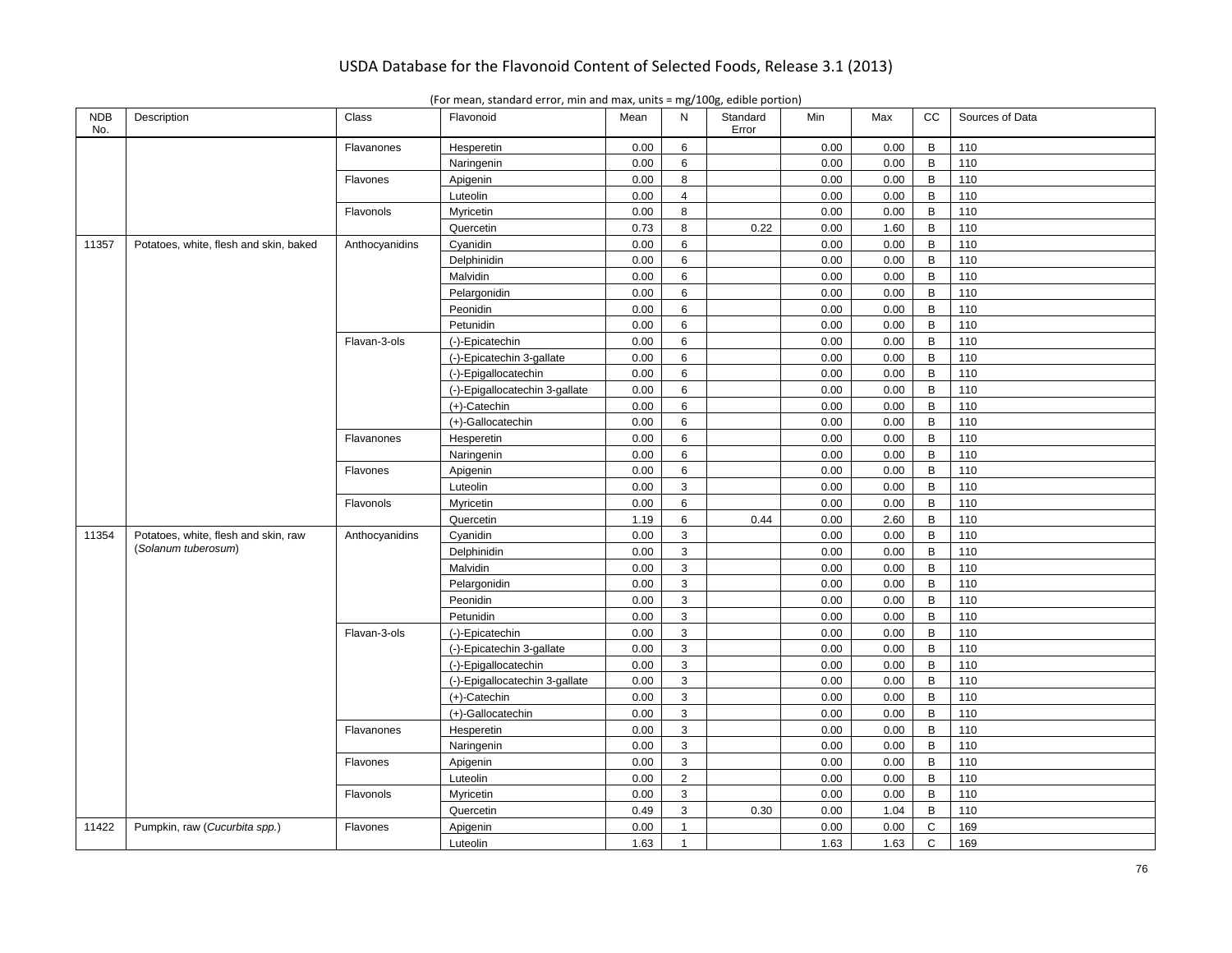| <b>NDB</b><br>No. | Description                                       | Class          | Flavonoid                      | Mean   | N                | Standard<br>Error | Min   | Max    | СC           | Sources of Data |
|-------------------|---------------------------------------------------|----------------|--------------------------------|--------|------------------|-------------------|-------|--------|--------------|-----------------|
|                   |                                                   | Flavonols      | Isorhamnetin                   | 0.00   | $\mathbf{1}$     |                   | 0.00  | 0.00   | B            | 152             |
|                   |                                                   |                | Kaempferol                     | 0.00   | $\mathbf 2$      |                   | 0.00  | 0.00   | $\mathbf C$  | 152, 169        |
|                   |                                                   |                | Myricetin                      | 0.00   | $\overline{2}$   |                   | 0.00  | 0.00   | C            | 152, 169        |
|                   |                                                   |                | Quercetin                      | 0.00   | $\sqrt{2}$       |                   | 0.00  | 0.00   | $\mathbf C$  | 152, 169        |
| 11427             | Purslane, raw (Portulaca oleracea)                | Flavones       | Apigenin                       | 0.00   | $\overline{2}$   |                   | 0.00  | 0.00   | B            | 116             |
|                   |                                                   |                | Luteolin                       | 0.00   | $\boldsymbol{2}$ |                   | 0.00  | 0.00   | B            | 116             |
|                   |                                                   | Flavonols      | Isorhamnetin                   | 2.80   | $\mathbf{3}$     |                   | 2.80  | 2.80   | $\mathsf{C}$ | 123             |
|                   |                                                   |                | Kaempferol                     | 0.66   | 5                | 0.22              | 0.00  | 1.10   | $\mathsf{C}$ | 116, 123        |
|                   |                                                   |                | Myricetin                      | 0.00   | $\overline{2}$   |                   | 0.00  | 0.00   | B            | 116             |
|                   |                                                   |                | Quercetin                      | 0.78   | 5                | 0.26              | 0.00  | 1.30   | $\mathsf C$  | 116, 123        |
| 99032             | Queen Anne's Lace, leaves, raw                    | Flavones       | Apigenin                       | 12.60  | $\mathbf{1}$     |                   | 12.60 | 12.60  | B            | 267             |
|                   |                                                   |                | Luteolin                       | 34.10  | $\mathbf{1}$     |                   | 34.10 | 34.10  | B            | 267             |
|                   |                                                   | Flavonols      | Isorhamnetin                   | 0.00   | 1                |                   | 0.00  | 0.00   | B            | 267             |
|                   |                                                   |                | Kaempferol                     | 0.20   | $\mathbf{1}$     |                   | 0.20  | 0.20   | B            | 267             |
|                   |                                                   |                | Myricetin                      | 0.40   | $\mathbf{1}$     |                   | 0.40  | 0.40   | В            | 267             |
|                   |                                                   |                | Quercetin                      | 1.10   | $\mathbf{1}$     |                   | 1.10  | 1.10   | В            | 267             |
| 11952             | Radicchio, raw (Cichorium intybus)                | Anthocyanidins | Cyanidin                       | 126.99 | 6                | 32.72             | 59.82 | 253.85 | C            | 127             |
|                   |                                                   |                | Delphinidin                    | 7.68   | 6                | 2.98              | 1.94  | 20.76  | C            | 127             |
|                   |                                                   | Flavones       | Luteolin                       | 37.98  | 6                | 9.88              | 16.60 | 77.27  | $\mathsf C$  | 127             |
|                   |                                                   | Flavonols      | Quercetin                      | 31.51  | 6                | 8.73              | 9.06  | 52.73  | C            | 127             |
| 99386             | Radish leaves, raw                                | Flavonols      | Kaempferol                     | 7.72   | 3                |                   | 7.72  | 7.72   | $\mathbf C$  | 238             |
|                   |                                                   |                | Quercetin                      | 70.37  | 3                |                   | 70.37 | 70.37  | C            | 238             |
| 11676             | Radish seeds, sprouted, raw (Raphanus<br>sativus) | Flavonols      | Kaempferol                     | 21.85  | 9                | 6.00              | 13.76 | 35.18  | B            | 238             |
| 11430             | Radishes, oriental, raw (Raphanus                 | Flavones       | Luteolin                       | 0.00   | $\overline{1}$   |                   | 0.00  | 0.00   | D            | 12              |
|                   | sativus (Longipinratus Group))                    | Flavonols      | Kaempferol                     | 0.34   | $\mathbf{1}$     |                   | 0.34  | 0.34   | D            | 12              |
|                   |                                                   |                | Myricetin                      | 0.00   | $\mathbf{1}$     |                   | 0.00  | 0.00   | D            | 12              |
|                   |                                                   |                | Quercetin                      | 0.00   | $\mathbf{1}$     |                   | 0.00  | 0.00   | D            | 12              |
| 11429             | Radishes, raw (Raphanus sativus)                  | Anthocyanidins | Cyanidin                       | 0.00   | $\overline{7}$   |                   | 0.00  | 0.00   | B            | 110             |
|                   |                                                   |                | Delphinidin                    | 0.00   | $\overline{7}$   |                   | 0.00  | 0.00   | B            | 110             |
|                   |                                                   |                | Malvidin                       | 0.00   | $\overline{7}$   |                   | 0.00  | 0.00   | B            | 110             |
|                   |                                                   |                | Pelargonidin                   | 63.13  | 15               | 10.20             | 7.40  | 128.05 | B            | 110, 294        |
|                   |                                                   |                | Peonidin                       | 0.00   | $\overline{7}$   |                   | 0.00  | 0.00   | B            | 110             |
|                   |                                                   |                | Petunidin                      | 0.00   | $\overline{7}$   |                   | 0.00  | 0.00   | B            | 110             |
|                   |                                                   | Flavan-3-ols   | (-)-Epicatechin                | 0.00   | 3                |                   | 0.00  | 0.00   | В            | 110             |
|                   |                                                   |                | (-)-Epicatechin 3-gallate      | 0.00   | 3                |                   | 0.00  | 0.00   | B            | 110             |
|                   |                                                   |                | (-)-Epigallocatechin           | 0.00   | $\mathsf 3$      |                   | 0.00  | 0.00   | B            | 110             |
|                   |                                                   |                | (-)-Epigallocatechin 3-gallate | 0.00   | 3                |                   | 0.00  | 0.00   | B            | 110             |
|                   |                                                   |                | $(+)$ -Catechin                | 0.00   | $\mathsf 3$      |                   | 0.00  | 0.00   | B            | 110             |
|                   |                                                   |                | (+)-Gallocatechin              | 0.00   | 3                |                   | 0.00  | 0.00   | B            | 110             |
|                   |                                                   | Flavanones     | Hesperetin                     | 0.00   | 3                |                   | 0.00  | 0.00   | В            | 110             |
|                   |                                                   |                | Naringenin                     | 0.00   | 3                |                   | 0.00  | 0.00   | В            | 110             |
|                   |                                                   | Flavones       | Apigenin                       | 0.00   | 13               |                   | 0.00  | 0.00   | Α            | 110, 116, 170   |
|                   |                                                   |                | Luteolin                       | 0.00   | 9                |                   | 0.00  | 0.00   | B            | 110, 116, 170   |
|                   |                                                   | Flavonols      | Kaempferol                     | 0.86   | $\overline{7}$   | 0.15              | 0.40  | 2.11   | B            | 26, 116, 170    |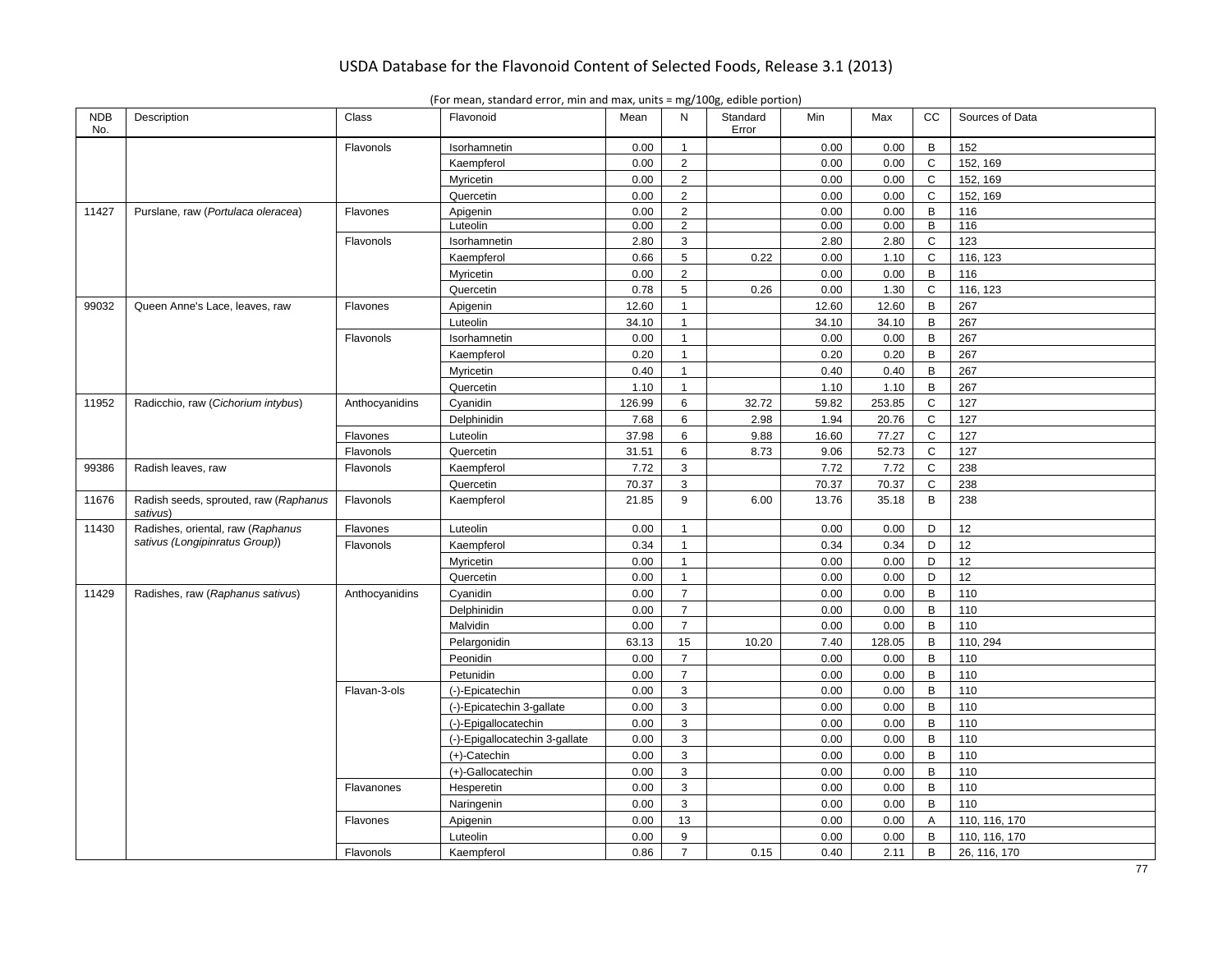| <b>NDB</b><br>No. | Description                                                                          | Class        | Flavonoid                      | Mean  | N              | Standard<br>Error | Min   | Max   | СC             | Sources of Data                |
|-------------------|--------------------------------------------------------------------------------------|--------------|--------------------------------|-------|----------------|-------------------|-------|-------|----------------|--------------------------------|
|                   |                                                                                      |              | Myricetin                      | 0.00  | 13             |                   | 0.00  | 0.00  | $\overline{A}$ | 110, 116, 170                  |
|                   |                                                                                      |              | Quercetin                      | 0.00  | 14             |                   | 0.00  | 0.00  | B              | 26, 110, 116, 170              |
| 99634             | Rocket, wild, raw (Diplotaxis tenuifolia)                                            | Flavonols    | Isorhamnetin                   | 0.78  | 3              |                   | 0.78  | 0.78  | $\mathsf{C}$   | 178                            |
|                   |                                                                                      |              | Kaempferol                     | 1.78  | $\mathbf{3}$   |                   | 1.78  | 1.78  | $\mathsf{C}$   | 178                            |
|                   |                                                                                      |              | Quercetin                      | 66.19 | 3              |                   | 66.19 | 66.19 | C              | 178                            |
| 11435             | Rutabagas, raw (Brassica napus var.                                                  | Flavones     | Apigenin                       | 3.85  | $\overline{4}$ | 3.85              | 0.00  | 15.40 | B              | 116, 170                       |
|                   | napobrassica)                                                                        |              | Luteolin                       | 0.00  | $\overline{4}$ |                   | 0.00  | 0.00  | B              | 116, 170                       |
|                   |                                                                                      | Flavonols    | Isorhamnetin                   | 0.00  | 3              |                   | 0.00  | 0.00  | C              | 123                            |
|                   |                                                                                      |              | Kaempferol                     | 0.32  | $\overline{7}$ | 0.32              | 0.00  | 2.27  | B              | 116, 123, 170                  |
|                   |                                                                                      |              | Myricetin                      | 2.13  | $\overline{4}$ | 2.13              | 0.00  | 8.54  | B              | 116, 170                       |
|                   |                                                                                      |              | Quercetin                      | 0.05  | $\overline{7}$ | 0.05              | 0.00  | 0.32  | B              | 116, 123, 170                  |
| 11439             | Sauerkraut, canned, solids and liquids                                               | Flavones     | Apigenin                       | 0.02  | $\,$ 5 $\,$    | 0.02              | 0.00  | 0.12  | B              | 47, 116                        |
|                   |                                                                                      |              | Luteolin                       | 0.00  | $\overline{4}$ |                   | 0.00  | 0.00  | B              | 116                            |
|                   |                                                                                      | Flavonols    | Kaempferol                     | 0.03  | $\overline{7}$ | 0.01              | 0.00  | 0.08  | C              | 47, 116                        |
|                   |                                                                                      |              | Myricetin                      | 0.01  | 5              | 0.01              | 0.00  | 0.06  | B              | 47, 116                        |
|                   |                                                                                      |              | Quercetin                      | 0.01  | 5              | 0.01              | 0.00  | 0.06  | B              | 47, 116                        |
| 99627             | Seaweed (Caulerpa racemosa, Nama),                                                   | Flavonols    | Isorhamnetin                   | 0.00  | $\overline{1}$ |                   | 0.00  | 0.00  | $\mathsf{C}$   | 152                            |
|                   | Green algae (sea grapes or green                                                     |              | Kaempferol                     | 0.00  | $\mathbf{1}$   |                   | 0.00  | 0.00  | C              | 152                            |
|                   | caviar), raw                                                                         |              | Myricetin                      | 0.00  | $\overline{1}$ |                   | 0.00  | 0.00  | $\overline{c}$ | 152                            |
|                   |                                                                                      |              | Quercetin                      | 0.00  | $\mathbf{1}$   |                   | 0.00  | 0.00  | C              | 152                            |
| 99628             | Seaweed (Gracilaria sp, Lumi), Red                                                   | Flavonols    | Isorhamnetin                   | 0.00  | $\mathbf{1}$   |                   | 0.00  | 0.00  | C              | 152                            |
|                   | algae, raw                                                                           |              | Kaempferol                     | 0.00  | $\overline{1}$ |                   | 0.00  | 0.00  | $\mathbf C$    | 152                            |
|                   |                                                                                      |              | Myricetin                      | 0.00  | $\mathbf{1}$   |                   | 0.00  | 0.00  | $\mathbf C$    | 152                            |
|                   |                                                                                      |              | Quercetin                      | 0.00  | $\mathbf{1}$   |                   | 0.00  | 0.00  | C              | 152                            |
| 11450             | Soybeans, green, raw (Glycine max)                                                   | Flavones     | Luteolin                       | 0.00  | $\overline{1}$ |                   | 0.00  | 0.00  | D              | 12                             |
|                   |                                                                                      | Flavonols    | Kaempferol                     | 1.23  | $\mathbf{1}$   |                   | 1.23  | 1.23  | D              | 12                             |
|                   |                                                                                      |              | Myricetin                      | 0.00  | $\mathbf{1}$   |                   | 0.00  | 0.00  | D              | 12                             |
|                   |                                                                                      |              | Quercetin                      | 0.03  | $\overline{1}$ |                   | 0.03  | 0.03  | D              | 12                             |
| 11463             | Spinach, frozen, chopped or leaf,                                                    | Flavones     | Apigenin                       | 0.00  | $\overline{4}$ |                   | 0.00  | 0.00  | B              | 116                            |
|                   | unprepared                                                                           |              | Luteolin                       | 0.00  | $\overline{4}$ |                   | 0.00  | 0.00  | B              | 116                            |
|                   |                                                                                      | Flavonols    | Kaempferol                     | 0.00  | $\overline{4}$ |                   | 0.00  | 0.00  | $\overline{B}$ | 116                            |
|                   |                                                                                      |              | Myricetin                      | 0.00  | $\overline{4}$ |                   | 0.00  | 0.00  | B              | 116                            |
|                   |                                                                                      |              | Quercetin                      | 0.00  | $\overline{4}$ |                   | 0.00  | 0.00  | B              | 116                            |
| 11457             | Spinach, raw (Spinacia oleracea)                                                     | Flavones     | Apigenin                       | 0.00  | 9              | 0.00              | 0.00  | 0.01  | B              | 46, 85, 116, 170               |
|                   |                                                                                      |              | Luteolin                       | 0.74  | 10             | 0.66              | 0.00  | 6.64  | B              | 12, 46, 85, 116, 170           |
|                   |                                                                                      | Flavonols    | Kaempferol                     | 6.38  | 12             | 4.43              | 0.00  | 55.00 | B              | 12, 46, 85, 116, 141, 170, 194 |
|                   |                                                                                      |              | Mvricetin                      | 0.35  | 11             | 0.34              | 0.00  | 3.75  | B              | 12, 46, 85, 116, 141, 170      |
|                   |                                                                                      |              | Quercetin                      | 3.97  | 12             | 2.37              | 0.00  | 27.22 | B              | 12, 46, 85, 116, 141, 170, 194 |
| 11478             | Squash, summer, zucchini, includes<br>skin, cooked, boiled, drained, without<br>salt | Flavonols    | Quercetin                      | 0.47  | 10             | 0.05              | 0.25  | 0.73  | $\mathbf C$    | $\overline{7}$                 |
| 11477             | Squash, summer, zucchini, includes                                                   | Flavan-3-ols | (-)-Epicatechin                | 0.00  | 3              |                   | 0.00  | 0.00  | $\mathsf{C}$   | 58                             |
|                   | skin, raw                                                                            |              | (-)-Epicatechin 3-gallate      | 0.00  | 3              |                   | 0.00  | 0.00  | $\mathsf{C}$   | 58                             |
|                   |                                                                                      |              | (-)-Epigallocatechin           | 0.00  | 3              |                   | 0.00  | 0.00  | C              | 58                             |
|                   |                                                                                      |              | (-)-Epigallocatechin 3-gallate | 0.00  | 3              |                   | 0.00  | 0.00  | $\mathbf C$    | 58                             |
|                   |                                                                                      |              | $(+)$ -Catechin                | 0.00  | $\mathbf{3}$   |                   | 0.00  | 0.00  | $\mathsf{C}$   | 58                             |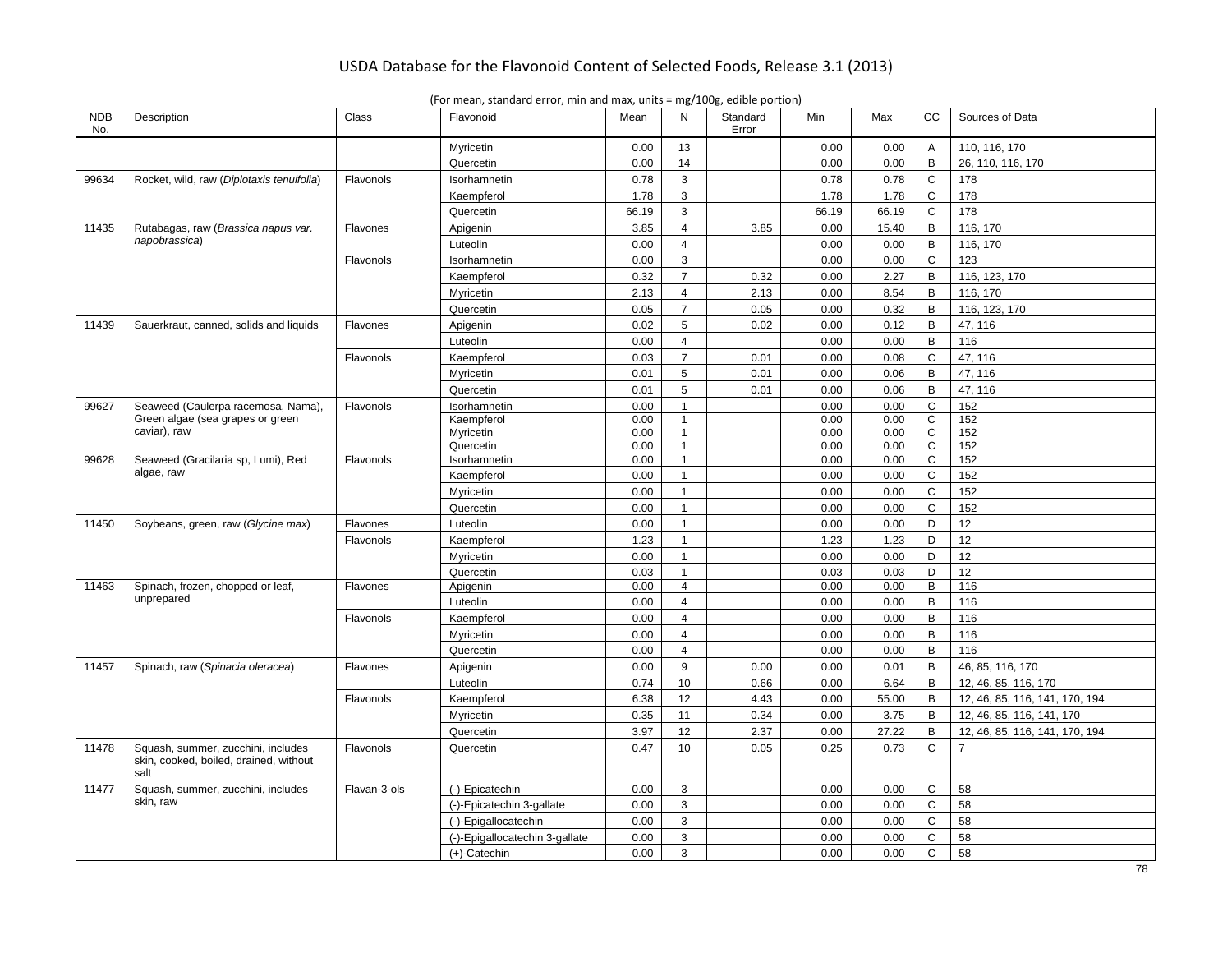| <b>NDB</b><br>No. | Description                            | Class          | Flavonoid         | Mean  | N              | Standard<br>Error | Min   | Max   | cc           | Sources of Data  |
|-------------------|----------------------------------------|----------------|-------------------|-------|----------------|-------------------|-------|-------|--------------|------------------|
|                   |                                        |                | (+)-Gallocatechin | 0.00  | 3              |                   | 0.00  | 0.00  | $\mathsf{C}$ | 58               |
|                   |                                        | Flavonols      | Quercetin         | 0.66  | 5              | 0.13              | 0.40  | 1.12  | C            | $\overline{7}$   |
| 11506             | Sweet potato leaves, cooked, steamed,  | Flavonols      | Isorhamnetin      | 0.13  | $\mathbf{1}$   |                   | 0.13  | 0.13  | C            | 152              |
|                   | without salt                           |                | Kaempferol        | 0.75  | $\overline{4}$ | 0.13              | 0.42  | 1.04  | B            | 152              |
|                   |                                        |                | Myricetin         | 2.93  | $\overline{4}$ | 0.28              | 2.40  | 3.64  | B            | 152              |
|                   |                                        |                | Quercetin         | 9.84  | $\overline{4}$ | 0.96              | 7.36  | 11.70 | B            | 152              |
| 11505             | Sweet potato leaves, raw (Ipomoea      | Flavones       | Apigenin          | 0.06  | $\overline{4}$ | 0.06              | 0.00  | 0.24  | $\mathbf C$  | 46, 85           |
|                   | batatas)                               |                | Luteolin          | 0.11  | $\overline{4}$ | 0.10              | 0.00  | 0.41  | $\mathsf{C}$ | 46, 85           |
|                   |                                        | Flavonols      | Isorhamnetin      | 0.00  | 3              |                   | 0.00  | 0.00  | $\mathsf{C}$ | 123              |
|                   |                                        |                | Kaempferol        | 2.13  | 8              | 0.42              | 0.00  | 5.00  | B            | 46, 85, 123, 152 |
|                   |                                        |                | Myricetin         | 4.38  | $\overline{5}$ | 2.90              | 0.03  | 15.59 | B            | 46, 85, 152      |
|                   |                                        |                | Quercetin         | 16.94 | 8              | 3.17              | 2.60  | 27.90 | B            | 46, 85, 123, 152 |
| 11510             | Sweet potato, cooked, boiled, without  | Flavonols      | Isorhamnetin      | 0.00  | 3              |                   | 0.00  | 0.00  | B            | 152              |
|                   | skin                                   |                | Kaempferol        | 0.00  | $\overline{4}$ |                   | 0.00  | 0.00  | B            | 152              |
|                   |                                        |                | Myricetin         | 0.00  | $\overline{4}$ |                   | 0.00  | 0.00  | B            | 152              |
|                   |                                        |                | Quercetin         | 0.00  | $\overline{4}$ |                   | 0.00  | 0.00  | B            | 152              |
| 99385             | Sweet potato, purple, cooked           | Anthocyanidins | Cyanidin          | 10.60 | $\mathbf{1}$   |                   | 10.60 | 10.60 | C            | 85               |
|                   |                                        |                | Delphinidin       | 0.90  | $\mathbf{1}$   |                   | 0.90  | 0.90  | C            | 85               |
|                   |                                        |                | Pelargonidin      | 0.02  | $\overline{1}$ |                   | 0.02  | 0.02  | $\mathsf{C}$ | 85               |
| 11507             | Sweet potato, raw, unprepared          | Flavones       | Apigenin          | 0.01  | $\overline{2}$ |                   | 0.01  | 0.01  | $\mathsf{C}$ | 85               |
|                   | (Ipomoea batatas)                      |                | Luteolin          | 0.02  | $\overline{2}$ |                   | 0.02  | 0.02  | $\mathsf C$  | 85               |
|                   |                                        | Flavonols      | Kaempferol        | 0.01  | $\overline{2}$ |                   | 0.01  | 0.01  | $\mathsf C$  | 85               |
|                   |                                        |                | Myricetin         | 0.03  | $\overline{2}$ |                   | 0.03  | 0.03  | $\mathsf C$  | 85               |
|                   |                                        |                | Quercetin         | 0.01  | $\overline{2}$ |                   | 0.01  | 0.01  | C            | 85               |
| 11521             | Taro leaves, cooked, steamed, without  | Anthocyanidins | Cyanidin          | 0.02  | $\mathbf{1}$   |                   | 0.02  | 0.02  | $\mathsf C$  | 85               |
|                   | salt                                   |                | Delphinidin       | 0.02  | $\overline{1}$ |                   | 0.02  | 0.02  | $\mathsf{C}$ | 85               |
|                   |                                        |                | Pelargonidin      | 0.02  | $\mathbf{1}$   |                   | 0.02  | 0.02  | $\mathbf C$  | 85               |
|                   |                                        | Flavonols      | Isorhamnetin      | 0.14  | $\overline{1}$ |                   | 0.14  | 0.14  | B            | 152              |
|                   |                                        |                | Kaempferol        | 0.00  | $\mathbf{1}$   |                   | 0.00  | 0.00  | B            | 152              |
|                   |                                        |                | Myricetin         | 0.14  | $\mathbf{1}$   |                   | 0.14  | 0.14  | B            | 152              |
|                   |                                        |                | Quercetin         | 0.14  | $\mathbf{1}$   |                   | 0.14  | 0.14  | B            | 152              |
| 11520             | Taro leaves, raw (Colocasia esculenta) | Flavones       | Apigenin          | 0.01  | $\mathbf{1}$   |                   | 0.01  | 0.01  | C            | 85               |
|                   |                                        |                | Luteolin          | 0.02  | $\mathbf{1}$   |                   | 0.02  | 0.02  | $\mathsf{C}$ | 85               |
|                   |                                        | Flavonols      | Kaempferol        | 0.01  | $\mathbf{1}$   |                   | 0.01  | 0.01  | $\mathsf C$  | 85               |
|                   |                                        |                | Myricetin         | 0.03  | $\mathbf{1}$   |                   | 0.03  | 0.03  | $\mathbf C$  | 85               |
|                   |                                        |                | Quercetin         | 0.01  | $\overline{1}$ |                   | 0.01  | 0.01  | $\mathsf{C}$ | 85               |
| 11519             | Taro, cooked, without salt             | Flavonols      | Isorhamnetin      | 0.00  | $\mathbf{3}$   |                   | 0.00  | 0.00  | B            | 152              |
|                   |                                        |                | Kaempferol        | 0.23  | 3              | 0.23              | 0.00  | 0.68  | B            | 152              |
|                   |                                        |                | Myricetin         | 0.00  | 3              |                   | 0.00  | 0.00  | B            | 152              |
|                   |                                        |                | Quercetin         | 0.11  | 3              | 0.11              | 0.00  | 0.34  | B            | 152              |
| 11518             | Taro, raw (Colocasia esculenta)        | Flavonols      | Quercetin         | 2.87  | 3              |                   | 2.87  | 2.87  | C            | 238              |
| 11547             | Tomato products, canned, puree,        | Flavonols      | Kaempferol        | 0.08  | 9              | 0.02              | 0.03  | 0.13  | C            | 260              |
|                   | without salt added                     |                | Quercetin         | 4.12  | 9              | 1.10              | 1.63  | 7.09  | $\mathsf{C}$ | 260              |
| 99011             | Tomatoes, cherry, raw                  | Flavanones     | Naringenin        | 3.19  | $\overline{1}$ |                   | 3.19  | 3.19  | $\mathsf{C}$ | 224              |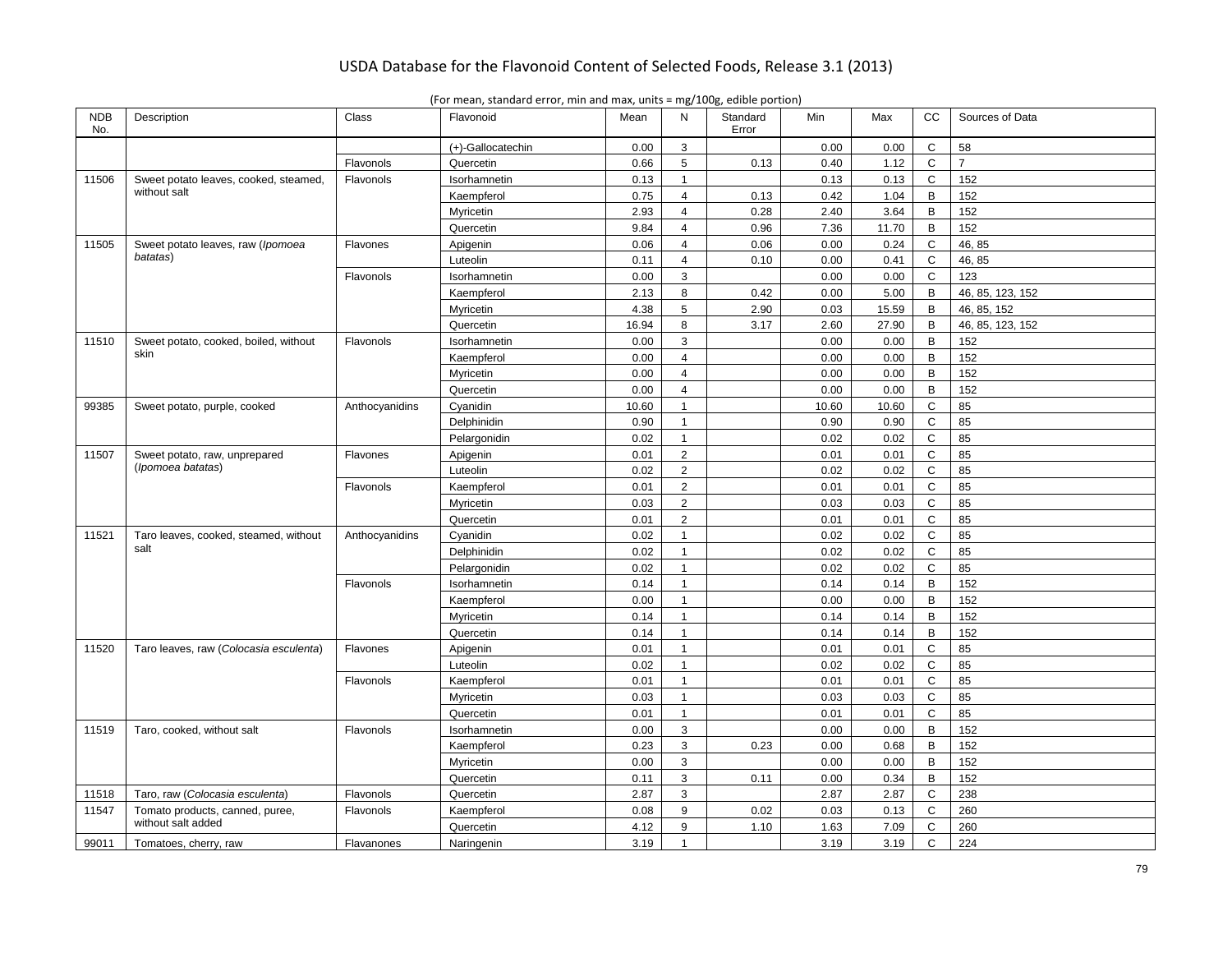| <b>NDB</b><br>No. | Description                            | Class          | Flavonoid                      | Mean | N               | Standard<br>Error | Min  | Max   | cc             | Sources of Data       |
|-------------------|----------------------------------------|----------------|--------------------------------|------|-----------------|-------------------|------|-------|----------------|-----------------------|
|                   |                                        | Flavones       | Luteolin                       | 0.00 | $\mathbf{1}$    |                   | 0.00 | 0.00  | C              | 11                    |
|                   |                                        |                | Kaempferol                     | 0.10 | 67              | 0.01              | 0.00 | 0.27  | B              | 11, 260               |
|                   |                                        |                | Quercetin                      | 2.76 | 91              | 0.21              | 0.17 | 20.30 | B              | 11, 51, 224, 260      |
| 99051             | Tomatoes, plum, raw                    | Flavonols      | Kaempferol                     | 0.00 | 3               |                   | 0.00 | 0.00  | $\mathsf{C}$   | 260                   |
|                   |                                        |                | Quercetin                      | 0.03 | 3               |                   | 0.03 | 0.03  | $\mathbf C$    | 260                   |
| 11531             | Tomatoes, red, ripe, canned, packed in | Flavones       | Apigenin                       | 0.01 | $\overline{2}$  |                   | 0.01 | 0.01  | $\mathbf C$    | 85                    |
|                   | tomato juice                           |                | Luteolin                       | 0.02 | $\overline{2}$  |                   | 0.02 | 0.02  | $\mathsf{C}$   | 85                    |
|                   |                                        | Flavonols      | Kaempferol                     | 0.01 | $\overline{2}$  |                   | 0.01 | 0.01  | C              | 85                    |
|                   |                                        |                | Myricetin                      | 0.03 | $\overline{2}$  |                   | 0.03 | 0.03  | $\mathbf C$    | 85                    |
|                   |                                        |                | Quercetin                      | 0.50 | $\overline{2}$  |                   | 0.50 | 0.50  | $\mathbf C$    | 85                    |
| 11530             | Tomatoes, red, ripe, cooked            | Anthocyanidins | Cyanidin                       | 0.00 | 8               |                   | 0.00 | 0.00  | B              | 110                   |
|                   |                                        |                | Delphinidin                    | 0.00 | 8               |                   | 0.00 | 0.00  | $\mathsf B$    | 110                   |
|                   |                                        |                | Malvidin                       | 0.00 | 8               |                   | 0.00 | 0.00  | B              | 110                   |
|                   |                                        |                | Pelargonidin                   | 0.00 | 8               |                   | 0.00 | 0.00  | $\mathsf B$    | 110                   |
|                   |                                        |                | Peonidin                       | 0.00 | 8               |                   | 0.00 | 0.00  | B              | 110                   |
|                   |                                        |                | Petunidin                      | 0.00 | 8               |                   | 0.00 | 0.00  | $\mathsf B$    | 110                   |
|                   |                                        | Flavan-3-ols   | (-)-Epicatechin                | 0.00 | 5               |                   | 0.00 | 0.00  | B              | 110                   |
|                   |                                        |                | (-)-Epicatechin 3-gallate      | 0.00 | 5               |                   | 0.00 | 0.00  | $\mathsf B$    | 110                   |
|                   |                                        |                | (-)-Epigallocatechin           | 0.00 | 5               |                   | 0.00 | 0.00  | B              | 110                   |
|                   |                                        |                | (-)-Epigallocatechin 3-gallate | 0.00 | $5\phantom{.0}$ |                   | 0.00 | 0.00  | $\mathsf B$    | 110                   |
|                   |                                        |                | $(+)$ -Catechin                | 0.00 | 5               |                   | 0.00 | 0.00  | $\mathsf B$    | 110                   |
|                   |                                        |                | (+)-Gallocatechin              | 0.00 | 5               |                   | 0.00 | 0.00  | B              | 110                   |
|                   |                                        | Flavanones     | Hesperetin                     | 0.00 | 5               |                   | 0.00 | 0.00  | $\mathsf B$    | 110                   |
|                   |                                        |                | Naringenin                     | 0.00 | 5               |                   | 0.00 | 0.00  | $\mathsf B$    | 110                   |
|                   |                                        | Flavones       | Apigenin                       | 0.00 | 10              | 0.00              | 0.00 | 0.01  | B              | 85, 110               |
|                   |                                        |                | Luteolin                       | 0.01 | 6               | 0.00              | 0.00 | 0.02  | B              | 85, 110               |
|                   |                                        | Flavonols      | Kaempferol                     | 0.01 | $\overline{2}$  |                   | 0.01 | 0.01  | $\mathsf{C}$   | 85                    |
|                   |                                        |                | Myricetin                      | 0.01 | 10              | 0.00              | 0.00 | 0.03  | B              | 85, 110               |
|                   |                                        |                | Quercetin                      | 0.70 | 10              | 0.22              | 0.00 | 1.76  | $\mathsf B$    | 85, 110               |
| 11529             | Tomatoes, red, ripe, raw, year round   | Anthocyanidins | Cyanidin                       | 0.00 | 8               |                   | 0.00 | 0.00  | A              | 110                   |
|                   | average (Lycopersicon esculentum)      |                | Delphinidin                    | 0.00 | 8               |                   | 0.00 | 0.00  | A              | 110                   |
|                   |                                        |                | Malvidin                       | 0.00 | 8               |                   | 0.00 | 0.00  | A              | 110                   |
|                   |                                        |                | Pelargonidin                   | 0.00 | 8               |                   | 0.00 | 0.00  | A              | 110                   |
|                   |                                        |                | Peonidin                       | 0.00 | 8               |                   | 0.00 | 0.00  | Α              | 110                   |
|                   |                                        |                | Petunidin                      | 0.00 | 8               |                   | 0.00 | 0.00  | A              | 110                   |
|                   |                                        | Flavan-3-ols   | (-)-Epicatechin                | 0.00 | 13              |                   | 0.00 | 0.00  | $\overline{A}$ | 15, 58, 110           |
|                   |                                        |                | (-)-Epicatechin 3-gallate      | 0.00 | 13              |                   | 0.00 | 0.00  | A              | 15, 58, 110           |
|                   |                                        |                | (-)-Epigallocatechin           | 0.00 | 13              |                   | 0.00 | 0.00  | $\overline{A}$ | 15, 58, 110           |
|                   |                                        |                | (-)-Epigallocatechin 3-gallate | 0.00 | 13              |                   | 0.00 | 0.00  | A              | 15, 58, 110           |
|                   |                                        |                | $(+)$ -Catechin                | 0.00 | 13              |                   | 0.00 | 0.00  | Α              | 15, 58, 110           |
|                   |                                        |                | (+)-Gallocatechin              | 0.00 | 13              |                   | 0.00 | 0.00  | $\overline{A}$ | 15, 58, 110           |
|                   |                                        | Flavanones     | Hesperetin                     | 0.00 | 6               |                   | 0.00 | 0.00  | B              | 110                   |
|                   |                                        |                |                                | 0.68 | 11              | 0.16              | 0.00 | 1.50  | A              | 110, 134              |
|                   |                                        |                | Naringenin                     |      | 16              | 0.00              | 0.00 |       | $\overline{A}$ |                       |
|                   |                                        | Flavones       | Apigenin                       | 0.00 |                 |                   |      | 0.01  |                | 18, 85, 110, 116, 170 |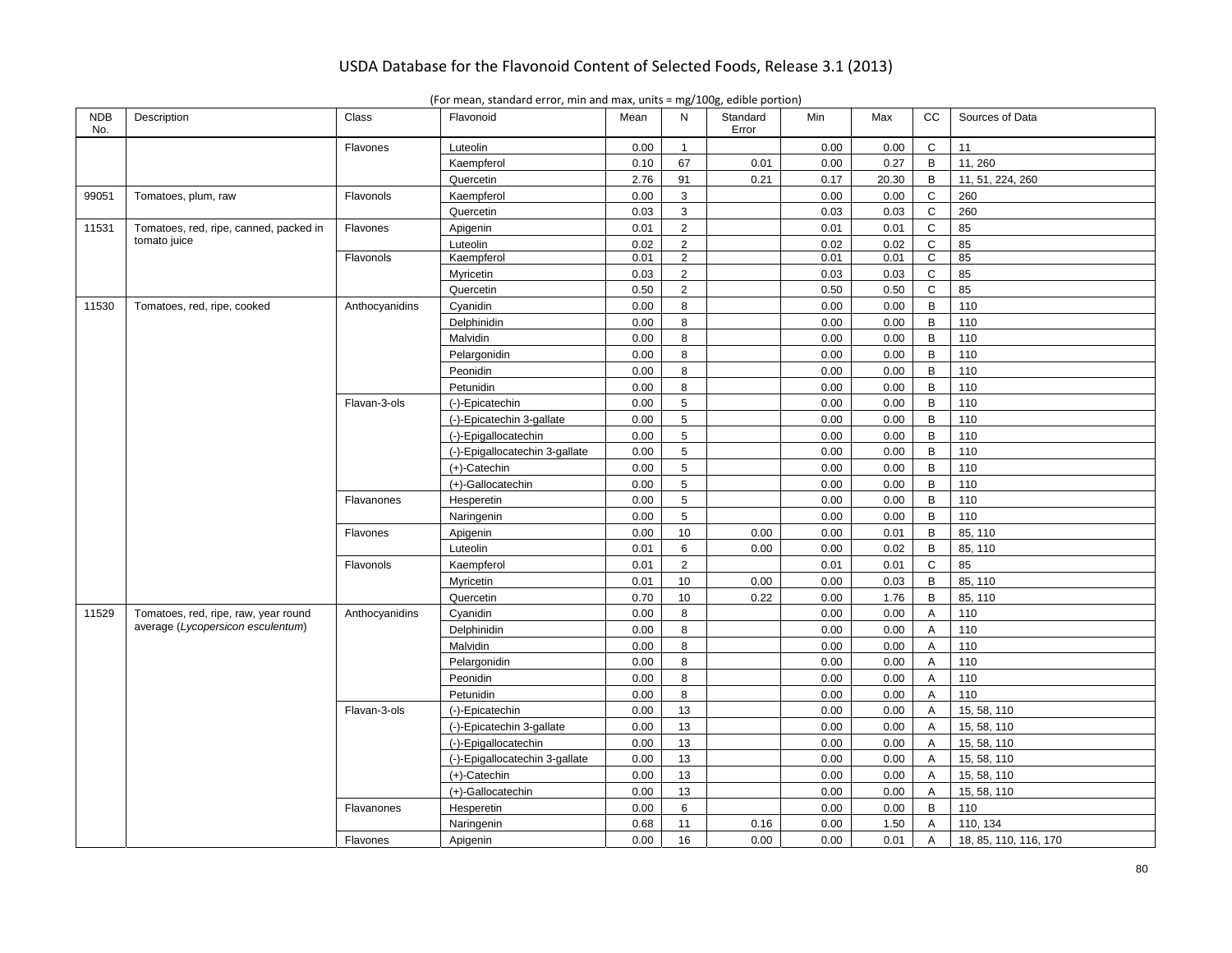| <b>NDB</b><br>No. | Description                                   | Class      | Flavonoid    | Mean  | N              | Standard<br>Error | Min   | Max   | СC             | Sources of Data                                               |
|-------------------|-----------------------------------------------|------------|--------------|-------|----------------|-------------------|-------|-------|----------------|---------------------------------------------------------------|
|                   |                                               |            | Luteolin     | 0.00  | 15             | 0.00              | 0.00  | 0.02  | B              | 11, 12, 18, 85, 110, 116, 170                                 |
|                   |                                               | Flavonols  | Isorhamnetin | 0.00  | $\mathbf{1}$   |                   | 0.00  | 0.00  | B              | 152                                                           |
|                   |                                               |            | Kaempferol   | 0.09  | 49             | 0.02              | 0.00  | 0.84  | B              | 11, 12, 18, 85, 116, 141, 152, 170, 260                       |
|                   |                                               |            | Myricetin    | 0.13  | 22             | 0.03              | 0.00  | 0.92  | B              | 12, 18, 85, 110, 116, 141, 152, 170,<br>238                   |
|                   |                                               |            | Quercetin    | 0.58  | 96             | 0.01              | 0.00  | 3.80  | B              | 11, 12, 18, 51, 85, 110, 116, 134, 141,<br>152, 170, 238, 260 |
| 11696             | Tomatoes, yellow, raw (Lycopersicon           | Flavonols  | Kaempferol   | 0.04  | 3              |                   | 0.04  | 0.04  | $\mathsf C$    | 260                                                           |
|                   | esculentum)                                   |            | Quercetin    | 0.21  | 3              |                   | 0.21  | 0.21  | $\mathsf C$    | 260                                                           |
| 99656             | Tree spinach, cooked                          | Flavonols  | Kaempferol   | 3.40  | $\overline{2}$ | 1.60              | 1.81  | 5.00  | $\mathsf{C}$   | 151                                                           |
|                   |                                               |            | Quercetin    | 2.01  | $\overline{2}$ | 2.01              | 0.00  | 4.02  | $\mathsf{C}$   | 151                                                           |
| 99364             | Tree Spinach, raw (Cnidoscolus                | Flavonols  | Kaempferol   | 4.03  | $\overline{2}$ | 1.79              | 2.24  | 5.82  | C              | 151                                                           |
|                   | aconitifolius)                                |            | Quercetin    | 3.08  | $\overline{2}$ | 1.39              | 1.69  | 4.47  | $\mathsf C$    | 151                                                           |
| 99617             | Turmeric, steamed (Curcuma longa)             | Flavonols  | Kaempferol   | 0.00  | $\mathbf{1}$   |                   | 0.00  | 0.00  | $\mathbf C$    | 152                                                           |
|                   |                                               |            | Myricetin    | 2.04  | $\mathbf{1}$   |                   | 2.04  | 2.04  | $\mathsf{C}$   | 152                                                           |
|                   |                                               |            | Quercetin    | 4.92  | $\mathbf{1}$   |                   | 4.92  | 4.92  | C              | 152                                                           |
| 11568             | Turnip greens, raw (Brassica rapa             | Flavones   | Apigenin     | 0.00  | $\overline{2}$ |                   | 0.00  | 0.00  | $\mathsf B$    | 116                                                           |
|                   | (Rapifera Group))                             |            | Luteolin     | 0.00  | $\overline{2}$ |                   | 0.00  | 0.00  | B              | 116                                                           |
|                   |                                               | Flavonols  | Kaempferol   | 11.87 | 5              | 4.51              | 4.80  | 16.59 | B              | 116, 238                                                      |
|                   |                                               |            | Myricetin    | 0.00  | $\overline{2}$ |                   | 0.00  | 0.00  | B              | 116                                                           |
|                   |                                               |            | Quercetin    | 0.73  | $\overline{2}$ |                   | 0.73  | 0.73  | $\mathsf B$    | 116                                                           |
| 11587             | Vinespinach, (basella), raw (Basella<br>alba) | Flavones   | Apigenin     | 62.20 | 6              | 22.71             | 62.10 | 62.31 | $\mathsf{C}$   | 238                                                           |
| 99107             | Water spinach                                 | Flavones   | Apigenin     | 0.01  | $\mathbf{1}$   |                   | 0.01  | 0.01  | $\mathbf C$    | 46                                                            |
|                   |                                               |            | Luteolin     | 0.04  | $\mathbf{1}$   |                   | 0.04  | 0.04  | $\mathbf C$    | 46                                                            |
|                   |                                               | Flavonols  | Isorhamnetin | 0.00  | $\mathbf{1}$   |                   | 0.00  | 0.00  | $\mathbf C$    | 152                                                           |
|                   |                                               |            | Kaempferol   | 0.26  | $\overline{2}$ | 0.26              | 0.00  | 0.52  | C              | 46, 152                                                       |
|                   |                                               |            | Myricetin    | 0.01  | $\overline{2}$ | 0.01              | 0.00  | 0.03  | $\mathsf{C}$   | 46, 152                                                       |
|                   |                                               |            | Quercetin    | 1.65  | $\overline{2}$ | 1.47              | 0.18  | 3.12  | $\mathbf C$    | 46, 152                                                       |
| 11591             | Watercress, raw (Nasturtium officinale)       | Flavanones | Hesperetin   | 0.00  | $\mathbf{1}$   |                   | 0.00  | 0.00  | $\mathsf{C}$   | 133                                                           |
|                   |                                               | Flavones   | Apigenin     | 0.01  | 5              | 0.00              | 0.00  | 0.01  | B              | 85, 133                                                       |
|                   |                                               |            | Luteolin     | 0.02  | 5              | 0.01              | 0.00  | 0.02  | B              | 85, 133                                                       |
|                   |                                               | Flavonols  | Isorhamnetin | 0.00  | $\mathbf{1}$   |                   | 0.00  | 0.00  | $\mathbf C$    | 133                                                           |
|                   |                                               |            | Kaempferol   | 23.03 | $\overline{8}$ | 3.66              | 1.00  | 59.08 | $\overline{B}$ | 85, 133, 178                                                  |
|                   |                                               |            | Myricetin    | 0.20  | $\overline{4}$ |                   | 0.20  | 0.20  | В              | 85                                                            |
|                   |                                               |            | Quercetin    | 29.99 | 8              | 6.74              | 4.00  | 67.58 | B              | 85, 133, 178                                                  |
| 99647             | Watercress, steamed                           | Flavonols  | Isorhamnetin | 0.00  | $\mathbf{1}$   |                   | 0.00  | 0.00  | $\mathsf{C}$   | 152                                                           |
|                   |                                               |            | Kaempferol   | 0.27  | $\mathbf{1}$   |                   | 0.27  | 0.27  | $\mathsf{C}$   | 152                                                           |
|                   |                                               |            | Myricetin    | 0.00  | $\mathbf{1}$   |                   | 0.00  | 0.00  | $\mathbf C$    | 152                                                           |
|                   |                                               |            | Quercetin    | 0.63  | $\mathbf{1}$   |                   | 0.63  | 0.63  | C              | 152                                                           |
| 11602             | Yam, cooked, boiled, drained, or baked,       | Flavonols  | Isorhamnetin | 0.00  | $\overline{2}$ |                   | 0.00  | 0.00  | B              | 152                                                           |
|                   | without salt                                  |            | Kaempferol   | 0.00  | 3              |                   | 0.00  | 0.00  | B              | 152                                                           |
|                   |                                               |            | Myricetin    | 0.00  | 3              |                   | 0.00  | 0.00  | $\mathsf B$    | 152                                                           |
|                   |                                               |            | Quercetin    | 0.25  | 3              | 0.25              | 0.00  | 0.76  | $\mathsf B$    | 152                                                           |
| 99637             | Yam, winged or water, red, boiled             | Flavonols  | Isorhamnetin | 0.00  | $\mathbf{1}$   |                   | 0.00  | 0.00  | $\mathsf{C}$   | 152                                                           |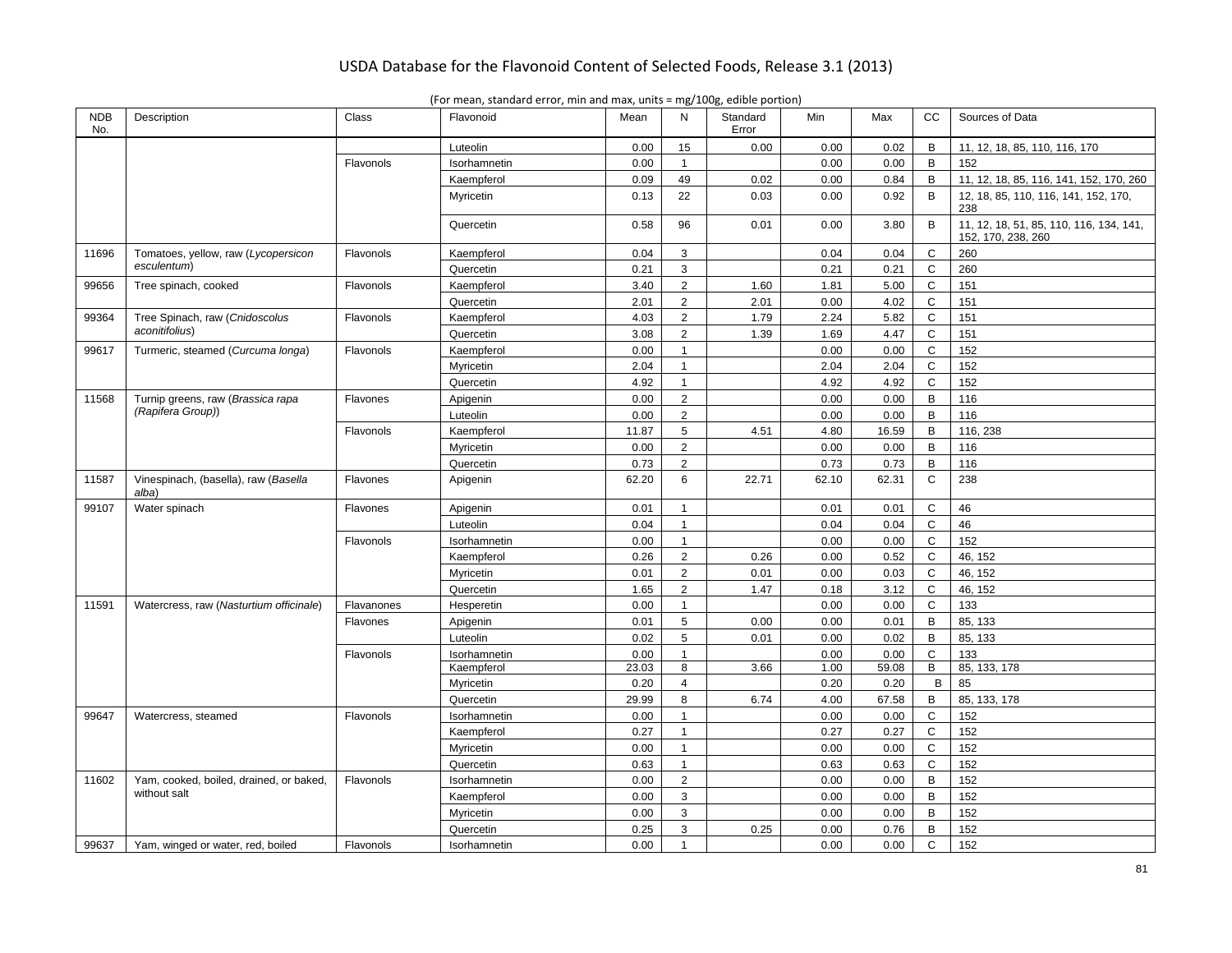| <b>NDB</b><br>No. | Description                             | Class          | Flavonoid                      | Mean  | N              | Standard<br>Error | <b>Min</b> | Max   | cc           | Sources of Data |
|-------------------|-----------------------------------------|----------------|--------------------------------|-------|----------------|-------------------|------------|-------|--------------|-----------------|
|                   | (Dioscorea alata var Vurai)             |                | Kaempferol                     | 0.00  | $\mathbf{1}$   |                   | 0.00       | 0.00  | C            | 152             |
|                   |                                         |                | Myricetin                      | 0.00  | $\mathbf{1}$   |                   | 0.00       | 0.00  | $\mathbf C$  | 152             |
|                   |                                         |                | Quercetin                      | 0.00  | $\mathbf{1}$   |                   | 0.00       | 0.00  | $\mathsf C$  | 152             |
| 99638             | Yam, winged or water, white, boiled     | Flavonols      | Isorhamnetin                   | 0.00  | -1             |                   | 0.00       | 0.00  | $\mathbf C$  | 152             |
|                   | (Dioscorea alata var Vurai)             |                | Kaempferol                     | 0.00  | $\mathbf{1}$   |                   | 0.00       | 0.00  | $\mathbf C$  | 152             |
|                   |                                         |                | Myricetin                      | 0.00  | $\mathbf{1}$   |                   | 0.00       | 0.00  | C            | 152             |
|                   |                                         |                | Quercetin                      | 0.00  | $\overline{1}$ |                   | 0.00       | 0.00  | $\mathbf C$  | 152             |
| 11200             | Yardlong bean, cooked, boiled, drained, | Anthocyanidins | Cyanidin                       | 1.10  | $\overline{2}$ |                   | 1.10       | 1.10  | C            | 85              |
|                   | without salt                            |                | Delphinidin                    | 0.02  | $\overline{2}$ |                   | 0.02       | 0.02  | $\mathsf C$  | 85              |
|                   |                                         |                | Pelargonidin                   | 0.02  | $\overline{2}$ |                   | 0.02       | 0.02  | $\mathbf C$  | 85              |
|                   |                                         | Flavones       | Apigenin                       | 0.01  | $\overline{2}$ |                   | 0.01       | 0.01  | $\mathbf C$  | 85              |
|                   |                                         |                | Luteolin                       | 0.02  | $\overline{2}$ |                   | 0.02       | 0.02  | $\mathsf C$  | 85              |
|                   |                                         | Flavonols      | Kaempferol                     | 0.50  | $\overline{2}$ |                   | 0.50       | 0.50  | $\mathsf{C}$ | 85              |
|                   |                                         |                | Myricetin                      | 0.03  | $\overline{2}$ |                   | 0.03       | 0.03  | $\mathsf C$  | 85              |
|                   |                                         |                | Quercetin                      | 5.30  | $\overline{2}$ |                   | 5.30       | 5.30  | C            | 85              |
|                   | 12 - Nuts and Seeds                     |                |                                |       |                |                   |            |       |              |                 |
| 99602             | Chia seeds, raw                         | Flavonols      | Kaempferol                     | 12.30 | 3              | 0.29              | 12.01      | 12.87 | $\mathsf C$  | 17              |
|                   |                                         |                | Quercetin                      | 18.42 | 3              | 1.84              | 15.10      | 21.44 | $\mathsf C$  | 17              |
| 99622             | Coconut, immature flesh, raw            | Flavonols      | Isorhamnetin                   | 0.00  | $\mathbf{1}$   |                   | 0.00       | 0.00  | $\mathbf C$  | 152             |
|                   |                                         |                | Kaempferol                     | 0.00  | 1              |                   | 0.00       | 0.00  | $\mathsf C$  | 152             |
|                   |                                         |                | Myricetin                      | 0.00  | $\mathbf{1}$   |                   | 0.00       | 0.00  | $\mathbf C$  | 152             |
|                   |                                         |                | Quercetin                      | 0.00  | $\mathbf{1}$   |                   | 0.00       | 0.00  | $\mathsf{C}$ | 152             |
| 12061             | Nuts, almonds (Prunus dulcis)           | Anthocyanidins | Cyanidin                       | 2.46  | 8              | 0.58              | 0.00       | 4.40  | B            | 110             |
|                   |                                         |                | Delphinidin                    | 0.00  | 8              |                   | 0.00       | 0.00  | B            | 110             |
|                   |                                         |                | Malvidin                       | 0.00  | 8              |                   | 0.00       | 0.00  | B            | 110             |
|                   |                                         |                | Pelargonidin                   | 0.00  | 8              |                   | 0.00       | 0.00  | B            | 110             |
|                   |                                         |                | Peonidin                       | 0.00  | 8              |                   | 0.00       | 0.00  | B            | 110             |
|                   |                                         |                | Petunidin                      | 0.00  | 8              |                   | 0.00       | 0.00  | B            | 110             |
|                   |                                         | Flavan-3-ols   | (-)-Epicatechin                | 0.60  | 12             | 0.10              | 0.00       | 1.27  | B            | 110, 183        |
|                   |                                         |                | (-)-Epicatechin 3-gallate      | 0.00  | $\overline{4}$ |                   | 0.00       | 0.00  | B            | 110             |
|                   |                                         |                | (-)-Epigallocatechin           | 2.59  | 3              | 0.31              | 1.97       | 2.98  | B            | 110             |
|                   |                                         |                | (-)-Epigallocatechin 3-gallate | 0.00  | $\overline{2}$ |                   | 0.00       | 0.00  | B            | 110             |
|                   |                                         |                | $(+)$ -Catechin                | 1.28  | 12             | 0.33              | 0.00       | 3.86  | В            | 110, 183        |
|                   |                                         |                | (+)-Gallocatechin              | 0.00  | $\overline{4}$ |                   | 0.00       | 0.00  | B            | 110             |
|                   |                                         | Flavanones     | Eriodictyol                    | 0.25  | 8              | 0.06              | 0.03       | 0.57  | B            | 183             |
|                   |                                         |                | Hesperetin                     | 0.00  | $\overline{4}$ |                   | 0.00       | 0.00  | B            | 110             |
|                   |                                         |                | Naringenin                     | 0.43  | 51             | 0.05              | 0.00       | 1.05  | B            | 30, 110, 183    |
|                   |                                         | Flavones       | Apigenin                       | 0.00  | 8              |                   | 0.00       | 0.00  | B            | 110             |
|                   |                                         |                | Luteolin                       | 0.00  | $\overline{4}$ |                   | 0.00       | 0.00  | B            | 110             |
|                   |                                         | Flavonols      | Isorhamnetin                   | 2.64  | 47             | 0.27              | 0.91       | 10.32 | B            | 30, 183         |
|                   |                                         |                | Kaempferol                     | 0.39  | 47             | 0.04              | 0.11       | 0.71  | В            | 30, 183         |
|                   |                                         |                | Myricetin                      | 0.00  | 8              |                   | 0.00       | 0.00  | B            | 110             |
|                   |                                         |                | Quercetin                      | 0.36  | 16             | 0.11              | 0.00       | 1.09  | В            | 110, 183        |
| 12078             | Nuts, brazilnuts, dried, unblanched     | Anthocyanidins | Cyanidin                       | 0.00  | $\overline{2}$ |                   | 0.00       | 0.00  | B            | 110             |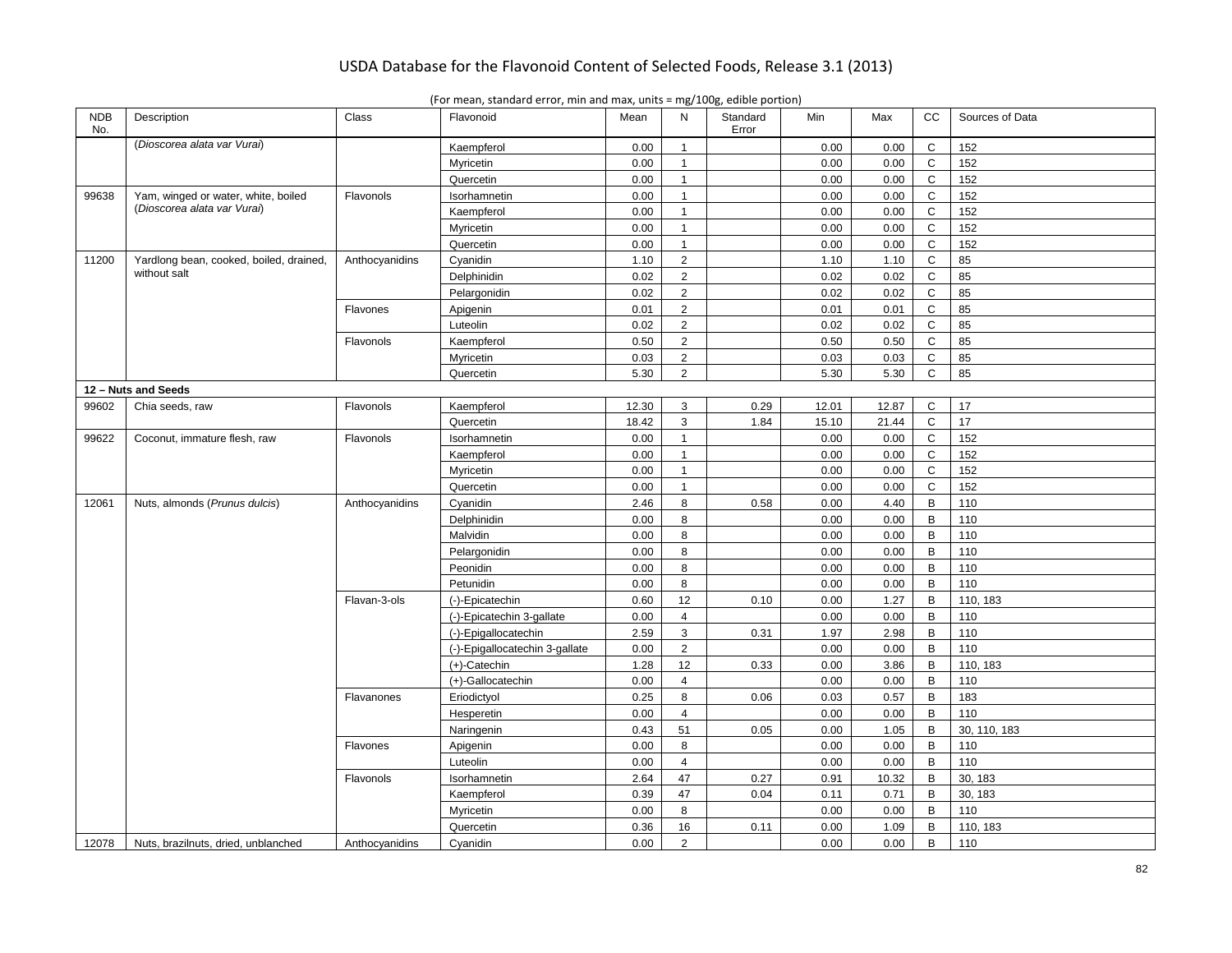| (For mean, standard error, min and max, units = $mg/100g$ , edible portion) |  |
|-----------------------------------------------------------------------------|--|
|-----------------------------------------------------------------------------|--|

| <b>NDB</b><br>No. | Description                                   | Class          | Flavonoid                      | Mean | N                   | Standard<br>Error | Min  | Max  | CC               | Sources of Data |
|-------------------|-----------------------------------------------|----------------|--------------------------------|------|---------------------|-------------------|------|------|------------------|-----------------|
|                   | (Bertholletia excelsa)                        |                | Delphinidin                    | 0.00 | $\overline{2}$      |                   | 0.00 | 0.00 | B                | 110             |
|                   |                                               |                | Malvidin                       | 0.00 | $\overline{2}$      |                   | 0.00 | 0.00 | $\mathsf{B}$     | 110             |
|                   |                                               |                | Pelargonidin                   | 0.00 | $\overline{2}$      |                   | 0.00 | 0.00 | $\, {\bf B}$     | 110             |
|                   |                                               |                | Peonidin                       | 0.00 | $\overline{2}$      |                   | 0.00 | 0.00 | $\mathsf B$      | 110             |
|                   |                                               |                | Petunidin                      | 0.00 | $\overline{2}$      |                   | 0.00 | 0.00 | B                | 110             |
|                   |                                               | Flavan-3-ols   | (-)-Epicatechin                | 0.00 | 2                   |                   | 0.00 | 0.00 | B                | 110             |
|                   |                                               |                | (-)-Epicatechin 3-gallate      | 0.00 | $\overline{2}$      |                   | 0.00 | 0.00 | $\mathsf B$      | 110             |
|                   |                                               |                | (-)-Epigallocatechin           | 0.00 | $\overline{2}$      |                   | 0.00 | 0.00 | B                | 110             |
|                   |                                               |                | (-)-Epigallocatechin 3-gallate | 0.00 | $\overline{2}$      |                   | 0.00 | 0.00 | $\mathsf{B}$     | 110             |
|                   |                                               |                | $(+)$ -Catechin                | 0.00 | 2                   |                   | 0.00 | 0.00 | $\, {\bf B}$     | 110             |
|                   |                                               |                | $(+)$ -Gallocatechin           | 0.00 | 2                   |                   | 0.00 | 0.00 | $\overline{B}$   | 110             |
|                   |                                               | Flavanones     | Hesperetin                     | 0.00 | $\overline{2}$      |                   | 0.00 | 0.00 | B                | 110             |
|                   |                                               |                | Naringenin                     | 0.00 | $\overline{2}$      |                   | 0.00 | 0.00 | $\sf{B}$         | 110             |
|                   |                                               | Flavones       | Apigenin                       | 0.00 | 2                   |                   | 0.00 | 0.00 | $\mathsf{B}$     | 110             |
|                   |                                               |                | Luteolin                       | 0.00 | $\mathbf{1}$        |                   | 0.00 | 0.00 | $\mathsf{B}$     | 110             |
|                   |                                               | Flavonols      | Myricetin                      | 0.00 | 2                   |                   | 0.00 | 0.00 | B                | 110             |
|                   |                                               |                | Quercetin                      | 0.00 | $\overline{2}$      |                   | 0.00 | 0.00 | $\mathsf{B}$     | 110             |
| 12086             | Nuts, cashew nuts, oil roasted, without       | Anthocyanidins | Cyanidin                       | 0.00 | $\overline{7}$      |                   | 0.00 | 0.00 | $\, {\bf B}$     | 110             |
|                   | salt added                                    |                | Delphinidin                    | 0.00 | $\overline{7}$      |                   | 0.00 | 0.00 | B                | 110             |
|                   |                                               |                | Malvidin                       | 0.00 | $\overline{7}$      |                   | 0.00 | 0.00 | $\, {\bf B}$     | 110             |
|                   |                                               |                | Pelargonidin                   | 0.00 | $\overline{7}$      |                   | 0.00 | 0.00 | B                | 110             |
|                   |                                               |                | Peonidin                       | 0.00 | $\overline{7}$      |                   | 0.00 | 0.00 | $\, {\bf B}$     | 110             |
|                   |                                               |                | Petunidin                      | 0.00 | $\overline{7}$      |                   | 0.00 | 0.00 | B                | 110             |
|                   |                                               | Flavan-3-ols   | (-)-Epicatechin                | 0.93 | 6                   | 0.22              | 0.00 | 1.44 | B                | 110             |
|                   |                                               |                | (-)-Epicatechin 3-gallate      | 0.15 | 6                   | 0.10              | 0.00 | 0.59 | $\mathsf{B}$     | 110             |
|                   |                                               |                | (-)-Epigallocatechin           | 0.00 | 6                   |                   | 0.00 | 0.00 | B                | 110             |
|                   |                                               |                | (-)-Epigallocatechin 3-gallate | 0.00 | 6                   |                   | 0.00 | 0.00 | B                | 110             |
|                   |                                               |                | $(+)$ -Catechin                | 0.90 | 6                   | 0.28              | 0.00 | 1.79 | $\, {\bf B}$     | 110             |
|                   |                                               |                | (+)-Gallocatechin              | 0.00 | 6                   |                   | 0.00 | 0.00 | $\mathsf{B}$     | 110             |
|                   |                                               | Flavanones     | Hesperetin                     | 0.00 | 6                   |                   | 0.00 | 0.00 | B                | 110             |
|                   |                                               |                | Naringenin                     | 0.00 | 6                   |                   | 0.00 | 0.00 | $\mathsf{B}$     | 110             |
|                   |                                               | Flavones       | Apigenin                       | 0.00 | $\overline{7}$      |                   | 0.00 | 0.00 | B                | 110             |
|                   |                                               |                | Luteolin                       | 0.00 | 3                   |                   | 0.00 | 0.00 | $\, {\bf B}$     | 110             |
|                   |                                               | Flavonols      | Myricetin                      | 0.00 | $\overline{7}$      |                   | 0.00 | 0.00 | B                | 110             |
|                   |                                               |                | Quercetin                      | 0.00 | $\overline{7}$      |                   | 0.00 | 0.00 | $\sf B$          | 110             |
| 12098             | Nuts, chestnuts, european, raw, peeled        | Flavan-3-ols   | (-)-Epicatechin                | 0.00 | 3                   |                   | 0.00 | 0.00 | $\mathsf{C}$     | 58              |
|                   |                                               |                | (-)-Epicatechin 3-gallate      | 0.00 | 3                   |                   | 0.00 | 0.00 | C                | 58              |
|                   |                                               |                | (-)-Epigallocatechin           | 0.00 | 3                   |                   | 0.00 | 0.00 | $\mathbf C$      | 58              |
|                   |                                               |                | (-)-Epigallocatechin 3-gallate | 0.00 | 3                   |                   | 0.00 | 0.00 | $\mathsf C$      | 58              |
|                   |                                               |                | $(+)$ -Catechin                | 0.01 | 3                   |                   | 0.01 | 0.01 | $\mathsf{C}$     | 58              |
|                   |                                               |                |                                |      |                     |                   |      |      |                  |                 |
|                   |                                               |                | (+)-Gallocatechin              | 0.01 | 3<br>$\overline{1}$ |                   | 0.01 | 0.01 | C<br>$\mathbf C$ | 58<br>152       |
| 12119             | Nuts, coconut water (liquid from<br>coconuts) | Flavonols      | Isorhamnetin                   | 0.00 |                     |                   | 0.00 | 0.00 |                  |                 |
|                   |                                               |                | Kaempferol                     | 0.00 | $\mathbf{1}$        |                   | 0.00 | 0.00 | $\mathsf C$      | 152             |
|                   |                                               |                | Myricetin                      | 0.00 | $\mathbf{1}$        |                   | 0.00 | 0.00 | $\mathsf{C}$     | 152             |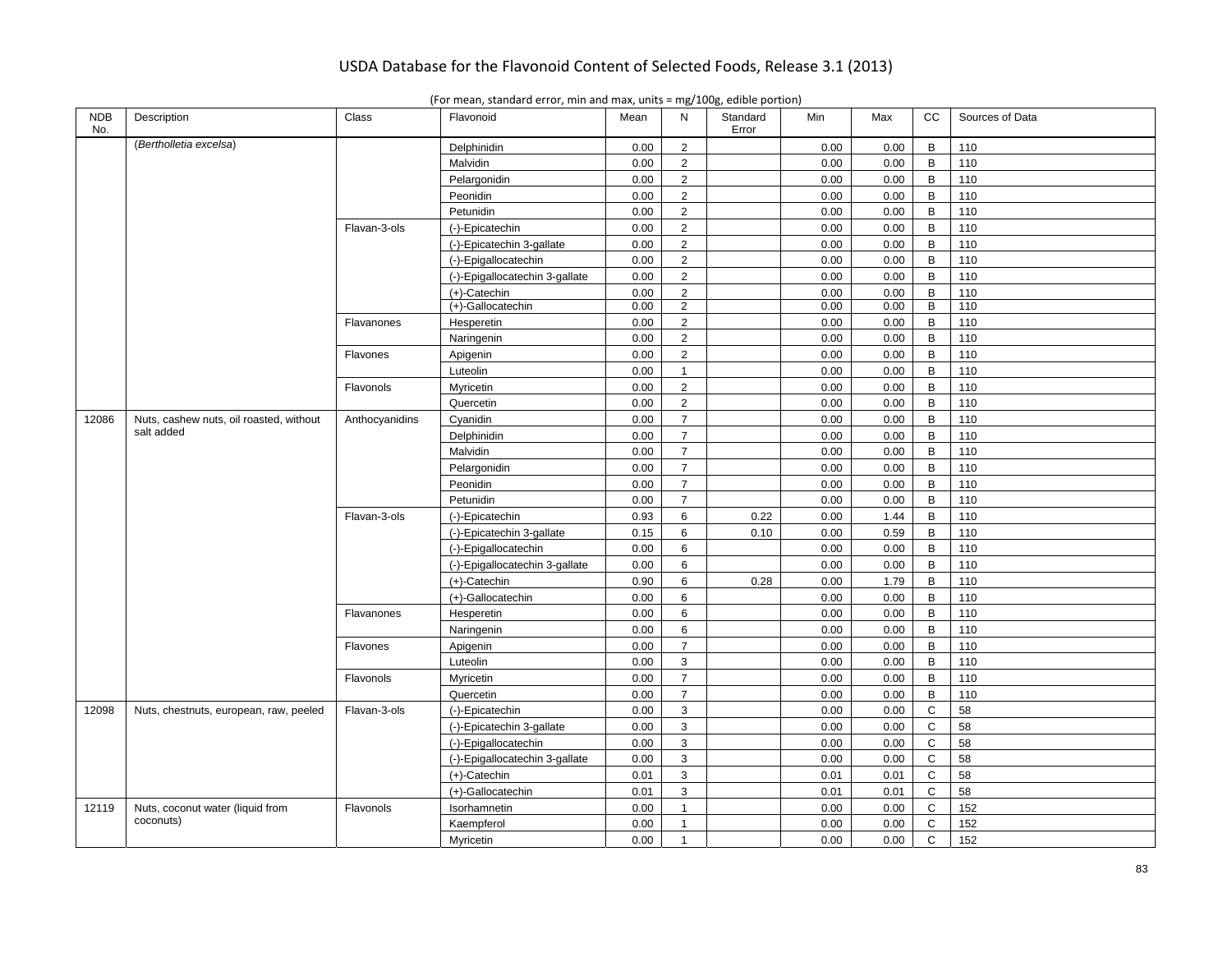| <b>NDB</b><br>No. | Description                                | Class          | Flavonoid                      | Mean  | N              | Standard<br>Error | Min  | Max   | cc           | Sources of Data |
|-------------------|--------------------------------------------|----------------|--------------------------------|-------|----------------|-------------------|------|-------|--------------|-----------------|
|                   |                                            |                | Quercetin                      | 0.00  | $\mathbf{1}$   |                   | 0.00 | 0.00  | $\mathsf{C}$ | 152             |
| 12120             | Nuts, hazelnuts or filberts (Corylus spp.) | Anthocyanidins | Cyanidin                       | 6.71  | $\overline{7}$ | 1.18              | 4.40 | 13.60 | B            | 110             |
|                   |                                            |                | Delphinidin                    | 0.00  | 8              |                   | 0.00 | 0.00  | $\mathsf B$  | 110             |
|                   |                                            |                | Malvidin                       | 0.00  | 8              |                   | 0.00 | 0.00  | B            | 110             |
|                   |                                            |                | Pelargonidin                   | 0.00  | 8              |                   | 0.00 | 0.00  | $\, {\bf B}$ | 110             |
|                   |                                            |                | Peonidin                       | 0.00  | 8              |                   | 0.00 | 0.00  | $\mathsf B$  | 110             |
|                   |                                            |                | Petunidin                      | 0.00  | 8              |                   | 0.00 | 0.00  | $\mathsf B$  | 110             |
|                   |                                            | Flavan-3-ols   | (-)-Epicatechin                | 0.22  | 5              | 0.09              | 0.00 | 0.44  | B            | 110             |
|                   |                                            |                | (-)-Epicatechin 3-gallate      | 0.00  | 5              |                   | 0.00 | 0.00  | B            | 110             |
|                   |                                            |                | (-)-Epigallocatechin           | 2.78  | 5              | 1.21              | 0.00 | 5.54  | $\, {\bf B}$ | 110             |
|                   |                                            |                | (-)-Epigallocatechin 3-gallate | 1.06  | 5              | 0.46              | 0.00 | 2.26  | $\mathsf B$  | 110             |
|                   |                                            |                | $(+)$ -Catechin                | 1.19  | 5              | 0.49              | 0.00 | 2.09  | $\mathsf{B}$ | 110             |
|                   |                                            |                | (+)-Gallocatechin              | 0.00  | 5              |                   | 0.00 | 0.00  | $\, {\sf B}$ | 110             |
|                   |                                            | Flavanones     | Hesperetin                     | 0.00  | $\sqrt{5}$     |                   | 0.00 | 0.00  | $\mathsf B$  | 110             |
|                   |                                            |                | Naringenin                     | 0.00  | 5              |                   | 0.00 | 0.00  | $\, {\sf B}$ | 110             |
|                   |                                            | Flavones       | Apigenin                       | 0.00  | 8              |                   | 0.00 | 0.00  | $\, {\sf B}$ | 110             |
|                   |                                            |                | Luteolin                       | 0.00  | $\overline{4}$ |                   | 0.00 | 0.00  | B            | 110             |
|                   |                                            | Flavonols      | Myricetin                      | 0.00  | 8              |                   | 0.00 | 0.00  | $\mathsf B$  | 110             |
|                   |                                            |                | Quercetin                      | 0.00  | 8              |                   | 0.00 | 0.00  | B            | 110             |
| 12131             | Nuts, macadamia nuts, raw (Macadamia       | Anthocyanidins | Cyanidin                       | 0.00  | $\overline{2}$ |                   | 0.00 | 0.00  | $\mathsf{B}$ | 110             |
|                   | integrifolia, M. tetraphylla)              |                | Delphinidin                    | 0.00  | $\overline{2}$ |                   | 0.00 | 0.00  | $\mathsf B$  | 110             |
|                   |                                            |                | Malvidin                       | 0.00  | $\overline{2}$ |                   | 0.00 | 0.00  | B            | 110             |
|                   |                                            |                | Pelargonidin                   | 0.00  | $\overline{2}$ |                   | 0.00 | 0.00  | B            | 110             |
|                   |                                            |                | Peonidin                       | 0.00  | $\overline{2}$ |                   | 0.00 | 0.00  | $\, {\sf B}$ | 110             |
|                   |                                            |                | Petunidin                      | 0.00  | $\overline{2}$ |                   | 0.00 | 0.00  | $\sf B$      | 110             |
|                   |                                            | Flavan-3-ols   | (-)-Epicatechin                | 0.00  | $\overline{2}$ |                   | 0.00 | 0.00  | $\mathsf B$  | 110             |
|                   |                                            |                | (-)-Epicatechin 3-gallate      | 0.00  | $\overline{2}$ |                   | 0.00 | 0.00  | B            | 110             |
|                   |                                            |                | (-)-Epigallocatechin           | 0.00  | $\overline{2}$ |                   | 0.00 | 0.00  | B            | 110             |
|                   |                                            |                | (-)-Epigallocatechin 3-gallate | 0.00  | $\overline{2}$ |                   | 0.00 | 0.00  | $\, {\bf B}$ | 110             |
|                   |                                            |                | $(+)$ -Catechin                | 0.00  | $\overline{2}$ |                   | 0.00 | 0.00  | $\mathsf B$  | 110             |
|                   |                                            |                | (+)-Gallocatechin              | 0.00  | $\overline{2}$ |                   | 0.00 | 0.00  | B            | 110             |
|                   |                                            | Flavanones     | Hesperetin                     | 0.00  | $\overline{2}$ |                   | 0.00 | 0.00  | $\, {\sf B}$ | 110             |
|                   |                                            |                | Naringenin                     | 0.00  | $\overline{2}$ |                   | 0.00 | 0.00  | $\sf B$      | 110             |
|                   |                                            | Flavones       | Apigenin                       | 0.00  | $\overline{2}$ |                   | 0.00 | 0.00  | В            | 110             |
|                   |                                            |                | Luteolin                       | 0.00  | $\mathbf{1}$   |                   | 0.00 | 0.00  | $\mathsf B$  | 110             |
|                   |                                            | Flavonols      | Myricetin                      | 0.00  | $\overline{2}$ |                   | 0.00 | 0.00  | $\mathsf B$  | 110             |
|                   |                                            |                | Quercetin                      | 0.00  | $\overline{2}$ |                   | 0.00 | 0.00  | $\, {\sf B}$ | 110             |
| 12142             | Nuts, pecans (Carya illinoinensis)         | Anthocyanidins | Cyanidin                       | 10.74 | $\overline{7}$ | 1.50              | 6.21 | 17.40 | B            | 110             |
|                   |                                            |                | Delphinidin                    | 7.28  | $\overline{7}$ | 0.92              | 3.99 | 9.90  | $\, {\sf B}$ | 110             |
|                   |                                            |                | Malvidin                       | 0.00  | $\overline{7}$ |                   | 0.00 | 0.00  | B            | 110             |
|                   |                                            |                | Pelargonidin                   | 0.00  | $\overline{7}$ |                   | 0.00 | 0.00  | B            | 110             |
|                   |                                            |                | Peonidin                       | 0.00  | $\overline{7}$ |                   | 0.00 | 0.00  | B            | 110             |
|                   |                                            |                | Petunidin                      | 0.00  | $\overline{7}$ |                   | 0.00 | 0.00  | $\mathsf B$  | 110             |
|                   |                                            | Flavan-3-ols   | (-)-Epicatechin                | 0.82  | $\overline{7}$ | 0.08              | 0.48 | 1.17  | B            | 110             |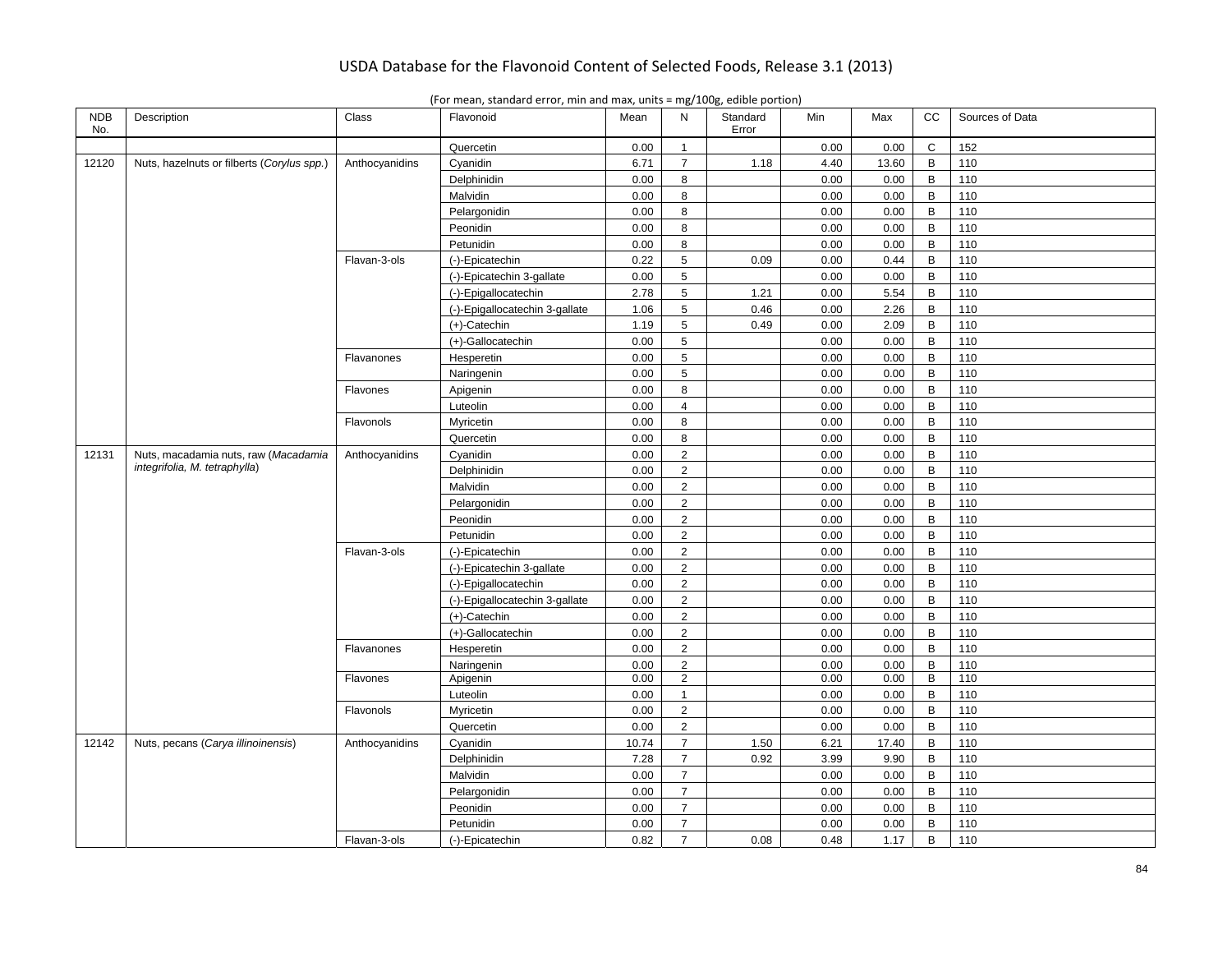| (For mean, standard error, min and max, units = mg/100g, edible portion) |  |
|--------------------------------------------------------------------------|--|
|--------------------------------------------------------------------------|--|

| <b>NDB</b><br>No. | Description                               | Class          | Flavonoid                      | Mean | N                | Standard<br>Error | Min  | Max   | cc          | Sources of Data |
|-------------------|-------------------------------------------|----------------|--------------------------------|------|------------------|-------------------|------|-------|-------------|-----------------|
|                   |                                           |                | (-)-Epicatechin 3-gallate      | 0.00 | $\overline{7}$   |                   | 0.00 | 0.00  | B           | 110             |
|                   |                                           |                | (-)-Epigallocatechin           | 5.63 | $\overline{7}$   | 1.47              | 0.00 | 13.20 | $\mathsf B$ | 110             |
|                   |                                           |                | (-)-Epigallocatechin 3-gallate | 2.30 | $\overline{7}$   | 0.46              | 0.00 | 3.46  | $\mathsf B$ | 110             |
|                   |                                           |                | (+)-Catechin                   | 7.24 | $\overline{7}$   | 0.51              | 4.89 | 9.17  | B           | 110             |
|                   |                                           |                | (+)-Gallocatechin              | 0.00 | $\overline{7}$   |                   | 0.00 | 0.00  | $\mathsf B$ | 110             |
|                   |                                           | Flavanones     | Hesperetin                     | 0.00 | $\overline{7}$   |                   | 0.00 | 0.00  | B           | 110             |
|                   |                                           |                | Naringenin                     | 0.00 | $\overline{7}$   |                   | 0.00 | 0.00  | B           | 110             |
|                   |                                           | Flavones       | Apigenin                       | 0.00 | $\overline{7}$   |                   | 0.00 | 0.00  | B           | 110             |
|                   |                                           |                | Luteolin                       | 0.00 | $\mathbf{3}$     |                   | 0.00 | 0.00  | $\sf B$     | 110             |
|                   |                                           | Flavonols      | Myricetin                      | 0.00 | $\overline{7}$   |                   | 0.00 | 0.00  | $\mathsf B$ | 110             |
|                   |                                           |                | Quercetin                      | 0.00 | $\overline{7}$   |                   | 0.00 | 0.00  | B           | 110             |
| 12149             | Nuts, pine nuts, pinyon, dried (Pinus     | Anthocyanidins | Cyanidin                       | 0.00 | $\overline{2}$   |                   | 0.00 | 0.00  | B           | 110             |
|                   | edulis)                                   |                | Delphinidin                    | 0.00 | $\overline{2}$   |                   | 0.00 | 0.00  | $\mathsf B$ | 110             |
|                   |                                           |                | Malvidin                       | 0.00 | $\overline{2}$   |                   | 0.00 | 0.00  | B           | 110             |
|                   |                                           |                | Pelargonidin                   | 0.00 | $\overline{2}$   |                   | 0.00 | 0.00  | $\mathsf B$ | 110             |
|                   |                                           |                | Peonidin                       | 0.00 | $\overline{2}$   |                   | 0.00 | 0.00  | B           | 110             |
|                   |                                           |                | Petunidin                      | 0.00 | $\overline{2}$   |                   | 0.00 | 0.00  | B           | 110             |
|                   |                                           | Flavan-3-ols   | (-)-Epicatechin                | 0.00 | 3                |                   | 0.00 | 0.00  | $\mathsf B$ | 110             |
|                   |                                           |                | (-)-Epicatechin 3-gallate      | 0.00 | 3                |                   | 0.00 | 0.00  | B           | 110             |
|                   |                                           |                | (-)-Epigallocatechin           | 0.49 | 3                | 0.25              | 0.00 | 0.75  | $\mathsf B$ | 110             |
|                   |                                           |                | (-)-Epigallocatechin 3-gallate | 0.00 | 3                |                   | 0.00 | 0.00  | $\mathsf B$ | 110             |
|                   |                                           |                | $(+)$ -Catechin                | 0.00 | 3                |                   | 0.00 | 0.00  | B           | 110             |
|                   |                                           |                | (+)-Gallocatechin              | 0.00 | 3                |                   | 0.00 | 0.00  | B           | 110             |
|                   |                                           | Flavanones     | Hesperetin                     | 0.00 | 3                |                   | 0.00 | 0.00  | $\mathsf B$ | 110             |
|                   |                                           |                | Naringenin                     | 0.00 | 3                |                   | 0.00 | 0.00  | B           | 110             |
|                   |                                           | Flavones       | Apigenin                       | 0.00 | $\overline{2}$   |                   | 0.00 | 0.00  | B           | 110             |
|                   |                                           |                | Luteolin                       | 0.00 | $\mathbf{1}$     |                   | 0.00 | 0.00  | B           | 110             |
|                   |                                           | Flavonols      | Myricetin                      | 0.00 | 2                |                   | 0.00 | 0.00  | B           | 110             |
|                   |                                           |                | Quercetin                      | 0.00 | $\overline{2}$   |                   | 0.00 | 0.00  | B           | 110             |
| 12151             | Nuts, pistachio nuts, raw (Pistacia vera) | Anthocyanidins | Cyanidin                       | 7.33 | 15               | 0.75              | 3.15 | 14.30 | B           | 110, 294        |
|                   |                                           |                | Delphinidin                    | 0.00 | 8                |                   | 0.00 | 0.00  | B           | 110             |
|                   |                                           |                | Malvidin                       | 0.00 | 8                |                   | 0.00 | 0.00  | $\mathsf B$ | 110             |
|                   |                                           |                | Pelargonidin                   | 0.00 | 8                |                   | 0.00 | 0.00  | B           | 110             |
|                   |                                           |                | Peonidin                       | 0.00 | 8                |                   | 0.00 | 0.00  | B           | 110             |
|                   |                                           |                | Petunidin                      | 0.00 | 8                |                   | 0.00 | 0.00  | $\mathsf B$ | 110             |
|                   |                                           | Flavan-3-ols   | (-)-Epicatechin                | 0.83 | $\overline{7}$   | 0.46              | 0.00 | 3.15  | $\mathsf B$ | 110             |
|                   |                                           |                | (-)-Epicatechin 3-gallate      | 0.00 | $\overline{7}$   |                   | 0.00 | 0.00  | B           | 110             |
|                   |                                           |                | (-)-Epigallocatechin           | 2.05 | $\overline{7}$   | 0.82              |      | 5.65  | B           | 110             |
|                   |                                           |                |                                |      | $\overline{7}$   |                   | 0.00 | 2.83  | $\mathsf B$ | 110             |
|                   |                                           |                | (-)-Epigallocatechin 3-gallate | 0.40 | $\overline{7}$   | 0.40              | 0.00 |       |             |                 |
|                   |                                           |                | $(+)$ -Catechin                | 3.57 |                  | 1.00              | 0.00 | 6.39  | B           | 110             |
|                   |                                           |                | (+)-Gallocatechin              | 0.00 | $\overline{7}$   |                   | 0.00 | 0.00  | B           | 110             |
|                   |                                           | Flavanones     | Hesperetin                     | 0.00 | $\overline{7}$   |                   | 0.00 | 0.00  | B           | 110             |
|                   |                                           |                | Naringenin                     | 0.00 | $\boldsymbol{7}$ |                   | 0.00 | 0.00  | $\sf B$     | 110             |
|                   |                                           | Flavones       | Apigenin                       | 0.00 | 8                |                   | 0.00 | 0.00  | B           | 110             |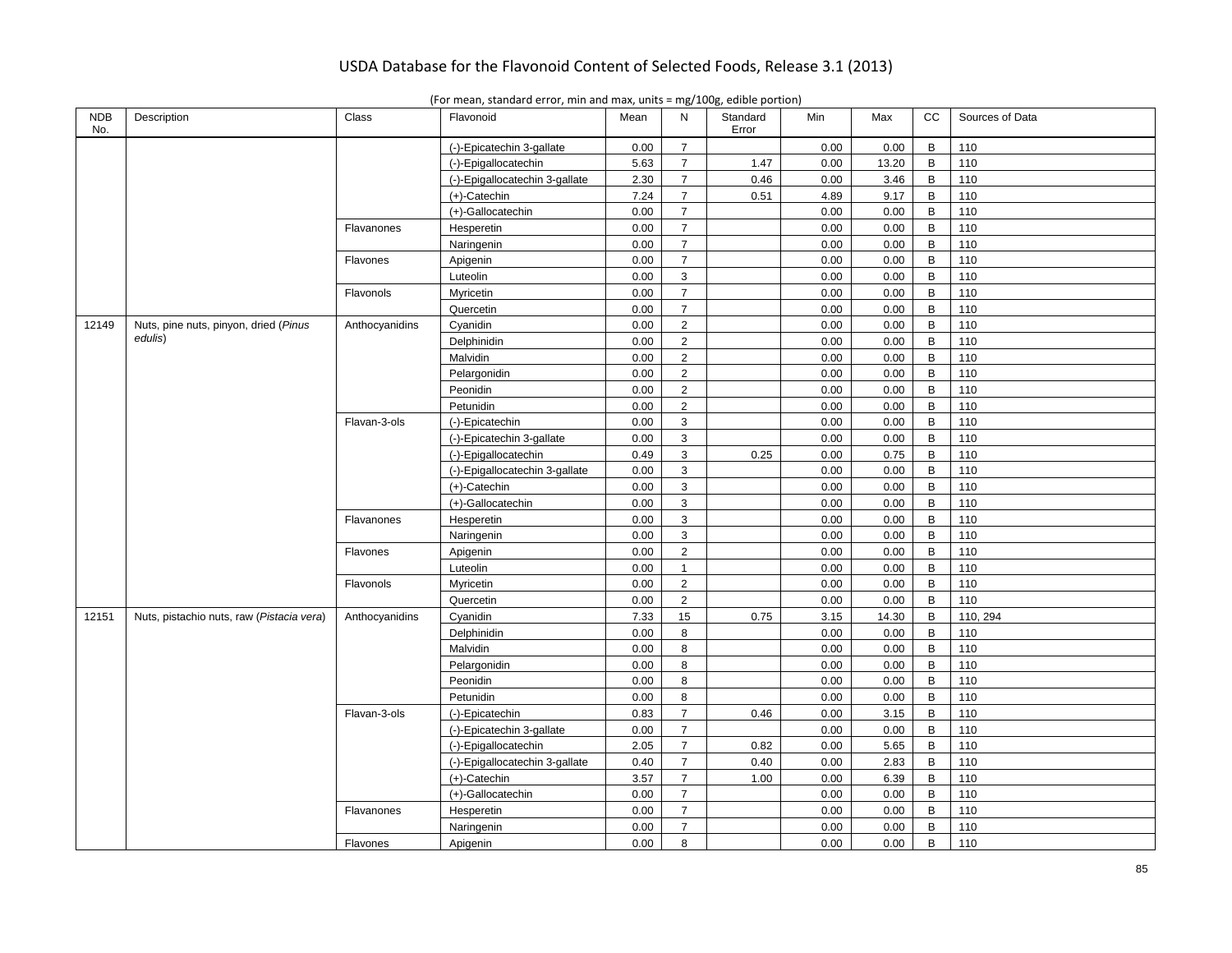| <b>NDB</b><br>No. | Description                              | Class          | Flavonoid                      | Mean | N              | Standard<br>Error | Min  | Max  | CC             | Sources of Data         |
|-------------------|------------------------------------------|----------------|--------------------------------|------|----------------|-------------------|------|------|----------------|-------------------------|
|                   |                                          |                | Luteolin                       | 0.00 | $\overline{4}$ |                   | 0.00 | 0.00 | B              | 110                     |
|                   |                                          | Flavonols      | Myricetin                      | 0.00 | 8              |                   | 0.00 | 0.00 | $\, {\bf B}$   | 110                     |
|                   |                                          |                | Quercetin                      | 1.46 | 8              | 0.64              | 0.00 | 4.30 | B              | 110                     |
| 99409             | Nuts, walnuts (not specified at to type, | Flavones       | Apigenin                       | 0.00 | $\mathbf{1}$   |                   | 0.00 | 0.00 | $\mathsf C$    | 169                     |
|                   | purchased in Hungary)                    |                | Luteolin                       | 0.00 | $\mathbf{1}$   |                   | 0.00 | 0.00 | $\mathbf C$    | 169                     |
|                   |                                          | Flavonols      | Kaempferol                     | 0.00 | $\mathbf{1}$   |                   | 0.00 | 0.00 | $\mathsf C$    | 169                     |
|                   |                                          |                | Quercetin                      | 0.00 | $\mathbf{1}$   |                   | 0.00 | 0.00 | $\mathbf C$    | 169                     |
| 12155             | Nuts, walnuts, english (Juglans regia)   | Anthocyanidins | Cyanidin                       | 2.71 | 6              | 0.25              | 2.11 | 3.74 | $\sf{B}$       | 110                     |
|                   |                                          |                | Delphinidin                    | 0.00 | 6              |                   | 0.00 | 0.00 | $\mathsf B$    | 110                     |
|                   |                                          |                | Malvidin                       | 0.00 | 6              |                   | 0.00 | 0.00 | $\mathsf{B}$   | 110                     |
|                   |                                          |                | Pelargonidin                   | 0.00 | 6              |                   | 0.00 | 0.00 | $\, {\bf B}$   | 110                     |
|                   |                                          |                | Peonidin                       | 0.00 | 6              |                   | 0.00 | 0.00 | $\, {\bf B}$   | 110                     |
|                   |                                          |                | Petunidin                      | 0.00 | 6              |                   | 0.00 | 0.00 | $\overline{B}$ | 110                     |
|                   |                                          | Flavan-3-ols   | (-)-Epicatechin                | 0.00 | $\overline{4}$ |                   | 0.00 | 0.00 | $\, {\bf B}$   | 110                     |
|                   |                                          |                | (-)-Epicatechin 3-gallate      | 0.00 | $\overline{4}$ |                   | 0.00 | 0.00 | $\, {\bf B}$   | 110                     |
|                   |                                          |                | (-)-Epigallocatechin           | 0.00 | $\overline{4}$ |                   | 0.00 | 0.00 | B              | 110                     |
|                   |                                          |                | (-)-Epigallocatechin 3-gallate | 0.00 | $\overline{4}$ |                   | 0.00 | 0.00 | $\, {\bf B}$   | 110                     |
|                   |                                          |                | $(+)$ -Catechin                | 0.00 | $\overline{4}$ |                   | 0.00 | 0.00 | B              | 110                     |
|                   |                                          |                | (+)-Gallocatechin              | 0.00 | $\overline{4}$ |                   | 0.00 | 0.00 | B              | 110                     |
|                   |                                          | Flavanones     | Hesperetin                     | 0.00 | $\overline{4}$ |                   | 0.00 | 0.00 | B              | 110                     |
|                   |                                          |                | Naringenin                     | 0.00 | $\overline{4}$ |                   | 0.00 | 0.00 | $\sf B$        | 110                     |
|                   |                                          | Flavones       | Apigenin                       | 0.00 | 6              |                   | 0.00 | 0.00 | $\, {\bf B}$   | 110                     |
|                   |                                          |                | Luteolin                       | 0.00 | $\overline{2}$ |                   | 0.00 | 0.00 | $\overline{B}$ | 110                     |
|                   |                                          | Flavonols      | Myricetin                      | 0.00 | 6              |                   | 0.00 | 0.00 | B              | 110                     |
|                   |                                          |                | Quercetin                      | 0.00 | 6              |                   | 0.00 | 0.00 | $\mathsf{B}$   | 110                     |
| 14 - Beverages    |                                          |                |                                |      |                |                   |      |      |                |                         |
| 14003             | Alcoholic beverage, beer, regular, all   | Flavan-3-ols   | (-)-Epicatechin                | 0.08 | 14             | 0.02              | 0.00 | 0.38 | B              | 16, 49, 58, 180, 226    |
|                   |                                          |                | (-)-Epicatechin 3-gallate      | 0.00 | $\overline{4}$ |                   | 0.00 | 0.00 | B              | 16, 58                  |
|                   |                                          |                | (-)-Epigallocatechin           | 0.00 | $\overline{4}$ |                   | 0.00 | 0.00 | B              | 16, 58                  |
|                   |                                          |                | (-)-Epigallocatechin 3-gallate | 0.00 | $\overline{4}$ |                   | 0.00 | 0.00 | B              | 16.58                   |
|                   |                                          |                | $(+)$ -Catechin                | 0.38 | 15             | 0.06              | 0.00 | 1.01 | B              | 1, 16, 49, 58, 180, 226 |
|                   |                                          |                | (+)-Gallocatechin              | 0.08 | $\overline{4}$ | 0.03              | 0.00 | 0.10 | $\mathsf B$    | 16, 58                  |
|                   |                                          | Flavanones     | Hesperetin                     | 0.00 | $\mathbf{1}$   |                   | 0.00 | 0.00 | $\mathsf{C}$   | 1                       |
|                   |                                          |                | Naringenin                     | 0.00 | $\mathbf{1}$   |                   | 0.00 | 0.00 | $\mathsf{C}$   | $\mathbf{1}$            |
|                   |                                          | Flavones       | Apigenin                       | 0.00 | $\mathbf{1}$   |                   | 0.00 | 0.00 | B              | 115                     |
|                   |                                          |                | Luteolin                       | 0.00 | $\mathbf{1}$   |                   | 0.00 | 0.00 | B              | 115                     |
|                   |                                          | Flavonols      | Kaempferol                     | 0.81 | $\overline{2}$ | 0.81              | 0.00 | 1.63 | B              | 1, 115                  |
|                   |                                          |                | Myricetin                      | 0.02 | $\overline{2}$ | 0.02              | 0.00 | 0.05 | B              | 1, 115                  |
|                   |                                          |                | Quercetin                      | 0.02 | 11             | 0.01              | 0.00 | 0.09 | B              | 1, 49, 115, 226         |
| 99611             | Alcoholic beverage, sparkling wine,      | Flavan-3-ols   | (-)-Epicatechin                | 0.10 | $\overline{4}$ | 0.03              | 0.04 | 0.19 | $\mathsf C$    | 40                      |
|                   | Champagne                                |                | (+)-Catechin                   | 0.20 | $\overline{4}$ | 0.10              | 0.03 | 0.49 | $\mathsf{C}$   | 40                      |
|                   |                                          | Flavonols      | Quercetin                      | 0.01 | $\overline{4}$ | 0.00              | 0.01 | 0.02 | $\mathsf{C}$   | 40                      |
| 99323             | Alcoholic beverage, wine, berry, colored | Flavonols      | Kaempferol                     | 0.03 | 28             | 0.01              | 0.00 | 0.33 | $\sf B$        | 196, 284                |
|                   |                                          |                | Myricetin                      | 0.72 | 28             | 0.12              | 0.13 | 2.26 | B              | 196, 284                |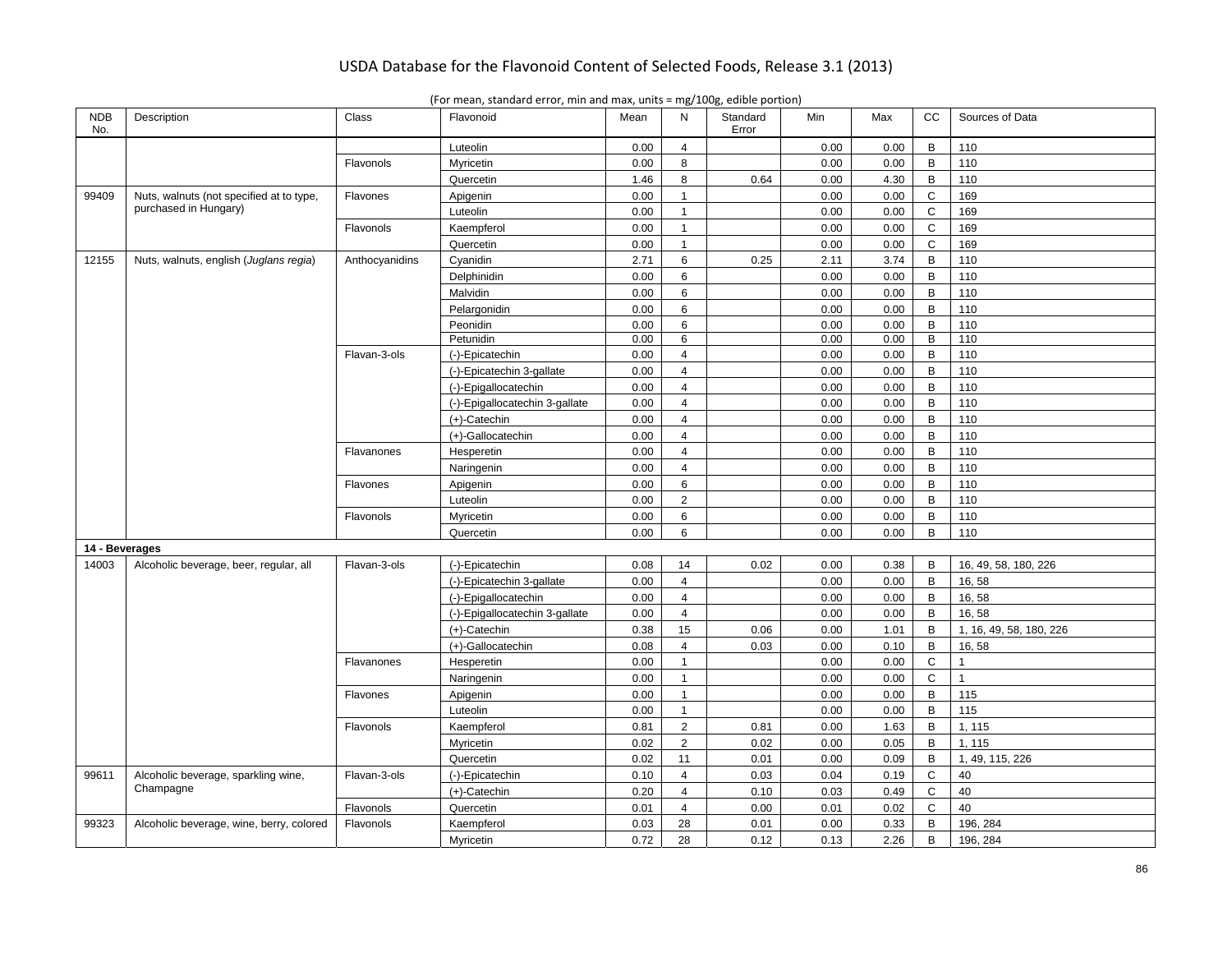| <b>NDB</b><br>No. | Description                                                    | Class          | Flavonoid                      | Mean          | N                    | Standard<br>Error | Min           | Max           | cc                | Sources of Data                                                                              |
|-------------------|----------------------------------------------------------------|----------------|--------------------------------|---------------|----------------------|-------------------|---------------|---------------|-------------------|----------------------------------------------------------------------------------------------|
|                   |                                                                |                | Quercetin                      | 0.63          | 28                   | 0.08              | 0.14          | 2.43          | В                 | 196, 284                                                                                     |
| 99074             | Alcoholic beverage, wine, berry, white                         | Flavonols      | Kaempferol                     | 0.00          | $\overline{2}$       |                   | 0.00          | 0.00          | B                 | 284                                                                                          |
|                   |                                                                |                | Myricetin                      | 0.00          | $\overline{2}$       |                   | 0.00          | 0.00          | B                 | 284                                                                                          |
|                   |                                                                |                | Quercetin                      | 0.20          | $\overline{2}$       | 0.20              | 0.00          | 0.41          | B                 | 284                                                                                          |
| 14057             | Alcoholic beverage, wine, dessert,                             | Anthocyanidins | Delphinidin                    | 3.90          | $\overline{4}$       |                   | 3.90          | 3.90          | $\mathbf C$       | 211                                                                                          |
|                   | sweet                                                          |                | Malvidin                       | 94.83         | $\overline{4}$       |                   | 94.83         | 94.83         | $\mathsf{C}$      | 211                                                                                          |
|                   |                                                                |                | Peonidin                       | 3.93          | $\overline{4}$       |                   | 3.93          | 3.93          | $\mathsf C$       | 211                                                                                          |
|                   |                                                                |                | Petunidin                      | 6.63          | $\overline{4}$       |                   | 6.63          | 6.63          | $\mathsf C$       | 211                                                                                          |
|                   |                                                                | Flavan-3-ols   | (-)-Epicatechin                | 7.56          | 4                    |                   | 7.56          | 7.56          | $\mathbf C$       | 211                                                                                          |
|                   |                                                                |                | $(+)$ -Catechin                | 9.86          | $\overline{4}$       |                   | 9.86          | 9.86          | $\mathsf{C}$      | 211                                                                                          |
|                   |                                                                | Flavonols      | Quercetin                      | 1.94          | $\overline{4}$       |                   | 1.94          | 1.94          | $\mathbf C$       | 211                                                                                          |
| 99075             | Alcoholic beverage, wine, sherry                               | Flavan-3-ols   | (-)-Epicatechin                | 1.25          | 3                    |                   | 1.25          | 1.25          | $\mathsf{C}$      | 19                                                                                           |
|                   |                                                                |                | (+)-Catechin                   | 1.60          | 6                    | 0.47              | 0.37          | 2.37          | $\mathsf{C}$      | 19, 106                                                                                      |
|                   |                                                                | Flavonols      | Isorhamnetin                   | 0.00          | 3                    |                   | 0.00          | 0.00          | $\mathsf{C}$      | 229                                                                                          |
|                   |                                                                |                | Kaempferol                     | 0.00          | 3                    |                   | 0.00          | 0.00          | $\mathbf C$       | 229                                                                                          |
|                   |                                                                |                | Myricetin                      | 0.00          | 3                    |                   | 0.00          | 0.00          | $\mathsf C$       | 229                                                                                          |
|                   |                                                                |                | Quercetin                      | 0.01          | 3                    |                   | 0.01          | 0.01          | $\mathsf{C}$      | 229                                                                                          |
| 14096             | Alcoholic beverage, wine, table, red                           | Anthocyanidins | Cyanidin                       | 0.19          | 91                   | 0.06              | 0.00          | 4.50          | B                 | 6, 70, 86, 90, 96, 195, 243                                                                  |
|                   |                                                                |                | Delphinidin                    | 2.01          | 147                  | 0.14              | 0.02          | 5.71          | B                 | 6, 70, 90, 96, 102, 195, 211, 243                                                            |
|                   |                                                                |                |                                |               |                      |                   |               |               | B                 |                                                                                              |
|                   |                                                                |                | Malvidin                       | 13.84         | 166                  | 0.78              | 0.00          | 53.57         |                   | 6, 70, 86, 90, 96, 102, 195, 211, 243,<br>263                                                |
|                   |                                                                |                | Peonidin                       | 1.25          | 147                  | 0.08              | 0.02          | 5.03          | В                 | 6, 70, 90, 96, 102, 195, 211, 243                                                            |
|                   |                                                                |                | Petunidin                      | 1.98          | 147                  | 0.14              | 0.02          | 5.66          | B                 | 6, 70, 90, 96, 102, 195, 211, 243                                                            |
|                   |                                                                | Flavan-3-ols   | (-)-Epicatechin                | 3.79          | 938                  | 0.10              | 0.00          | 16.50         | A                 | 6, 16, 56, 58, 86, 96, 100, 101, 102,<br>179, 211, 231, 232, 233, 262, 263                   |
|                   |                                                                |                | (-)-Epicatechin 3-gallate      | 0.01          | 16                   | 0.01              | 0.00          | 0.11          | A                 | 16, 56, 58                                                                                   |
|                   |                                                                |                | (-)-Epigallocatechin           | 0.06          | 15                   | 0.01              | 0.00          | 0.28          | A                 | 16,58                                                                                        |
|                   |                                                                |                | (-)-Epigallocatechin 3-gallate | 0.00          | 15                   |                   | 0.00          | 0.00          | A                 | 16, 58                                                                                       |
|                   |                                                                |                | $(+)$ -Catechin                | 7.14          | 939                  | 0.19              | 0.00          | 39.00         | $\overline{A}$    | 1, 16, 56, 58, 86, 96, 100, 101, 102,<br>179, 211, 231, 232, 233, 262, 263                   |
|                   |                                                                |                | (+)-Gallocatechin              | 0.08          | 15                   | 0.02              | 0.00          | 0.42          | $\overline{A}$    | 16, 58                                                                                       |
|                   |                                                                | Flavanones     | Hesperetin                     | 0.63          | $\overline{2}$       | 0.36              | 0.27          | 0.99          | $\mathsf{C}$      | 1                                                                                            |
|                   |                                                                |                | Naringenin                     | 1.77          | $\overline{2}$       | 0.74              | 1.03          | 2.51          | $\mathsf{C}$      | $\overline{1}$                                                                               |
|                   |                                                                | Flavones       | Apigenin                       | 0.13          | 24                   | 0.02              | 0.00          | 0.47          | B                 | 90, 115, 239                                                                                 |
|                   |                                                                |                | Luteolin                       | 0.04          | 39                   | 0.01              | 0.00          | 0.40          | B                 | 79, 80, 115, 239                                                                             |
|                   |                                                                | Flavonols      | Isorhamnetin                   | 0.02          | 64                   | 0.00              | 0.00          | 0.16          | B                 | 71, 79, 80, 229, 251                                                                         |
|                   |                                                                |                | Kaempferol                     | 0.09          | 166                  | 0.01              | 0.00          | 1.37          | B                 | 1, 71, 79, 80, 96, 115, 229, 231, 232,<br>233, 239, 251, 268, 284                            |
|                   |                                                                |                | Myricetin                      | 0.42          | 219                  | 0.01              | 0.00          | 1.79          | B                 | 1, 71, 79, 80, 86, 90, 96, 115, 134, 179,<br>229, 231, 232, 233, 239, 251, 268, 284          |
|                   |                                                                |                | Quercetin                      | 1.04          | 313                  | 0.04              | 0.00          | 3.36          | A                 | 1, 71, 79, 80, 86, 90, 96, 101, 115, 134,<br>168, 179, 211, 229, 231, 232, 233, 239,<br>251, |
|                   |                                                                |                |                                |               |                      |                   |               |               |                   | 262, 268, 284                                                                                |
| 14098             | Alcoholic beverage, wine, table, red,<br><b>Cabernet Franc</b> | Anthocyanidins | Delphinidin<br>Malvidin        | 3.90<br>44.09 | $5\phantom{.0}$<br>5 |                   | 3.90<br>44.09 | 3.90<br>44.09 | C<br>$\mathsf{C}$ | 211<br>211                                                                                   |
|                   |                                                                |                |                                |               |                      |                   |               |               |                   |                                                                                              |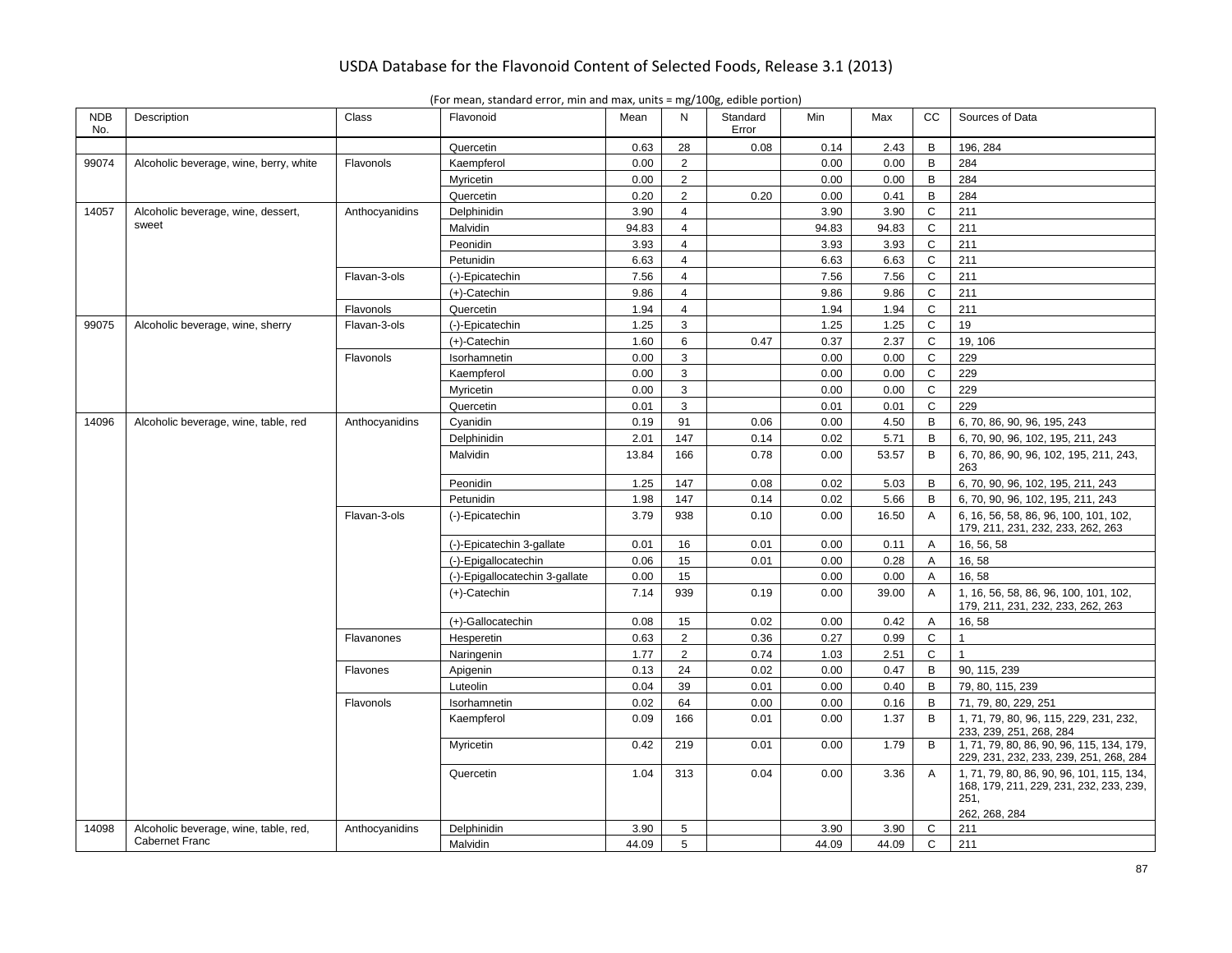| <b>NDB</b><br>No. | Description                            | Class          | Flavonoid                      | Mean   | N              | Standard<br>Error | Min    | Max    | cc           | Sources of Data                |
|-------------------|----------------------------------------|----------------|--------------------------------|--------|----------------|-------------------|--------|--------|--------------|--------------------------------|
|                   |                                        |                | Peonidin                       | 2.40   | 5              |                   | 2.40   | 2.40   | C            | 211                            |
|                   |                                        |                | Petunidin                      | 4.70   | 5              |                   | 4.70   | 4.70   | $\mathbf C$  | 211                            |
|                   |                                        | Flavan-3-ols   | (-)-Epicatechin                | 9.20   | 5              |                   | 9.20   | 9.20   | $\mathbf C$  | 211                            |
|                   |                                        |                | $(+)$ -Catechin                | 6.21   | 5              |                   | 6.21   | 6.21   | $\mathsf C$  | 211                            |
|                   |                                        | Flavones       | Luteolin                       | 0.06   | 3              | 0.04              | 0.01   | 0.13   | $\mathsf{C}$ | 79                             |
|                   |                                        | Flavonols      | Isorhamnetin                   | 0.05   | 3              | 0.01              | 0.02   | 0.06   | $\mathbf C$  | 79                             |
|                   |                                        |                | Kaempferol                     | 0.02   | 3              | 0.01              | 0.00   | 0.03   | $\mathsf C$  | 79                             |
|                   |                                        |                | Myricetin                      | 0.08   | 3              | 0.03              | 0.04   | 0.14   | $\mathbf C$  | 79                             |
|                   |                                        |                | Quercetin                      | 0.62   | 8              | 0.20              | 0.14   | 0.84   | $\mathsf{C}$ | 79, 211                        |
| 14097             | Alcoholic beverage, wine, table, red,  | Anthocyanidins | Delphinidin                    | 4.18   | 17             | 0.93              | 1.50   | 5.71   | B            | 195, 211                       |
|                   | Cabernet Sauvignon                     |                | Malvidin                       | 26.24  | 17             | 6.06              | 8.67   | 37.97  | B            | 195, 211                       |
|                   |                                        |                | Peonidin                       | 1.85   | 17             | 0.43              | 0.70   | 2.66   | B            | 195, 211                       |
|                   |                                        |                | Petunidin                      | 3.32   | 17             | 0.77              | 1.21   | 4.78   | B            | 195, 211                       |
|                   |                                        | Flavan-3-ols   | (-)-Epicatechin                | 10.66  | 16             | 2.57              | 10.28  | 11.30  | B            | 211                            |
|                   |                                        |                | (+)-Catechin                   | 7.70   | 16             | 1.86              | 6.90   | 8.18   | $\, {\bf B}$ | 211                            |
|                   |                                        | Flavones       | Luteolin                       | 0.04   | 24             | 0.00              | 0.01   | 0.11   | B            | 79,80                          |
|                   |                                        | Flavonols      | Isorhamnetin                   | 0.02   | 24             | 0.00              | 0.00   | 0.05   | B            | 79,80                          |
|                   |                                        |                | Kaempferol                     | 0.01   | 24             | 0.00              | 0.00   | 0.03   | $\, {\sf B}$ | 79,80                          |
|                   |                                        |                | Myricetin                      | 0.28   | 24             | 0.04              | 0.03   | 0.45   | B            | 79,80                          |
|                   |                                        |                | Quercetin                      | 0.58   | 40             | 0.08              | 0.02   | 1.21   | B            | 79, 80, 211                    |
| 14100             | Alcoholic beverage, wine, table, red,  | Anthocyanidins | Delphinidin                    | 9.35   | $\overline{2}$ |                   | 9.35   | 9.35   | $\mathsf C$  | 211                            |
|                   | Syrah or Shiraz                        |                | Malvidin                       | 121.65 | $\overline{2}$ |                   | 121.65 | 121.65 | $\mathbf C$  | 211                            |
|                   |                                        |                | Peonidin                       | 7.82   | $\overline{2}$ |                   | 7.82   | 7.82   | $\mathbf C$  | 211                            |
|                   |                                        |                | Petunidin                      | 14.16  | $\overline{2}$ |                   | 14.16  | 14.16  | $\mathsf{C}$ | 211                            |
|                   |                                        | Flavan-3-ols   | (-)-Epicatechin                | 9.97   | $\overline{2}$ |                   | 9.97   | 9.97   | C            | 211                            |
|                   |                                        |                | (+)-Catechin                   | 6.82   | $\overline{2}$ |                   | 6.82   | 6.82   | $\mathbf C$  | 211                            |
|                   |                                        | Flavonols      | Quercetin                      | 2.11   | $\overline{2}$ |                   | 2.11   | 2.11   | $\mathbf C$  | 211                            |
| 99439             | Alcoholic beverage, wine, table, rose  | Flavan-3-ols   | (-)-Epicatechin                | 0.37   | 3              |                   | 0.37   | 0.37   | $\mathsf{C}$ | 58                             |
|                   |                                        |                | (-)-Epicatechin 3-gallate      | 0.00   | 3              |                   | 0.00   | 0.00   | $\mathbf C$  | 58                             |
|                   |                                        |                | (-)-Epigallocatechin           | 0.07   | 3              |                   | 0.07   | 0.07   | $\mathbf C$  | 58                             |
|                   |                                        |                | (-)-Epigallocatechin 3-gallate | 0.00   | 3              |                   | 0.00   | 0.00   | $\mathbf C$  | 58                             |
|                   |                                        |                | $(+)$ -Catechin                | 0.71   | 3              |                   | 0.71   | 0.71   | $\mathbf C$  | 58                             |
|                   |                                        |                | (+)-Gallocatechin              | 0.18   | 3              |                   | 0.18   | 0.18   | $\mathsf{C}$ | 58                             |
| 14106             | Alcoholic beverage, wine, table, white | Anthocyanidins | Cyanidin                       | 0.00   | 6              |                   | 0.00   | 0.00   | $\mathsf{B}$ | 86                             |
|                   |                                        |                | Malvidin                       | 0.06   | $\overline{7}$ | 0.04              | 0.00   | 0.24   | B            | 86, 263                        |
|                   |                                        | Flavan-3-ols   | (-)-Epicatechin                | 0.55   | 50             | 0.12              | 0.05   | 6.00   | $\, {\bf B}$ | 6, 16, 23, 58, 86, 232, 263    |
|                   |                                        |                | (-)-Epicatechin 3-gallate      | 0.00   | 9              |                   | 0.00   | 0.00   | A            | 16, 58                         |
|                   |                                        |                | (-)-Epigallocatechin           | 0.00   | 9              |                   | 0.00   | 0.00   | A            | 16,58                          |
|                   |                                        |                | (-)-Epigallocatechin 3-gallate | 0.00   | 9              |                   | 0.00   | 0.00   | Α            | 16, 58                         |
|                   |                                        |                | $(+)$ -Catechin                | 0.77   | 52             | 0.18              | 0.00   | 5.80   | B            | 1, 6, 16, 23, 58, 86, 232, 263 |
|                   |                                        |                | (+)-Gallocatechin              | 0.00   | 9              | 0.00              | 0.00   | 0.01   | Α            | 16, 58                         |
|                   |                                        | Flavanones     | Hesperetin                     | 0.40   | $\overline{2}$ | 0.08              | 0.32   | 0.48   | $\mathsf C$  | $\mathbf{1}$                   |
|                   |                                        |                | Naringenin                     | 0.38   | $\overline{2}$ | 0.38              | 0.00   | 0.77   | $\mathbf C$  | $\mathbf{1}$                   |
|                   |                                        | Flavones       | Apigenin                       | 0.00   | 2              |                   | 0.00   | 0.00   | $\mathsf{B}$ | 115                            |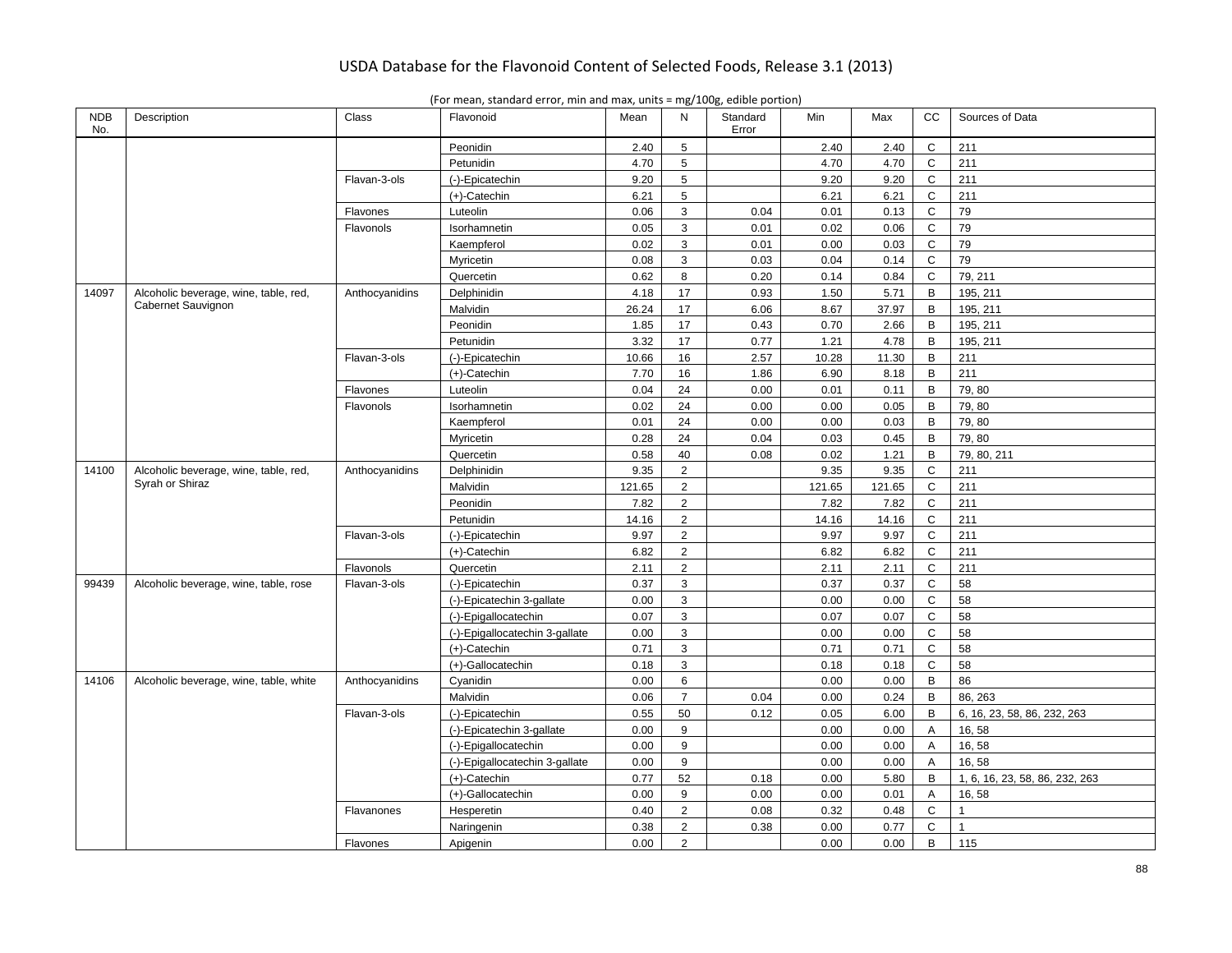| <b>NDB</b><br>No. | Description                                    | Class        | Flavonoid                      | Mean  | N              | Standard<br>Error | Min   | Max    | CC           | Sources of Data                                 |
|-------------------|------------------------------------------------|--------------|--------------------------------|-------|----------------|-------------------|-------|--------|--------------|-------------------------------------------------|
|                   |                                                |              | Luteolin                       | 0.00  | $\overline{2}$ |                   | 0.00  | 0.00   | B            | 115                                             |
|                   |                                                | Flavonols    | Isorhamnetin                   | 0.00  | 32             | 0.00              | 0.00  | 0.02   | B            | 71, 229, 251                                    |
|                   |                                                |              | Kaempferol                     | 0.01  | 39             | 0.01              | 0.00  | 0.27   | В            | 1, 71, 115, 229, 232, 251, 284                  |
|                   |                                                |              | Myricetin                      | 0.01  | 45             | 0.00              | 0.00  | 0.10   | В            | 1, 71, 86, 115, 229, 232, 251, 284              |
|                   |                                                |              | Quercetin                      | 0.04  | 76             | 0.01              | 0.00  | 0.84   | B            | 1, 23, 71, 86, 115, 229, 232, 251, 284          |
| 14192             | Cocoa mix, powder                              | Flavan-3-ols | (-)-Epicatechin                | 31.22 | 45             | 2.83              | 18.00 | 73.03  | C            | 8, 31                                           |
|                   |                                                |              | $(+)$ -Catechin                | 21.51 | 30             | 3.08              | 12.07 | 29.74  | $\mathtt{C}$ | 8                                               |
|                   |                                                | Flavonols    | Quercetin                      | 2.03  | 30             | 0.12              | 0.96  | 5.46   | $\mathsf{C}$ | 8                                               |
| 14194             | Cocoa mix, powder, prepared with water         | Flavan-3-ols | (-)-Epicatechin                | 0.59  | 3              |                   | 0.59  | 0.59   | $\mathsf{C}$ | 58                                              |
|                   |                                                |              | (-)-Epicatechin 3-gallate      | 0.00  | 3              |                   | 0.00  | 0.00   | C            | 58                                              |
|                   |                                                |              | (-)-Epigallocatechin           | 0.00  | 3              |                   | 0.00  | 0.00   | $\mathsf{C}$ | 58                                              |
|                   |                                                |              | (-)-Epigallocatechin 3-gallate | 0.00  | 3              |                   | 0.00  | 0.00   | C            | 58                                              |
|                   |                                                |              | $(+)$ -Catechin                | 0.74  | 3              |                   | 0.74  | 0.74   | $\mathbf C$  | 58                                              |
|                   |                                                |              | (+)-Gallocatechin              | 0.00  | 3              |                   | 0.00  | 0.00   | C            | 58                                              |
| 14209             | Coffee, brewed from grounds, prepared          | Flavan-3-ols | (-)-Epicatechin                | 0.04  | $\overline{4}$ | 0.02              | 0.00  | 0.06   | B            | 16, 58                                          |
|                   | with tap water                                 |              | (-)-Epicatechin 3-gallate      | 0.00  | $\overline{4}$ |                   | 0.00  | 0.00   | B            | 16,58                                           |
|                   |                                                |              | (-)-Epigallocatechin           | 0.04  | $\overline{4}$ | 0.02              | 0.00  | 0.05   | B            | 16,58                                           |
|                   |                                                |              | (-)-Epigallocatechin 3-gallate | 0.00  | $\overline{4}$ |                   | 0.00  | 0.00   | B            | 16, 58                                          |
|                   |                                                |              | $(+)$ -Catechin                | 0.00  | $\overline{4}$ |                   | 0.00  | 0.00   | В            | 16,58                                           |
|                   |                                                |              | (+)-Gallocatechin              | 0.00  | $\overline{4}$ |                   | 0.00  | 0.00   | B            | 16,58                                           |
|                   |                                                | Flavones     | Apigenin                       | 0.00  | $\mathbf{1}$   |                   | 0.00  | 0.00   | B            | 115                                             |
|                   |                                                |              | Luteolin                       | 0.00  | 1              |                   | 0.00  | 0.00   | В            | 115                                             |
|                   |                                                | Flavonols    | Kaempferol                     | 0.00  | $\mathbf{1}$   |                   | 0.00  | 0.00   | B            | 115                                             |
|                   |                                                |              | Myricetin                      | 0.05  | $\mathbf{1}$   |                   | 0.05  | 0.05   | B            | 115                                             |
|                   |                                                |              | Quercetin                      | 0.05  | $\mathbf{1}$   |                   | 0.05  | 0.05   | B            | 115                                             |
| 14355             | Tea, black, brewed, prepared with tap<br>water | Flavan-3-ols | (-)-Epicatechin                | 2.13  | 94             | 0.10              | 0.15  | 8.74   | B            | 16, 34, 58, 64, 143, 149, 160, 179, 225,<br>272 |
|                   |                                                |              | (-)-Epicatechin 3-gallate      | 5.86  | 94             | 0.17              | 0.80  | 18.98  | B            | 16, 34, 58, 64, 143, 149, 160, 179, 225,<br>272 |
|                   |                                                |              | (-)-Epigallocatechin           | 8.05  | 94             | 0.45              | 0.29  | 31.04  | B            | 16, 34, 58, 64, 143, 149, 160, 179, 225,<br>272 |
|                   |                                                |              | (-)-Epigallocatechin 3-gallate | 9.36  | 94             | 0.46              | 0.68  | 40.66  | B            | 16, 34, 58, 64, 143, 149, 160, 179, 225,<br>272 |
|                   |                                                |              | $(+)$ -Catechin                | 1.51  | 55             | 0.07              | 0.35  | 4.79   | B            | 16, 58, 64, 149, 179                            |
|                   |                                                |              | (+)-Gallocatechin              | 1.25  | 9              | 0.22              | 0.56  | 2.78   | A            | 16,58                                           |
|                   |                                                |              | Theaflavin                     | 1.58  | 39             | 0.16              | 0.36  | 5.27   | B            | 64, 259, 272                                    |
|                   |                                                |              | Theaflavin-3, 3'-digallate     | 1.75  | 39             | 0.21              | 0.06  | 4.96   | В            | 64, 259, 272                                    |
|                   |                                                |              | Theaflavin-3'-gallate          | 1.51  | 39             | 0.16              | 0.12  | 4.13   | B            | 64, 259, 272                                    |
|                   |                                                |              | Thearubigins                   | 81.30 | 32             | 9.76              | 48.28 | 139.50 | Α            | 225, 272                                        |
|                   |                                                | Flavones     | Apigenin                       | 0.00  | 10             |                   | 0.00  | 0.00   | A            | 115                                             |
|                   |                                                |              | Luteolin                       | 0.00  | 10             |                   | 0.00  | 0.00   | Α            | 115                                             |
|                   |                                                | Flavonols    | Kaempferol                     | 1.41  | 64             | 0.09              | 0.44  | 2.41   | В            | 115, 134, 179, 218, 225, 272, 291               |
|                   |                                                |              | Myricetin                      | 0.45  | 32             | 0.01              | 0.17  | 0.90   | Α            | 115, 134, 179, 272, 291                         |
|                   |                                                |              | Quercetin                      | 2.19  | 64             | 0.04              | 0.89  | 4.75   | B            | 115, 134, 179, 218, 225, 272, 291               |
| 14352             | Tea, black, brewed, prepared with tap          | Flavan-3-ols | (-)-Epicatechin                | 0.49  | $\overline{4}$ | 0.13              | 0.34  | 0.87   | B            | 272                                             |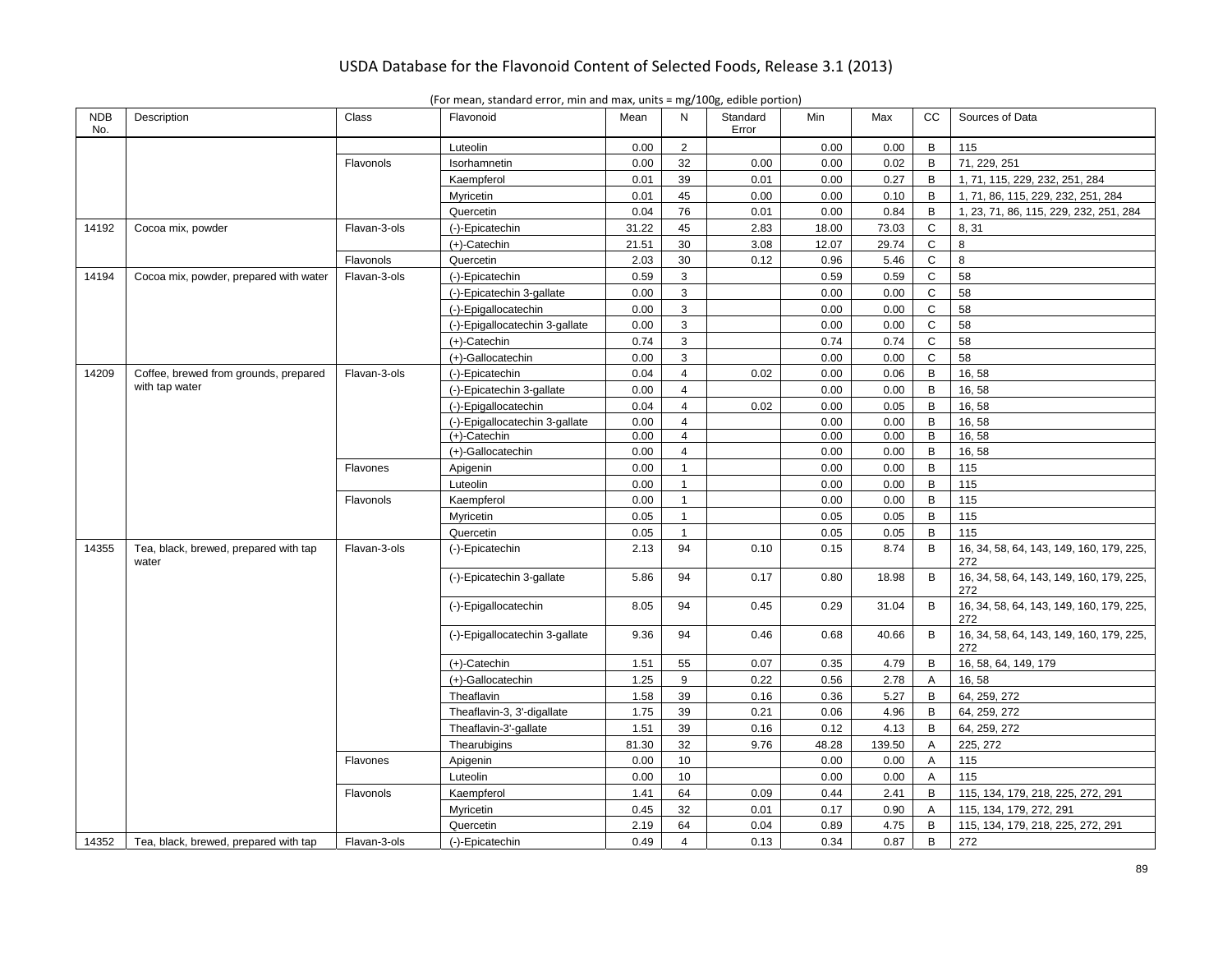| Description                             | <b>Class</b> | Flavonoid                      | Mean  | N | Standard<br>Error | Min   | Max   | CC | Sources of Data |
|-----------------------------------------|--------------|--------------------------------|-------|---|-------------------|-------|-------|----|-----------------|
| water, decaffeinated                    |              | (-)-Epicatechin 3-gallate      | 0.64  | 4 | 0.36              | 0.25  | 1.71  | B  | 272             |
|                                         |              | (-)-Epigallocatechin           | 0.55  | 4 | 0.16              | 0.36  | 1.01  | B  | 272             |
|                                         |              | (-)-Epigallocatechin 3-gallate | 1.01  | 4 | 0.48              | 0.49  | 2.45  | B  | 272             |
|                                         |              | Theaflavin                     | 0.35  | 4 | 0.18              | 0.08  | 0.86  | B  | 272             |
|                                         |              | Theaflavin-3, 3'-digallate     | 0.43  | 4 | 0.37              | 0.00  | 1.52  | В  | 272             |
|                                         |              | Theaflavin-3'-gallate          | 0.18  | 4 | 0.15              | 0.00  | 0.61  | B  | 272             |
|                                         |              | Thearubigins                   | 49.03 | 4 | 1.13              | 46.05 | 51.52 | B  | 272             |
|                                         | Flavones     | Apigenin                       | 0.00  | 3 |                   | 0.00  | 0.00  | C. | 239             |
|                                         |              | Luteolin                       | 0.00  | 3 |                   | 0.00  | 0.00  | C. | 239             |
|                                         | Flavonols    | Kaempferol                     | 0.88  |   | 0.20              | 0.39  | 1.84  | B  | 239, 272        |
|                                         |              | Myricetin                      | 0.89  |   | 0.30              | 0.26  | 2.10  | B  | 239, 272        |
|                                         |              | Quercetin                      | 2.74  |   | 0.12              | 2.46  | 3.38  | B  | 239, 272        |
| Tea, black, ready-to-drink, diet, plain | Flavan-3-ols | (-)-Epicatechin                | 0.37  | 6 | 0.16              | 0.00  | 1.05  | B  | 272             |
| and flavored                            |              | (-)-Epicatechin 3-gallate      | 0.08  | 6 | 0.08              | 0.00  | 0.49  | В  | 272             |
|                                         |              |                                |       |   |                   |       |       |    |                 |

NDB No.

|       |                                         |              | Theaflavin                     | 0.35  | $\overline{4}$ | 0.18 | 0.08  | 0.86  | B            | 272      |
|-------|-----------------------------------------|--------------|--------------------------------|-------|----------------|------|-------|-------|--------------|----------|
|       |                                         |              | Theaflavin-3, 3'-digallate     | 0.43  | $\overline{4}$ | 0.37 | 0.00  | 1.52  | B            | 272      |
|       |                                         |              | Theaflavin-3'-gallate          | 0.18  | $\overline{4}$ | 0.15 | 0.00  | 0.61  | B            | 272      |
|       |                                         |              | Thearubigins                   | 49.03 | $\overline{4}$ | 1.13 | 46.05 | 51.52 | B            | 272      |
|       |                                         | Flavones     | Apigenin                       | 0.00  | 3              |      | 0.00  | 0.00  | C            | 239      |
|       |                                         |              | Luteolin                       | 0.00  | $\mathbf{3}$   |      | 0.00  | 0.00  | C            | 239      |
|       |                                         | Flavonols    | Kaempferol                     | 0.88  | $\overline{7}$ | 0.20 | 0.39  | 1.84  | $\sf B$      | 239, 272 |
|       |                                         |              | Myricetin                      | 0.89  | $\overline{7}$ | 0.30 | 0.26  | 2.10  | B            | 239, 272 |
|       |                                         |              | Quercetin                      | 2.74  | $\overline{7}$ | 0.12 | 2.46  | 3.38  | B            | 239, 272 |
| 99342 | Tea, black, ready-to-drink, diet, plain | Flavan-3-ols | (-)-Epicatechin                | 0.37  | 6              | 0.16 | 0.00  | 1.05  | B            | 272      |
|       | and flavored                            |              | (-)-Epicatechin 3-gallate      | 0.08  | 6              | 0.08 | 0.00  | 0.49  | B            | 272      |
|       |                                         |              | (-)-Epigallocatechin           | 0.09  | 6              | 0.05 | 0.00  | 0.29  | B            | 272      |
|       |                                         |              | (-)-Epigallocatechin 3-gallate | 0.12  | 6              | 0.11 | 0.00  | 0.68  | B            | 272      |
|       |                                         |              | Theaflavin                     | 0.01  | 6              | 0.01 | 0.00  | 0.03  | B            | 272      |
|       |                                         |              | Theaflavin-3, 3'-digallate     | 0.00  | 6              |      | 0.00  | 0.00  | B            | 272      |
|       |                                         |              | Theaflavin-3'-gallate          | 0.00  | 6              |      | 0.00  | 0.00  | B            | 272      |
|       |                                         |              | Thearubigins                   | 15.82 | 6              | 2.93 | 4.72  | 21.27 | B            | 272      |
|       |                                         | Flavonols    | Kaempferol                     | 0.33  | 6              | 0.10 | 0.00  | 0.64  | B            | 272      |
|       |                                         |              | Myricetin                      | 0.12  | 6              | 0.04 | 0.00  | 0.20  | $\sf B$      | 272      |
|       |                                         |              | Quercetin                      | 0.72  | 6              | 0.23 | 0.02  | 1.59  | B            | 272      |
| 99341 | Tea, black, ready-to-drink, plain and   | Flavan-3-ols | (-)-Epicatechin                | 0.49  | 17             | 0.15 | 0.00  | 2.66  | B            | 272      |
|       | flavored                                |              | (-)-Epicatechin 3-gallate      | 0.21  | 17             | 0.06 | 0.00  | 0.67  | B            | 272      |
|       |                                         |              | (-)-Epigallocatechin           | 0.85  | 17             | 0.42 | 0.00  | 7.45  | B            | 272      |
|       |                                         |              | (-)-Epigallocatechin 3-gallate | 0.51  | 17             | 0.19 | 0.00  | 3.11  | B            | 272      |
|       |                                         |              | Theaflavin                     | 0.05  | 17             | 0.02 | 0.00  | 0.19  | $\sf B$      | 272      |
|       |                                         |              | Theaflavin-3, 3'-digallate     | 0.04  | 17             | 0.02 | 0.00  | 0.31  | B            | 272      |
|       |                                         |              | Theaflavin-3'-gallate          | 0.02  | 17             | 0.01 | 0.00  | 0.09  | B            | 272      |
|       |                                         |              | Thearubigins                   | 25.49 | 17             | 3.17 | 7.80  | 56.78 | B            | 272      |
|       |                                         | Flavonols    | Kaempferol                     | 0.66  | 17             | 0.08 | 0.14  | 1.23  | B            | 272      |
|       |                                         |              | Myricetin                      | 0.87  | 17             | 0.09 | 0.11  | 1.46  | B            | 272      |
|       |                                         |              | Quercetin                      | 0.74  | 17             | 0.15 | 0.20  | 2.10  | B            | 272      |
| 99365 | Tea, fruit flavored, brewed             | Flavan-3-ols | (-)-Epicatechin                | 2.30  | 6              | 0.16 | 2.00  | 3.00  | $\mathsf{C}$ | 142      |
|       |                                         |              | (-)-Epicatechin 3-gallate      | 2.73  | 6              | 0.20 | 2.20  | 3.60  | C            | 142      |
|       |                                         |              | (-)-Epigallocatechin           | 1.07  | 6              | 0.06 | 0.90  | 1.30  | C            | 142      |
|       |                                         |              | (-)-Epigallocatechin 3-gallate | 4.15  | 6              | 0.42 | 3.30  | 6.10  | C            | 142      |
|       |                                         |              | $(+)$ -Catechin                | 0.00  | 6              |      | 0.00  | 0.00  | $\mathsf{C}$ | 142      |
| 99069 | Tea, green, brewed, decaffeinated       | Flavan-3-ols | (-)-Epicatechin                | 6.16  | $\overline{2}$ | 0.85 | 5.31  | 7.01  | B            | 272      |
|       |                                         |              | (-)-Epicatechin 3-gallate      | 7.57  | 2              | 1.15 | 6.42  | 8.72  | B            | 272      |
|       |                                         |              | (-)-Epigallocatechin           | 16.02 | 2              | 0.46 | 15.56 | 16.48 | B            | 272      |
|       |                                         |              | (-)-Epigallocatechin 3-gallate | 26.05 | 2              | 0.69 | 25.36 | 26.73 | B            | 272      |
|       |                                         |              | Theaflavin                     | 0.12  | 2              | 0.08 | 0.04  | 0.20  | B            | 272      |
|       |                                         |              |                                |       |                |      |       |       |              |          |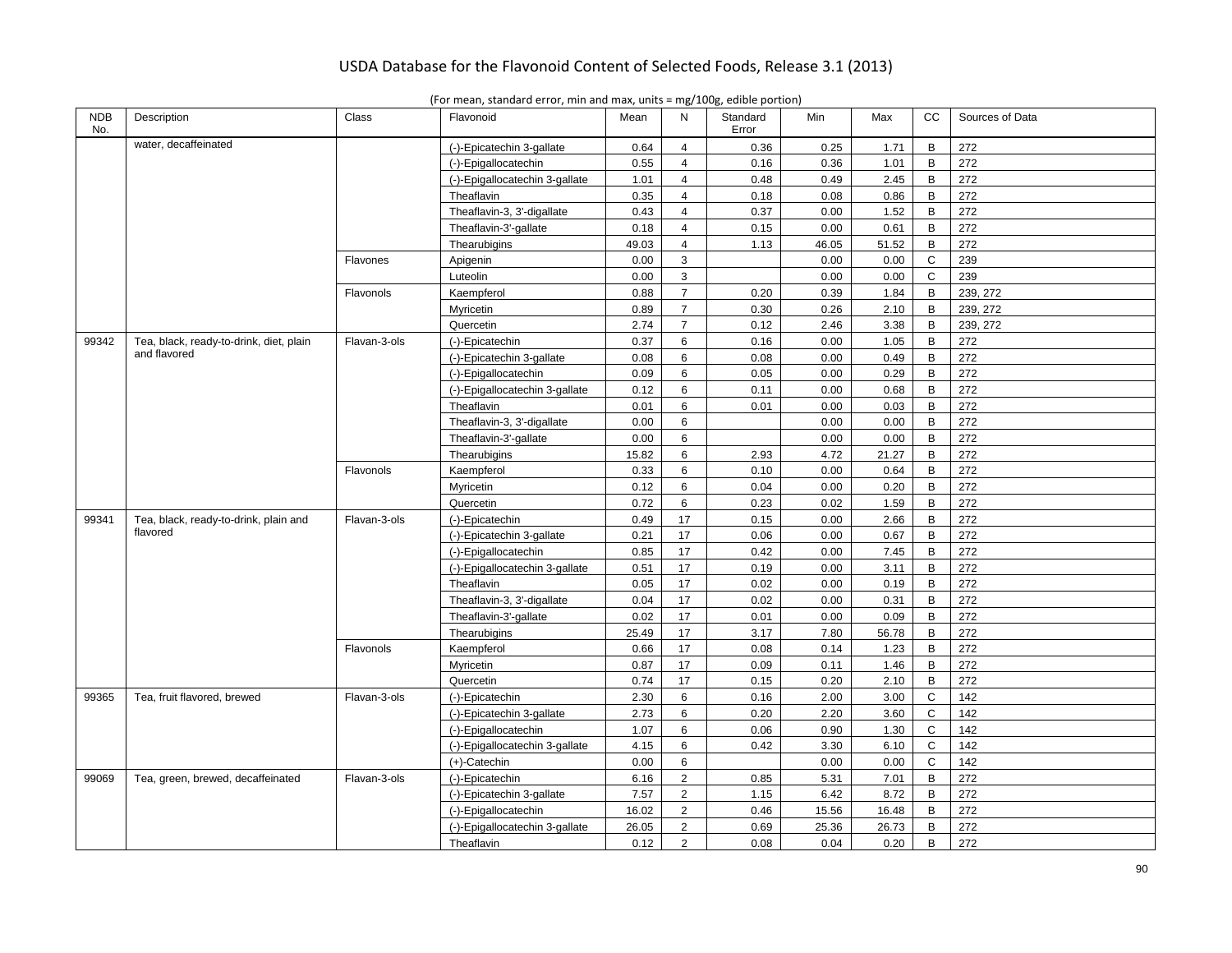|  |  |  | (For mean, standard error, min and max, units = mg/100g, edible portion) |
|--|--|--|--------------------------------------------------------------------------|
|  |  |  |                                                                          |

| <b>NDB</b><br>No. | Description                             | Class        | Flavonoid                      | Mean   | N               | Standard<br>Error | Min    | Max    | <b>CC</b>      | Sources of Data |
|-------------------|-----------------------------------------|--------------|--------------------------------|--------|-----------------|-------------------|--------|--------|----------------|-----------------|
|                   |                                         |              | Theaflavin-3, 3'-digallate     | 0.11   | $\overline{2}$  | 0.10              | 0.01   | 0.21   | B              | 272             |
|                   |                                         |              | Theaflavin-3'-gallate          | 0.04   | $\overline{2}$  | 0.04              | 0.00   | 0.08   | B              | 272             |
|                   |                                         |              | Thearubigins                   | 8.78   | $\overline{2}$  | 3.14              | 5.65   | 11.92  | B              | 272             |
|                   |                                         | Flavonols    | Kaempferol                     | 1.00   | $\overline{2}$  | 0.18              | 0.81   | 1.18   | B              | 272             |
|                   |                                         |              | Myricetin                      | 1.00   | $\overline{2}$  | 0.11              | 0.89   | 1.11   | $\, {\bf B}$   | 272             |
|                   |                                         |              | Quercetin                      | 2.77   | $\overline{2}$  | 0.37              | 2.40   | 3.13   | B              | 272             |
| 99068             | Tea, green, brewed, flavored            | Flavan-3-ols | (-)-Epicatechin                | 4.45   | 5               | 0.50              | 3.77   | 6.38   | $\, {\bf B}$   | 272             |
|                   |                                         |              | (-)-Epicatechin 3-gallate      | 5.11   | 5               | 0.74              | 3.09   | 7.69   | B              | 272             |
|                   |                                         |              | (-)-Epigallocatechin           | 13.34  | 5               | 1.87              | 8.80   | 19.44  | B              | 272             |
|                   |                                         |              | (-)-Epigallocatechin 3-gallate | 19.97  | $5\phantom{.0}$ | 3.05              | 12.77  | 29.78  | B              | 272             |
|                   |                                         |              | Theaflavin                     | 0.02   | 5               | 0.01              | 0.00   | 0.04   | $\overline{B}$ | 272             |
|                   |                                         |              | Theaflavin-3, 3'-digallate     | 0.00   | 5               | 0.00              | 0.00   | 0.01   | B              | 272             |
|                   |                                         |              | Theaflavin-3'-gallate          | 0.00   | $5\phantom{.0}$ |                   | 0.00   | 0.00   | $\sf B$        | 272             |
|                   |                                         |              | Thearubigins                   | 8.14   | 5               | 4.98              | 0.00   | 22.07  | B              | 272             |
|                   |                                         | Flavonols    | Kaempferol                     | 0.54   | $\overline{5}$  | 0.05              | 0.36   | 0.64   | B              | 272             |
|                   |                                         |              | Myricetin                      | 0.58   | $\overline{5}$  | 0.04              | 0.48   | 0.73   | B              | 272             |
|                   |                                         |              | Quercetin                      | 1.69   | 5               | 0.12              | 1.34   | 2.07   | $\mathsf B$    | 272             |
| 99354             | Tea, green, large leaf, Quingmao,       | Flavan-3-ols | (-)-Epicatechin                | 20.80  | $\overline{2}$  | 0.80              | 20.00  | 21.60  | $\mathsf{C}$   | 249             |
|                   | brewed                                  |              | (-)-Epicatechin 3-gallate      | 147.80 | 2               | 3.00              | 144.80 | 150.80 | $\mathsf{C}$   | 249             |
|                   |                                         |              | (-)-Epigallocatechin           | 19.80  | $\overline{2}$  | 0.80              | 19.00  | 20.60  | $\mathsf C$    | 249             |
|                   |                                         |              | (-)-Epigallocatechin 3-gallate | 68.20  | $\overline{2}$  | 3.00              | 65.20  | 71.20  | $\mathbf C$    | 249             |
|                   |                                         |              | $(+)$ -Catechin                | 67.60  | $\overline{2}$  | 1.20              | 66.40  | 68.80  | $\mathsf{C}$   | 249             |
| 99343             | Tea, green, ready-to-drink              | Flavan-3-ols | (-)-Epicatechin                | 1.98   | $\overline{2}$  | 0.11              | 1.88   | 2.09   | B              | 272             |
|                   |                                         |              | (-)-Epicatechin 3-gallate      | 0.93   | $\overline{2}$  | 0.06              | 0.87   | 0.98   | $\, {\bf B}$   | 272             |
|                   |                                         |              | (-)-Epigallocatechin           | 4.99   | $\overline{2}$  | 0.53              | 4.47   | 5.52   | B              | 272             |
|                   |                                         |              | (-)-Epigallocatechin 3-gallate | 3.96   | $\overline{2}$  | 0.40              | 3.56   | 4.35   | B              | 272             |
|                   |                                         |              | Theaflavin                     | 0.02   | $\overline{2}$  | 0.02              | 0.00   | 0.04   | B              | 272             |
|                   |                                         |              | Theaflavin-3, 3'-digallate     | 0.00   | $\overline{2}$  |                   | 0.00   | 0.00   | B              | 272             |
|                   |                                         |              | Theaflavin-3'-gallate          | 0.00   | $\overline{2}$  |                   | 0.00   | 0.00   | B              | 272             |
|                   |                                         |              | Thearubigins                   | 0.00   | $\overline{2}$  |                   | 0.00   | 0.00   | B              | 272             |
|                   |                                         | Flavonols    | Kaempferol                     | 0.32   | $\overline{2}$  | 0.08              | 0.24   | 0.40   | B              | 272             |
|                   |                                         |              | Myricetin                      | 1.03   | $\overline{2}$  | 0.08              | 0.95   | 1.10   | $\sf B$        | 272             |
|                   |                                         |              | Quercetin                      | 0.21   | 2               | 0.01              | 0.19   | 0.22   | B              | 272             |
| 99324             | Tea, iced, lemon flavor, ready-to-drink | Flavan-3-ols | (-)-Epicatechin                | 0.08   | $\mathbf{1}$    |                   | 0.08   | 0.08   | B              | 16              |
|                   |                                         |              | (-)-Epicatechin 3-gallate      | 0.00   | $\mathbf{1}$    |                   | 0.00   | 0.00   | B              | 16              |
|                   |                                         |              | (-)-Epigallocatechin           | 0.00   | $\mathbf{1}$    |                   | 0.00   | 0.00   | $\mathsf B$    | 16              |
|                   |                                         |              | (-)-Epigallocatechin 3-gallate | 0.00   | $\mathbf{1}$    |                   | 0.00   | 0.00   | B              | 16              |
|                   |                                         |              | $(+)$ -Catechin                | 0.00   | $\mathbf{1}$    |                   | 0.00   | 0.00   | B              | 16              |
|                   |                                         |              | (+)-Gallocatechin              | 0.00   | $\mathbf{1}$    |                   | 0.00   | 0.00   | B              | 16              |
| 99344             | Tea, instant, decaffeinated, prepared   | Flavan-3-ols | (-)-Epicatechin                | 0.07   | $\overline{4}$  | 0.07              | 0.00   | 0.30   | $\, {\bf B}$   | 272             |
|                   |                                         |              | (-)-Epicatechin 3-gallate      | 0.14   | $\overline{4}$  | 0.14              | 0.00   | 0.54   | B              | 272             |
|                   |                                         |              | (-)-Epigallocatechin           | 0.25   | $\overline{4}$  | 0.23              | 0.00   | 0.94   | B              | 272             |
|                   |                                         |              | (-)-Epigallocatechin 3-gallate | 0.45   | $\overline{4}$  | 0.45              | 0.00   | 1.81   | $\sf B$        | 272             |
|                   |                                         |              | Theaflavin                     | 0.01   | $\overline{4}$  | 0.01              | 0.00   | 0.03   | B              | 272             |
|                   |                                         |              |                                |        |                 |                   |        |        |                |                 |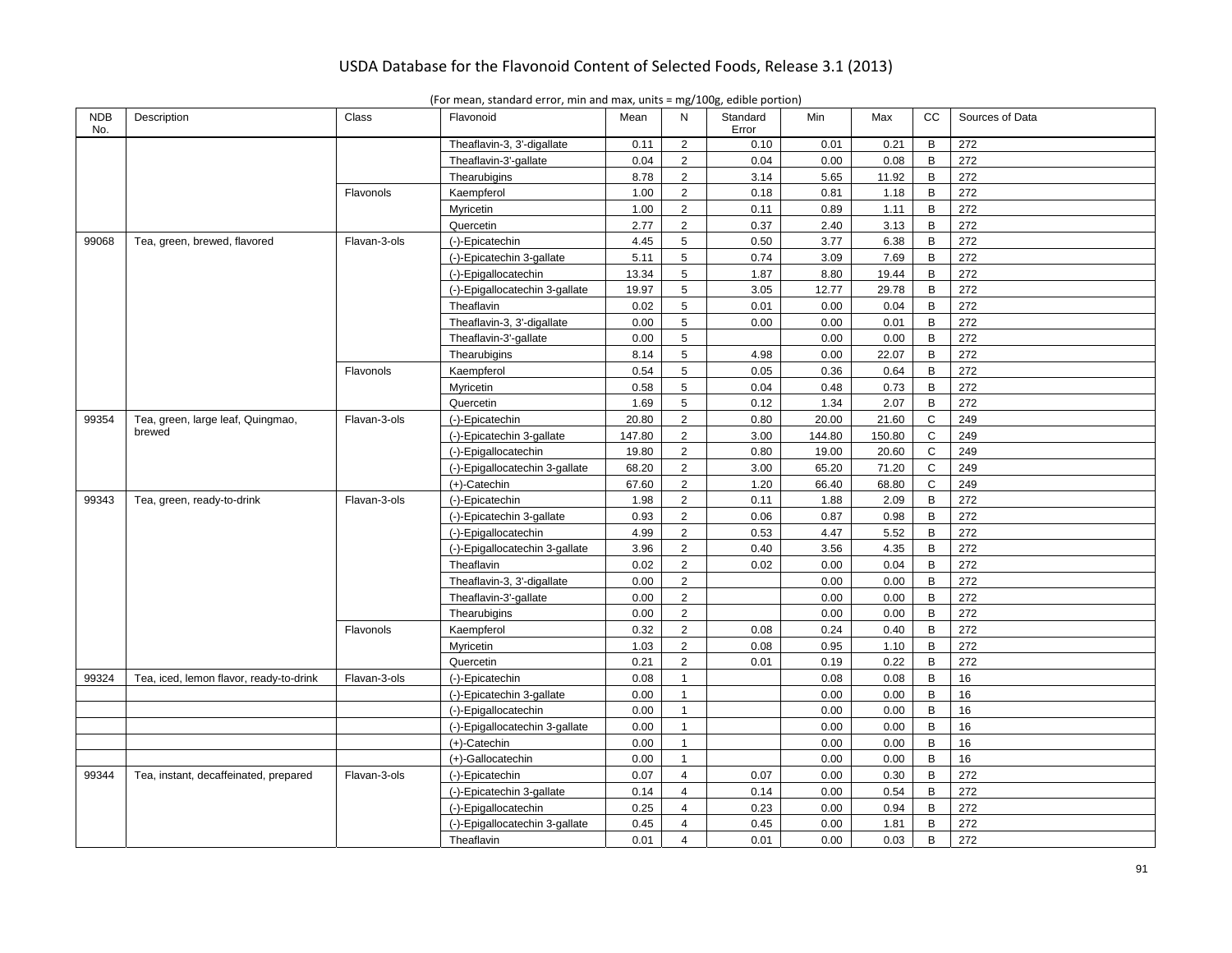|  |  |  | (For mean, standard error, min and max, units = mg/100g, edible portion) |
|--|--|--|--------------------------------------------------------------------------|
|  |  |  |                                                                          |

| <b>NDB</b><br>No. | Description                         | Class        | Flavonoid                      | Mean  | N              | Standard<br>Error | Min  | Max   | cc             | Sources of Data    |
|-------------------|-------------------------------------|--------------|--------------------------------|-------|----------------|-------------------|------|-------|----------------|--------------------|
|                   |                                     |              | Theaflavin-3, 3'-digallate     | 0.01  | $\overline{4}$ | 0.01              | 0.00 | 0.03  | B              | 272                |
|                   |                                     |              | Theaflavin-3'-gallate          | 0.00  | $\overline{4}$ | 0.00              | 0.00 | 0.01  | B              | 272                |
|                   |                                     |              | Thearubigins                   | 8.87  | $\overline{4}$ | 8.87              | 0.00 | 35.47 | B              | 272                |
|                   |                                     | Flavonols    | Kaempferol                     | 0.38  | $\overline{4}$ | 0.15              | 0.02 | 0.69  | B              | 272                |
|                   |                                     |              | Myricetin                      | 0.49  | $\overline{4}$ | 0.30              | 0.00 | 1.36  | $\overline{B}$ | 272                |
|                   |                                     |              | Quercetin                      | 0.60  | $\overline{4}$ | 0.25              | 0.05 | 1.16  | B              | 272                |
| 99349             | Tea, instant, diet, prepared        | Flavan-3-ols | (-)-Epicatechin                | 0.25  | $\overline{4}$ | 0.23              | 0.00 | 0.93  | $\mathsf{B}$   | 272                |
|                   |                                     |              | (-)-Epicatechin 3-gallate      | 0.11  | $\overline{4}$ | 0.11              | 0.00 | 0.45  | B              | 272                |
|                   |                                     |              | (-)-Epigallocatechin           | 0.66  | $\overline{4}$ | 0.64              | 0.00 | 2.59  | B              | 272                |
|                   |                                     |              | (-)-Epigallocatechin 3-gallate | 0.49  | $\overline{4}$ | 0.49              | 0.00 | 1.98  | $\, {\bf B}$   | 272                |
|                   |                                     |              | Theaflavin                     | 0.00  | $\overline{4}$ | 0.00              | 0.00 | 0.01  | $\sf B$        | 272                |
|                   |                                     |              | Theaflavin-3, 3'-digallate     | 0.00  | $\overline{4}$ |                   | 0.00 | 0.00  | B              | 272                |
|                   |                                     |              | Theaflavin-3'-gallate          | 0.00  | $\overline{4}$ | 0.00              | 0.00 | 0.00  | B              | 272                |
|                   |                                     |              | Thearubigins                   | 10.19 | $\overline{4}$ | 1.84              | 5.20 | 14.00 | $\mathsf{B}$   | 272                |
|                   |                                     | Flavonols    | Kaempferol                     | 0.12  | $\overline{4}$ | 0.08              | 0.02 | 0.35  | B              | 272                |
|                   |                                     |              | Myricetin                      | 0.07  | $\overline{4}$ | 0.04              | 0.01 | 0.19  | $\, {\bf B}$   | 272                |
|                   |                                     |              | Quercetin                      | 0.25  | $\overline{4}$ | 0.15              | 0.04 | 0.70  | B              | 272                |
| 99350             | Tea, instant, sweetened with sugar, | Flavan-3-ols | (-)-Epicatechin                | 0.24  | 8              | 0.08              | 0.00 | 0.62  | B              | 272                |
|                   | plain and flavored, prepared        |              | (-)-Epicatechin 3-gallate      | 0.14  | 8              | 0.05              | 0.00 | 0.33  | B              | 272                |
|                   |                                     |              | (-)-Epigallocatechin           | 0.54  | 8              | 0.20              | 0.00 | 1.75  | $\, {\bf B}$   | 272                |
|                   |                                     |              | (-)-Epigallocatechin 3-gallate | 0.55  | 8              | 0.14              | 0.00 | 1.10  | B              | 272                |
|                   |                                     |              | Theaflavin                     | 0.00  | 8              | 0.00              | 0.00 | 0.03  | $\mathsf{B}$   | 272                |
|                   |                                     |              | Theaflavin-3, 3'-digallate     | 0.00  | 8              |                   | 0.00 | 0.00  | B              | 272                |
|                   |                                     |              | Theaflavin-3'-gallate          | 0.00  | 8              |                   | 0.00 | 0.00  | B              | 272                |
|                   |                                     |              | Thearubigins                   | 27.95 | 8              | 5.58              | 8.64 | 55.67 | B              | 272                |
|                   |                                     | Flavonols    | Kaempferol                     | 0.42  | 3              | 0.26              | 0.11 | 0.94  | B              | 272                |
|                   |                                     |              | Myricetin                      | 0.87  | 3              | 0.38              | 0.13 | 1.38  | B              | 272                |
|                   |                                     |              | Quercetin                      | 0.34  | 3              | 0.25              | 0.08 | 0.84  | $\mathsf B$    | 272                |
| 14367             | Tea, instant, unsweetened, powder,  | Flavan-3-ols | (-)-Epicatechin                | 0.31  | 3              | 0.21              | 0.00 | 0.70  | $\, {\bf B}$   | 272                |
|                   | prepared                            |              | (-)-Epicatechin 3-gallate      | 0.24  | 3              | 0.23              | 0.00 | 0.70  | B              | 272                |
|                   |                                     |              | (-)-Epigallocatechin           | 0.61  | 3              | 0.43              | 0.00 | 1.44  | $\, {\bf B}$   | 272                |
|                   |                                     |              | (-)-Epigallocatechin 3-gallate | 0.86  | $\mathbf{3}$   | 0.80              | 0.00 | 2.46  | B              | 272                |
|                   |                                     |              | Theaflavin                     | 0.01  | 3              | 0.00              | 0.00 | 0.01  | $\, {\bf B}$   | 272                |
|                   |                                     |              | Theaflavin-3, 3'-digallate     | 0.01  | 3              | 0.00              | 0.00 | 0.01  | B              | 272                |
|                   |                                     |              | Theaflavin-3'-gallate          | 0.00  | $\mathbf{3}$   | 0.00              | 0.00 | 0.00  | B              | 272                |
|                   |                                     |              | Thearubigins                   | 23.65 | 3              | 8.85              | 8.35 | 39.02 | B              | 272                |
|                   |                                     | Flavonols    | Kaempferol                     | 0.32  | $\mathbf{3}$   | 0.15              | 0.07 | 0.57  | B              | 272                |
|                   |                                     |              | Myricetin                      | 0.21  | 3              | 0.14              | 0.00 | 0.47  | $\, {\bf B}$   | 272                |
|                   |                                     |              | Quercetin                      | 0.87  | 3              | 0.46              | 0.08 | 1.66  | B              | 272                |
| 99071             | Tea, oolong, brewed                 | Flavan-3-ols | (-)-Epicatechin                | 2.54  | 16             | 0.06              | 1.20 | 4.50  | B              | 143, 149, 160, 165 |
|                   |                                     |              | (-)-Epicatechin 3-gallate      | 6.33  | 16             | 0.69              | 0.30 | 12.10 | B              | 143, 149, 160, 165 |
|                   |                                     |              | (-)-Epigallocatechin           | 6.10  | 16             | 0.29              | 1.80 | 16.37 | B              | 143, 149, 160, 165 |
|                   |                                     |              | (-)-Epigallocatechin 3-gallate | 34.48 | 16             | 4.76              | 7.36 | 71.10 | B              | 143, 149, 160, 165 |
|                   |                                     |              | $(+)$ -Catechin                | 0.23  | 13             | 0.02              | 0.00 | 0.70  | $\mathsf{B}$   | 149, 165           |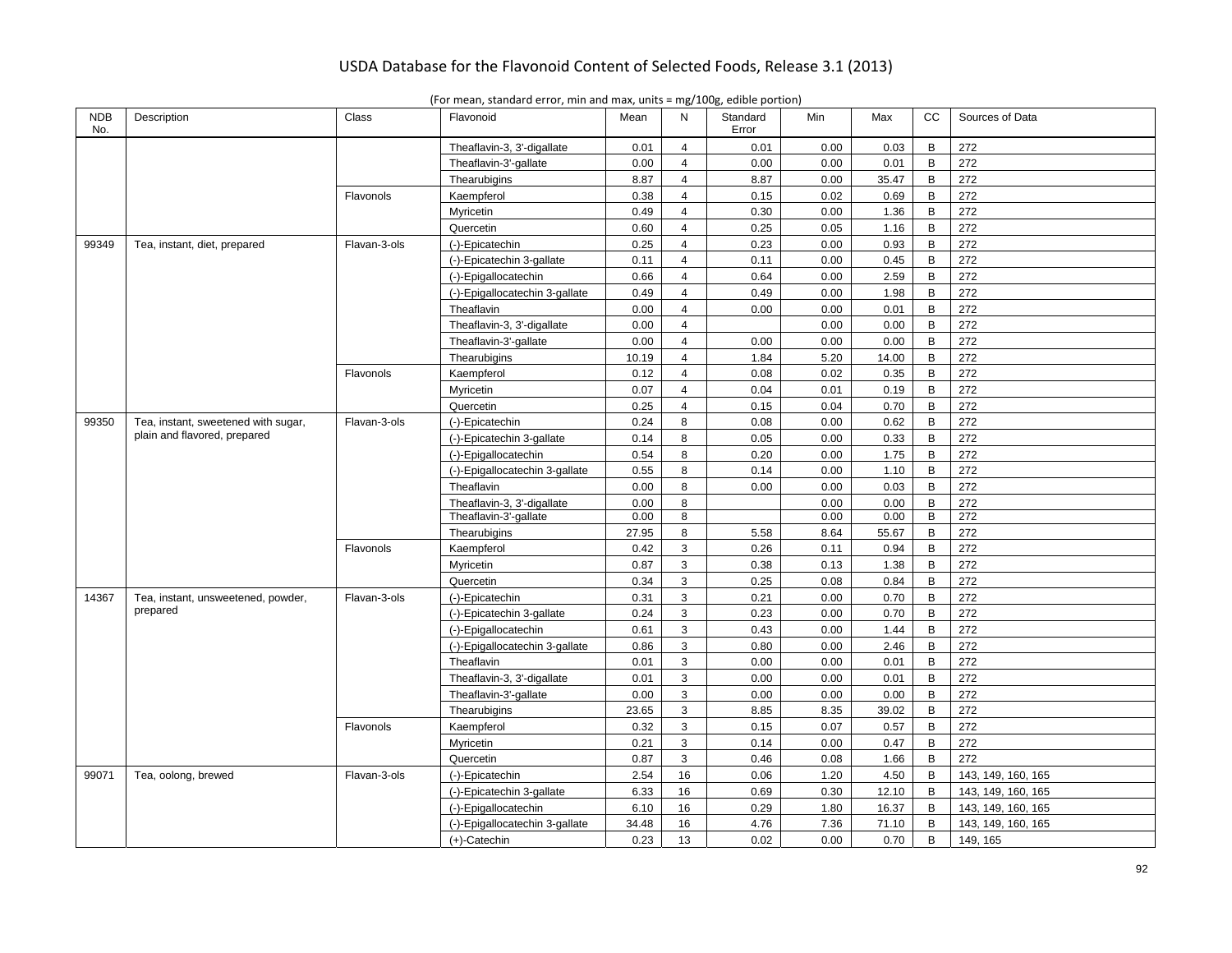| <b>NDB</b><br>No. | Description                             | Class          | Flavonoid                      | Mean  | N            | Standard<br>Error | <b>Min</b> | Max   | cc           | Sources of Data |
|-------------------|-----------------------------------------|----------------|--------------------------------|-------|--------------|-------------------|------------|-------|--------------|-----------------|
|                   |                                         | Flavones       | Apigenin                       | 0.00  | $\mathbf{1}$ |                   | 0.00       | 0.00  | B            | 115             |
|                   |                                         |                | Luteolin                       | 0.00  | $\mathbf{1}$ |                   | 0.00       | 0.00  | B            | 115             |
|                   |                                         | Flavonols      | Kaempferol                     | 0.90  | $\mathbf{1}$ |                   | 0.90       | 0.90  | B            | 115             |
|                   |                                         |                | Myricetin                      | 0.49  | $\mathbf{1}$ |                   | 0.49       | 0.49  | B            | 115             |
|                   |                                         |                | Quercetin                      | 1.30  | $\mathbf{1}$ |                   | 1.30       | 1.30  | B            | 115             |
| 99582             | Tea, white, brewed                      | Flavan-3-ols   | (-)-Epicatechin 3-gallate      | 8.35  | 6            | 3.04              | 7.50       | 9.20  | C            | 235             |
|                   |                                         |                | (-)-Epigallocatechin           | 18.65 | 6            | 6.81              | 17.90      | 19.40 | $\mathsf{C}$ | 235             |
|                   |                                         |                | (-)-Epigallocatechin 3-gallate | 42.45 | 6            | 15.47             | 38.90      | 46.00 | $\mathsf{C}$ | 235             |
|                   | 16 - Legumes and Legume Products        |                |                                |       |              |                   |            |       |              |                 |
| 16014             | Beans, black, mature seeds, raw         | Anthocyanidins | Delphinidin                    | 18.50 | $\mathbf{1}$ |                   | 18.50      | 18.50 | D            | 294             |
|                   | (Phaseolus vulgaris)                    |                | Malvidin                       | 10.61 | $\mathbf{1}$ |                   | 10.61      | 10.61 | D            | 294             |
|                   |                                         |                | Petunidin                      | 15.41 | 1            |                   | 15.41      | 15.41 | D            | 294             |
| 99396             | Beans, common, raw (P. vulgaris, cv.    | Anthocyanidins | Delphinidin                    | 2.50  | 12           | 0.43              | 0.00       | 9.99  | $\mathsf B$  | 234             |
|                   | Zolfino) (Phoaseolus vulgaris, cv.      |                | Malvidin                       | 0.10  | 12           | 0.02              | 0.00       | 0.40  | B            | 234             |
|                   | Zolfino)                                |                | Petunidin                      | 0.14  | 12           | 0.02              | 0.00       | 0.55  | $\mathsf B$  | 234             |
|                   |                                         | Flavonols      | Kaempferol                     | 26.00 | 177          | 1.82              | 8.00       | 52.82 | $\mathsf C$  | 63, 234         |
|                   |                                         |                | Quercetin                      | 0.00  | 12           | 0.00              | 0.00       | 0.01  | B            | 234             |
| 16029             | Beans, kidney, all types, mature seeds, | Flavan-3-ols   | (-)-Epicatechin                | 0.35  | $\mathbf{1}$ |                   | 0.35       | 0.35  | $\mathsf{C}$ | 15              |
|                   | canned                                  |                | (-)-Epicatechin 3-gallate      | 0.00  | $\mathbf{1}$ |                   | 0.00       | 0.00  | $\mathbf C$  | 15              |
|                   |                                         |                | (-)-Epigallocatechin           | 0.00  | $\mathbf{1}$ |                   | 0.00       | 0.00  | $\mathbf C$  | 15              |
|                   |                                         |                | (-)-Epigallocatechin 3-gallate | 0.00  | $\mathbf{1}$ |                   | 0.00       | 0.00  | $\mathsf{C}$ | 15              |
|                   |                                         |                | $(+)$ -Catechin                | 1.66  | $\mathbf{1}$ |                   | 1.66       | 1.66  | $\mathsf{C}$ | 15              |
|                   |                                         |                | (+)-Gallocatechin              | 0.00  | $\mathbf{1}$ |                   | 0.00       | 0.00  | $\mathsf C$  | 15              |
| 16033             | Beans, kidney, red, mature seeds,       | Flavonols      | Kaempferol                     | 0.11  | $\mathbf{1}$ |                   | 0.11       | 0.11  | $\mathsf{C}$ | 152             |
|                   | cooked, boiled, without salt            |                | Myricetin                      | 0.33  | $\mathbf{1}$ |                   | 0.33       | 0.33  | $\mathsf C$  | 152             |
|                   |                                         |                | Quercetin                      | 6.82  | $\mathbf{1}$ |                   | 6.82       | 6.82  | $\mathsf C$  | 152             |
| 16032             | Beans, kidney, red, mature seeds, raw   | Anthocyanidins | Cyanidin                       | 1.86  | $\mathbf{1}$ |                   | 1.86       | 1.86  | D            | 294             |
|                   | (Phaseolus vulgaris)                    |                | Pelargonidin                   | 4.82  | $\mathbf{1}$ |                   | 4.82       | 4.82  | D            | 294             |
| 16042             | Beans, pinto, mature seeds, raw         | Flavan-3-ols   | (-)-Epicatechin                | 0.14  | $\mathbf{3}$ |                   | 0.14       | 0.14  | C            | 58              |
|                   | (Phaseolus vulgaris)                    |                | (-)-Epicatechin 3-gallate      | 0.00  | 3            |                   | 0.00       | 0.00  | $\mathbf C$  | 58              |
|                   |                                         |                | (-)-Epigallocatechin           | 0.05  | 3            |                   | 0.05       | 0.05  | $\mathbf C$  | 58              |
|                   |                                         |                | (-)-Epigallocatechin 3-gallate | 0.00  | 3            |                   | 0.00       | 0.00  | $\mathsf{C}$ | 58              |
|                   |                                         |                | $(+)$ -Catechin                | 5.07  | 3            |                   | 5.07       | 5.07  | $\mathsf{C}$ | 58              |
|                   |                                         |                | (+)-Gallocatechin              | 0.00  | 3            |                   | 0.00       | 0.00  | $\mathbf C$  | 58              |
|                   |                                         | Flavonols      | Kaempferol                     | 2.35  | $\mathbf{1}$ |                   | 2.35       | 2.35  | $\mathsf{C}$ | 75              |
|                   |                                         |                | Quercetin                      | 0.23  | $\mathbf{1}$ |                   | 0.23       | 0.23  | $\mathsf{C}$ | 75              |
| 16049             | Beans, white, mature seeds, raw         | Flavan-3-ols   | (-)-Epicatechin                | 0.09  | 3            |                   | 0.09       | 0.09  | $\mathbf C$  | 58              |
|                   | (Phaseolus vulgaris)                    |                | (-)-Epicatechin 3-gallate      | 0.00  | 3            |                   | 0.00       | 0.00  | $\mathsf{C}$ | 58              |
|                   |                                         |                | (-)-Epigallocatechin           | 0.00  | 3            |                   | 0.00       | 0.00  | $\mathsf{C}$ | 58              |
|                   |                                         |                | (-)-Epigallocatechin 3-gallate | 0.00  | 3            |                   | 0.00       | 0.00  | $\mathbf C$  | 58              |
|                   |                                         |                | $(+)$ -Catechin                | 0.01  | 3            |                   | 0.01       | 0.01  | $\mathsf{C}$ | 58              |
|                   |                                         |                | (+)-Gallocatechin              | 0.00  | 3            |                   | 0.00       | 0.00  | $\mathbf C$  | 58              |
|                   |                                         | Flavonols      | Kaempferol                     | 3.40  | 6            | 1.10              | 1.19       | 5.61  | B            | 238             |
| 16054             | Broadbeans (fava beans), mature         | Flavan-3-ols   | (-)-Epicatechin                | 0.00  | $\mathbf{1}$ |                   | 0.00       | 0.00  | $\mathsf{C}$ | 15              |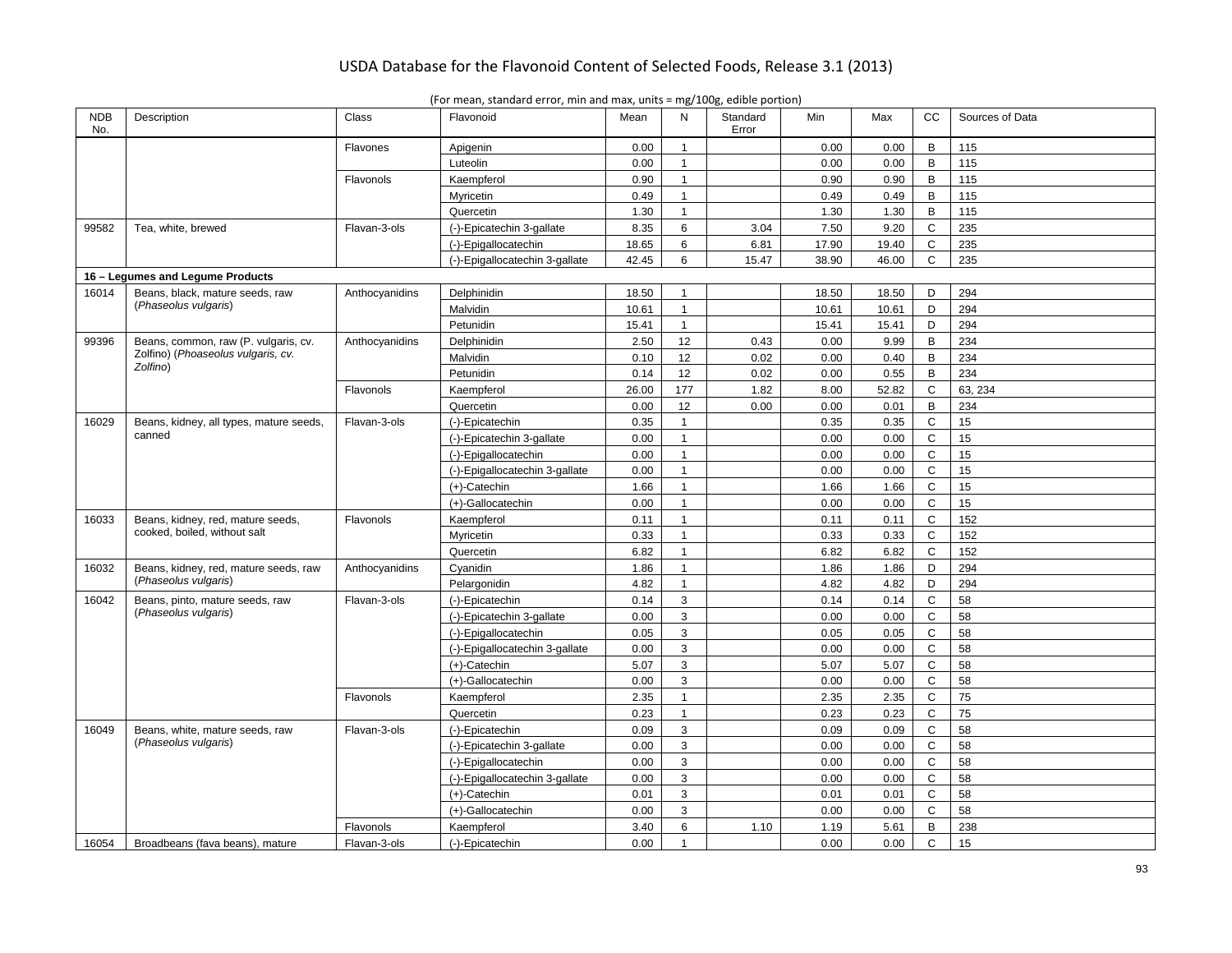| (For mean, standard error, min and max, units $=$ mg/100g, edible portion) |  |  |  |  |
|----------------------------------------------------------------------------|--|--|--|--|
|                                                                            |  |  |  |  |

| <b>NDB</b><br>No. | Description                          | Class          | Flavonoid                      | Mean   | N              | Standard<br>Error | Min    | Max    | cc           | Sources of Data |
|-------------------|--------------------------------------|----------------|--------------------------------|--------|----------------|-------------------|--------|--------|--------------|-----------------|
|                   | seeds, canned                        |                | (-)-Epicatechin 3-gallate      | 0.00   | $\mathbf{1}$   |                   | 0.00   | 0.00   | $\mathsf C$  | 15              |
|                   |                                      |                | (-)-Epigallocatechin           | 0.00   | $\mathbf{1}$   |                   | 0.00   | 0.00   | C            | 15              |
|                   |                                      |                | (-)-Epigallocatechin 3-gallate | 0.00   | $\mathbf{1}$   |                   | 0.00   | 0.00   | $\mathsf{C}$ | 15              |
|                   |                                      |                | $(+)$ -Catechin                | 0.00   | $\mathbf{1}$   |                   | 0.00   | 0.00   | $\mathsf{C}$ | 15              |
|                   |                                      |                | (+)-Gallocatechin              | 0.00   | $\mathbf{1}$   |                   | 0.00   | 0.00   | $\mathsf{C}$ | 15              |
|                   |                                      | Flavones       | Apigenin                       | 0.00   | $\overline{4}$ |                   | 0.00   | 0.00   | $\mathsf B$  | 116             |
|                   |                                      |                | Luteolin                       | 0.00   | $\overline{4}$ |                   | 0.00   | 0.00   | $\mathsf{B}$ | 116             |
|                   |                                      | Flavonols      | Kaempferol                     | 0.35   | $\overline{4}$ |                   | 0.35   | 0.35   | B            | 116             |
|                   |                                      |                | Myricetin                      | 0.00   | $\overline{4}$ |                   | 0.00   | 0.00   | $\mathsf B$  | 116             |
|                   |                                      |                | Quercetin                      | 0.55   | $\overline{4}$ |                   | 0.55   | 0.55   | B            | 116             |
| 99399             | Carob fiber (Caromax)                | Flavonols      | Kaempferol                     | 11.67  | $\overline{4}$ | 2.32              | 6.75   | 17.74  | $\mathsf{C}$ | 204             |
|                   |                                      |                | Myricetin                      | 47.74  | $\overline{4}$ | 1.95              | 43.75  | 51.76  | $\mathsf C$  | 204             |
|                   |                                      |                | Quercetin                      | 58.13  | $\overline{4}$ | 9.03              | 39.11  | 74.97  | $\mathsf{C}$ | 204             |
| 16055             | Carob flour (Ceratonia siliqua)      | Flavan-3-ols   | (-)-Epicatechin 3-gallate      | 30.06  | 3              |                   | 30.06  | 30.06  | $\mathsf{C}$ | 238             |
|                   |                                      |                | (-)-Epigallocatechin 3-gallate | 109.46 | $\mathbf{3}$   |                   | 109.46 | 109.46 | $\mathsf{C}$ | 238             |
|                   |                                      |                | $(+)$ -Catechin                | 50.75  | 3              |                   | 50.75  | 50.75  | $\mathsf C$  | 238             |
|                   |                                      | Flavonols      | Kaempferol                     | 0.44   | 3              | 0.31              | 0.00   | 1.03   | $\mathsf{C}$ | 204             |
|                   |                                      |                | Myricetin                      | 6.73   | $\mathbf{3}$   | 1.12              | 5.03   | 8.83   | $\mathbf C$  | 204             |
|                   |                                      |                | Quercetin                      | 38.78  | 6              | 11.49             | 5.92   | 69.76  | B            | 204, 238        |
| 99400             | Carob kibbles                        | Flavonols      | Kaempferol                     | 0.57   | $\overline{1}$ |                   | 0.57   | 0.57   | $\mathbf C$  | 204             |
|                   |                                      |                | Myricetin                      | 11.67  | $\mathbf{1}$   |                   | 11.67  | 11.67  | $\mathsf C$  | 204             |
|                   |                                      |                | Quercetin                      | 3.63   | $\mathbf{1}$   |                   | 3.63   | 3.63   | $\mathsf{C}$ | 204             |
| 16056             | Chickpeas (garbanzo beans, bengal    | Flavan-3-ols   | (-)-Epicatechin                | 0.00   | 3              |                   | 0.00   | 0.00   | $\mathsf C$  | 58              |
|                   | gram), mature seeds, raw (Cicer      |                | (-)-Epicatechin 3-gallate      | 0.00   | 3              |                   | 0.00   | 0.00   | $\mathsf{C}$ | 58              |
|                   | arietinum)                           |                | (-)-Epigallocatechin           | 0.00   | 3              |                   | 0.00   | 0.00   | $\mathsf{C}$ | 58              |
|                   |                                      |                | (-)-Epigallocatechin 3-gallate | 0.00   | $\mathbf{3}$   |                   | 0.00   | 0.00   | C            | 58              |
|                   |                                      |                | $(+)$ -Catechin                | 0.00   | 3              |                   | 0.00   | 0.00   | $\mathsf{C}$ | 58              |
|                   |                                      |                | (+)-Gallocatechin              | 0.00   | 3              |                   | 0.00   | 0.00   | $\mathsf C$  | 58              |
| 99657             | Cowpeas, black seed cultivar, mature | Anthocyanidins | Cyanidin                       | 94.72  | $\mathbf{3}$   |                   | 94.72  | 94.72  | $\mathsf{C}$ | 41              |
|                   | seeds, raw (Vigna unguiculata Subsp. |                | Delphinidin                    | 94.60  | 3              |                   | 94.60  | 94.60  | C            | 41              |
|                   | Sinensis)                            |                | Malvidin                       | 34.28  | $\mathbf{3}$   |                   | 34.28  | 34.28  | $\mathsf{C}$ | 41              |
|                   |                                      |                | Peonidin                       | 11.07  | 3              |                   | 11.07  | 11.07  | $\mathsf C$  | 41              |
|                   |                                      |                | Petunidin                      | 27.82  | 3              |                   | 27.82  | 27.82  | $\mathsf{C}$ | 41              |
|                   |                                      | Flavonols      | Kaempferol                     | 1.92   | 3              |                   | 1.92   | 1.92   | $\mathsf C$  | 41              |
|                   |                                      |                | Myricetin                      | 2.74   | 3              |                   | 2.74   | 2.74   | $\mathbf C$  | 41              |
|                   |                                      |                | Quercetin                      | 17.22  | 3              |                   | 17.22  | 17.22  | $\mathsf{C}$ | 41              |
| 16069             | Lentils, raw (Lens culinaris)        | Flavan-3-ols   | (-)-Epicatechin                | 0.00   | 3              |                   | 0.00   | 0.00   | C            | 58              |
|                   |                                      |                | (-)-Epicatechin 3-gallate      | 0.00   | 3              |                   | 0.00   | 0.00   | $\mathbf C$  | 58              |
|                   |                                      |                | (-)-Epigallocatechin           | 0.00   | 3              |                   | 0.00   | 0.00   | $\mathsf C$  | 58              |
|                   |                                      |                | (-)-Epigallocatechin 3-gallate | 0.00   | 3              |                   | 0.00   | 0.00   | $\mathsf{C}$ | 58              |
|                   |                                      |                | $(+)$ -Catechin                | 0.35   | 3              |                   | 0.35   | 0.35   | C            | 58              |
|                   |                                      |                | (+)-Gallocatechin              | 0.14   | $\mathbf{3}$   |                   | 0.14   | 0.14   | $\mathbf C$  | 58              |
| 99404             | Locust bean powder                   | Flavonols      | Kaempferol                     | 0.53   | $\mathbf{1}$   |                   | 0.53   | 0.53   | $\mathsf C$  | 204             |
|                   |                                      |                | Myricetin                      | 0.00   | $\overline{1}$ |                   | 0.00   | 0.00   | $\mathbf C$  | 204             |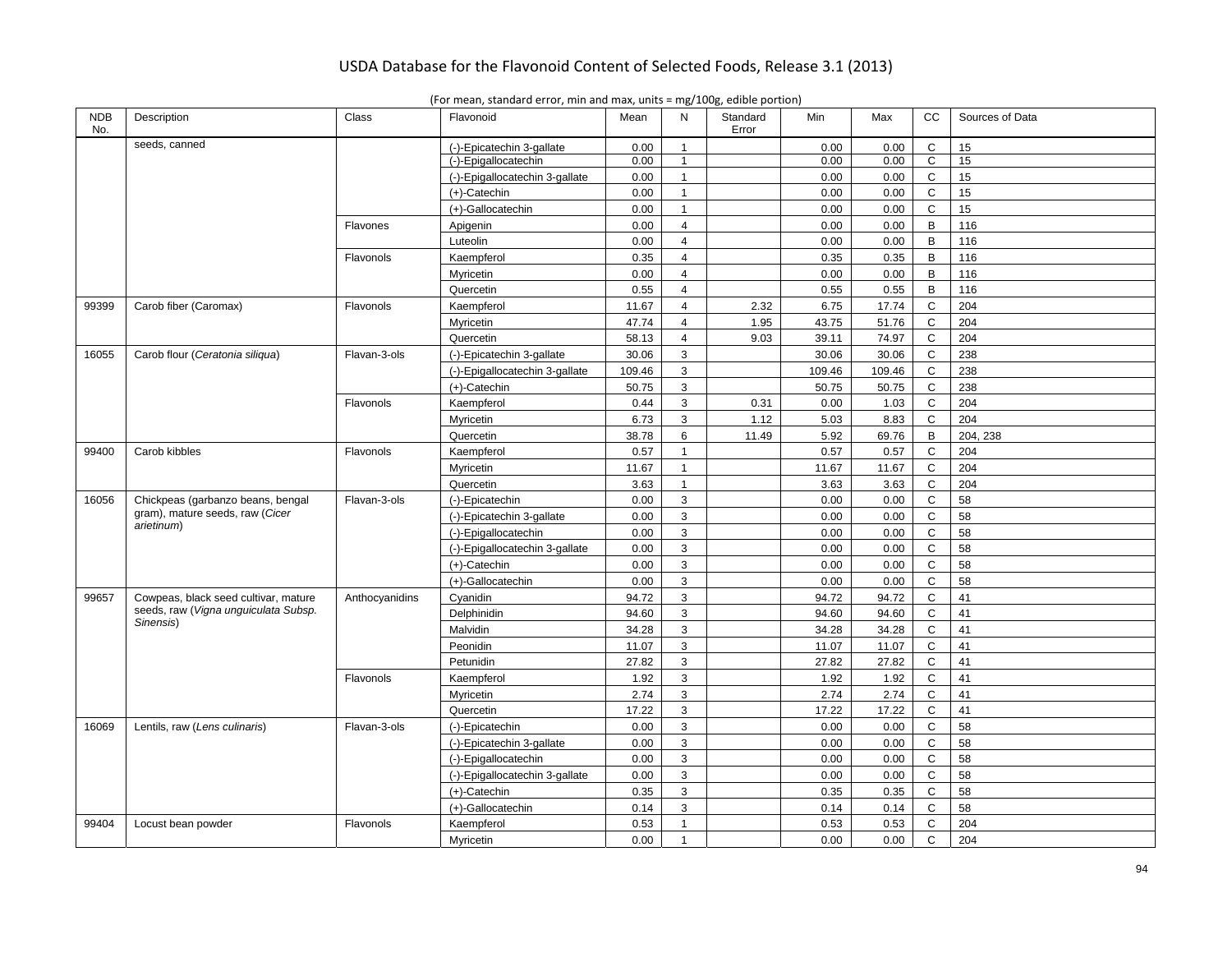|  | (For mean, standard error, min and max, units $=$ mg/100g, edible portion) |  |  |
|--|----------------------------------------------------------------------------|--|--|
|  |                                                                            |  |  |

| <b>NDB</b><br>No. | Description                                | Class          | Flavonoid                      | Mean   | N              | Standard<br>Error | Min   | Max    | cc           | Sources of Data |
|-------------------|--------------------------------------------|----------------|--------------------------------|--------|----------------|-------------------|-------|--------|--------------|-----------------|
|                   |                                            |                | Quercetin                      | 3.33   | $\mathbf{1}$   |                   | 3.33  | 3.33   | $\mathsf{C}$ | 204             |
| 99022             | Marrowfat pea, canned, drained solids      | Flavan-3-ols   | (-)-Epicatechin                | 0.00   | $\mathbf{1}$   |                   | 0.00  | 0.00   | C            | 15              |
|                   |                                            |                | (-)-Epicatechin 3-gallate      | 0.00   | $\mathbf{1}$   |                   | 0.00  | 0.00   | C            | 15              |
|                   |                                            |                | (-)-Epigallocatechin           | 5.64   | $\mathbf{1}$   |                   | 5.64  | 5.64   | $\mathsf{C}$ | 15              |
|                   |                                            |                | (-)-Epigallocatechin 3-gallate | 0.00   | $\mathbf{1}$   |                   | 0.00  | 0.00   | $\mathsf{C}$ | 15              |
|                   |                                            |                | (+)-Catechin                   | 0.00   | $\mathbf{1}$   |                   | 0.00  | 0.00   | C            | 15              |
|                   |                                            |                | (+)-Gallocatechin              | 4.33   | $\overline{1}$ |                   | 4.33  | 4.33   | $\mathsf{C}$ | 15              |
| 16089             | Peanuts, all types, oil-roasted, with salt | Anthocyanidins | Cyanidin                       | 0.00   | $\overline{1}$ |                   | 0.00  | 0.00   | B            | 110             |
|                   |                                            |                | Delphinidin                    | 0.00   | $\mathbf{1}$   |                   | 0.00  | 0.00   | B            | 110             |
|                   |                                            |                | Malvidin                       | 0.00   | $\mathbf{1}$   |                   | 0.00  | 0.00   | B            | 110             |
|                   |                                            |                | Pelargonidin                   | 0.00   | $\mathbf{1}$   |                   | 0.00  | 0.00   | В            | 110             |
|                   |                                            |                | Peonidin                       | 0.00   | $\mathbf{1}$   |                   | 0.00  | 0.00   | B            | 110             |
|                   |                                            |                | Petunidin                      | 0.00   | $\mathbf{1}$   |                   | 0.00  | 0.00   | B            | 110             |
|                   |                                            | Flavan-3-ols   | (-)-Epicatechin                | 0.00   | $\mathbf{1}$   |                   | 0.00  | 0.00   | B            | 110             |
|                   |                                            |                | (-)-Epicatechin 3-gallate      | 0.00   | $\mathbf{1}$   |                   | 0.00  | 0.00   | В            | 110             |
|                   |                                            |                | (-)-Epigallocatechin           | 0.66   | $\mathbf{1}$   |                   | 0.66  | 0.66   | B            | 110             |
|                   |                                            |                | (-)-Epigallocatechin 3-gallate | 0.00   | $\mathbf{1}$   |                   | 0.00  | 0.00   | B            | 110             |
|                   |                                            |                | $(+)$ -Catechin                | 0.00   | $\overline{1}$ |                   | 0.00  | 0.00   | B            | 110             |
|                   |                                            |                | (+)-Gallocatechin              | 0.00   | $\mathbf{1}$   |                   | 0.00  | 0.00   | B            | 110             |
|                   |                                            | Flavanones     | Hesperetin                     | 0.00   | $\overline{1}$ |                   | 0.00  | 0.00   | B            | 110             |
|                   |                                            |                | Naringenin                     | 0.00   | $\mathbf{1}$   |                   | 0.00  | 0.00   | B            | 110             |
|                   |                                            | Flavones       | Apigenin                       | 0.00   | $\overline{1}$ |                   | 0.00  | 0.00   | B            | 110             |
|                   |                                            | Flavonols      | Myricetin                      | 0.00   | $\mathbf{1}$   |                   | 0.00  | 0.00   | B            | 110             |
|                   |                                            |                | Quercetin                      | 0.00   | $\mathbf{1}$   |                   | 0.00  | 0.00   | B            | 110             |
| 16108             | Soybeans, mature seeds, raw                | Flavan-3-ols   | (-)-Epicatechin                | 37.41  | 3              |                   | 37.41 | 37.41  | C            | 238             |
| 16126             | Tofu, firm, prepared with calcium sulfate  | Flavones       | Luteolin                       | 0.00   | $\overline{1}$ |                   | 0.00  | 0.00   | D            | 12              |
|                   | and magnesium chloride (nigari)            | Flavonols      | Kaempferol                     | 1.19   | $\mathbf{1}$   |                   | 1.19  | 1.19   | D            | 12              |
|                   |                                            |                | Myricetin                      | 0.00   | $\overline{1}$ |                   | 0.00  | 0.00   | D            | 12              |
|                   |                                            |                | Quercetin                      | 0.00   | $\mathbf{1}$   |                   | 0.00  | 0.00   | D            | 12              |
|                   | 18 - Baked Products                        |                |                                |        |                |                   |       |        |              |                 |
| 18075             | Bread, whole-wheat, commercially           | Flavan-3-ols   | (-)-Epicatechin                | 0.00   | $\mathbf{1}$   |                   | 0.00  | 0.00   | $\mathsf{C}$ | 15              |
|                   | prepared                                   |                | (-)-Epicatechin 3-gallate      | 0.00   | $\mathbf{1}$   |                   | 0.00  | 0.00   | $\mathsf C$  | 15              |
|                   |                                            |                | (-)-Epigallocatechin           | 0.00   | $\mathbf{1}$   |                   | 0.00  | 0.00   | C            | 15              |
|                   |                                            |                | (-)-Epigallocatechin 3-gallate | 0.00   | $\mathbf{1}$   |                   | 0.00  | 0.00   | $\mathsf{C}$ | 15              |
|                   |                                            |                | $(+)$ -Catechin                | 0.00   | $\mathbf{1}$   |                   | 0.00  | 0.00   | C            | 15              |
|                   |                                            |                | (+)-Gallocatechin              | 0.00   | $\overline{1}$ |                   | 0.00  | 0.00   | $\mathsf C$  | 15              |
| 99016             | Greek greens pie (prepared from wild       | Flavones       | Apigenin                       | 0.00   | $\mathbf{1}$   |                   | 0.00  | 0.00   | B            | 267             |
|                   | greens)                                    |                | Luteolin                       | 6.60   | $\overline{1}$ |                   | 6.60  | 6.60   | B            | 267             |
|                   |                                            | Flavonols      | Isorhamnetin                   | 1.80   | $\mathbf{1}$   |                   | 1.80  | 1.80   | B            | 267             |
|                   |                                            |                | Kaempferol                     | 4.30   | $\overline{1}$ |                   | 4.30  | 4.30   | B            | 267             |
|                   |                                            |                | Myricetin                      | 1.40   | $\mathbf{1}$   |                   | 1.40  | 1.40   | B            | 267             |
|                   |                                            |                | Quercetin                      | 12.40  | $\mathbf{1}$   |                   | 12.40 | 12.40  | B            | 267             |
| 19 - Sweets       |                                            |                |                                |        |                |                   |       |        |              |                 |
| 19078             | Baking chocolate, unsweetened,             | Flavan-3-ols   | (-)-Epicatechin                | 141.83 | 6              | 23.58             | 66.00 | 201.00 | В            | 105             |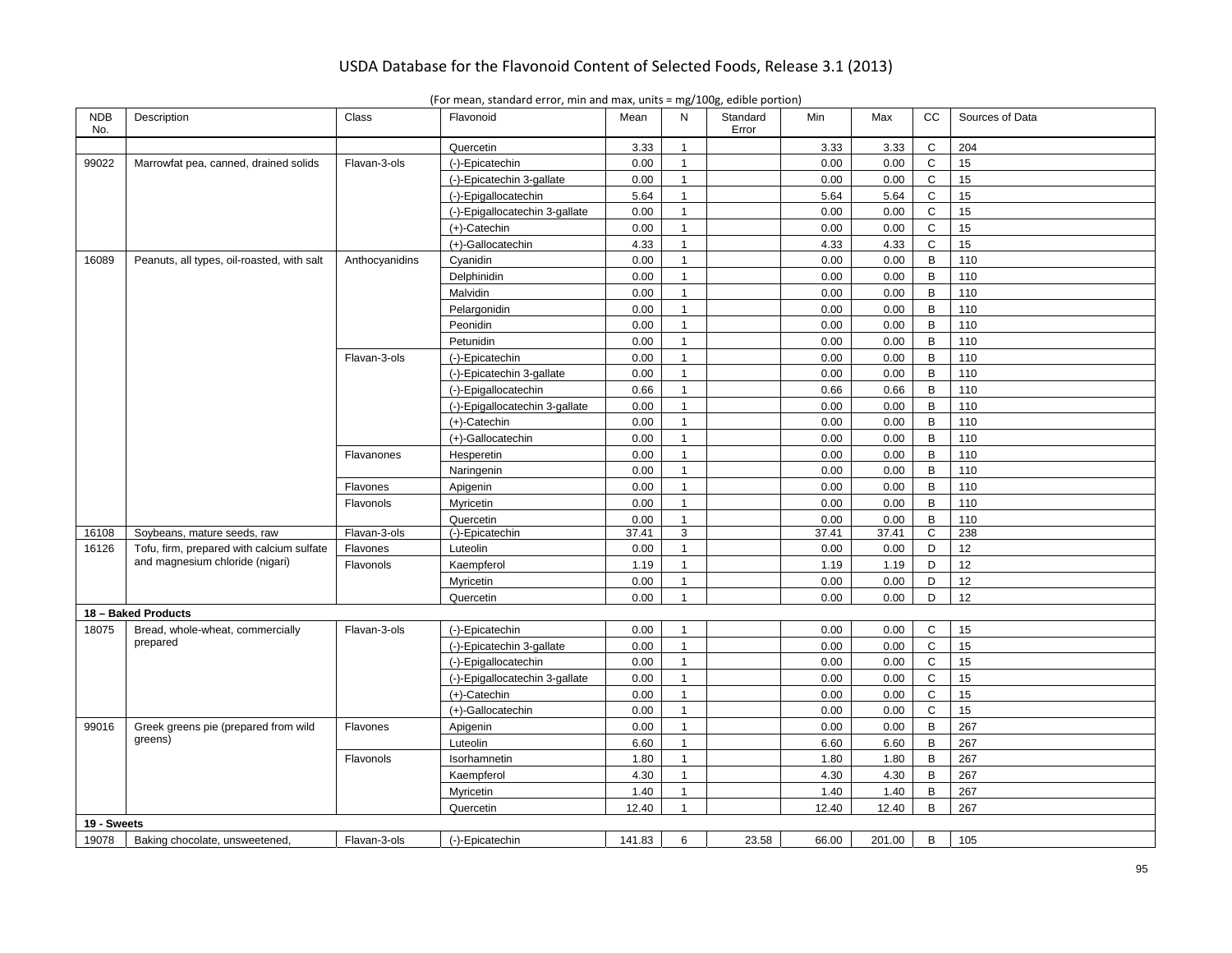| <b>NDB</b><br>No. | Description                              | Class        | Flavonoid                      | Mean    | N               | Standard<br>Error | Min     | Max     | cc           | Sources of Data        |
|-------------------|------------------------------------------|--------------|--------------------------------|---------|-----------------|-------------------|---------|---------|--------------|------------------------|
|                   | squares                                  |              | (+)-Catechin                   | 64.33   | 6               | 15.49             | 26.00   | 117.00  | B            | 105                    |
| 43201             | <b>Bee Pollen</b>                        | Flavan-3-ols | (-)-Epicatechin                | 0.00    | 3               |                   | 0.00    | 0.00    | $\mathsf{C}$ | 58                     |
|                   |                                          |              | (-)-Epicatechin 3-gallate      | 0.00    | 3               |                   | 0.00    | 0.00    | $\mathsf{C}$ | 58                     |
|                   |                                          |              | (-)-Epigallocatechin           | 0.00    | 3               |                   | 0.00    | 0.00    | $\mathsf{C}$ | 58                     |
|                   |                                          |              | (-)-Epigallocatechin 3-gallate | 0.00    | 3               |                   | 0.00    | 0.00    | $\mathsf C$  | 58                     |
|                   |                                          |              | $(+)$ -Catechin                | 0.00    | 3               |                   | 0.00    | 0.00    | $\mathsf{C}$ | 58                     |
|                   |                                          |              | (+)-Gallocatechin              | 0.00    | 3               |                   | 0.00    | 0.00    | $\mathsf{C}$ | 58                     |
|                   |                                          | Flavonols    | Isorhamnetin                   | 0.68    | 11              |                   | 0.01    | 0.64    | 0.7<br>8     | B                      |
|                   |                                          |              | Kaempferol                     | 1.12    | 11              | 0.10              | 0.71    | 1.68    | $\sf B$      | 32                     |
|                   |                                          |              | Myricetin                      | 3.34    | 11              | 1.13              | 0.00    | 13.64   | B            | 32                     |
|                   |                                          |              | Quercetin                      | 20.95   | 11              | 1.36              | 16.22   | 31.76   | B            | 32                     |
| 97034             | Cacao beans                              | Flavan-3-ols | (-)-Epicatechin                | 99.18   | 3               |                   | 99.18   | 99.18   | $\mathsf{C}$ | 238                    |
|                   |                                          |              | (-)-Epigallocatechin           | 156.67  | 3               |                   | 156.67  | 156.67  | $\mathsf C$  | 238                    |
|                   |                                          |              | (+)-Catechin                   | 88.45   | 3               |                   | 88.45   | 88.45   | $\mathsf C$  | 238                    |
|                   |                                          |              | (+)-Gallocatechin              | 8262.00 | 3               |                   | 8262.00 | 8262.00 | $\mathsf{C}$ | 238                    |
| 99412             | Candies, chocolate, dark                 | Flavan-3-ols | (-)-Epicatechin                | 84.40   | $5\phantom{.0}$ | 13.54             | 52.00   | 125.00  | $\mathsf{C}$ | 105                    |
|                   |                                          |              | (+)-Catechin                   | 24.20   | 5               | 5.70              | 11.00   | 40.00   | $\mathsf C$  | 105                    |
| 99321             | Candies, dark chocolate (purchased in    | Flavan-3-ols | (-)-Epicatechin                | 41.50   | $\overline{2}$  | 8.75              | 32.74   | 50.25   | B            | 15                     |
|                   | the Netherlands)                         |              | (-)-Epicatechin 3-gallate      | 0.00    | $\overline{2}$  |                   | 0.00    | 0.00    | B            | 15                     |
|                   |                                          |              | (-)-Epigallocatechin           | 0.00    | $\overline{2}$  |                   | 0.00    | 0.00    | B            | 15                     |
|                   |                                          |              | (-)-Epigallocatechin 3-gallate | 0.00    | $\overline{2}$  |                   | 0.00    | 0.00    | B            | 15                     |
|                   |                                          |              | (+)-Catechin                   | 11.99   | $\overline{2}$  | 1.24              | 10.75   | 13.24   | B            | 15                     |
|                   |                                          |              | (+)-Gallocatechin              | 0.00    | 2               |                   | 0.00    | 0.00    | B            | 15                     |
| 19120             | Candies, milk chocolate                  | Flavan-3-ols | (-)-Epicatechin                | 10.88   | 9               | 2.68              | 2.18    | 24.00   | B            | 15, 58, 105            |
|                   |                                          |              | (-)-Epicatechin 3-gallate      | 0.00    | 6               |                   | 0.00    | 0.00    | B            | 15, 58                 |
|                   |                                          |              | (-)-Epigallocatechin           | 0.00    | 6               |                   | 0.00    | 0.00    | B            | 15, 58                 |
|                   |                                          |              | (-)-Epigallocatechin 3-gallate | 0.00    | 6               |                   | 0.00    | 0.00    | B            | 15, 58                 |
|                   |                                          |              | (+)-Catechin                   | 4.16    | 9               | 1.21              | 1.25    | 12.00   | B            | 15, 58, 105            |
|                   |                                          |              | (+)-Gallocatechin              | 0.00    | 6               |                   | 0.00    | 0.00    | B            | 15, 58                 |
| 19165             | Cocoa, dry powder, unsweetened           | Flavan-3-ols | (-)-Epicatechin                | 196.43  | 13              | 45.38             | 158.00  | 258.00  | B            | 8, 105                 |
|                   |                                          |              | $(+)$ -Catechin                | 64.82   | 13              | 14.53             | 61.00   | 90.00   | B            | 8, 105                 |
|                   |                                          | Flavonols    | Quercetin                      | 10.00   | 11              | 2.36              | 8.99    | 20.13   | B            | 8, 153                 |
| 19166             | Cocoa, dry powder, unsweetened,          | Flavan-3-ols | (-)-Epicatechin                | 56.60   | 12              | 15.76             | 18.00   | 62.32   | B            | 8, 105                 |
|                   | processed with alkali                    |              | (+)-Catechin                   | 36.71   | 12              | 9.91              | 23.00   | 38.25   | B            | 8, 105                 |
|                   |                                          | Flavonols    | Quercetin                      | 3.37    | 10              |                   | 3.37    | 3.37    | $\mathsf{C}$ | 8                      |
| 99035             | Honey, mixed varieties (samples          | Flavones     | Apigenin                       | 0.03    | 40              | 0.00              | 0.03    | 0.07    | B            | 97, 140                |
|                   | obtained in Argentina, Australia, Italy, |              | Luteolin                       | 0.28    | 83              | 0.04              | 0.02    | 3.19    | B            | 97, 128, 140, 298, 299 |
|                   | Portugaul and Spain)                     | Flavonols    | Isorhamnetin                   | 0.06    | 61              | 0.01              | 0.00    | 0.40    | B            | 97, 140, 298, 299      |
|                   |                                          |              | Kaempferol                     | 0.06    | 67              | 0.01              | 0.03    | 0.17    | B            | 97, 140, 298, 299      |
|                   |                                          |              | Myricetin                      | 0.36    | 76              | 0.04              | 0.00    | 2.73    | B            | 128, 140, 298, 299     |
|                   |                                          |              | Quercetin                      | 0.31    | 83              | 0.02              | 0.02    | 1.30    | B            | 97, 128, 140, 298, 299 |
| 19719             | Jams and preserves, apricot              | Flavan-3-ols | (-)-Epicatechin                | 0.28    | 16              | 0.05              | 0.00    | 0.57    | B            | 15, 67                 |
|                   |                                          |              | (-)-Epicatechin 3-gallate      | 0.00    | $\mathbf{1}$    |                   | 0.00    | 0.00    | B            | 15                     |
|                   |                                          |              | (-)-Epigallocatechin           | 0.00    | $\mathbf{1}$    |                   | 0.00    | 0.00    | B            | 15                     |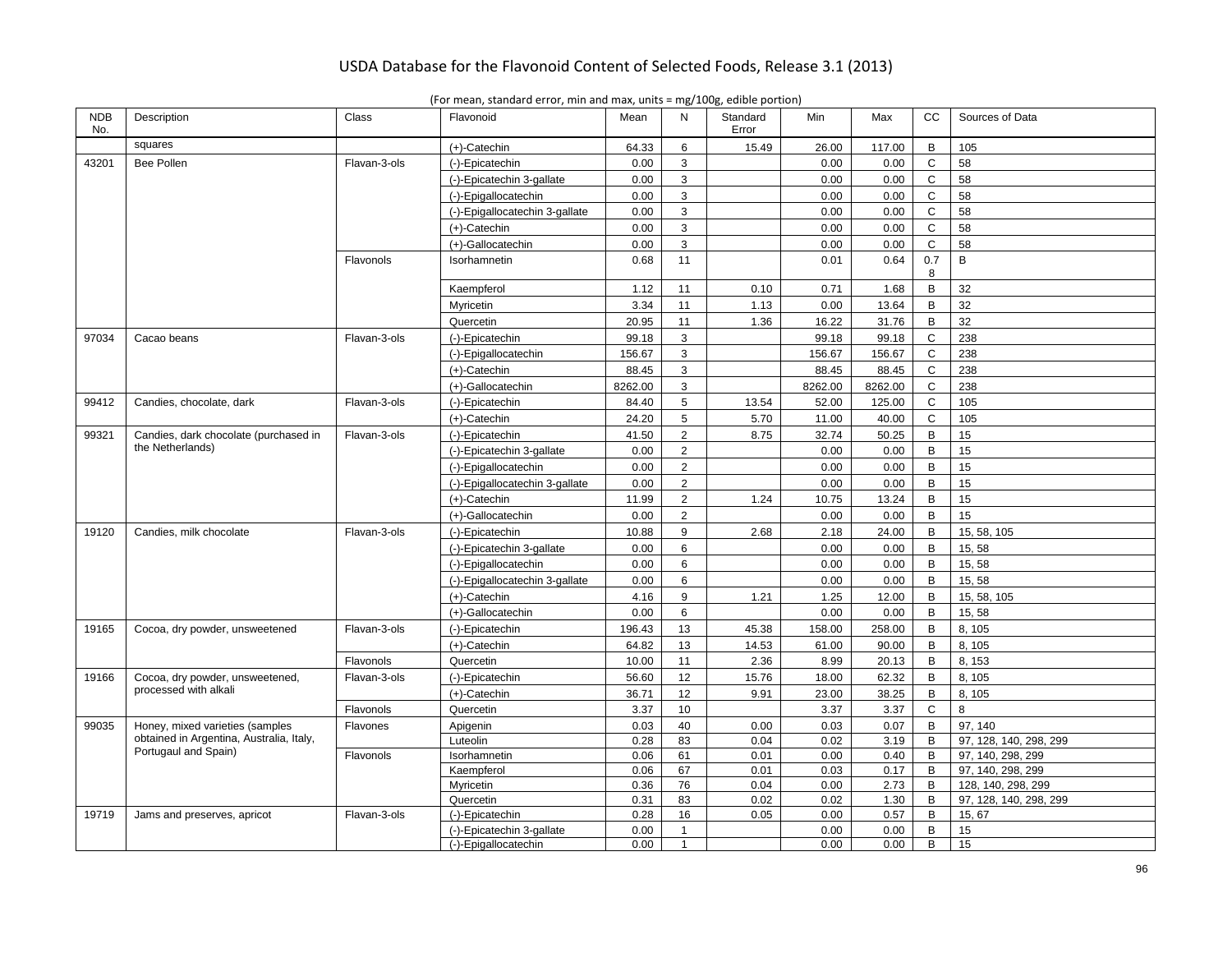|  | (For mean, standard error, min and max, units $=$ mg/100g, edible portion) |
|--|----------------------------------------------------------------------------|
|--|----------------------------------------------------------------------------|

| <b>NDB</b><br>No. | Description                      | Class          | Flavonoid                      | Mean | N              | Standard<br>Error | Min  | Max  | СC           | Sources of Data |
|-------------------|----------------------------------|----------------|--------------------------------|------|----------------|-------------------|------|------|--------------|-----------------|
|                   |                                  |                | (-)-Epigallocatechin 3-gallate | 0.00 | $\mathbf{1}$   |                   | 0.00 | 0.00 | B            | 15              |
|                   |                                  |                | $(+)$ -Catechin                | 0.31 | 16             | 0.06              | 0.15 | 0.49 | B            | 15, 67          |
|                   |                                  |                | (+)-Gallocatechin              | 0.00 | $\mathbf{1}$   |                   | 0.00 | 0.00 | B            | 15              |
|                   |                                  | Flavonols      | Kaempferol                     | 0.06 | 21             | 0.01              | 0.00 | 0.20 | B            | 67, 265         |
|                   |                                  |                | Quercetin                      | 0.31 | 21             | 0.06              | 0.04 | 1.05 | B            | 67, 265         |
| 99114             | Jams and preserves, cherry       | Flavan-3-ols   | (-)-Epicatechin                | 0.90 | $\mathbf{1}$   |                   | 0.90 | 0.90 | C            | 15              |
|                   |                                  |                | (-)-Epicatechin 3-gallate      | 0.00 | $\overline{1}$ |                   | 0.00 | 0.00 | $\mathbf C$  | 15              |
|                   |                                  |                | (-)-Epigallocatechin           | 0.00 | $\mathbf{1}$   |                   | 0.00 | 0.00 | $\mathsf{C}$ | 15              |
|                   |                                  |                | (-)-Epigallocatechin 3-gallate | 0.00 | $\mathbf{1}$   |                   | 0.00 | 0.00 | $\mathsf{C}$ | 15              |
|                   |                                  |                | $(+)$ -Catechin                | 0.16 | $\mathbf{1}$   |                   | 0.16 | 0.16 | C            | 15              |
|                   |                                  |                | (+)-Gallocatechin              | 0.00 | $\mathbf{1}$   |                   | 0.00 | 0.00 | $\mathsf{C}$ | 15              |
| 99113             | Jams and preserves, forest fruit | Flavan-3-ols   | (-)-Epicatechin                | 1.57 | $\mathbf{1}$   |                   | 1.57 | 1.57 | C            | 15              |
|                   |                                  |                | (-)-Epicatechin 3-gallate      | 0.00 | $\mathbf{1}$   |                   | 0.00 | 0.00 | $\mathsf{C}$ | 15              |
|                   |                                  |                | (-)-Epigallocatechin           | 0.00 | $\mathbf{1}$   |                   | 0.00 | 0.00 | $\mathsf{C}$ | 15              |
|                   |                                  |                | (-)-Epigallocatechin 3-gallate | 0.00 | $\mathbf{1}$   |                   | 0.00 | 0.00 | $\mathsf C$  | 15              |
|                   |                                  |                | (+)-Catechin                   | 0.07 | $\mathbf{1}$   |                   | 0.07 | 0.07 | $\mathbf C$  | 15              |
|                   |                                  |                | (+)-Gallocatechin              | 0.00 | $\mathbf{1}$   |                   | 0.00 | 0.00 | $\mathsf{C}$ | 15              |
| 99368             | Jams and preserves, grape        | Flavones       | Apigenin                       | 0.01 | $\overline{2}$ |                   | 0.01 | 0.01 | $\mathsf{C}$ | 85              |
|                   |                                  |                | Luteolin                       | 0.02 | $\overline{2}$ |                   | 0.02 | 0.02 | $\mathsf C$  | 85              |
|                   |                                  | Flavonols      | Kaempferol                     | 0.01 | $\overline{2}$ |                   | 0.01 | 0.01 | C            | 85              |
|                   |                                  |                | Myricetin                      | 0.03 | 2              |                   | 0.03 | 0.03 | $\mathsf{C}$ | 85              |
|                   |                                  |                | Quercetin                      | 0.01 | 2              |                   | 0.01 | 0.01 | C            | 85              |
| 99387             | Jams and preserves, guava        | Anthocyanidins | Cyanidin                       | 0.20 | $\overline{2}$ |                   | 0.20 | 0.20 | $\mathbf C$  | 85              |
|                   |                                  |                | Delphinidin                    | 0.02 | $\overline{2}$ |                   | 0.02 | 0.02 | $\mathsf{C}$ | 85              |
|                   |                                  |                | Pelargonidin                   | 0.02 | $\overline{2}$ |                   | 0.02 | 0.02 | $\mathbf C$  | 85              |
|                   |                                  | Flavones       | Apigenin                       | 0.01 | $\overline{2}$ |                   | 0.01 | 0.01 | C            | 85              |
|                   |                                  |                | Luteolin                       | 0.02 | $\overline{2}$ |                   | 0.02 | 0.02 | $\mathsf{C}$ | 85              |
|                   |                                  | Flavonols      | Kaempferol                     | 0.01 | 2              |                   | 0.01 | 0.01 | $\mathsf{C}$ | 85              |
|                   |                                  |                | Myricetin                      | 0.03 | $\overline{2}$ |                   | 0.03 | 0.03 | $\mathbf C$  | 85              |
|                   |                                  |                | Quercetin                      | 0.01 | $\overline{2}$ |                   | 0.01 | 0.01 | $\mathbf C$  | 85              |
| 99027             | Jams and preserves, peach        | Flavonols      | Kaempferol                     | 0.26 | 6              | 0.11              | 0.05 | 0.77 | $\mathbf C$  | 265             |
|                   |                                  |                | Quercetin                      | 0.32 | 6              | 0.08              | 0.12 | 0.59 | C            | 265             |
| 99031             | Jams and preserves, plum         | Flavonols      | Quercetin                      | 0.63 | 3              | 0.22              | 0.18 | 0.85 | C            | 265             |
| 99403             | Jams and preserves, raspberry    | Flavonols      | Kaempferol                     | 0.51 | $\mathbf{1}$   |                   | 0.51 | 0.51 | $\mathsf C$  | 306             |
|                   |                                  |                | Quercetin                      | 4.30 | $\mathbf{1}$   |                   | 4.30 | 4.30 | $\mathbf C$  | 306             |
| 99038             | Jams and preserves, sour orange  | Flavanones     | eriodictyol                    | 3.03 | 3              | 0.43              | 2.48 | 3.87 | C            | 265             |
|                   |                                  |                | Hesperetin                     | 4.02 | $\mathbf{3}$   | 0.45              | 3.17 | 4.70 | $\mathsf{C}$ | 265             |
|                   |                                  |                | Naringenin                     | 4.56 | 3              | 0.49              | 3.72 | 5.43 | C            | 265             |
| 99064             | Jams and preserves, strawberry   | Anthocyanidins | Pelargonidin                   | 0.31 | 15             | 0.01              | 0.00 | 1.10 | В            | 209             |
|                   |                                  | Flavan-3-ols   | (-)-Epicatechin                | 0.00 | $\mathbf{1}$   |                   | 0.00 | 0.00 | B            | 15              |
|                   |                                  |                | (-)-Epicatechin 3-gallate      | 0.00 | $\mathbf{1}$   |                   | 0.00 | 0.00 | B            | 15              |
|                   |                                  |                | (-)-Epigallocatechin           | 0.00 | $\mathbf{1}$   |                   | 0.00 | 0.00 | B            | 15              |
|                   |                                  |                | (-)-Epigallocatechin 3-gallate | 0.00 | $\overline{1}$ |                   | 0.00 | 0.00 | B            | 15              |
|                   |                                  |                | $(+)$ -Catechin                | 0.90 | $\overline{1}$ |                   | 0.90 | 0.90 | B            | 15              |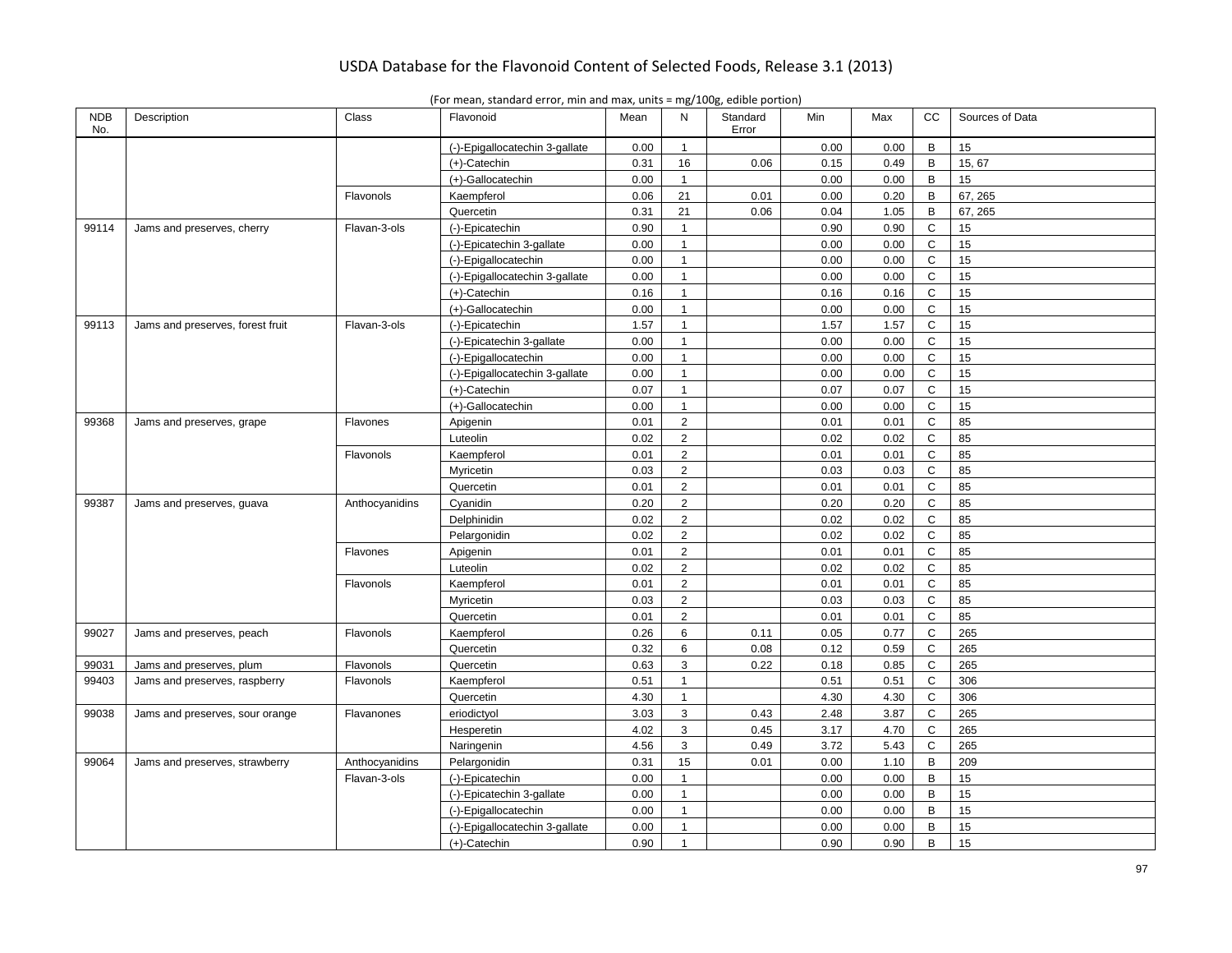| <b>NDB</b><br>No. | Description                                | Class          | Flavonoid                      | Mean  | N              | Standard<br>Error | Min   | Max   | cc           | Sources of Data    |
|-------------------|--------------------------------------------|----------------|--------------------------------|-------|----------------|-------------------|-------|-------|--------------|--------------------|
|                   |                                            |                | (+)-Gallocatechin              | 0.00  | $\mathbf{1}$   |                   | 0.00  | 0.00  | B            | 15                 |
|                   |                                            | Flavonols      | Kaempferol                     | 0.65  | 21             | 0.08              | 0.00  | 1.07  | $\, {\sf B}$ | 107, 209, 265      |
|                   |                                            |                | Quercetin                      | 0.54  | 21             | 0.07              | 0.14  | 1.20  | $\, {\sf B}$ | 107, 209, 265      |
| 99406             | Jellies, grape                             | Anthocyanidins | Cyanidin                       | 0.20  | $\overline{2}$ |                   | 0.20  | 0.20  | $\mathsf{C}$ | 85                 |
|                   |                                            |                | Delphinidin                    | 0.02  | $\overline{2}$ |                   | 0.02  | 0.02  | $\mathsf{C}$ | 85                 |
|                   |                                            |                | Pelargonidin                   | 0.02  | $\overline{2}$ |                   | 0.02  | 0.02  | $\mathbf C$  | 85                 |
|                   | 20 - Cereal Grains and Pasta               |                |                                |       |                |                   |       |       |              |                    |
| 20004             | Barley, hulled (Hordeum vulgare L.)        | Flavan-3-ols   | (+)-Catechin                   | 2.39  | 16             | 0.17              | 1.40  | 4.10  | B            | 118                |
| 20008             | Buckwheat (Fagopyrum esculentum<br>Moench) | Flavonols      | Quercetin                      | 15.38 | 24             | 1.61              | 5.10  | 36.29 | $\mathsf{C}$ | 147, 199           |
| 20011             | Buckwheat flour, whole-groat               | Flavan-3-ols   | (-)-Epicatechin                | 3.02  | $\mathbf{1}$   |                   | 3.02  | 3.02  | C            | 223                |
|                   |                                            |                | (-)-Epicatechin 3-gallate      | 0.78  | $\mathbf{1}$   |                   | 0.78  | 0.78  | $\mathsf{C}$ | 223                |
|                   |                                            | Flavonols      | Quercetin                      | 3.47  | 17             | 0.55              | 1.16  | 8.40  | B            | 147, 148, 223, 258 |
| 20009             | Buckwheat groats, roasted, dry             | Flavones       | Apigenin                       | 0.28  | 5              | 0.09              | 0.16  | 0.65  | $\mathsf{C}$ | 62                 |
|                   |                                            | Flavonols      | Quercetin                      | 7.09  | 14             | 0.81              | 2.14  | 11.49 | $\, {\sf B}$ | 62, 147, 258       |
| 99086             | Buckwheat, bran                            | Flavonols      | Quercetin                      | 14.90 | 12             |                   | 14.90 | 14.90 | $\mathbf C$  | 148                |
| 20100             | Macaroni, cooked, enriched                 | Flavan-3-ols   | (-)-Epicatechin                | 0.00  | $\mathbf{1}$   |                   | 0.00  | 0.00  | $\mathsf{C}$ | 15                 |
|                   |                                            |                | (-)-Epicatechin 3-gallate      | 0.00  | $\mathbf{1}$   |                   | 0.00  | 0.00  | $\mathsf{C}$ | 15                 |
|                   |                                            |                | (-)-Epigallocatechin           | 0.00  | $\mathbf{1}$   |                   | 0.00  | 0.00  | $\mathsf C$  | 15                 |
|                   |                                            |                | (-)-Epigallocatechin 3-gallate | 0.00  | $\mathbf{1}$   |                   | 0.00  | 0.00  | $\mathbf C$  | 15                 |
|                   |                                            |                | $(+)$ -Catechin                | 0.00  | $\mathbf{1}$   |                   | 0.00  | 0.00  | $\mathsf{C}$ | 15                 |
|                   |                                            |                | (+)-Gallocatechin              | 0.00  | $\mathbf{1}$   |                   | 0.00  | 0.00  | $\mathsf{C}$ | 15                 |
| 20045             | Rice, white, long-grain, regular, cooked   | Flavan-3-ols   | (-)-Epicatechin                | 0.00  | $\mathbf{1}$   |                   | 0.00  | 0.00  | C            | 15                 |
|                   |                                            |                | (-)-Epicatechin 3-gallate      | 0.00  | $\mathbf{1}$   |                   | 0.00  | 0.00  | C            | 15                 |
|                   |                                            |                | (-)-Epigallocatechin           | 0.00  | $\mathbf{1}$   |                   | 0.00  | 0.00  | $\mathsf{C}$ | 15                 |
|                   |                                            |                | (-)-Epigallocatechin 3-gallate | 0.00  | $\mathbf{1}$   |                   | 0.00  | 0.00  | $\mathsf{C}$ | 15                 |
|                   |                                            |                | (+)-Catechin                   | 0.00  | $\mathbf{1}$   |                   | 0.00  | 0.00  | $\mathbf C$  | 15                 |
|                   |                                            |                | (+)-Gallocatechin              | 0.00  | $\mathbf{1}$   |                   | 0.00  | 0.00  | $\mathbf C$  | 15                 |
| 99461             | Sorghum, grain, red                        | Flavanones     | Eriodictyol                    | 0.29  | 12             | 0.13              | 0.00  | 1.29  | $\mathbf C$  | 73                 |
|                   |                                            |                | Naringenin                     | 1.67  | 12             | 0.40              | 0.00  | 4.84  | $\mathsf{C}$ | 73                 |
|                   |                                            | Flavones       | Apigenin                       | 2.54  | 12             | 1.68              | 0.00  | 20.37 | C            | 73                 |
|                   |                                            |                | Luteolin                       | 3.93  | 12             | 1.54              | 0.00  | 18.22 | $\mathsf{C}$ | 73                 |
| 99460             | Sorghum, grain, white                      | Flavanones     | Eriodictyol                    | 0.00  | $\mathbf{1}$   |                   | 0.00  | 0.00  | D            | 73                 |
|                   |                                            |                | Naringenin                     | 0.00  | $\mathbf{1}$   |                   | 0.00  | 0.00  | D            | 73                 |
|                   |                                            | Flavones       | Apigenin                       | 2.54  | $\mathbf{1}$   |                   | 2.54  | 2.54  | D            | 73                 |
|                   |                                            |                | Luteolin                       | 0.45  | $\mathbf{1}$   |                   | 0.45  | 0.45  | D            | 73                 |
| 99394             | Wheat, purple                              | Anthocyanidins | Cyanidin                       | 11.07 | $\overline{2}$ | 0.07              | 11.00 | 11.15 | $\mathsf{C}$ | 121                |
|                   |                                            |                | Delphinidin                    | 3.20  | $\overline{2}$ | 0.04              | 3.16  | 3.24  | $\mathsf{C}$ | 121                |
|                   |                                            |                | Malvidin                       | 4.02  | $\overline{2}$ | 1.00              | 3.02  | 5.02  | C            | 121                |
|                   |                                            |                | Pelargonidin                   | 3.41  | $\overline{2}$ | 0.03              | 3.38  | 3.44  | $\mathsf{C}$ | 121                |
|                   |                                            |                | Peonidin                       | 1.81  | $\overline{2}$ | 0.01              | 1.81  | 1.82  | $\mathsf{C}$ | 121                |
|                   |                                            |                | Petunidin                      | 2.34  | 2              | 0.01              | 2.33  | 2.35  | $\mathsf{C}$ | 121                |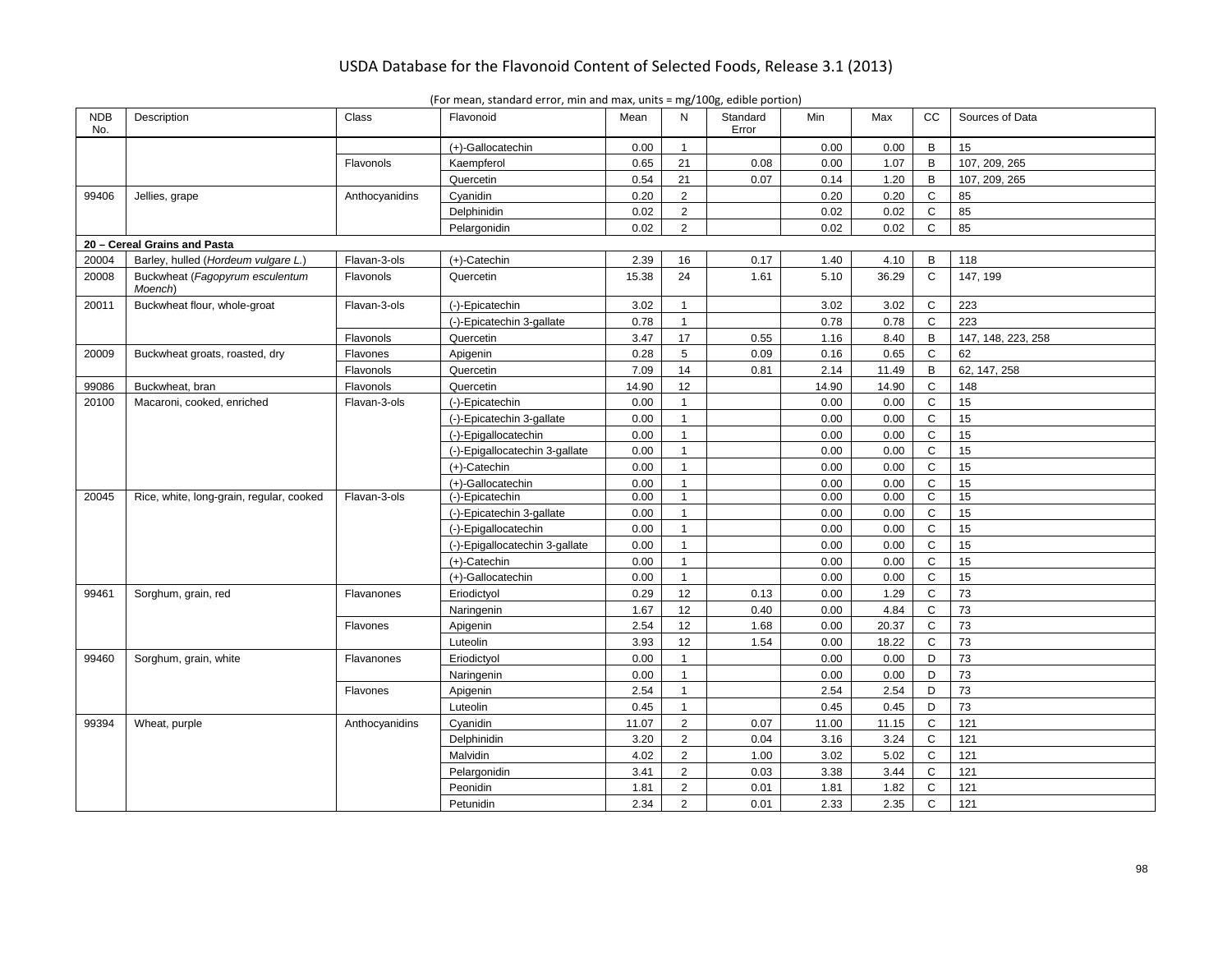# **Flavonoid References**

- **1. Achilli, G., Cellerino, G. P., and Gamache, P. H.**  Identification and determination of phenolic constituents in natural beverages and plant extracts by means of a coulometric electrode array system. *J. Chromatogr., 1993, 632(1/2), 111-117.*  Wines-white & red, Beer, Fruit juice-lemon. Catechin, Hesperetin, Hesperidin, Kaempferol, Myricetin, Naringenin, Naringin, Quercetin, Quercitrin, Rutin, Gallic acid, Vanillic acid, Hydroxycinnamic acids.
- **2. Adhikari, D. P., Francis, J. A., Schutzki, R. E., Chandra A., and Nair, M.**  Quantification and characterization of cyclooxygenase and lipid peroxidation inhibitory anthocyanins in fruits of Amelanchier. *Phytochem. Anal., 2005, 16, 175-180.*  Saskatoon Service berry. Cyanidin.
- **3. Aligourchi, H., Barzegar, M., and Abbasi, S.**  Anthocyanin characterization of 15 Iranian pomegranate (Puncia granatum) varieties and their variation after cold storage and pasteurization. *Eur Food Res Technol, 2008, 227, 881-887.*  Pomegranates (15 varieties). Cyanidin, Delphinidin, Pelargonidin.
- **4. Amiot, M. J., Tacchini, M., Aubert, S. Y., and Oleszek, W.**  Influence of cultivar, maturity stage and storage conditions on phenolic composition and browning of pear fruits. *J. Agric. Food Chem., 1995, 43, 1132-1137.* Pears - 7 cultivars. Catechin, Epicatechin, Hydroxycinnamic acid, Total flavanols, Total flavonols.
- **5. Ancos, B. de, Gonzalez, E., and Cano, M. P.**  Differentiation of raspberry varieties according to anthocyanin composition. *Z. Lebensm Unters Forsch A, 1999, 208, 33-38.* Raspberries (cultivars - Autumn Bliss, Heritage, Ceva, Rubi ) Cyanidin, Pelargonidin, Malvidin.
- **6. Andlauer, W., Stumpf, C., and Fürst, P.**  Influence of the acetification process on phenolic compounds. *J. Agric. Food Chem., 2000, 48, 3533-3536.* Cider, Cider vinegar, White wine, White wine vinegar, Red wine, Red wine vinegar. Catechin, Epicatechin, Anthocyanins (as malvidin-3-glucosides), Phenolic acids, Total phenols.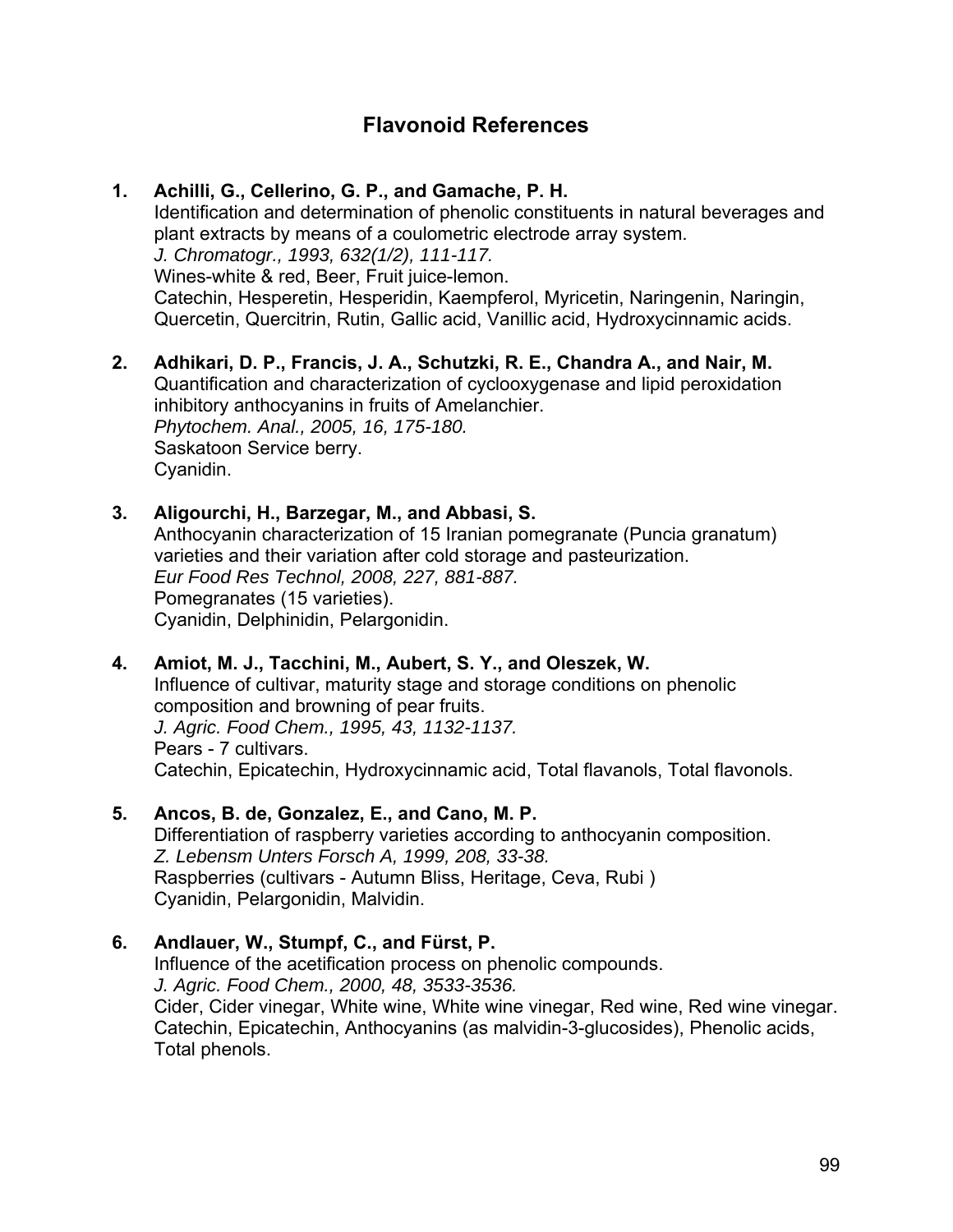- **7. Andlauer, W., Stumpf, C., Hubert, M., Rings, A., and Furst, P.**  Influence of cooking process on phenolic marker compounds of vegetables. *Int. J. Vitam. Nutr. Res., 2003, 73(2), 152-159.*  Zucchini - raw & cooked, Princess beans - raw & cooked, Carrots-raw & cooked, Potatoes-raw & cooked. \*Rutin, Quercitrin, Chlorogenic acid, Caffeic acid.
- **8. Andres-Laceuva, C., Monogas, M., Khan, N., Izquierdo-Pulido, M., Urpi-Sarda, M., Permanyer, J., and Lamuela-Raventos, R. M.** Flavanol and flavonol contents of cocoa powder products: Influence of the manufacturing process. *J. Agric. Food Chem., 2008, 56, 3111-3117.*  Cocoa powder. Catechin, Epicatechin, Quercetin.

# **9. Antonen, M. J. and Karjalainen, R. O.**

High-performance liquid chromatography analysis of black currant (Ribes nigrum L.) fruit phenolics grown either conventionally or organically. *J. Agric. Food chem., 2006, 54, 7530-7538.*  Black currant. Isorhamnetin, Kaempferol, Myricetin, Quercetin, Hydroxycinnamic acid derivatives.

# **10. Antonen, M. J. and Karjalainen, R. O.**

Environmental and genetic variation of phenolic compounds in red raspberry. *J. Food Comp. Anal., 2005, 18, 759-769.* Red Raspberry. Quercetin, Total phenolics, Total anthocyanins, Ellagic acid.

# **11. Arabbi, P. R., Genovese, M. I., and Lajolo, F. M.**

Flavonoids in vegetable foods commonly consumed in Brazil and estimated ingestion by the Brazilian population.

*J. Agric. Food Chem., 2004, 52(5), 1124-1131.* 

Lettuce (smooth, rough, red), Peppers (red, yellow, green), Onion (white, red), Chicory, Arugula, Tomato (salad var., Caqui, Cherry), Orange (Lima, Pera), Apples (Gala, Fuji, Golden Delicious).

Quercetin, kaempferol, Luteolin, Apigenin, Cyanidin, Chalconaringenin, Sinensetin, Naringenin, Hesperetin, Catechin, Epicatechin, Phloridzin.

### **12. Arai, Yusuke, Watanabe, S., Kimira, M., Shimoi, K., Mochizuki, R., and Kinae, N.**

Dietary intakes of flavonols and isoflavones by Japanese women and inverse correlation between quercetin intake and plasma LDL cholesterol concentration. *J. Nutr., 2000, 130, 2243-2250.* 

Snap beans, Green soybeans, Bean sprouts, Tofu (Momen type), Potato, Tomato, Green bell pepper, Eggplant, Carrot, Parsley, Japanese raddish, Cabbage, Broccoli, Molokheka (Nalta juice), Spinach, Lettuce, Onion, Lotus root, Cucumber,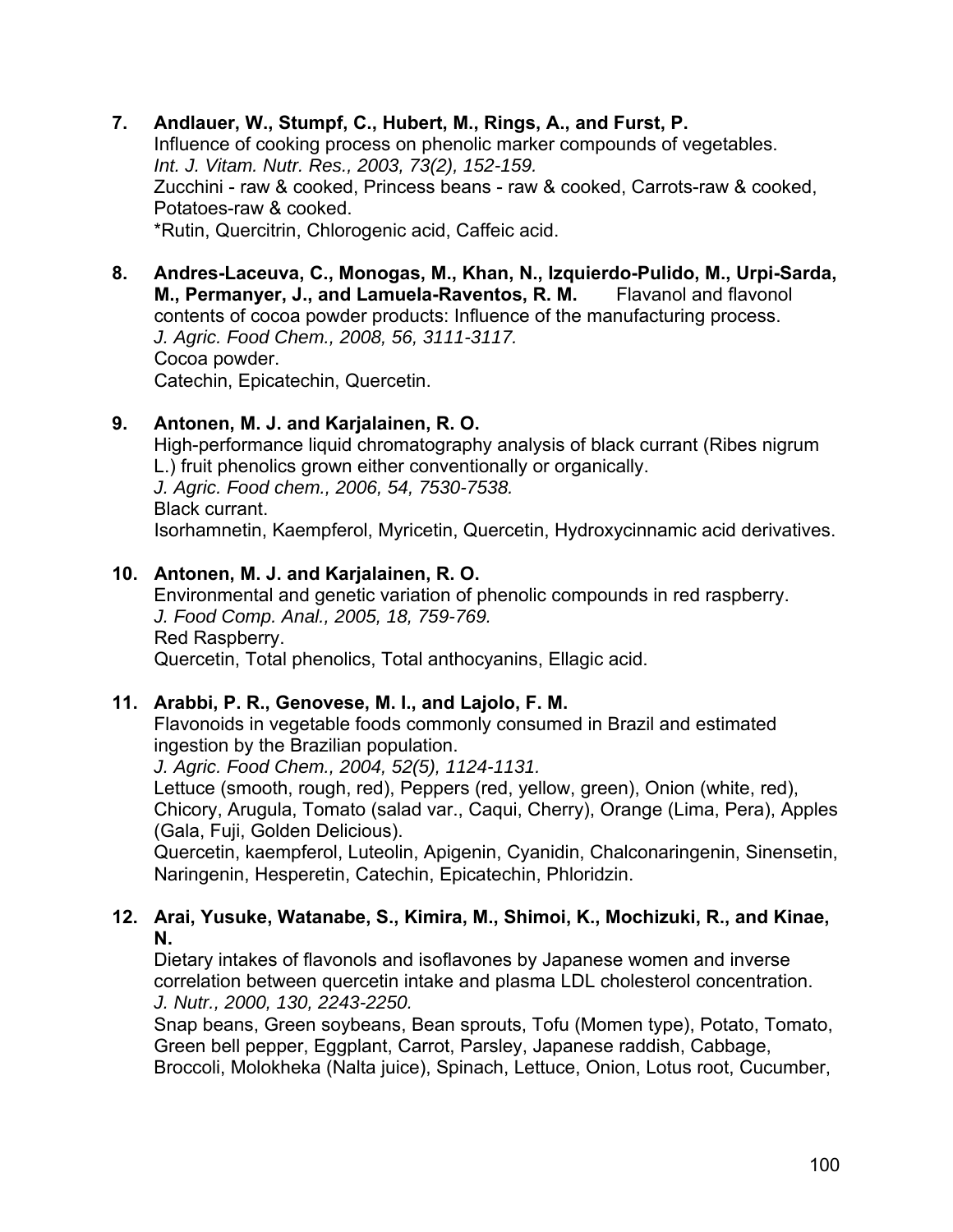Kiwi fruit, Watermelon, Orange, Peach, Apple, Persimmon, Grape, Strawberry, Green tea. Kaempferol, Luteolin, Myricetin, Quercetin.

# **13. Areias, F. M., Valentão, P., Andrade, P. B., Ferreres, F., and Seabra, R. M.**

Phenolic fingerprint of peppermint leaves. *Food Chem., 2001, 73, 307-311.* Peppermint leaves. Eriodictoyl, Luteolin, Apigenin, Rosmarinic acid, Pebrellin, Gardenin B, 5,6-OH-7,8,3'4'-OMe-flavone.

# **14. Artajo, L.S., Romero, M. P., and Motilva, M. J.**

Transfer of phenolic compounds during olive oil extraction in relation to ripening stage of the fruit. *J. Sci. Food Agric., 2006, 86, 518-527.*  Olive oil, olive paste, olive pomace. Apigenin, Luteolin, Other polyphenols.

### **15. Arts, I. C. W., van de Putte, B., and Hollman, P. C. H.**

Catechin content of foods commonly consumed in the Netherlands. 1. Fruits, vegetables, staple foods and processed foods.

*J. Agric. Food Chem., 2000, 48, 1746-1751.*

Apple with skin, Apple without skin, Applesauce, Apricot, Avocado, Blackberry, Blueberry, Broad beans (raw, prepared, canned), Cherry, sweet (raw, canned), Cranberry, Currant (black, white, red), Gooseberry, Grape (black, white), Kidneybean (canned), Kiwi fruit, Mango, Marrowfat peas( canned), Nectarine, Peach (raw, canned), Pear with skin, Pear without skin, Plum, Raspberry, Rhubarb (raw, prepared), Strawberry, Chocolate (black), Chocolate milk, Chocolate candy bar, Currant jam, Apricot jam, Cherry jam, Forest fruit jam, Strawberry jam, Raisins. Catechin, Epicatechin, Catechins, Total.

# **16. Arts, I. C. W., van de Putte, B., and Hollman, P. C. H.**

Catechin content of foods commonly consumed in the Netherlands. 2. Tea, wine, fruit juices, and chocolate milk.

*J. Agric. Food Chem., 2000, 48, 1752-1757.*

Black tea infusions, Red wines, White wines, Apple juice, Black grape juice, White grape juice, Iced tea, Lager beer (Heineken), Chocolate milk (semiskimmed), Coffee.

Catechin, Epicatechin, Catechins, Total.

# **17. Ayerza, R. and Coates, W. (A0918)**

Some quality components of four chia (Salvia hispanica L.) genotypes under tropical coastal desert ecosystem conditions. *Asian J. Plant Sci., 2009, 8, 301-307.*  Chia genotypes. Kaempferol, Quercetin, Chlorogenic acid, Caffeic acid, Total phenols.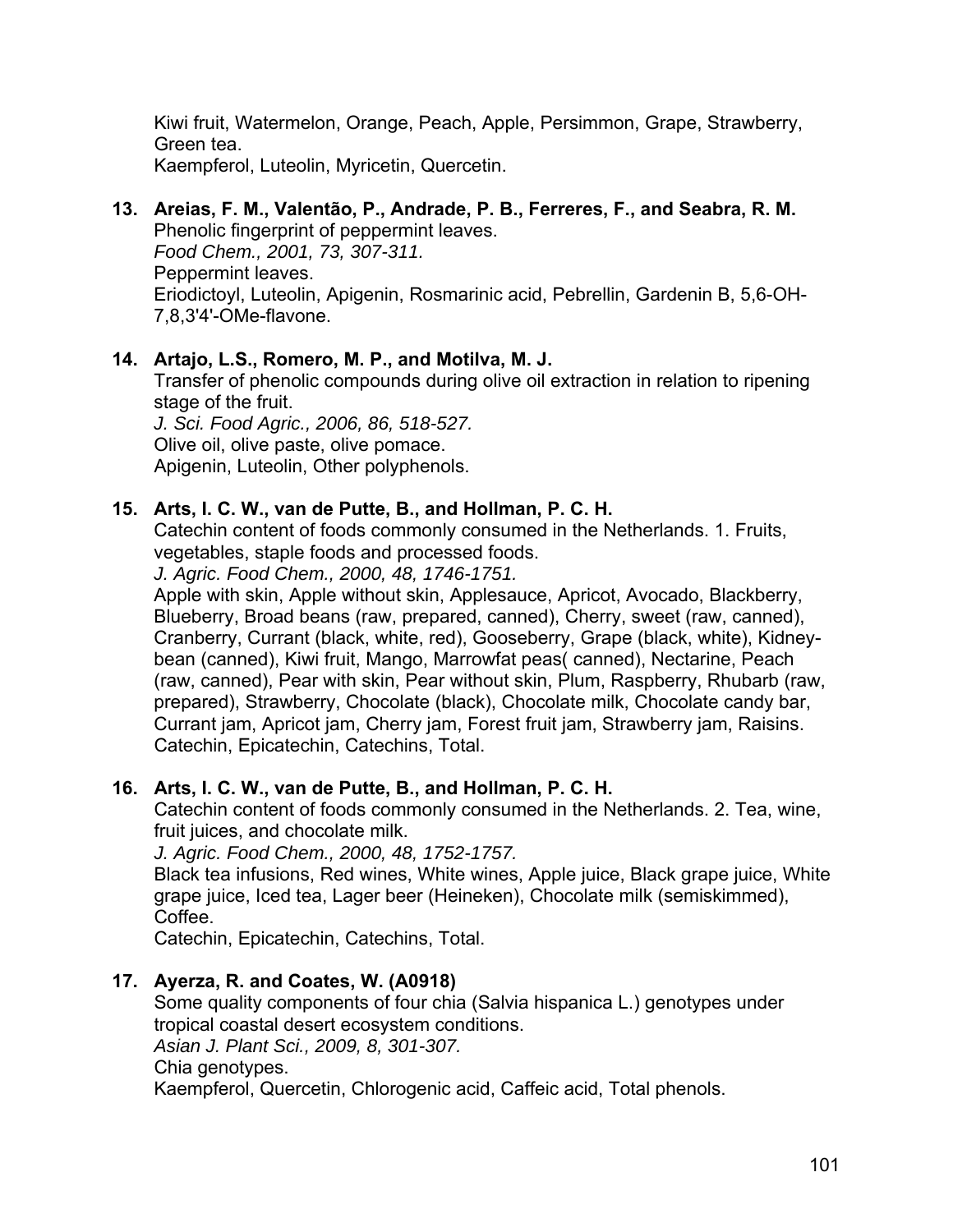### **18. Bahroun, T., Luximon-Ramma, A., Crozier, A., and Arouma, O.**

Total phenol, flavonoid, proanthocyanidin and vitamin C levels and antioxidant activities of Mauritian vegetables.

*J. Sci. Food Agric., 2004, 84, 1553-1561.* 

Chinese cabbage, onion, Mugwort, Broccoli, Chilli pepper, Lettuce, White cabbage, Cauliflower, Tomato, Carrot.

Quercetin, Kaempferol, Apigenin, Luteolin, Total Phenols, Total flavonoids, vitamin C, TEAC, FRAP.

### **19. Baron, R., Mayen, M., Merida, J., and Medina, M.**

Changes in phenolic compounds and browning during biological aging of sherry type wine.

J. Agric. Food Chem., 1997, 45(5), 1682-1685.

Dry pale sherry white wine (in 5 different stages of aging).

Catechin, Epicatehin, Procyanidins B1-B4, Phenolic acids (Gallic, Protocatechuic, Vanillic, Syringic, Caffeic, *p*-Coumaric, Ferulic, Tyrosol, *trans*-Caftaric, *cis*-Coutaric, *trans*-Coutaric, Feftaric).

### **20. Belajová, E. and Suhaj, M.**

Determination of phenolic constituents in *citrus* juices: Method of high performance liquid chromatography.

*Food Chemistry, 2004, 86, 339-343.* 

Orange juice (fresh squeezed, commercial), Grapefruit juice (fresh squeezed, commercial), Lemon juice (fresh squeezed).

Naringin, Hesperidin, Neohesperidin, Quercetin.

### **21. Berhow, M. A.**

Effects of early growth regulator treatment on flavonoid levels in grapefruit. *Plant Growth Regulation, 2000, 30, 225-232.* Grapefruit. Naringenin.

# **22. Berhow, M., Tisserat, B., Kanes, K., and Vandercook, C.**

Survey of phenolic compounds produced in citrus. *Technical Bulletin Number 1856, ARS, USDA, December 1998.* 

# 23. Bete s-Saura, C., Andre s-Lacueva, C., and Lamuela-Ravento s, R. M.

Phenolics in white free run juices and wines from Penede s by high performance liquid chromatography: Changes during vinification.  *J. Agric. Food Chem., 1996, 44, 3040-3046.* White free run grape juice, Wine.

Catechin, Epicatechin, Quercetin, Phenolics, Hydrocinnamics, Benzoic acids.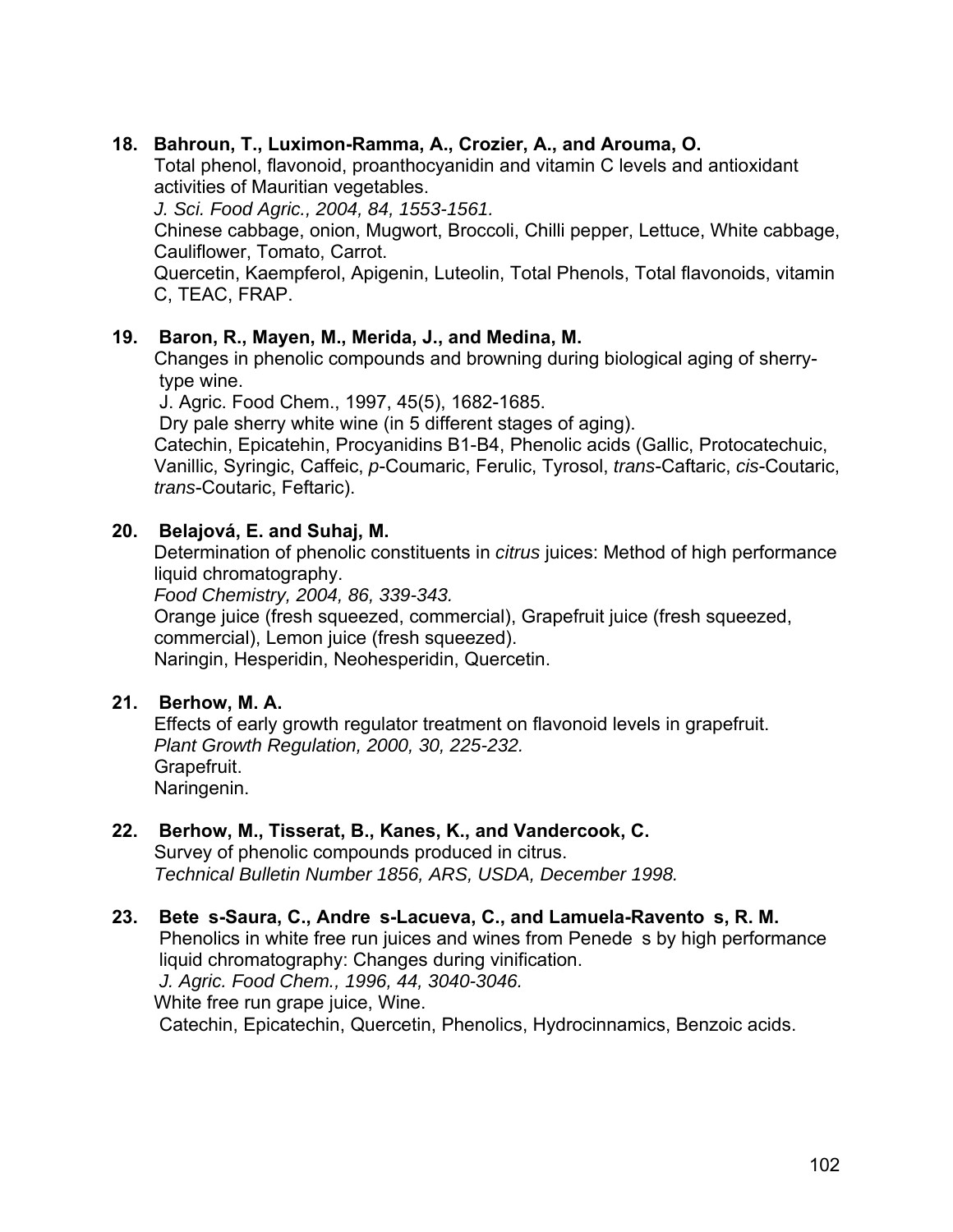### **24. Bermudez-Soto, M. J., and Tomás-Barberan, F. A.**

Evaluation of commercial red fruit juice concentrates as ingredients for antoxidant functional juices.

*Eur. Food Res Technol., 2004, 219, 133-141.* 

Juice concentrates of Chokeberry, Elderberry, Blackcurrant, Strawberry, red Grape, Redcurrant, Cherry, Plum, Raspberry.

Cyanidin, Delphinidin, Neochlorogenic acid, Quercetin, Myricetin, Hydroxycinnamic acid derivatives, Flavan-3-ols, Ellagic acid derivatives, total Phenolics., ABTS, DDPH.

# **25. Bilyk, A., and Sapers, G. M.**

 Varietal differences in the quercetin, kaempferol, and myricetin contents of highbush blueberry, cranberry, and thornless blackberry fruits.  *J. Agric. Food Chem., 1986, 34, 585-588.*

 Highbush blueberry (Earliblue, Weymouth, Coville, Bluetta), Cranberry (Stevens, Early black, Ben Lear, Franklin, McFarlin, Howes), Thornless Blackberry (Smoothstem, Black Satin, Dirksen Thornless, Hull Thornless, Thornfre). Quercetin, Kaempferol.

# **26. Bilyk, A., and Sapers, G. M.**

Distribution of quercetin and kaempferol in lettuce, kale, chive, garlic chive, leek, horseradish, red radish, and red cabbage tissues.

*J. Agric. Food Chem., 1985, 33, 226-228.*

Lettuce (Augusta, Buttercrunch, Minneto, Summer Bibb, Tom Tumb, Barcarolle, Burpee Bibb, Fordhook, Paris White), Chive, Garlic chive, Leek, Kale (Dwarf Siberian, Vates BlueCurled Dwar), Red cabbage, Horse radish, Red radish. Quercetin, Kaempferol.

# **27. Bilyk, A., Cooper, P. L., and Sapers, G. M.**

Vaietal differences in distribution of qercetin and kaempferol in onion (*Allium cepa* L.) Tissue.

*J. Agric. Food Chem., 1984, 32, 274-276.*

Onions (Carmen hybrid, Sweet Spanish Utah, Early Yellow Globe, Yellow Globe Hybrid, Sweet Spanish Hybrid, Red Hamburger, Walla Walla, Evergreen Long White Bunching).

Quercetin, Kaempferol.

### **28. Blekas, G., Vassilakis, C., Harizanis, C., Tsimidou, M., and Boskou, D. G.**  Biophenols in table olives.

*J. Agric. Food Chem., 2002, 50, 3688-3692.*  Tablee olives: green, black, kalamata. Luteolin, Hydroxytyrosol, Total phenolics.

# **29. Brenes, M., Garcia, A., Garcia, P., and Garrido, A.**

Rapid and complete extraction of phenols from olive oil and determination by means of a coulometric electrode array system.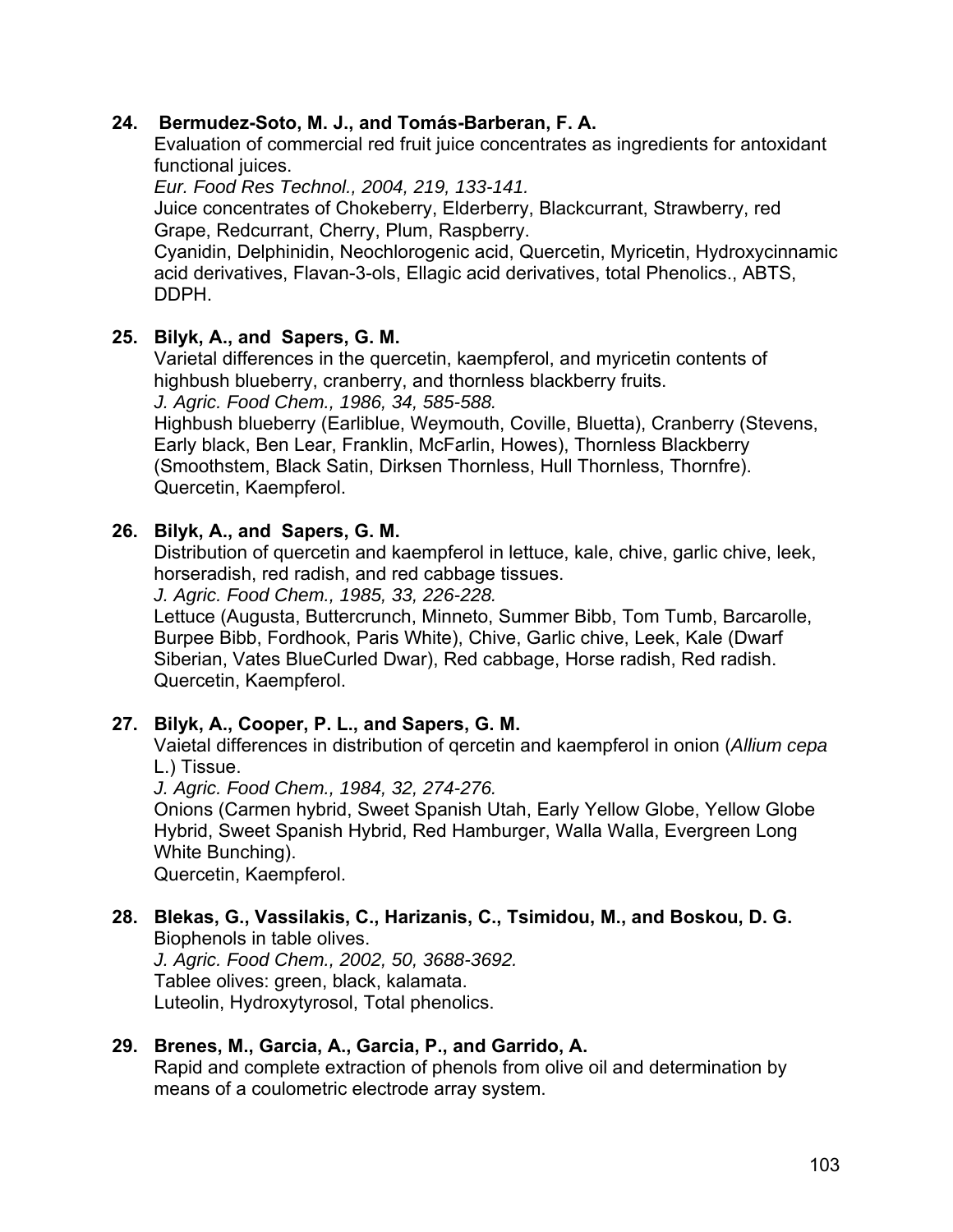*J. Agric. Food Chem., 2000, 48, 5178-5183.*  Olive oil. Apigenin, Luteolin, Other phenolic compounds.

# **30. Bolling, B. W., Dolinkowski. G., Blumberg, J. B., and Chen, C.-Y.**

 Polyphenol content and antioxidant activity of Calfornia almonds depend on cultivar and harvest year. *Food Chemistry, 2010, 122, 819-825.*  California almonds – 7 varieties. Catechin, Epicatechin, Isothamnetin, Kaempferol, Narinenin.

# **31. Bonvehi, J. S. and Coll, F.**

Evaluation of bitterness and astringency of polyphenolic compounds in cocoa powder. *Food Chemistry, 1997, 60(3), 365-370.* 

Cocoa powder. Epicatechin.

# **32. Bonvehí, J. S., Torrentó, M. S., and Lorente, E. C.**

Evaluation of polyphenolic and flavonoid compounds in honeybee-collected pollen produced in Spain.

*J. Agric. Food Chem., 2001, 49, 1848-1853.*

Honeybee–collected pollen.

Quercetin, Myricetin, Kaempferol, Isorhamnetin, 3,4-dihydroxybenzoic acid, Vanillic acid, Syringic acid, *p*-Coumaric acid, *o*-Coumaric acid.

# **33. Breitfellner, F., Solar, S., and Sontag, G.**

Radiation induced chemical changes of phenolic compounds in strawberries. *Radiat. Phys. Chem., 2003, 67, 497-499.*  Strawberries (whole, full red). (+)-Catechin, (-)-Epicatechin, Quercetin-3-glucoside, Kaempferol-3-glucoside.

# **34. Bronner, W. E., and Beecher, G. R.**

Method of determining the content of catechins in tea infusions by highperformance liquid chromatography. *J. Chromatogr. A, 1998, 805, 137-142.* Black tea, Green tea, Jasmine tea. Epicatechin, Epicatechin-gallate, Epigallocatechin, Epigallocatechin-gallate.

# **35. Bronner, W. E., and Beecher, G. R.**

Extraction and measurement of prominent flavonoids in orange and grapefruit juice concentrates.

*J. Chromatogr. A, 1995, 705, 247-256.* Orange juice concentrate, Grapefruit concentrate. Hesperidin, Naringin, Narirutin.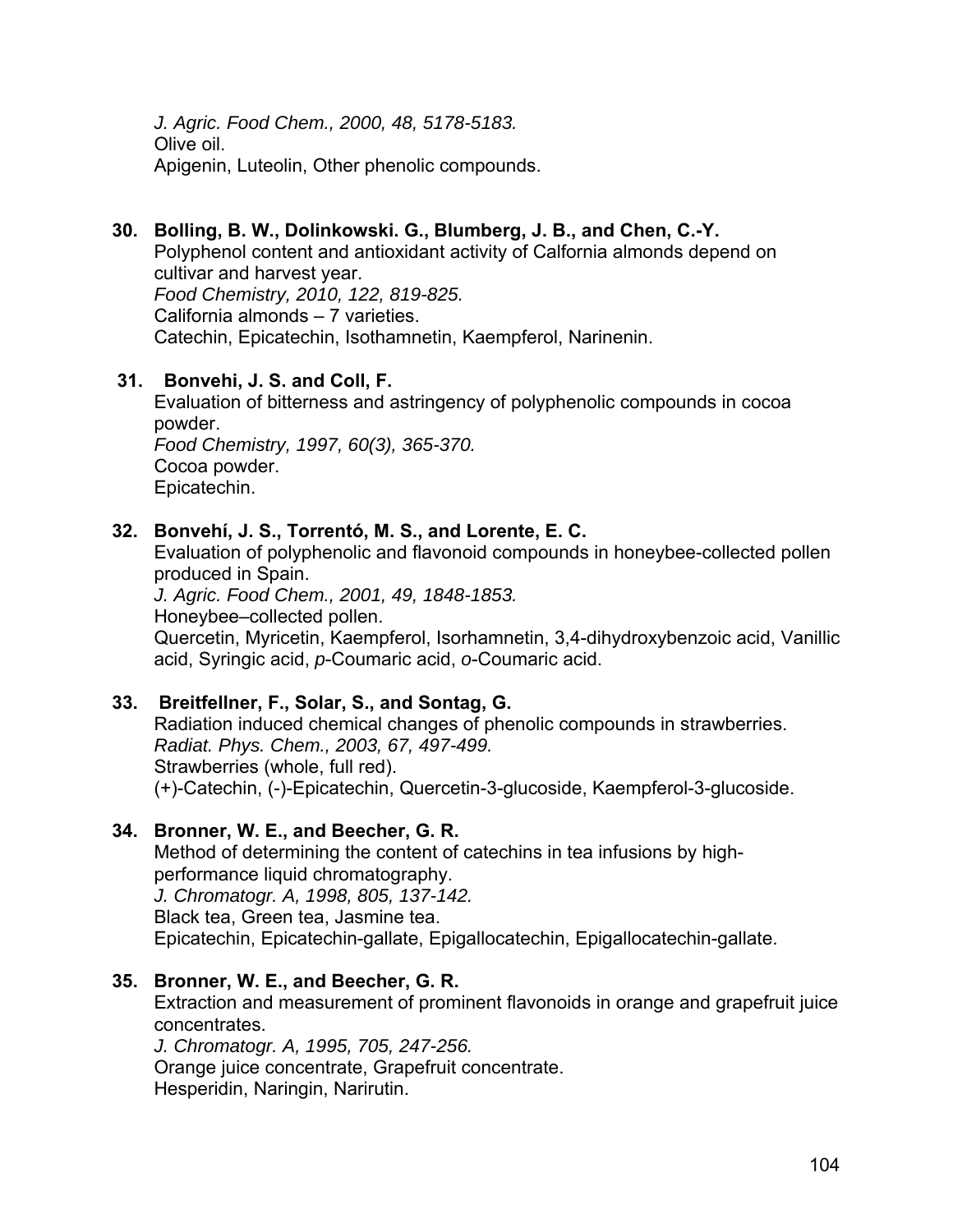**36. Buendía, B., Gil, M. I., Tudela, J. A., Gady, A. L., Medina, J. J., Soria, C., López, J. M., and Tomas-Barberán, F. A.** 

HPLC-MS analysis of proanthocyanidin oligomers and other phenolics in 15 strawberry cultivars.

*J. Agric. Food Chem.,2010, 58, 3916-3926.* 

Straw berries (15 cultivars).

Cyanidin, Pelargonidin, Total anthocyanins, Individual and total ellagitannins, Individual and total ellagic acid conjugates, Kaempferol, Quercetin,, Individual and total phenolic acids, Proanthocyanidins.

### **37. Burda, S., Oleszek, W., and Lee, C. Y.**

Phenolic compounds and their changes in apples during maturation and cold storage.

*J. Agric. Food Chem., 1990, 38, 945-948.* Apples (Golden Delicious, Empire, Rhode Island Greening). Epicatechin, Quercetin glucosides, Procyanidin B2, Chlorogenic acid.

### **38. Careri, M., Elviri, L. Mangia, A., and Musci, M.**

Spectrophotometric and coulometric detection in the high-performance liquid chromatography of flavonoids and optimization of sample treatment for the determination of quercetin in orange juice.

*J. Chromatogr. A, 2000, 881, 449-460.* Orange juice. Ericitrin, Narirutin, Naringin, Hesperidin, Quercetin.

### **39. Carmona, M., Sánchez, A. M., Ferreres, F., Zalacain, A., Tomas-Barberán, F. A., and Alonso, G. L.**

Identification of the flavonoid fraction in saffron spice by LC/DAD/MS/MS: Comparative study of samples from different geographical origins. *Food Chemistry, 2007, 100, 445-450.*  Saffron. Kaempferol derivatives.

# **40. Chamkha, M., Cathala, B., Cheynier, V., and Douillard, R.**

Phenolic composition of champagnes from chardonnay and pinot noir vintages. *J. Agric. Food Chem., 2003, 51, 3179-3184.* 

Champagnes (Chordonay and Pinot noir).

 Catechin, Epicatechin, Quercetin, Gallic acid, Protocatechuic acid, Caffaric acid, Coutaric acid, Caffeic acid, Vanillin, p-Coumaric acid, Ferulic acid, transresveratrol, Total hydroxycinnamics, Total flavonoids, Totak benzoicacids, Other phenolics, Tyrosol.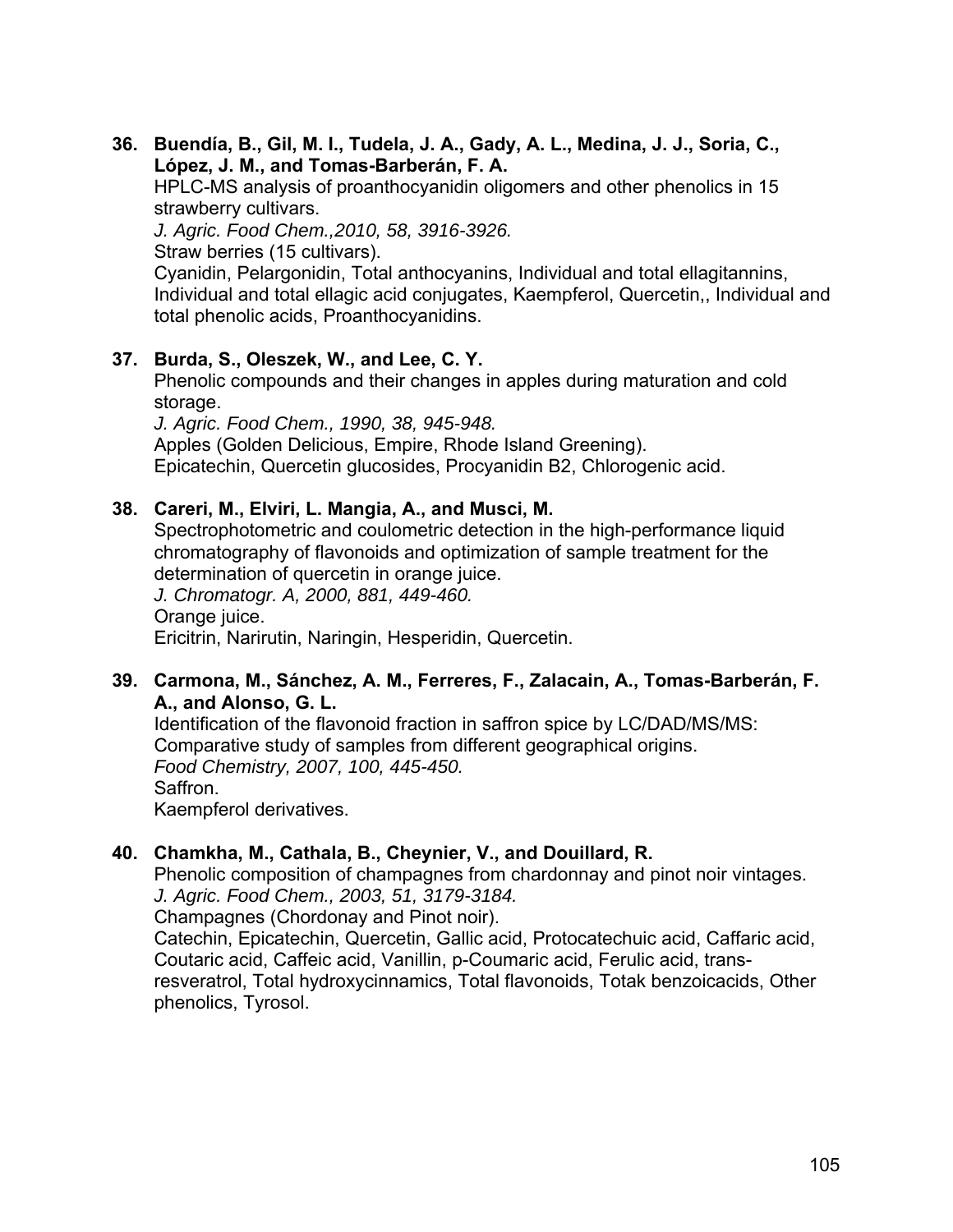## **41. Chang, Q., and Wong, Y-S.**

Identification of flavonoids in Hakmeitau beans (*Vigna sinensis*) by highperformance liquid chromatography-electron-spray mass spectrometry (LC-ESI/MS).

*J. Agric. Food Chem., 2004, 52, 6694-6699.* 

Hakmeitau (black seed cultivar of cow pea).

Cyanidin, Delphinidin, Malvidin, Peonidin, Petunidin, Quercetin, Kaempferol, Myricetin.

**42. Chaovanalikit, A., and Wrolstad, R. E.**  Anthocyanin and polyphenolic composition of fresh and processed cherries. *J. Food Sci., 2004, 69(1), 73-83.*  Sweet Cherries (Bing-frsh, frozen, canned; Royal Ann, Rainier), Sour Cherries (Montmorency). Cyanidin, Pelargonodin, Peonidin, Petunidin.

## **43. Charron, C. S., Clevidence, B. A., Britz, S. J., and Novotny, J. A.**

Effect of dose size on bioavailability of acylated and nonacylated anthocyanins from red cabbage (Brassica oleracea L. var. Capitata). *J. Agric. Food Chem., 2007, 55, 5354-5362.*  Red cabbage. Cyanidin.

## **44. Chen, H., Zuo, Y., and Deng, Y.**

Separation and determination of flavonoids and other phenolic compounds in cranberry juice by high-performance liquid chromatography. *J. Chromatgr. A, 2001, 913, 387-395.* Cranberry juice. Catechin, Myricetin, Quercetin, Chlorogenic acid, *p*-Coumaric acid, Benzoic acid., *p*-Anisic acid.

#### **45. Cho, M. J., Howard, L. R., Prior, R. L., and Clark, J. R.**

Flavonol glycosides and antioxidant capacity of various blackberry and blueberry genotypes determined by high-performance liquid chromatography/mass spectrometry.

*J. Sci. Food Agric., 2005, 85, 2149-2158.*  Blackberriea, blueberries. Myricetin, Quercetin, Total flavonols, Total phenolics, ORAC, PCL (photochemiluminescence assay).

## **46. Chu, Y-H., Chang, C-L., and Hsu, H-F.**

Flavonoid content of several vegetables and their antioxidant activity.

*J. Sci. Food Agric., 2000, 80, 561-566.*

Perilla, sponge gourd, Water spinach, Sweet potato leaves (green), Sweet potato leaves (purple), Leaf lettuce, Chinese kale, Red malabar nightshade, Cucumber, Purple cabbage, Crown daisy, Spinach, Chinese cabbage, White cabbage,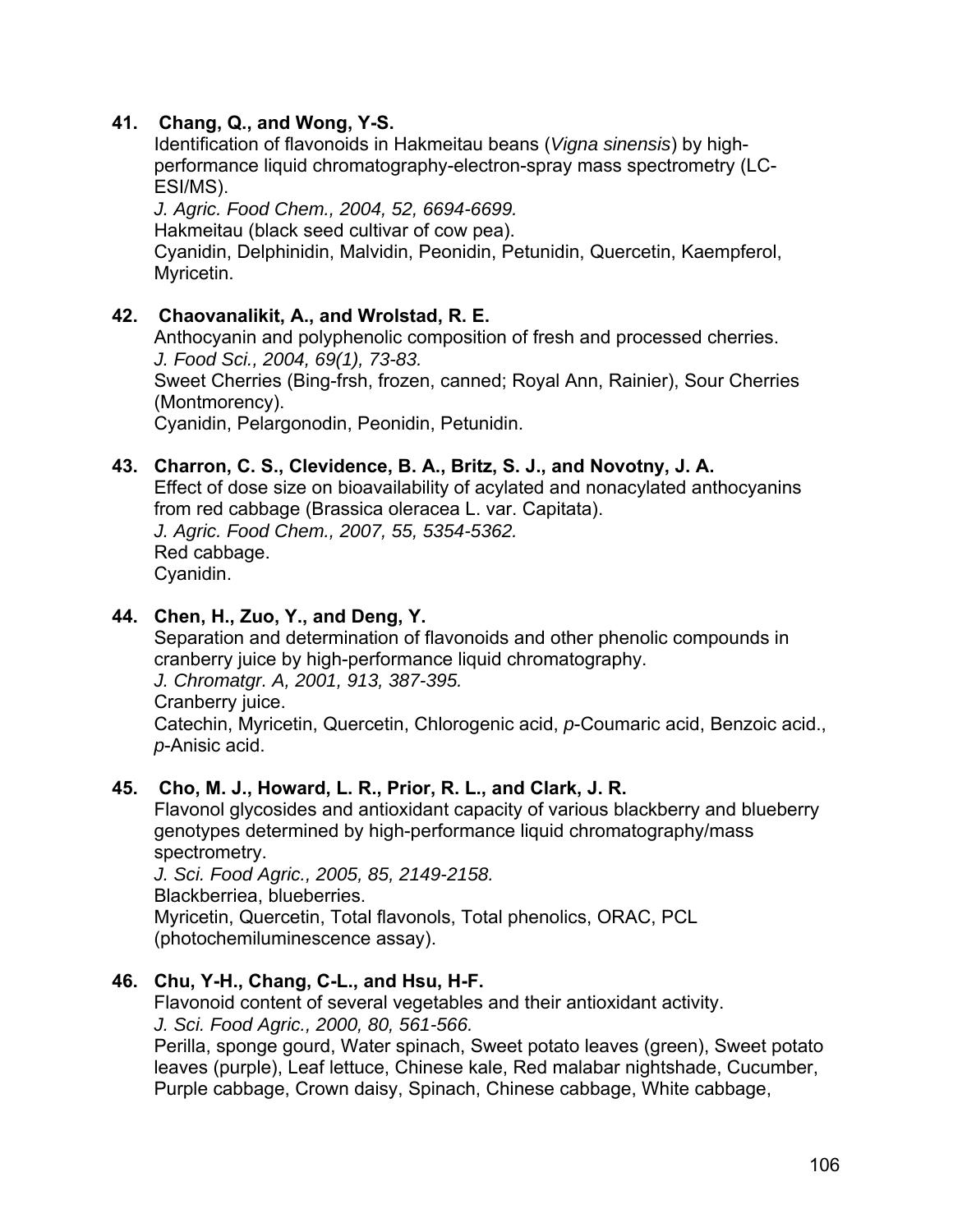Gynura, Onion (interior), Onion (outer leaves), Potato. Quercetin, Kaempferol, Myricetin, Apigenin, Luteolin.

- **47. Chun, O. K., Smith, N., Sakagawa, A., and Lee, C. Y.**  Antioxidant properties of raw and processed cabbages. *Int. J. Food Sci. Nutr., 2004, 55, 191-199.*  Cabbage – Green, Napa, Red, Savoy, Saurkraut (bagged, canned, glass jar), pickled red. Cyanidin, Kaempferol, Myricetin, Quercetin, Apigenin, Luteolin, Ascorbic acid, Total phenolics, Total flavonoids, VCEAC (vitamin C equivalent antioxidant capacity).
- **48. Chun, O. K., Kim, D-O., Moon, H. Y., Kang, H. G., and Lee, C. Y.**  Contribution of individual polyphenolics to total antioxidant capacity of plums. *J. Agric. Food Chem., 2003, 51, 7240-7245.*  Plums (Beltsville Elite, Cacaks Best, Castlton, Early Magic, Empress, Longjhon, Mirabellier, Ny101, N6, N9, Stanley). Caffeoylquinic acid, Cyanidin, Peonidin, Quercetin.
- **49. Cortacero-Ramrez, S., Segura-Carretero, A., Cruces-Blanco, C., Romer-Romero, M. L., and Fernndez-Gutirrez, A.**

Simultaneous determinationof multiple constituents in real beer samples of different origins by capillary zone electrophoresis. *Anal. Bioannl. Chem., 2004, 380, 831-837.* Beers. Rutin, Epicatechin, Catechin.

**50. Crozier, A., Jensen, E., Lean, M. E. J., and McDonald, M. S.**  Quantitative analysis of flavonoids by reversed-phase high-performance liquid chromatography. *J. Chromatogr. A, 1997, 761, 315-321.*  Onion, Celery.

Quercetin, Luteolin, Apigenin.

## **51. Crozier, A., Lean, M. E. J., McDonald, M. S., and Black, C.**

Quantitative analysis of the flavonoid content of commercial tomatoes, onions, lettuce, and celery.

*J. Agric. Food Chem., 1997, 45, 590-595.*

Tomatoes (Spanish varieties, Scottish, Dutch beef, Spanish cherry, English cherry), Onions (red, white), Lettuce (Round, Green salad, Lollo Biondo), Celery (green and white), Tomatoes (Scottish) - cooked, Onions (White) - cooked. Quercetin, Luteolin, Apigenin.

**52. Dani, C., Vanderlinde, O. R., Bonatto, D., Salvador, M., and Henriques, J. A. P.**  Phenolic content and antioxidant activities of white and purple juices manufactures with organically – or conventionally-produced grapes.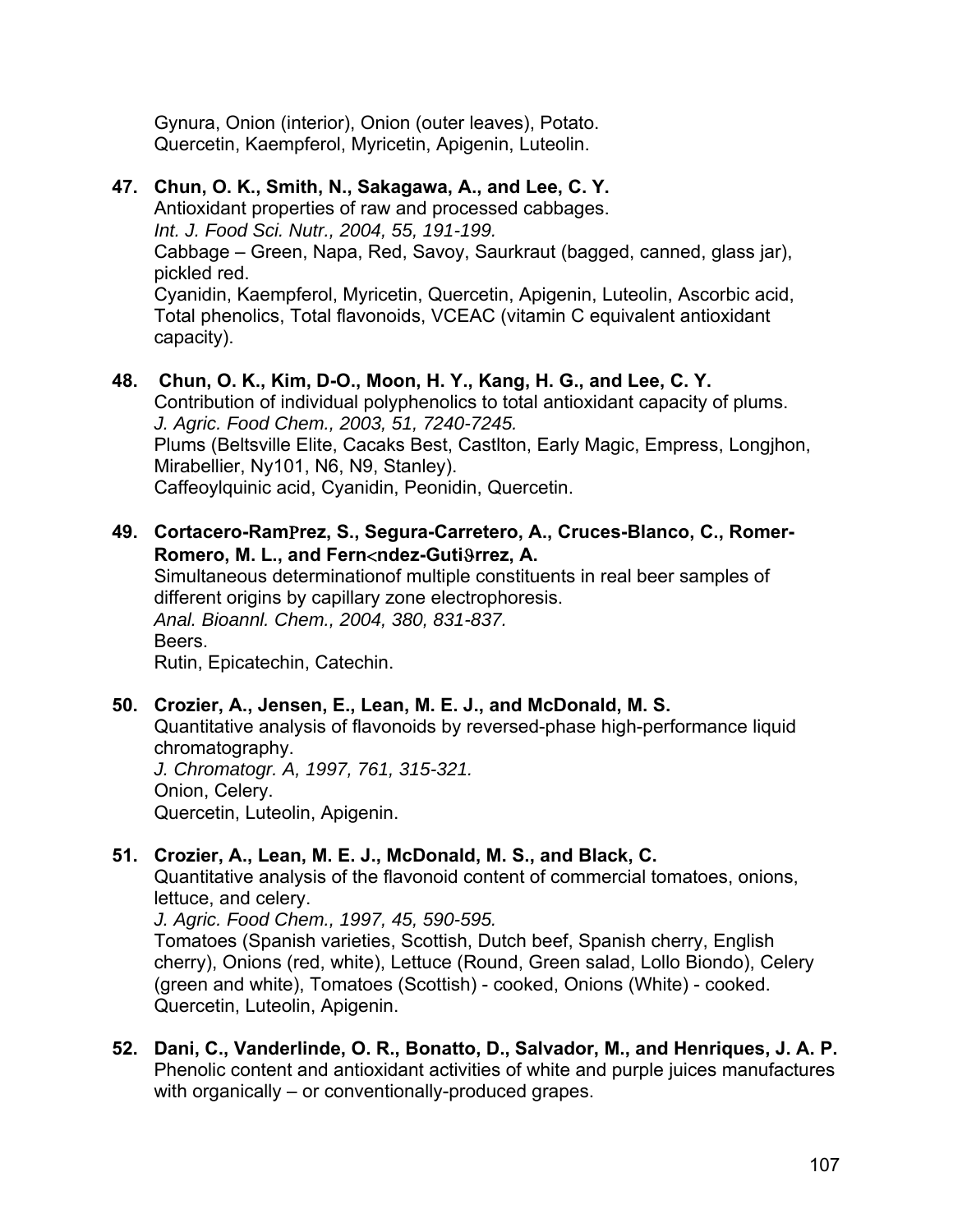*Food Chem. Toxicol., 2007, 45, 2574-2580.*  Grapes (Bordo, Niagara) juices. Cyanidin, Delphinidin, Malvidin, Peonidin, Catechin, Epicatechin, Procyanidins.

## **53. da Silva, F. L., Escribano-Bailón, M. T., Pérez-Alonso, J. J., Ricas-Gonzalo, J. C., and Santos-Buelga, C.**

 Anthocyanin pigments in strawberry. *LWT, 2007, 40, 374-382.*  Strawberry. Cyanidin, Pelargonidin.

## **54. de Brito, E. S., de Araújo, M. C. P., Alves, R. E., Carkeet, C., Clevidence, B. A., and Novotny, J. A.**

 Anthocyanins present in selected tropical fruits: Acerola, Jambolão, Jussara, and Guajiru.

*J. Agric. Food Chem., 2007, 55, 9389-9394.* 

Acerola, Jambolão, Jussara,Guajiru.

 Cyanidin, Delphinidin, Malvidin, Pelargonidin, Peonidin, Petunidin, Total anthocyanins.

## **55. de Brito, E. S., de Araújo, M. C. P., Lin, L-Z., and Harnly, J.**

 Determination of the flavonoid component of cashew apple (Anacardium occidentale) by LC-DAD-ESI/MS. *Food Chemistry, 2007, 105, 1112-1118.*  Cashew apple. Kaempferol, Myricetin,Quercetin.

## **56. de Freitas, V.A.P., Glories, Y., and Monique, A.**

Developmental changes of procyanidins in grapes of red *Vitis vinifera* varieties and their composition in respective wines. *Am. J. Enol. Vitic., 2000, 51(4), 397-403.*  Wine-Merlot and Cabernet Sauvignon. (+)-Catechin, (-)-Epicatechin, (-)-Epicatechin gallate, Procyanidins dimers: B1-B8, Trimer C1, Total dimers + C1, Total dimers + catechins.

#### **57. De la Torre-Carbot, K., Jauregui, O., Gimeno, E., Castellote, A. J., Lamuela-Raventós, R. M., and López-Sabater, M. C.**  Charaterization and quantification of phenolic compounds in olive oil by solid-

phase extraction, HPLC\_DAD, and HPLC-MS/MS. *J. Agric. Food Chem., 2005, 53, 4331-4340.* 

Olive oils.

Apigenin, Luteolin, Other phenolic compounds.

## **58.** de **Pascual-Teresa, S., Santos-Buelga, C., & Rivas-Gonzalo, J.C.**

Quantitative analysis of flavan-3-ols in Spanish foodstuffs and beverages.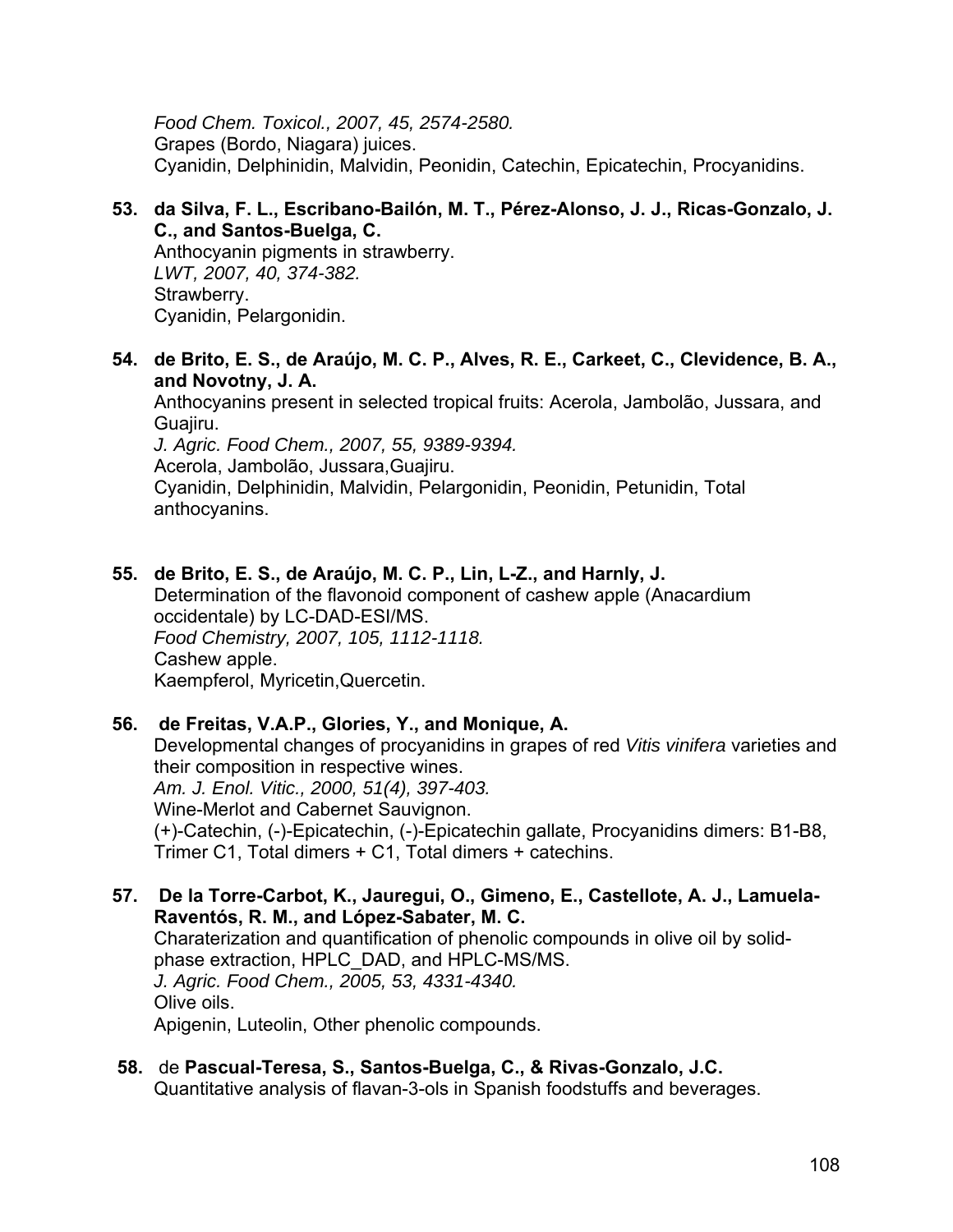#### *J. Agric. Food Chem., 2000, 48, 5331-5337.*

Apple (Golden), Apple (Granny Smith), Apple Renette, Apple (Red Delicious), Apricot, Avocado, Banana, Blackberry, Blueberry, Cherry, Chestnut, Custard apple, Early fig, Grape (red), Grape (white), Kiwi, Medlar, Peach, Pear (Blanquilla), Pear (Conferencia), Persimmon, Pineapple, Plum, Pomegranate, Quince, Raspberry, Redcurrent, Strawberry, Strawberry tree fruit, Aubergine, Broad bean, Carrot, Courgette, Lettuce, Onion, Pea, Pepper (red), Pepper (green), Tomato, Chickpea, French bean, Lentil, Pinto bean, White bean, Cider, Coffee, Soluble cacao, Tea (black), Tea (green), Wine (red), Wine (rose), Wine (white), Beer, Bee pollen, Chocolate, Wheat flour.

Gallocatechin, Catechin, Epigallocatechin, Epicatechin, Epigallocatechin gallate, Epicatechin-3O-gallate, Procyanidins B1-B5, B7, C1.

## **59. del Caro, A., Piga, A., Vacca, V., and Agabbio, M.**

Changes of flavonoids, vitamin C, and antioxidant capacity in minimally processed citrus segments and juices during storage.

*Food Chemistry, 2004, 84, 99-105.*

Oranges (Shamouti and Salustiana– segments and juice), Mandarin (Palazelli segments), Red blush grapefruit juice, Minneola tangelo.

Narirutin, Naringin, Hesperidin, Didymin. Neohesperidin, Poncirin, vitamin C.

#### **60. del Mar Verde Mndez, C., Foster, M.P., Rodríguez-Delgado, M.Á., Rodríguez-Rodríguez, E.M., and Romero, C.D.**

Content of free phenolic compounds in bananas from Tenerife (Canary Islands) and Ecuador.

*Eur. Food Res. Technol, 2003, 21, 287-290.* 

Bananas. (greenhouse, organic, outdoor).

Catechin, Gallic acid.

## **61. Dhuique-Mayer, C., Caris-Veyrat, C., Ollitrault, P., Curk, F., and Amiot, M-J.**

 Varietal and interspecific influence on micronutrient contents in citrus from the Mediterranean area.

*J. Agric. Food Chem., 2005, 53, 2140-2145.* 

 Oranges – Salustiana, Hamlin, Maltaise, Shamouti, Sanguinelli, Valencia, Pera, Cara-cara, Mandarin, Clementine.

Hesperetin, Naringenin, carotenoids.

## **62. Dietrych-Szostak, D., and Oleszek, W.**

Effect of processing on the flavonoid content in buckwheat (Fagopyrum esculentum Möench) grain. *J. Agric. Food Chem., 1999, 47, 4384-4387.* Buckwheat. Rutin, Apigenin.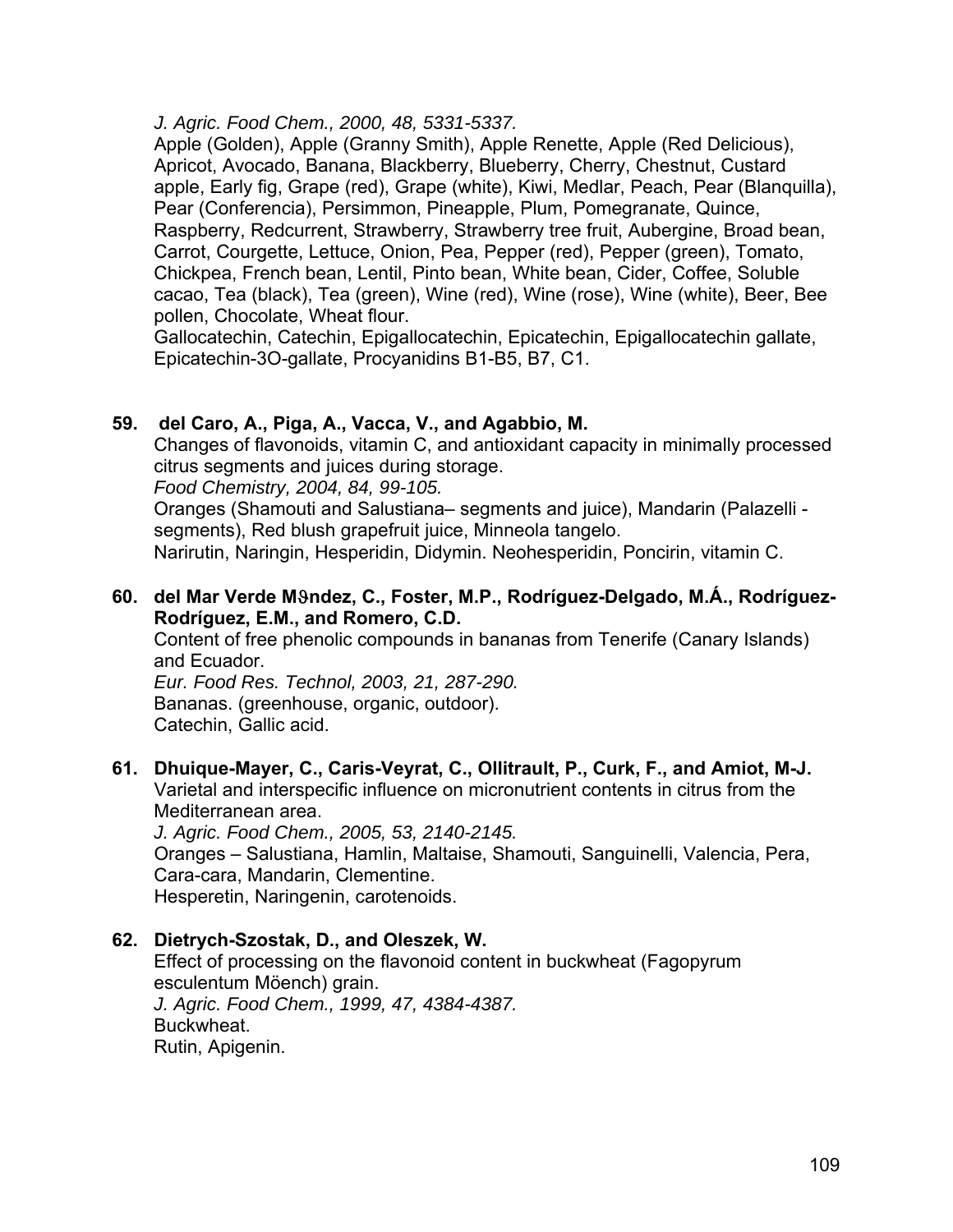- **63. Dinelli, G., Bonetti, A., Minelli, M., Marotti, I., Catizone, P., and Mazzanti, A.**  Content of flavavonols in Italian bean (Phaseolus vulgaris L.) ecotypes. *Food Chemistry, 2006, 99, 105-114.*  Italian bean ecotypes –Sarconi, Lamon, Zolfino del Pratomagno. Kaempferol and conjugates.
- **64. Ding, Z., Kuhr, S., and Engelhardt, U. H.**  Influence of catechins and theaflavins on the astrigent taste of black tea brews. *Z Lebensm Unters Forsch, 1992, 195, 108-111.* Black tea. Catechin, Epicatechin, Epicatechin-gallate, Epigallocatechin, Epigallocatechingallate, Theogallin, Gallic acid, Caffeine.

#### **65. Dougherty, M. H., and Fisher, J. F.**

Quality of commercial, canned, single-strength grapefruit juice produced in florida during the 1975-76 and 1976-77 citrus season. *Proc. Fla. State Hort. Soc., 1977, 90, 168-170.* Grapefruit juice, canned, single strength. Naringin, Limonin.

**66. Dragovic-Uzelac, V., Delonga, K., Levaj, B., Djakovic. S., and Pospisil, J.** 

 Phenolic profiles of raw apricots, pumpkins, and their purees in the evaluation of apricot nectar and jam authenticity.

*J. Agric. Food Chem., 2005, 53, 4836-4842.* 

Apricot, Apricot jam, Pumpkin.

 Catechin, Epicatechin,Kaempferol, Quercetin, Chlorogenic acid, Caffeic acid, p-Coumaric acid, Syringic acid, Ferulic acid.

## **67. Dragovic-Uzelac, V., Pospisil, J., Levaj, B., and Delonga, K.**

 The study of phenolic profiles of raw apricots and apples and their purees by HPLC for the evaluation of apricot nectars and jams authenticity.

*Food Chemistry, 2005,91, 373-383.* 

Apricots, Apples and their purees.

 Catechin, Epicatechin,Kaempferol, Quercetin, Chlorogenic acid, Caffeic acid, p-Coumaric acid, Ferulic acid, Phloretin.

#### **68. Dragovic-Uzelac, V., Levaj, B., Mrkic, V., Bursac, D., Boras, M.**

The content of polyphenols and carotenoids in three apricot cultivars depending on stage of maturity and geographical region.

*Food Chemistry, 2007, 102, 966-975.* 

Apricots (cv.s Keckemetska ruza, Madjarska najbolja, Velika rana).

 Catechin, Epicatechin,Kaempferol, Quercetin, Chlorogenic acid, Caffeic acid, p-Coumaric acid, Ferulic acid, Procyanidin B1, B2, B3, Carotenoids.

**69. Dueñas, M., Pérez-Alonso, J. J., Santos-Buelga, C., and Escribano-Bailón, T.**  Anthocyanin composition in fig (Ficus carica L.).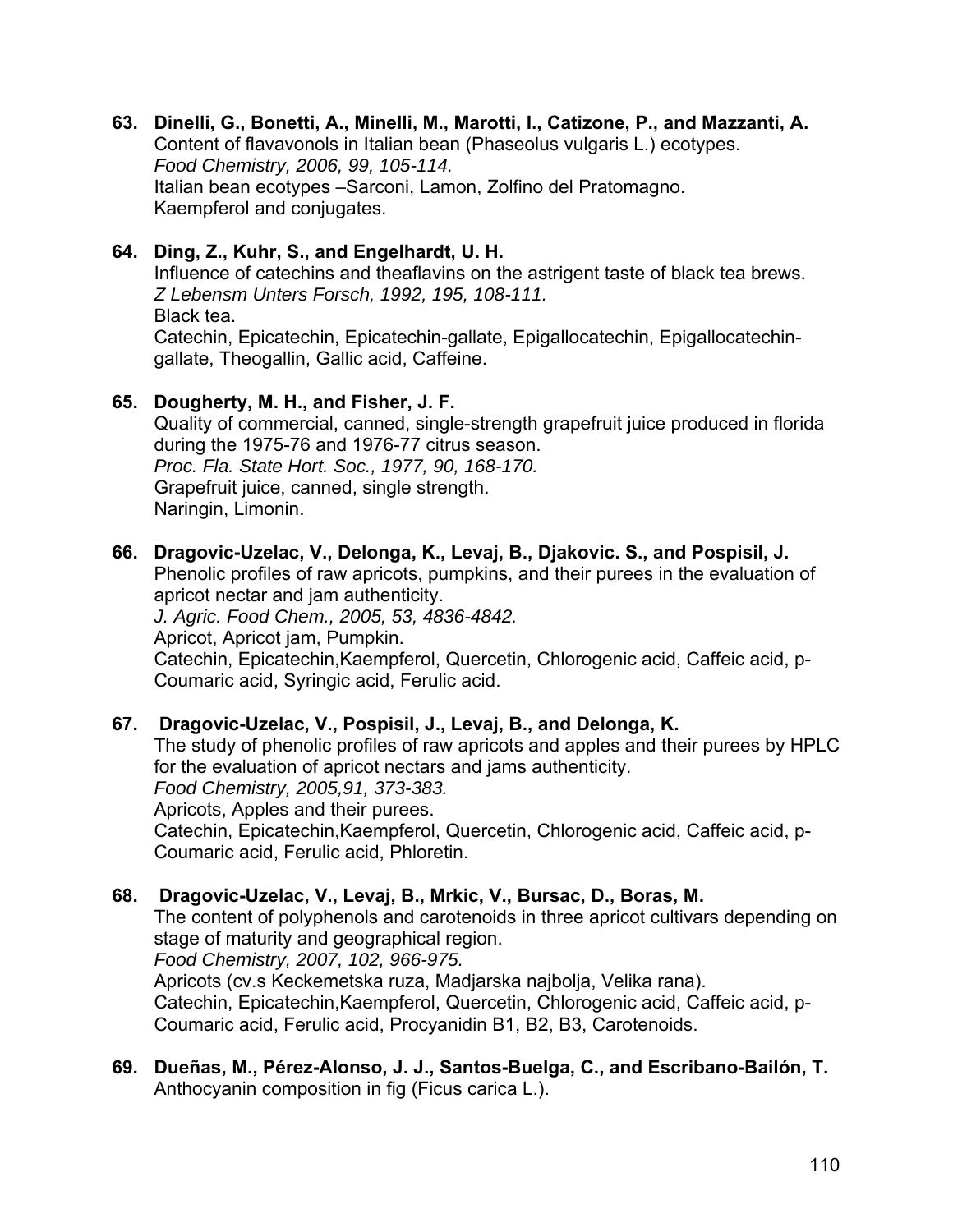*J. Food Comp. Anal., 2008, 21, 107-115.*  Fig. Cyanidin, Pelargonidin, Peonidin.

## **70. Dugo, P., Favoino, O., Presti, M.L.,Luppino, R., Dogo, G., and Mondello, L.**

Determination of anthocyanins and related components in red wines by micro- and capillary HPLC.

*J. Sep. Sci., 2004, 27, 1458-1466.*  Red wine (Cabernet Sauvignon). Delphinidin, Cyanidin, Petunidin, Peonidin, Malvidin.

## **71. Dugo, G., Saitta, M., Guifrida, F., Vilasi, F., and La Torre, G. L.**

Determination of resveratrol and othe phenolic compounds in experimental wines from grapes subjected to different pesticide treatments. *Ital. J. Food Sci., 2004,16, 305-321.* White wines (from Compania and Sicily), Red wines (Tuscany). Rutin, Kaempferol, Myricetin, Quercetin, Isorhamnetin and Rhamnetin.

## **72. DuPont, M.S., Mondin, Z., Williamson, G., & Price, K.R.**

Effect of variety, processing, and storage on the flavonoid glycoside content and composition of lettuce and endive.

*J. Agric. Food Chem., 2000, 48(9), 3957-3964.* 

Lettuce (Varieties: iceberg, green batavia, cos remus, green salad bowl, green oak leaf, red oak leaf, lollo biondo, lollo rosso), Endive (Varieties: fine frisee, escarole, coarse frisee).

Quercetin glucosides, Luteolin 7-O-glucuronide, Cyanidin glucosides, Kaempferol glucosides, Totals.

## **73. Dykes, l., Seitz, L. M., Rooney, W. L., and Rooney, L. W.**

 Flavonoid composition of red sorghum genotypes. *Food Chemistry, 2009, 116, 313-317.*  Red Sorghum. Apigenin, Luteoloin, Apigeninidin, Luteolinidin, Eridictyol, Naringenin.

#### **74. Escribano-Bailón, M. T., Alcalde-Eon, C., Muñoz, O., Rivas-Gonzalo, J., and Santos-Buelga, C.**

 Anthocyanins in berries of maqui (Aristotelia chlensis (Mol.) Stuntz). *Phytochem. Anal., 2006, 17, 8-14.*  Maqui berries. Cyanidin, Delphinidin.

## **75. Espinosa-Alonso, L. G., Lygin, A., Widholm, J.M., Valverde, M. E., and Paredes-Lopez, O.**

Polyphenols in wild and weedy Mexican commom beans (Phaseolus vulgaris L.). *J. Agric. Food Chem., 2006, 54, 4436-4444.*  Jampas, Pinto Kaempferol. Quercetin, Daidzein, Coumestrol, Phenolic acids.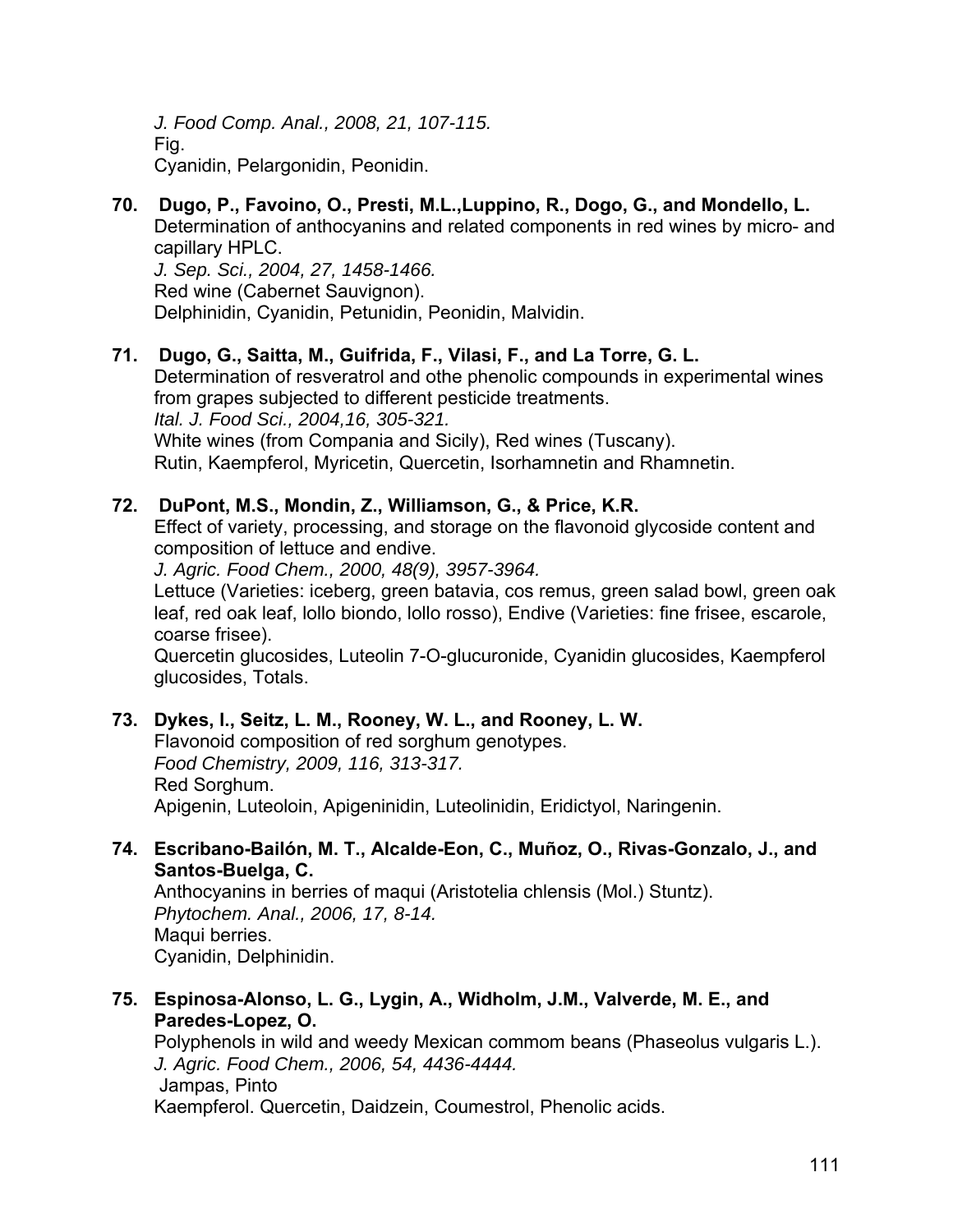**76. Ewald, C., Fjelkner-Modig, S., Johansson, K., Sjöholm, I., and Åkesson. B.**  Effect of processing on major flavonoids in processed onoins, green beans, and peas. *Food Chem., 1999, 64, 231-235.*

Onion - raw, cooked, Green beans - raw, cooked, Peas - raw, cooked. Quercetin, Kaempferol.

**77 Fanasca, S., Rouphael, Y., Venneria, E., Azzini, E., Duazzo, A., and Maiani, G.**  Antioxidant properties of raw and cooked spears of green asparagus cultivars. *Int. J. Food Sci. Technol., 2009, 44, 1017-1023.*  Asparagus, green, raw, cooked. Quercetin, Ferulic acid, Total phenols, Carotenoids.

#### **78. Fan-Chiang H-J., and Wrolstad, R. E.**  Anthocyanin pigment composition of blackberries. *Journal of Food Science, 2005, 70 (3), C198-C202.*  Balckberries and blackberry juice. Cyanidin.

**79. Fang, F., Li, J-M., Zhang, P., Tang, K., Wang, W., Pan, Q-H., and Huang, W-D.**  Effects of grape veriety, harvest date, fermentation vessel and wine ageing on flavonoid concentration in res wines. *Food Res. Int., 2008, 41, 53-60.*  Wines – Chardonay, Cabernet sauvignon, Cabernet Franc, Merlot, Marselan, Petit Verdot, Beimei, Beichun, Beihong. Galangin, Isorhamnetin, Kaempferol, Luteolin, Myricetin, Quercetin, Luteolin, Morin.

# **80. Fang, F., Li, J-M., Pan, Q-H., and Huang, W-D.**

Determination of red wine flavonoids by HPLC and effect of aging. *Food Chemistry, 2007, 101, 428-433.*  Red wine. Galangin, Isorhamnetin, Kaempferol, Luteolin, Myricetin, Quercetin, Luteolin, Morin.

## **81. Fang, Z., Zhang, M., and Wang, L.**

 HPLC-DAD-ESIMS analysis of phenolic compounds in bayberries (Myrica rubra Sieb. Et Zucc.) *Food Chemistry, 2007, 100, 845-852.*  Bayberries. Kaempferol, Myricetin, Quercetin, Gallic acid, Protocatechuic acid, Total phenolics.

## **82. Faudale, M., Viladomat, F., Bastida, J., Poli, F., and Codina, C.**

 Antioxidant activity and phenolic composition of wild, edible, and medicinal fennel from different Mediterranean countries.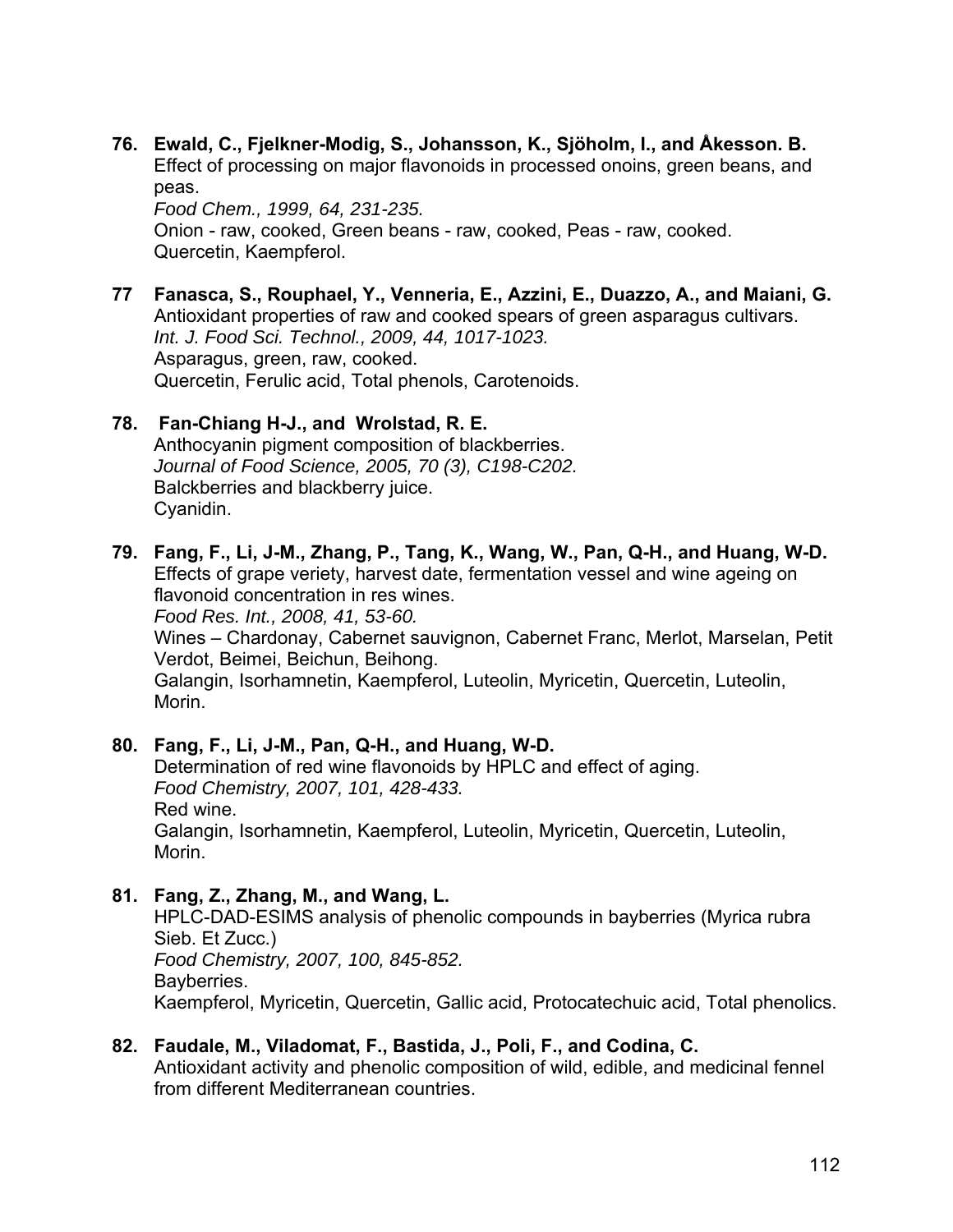*J. Agric. Food Chem., 2008, 56, 1912-1920.*  Fennnel. Eriodictyol, Quercetin, Caffeoylquinic acid.

#### **83. Ferracane, R., Pelligrini, N., Visconti, A., Graziani, G., Chiavaro, E., Miglio, and Fogliano, V.**

Effects of different cooking methods on antioxidant profile, antioxidant capacity, and physical characteristics of artichoke. *J. Agric. Food Chem., 2008, 56, 8601-8608.*  Artichokes – raw, boiled, steamed, fried.

Apigenin, Caffeoylquinic acid, carotenoids, TEAC, FRAP, TRAP.

## **84. Ferreres, F., Gil, M. I., and Tomás-Barberán, F. A.**

Anthocyanins and flavonoids from shredded red onion and changes during storage in perforated films. *Food Res. Int., 1996, 29, 389-395.*

Onion, red-shredded.

Cyanidin glucosides, Quercetin glucosides.

## **85. Franke, A.A., Custer, L.J., Arakaki, C., and Murphy, S.P.**

Vitamin C and flavonoid levels of fruits and vegetables consumed in Hawaii. *J. Food Comp. Anal., 2004, 17, 1-35.* 

(Vegetables) Beans-cooked (Snap, Yardlong), Broccoli, Cabbage-raw & cooked (bok choi/green, pak choy, red, won bok), Choi sum, Eggplant-cooked (long), Lettuce, Onion (green, red, yellow, local 'Maui'), Peas-cooked from frozen (green), Potato leaves (Sweet), Potato (Sweet, Orange), Potato-cooked (Sweet, Purple), Spinach, Taro leaves-raw & cooked, Tomato (boiled, canned), Watercress; (Fruits) Apple-with and without skin (Fuji, Red Delicious), Blueberries-raw & frozen, Cranberry juice cocktail, Cranberry sauce (jellied), Cranberry (dried, sweetened), Grapefruit (Ruby Red, White), Grape jelly, Grape juice (unsweetened), Grapes-raw (red, seedless), Mango (Hayden, local), Oranges (Local Ka'u, Navel), Papaya, Pineapple, Plum (black, red), Pomelo, Raspberries-frozen, Strawberries-raw & frozen, Tangerines; (Dried Fruits) Prunes (dried, pitted), Raisins; (Juices & Jams) Grape jam, Grape juice, Guava jam.

Myricetin, Quercetin, Kaempferol, Luteolin, Apigenin, Narirutin, Naringin, Hesperidin, Neohesperidin, Naringenin, Hesperetin, Delphinidin, Cyanidin, Pelargonidin.

## **86. Frankel, E. N., Waterhouse, A. l., and Teissedre, P. L.**

Principal phenolic phytochemicals in selected California wines and their antioxidant activity in inhibiting oxidation of human low-density lipoproteins.

*J. Agric. Food Chem., 1995, 43, 890-894.*

Red and White wines - California.

Catechin, Epicatechin, Cyanidin, Malvinidin, Rutin, Quercetin, Myricetin. Gallic acid, Caffeic acid, Resveratrol.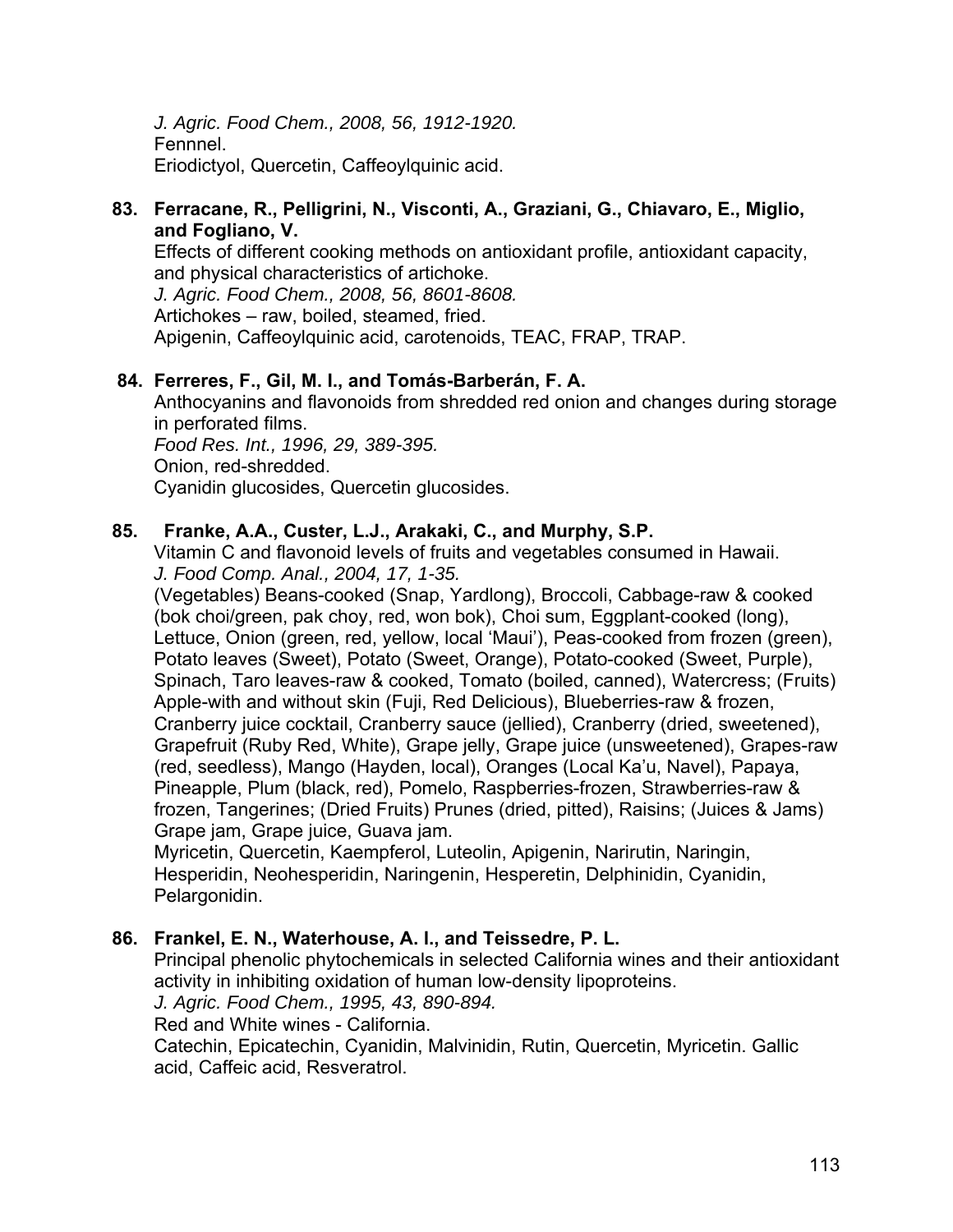**87. Fuentes-Alventosa, J. M., Rodríguez, G., Cermeño, P., Jiménez. A., Guilén, R., Fernández-Bolaños, J., and Rodríguez-Arcos, R.** 

 Identification of flavonoid diglycosides in several genotypes of asparagus from Huétor-Tájar population variety. *J. Agric. Food Chem., 2007, 55, 10028-10035.*  Asparagus – wild triguero.

Isorhamnetin, Kaempferol, Quercetin.

#### **88. Fuleki, T. and Ricardo da Silva, J.M.**

Catechin and procyanidin composition of seeds from grape cultivars grown in Ontario.

*J. Agric. Food Chem., 1997, 45, 1156-1160.*  Grapes red and white ( vinifera , Hybrid, labrusca). Catechin, Epicatechin, Procyanidins (B1, B2, B3, B4, C1, T2).

## **89. Gamache, P., Ryan, E., and Acworth, I. N.**

Analysis of phenolic and flavonoid compounds in juice beverages using highperformance liquid chromatography with coulometric array detection.

*J. Chromatogr., 1993, 635, 143-150.*

Orange juice (Blend, Navel, Hamlin, Valencia)

Hesperidin, Narirutin, Naringin, ascorbate, Cysteine, Methionine, Tryptophan, Tyrosine.

## **90. Gambelli, L., and Santorini, G.P.**

Polyphenols content in some Italian red wines of different geographical origins. *J. Food Comp. Anal., 2004, 17, 613-618.* 

Red wines: Puglia region (Montepulciano/Troia, Troia, Primitivo/Tarantino), Molise region (Montepulciano/Aglianico, aglianico), Cabernet sauvignon (Fruili, Chile, California).

Malvidin, Peonidin, Petunidin, Cyanidin, Delphinidin, Quercetin, Apigenin, Myricetin, Resveratrol.

## **91. Gao, L., and Mazza, G.**

Characterization, quantitation, and distribution of anthocyanins and colorless phenolics in sweet cherries.

*J. Agric. Food Chem., 1995, 43, 343-346.*

Cherries - sweet, 7 cultivars.

Cyanidin, Peonidin, Pelargonidin, Chlorogenic acid, p-Coumarylquinic acid.

#### **92. Gao, L., and Mazza, G.**

Quantitation and distribution of simple and acylated anthocyanins and other phenoics in blueberries.

*J. Food Sci., 1994, 59, 1057-1059.*

Blueberries -10 lowbush and 2 highbush varieties.

Cyanidin, Delphinidin, Malvidin, Peonidin, Petunidin, Chorogenic acid.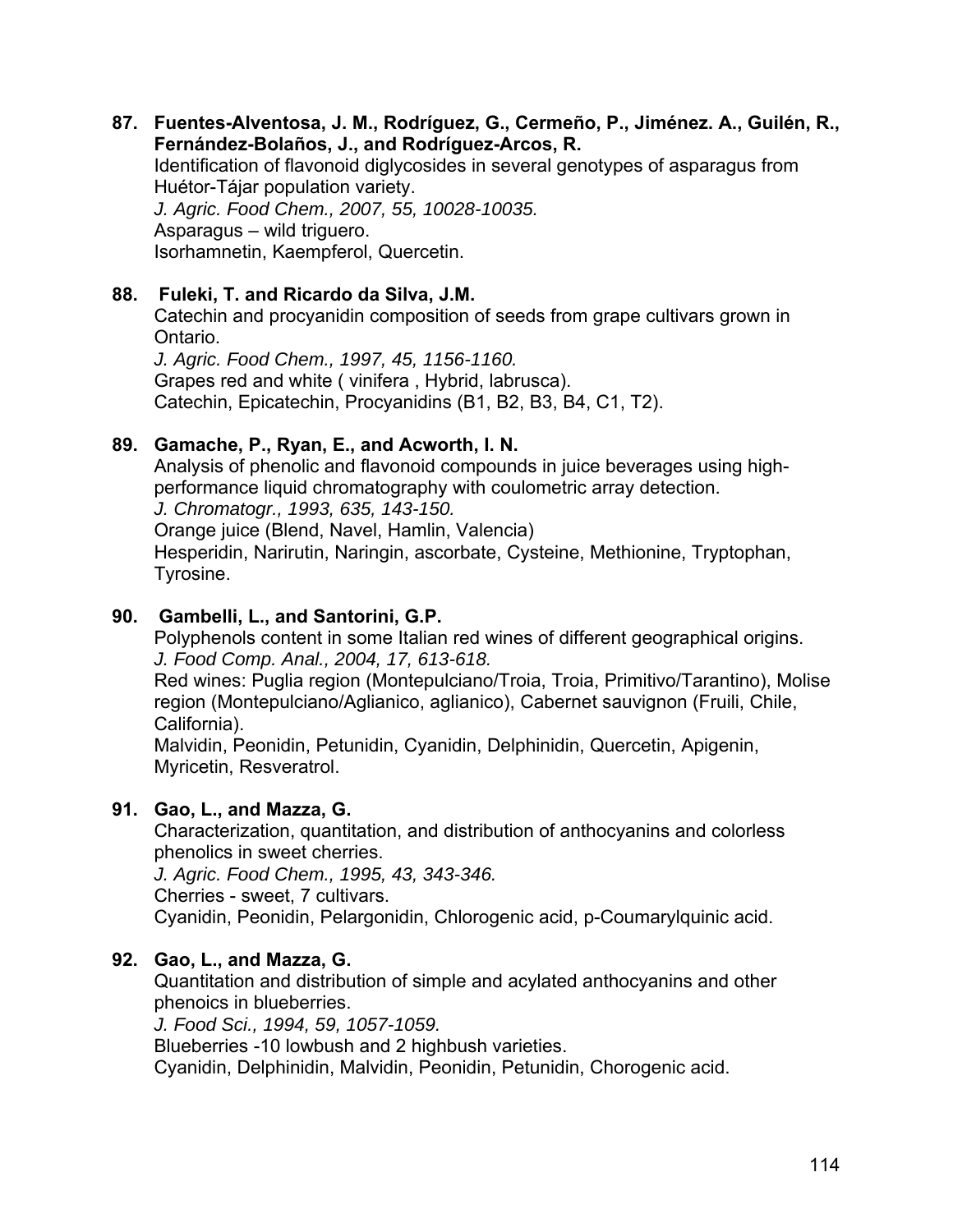**93. Garćia, A., Brenes, M., Romero, C., Garćia, P. and Garrido, A.** Study of phenolic compounds in virgin olive oil of the Picual variety. Olive oil (Picual variety). Luteolin, α,β,γ topherols, Other phenolic compounds.

#### **94. Garcia-Viguera, C., Zafrilla, P., and Tomas-Barberán, F.A.**

The use of acetone as an extraction solvent for anthocyanins from strawberry fruit. *Phytochem. Anal., 1998, 9, 274-277.*  Strawberries (Camarosa – fresh, frozen; Chandler, Oso Grnade, and Tudla – frozen). Cyanidin, Pelargonidin.

#### **95. Gennaro, L., Leonardi, C., Esposito, F., Salucci, M., Maiani, G., Quaglia, G., and Fogliano, V.**

Flavonoid and carbohydrate contents in tropea red onions: Effects of homelike peeling and storage.

*J. Agric. Food Chem., 2002, 50, 1904-1910.* 

Tropea red onion.

Delphinidin 3-glucosylglucoside, Cyanidin conjugates, Quercetin 4'-glucoside, Fructose, Glucose, Sucrose.

#### **96. Ghiselli, A., Nardini, M., Baldi, A., and Scaccini, C.**

Antioxidant activity of different phenolic fractions separated from an Italian red wine.

*J. Agric. Food Chem., 1998, 46(2), 361-367.*  Italian red wine. Catechin, Epicatechin, Free anthocyanins (Delphinidin, Cyanidin, Petunidin, &

Malvidin glucosides), Flavonols (Quercetin, Myricetin, & Kaempferol glucosides), Procyanidins B1, B2, B3, B6, Hydroxycinnamoyltartaric acids, Phenolic acids.

## **97. Gil, M. I., Ferreres, F., Ortiz, A., Subra, E., and Tomas-Barberan, F. A.**

Plant phenolic metabolites and floral origin of Rosemary honey. *J. Agric. Food Chem., 1995, 43, 2833-2838.* Rosemary honey. Quercetin, Kaempferol, Isorhamnetin, Luteolin, Apigenin.

## **98. Giuffrida, D., Salvo, F., Ziino, M., Toscano, G., and Dugo, G.**

Initial investigation on some chemical constituents of capers (*Capparis Spinosa L.*) from the island of Salina. *Ital. J. Food Sci., 2002, 14(1), 25-33.*  Capers-raw & pickled. Rutin, Kaempferol-3-rutinoside, Kaempferol-3-glucoside, Quercetin, Kaempferol, Total phenolics, Fatty acids, proximates.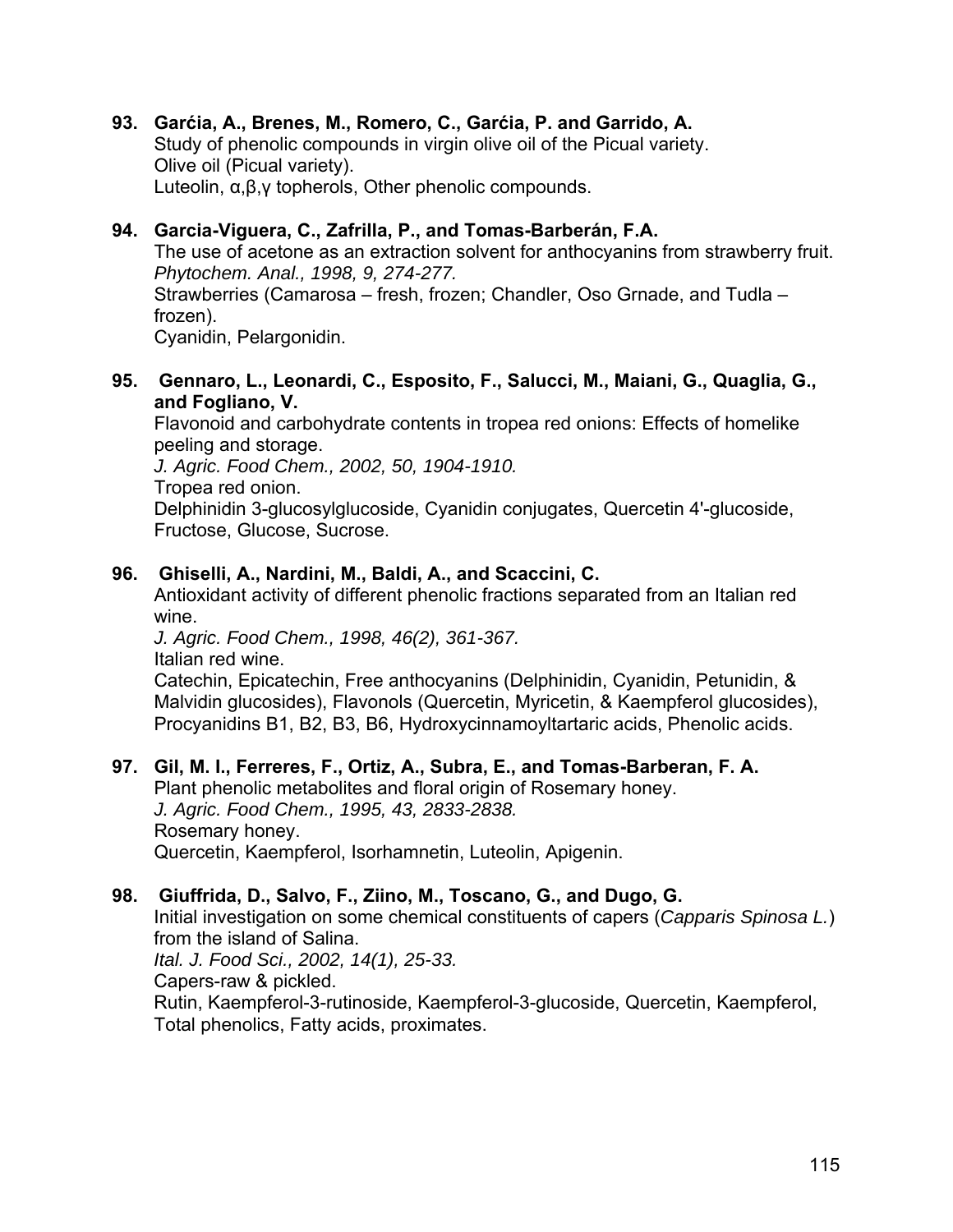#### **99. Gliszczyńska-Świgł0, A., Kałuźewicz, A., Lemańska, K., Knaflewski, M., and Tyrakowska, B.**

 The effect of solar radiation on the flavonol content in broccoli inflorescence. *Food Chemistry, 2007, 100, 241-245.*  Broccoli – Maraton, Lord, Fiesta. Kaempferol, Quercetin

#### **100. Goldberg, D.M., Karumanchiri, A., Tsang, E., and Soleas, G.J.**

Catechin and epicatechin concentrations of red wines: regional and cultivar-related differences.

*Am. J. Enol. Vitic., 1998, 49(1), 23-34.* 

Red wines (from Australia, Bordeaux, Burgundy, California, Beaujolais, Canada, Central Europe, Italy, Midi & Provence, Pacific Northwest, Iberian Peninsula, South Africa, Rhone Valley, & South America). Catechin, Epicatechin, Total catechins.

#### **101. Goldberg, D.M., Tsang, E., Karumanchiri, A., Diamandis, E.P., Doleas, G., and Ng, E.**

Method to assay the concentrations of phenolic constituents of biological interest in wines.

*Anal. Chem., 1996, 68, 1688-1694.*

Red wines

Catechin, Epicatechin, Trans-Resveratrol, Cis-resveratrol, rutin, quercetin, trans-Polydatin, Cis-Polydatin.

## **102. Gómez-Plaza, E., Gil-Muñoz, R., López-Roca , and J. M., Martínez, A**.

Color and phenolic compounds of a young red wine as discriminanting variables of its status.

*Food Res. Int., 1999, 32, 503-507.*

Red wines.

Catechin, Epicatechin, Delphinidin, Petunidin, Peonidin, Malvidin, Caftaric acid, Coutaric acid, Procyanidins B2, B4, B5.

#### **103. Gonçalves, B., Landbo, A-K., Knudsen, D., Silva, A. P., Moutinho-Pereira, J., Rosa, E., and Meyer, A.**

 Effect of ripeness and postharvest storage on the phenolic profiles of cherries (Prunus avium L.).

*J. Agric. Food Chem., 2004, 52 523-530.* 

Cherries sweet – Burlat, Saco, Summit, Van.

 Cyanidin, Pelargonidin, Peonidin, Catechin, Epicatechin, Quercetin, Chlorogenic acid, p-Coumaroylquinic acid, Hydroxycinnamic acids, Total phenolics.

## **104. Grandi, R., Trifiro, A., Gherardi, S. Calza, M., and Saccani G.**

Characterization of lemon juice on the basis of flavonoid content. *Fruit Processing, 1994, 11, 355-359.* Lemon juice (fresh, commercial).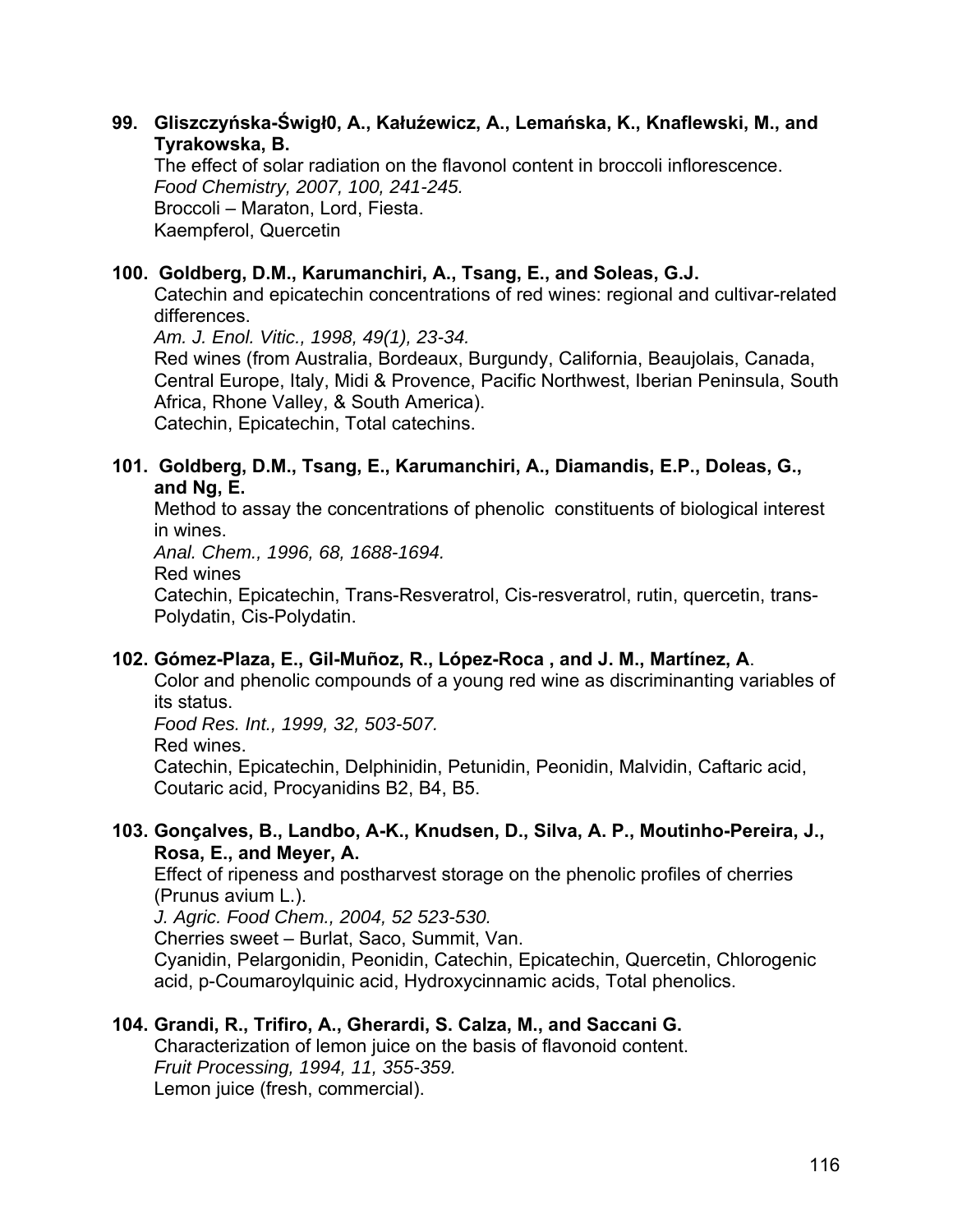Hesperidin, Eriocitrin.

## **105. Gu, L., House, S. E., Wu, X., Ou, B., and Prior, R.**

 Procyanidin and catechin contents and antioxidant capacity of cocoa and chocolate products.

*J. Agric. Food Chem., 2006, 54, 4057-4061.* 

 Cocoa, Chocolate products (milk, dark, baking, unsweetened, natural, Dutched). Catechin, Epicatechin, Procyanidins (mono, 2-3-mers, 4-6-mers, 7-10-mers, polymers), ORAC.

## **106. Guillen, D.A., Barroso, C.G., Perez-Bustamante, J.A.**

Automation of sample preparation as a preliminary stage in the high-performance liquid chromatographic determination of polyphenolic compounds in sherry wines. *J. Chromatogr. A, 1996, 730(1/2), 39-46.* 

Sherry wines (Fino, Amontillado, Oloroso).

Catechin, Hydroxycinnamic acids, Gallic acid, Vanillic acid, Protocatechuic acid, Protocatechualdehyde, *p*-Hydroxybenzaldehyde, Syringaldehyde.

## **107. Häkkinen, S. H., Kärenlampi, S. O., Mykkänen, H. M., and Törrönen, A. R.**

Influence of domestic processing and storage on flavonol contents in berries. *J. Agric. Food Chem., 2000, 48, 2960-2965.*

Strawberry, Raspberry - red, Currant - black, Bilberry, Lingonberry, Strawberry jam, Bilberry soup, Lingonberry - crushed, Lingonberry juice, Currant - black - juice - steam extracted, Currant - black - juice - cold-pressed with pectinase, Crowberry juice - cold-pressed with pectinase, crowberry juice - cold -pressed without pectinase.

## **108. Häkkinen, S. H., Törrönen, A. R.**

Content of flavonols and selected phenolic acids in strawberries and *Vaccinium* species: influence of cultivar, cultivation site and technique.

*Food Res. Int., 2000, 33, 517-524.*

Strawberry (Senga Sengana, Korona, Bounty, Polka, Polka (organic), Jonsok, Jansok (organic), Honeoy, Honeoy (organic).

Quercetin, Kaempferol, Ellagic acid, p-Coumaric acid.

#### **109. Häkkinen, S. H., Kärenlampi, S. O., Heinonen, I. M., Mykkänen, H. M., and Törrönen, A. R.**

Content of flavonols quercetin, myricetin, and kaempferol in edible berries. *J. Agric. Food Chem., 1999, 47, 2274-2279.*

Currant - black - green - red - white, Gooseberry - yellow -red, bog whortleberry, Lingonberry, Cranberry, Bilberry, Blueberry, Strawberry, Chokeberry, Rowanberry, Sweet Rowan, Raspberry - red, Cloudberry, Arctic bramble, Crowberry, Sea buckthorn berry.

Quercetin, Kaempferol, Myricetin.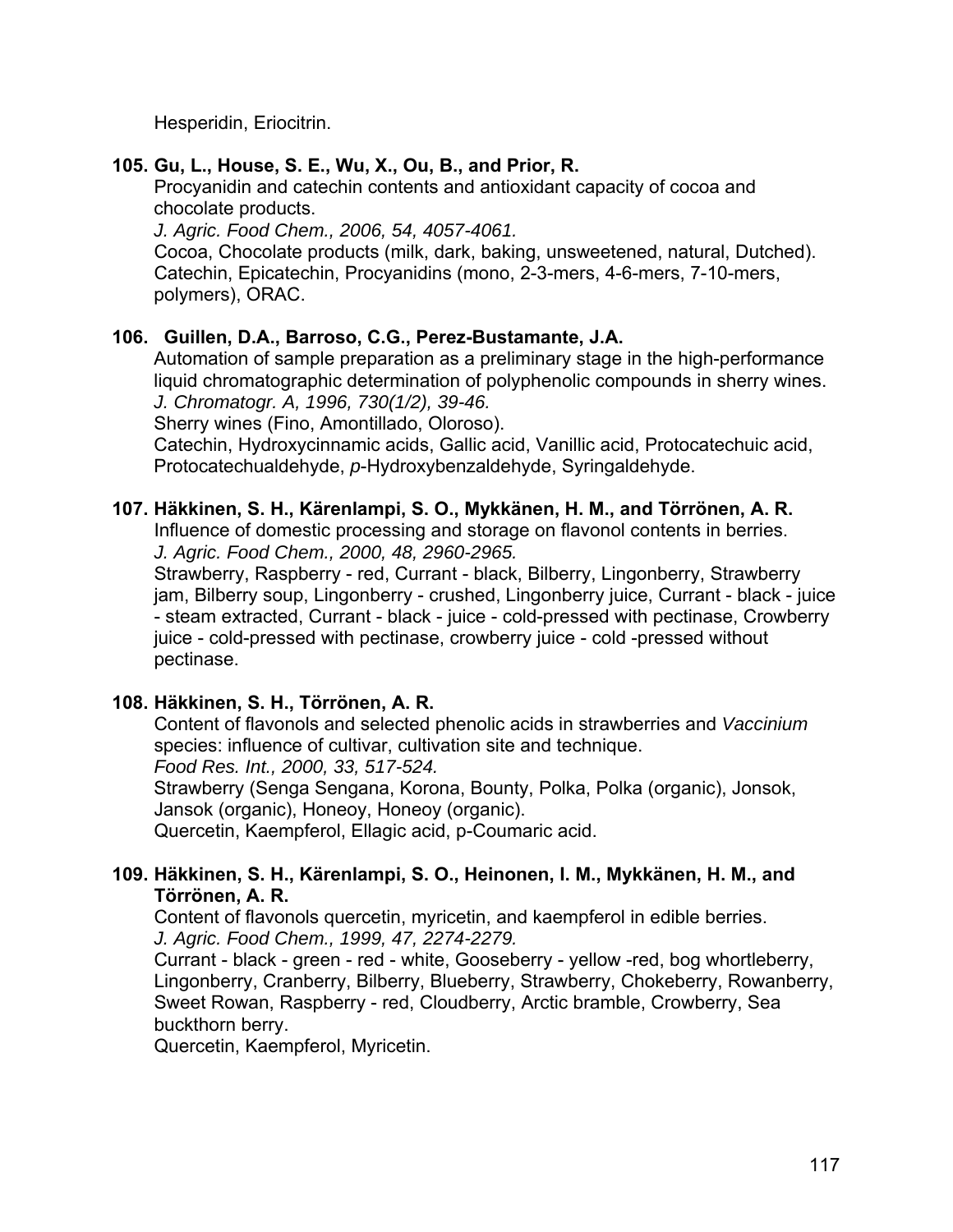#### **110. Harnly, J. M., Doherty, R., Beecher, G. R., Holden, J. M., Haytowitz, D. B., and Bhagwat, S., and Gebhardt S.**

Flavonoid content of U.S. fruits, vegetables, and nuts.

*J. Agric. Food Chem., 2006, 54, 9966-9977.* 

Fruits: Apples Avocados, Bananas, Blackberries, Blueberries, Cantaloupe, Cherries (sweet), cranberries, Dates, Figs (Mission), Grapefruit (white and red), Honeydew melon, Kiwi (green and gold), Nectarines, Oranges (sweet and navel), Peaches, Pears (green), Pineapple (extra sweet), Plums (regular and diamond black), Prunes, Raisins, Raspberries, Strawberries, and watermelon.

Vegetables: Broccoli. Broccoli raab, Carrots, Celery, Lettuce (Butterhead, Green leaf, Iceberg, Red leaf, Romaine), Onions (yellow, sweet), Potatoes (Red, Russet, White), Radishes, Tomatoes.

Nuts: Almonds, Cashews, Hazelnuts, Macademias, Pecans, Pine nuts, Pistachios, and walnuts.

Catechin, Gallocatechin, Catechin Gallate, Gallocatechin Gallate, Epicatechin, Epigallocatechin, Epicatechin Gallate, Epigallocatechin Gallate, Cyanidin, Delphinidin, Malvidin, Pelargonidin, Peonidin, Petunidin, Luteolin, Apigenin, Morin, Myricetin, Quercetin, Hesperetin, Naringenin, Poncirin.

## **111. Harnly, J. M., Doherty, R., Beecher, G. R., Holden, J. M., Haytowitz, D. B., and Bhagwat, S.**

Deternination of 20 prominent flavonoids (as aglycones) in oranges. (unpublished).

## **112. Hayashi, H., Hirako, N., Ikeshiro, Y., and Yamamoto, H.**

Organ specific localization of flavonoids in *Glycyrrhiza glabra* L. *Plant Sci., 1996, 116, 233-238.* Glycirrhiza Glabra L. (Licorice). Isoquercitrin, liquirtigenin glycosides, Isoliquirtigenin glycosides, Pinocembrin, Licoflavonone, Formononetin.

## **113. Hempel, J., and Böhm, H.**

Quality and quantity of prevailing flavonoid glycosides of yellow and green french beans (Phaseolus vulgaris L.). *J. Agric. Food Chem., 1996, 44, 2114-2116.* French Beans - 6 green and 6 yellow varieties. Quercetin, Kaempferol.

## **114. Herrera, M.C., and de Castro, M.D.L.**

Ultrasound-assisted extraction for the analysis of phenolic compounds in strawberries. *Anal. Bioanal. Chem., 2004, 379(7-8), 1106-1112.*  Strawberriec, red. Catechin, Naringin, Ellagic acid, Quercetin, Kaempferol.

## **115. Hertog, M. G. L., Hollman, P. C. H., and van de Putte, B.**

Content of potentially anticarcinogenic flavonoids of tea infusions, wines, and fruit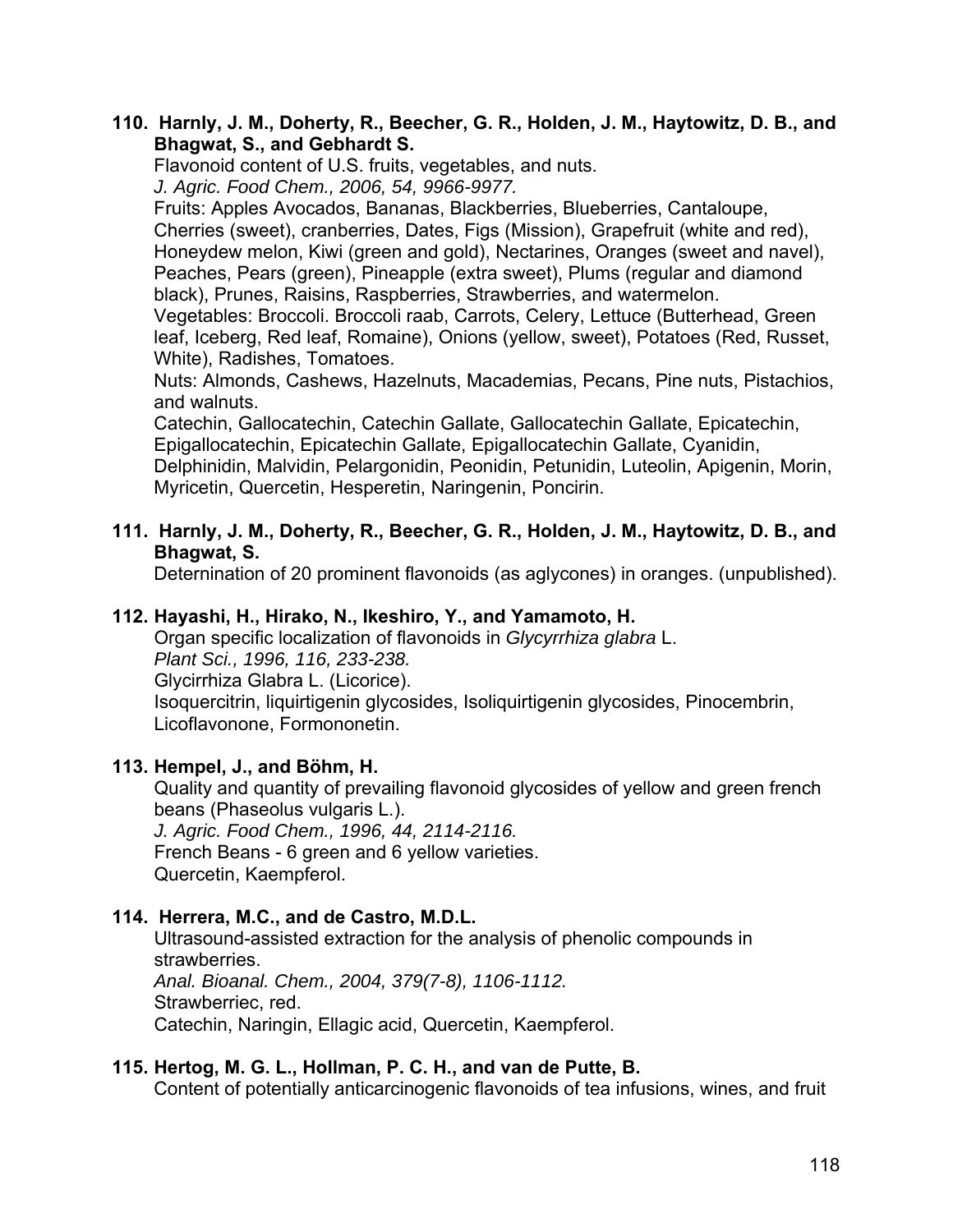juices.

*J. Agric. Food Chem., 1993, 41, 1242-1246.*

Wine -red and white, Apple juice, Grape juice, Tomato juice, Grapefruit juice (fresh), Lemon juice (fresh), Orange juice (fresh), Orange juice (commercial composite), Beer (Heineken), Chocolate milk (semiskimmed), Coffee, Tea infusions (black, oolong, green).

Queretiin Kaempferol, Myricetin, Apigenin, Luteolin.

## **116. Hertog, M. G. L., Hollman, P. C. H., and Katan, M. B.**

Content of potentially anticarcinogenic flavonoids of 28 vegetables and fruits commonly consumed in The Netherlands.

*J. Agric. Food Chem., 1992, 40, 2379-2383.*

Mushroom - raw, canned, Onion, Leek, Beet -red, Turnip grens, Kale - raw, canned, Saurkraut, Cabbage - white, Cauliflower, Brussels sprout, Broccoli, Swedish turnip (Rutabaga), Cabbage - red- raw, frozen, Cabbage - green, Endive, Chicory, Cucumber, Lettuce, French bean - raw, canned, Slicing bean, Pea - raw, canned, Purslane, Radish, Tomato, Spinach - raw, frozen, Broad bean - raw, canned, Pepper - red - sweet, Carrot - raw, canned, Strawberry, Apple (Granny Smith, James Grieve, golden delicious, Elstar, Jonagold, Cox's Orange), Applesauce, Currant - red, Apricot - raw, canned, Pear ( Conference, Beurré Hardy, Doyenne du Comice), Cherry - sweet - raw, canned, Plum, Peach - raw, canned, Grape - white, black.

Quercetin, Kaempferol, Luteolin Myricetin, Apigenin.

## **117. Hertog, M. G. L., Hollman, P. C. H., and Venema, D. P.**

Optimization of a quantitative HPLC determination of potentially anticarcinogenic flavonoids in vegetables and fruits.

*J. Agric. Food Chem., 1992, 40, 1591-1598.* Lettuce, Leek, Onion, Cranberry, Endive, Celery. Quercetin, Kaempferol, Myricetin, Apigenin, Luteolin.

## **118. Holtekjølen, A. K., Kinitz, C., and Knutsen, S. H.**

 Flavanol and bound phenolic acid contents in different barley varieties.  *J. Agric. Food Chem., 2006, 54, 2253-2260.*  Barley – 16 varieties. Catechin, Procyanidins, Phenolic acids (p-Coumaric acid, Ferulic acid).

## **119. Horbowicz, M. and Babik, I.**

Sulforaphane and flavonoid contents in chosen broccoli cultivars. *Veg.crops Res. Bull., 2005, 62, 127-138.*  Broccoli – 8 cultivars. Kaempferol, Quercetin, Total phenols, Sulforaphanes.

#### **120. Hosseinian, F. S. and Beta, T.**

 Saskatoon and wild blueberries have higher anthocyanin contents than other Manitoba berries.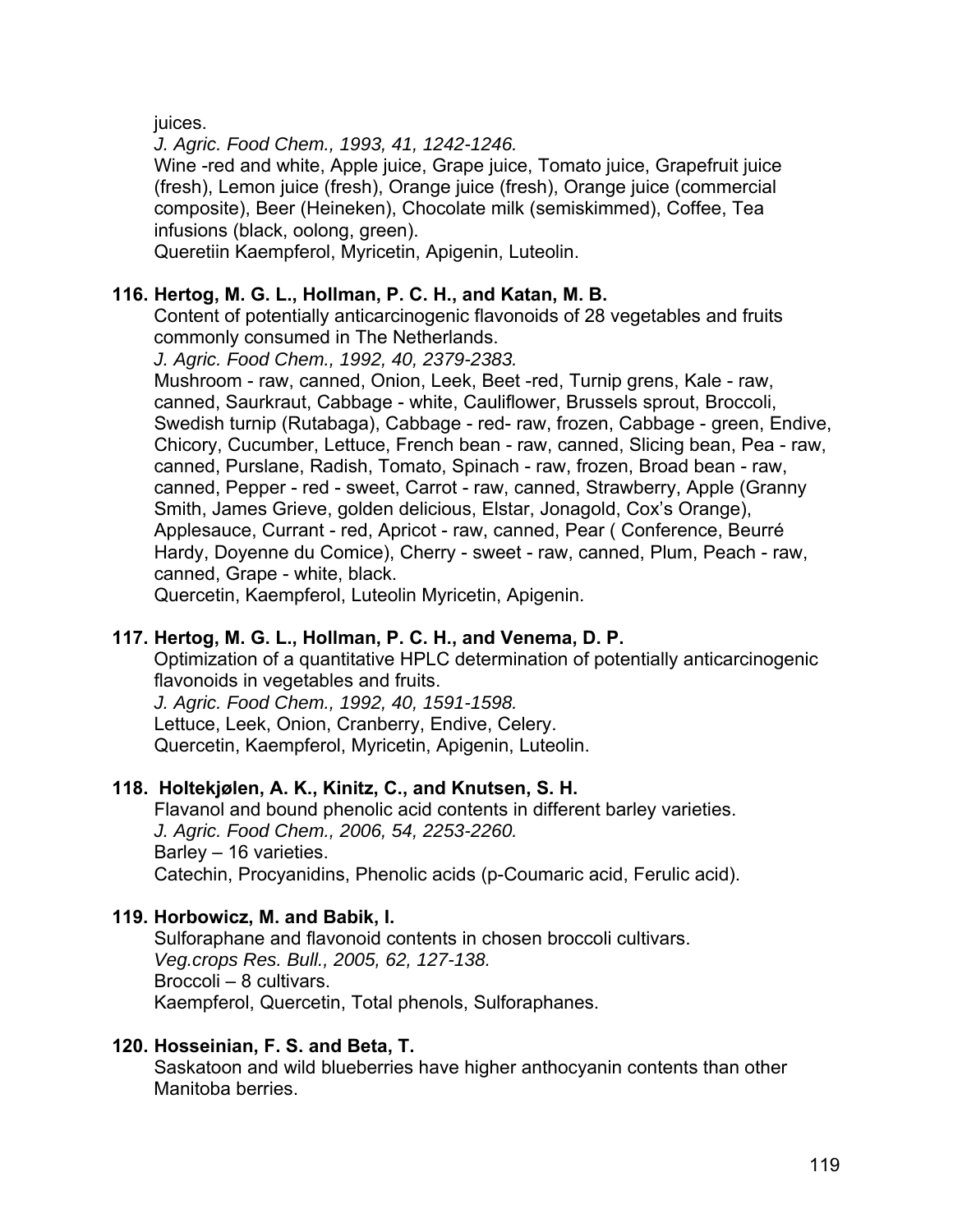*J. Agric. Food Chem., 2007, 55, 10832-10838.* 

 Saskatton berries, Wild Blueberries, Raspberries, Strawberries, Chokeberries, Seabuckthorn berries.

Cyanidin, Delphinidin, Malvidin, Peonidin, Pelargonidin, Petunidin.

## **121. Hosseinian, F. S., Li, W. and Beta, T.**

 Measurement of anthocyanins and other phytochemicals in purple wheat. *Food Chemistry, 2008, 109, 916-924.*  Purple wheat. Cyanidin, Delphinidin, Malvidin, Peonidin, Pelargonidin, Petunidin, Melatonin, Secoicolariciresinol.

## **122. Howard, L. R., Talcott, S. T., Brenes, C. H., and Villalon, B.**

Changes in phytochemical and antioxidant activity of selected pepper cultivars (Capsicum species) as influenced y maturity.

*J. Agric. Food Chem., 2000, 48, 1713-1720.*

Peppers: bell (Yellow Bell), cascabella (PETO cascabella), long yellow (Inferno), cayenne (Mesilla), Tabasco (Tabasco), habanero (Francisca, Red Sanvina). Quercetin, Luteolin.

#### **123. Huang, Z., Wang, B., Eaves, D. H., Shikany, J. M., and Pace, R. D.**

 Phenolic compound profile of selected vegetables frequently consumed by African Americans in the southeast United States.

*Food Chemistry, 2007, 103, 1395-1402.* 

 Collard greens, Mustard greens, Kale, Okra, Sweet potato greens, Purple hull peas, green onion, Butter beans, Butter peas, Rutabagas, Eggplant, Purslane. Isorhamnetin, Kaempferol, Quercetin.

#### **124. Huber, L. S., Hoffman-Ribani, R., and Rodriguez-Amaya, D. B.**

 Quantitative variation in Brazilian vegetable sources of flavonols and flavones. *Food Chemistry, 2009, 113, 1278-1282.*  Smooth lettuce, Curly lettuce, Kale, New Zealand spinach, Rucula, White onion, Red onion, Parsley, Dehydrated onion, Dehydrated parsley. Kaempferol, Quercetin, Apigenin.

#### **125. Inocencio, C., Rivera, D., Alcaraz, F., and Tomás-Barberán, F. A.**

Flavonoid content of commercial capers (Capparis spinosa, C. sicula and C. orientalis) produced in Mediterranean countries. *Eur. Food Res. Technol., 2000, 212, 70-74.* Capers (C. Sicula and C. orientalis). Quercetin, Kaempferol.

**126. Innocenti, M., Michelozzi, M., Giaccherini, C., Ieri, F., Vincieri. F. F., and Mulinacci, N.** 

 Flavonoids and bioflavonoids in Tuscan berries of Juniperus communis L.: detection and quantitation by HPLC/DAD/ESI/MS.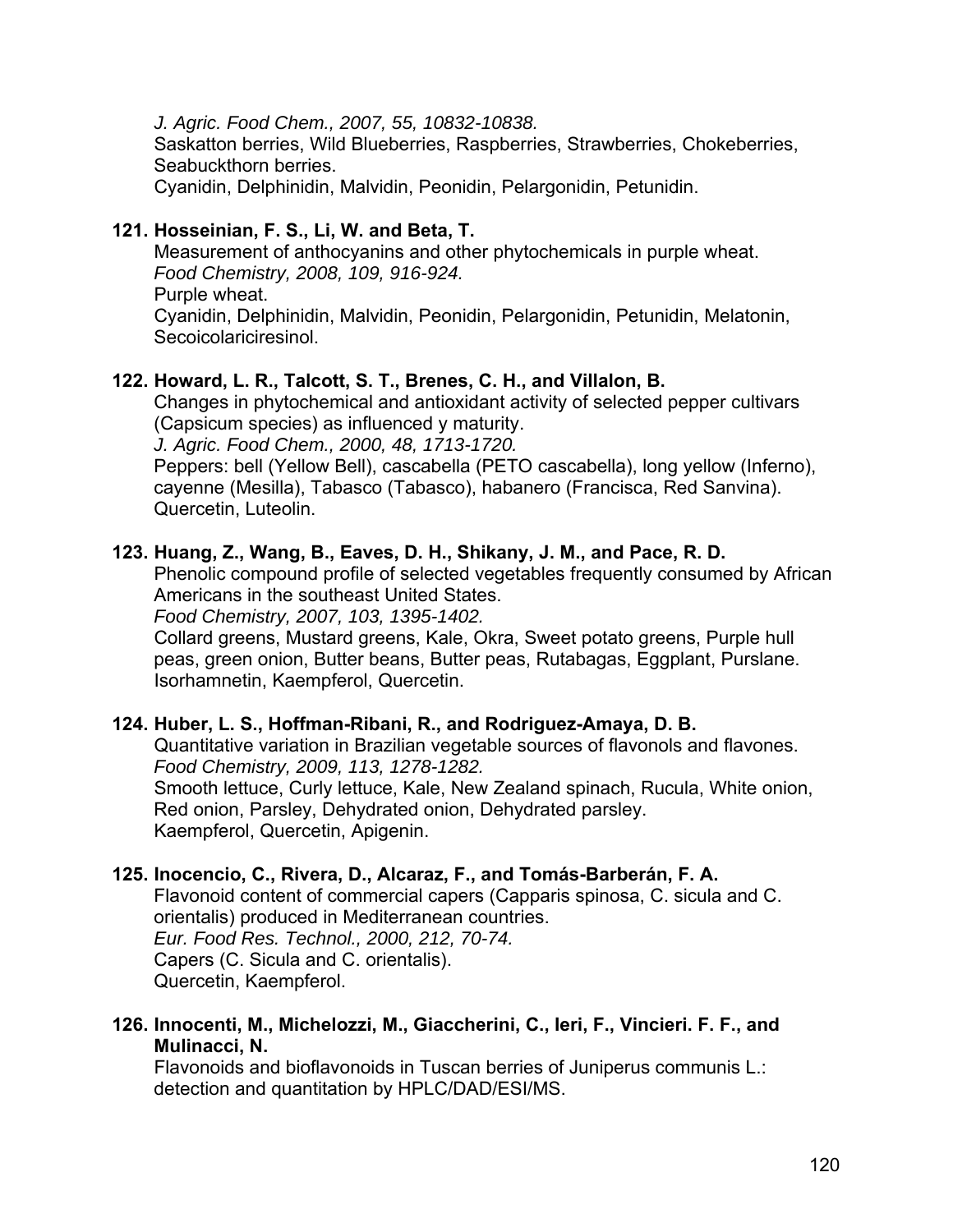*J. Agric. Food Chem., 2007, 55, 6596-6602.*  Juniper berries. Quercetin, Apigenin, Luteolin.

#### **127. Innocenti, M.,, Gallori, S., Giaccherini, C., Ieri, F., Vincieri. F. F., and Mulinacci, N.**

 Evaluation of the phenolic content in the aerial parts of different varieties of Cichorium intybus L.

*J. Agric. Food Chem., 2005, 53, 6497-6502.* 

 Chicory leaves – Catalogna, Belgian endive, Radicchio rosso di Cjioggia, Radicchio di Treviso.

 Cyanidin, Delphinidin, Quercetin, Luteolin, Caffeoyl tartaric acid, Chlorogenic acid, Chicoric acid.

## **128. Iurlina, M. O., Saiz, A. I., Fritz, R., and Manrique, G. D.**

 Major flavonoids of Argentinian honeys. Optimization of the extraction method and analysis of their content in relationship to the geographical source of honeys. *Food Chemistry, 2009, 115, 1141-1149.*  Argentinian honeys – monoclonal and mixed. Myricetin, Quercetin, Luteoloin.

## **129. Iversen, C.K.**

Black currant nectar: Effect of processing and storage on anthocyanin and ascorbic acid content. *J. Food Sci., 1999, 64(1), 37-41.* 

Black currant (berries & nectar). Delphinidin glucosides, Cyanidin glucosides.

## **130. Jakobek L., Šeruga, M., Medvidović-Kosanović, M., and Novak, I.**

 Anthocyanin content and antioxidant activity of various red fruit juices. *Deutsche Lebensmittel-Rundschau, 2007, 103, 58-64.*  Juices – Black currant, Raspberry, Blackberry, Sour cherry, Sweet cherry, Strawberry, Chokeberry, Elderberry.

 Cyanidin, Delphinidin, Peonidin, Pelargonidin, Total anthocyanins, Total polyphenols, Total antioxidant activity (DPPH).

## **131. Jakobek L., Šeruga, M., Novak, I., and Medvidović-Kosanović, M.**

Flavonols, phenolic acids and antioxidant activity of some red fruits. *Deutsche Lebensmittel-Rundschau, 2007, 103, 369-378.*  Black currant, Red currant, Red raspberry, Blackberry, Sour cherry, Sweet cherry,

Strawberry, Chokeberry, Elderberry, Blueberry.

 Kaempferol, Myricetin, Quercetin, Hydroxybenzoic acids (p-Hydroxybenzoic acid, Ellagic acid), Hydroxycinnamic acid (Caffeic acid, p-Coumaric acid, Ferulic acid).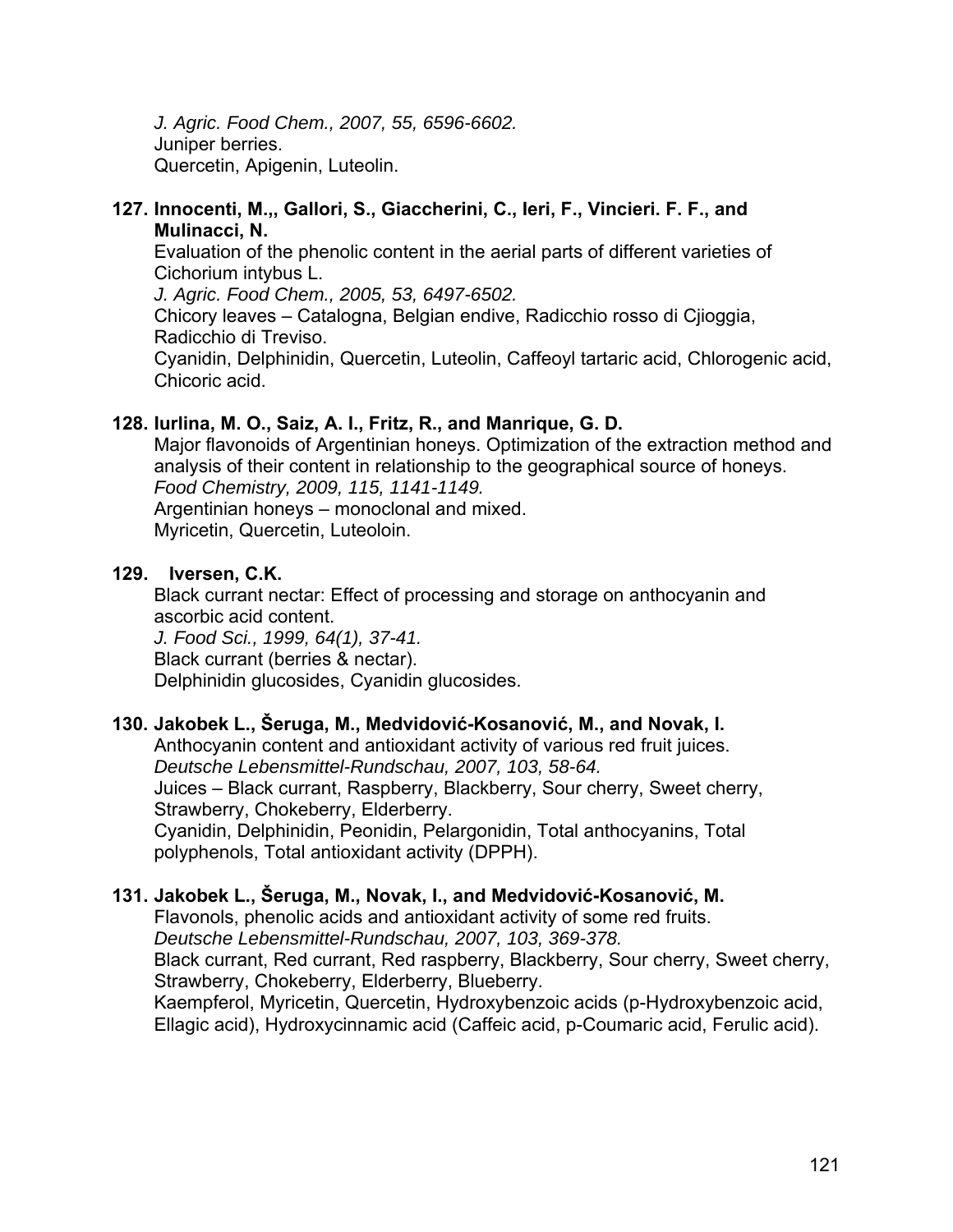#### **132. Joedheim, M., Måge, F., and Anderson, Ø. M.**

 Anthocyanins in berries of Ribes including gooseberry cultivars with a high content of acylated pigments.

*J. Agric. Food Chem., 2007, 55, 5529-5535.* 

 Alpine currant, Golden currant, European gooseberry, (cv Martlet, Rokula, Larell, Rolanda, Rosko, Scania, John's, Glendale, Agro, Taastrup, Pax, Samsø, Lofthus, Hinnonmäki red), Jostaberry.

Cyanidin, Peonidin.

#### **133. Justesen, U., and Knuthsen, P.**

Composition of flavonoids in fresh herbs and calculation of flavonoid intake by use of herbs in traditional Danish dishes.

*Food Chem., 2001, 73, 245-250.*

Basil, Chives, Coriander, Cress, Dill, Lemon balm, Lovage, Mint, Oregano, Parsley, Rosemary, Sage, Tarragon, Thyme, Watercress.

Quercetin, Kaempferol, Apigenin, Luteolin, Isorhamnetin, Hesperetin.

## **134. Justesen, U., Knuthsen, P., and Leth, T.**

Quantitative analysis of flavonols, flavones, and flavonones in fruits, vegetables and beverages by high-performance liquid chromatography with photo-diode array and mass spectrometric detection.

*J. Chromatogr. A, 1998, 799, 101-110.*

Apple, Apricot, Bean - green, Currant - black, Blueberry, Broccoli, Brussels sprout, Celery - leaf, Celery - stalk, Cherry, Cowberry, Cranberry, Grapefruit - pulp, Grapes - blue, Grapes - green, Kale, Leek, Lemon -pulp, Onion -red, yellow , Onion-spring, Oran), Rosebud, Salads (Cabbage lettuce, China cabbage, Oxheart cabbage, Iceberg salad, Savoy), Strawberry, Peppe- green, sweet, Pepper - sweet red, Pepper - sweet - yellow, Tea, Tomato.

Quercetin, Kaempferol, Myricetin, Hesperetin, Naringenin, Apegenin, Luteolin.

#### **135. Kaack, K., and Austed, T.**

Interaction of vitamin C and flavonoids in elderberry (*Sambucus nigra* L.) during juice processing.

*Plant Foods Hum. Nutr., 1998, 52, 187-198.* Elderberry - 13 cultivars. Cyanidin glucosides, Quercetin.

## **136**. **Kachouri, F., and Hamdi, M.**

Use *Lactobacillus planatrum* in olive oil process and improvement of phenolic compounds content.

 *J. Food Engineering, 2006, 77, 746-752.* Olive oil.

Luteolin, Other phenolic compounds.

#### **137. Kahkonen, M.P., Heinamaki, J., Ollilainen, V., and Heinonen, M.**

Berry anthocyanins: Isolation, identification, and antioxidant activities.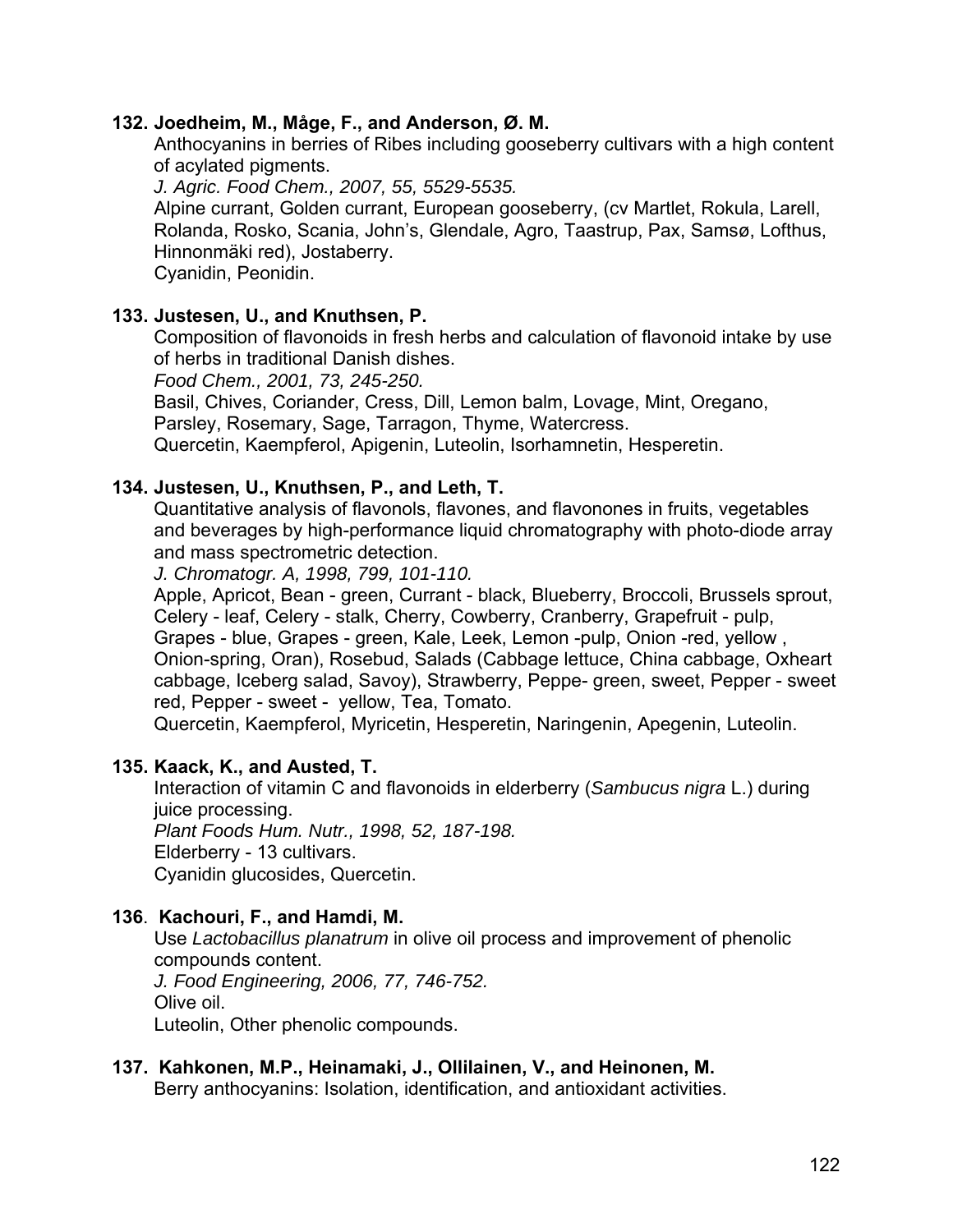*J. Sci. Food Agric., 2003, 83, 1403-1411.* 

Blackcurrant, Bilberry, Cowberry.

Delphinidin conjugates, Cyanidin conjugates, Peonidin conjugates, Petunidin conjugates, Malvidin conjugates, Total anthocyanins.

## **138. Karadeniz, F., Durst, R. W., and Wrolstad, R. E.**

 Polyphenolic composuition of raisins. *J. Agric. Food Chem., 2000, 48, 5343-5350.*  Raisins – sun-dried, dipped, golden; grapes. Kaempferol, Quercetin, Oxidized cinnamics, Caftaric acid, Coutaric acid, Protocatechuic acid.

## **139. Kelebek, H., Canbas, A., and Selli, S.**

 Determination of phenolic composition and antioxidant capacity of blood orange juices obtained from cvs. Moro and Sanguinello (Citrus sinensis (L.) Osbeck) grown in Turkey.

*Food Chemistry, 2008, 107, 1710-1716.*

Blood oranges – Moro, Sanguinello.

 Hesperetin, Neohesperidin, Didymin, Naringenin, Cyanidin, Delphinidin, Peonidin, Hydroxybenzoic acids (Gallic, Protocatechuic), Hydroxycinnamic acids (Caffeic, Chlorogenic, p-Coumaric, Ferulic, Sinapic).

## **140. Kenjerić, Mandić, M. L., Primorac, L., Čačić, F.**

 Flavonoid pattern of sage (Salvia officinalis L.) unifloral honey. *Food Chemistry, 2008, 110, 187-192.*  Sage honey. Isorhamnetin, Kaempferol, Myricetin, Quercetin, Apigenin, Luteolin.

## **141. Kevers, C., Falkowski, M., Tabart, J., Defraigne, J-O., Dommes, J., and Pincemail, J.**

 Evolution of antioxidant capacity during storage of selected fruits and vegetables. *J. Agric. Food Chem., 2007, 55, 8596-8603.*

 Grapes (black, green), Banana, Lemon, Strawberry, Plum, Apple, Orange, Cherry, Apricot, Kiwifruit, Melon, Pear, Nectarine, Pepper (red, yellow, green), spinach, Broccoli, Garlic, Leek, Celery, Onion, Asparagus, Tomato, French bean, Lettuce, Cucumber, Carrot.

Kaempferol, Myricetin, Quercetin, Total flavonoids, Total anthocyanins, Total phenolics, DPPH, ORAC.

## **142. Khokhar, S. and Magnusdottir, S.G.M.**

Total phenol, catechin, and caffeine contents of teas commonly consumed in the United Kingdom.

*J. Agric. Food Chem., 2002, 50, 565-570.* 

Black Tea (12 brands), Green Tea (6 types), & Fruit Tea (strawberry, lemon, cherry, forest fruit, blackcurrant, & orange).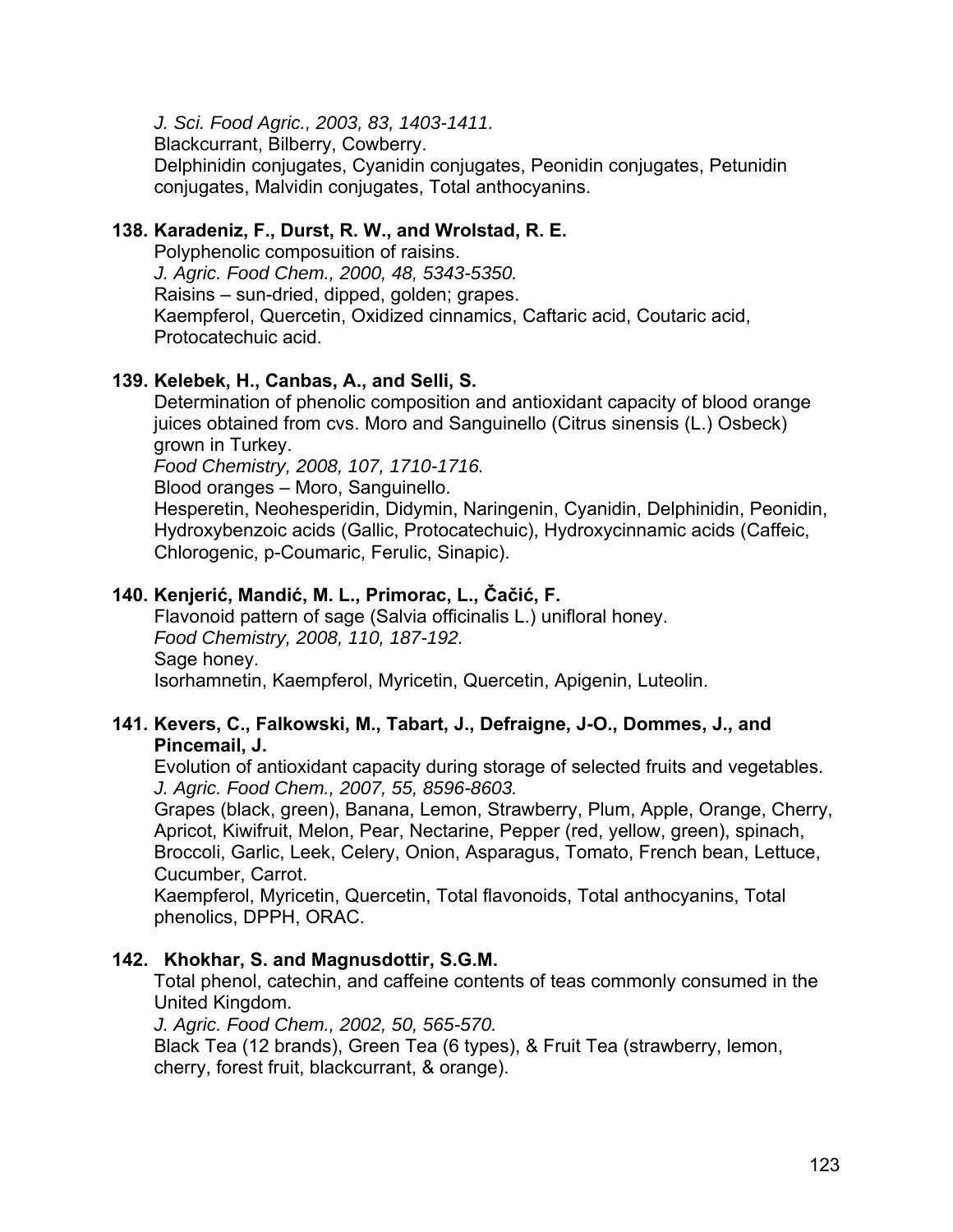Epigallocatechin, Catechin, (-)-Epicatechin, Epigallocatechin-3-gallate, Epicatechin-3-gallate, Total catechins, Total phenols, Caffeine.

## **143. Khokhar, S., Venema, D., Hollman, P.C.H., Dekker, M., and Jongen, W.**

A RP-HPLC method for the determination of tea catechins.

*Cancer Letters, 1997, 114, 171-172.* 

Black tea (Ceylon, Yule, & PG-Tips), Green tea (China, Japan), and Oolong tea (China).

(-)-Epigallocatechin, (-)-Epicatechin, (-)-Epigallocatechingallate, (-)- Epicatechingallate, Total catechins.

## **144. Kim, D-O., Heo, H. J., Kim, Y. J., Yang, H. S., and Lee, C. Y.**

 Sweet and sour cherry phenolics and their protective effects on neuronal cells. *J. Agric. Food Chem., 2005, 53, 9921-9927.*

 Cherries – sweet (Hartland, Hedelfingen, Regina) and sour (Danube, Balaton, Schattenmorelle, Sumadinka).

 Cyanidin, Peonidin, Isorhamnetin, Kaempferol, Quercetin, Total phenolics, Total anthocyanins, Neochlorogenic acid, p-Coumaric acid, Chlorogenic acid.

## **145. Kirakosyan, A., Seymour, E. M., Urcuyo Llanes, D. E., Kaufman, P. B., and Bolling, S. F.**

 Chemical profile and antioxidant capacities of tart cherry products. *Food Chemistry, 2009, 115, 20-25.*  Cyanidin, Pelargonidin, Peonidin, Isorhamnetin, Kaempferol, Quercetin, Melatonin, Total anthocyanins, Total phenolics.

## **146. Kosar, M., Kafkas, E., Paydas, S., and Base, H.C.**

Phenolic compositin of strawberry genotype at different maturation stages. *J. Agric. Food. Chem., 2004, 52, 1586-1589.*  Strawberries (Camarosa, Dorit, Chandler, Osmanali). Cyanidin, Pelargonidin, P-OH-benzoic acid, P-coumaric acid, Ellagic acid, Kaempferol, quercetin, Myricetin.

## **147. Kreft, I., Fabjan,N., and Yasumoto, K.**

 Rutin content in buckwheat (Fagopyrum esculentum Moench) food materials and products. *Food Chemistry, 2006, 98, 508-512.*  Buckwheat. Quercetin.

## **148. Kreft, S., Knapp, M., and Kreft, I.**

Extraction of rutin from buckwheat (Fagopyrum esculentum Moench) seeds and determination by capillary electrophoresis. *J. Agric. Food Chem., 1999, 47, 4649-4652.* Buckwheat. Rutin.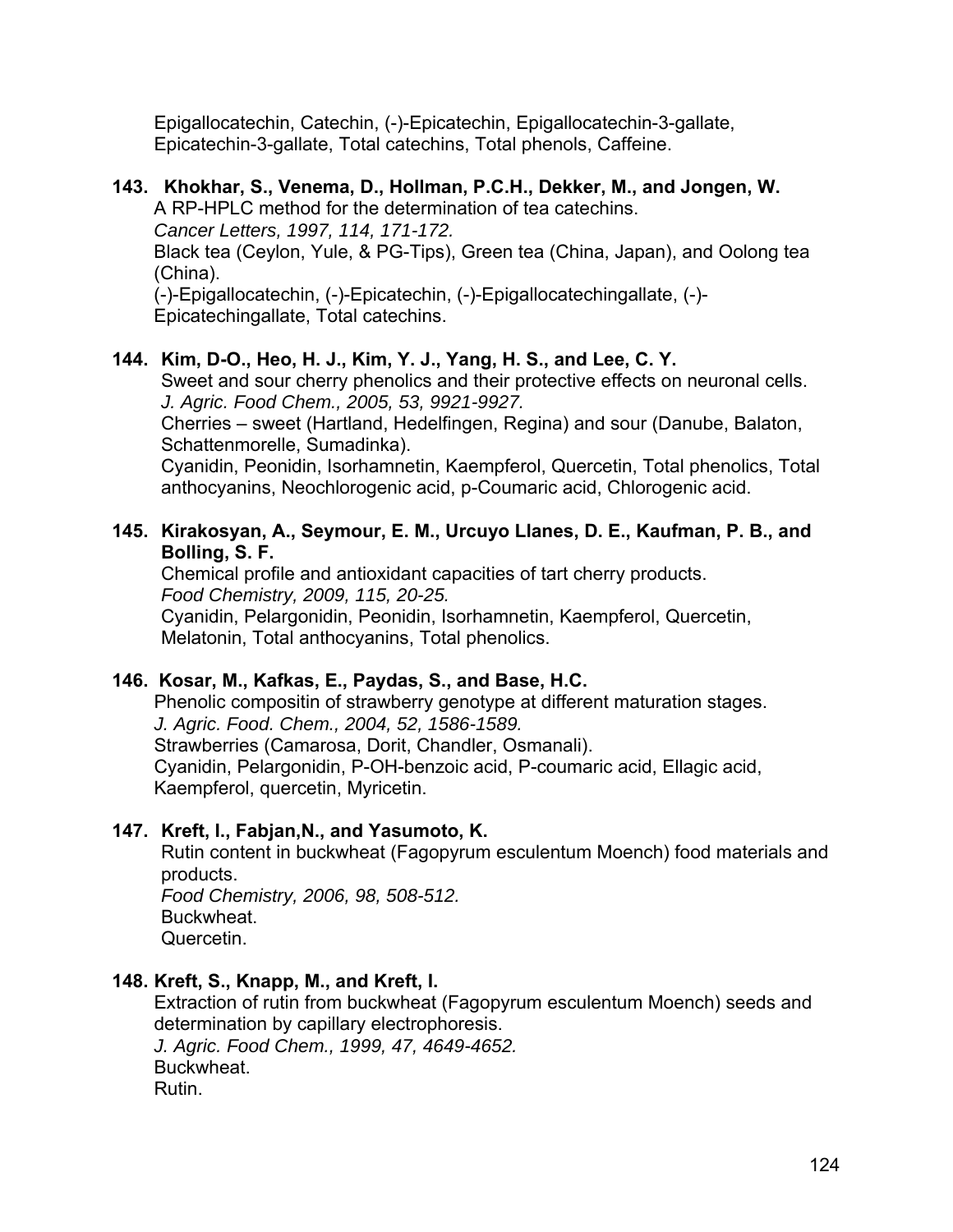## **149. Kuhr, S., and Engelhardt, U. H.**

Determination of flavonols, theogallin, gallic acid and caffeine in tea using HPLC. *Z Lebensm Unters Forsch, 1991, 192, 526-529.*

Black teas, Green teas, Oolong teas.

Catechin, Epicatechin, Epicatechin-gallate, Epigallocatechin, Epigallocatechingallate, Theogallin, Gallic acid, Caffeine.

#### **150. Kuti, J.O.**

Antioxidant compounds from four *Opuntia* cactus pear fruit varieties. *Food Chemistry, 2004, 85, 527-533.* 

Cactus Pear, Opuntia species (O. ficus-indica, O. lindhiemeri, O. streptcantha, O. strict v. stricta).

Kaempferol, Quercetin, Isorhamnetin., Total flavonoids, Total carotenoids, ORAC.

#### **151. Kuti, J.O., Konuru, H.B.**

Antioxidant capacity and phenolic content in leaf extracts of tree spinach (*Cnidoscolus* spp.).

*J. Agric. Food Chem., 2004, 52, 117-121.* 

Tree Spinach (Cnidoscolus aconitifolius, C. chayamansa). Kaempferol, Quercetin, Total phenolics, ORAC.

#### **152. Lako, J., Trenerry, V. C., Wahlqvist, M., Wattanapenpaiboon, N., Sotheeswaran, S., Premier, R.**

 Phytochemical flavonols, carotenoids and the antioxidant properties of a wide selection of Fijian fruit, vegetables and other readily available foods. *Food Chemistry, 2007, 101, 1727-1741.*

Green leafy vegetables, steamed - Sweet potato (var. orange, Honaira, Tis3030, Papua); Drumstick, Taro, Bele (bush cabbage), Amatanth, Water spinach, Pako fern, Watercress, Pak choi, Savoy cabbage, Black mustard; Lettuce, raw. Fruits – Papaya, Brazilian pawpaw, Cherry, Mango, Tangerine, Pineapple, Coconut, Malacca apple, Watermelon, Banana.

 Root vegetables boiled- Sweet potato (var. orange, Vulatolu, Honaira, Tis3030, Papua),Water(Winged) yam (red, white), Yam (red, white), Taro, Arrowhead (elephant's ear), Yucca (yellow, white), Breadfrut, Banana.

 Coconut juice, Seaweed, Turmeric, Ginger, Scallion, Coconut flesh, Wild (shampoo) ginger.

 Isorhamnetin, Kaempferol, Myricetin, Quercetin, Carotenoids (α-, β-carotene, Lycopene).

## **153. Lamuela-Raventós, R. M., Andrés-Lacueva, Permanyer, J., and Izquierdo-Pulido, M**.

More antioxidants in cocoa. *J. Nutr., 2001, 131, 834.* Cocoa. Quercetin.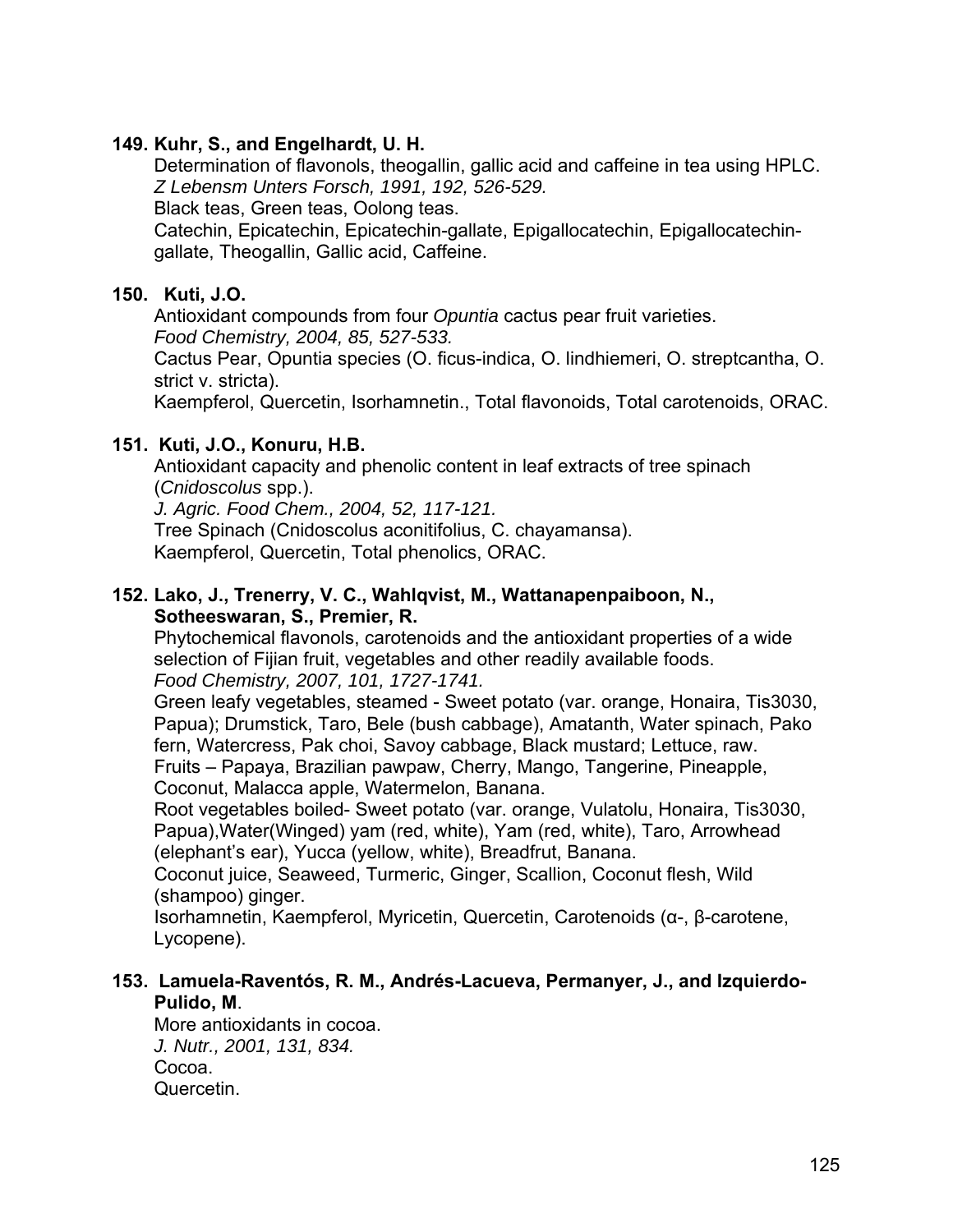## **154. Lattanzio, V., and van Sumere, C.F.**

Changes in phenolic compounds during the development and cold storage of artichoke (Cynara scolymus L.) heads. *Food Chemistry, 1987, 24, 37-50.*  Artichoke (cv. Catanese). Apigenin, Luteolin, Vannilic acid, syringic acid, *p*-Coumaric acid, Caffeic acid, ferulic acid.

## **155. Latti, A. K., Rihinen, K. R., and Kainulainen, P. S.**

Analysis of anthocyanin variation in wild populations of bilberry (Vaccinium myrtillus L.) in Finland. *J. Agric. Food Chem., 2008, 56, 190-196.*  Bilberries. Cyanidin, Delphinidin, Malvidin, Peonidin, Petunidin.

#### **156. Le, K., Chiu, F., and Ng, K.**

 Identification and quantification of antioxidants in Fructus lycii. *Food Chemistry, 2007, 105, 353-363.*  Goji berry (Wolfberry). Kaempferol. Myricetin, Quercetin.

#### **157. Lee, J., and Finn, C. E.**

 Anthocyanins and other polyphenolics in Americanelderberry (Sambucus Canadensis) and European elderberry (S. nigra) cultivars. *J. Sci. Food Agric., 2007, 87, 2665-2675.*  Elderberries – American and European. Cyanidin, Delphinidin, Petunidin, Total anthocyanins, total phenolics.

## **158. Lee, K.W., Kim, Y.J., Kim, D-O., Lee, H.J., and Lee, C.Y.**

Major phenolics in apple and their contribution to the total antioxidant capacity. *J. Agric. Food Chem.,2003, 51, 6516-6520.* 

Apples (Golden Delicious, Cortland, Monroe, Rhode Island Greening, Empire, NY674).

Epicatechin, Quercetin, vitamin C, Chlorogenic acid, Phloretin , Procyanidin B2, VCEAC (vitamin C equivalent antioxidant capacity).

## **159. Lee, J., Durst, R.W., and Wrolstad, R.E.**

Impact of juice processing on blueberry anthocyanins and polyphenolics: comparison of two pretreatments.

*J. Food Sci., 2002, 67(5), 1660-1667.* 

Blueberries (highbush, Vaccinium corymbosum L. cv. Rubel).

Delphinidin-glycosides, Cyanidin-glycosides, Petunidin-glycosides, Peonidinglycosides, Malvinidin-glycosides.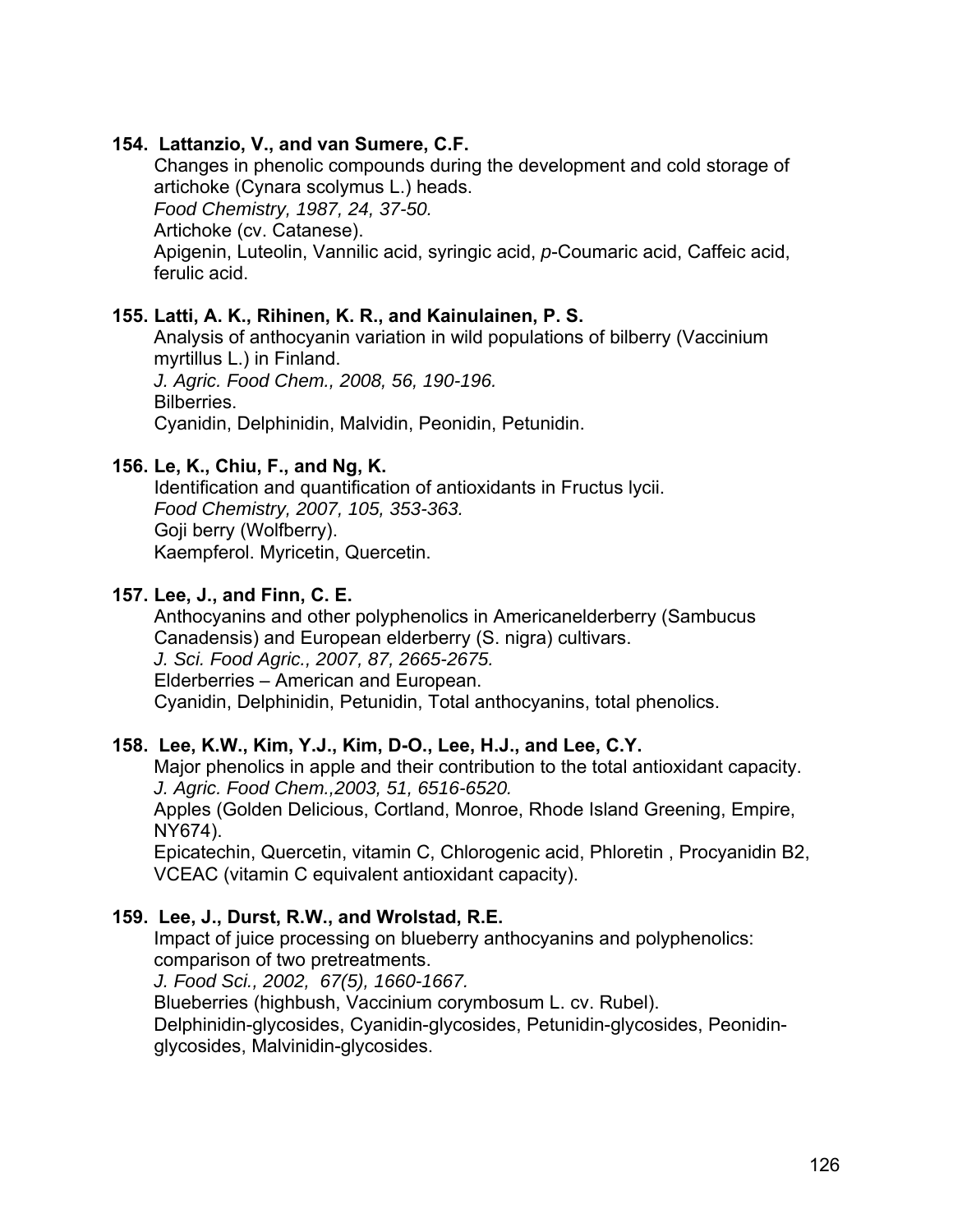#### **160. Lee, B-L., and Ong, C-N.**

Comparative analysis of tea catechins and theaflavins by high-performance liquid chromatography and capillary electrophoresis.

*J. Chromatogr. A., 2000, 881, 439-447.*

Tea - dry leaves (Japanese green, Long-jing green, Jasmine green, Chrysanthemum - dried flower, Pu-erh black, Iron Buddha - Oolong, Oolong, Ceylon black).

Epicatechin, Epicatechin-gallate, Epigallocatechin. Epigallocatechin gallate, Theaflavin.

## **161. Lee, Y., Howard, L. R., and Villalón, B.**

Flavonoids and antioxidant activity of fresh pepper (*Capsicum annum*) cultivars. *J. Food Sci., 1995, 60, 473-476.*

Pepper - Jalapeno (Veracruz, Mitla, Tam mild, Jaloro, Sweet Jalapeno), Pepper yellow - wax (Hungarian yellow, Long hot yellow, Gold spike -hybrid), Pepper - Chile (New Mexico-6, Green chile), Pepper - Ancho, Pepper - Serrano Hidalgo). Quercetin, Luteolin.

#### **162. Lichtenthäler, R., Rodrigues, R. B., Maia, J. G. S., Papagiannopoulos, M., Fabricius, H., and Marx, F.**

 Total oxygen scavenging capacities of Euterpe oleracea Mart. (Açaí) fruits.  *Int. J. Food Sci. Nutr., 2005, 56, 53-64.*  Açaí berries. Cyanidin, Total Oxygen Scavenging Assay (TOSC).

## **163. Lin, L-Z., Lu, S., and Harnly, J. M.**

 Detection and quantification of glycosylated flavonoid malonates in celery, Chinese celery, and clery seed by LCDAD-ESI/MS.  *J. Agric. Food Chem., 2007, 55, 1321-1326.* 

Celery, Chinese celery, Celey seed.

Apigenin, Luteolin, Chrysoeriol.

## **164. Lin, L-Z., Mukhopadhayay, S., Robbins, R. J., and Harnly, J. M.**

 Identification and quantification of flavonoids of Mexican oregano (Lippia graveolens) by LC-DAD-ESI/MS analysis.

*J. Food Comp. Anal., 2007, 20, 361-369.* 

Mexican oregano.

 Apigenin, Luteolin, Scutallarein, Quercetin, Galangin, Eriodictyol, Naringenin, Taxifolin, Sakuranetin, Pinocembrin.

## **165. Lin J-K., Lin, C-L., Liang, Y-C., Lin-Shiau, S-Y., and Juan, I-M.**

Survey of catechins, gallic acid, and methylxanthines in green, oolong, pu-erh, and black teas.

*J. Agric. Food Chem., 1998, 46, 3635-3642.*

Black tea, Green Tea, Oolong tea, Pu-erh tea.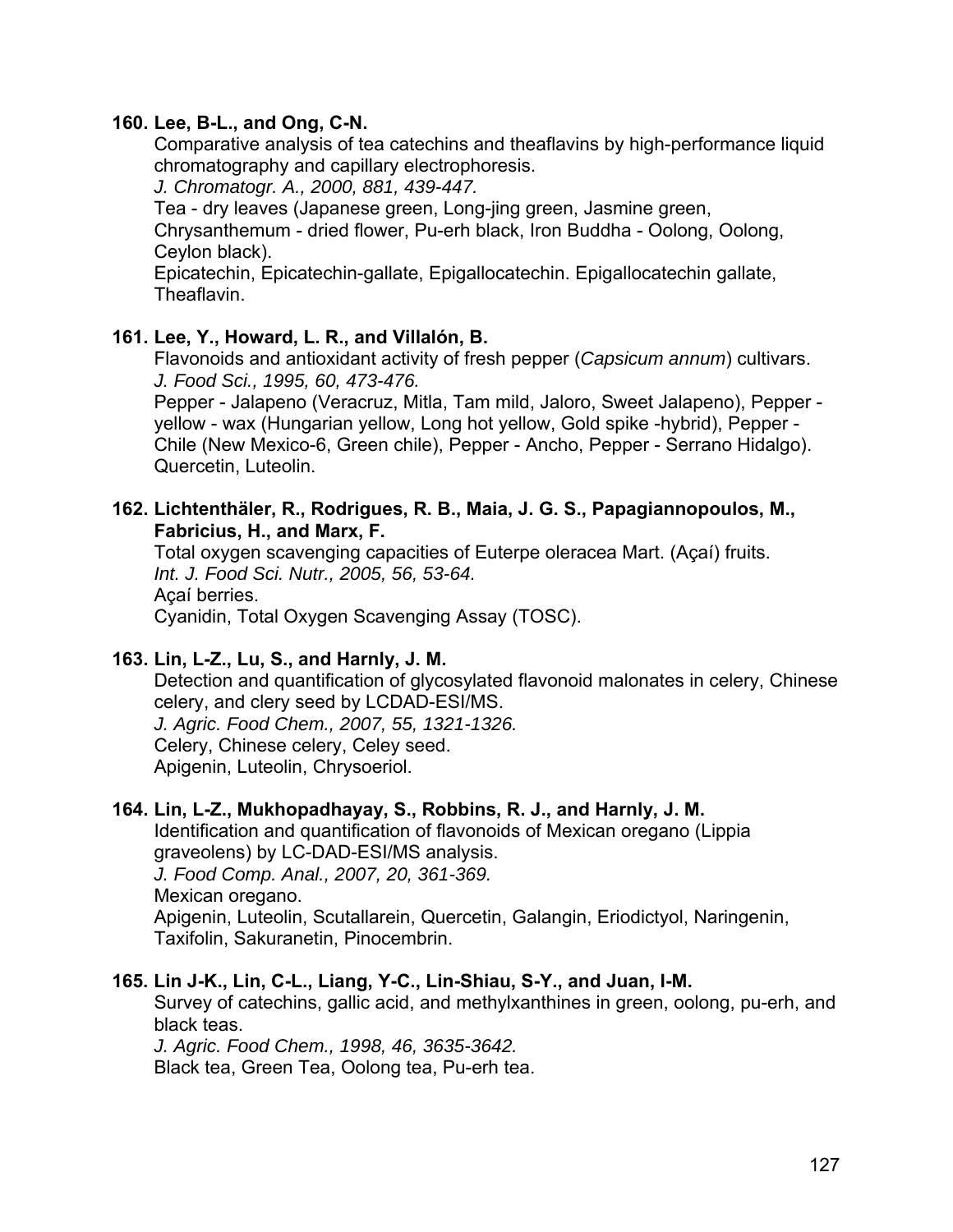Catechin, Epicatechin, Epicatechin-gallate, Epigallocatechin, Epigallocatechingallate, Gallocatechin-gallate, Gallic acid, Theophylline, Theobromine.

#### **166. Lombard, K., Peffley, E., Geoffriau, E., Thompson, L., and Herring, A.**

Quercetin in onion (*Allium cepa L.)* after heat-treatment simulating home preparation.

*J. Food Comp. Anal., 2005, 18, 571-581.* 

Onions yellow (Tamara, Predator, Rio Rita, RNX 10968), Red variety. Quercetin, Total flavonoids.

#### **167. Lombardi-Boccia, G., Lucarini, M., Lanzi,S., Agizzi, A., and Cappelloni, M.**  Nutrients and antioxidant molecules in yellow plums (*Prunus domestica* L.) from

conventional and organic productions: a comparative study. *J. Agric. Food Chem., 2004, 52, 90-94.*  Plums, yellow. Quercetin, Kaempferol, Myricetin, Total Polyphenols, Phenolic acids, Proximates.

#### **168. Lopez, M., Martinez, F., Del Valle, C., Orte, C., and Miro, M.**

Analysis of phenolic constituents of biological interest in red wines by highperformance liquid chromatography. *J. Chromat. A., 2001, 922, 359-363.*  Red wine. Rutin, Quercetin, Total phenols, Gallic acid, *trans*-Resveratrol.

#### **169. Lugasi, A. and Hovari, J.**

Flavonoid aglycons in foods of plant origin II. Fresh and dried fruits. *Acta Alimentaria, 2002, 31(1), 63-71.* 

Plum (Redskin & Besztercei), Peach, Apricot, Greengage (white skin, red skin), Walnut, Sweet cherry, Sour cherry, Blackberry, Raspberry, Strawberry, Blackcurrant, Redcurrant, Gooseberry (green, red), Mulberry, Grape (Cardinal, Chasselas, Othello), Apple (Gala, Golden, Jonathan), Pomegranate, Pear, Quinceapple, Watermelon, Muskmelon, Pumpkin, Lemon, Grapefruit, Tangerine, Orange, Kiwi, Banana.

Quercetin, Luteolin, Myricetin, Total flavonoids.

## **170. Lugasi, A., and Hovari, J.**

Flavonoid aglycons in foods of plant origin I. Vegetables. *Acta Alimentaria, 2000, 29, 345-352.*

Lettuce (generic, crisped, ice), Spinach, Parsley leaves, Celery leaves, Dill, Radish (purple, black), Horse radish, Red Beet, Carrot, Parsnip, Celery root, Swedish turnip, Cauliflower, Broccoli, Kolhrabi, Brussels sprouts, Kale, Chinese cabbage, White cabbage, Red cabbage, Onions (old, young, red), Leek, Sweet pepper, Californian pepper, tomato, Cucumber.

Quercetin, Kaempferol, Myricetin, Luteolin, Apigenin.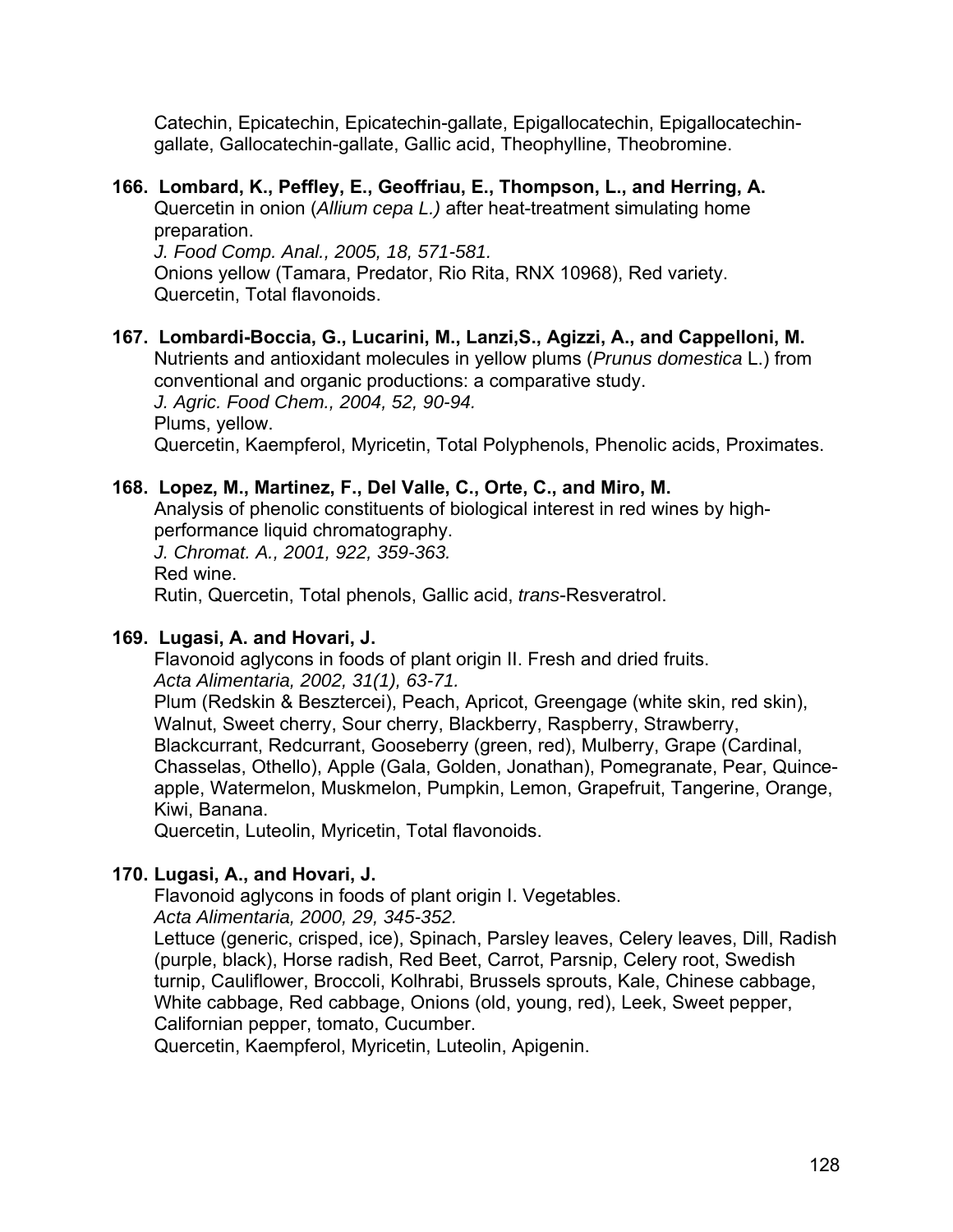#### **171. Luo, X.-D., Basile, M.J., and Kennelly, E.J.**

Polyphenolic antioxidants from the fruits of *Chrysophyllum cainito* L. (Star Apple). *J. Agric. Food Chem., 2002, 50(6), 1379-1382.*  Star apple.

(+)-Catechin, (-)-Epicatechin, (+)-Gallocatechin, (-)-Epigallocatechin, Quercetin, Quercitrin, Isoquercitrin, Myricitrin, Gallic acid.

## **172. Määttä, K. R., Kamal-Eldin, A., and Torronen, A.R.**

 Identification and classification of phenolic compounds in berries of Fragaria and Rubus species (family Rosaceae).

*J. Agric. Food Chem., 2004, 52, 6178-6187.* 

 Strawberries (Jonsok), Raspberries (Muskoka, yellow cultivated, red wild), Arctic bramble (Mespi, Pima), Cloudberries.

 Catechin, Epicatechin, Isorhamnetin, Kaempferol, Quercetin, Cyanidin, Pelargonidin, p-Coumaric acid, Caffeic acid, Gallic acid, Ellagic acid, Proanthocyanidins.

## **173. Määttä, K.R., Kamal-Eldin, A., and Torronen, A.R.**

High-Performance liquid chromatography (HPLC) analysis of phenolic compounds in berries with diode array and electrospray ionization mass spectrometric (MS) detection: *Ribes* species.

*J. Agric. Food Chem., 2003, 51, 6736-6744.* 

Currants (Black, Green, Red and White).

Myricetin, Quercetin, Kaempferol, Delphinidin, Cyanidin, Caffeoylglucose, Caffeic acid, *p*-coumaric acid, Ferulic acid.

## **174. Makris, D.P. and Rossiter, J.T.**

Domestic processing of onion bulbs (*Allium cepa*) and asparagus spears (*Asparagus officinalis*): Effect on flavonol content and antioxidant status. *J. Agric. Food Chem., 2001, 49(7), 3216-3222*.

Onion bulbs, raw and boiled, Asparagus, raw and boiled. Quercetin, Rutin.

## **175. Marin, F.R., Martinez, M., Uribesalgo, T., Castillo, S., and Frutos, M.J.**

Changes in nutraceutical composition of lemon juices according to different industrial extraction systems.

*Food Chemistry, 2002, 78(3), 319-324.* 

Lemon juice (Fino & Verna varieties).

Eriocitrin, Hesperidin, Luteolin-7-O-rutinoside, Diosmin, Flavonoids, Ascorbic acid.

## **176. Marini, D., and Balestrieri, F.**

Multivariate analysis of flavanone glycosides in citrus juices. *Ital. J. Food sci., 1995, 3, 255-264.* Orange juice. Narirutin, Neoeriocitrin, naringin, hesperidin, Neohesperidin.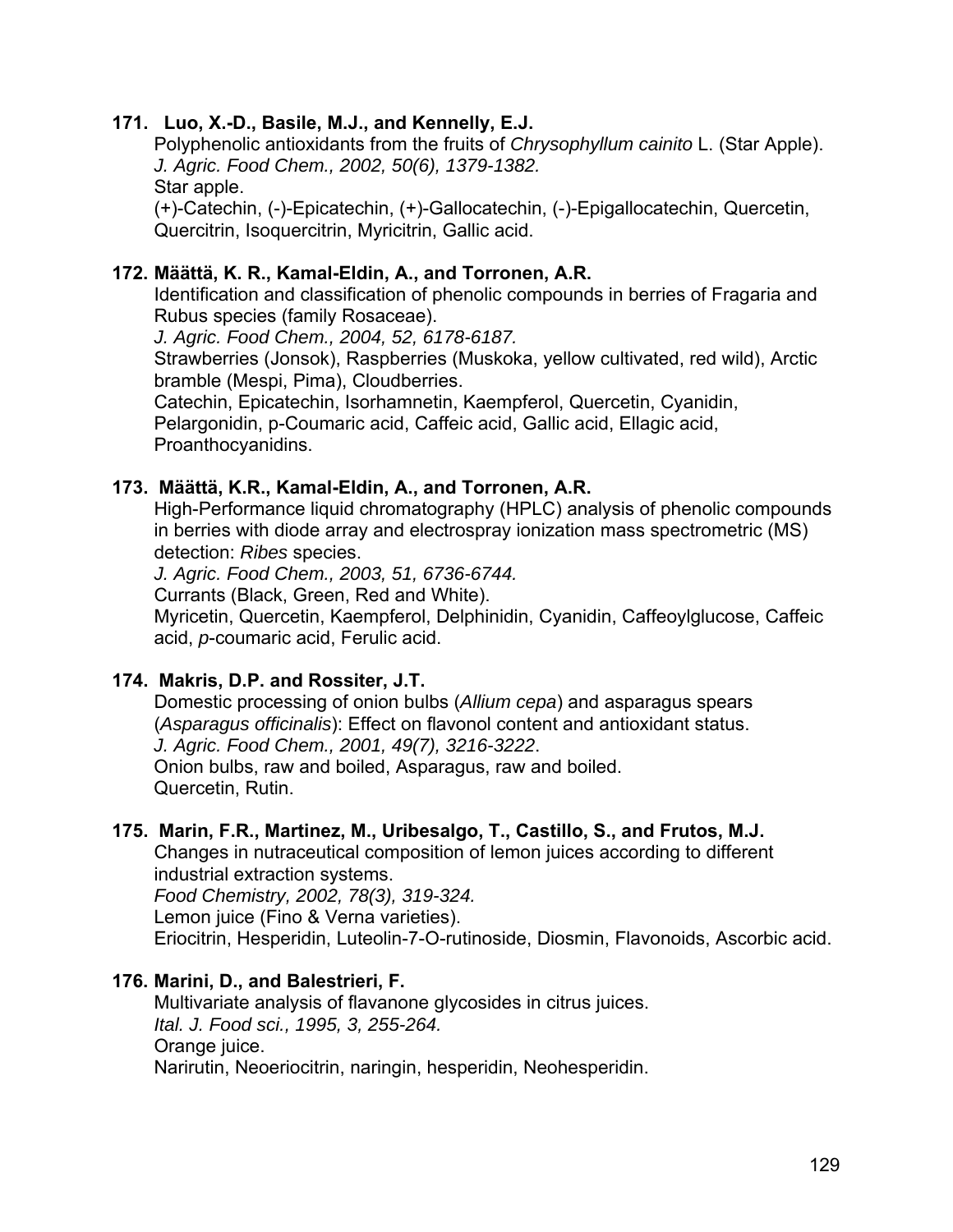#### **177. Marotti, M. and Piccaglia, R.**

Characterization of flavonoids in different cultivars of onion (*Allium cepa* L.). *J. Food Sci., 2002, 67(3), 1229-1232.*  Onion (12 cultivars). Quercetin glycosides, Isorhamnetin, Isorhamnetin monoglycoside, Rutin, Total flavonoids.

#### **178. Martínez-Sánchez, A., Gil-Izquierdo, A., Gil, M. I., and Ferreres, F.**

A comparative study of flavonoid compounds, vitamin C, and antioxidant properties of baby leaf Brassicaceae species.

*J. Agric. Food Chem., 2008, 56, 2330-2340.*  Watercress, Mizuna, Wild rocket, Salad rocket. Isorhamnetin, Kaempferol, Quercetin.

#### **179. Mattila, P., Astola, J., and Kumpulainen, J.**

Determination of flavonoids in plant material by HPLC with diode-array and electroarray detection.

*J. Agric. Food Chem., 2000, 48, 5834-5841.*

Lingonberry, Cranberry, Red onion, Yellow onion, Broccoli, Green tea, Black tea, red wine, Apple, Lemon, Orange, Parsley.

Quercetin, Myricetin, Kaempferol, Isorhamnetin, Eriodictyol, Catechin, Epicatechin, Epicatechin gallate, Epigalocatechin gallate, Naringenin, Hesperetin, Luteolin, Apigenin.

## **180. McMurrough, I. and Madigan, D.**

Semipreparative chromatographic procedure for the isolation of dimeric and trimeric proanthocyanidins from barley.

*J. Agric. Food Chem., 1996, 44(7), 1731-1735.* 

Beer.

(+)-Catechin, (-)-Epicatechin, Total monomers, Procyanidins B3 & T4, Prodelphinidins B3, T1-T3, Total dimers and trimers, Total flavonols.

## **181. Mertz, C., Cheynier, V., Günata, Z., and Brat, P.**

 Analysis of phenolic compounds in two blackberry species (Rubus glaucus and Rubus adenotrichus) by high-oerformance liquid chromatography with diode array detection and electrospray ion trap mass spectrometry.

*J. Agric. Food Chem., 2007, 55, 8616-8624.* 

Blackberries – Rubus glaucus and adenotrichus.

 Epicatechin, Kaempferol, Quercetin, Cyanidin, Gallic acid, Hydroxycinnamic acids, Ellagic acids, Ellagitanins, Lambertanin, Sanguiin.

#### **182. Mikkonen, T., Määttä, K.R., Hukkanen, A. T., Kokko, H. I., Törrönen, T., Kärenlampi, S. O., and Karjalainen, R. O.**

 Flavonol content varies among black currant cultivars. *J. Agric. Food Chem., 2001, 49, 3274-3277.* 

Black currants – 10 cultivars.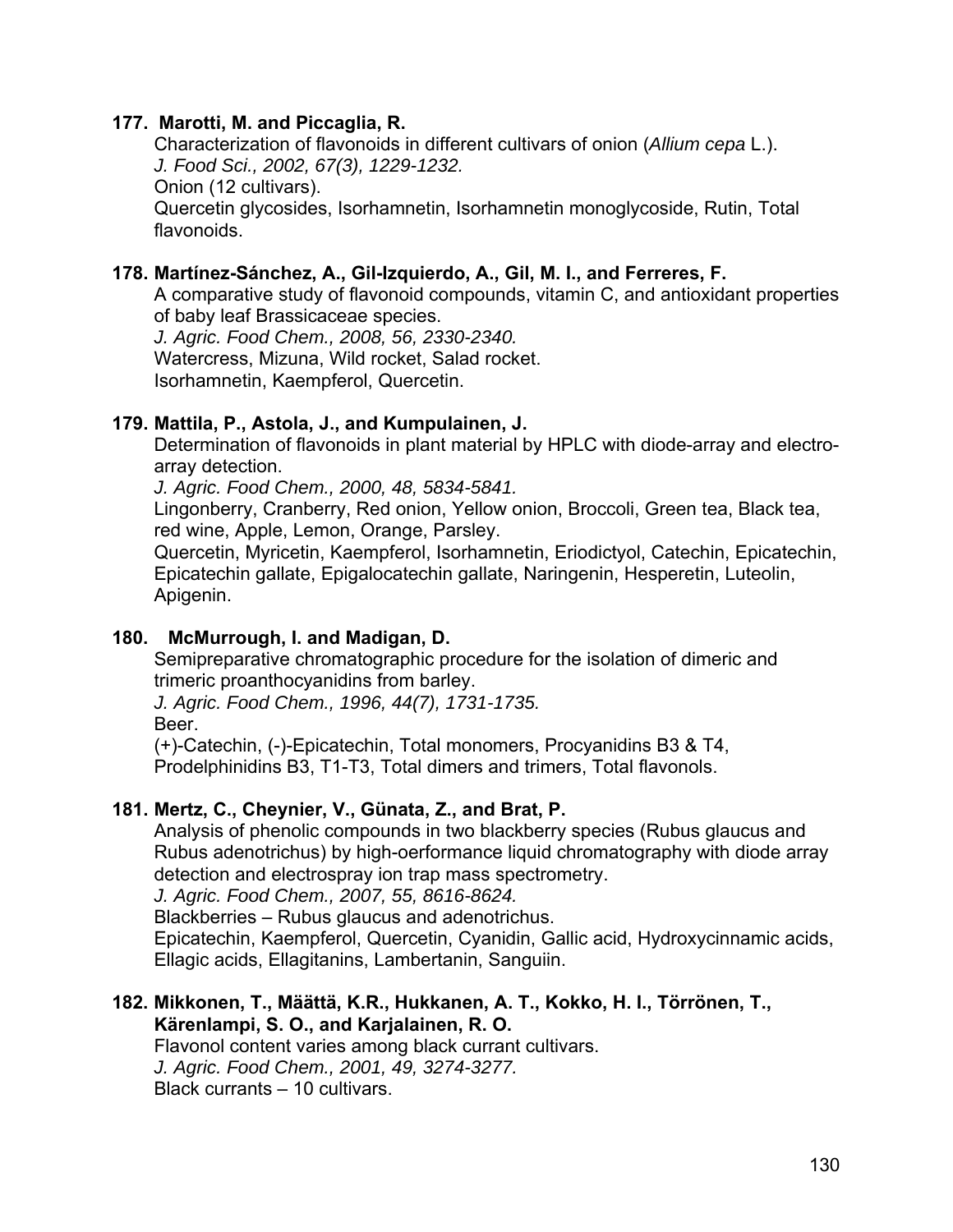Kaempferol, Myricetin, Quercetin.

## **183. Milbury, P. E., Chen, C-Y., Dolinikowski, G. G. and Blumberg, J. B.**

Determination of flovonoids and phenolics and their distribution in almonds. *J. Agric. Food Chem., 2006, 54, 5027-5033.* 

Almonds (varieties: Carmel, Butte, Padre, Fritz, Mission, Monterey, Nonpareil, and Price).

Catechin, Epicatechin, Quercetin-gl. And aglycone, Naringenin-gl and aglycone, Rutin, Kaempferol-gl and aglycone, Isorhamnetin-gl. And aglycone, Eriodictyol, Protocatechuic acid, *p*-hydroxy-benzoic acid, and Vanillic acid.

#### **184. Montefiori, M., McGhie, T. K., Costa, G., and Ferguson, A. R.**

 Pigments in the fruit of red-fleshed kiwifruit (Actinidia chinensis and Actinidia deliciosa). *J. Agric. Food Chem., 2005, 53, 9526-9530.* 

Kiwifruit – Red-fleshed.

Cyanidin, Total anthocyanins, Carotenoids, Chlorophylls.

## **185. Morelló, J-R., Romero, M-P., and Motilva, M-J.**

Effect of the maturation process of the olive fruit on the phenolic fraction of drupes and oils from Arbequina, Farga, and Morrut cultivars. *J. Agric. Food Chem., 2004, 52, 6002-6009.*  Olive oil (Arbequina, Farga and Morrut cuktivars), Olive pulp.

Apigenin, Luteolin, Other phrnolic compounds.

## **186. Mouly, P. P., Gaydou, E. M., Faure, R., and Estienne, J. M.**

Blood orange juice authentication using cinnamic acid derivatives. Variety differentiations associated with flavanone glycoside content. *J. Agric. Food Chem., 1997, 45, 373-377.* Blood orange juice (Washington sanguine, Malta, Sanguineli, Moro). Narirutin, Hesperidin, Didymin, Cinnamic acid.

## **187. Mouly, P. P., Arzouyan, C. R., Gaydou, E. M., and Estienne, J. M.**

Differentiation of citrus juices by factorial discriminant analysis using liquid chromatography of flavanone glycosides.

*J. Agric. Food Chem., 1994, 42, 70-79.*

Lemon juice, Lime juice, Grapefruit juice (white, pink, red, green), Orange juice (Valencia, Navel, Blood, Thompson, Malta).

Erocitrin, Neoeriocitrin, Narirutin, Naringin, Hesperidin, Neohesperidin).

## **188. Mouly, P., Gaydou, E. M., and Estienne, J.**  Column liquid chromatographic determination of flavanone glycosides in Citrus. *J. Chromatogr., 1993, 634, 129-134.* Grapefruit juice, Sour orange juice.

Eriocitrin, Neoeriocitrin, Narirutin, Hesperidin, Naringin, Neohesperidin.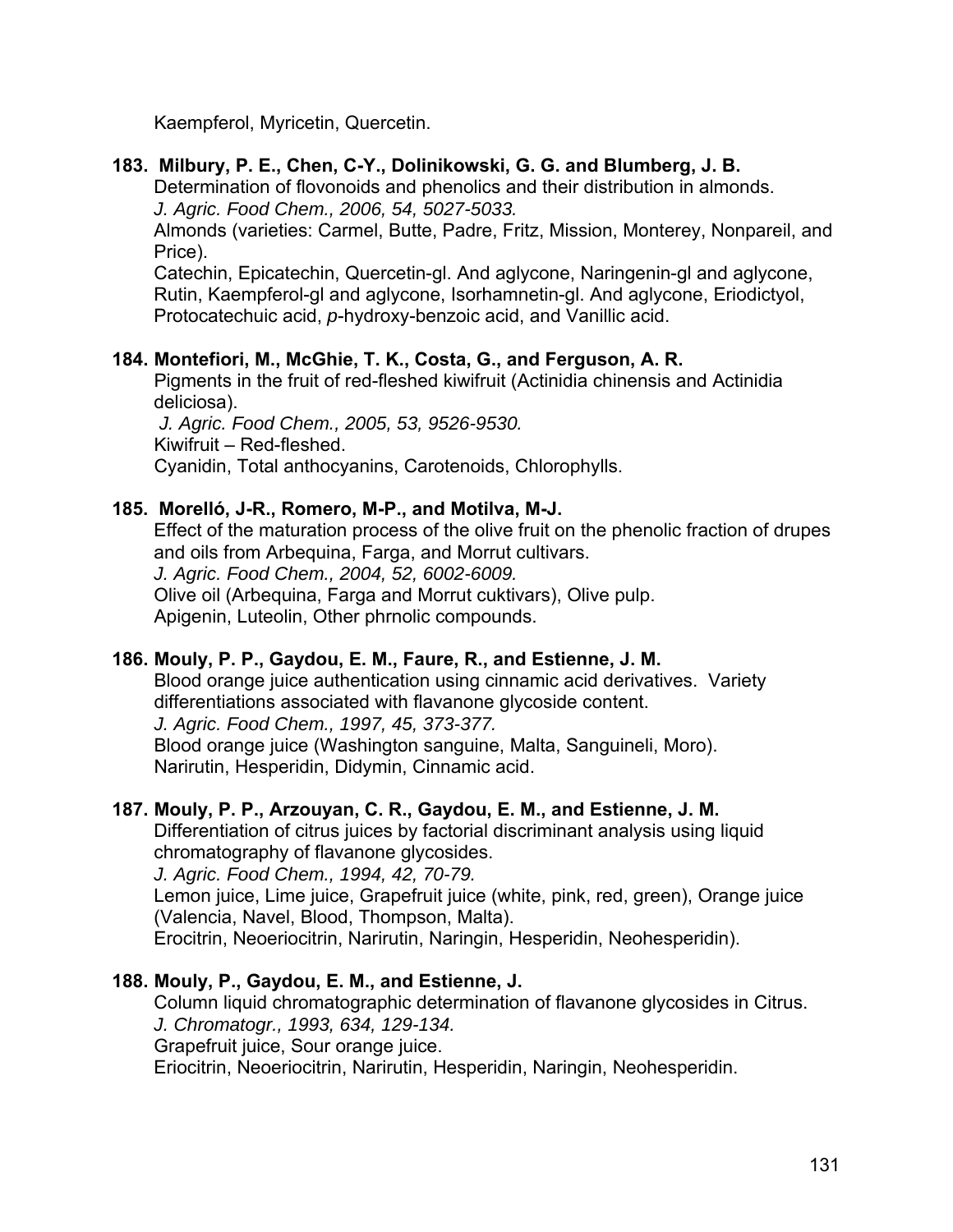#### **189. Mullen, W., Marks, S., and Crozier, A.**

 Evaluation of phenolic compounds in commercial fruit juices and fruit drinks. *J. Agric. Food Chem.,2007, 55, 3148-3157.* 

 Ocean Spray Classic Cranberry Drink, Welch's Purple Grape juice, Tesco Pure Pressed Red Grape Juice, Pomgreat Pomegranate Drink, Tesco Pure Apple Juice (clear), Copella Apple Drink (cloudy), Tesco Pure Grapefruit Juice, Tesco Value Pure Orange Juice (concentrate), Tropicana Pure Premium Smooth Orange Juice (squeezed), Tropicana Pure Premium Tropical Fruit Juice, Tesco Pure Pressed White Grape Juice, Tesco Pure Pineapple Juice, Del Monte Premium Tomato Juice.

 Epicatechin, Cyanidin, Delphinidin, Malvidin, Peonidin, Petunidin, Procyanidins, Myricetin, Quercetin, Eriodictyol, Hesperetin, Naringenin, Isosakuranetin, Apigenin, Caffeoylquinic acid, Caffaric acid, Caffeic acid, Coutaric acid, Fertaric acid, Ferulic acid, Phloretin, Chrysoeriol.

#### **190. Mullen, W., Stewart, A.J., Lean, M.E.J., Gardner, P., Duthie, G.G., and Crozier, A.**

Effect of freezing and storage on the phenolics, ellagitannins, flavonoids, and antioxidant capacity of red raspberries.

*J. Agric. Food Chem. ,2002, 50, 5197-5201.* 

Raspberries.

Quercetin, Kaempferol, Cyanidin, Pelargonidin, *p*-Coumaric acid, Total Phenolics, vitamin C, Ellagic acid, Antioxidant capacity (Fremy's salt reduction by Electron Spin Resonance Spectroscopy).

## **191. Netzel, M., Netzel, G., Tian, Q., Schwartz, S., and Konzak, I.**

 Sources of antioxidant activity in Australian native fruits. Identification and quantification of anthocyanins.

*J. Agric. Food Chem., 2006, 54, 9820-9826.* 

 Muntries, Tasmanian peppers, Molucca raspberries, Davidson's plums, Cedar Bay cherries, Burdekin plums, Blueberries.

 Cyanidin, Delphinidin, Malvidin, Pelargonidin, Pronidin, Petunidin, Total phenolics, Antioxidant assays – RSA (Radical Scavenging Assay), FRAP.

#### **192. Nicolle, C., Carnat, A., Fraisse, D., Lamison, J-L., Rock, E., Michel, H., Amouroux, P., and Remesy, C.**

Characterization and variation of antioxidant micronutrients in lettuce (*Lactuca sativa folium*).

*J. Sci. Food Agric., 2004, 84, 2061-2069.*  Lettuce: butter, Batavia, oak leaf (green and red). Quercetin.

## **193. Nogata, Y., Ohta, H., Yoza, K-I., Berhow, M., and Hasegawa, S.**

High-performance liquid chromatographic determination of naturally occurring flavonoids in citrus with a photodiode-array detector. *J. Chromatogr. A, 1994, 667, 59-66.*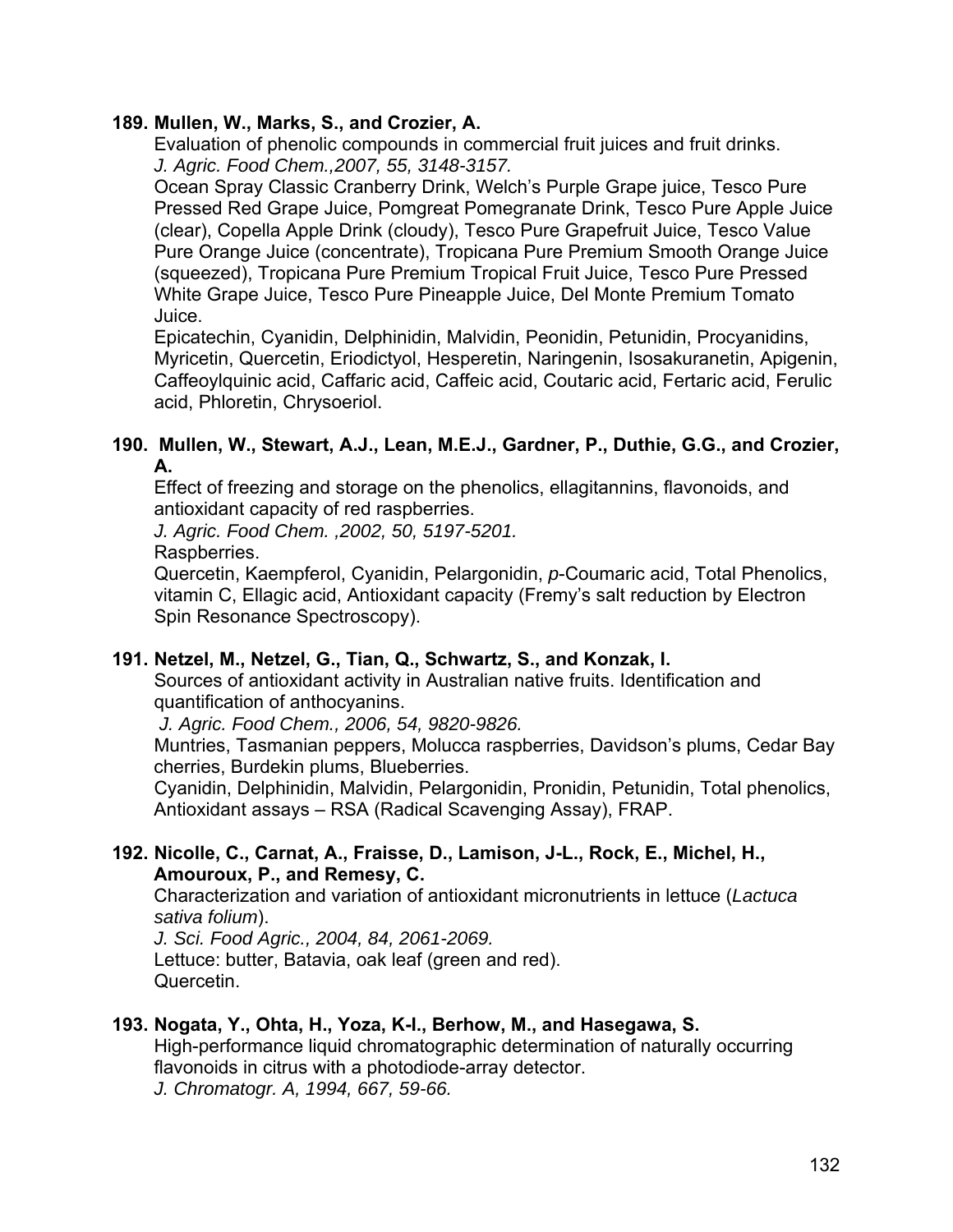Pummelo juice, Mandarin juice.

Eriocitrin, Neoeriocitrin, Narirutin, Naringin, rutin, Hesperidin, Neojesperidin, Isorhoifolin, rhoifolin, diosmin, Neodiosmin, Poncirin, Luteolin, Kaempferol, apigenin, Diosmetin, Sinensetin, Acacetin, Tangeretin.

#### **194. Nuutila, A.M., Kammiovirta, K., and Oksman-Caldentey, K.-M.**

Comparison of methods for the hydrolysis of flavonoids and phenolic acids from onion and spinach for HPLC analysis. *Food Chem., 2002, 76(4), 519-525.*  Red onion, Spring onion (red)-bulb, Spinach. Quercetin, Kaempferol.

#### **195. Nyman, N. A. and Kumpulainen, J. T.**

 Determination of anthocyanins in berries and red wine by high-performance liquid chromatography.

*J. Agric. Food Chem., 2001, 49, 4183-4187.*  Strawberries, Black currants, Bilberries, Red wine. Cyanidin, Delphinidin, Malvidin, Pelargonidin, Peonidin, Petunidin.

#### **196. Ollanketo, M., and Riekkola, M-L.**

Column-switching technique for selective determination of flavonoids in Finnish berry wines by high-performance liquid chromatography with diode array detection. *J. Liq. Chrom. & Rel. Technol., 2000, 23, 1339-1351.* Wines - Black currant, Blueberry, Crowberry. Rutin, Isoquercitrin, Myricetin, Quercetin, Kaempferol.

#### **197. Olsen, H., Aaby, K., and Borge, G. I.**

Characterization and quantification of flavonoids and hydroxycinnamic acids in culry kale (Brassica oleracea L. convar. Acephala var. sabellica) by HPLC-DAD-ESI-MS.

*J. Agric. Food Chem., 2009, 57, 2816-2825.*  Curly kale.

Kaempferol, Quercetin, Hydroxycinnamic acids, Total flavonols, Total phenolics.

#### **198. Ooghe, W. C., and Detavernier, C. M.**

Detection of the addition of citrus reticulata and hybrids to citrus sinensis by flavonoids.

*J. Agric. Food Chem., 1997, 45, 1633-1637.* Orange juice, Tangerine juice, Temple juice, Mandarin juice, Murcott juice, Cravo juice (hybrid), Kinno juice (hybrid). Narirutin, Hesperidin, Didymin.

#### **199. Oomah, D. B., and Mazza, G.**

Flavonoids and antioxidative activities in buckwheat. *J. Agric. Food Chem., 1996, 44, 1746-1750.* Buckwheat.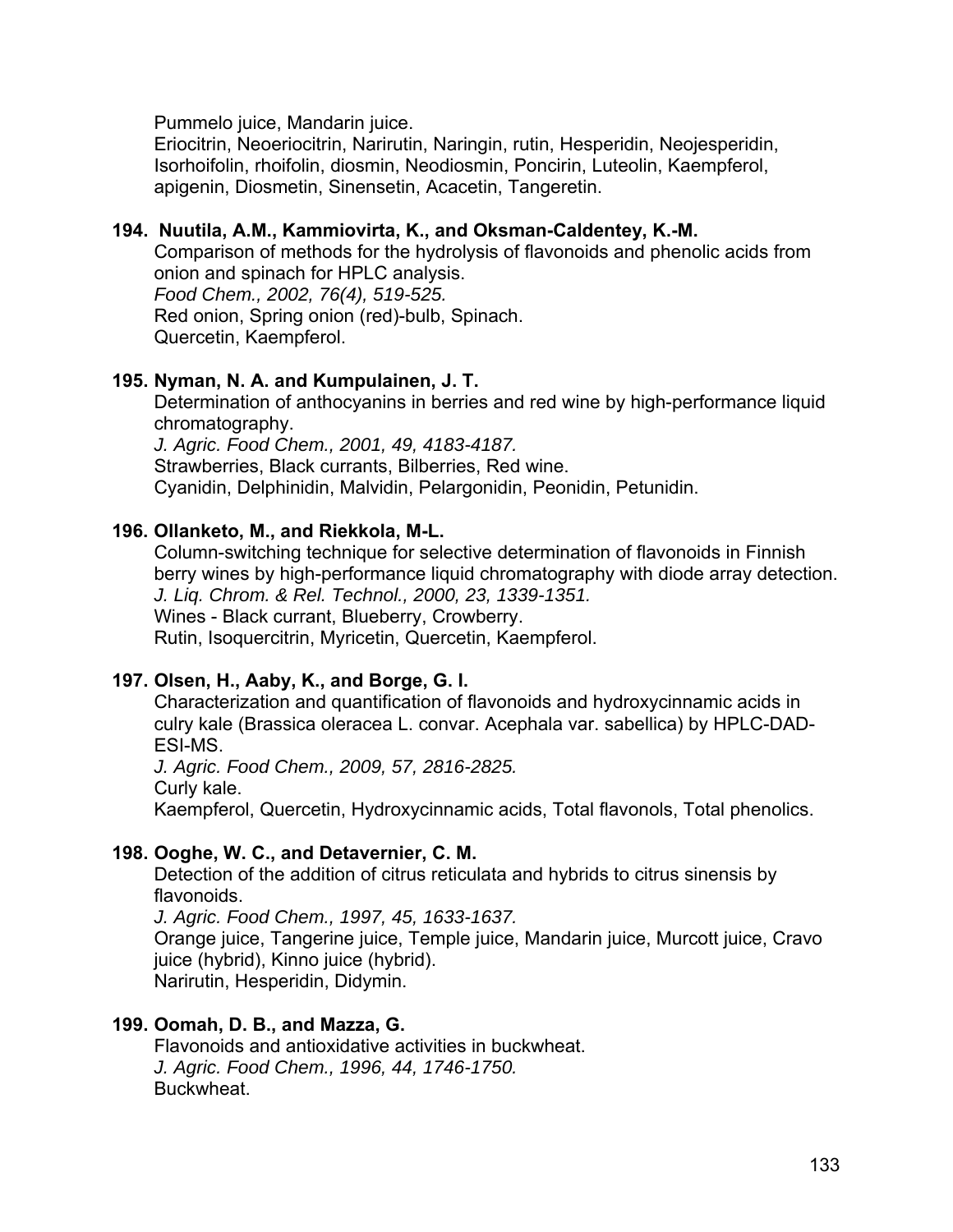Rutin.

#### **200. Oszmianski, J., and Lee, C. Y.**

Isolation and HPLC determination of phenolic compounds in red grapes. *Am. J. Enol. Vitic., 1990, 41, 204-206.* Grapes - red (Concord, Chaunac). Epicatechin, Rutin, Quercetin glucosides, Procyanidin B3, Caffeoyl tartaric acid, Coumaroyl tartaric acid.

## **201. Ozga, J. A., Saeed, A., Wismer, W., and Reinecke, D. M.**

 Characterization of cyaniding- and quercetin-derived flovonoids and other phenolcs in mature Saskatoon fruits (Amelanchier alnifolia Nutt.). *J. Agric. Food Chem., 2007, 55, 10414-10424.*  Sakatoon berries. Cyanidin, Quercetin, Hydroxycinnamic acids.

## **202. Palimino, O., Gómez\_Serranillos, M. P., Carretero, S. E., and Villar, A.**

Study of polyphenols in grape berries by reversed-phase high-performance liquid chromatography.

*J. Chromatogr. A, 2000, 870, 449-451.*

Grape.

Rutin, Quercitrin, Quercetin, Reservetrol.

#### **203. Pallau, K., Rivas-Gonzalo, J. C., del Castillo, M. D., Cano, M. P., and de Pascual-Tertesa, S.**

 Characterization of the antioxidant composition of strawberry tree (Arbutus unedo L.) fruits.

*J. Food Comp. Anal., 2008, 21, 273-281.* 

Strawberry tree fruits.

 Cyanidin, Delphinidin, Myricetin, Quercetin, Proanthocyanidins, Ellagic acid, Carotenoids.

#### **204. Papagiannopoulos, M., Wollseifen, H.R., Mellenthin, A., Haber, B., and Galensa, R.**

Identification and quantification of polyphenols in carob fruits (*Ceratonia siliqua* L.) and derived products by HPLC-UV-ESI/MS*<sup>n</sup>* .

*J. Agric. Food Chem., 2004, 52, 3784-3791.* 

Carob fiber, Carob Flour, Kibbles syrup.

Myricetin, Quercetin, Kaempferol, Total Phenolics, Condensed Tannins, Hydrolyzable Tannins, DPPH, Trolox.

## **205. Patil, B. S., Pike, L. M., and Hamilton, B. K.**

Changes in quercetin concentration in onion (*Allium cepa* L.) owing to location, growth stage and soil type. *New Phytol., 1995, 130, 340-355.* Onion - yellow.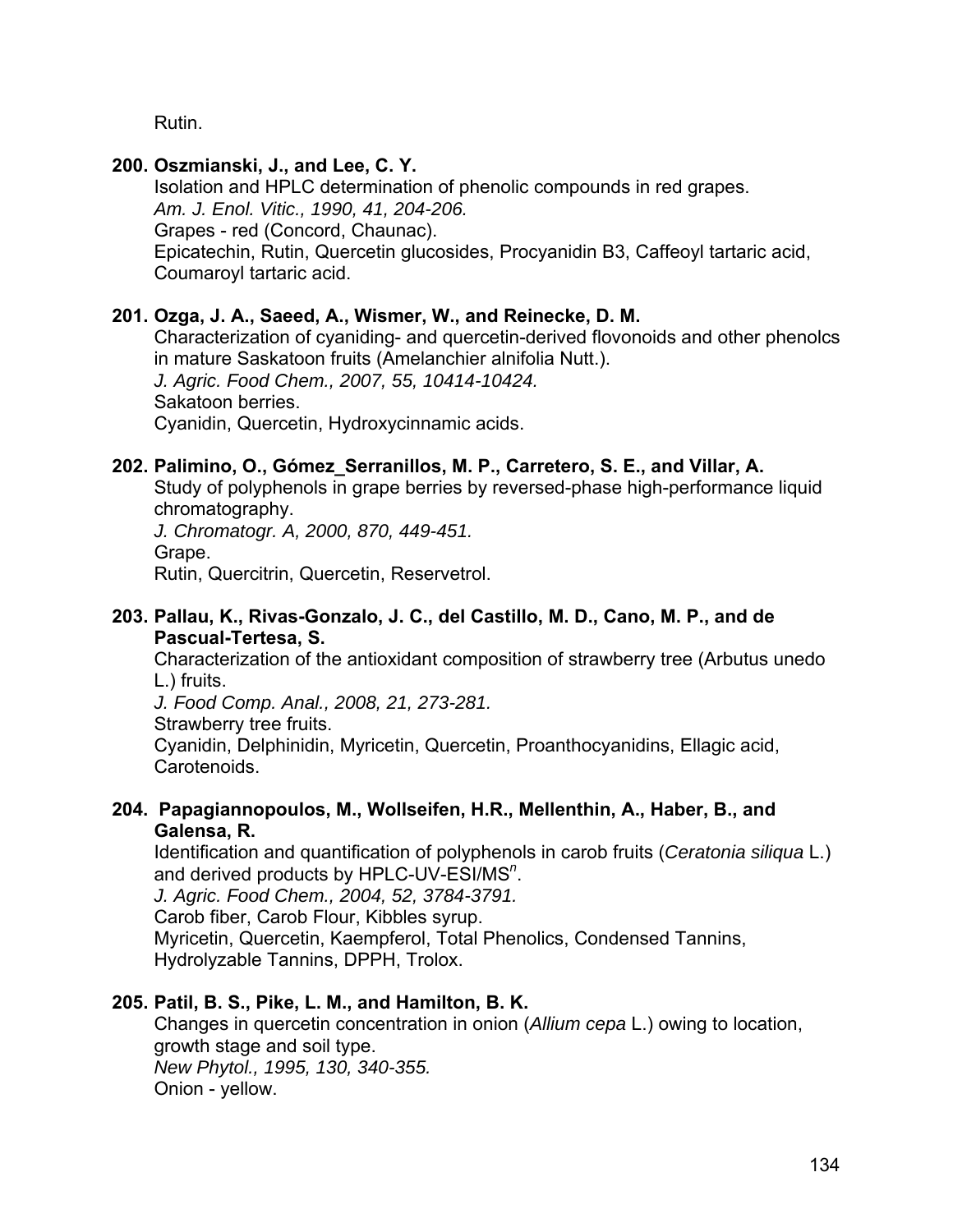Quercetin.

## **206. Patil, B. S., Pike, L. M., and Yoo, K. S.**

Variation in the quercetin content in different colored onions (*Allium cepa* L.). *J. Amer. Soc. Hort. Sci., 1995, 120, 909-913.* Onion- red (6 cultivars), pink (3 cultivars), yellow (45 cultivars), Vidalia (10 cultivars), white (11 cultivars). Quercetin.

## **207. Pérez-Gregorio, R. M., Garćia-Falćon, M. S., Simal-Gándara, J., Rodrigues, A. S., and Almeida, D. P. F.**

 Identification and quantification of flavonoids in traditional cultivars of red and white onions at harvest.

 *J. Food Comp. Anal., 2010, 23, 592-598.*  White and red onions. Isorhamnetin, Quercetin.

#### **208. Pellegrini, N., Chiavaro, E., Gardana, C., Mazzeo, T., Contino, D., Gallo, M., Riso, P., Fogliano, V., and Porrini, M.**

 Effect of different cooking methods on color, phytochemical concentration, and antioxidant capacity of raw and frozen Brassica vegetables.

*J. Agric. Food Chem., 2010, 58, 4310-4321.* 

 Broccoli, Brussels sprouts, Cauliflower – fresh and frozen, raw, boiled, microwaved, basket steamed, oven steamed.

 Kaempferol, Quercetin, Carotenoids, Glucosinolates, Phenolic acids, Total phenols, Chlorophylls.

## **209. Pinto, M. D. S., Lajolo, F. M., and Genovese, M. I.**

Bioactive compounds and antioxidant capacity of strawberry jam. *Plant Foods Hum Nutr, 2007, 62, 127-131.*  Strawberry jam. Kaempferol, Quercetin, Pelargonidin, Total phenolics, Ellagic acid, Antioxidant capacity (β-carotene bleaching method).

## **210. Pinto, M. D. S., Lajolo, F. M., and Genovese, M. I.**

 Bioactive compounds and quantification of total ellagic acid in strawberries (Fragaria x ananasa Duch.). *Food Chemistry, 2008, 107, 1629-1635.*  Strawberries – 7 cultivars. Catechin, Epicatechin, Cyanidin, Pelargonidin, Kaempferol, Quercetin, Total phenolics, Ellagic acid.

## **211. Pour Nikfardjam, M. S., Márk, L., Avar, P., Figler, M., and Ohmacht, R.**

 Polyphenols, anthocyanins, and trans-resveratrol in red wines from the Hungarian villainy region.

*Food Chemistry, 2006, 98, 453-462.*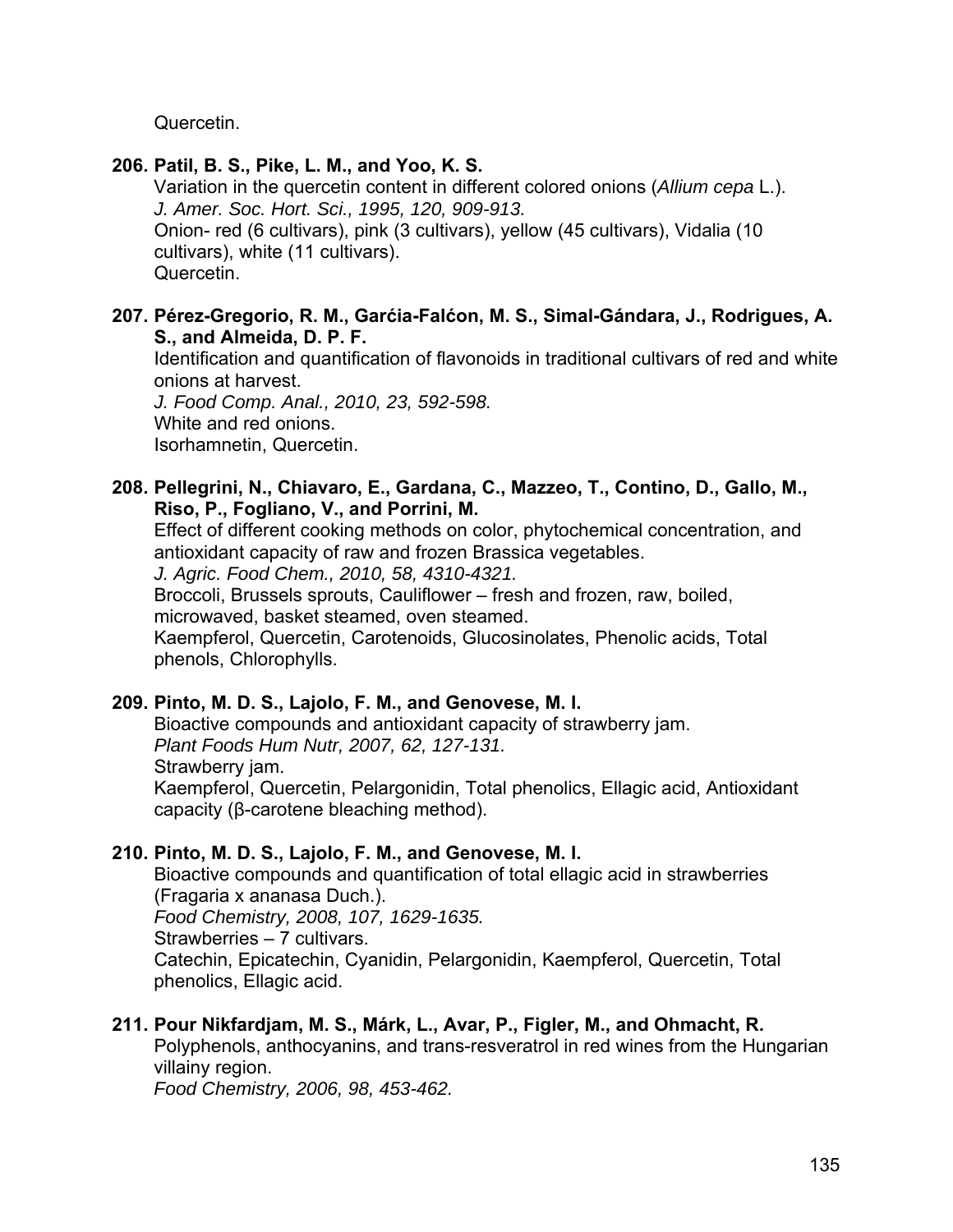Red wines – Cabernet franc, Cabernet sauvignon, Cabernet, sau/fr, Cuvee, Kadarka, Kékfrankos, Merlot, Oportó, Pinot noir, Portugieser, Royal cuvee, Rubin cuvee, Shiraz, Zweigelt.

Catechin, Epicatechin, Delphinidin, Malvidin, Peonidin, petunidin.

## **212. Price, K. R., Prosser, T., Richetin, A. M. F., and Rhodes, M. J. C.**

A comparison of the flavonol content and composition of dessert, cooking and cider-making apples; distribution within the fruit and effect of juicing. *Food Chem., 1999, 66, 489-494.* Apples with skin. Eating apples - Egremont, Cox's Orange, Granny Smith, Jonagored; Cooking apples - Bramley; Cider apples - Dabinett, Michelin, Yarlington.

Quercetin.

#### **213. Price, K. R., Casuscelli, F., Colquhoun, I. J., and Rhodes, M. J. C.**

Composition and content of flavonol glycosides in broccoli florets (*Brassica oleracea*) and their fate during cooking.

*J. Sci. Food Agric., 1998, 77, 468-472.* Broccoli - raw, cooked.

Quercetin, Kaempferol, Isoquercitrin.

#### **214. Price, K. R., Colquhoun, I. J., Barnes, K. A., and Rhodes, M. J. C.**

Composition and content of flavonol glycosides in green beans and their fate during processing. *J. Agric. Food Chem., 1998, 46, 4898-4903.* Green beans - raw, canned.

Quercetin, Kaempferol.

#### **215. Price, K. R., Rhodes, M. J. C., and Barnes, K. A.**

Flavonol glycoside content and composition of tea infusions made from commercially available teas and tea products. *J. Agric. Food Chem., 1998, 46, 2517-2522.* Black teas, Tea products. Quercetin glycosides, Kaempferol glycosides.

#### **216. Price, K. R., and Rhodes, M. J. C.**

Analysis of the major flavonol glycosides present in four varieties of onion (*Allium cepa*) and changes in composition resulting from autolysis. *J. Sci. Food Agric., 1997, 74, 331-339.* Onion - Red Barron - red, Rijnsburger - brown, Rose - pink, Albion - white. Quercetin.

#### **217. Price, K. R., Bacon, J. R., and Rhodes, M. J. C.**

Effect of storage and domestic processing on the content and composition of flavonol glucosides in onion (*Allium cepa*). *J. Agric. Food Chem., 1997, 45, 938-942.*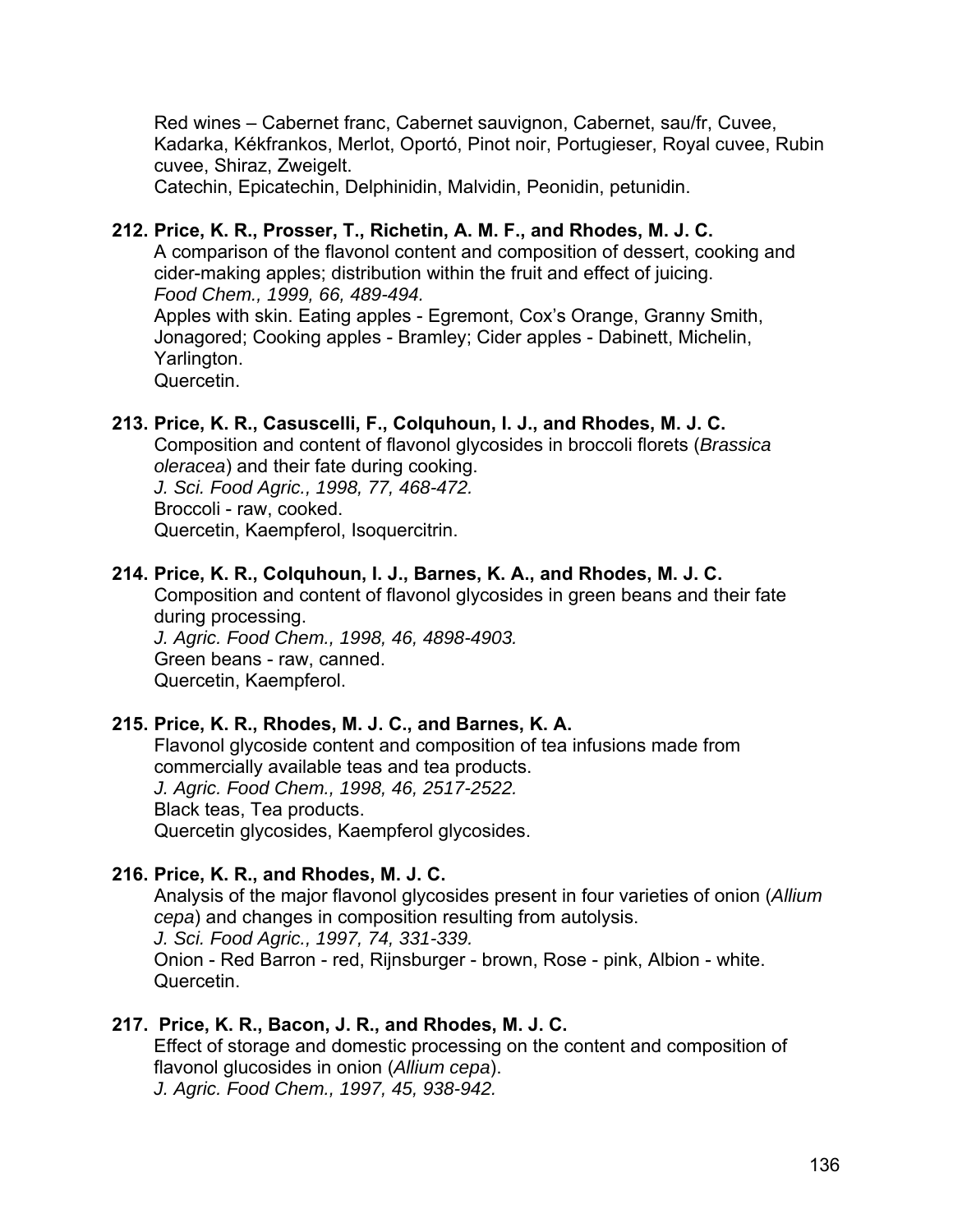Onion - brown, red. Quercetin.

## **218. Price, W. E. And Spitzer, J. C.**

Variations in the amount of individual flavanols in a range of green teas. *Food Chem., 1993, 47, 271-276.* Green teas. Epicatechin, Epigallocatecin, Epigallocatechin gallate, Epicatechin gallate.

#### **219. Proteggente, A.R., Saija, A., De Pasquale, A., and Rice-Evans, C.A.**

The compositional characterisation and antioxidant activity of fresh juices from Sicilian sweet orange (*Citrus sinensis* L. Osbeck) varieties.

*Free Radical Research, 2003, 37(6), 681-687.*  Orange juice (Varieties: Navel, Valencia, Ovale, Sanguinello, Moro, Tarocco). Narirutin, Hesperidin, Cyanidin glucosides, Anthocyanin congugates, Didymin, Hydrocinnamic acids (Chlorogenic acid, *p*-Coumaric acid, Ferulic + Sinapic acid), Ascorbic acid.

#### **220. Pupin A. M., Dennis, M. J., and Toledo, M. C. F.**

Flavanone glycosides in Brazilian orange juice. *Food Chem., 1998, 61, 275-280.* Orange juice (Brazilian). Narirutin, Hesperidin.

#### **221. Puupponen-Pimia, R., Häkkinen, S.T., Aarni, M., Suortti, T., Lampi, A-M., Eurola, M., Piironen, V., Nuutila, A M., and Oksman-Caldentey, K-M.**  Blanching and long-term freezing affect various bioactive compounds of vegetables in different ways.

*J. Sci. Food Agric., 2003, 83, 1389-1402.* 

Peas fresh, processed), Carrots*,* Cauliflower, Cabbage, Spinach, Potatoes, Swede.

Dietary fiber components, minerals, Folic acid, Vitamin C,  $\ll$ -Carotene,  $\ll$ -Carotene, Total phenolics, Sterols, Quercetin, Kaempferol.

## **222. Pyo, Y-H., Lee, T-C., Logendra, L., and Rosen, R.T.**

Antioxidant activity and phenolic compounds of Swiss chard (*Beta vulgaris* subspecies *cycla*) extracts. *Food Chemistry, 2004, 85, 19-26.* 

Swiss chard (red tissue, white tissue).

Catechin, Myricetin, Quercetin, Kaempferol, Gallic acid, *p*-benzoic acid,

Protocatechuic acid, syringic acid, Vannilic acid, chlorogenic acid, Caffeic acid, *p*-Coumaric acid, ferulic acid, DPPH.

## **223. Quettier-Eleu, C., Gressier, B., Vasseur, J., Dine, T., Brunet, C., Luyckx, M., Cazin M., Cazin, J-C., Bailleul, F., and Trotin, F.**

Phenolic compounds and antioxidant activities of buckwheat (Fagoppyrum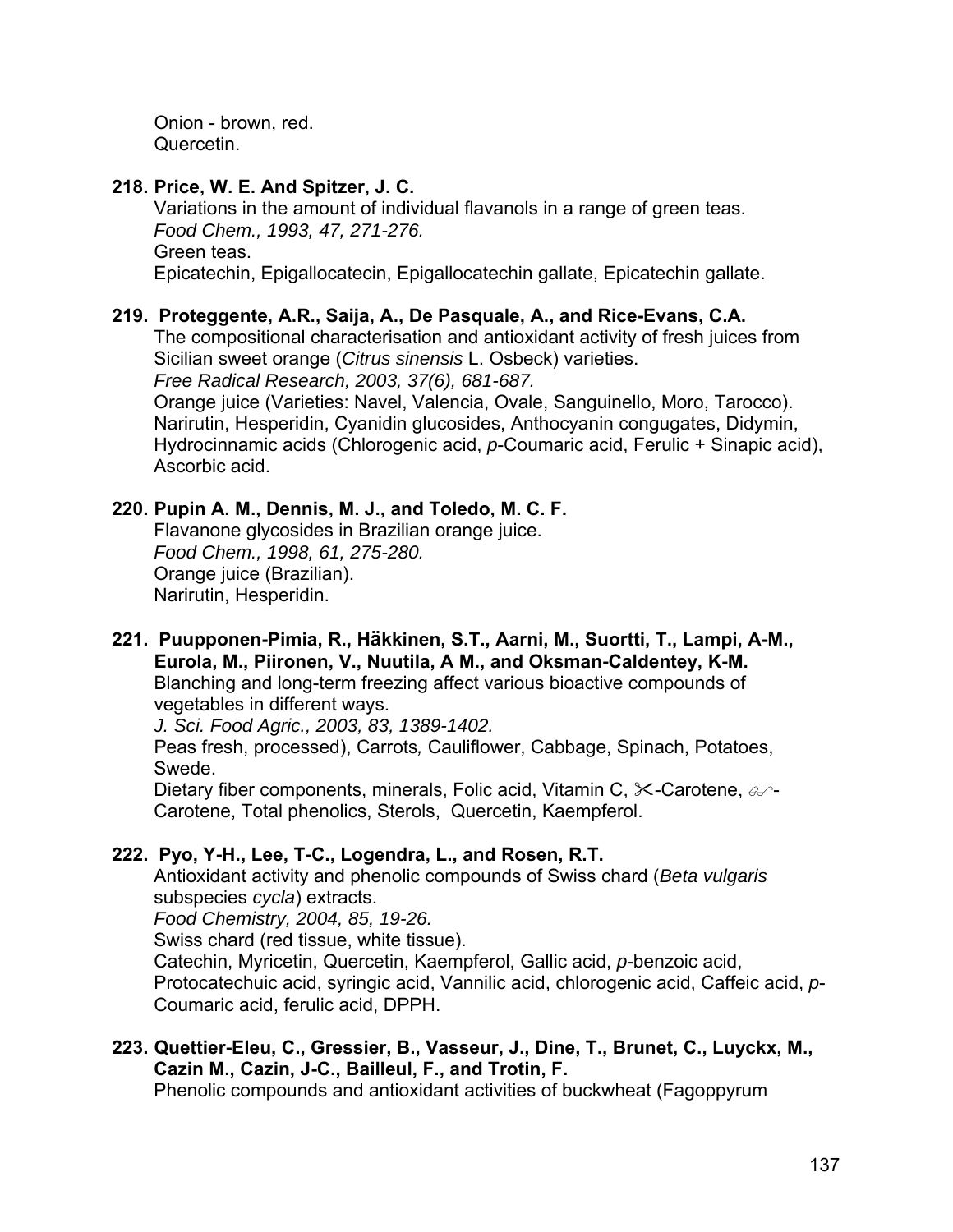esculentum Moench) hulls and flour. *J. Ethnopharmacol., 2000, 72, 35-42.* Buckwheat - hull, flour. Epicatechin, Rutin, Hyperoside, Procyanidin B2.

## **224. Raffo, A., Leonardi, C., Fogliano, V., Ambrosino, P., Salucci, M., Gennaro, L., Buglianesi, R., Giuffrida, F., and Quaglia, G.**

Nutritional value of cherry tomatoes (*Lycopersicon esculentum* Cv. Naomi F1) harvested at different ripening stages.

*J. Agric. Food Chem., 2002, 50(22), 6550-6556.* 

Cherry tomato (cv Naomi).

Rutin, Quercetin, Naringenin, Chlorogenic acid, Caffeic acid, *p*-Coumaric acid, Ferulic acid, Carotenoids, Ascorbic acid (reduced & total), Alpha-tocopherol.

#### **225. Rechner, A.R., Wagner, E., Van Buren, L., Van de Put, F., Wiseman, S., and Rice-Evans, C.A.**

Black tea represents a major source of dietary phenolics among regular tea drinkers.

*Free Radic. Res., 2002, 36(10), 1127-1135.* 

Black tea (7 brands).

Epicatechin, Epigallocatechin, Epigallocatechin gallate, Epicatechin gallate, Theaflavins (1-4), Quercetin glucosides, Kaempferol glucosides, Thearubigins (total), Total flavonols, Total polyphenols, Hydroxycinnamic acids, Gallic acid.

## **226. Řehová, L., Škeřiková, V., and Jandera, P.**

Optimisation of gradient HPLC analysis of phenolic compounds and flavonoids in beer using a CoulArray detector.

*J. Sep. Sci., 2004, 27, 1345-1359.* 

Czech Beer (Platan 11, light lager), German beer (Lowenbrau premium). Catechin, Epicatechin, Rutin.

## **227. Reto, M., Figueira, M. E., Filipe, H. M., and Almeida, C. M. M.**

Chemical composition of green tea (Camellia sinensis) infusions commercialized in Portugal.

*Plant Foods Hum Nutr, 2007, 62, 139-144.* 

Green tea.

 Catechin, Epicatechin, Epicatechin gallate, Epigallocatechin, Epigallocatechin gallate, Caffeine.

## **228. Revilla, E., Ryan, J-M., and Martin-Ortega, G.**

Comparison of several procedures used for the extraction of anthocyanins from red grapes.

*J. Agric. Food Chem., 1998, 46(11), 4592-4597.* 

Red grapes (Cabernet Sauvignon).

Delphinidin, Cyanidin, Petunidin, Peonidin, Malvidin.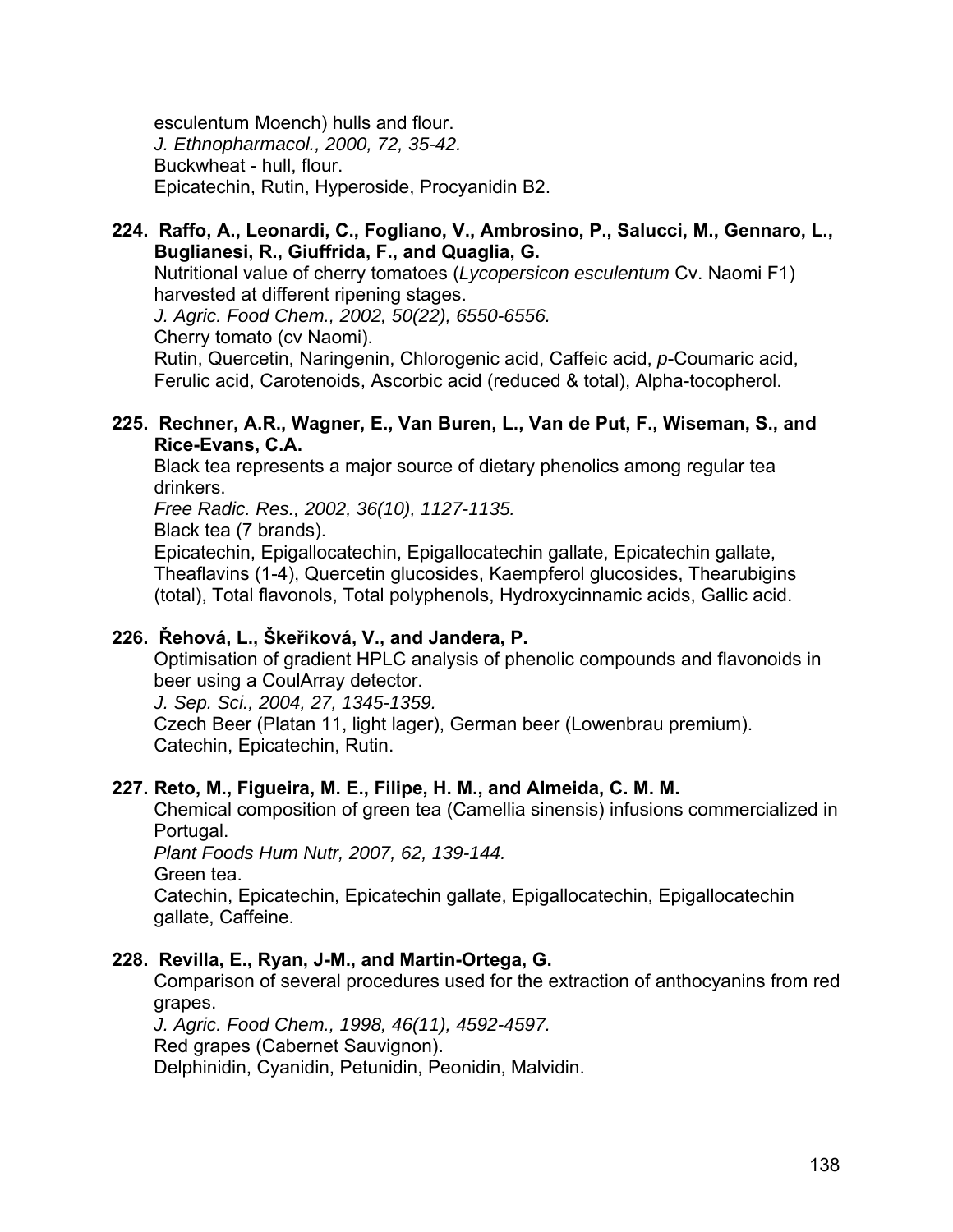#### **229. Revilla, E.**

Analysis of flavonol aglycones in wine extracts by high performance liquid chromatography. *Chromatographia, 1986, 22, 1-6.* Wine - red, white, Sherry. Quercetin, Kaempferol, Myricetin, Isorhamnetin.

## **230. Ribani, H. F., Huber, L. S., and Ridriguez-Amaya, D. B.**

Flavonols in fresh and processed Brazilian fruits. *J. Food Comp. Anal., 2009, 22, 263-268.*  Acerola – raw, concentrated juice, frozen pulp, Apple, Cashew-apple – raw, readyto-drink juice, concentrated juice, frozen pulp, Fig, Guava, Jabuticaba, Orange, Pitanga – raw, concentrated juice, frozen pulp, Strawberries. Kaempferol, Myricetin, Quercetin.

#### **231. Rodriguez-Delgado, M.-A., Gonzalez-Hernandez, G., Conde-Gonzalez, J.-E., and Perez-Trujillo, J.-P.**

Principal component analysis of the polyphenol content in young red wines. *Food Chem., 2002, 78(4), 523-532.* 

Red wine.

Catechin, Epicatechin, Quercetin, Quercitrin, Myricetin, Kaempferol, Hydroxybenzoic acids, Hydroxycinnamic acids (Caffeic acid, *p*-coumaric acid, ferulic acid), Phenolic aldehydes.

## **232. Rodríguez-Delgado, M. A., Malovaná, S., Pérez, J. P., and Borges, T.**

Separation of phenolic compounds by high-performance liquid chromatography with absorbance and fluorimetric detection.

*J. Chromatogr. A, 2001, 912, 249-257.*

Red wine, White wine.

Catechin, Epicatechin, Myricetin, Quercetin, Kaempferol, Gallic acid,

Protocatechuic acid, Vanillic acid, Caffeic acid, Syringic acid, *p*-Coumaric acid, Ferulic acid, *trans*-Resveratrol.

#### **233. Rodríguez-Delgado, M. A., Pérez, M. L., Corbella, R., González, G., García Montelongo, F. J.**

Optimization of the separation of phenolic compounds by micellar electokinetic capillary chromatography.

*J. Chromatogr. A, 2000, 871, 427-438.*

Wines - Spanish.

Catechin, epicatechin, Quercetin, rutin, Myricetin, Kaempferol, Ferulic acid, p-Coumaric acid, Vannilic acid.

## **234. Romani, A., Vignolini, P., Galardi, C., Mulinacci, N., Benedettelli, s., and Heimler, D.**

Germplasm characterization of Zolfino Landraces (*Phaseolus vulgaris* L.) by flavonoid content.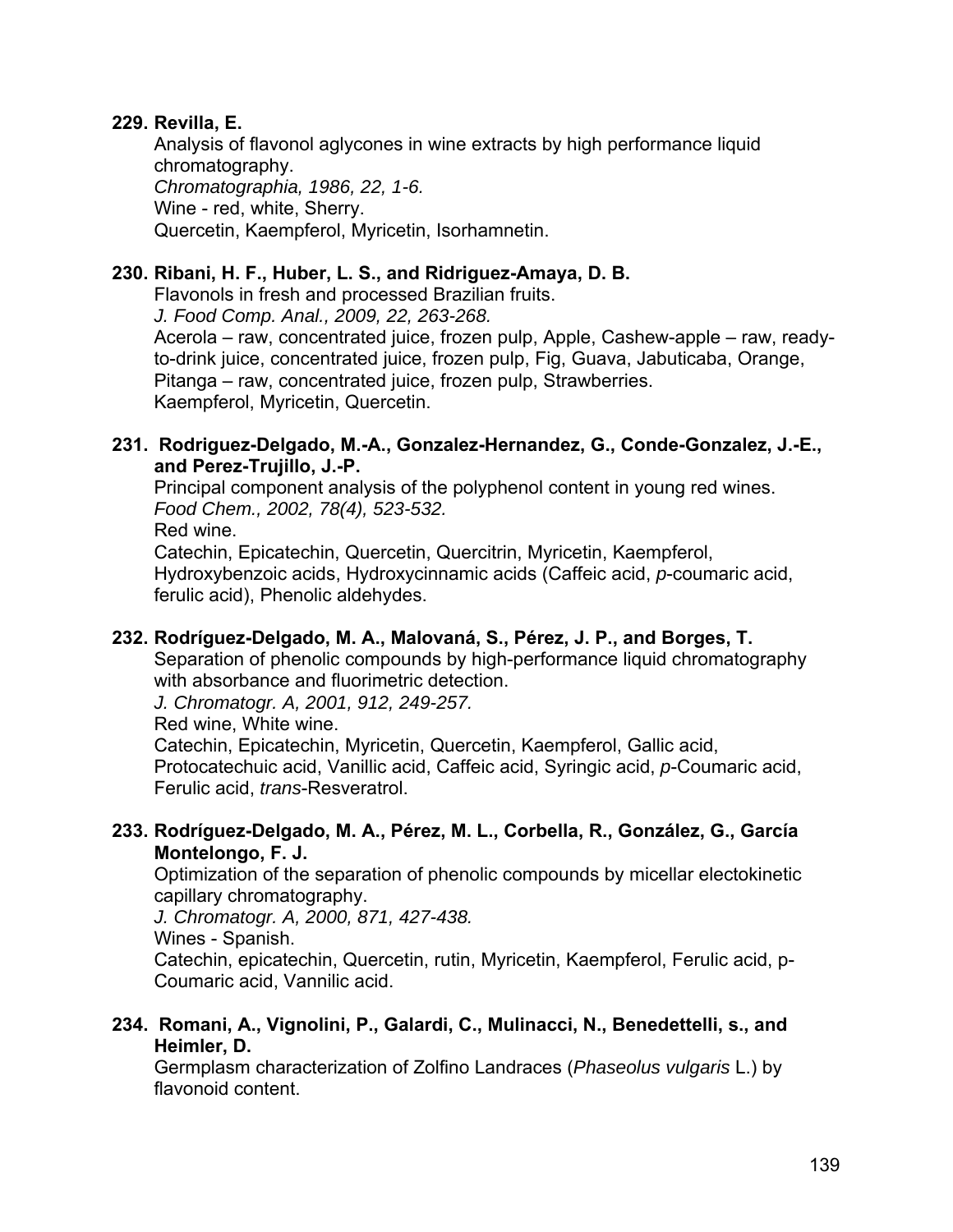*J. Agric. Food Chem., 2004, 52, 3838-3842.*  Zolfino Landraces (Tuscan legume). Quercetin, kaempferol, Daidzein, Genistein, delphinidin, Petunidin, Malvidin.

## **235. Rusak, G., Komes, D., Likić, S., Horžić, D., and Kovač, M.**

 Phenolic content and antioxidative capacity of green and white tea extracts depending on extraction conditions and the solvent used. *Food Chemistry, 2008, 110, 852-858.*  Green tea (bag, loose), White tea (bag, loose). Epicatechin gallate, Epigallocatechin, Gallocatechin gallate, Epigallocatechin gallate, Antioxidant capacity (FRAP, ABTS).

#### **236. Rouseff, R. L.**

Liquid chromatographic determination of naringin and neohesperidin as a detector of grapefruit juice in orange juice.

*J. Assoc. Off. Anal. Chem., 1988, 71, 798-802.* Orange juice, Grapefruit juice. Naringin, Neohesperidin.

#### **237. Rouseff, R. L., Barros, S. M., Dougherty, M. H., and Martin, S. F.**

A survey of quality factors found in florida canned single-strength grapefruit juice from the 1977-78, 1978-79, and 1979-80 seasons. *Proc. Fla. State Hort. Soc., 1980, 93, 286-289.* Grapefruit juice (canned). Naringin, Limonin.

#### **238. Sakakibara, H., Honda, Y., Nakagawa, S., Ashida, H., and Kanazawa, K.**

Simultaneous determination of all polyphenols in vegetables, fruits, and teas. *J. Agric. Food Chem., 2003, 51 (3), 571-581.* 

Taro, Cabbage, Celery, Coriander, radish leaves, Turnip leaves, Broccoli, Cacao, Tomato, Black soybean, Carob, Peas (garden), Kumquat, Orange, Sweet cherries, Green tea (dry), Oolong tea (dry), Black tea (dry).

Quercetin, Kaempferol, Isorhamnetin, Apigenin, Luteolin, Catechin, Epicatechin, Theaflavin, Theaflavin gallates.

## **239. Sampson, L., Rimm, E., Hollman, P.C.H., de Vries, J.H.M., and Katan, M.B.**

Flavonol and flavone intakes in US health professionals.

*J. Am. Diet. Assoc., 2002, 102(10), 1414-1420.* 

Apples (Delicious, Granny Smith, Macintosh), Avocado, Cantaloupe, Watermelon, Alfalfa sprouts, Onions-Spanish (white, yellow), Pepper (green), Apple Juice (Motts, Storebrand, Veryfine), Tea (Lipton, Salada, Tetley), Red wine (Cabernet Sauvignon, Merlot, Syrah).

Quercetin, Myricetin, Kaempferol.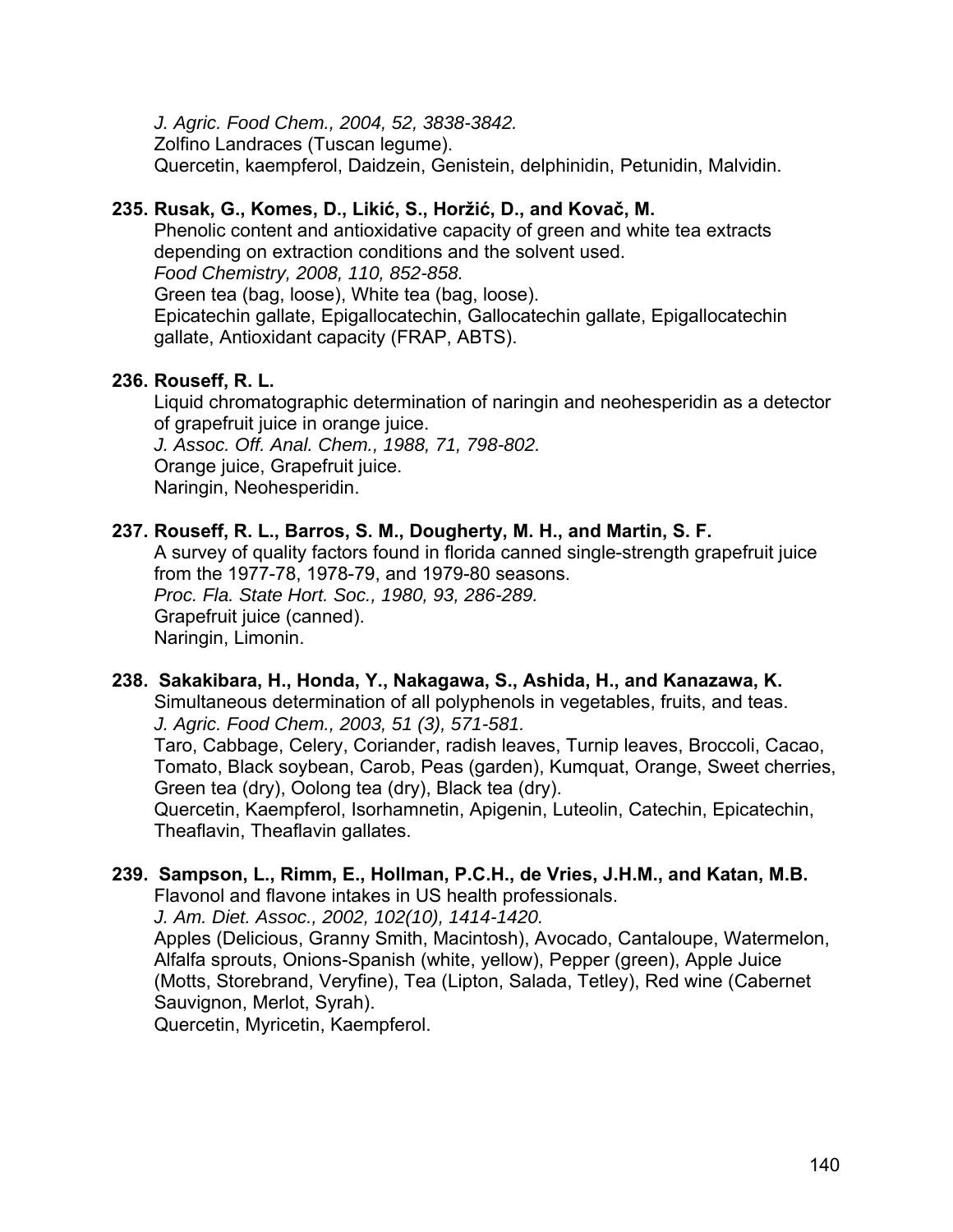#### **240. San, B. and Yildirim, A. N.**

 Phenolic, alpha-tocopherol, beta-carotene and fatty acid composition of four promising jujube (Zizipus jujube Miller) selections.

*J. Food Comp. Anal., 2010, 23, 706-710.* 

Jujube (Ber).

 Catechin, Epicatechin, Quercetin, Caffeic acid, Chlorogeic acid, Ferulic acid, Betacarotene, p-Hydroxybenzoic acid.

#### **241. Sanchez-Moreno, C., Plaza, L., de Ancos, B., and Cano., M.P.**

Quantitative bioactive compounds assessment and their relative contribution to the antioxidant capacity of commercial orange juices. *J. Sci. Food Agric., 2003, 83(5), 430-439.*  Orange juice. Naringenin, Hesperetin, Total flavanones, Carotenoids, Vitamin A, Vitamin C.

#### **242. Sanchez-Moreno, C., Plaza, L., de Ancos, B., and Cano., M.P.**

Effect of high-pressure processing on health-promoting attributes of freshly squeezed orange juice (*Citrus sinensis* L.) during chilled storage. *Eur. Food Res. Technol., 2003, 216, 18-22.*  Orange juice (freshly squeezed, variety Valencia late). Naringenin, Hesperetin.

#### **243. Sanchez-Moreno, C., Cao, G., Ou, B., and Prior, R.L.**

Anthocyanin and proanthocyanin content in selected white and red wines. Oxygen radical absorbance capacity comparison with nontraditional wines obtained from highbush blueberry.

*J. Agric. Food Chem., 2003, 51, 4889-4896.* 

Red wines.

delphinidin, Cyanidin, Petunidin, Peonidin, Malvidin, Catechin, Proanthocyanidin dimmers, trimers, tetramers, Total Phenolics, ORAC.

#### **244. Schauss, A. G., Wu, X., Prior, R. L., Ou, B., Patel, D., Huang, D., and Kababick, J. P.**

 Phytochemical and nutrient composition of the freeze-dried Amazonian palm berry, Euterpe oleracea Mart. (Acai).

*J. Agric. Food Chem., 2006, 54, 8598-8603.*  Acai berry powder. Cyanidin, Peonidin.

## **245. Schieber, A., Keller, P., Carle, R.**

Determination of phenolic acids and flavonoids of apple and pear by highperformance liquid chromatography.

*J. Chromatogr. A, 2001, 910, 265-273.*

Apple juice, Pear, (apple pomace - not entered).

Catechin, Epicatechin, Quercetin, Procyanidin B1, Procyanidin B2, Coumaroyl glucose,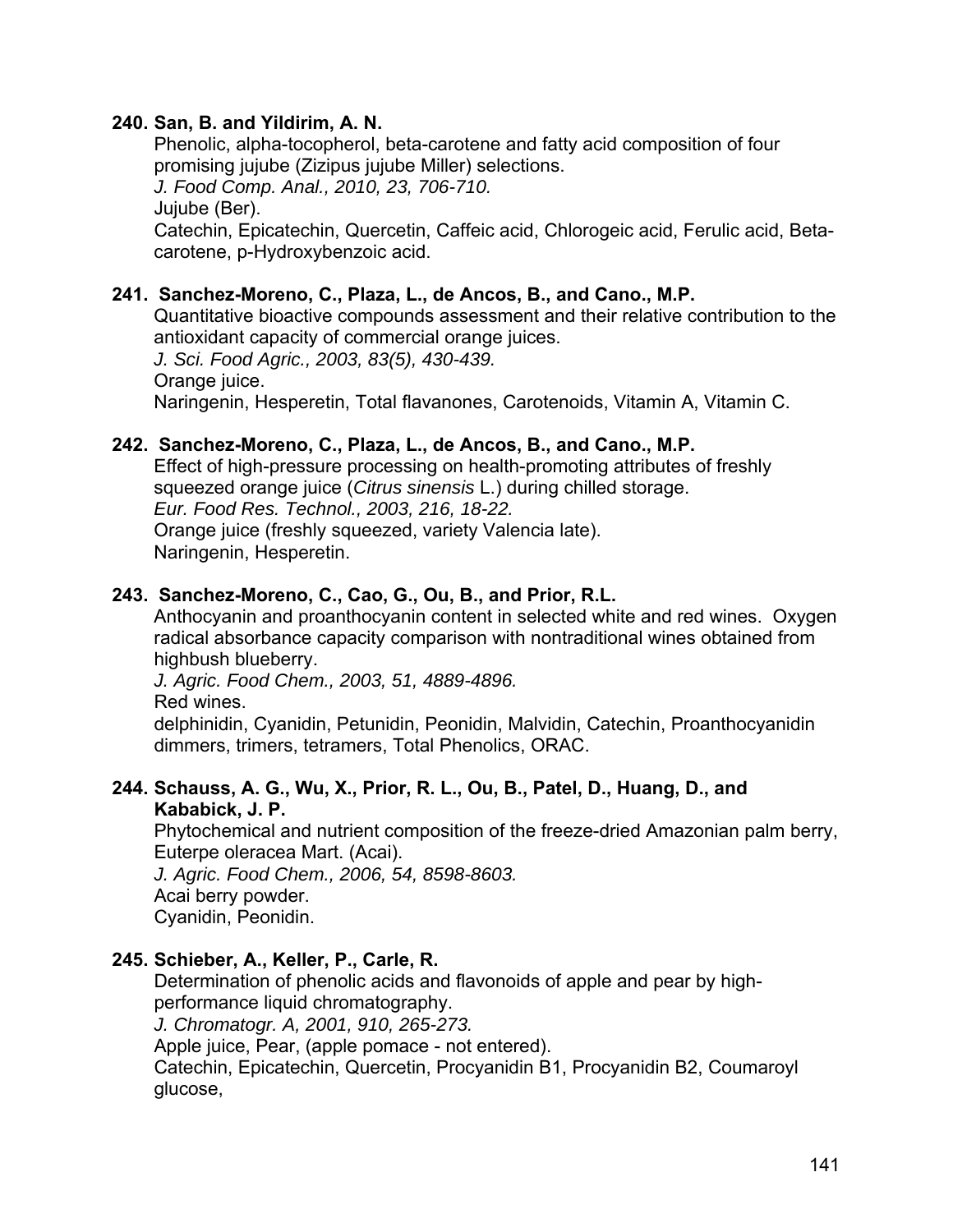Chlorogenic acid, Caffeic acid, Phloretin, Phloridzin, 5-hydroxymethyl furfural.

# **246. Schutz, K., Kammerer, D., Carle, R., and Schieber, A.**

Identification and quantification of caffeoylquinic acids and flavonoids from artichoke (Cynara scolymus L.) heads, juice and pomace by HPLC-DAD-ESI/MS<sup>n</sup>. *J. Agric. Food Chem., 2004, 52, 4090-4096.*  Artichoke heads, juice and pomace. Luteolin, Apigenin, Naringenin, Caffeoylquinic acids.

# **247. Sellappan, S., Akoh, C.C., and Krewer, G.**

Phenolic compounds and antioxidant capacity of Georgia-grown blueberries and blackberries.

*J. Agric. Food Chem., 2002, 50(8), 2432-2438.* 

Blueberries (Rabbiteye & Southern highbush), Blackberries. Catechin, Epicatechin, Myricetin, Quercetin, Kaempferol, Gallic acid, *p*-Hydroxy benzoic acid, Caffeic acid, *p*-Coumaric acid, Ferulic acid, Ellagic acid, Total anthocyanins, Total polyphenolics.

# **248. Sellappan, s. and Akoh, C.**

Flavonoids and antioxidant capacity of Georgia-grown Vidalia onions. *J. Agric. Food Chem., 2002, 50, 5338-5342.*  Vidalia onions. Kaempferol, quercetin, Myricetin, Total Polyphenols, TEAC.

## **249. Shao, W. Powell, C., and Clifford, M. N.**

The analysis by HPLC of green, black and pu'er teas produced in Yunnan. *J. Sci. Food Agric., 1995, 69, 535-540.*

Black tea, Green tea, Pu'er tea.

Catechin, Epicatechin, Epicatechin-gallate, Epigallocatechin, Epigallocatechingallate, Theogallin, Gallic acid, Theafavic acid, Epitheaflavic acid, Epitheaflavic acid-3' -gallate, Theaflavin, Theaflavin-3-gallate, Theaflavin-3' -gallate, Theaflavin-3- 3' -gallate, Thearubigins.

## **250. Shishikura, Y. and Khokar, S.**

 Factors affecting the levels of catechins and caffeine in tea beverage: estimated daily intakes and antioxidant activity.

 *J. Sci. Food Agric., 2005, 85, 2125-2133.* 

Green tea – leaves, powdered, bag.

 Catechin, Epicatechin, Epicatechin gallate, Epigallocatechin, Epigallocatechin gallate, Caffeine, Total phenols, Antioxidant activity (FRAP).

# **251. Simonetti, P., Piétta, P., and Testolin, G.**

Polyphenol content and total antioxidant potential of selected Italian wines. *J. Agric. Food Chem., 1997, 45, 1152-1155.* Wines - red, white. Quercetin, Kaempferol, Myricetin, Isorhamnetin, Rutin.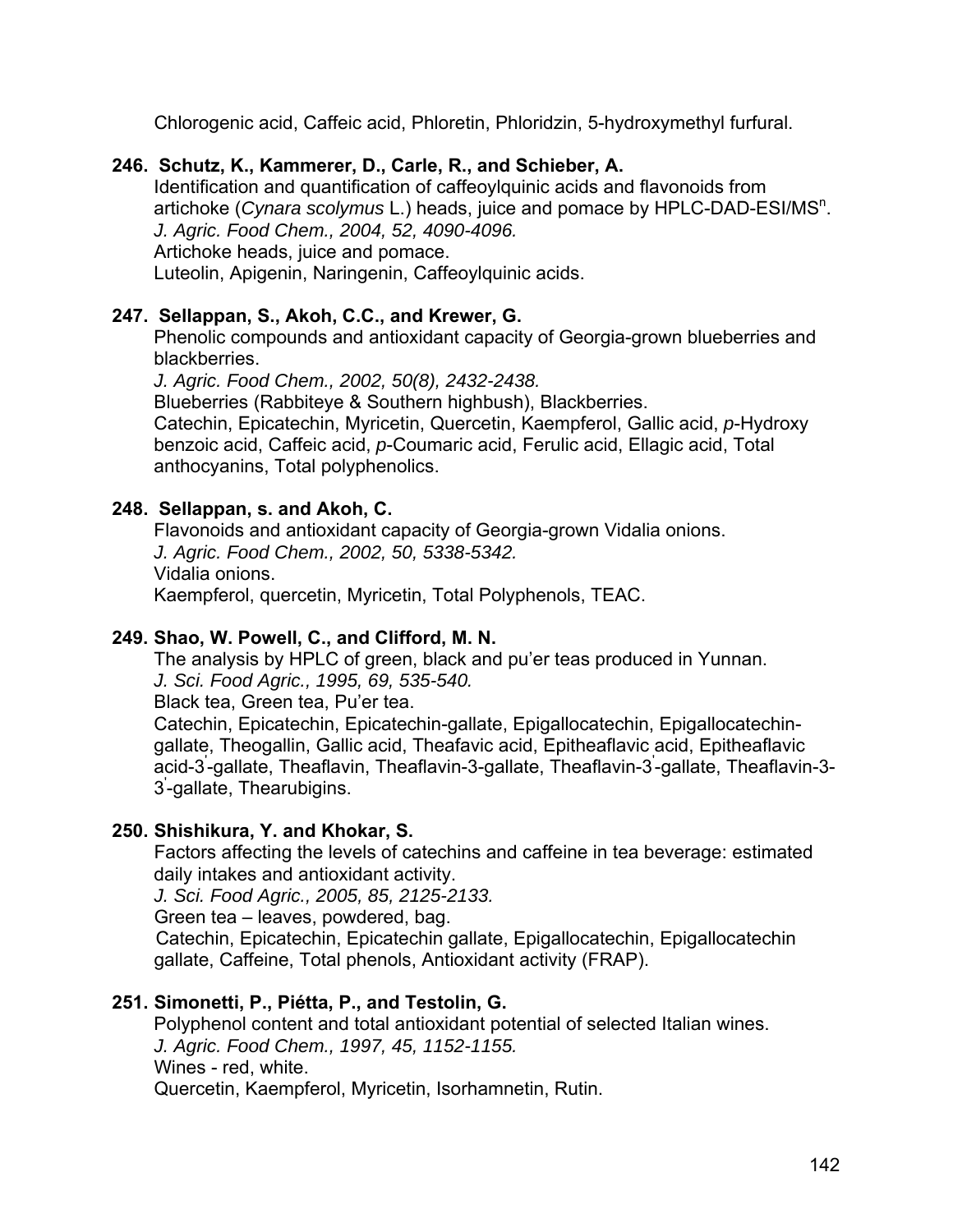#### **252. Šimunić, V., Kovač, s., Gašo-Sokač, d., Pfannhauser, W., and Murkovic, M.**  Determination of anthocyanins in four Croatian cultivars of sour cherries (Prunus cerasus). *Eur Food Res Technol, 2005, 220, 575-578.*

 Sour cherries. Cyanidin.

## **253. Skegret, M. Kotnik, P., Hadolin, M., Hraš, A.R., Simonic, M., and Knez, Z.**

Phenols, proanthocyanidins, flavones, and flavonols in some plant materials and their antioxidant activities.

*Food Chemistry, 2005, 89, 191-198.* 

Laurel, Oregano, Olive tree, Hypericum, Hawthorn. Quercetin, Luteolin, Apigenin, Kaempferol, Myricetin.

# **254. Slimestad, R., Vangdal, E., and Brede, C.**

 Analysis of phenolic compounds in six Norwegian plum cultivars (Prunus domestica L.). *J. Agric. Food Chem., 2009, 57, 11370-11375.*  Plums- 6 cultivars. Cyanidin, Peonidin, Quercetin, Caffeoylquinic acid.

#### **255. Slimestad, R., Toskangerpoll, K., Nateland, H.S., Johannessen, T., and Giske, N.H.**

Flavonoids from black chokeberries, *Aronia melanocarpa*. *J. Food Comp. Anal., 2005, 18, 61-68.*  Black Chokeberries. Eriodictyol, Neochlorogenic acid, Chlorogenic acid, Quercetin, Cyanidin.

# **256. Spanos, G.A. and Wrolstad, R.E.**

Influence of processing and storage on the phenolic composition of Thompson seedless grape juice.

*J. Agric. Food Chem., 1990(a), 38(7), 1565-1571.* 

Grape juice (from Thompson seedless grapes).

Catechin, Epicatechin, Procyanidins B1-B4, Trimer + Tetramer, Total procyanidins, Total unknowns.

# **257. Spanos, G.A., Wrolstad, R.E., and Heatherbell, D.A.**

Influence of processing and storage on the phenolic composition of apple juice. *J. Agric. Food Chem., 1990(b), 38(7), 1572-1579.*  Apple juice (from Granny Smith, Red delicious, McIntosh, & Spartan variety). Catechin, Epicatechin, Quercetin glycosides & totals, Procyanidins B1-B4, Total procyanidins, Phloretin glycosides & totals, Cinnamics.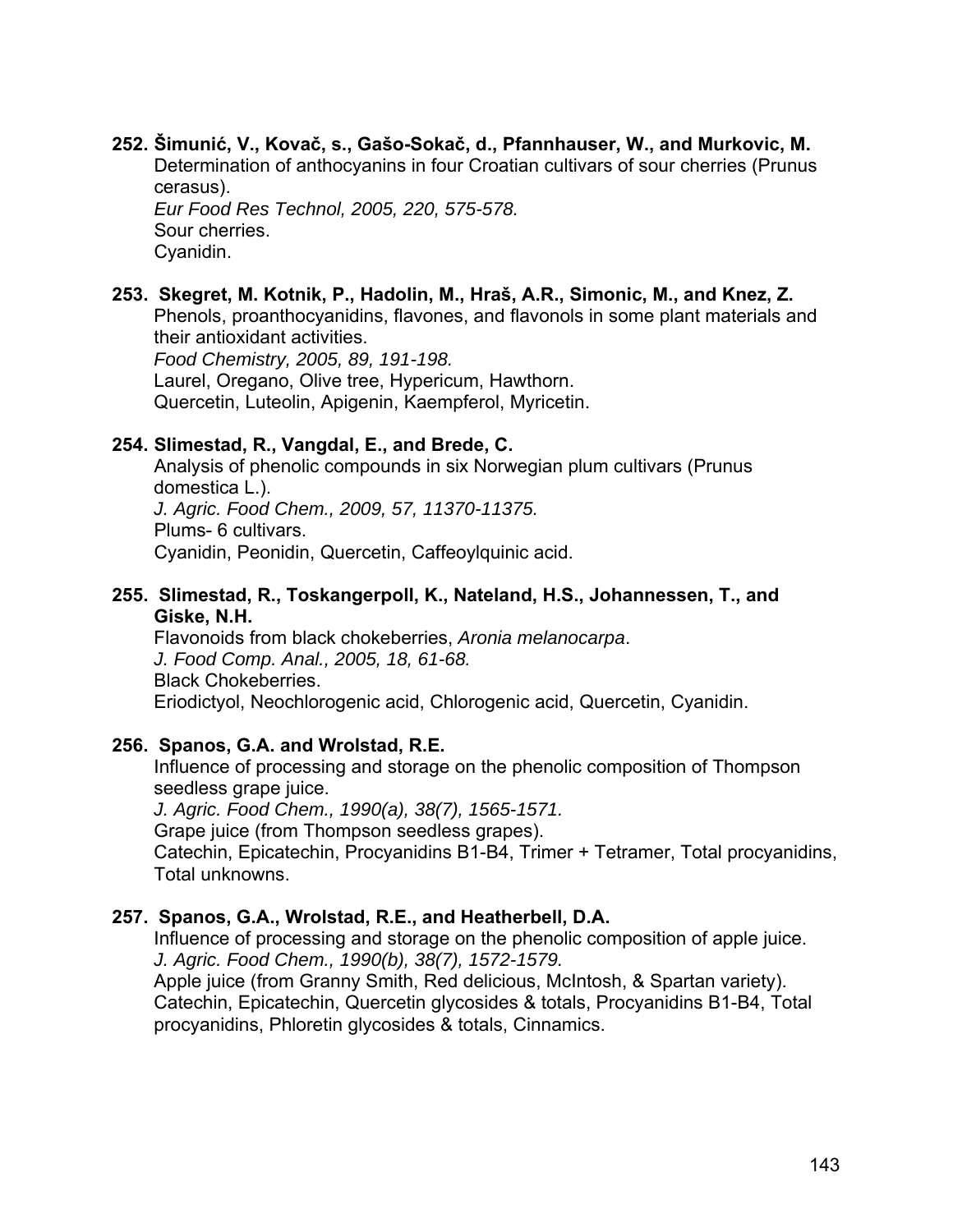#### **258. Steadman, K. J., Burgoon, M.S., Lewis, B.A., Edwardson, S., and Obendorf, R.L.**

Minerals, phytic acid, tannin and rutin in buckwheat seed milling fractions. *J. Sci. FoodAgric., 2001, 81, 1094-1100.*  Buckwheat groats, Buckwheat flour. Rutin, Quercetin.

# **259. Steinhaus, B., and Engelhardt, U. H.**

Theaflavins in black tea. *Z Lebensm Unters Forsch, 1989, 188, 509-511.* Black tea. Total theaflavins, Theaflavin, Theaflavin-e gallate, Theaflavin-3' -gallate, Theaflavin-3-3' -gallate.

#### **260. Stewart, A. J., Bozonnet, S., Mullen, W., Jenkins, G., Lean, M. E. J., and Crozier, A.**

Occurrence of flavonols in tomatoes and tomato-based procucts.

*J. Agric. Food Chem., 2000, 48, 2663-2669.*

Tomatoes - Spanish, Israeli, South African, English, Scottish -Beefsteak, Cherry, Yellow.

Quercetin, Kaempferol.

# **261. Suárez, B., Picinelli, A., Mangas, J. J.**

Solid-phase extraction and high-performance liquid chromatographic determination of polyphenols in apple musts and ciders. *J. Chronmatogr. A, 1996, 727, 203-209.* Apple - must, cider. Epicatechin, Quercetin, Caffeic acid, p-Coumaric acid.

# **262. Tarola, A. M., Milano, F., and Giannetti, V.**

 Simultaneous determination of phenolic compounds in red wines by HPLC. *Analytical Letters, 2007, 40, 2433-2445.*  Red wines – Prinitivo Puglia, Castel de Polis, Solopaca, Montepulciano, Barbera,

Ciro, Merlot, Colferraio, Rosso del Salento, Primitivo di Manduria. Catechin, Epicatechin, Quercetin, Gallic acid, Caffeic acid, Chlorogenic acid, Resveratrol.

# **263. Teissedre, P-L., and Landrault, N.**

Wine phenolics: contribution to dietary intake and bioavailability. *Food Res. Int., 2000, 33, 461-467.* Wines - red, white. Catechin, Epicatechin, Malvidin, Procyanidin B1, B2, B3, B4, Caffeic acid p-Coumaric acid, gallic acid.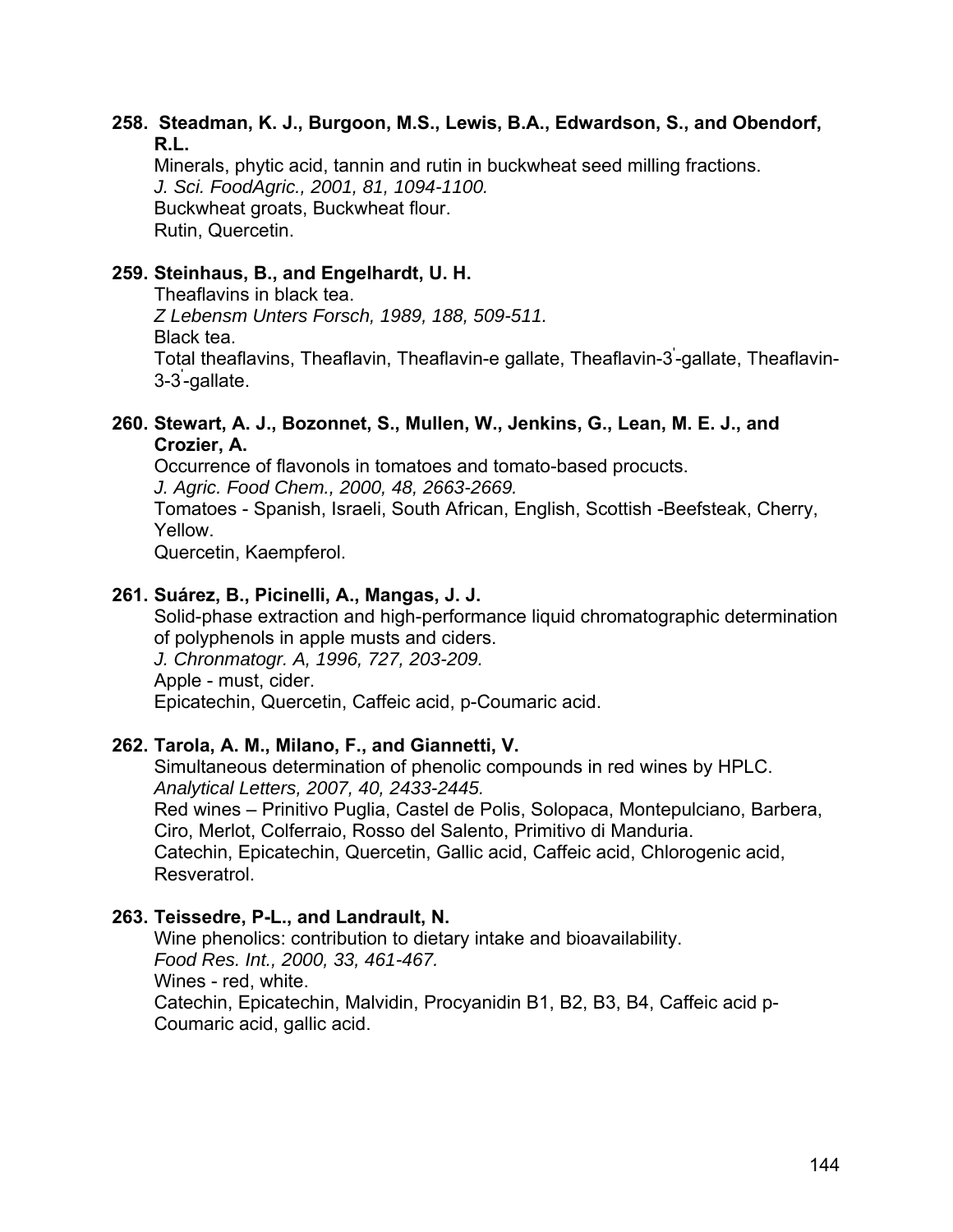**264. Tomas-Barberan, F.A., Gil, M.I., Cremin, P., Waterhouse, A.L., Hess-Pierce, B., and Kader, A.A.** 

HPLC-DAD-ESIMS analysis of phenolic compounds in nectarines, peaches, and plums.

*J. Agric. Food Chem., 2001, 49, 4748-4760.* 

Nectarines (white & yellow flesh), Peaches (white & yellow flesh), Plums (red & yellow).

Catechin, Epicatechin, Quercetin glycosides, Cyanidin glycosides, Hydrocinnamic acid derivatives, Procyanidins (B1 & others for nectarines and peaches; B1, B2, B4, A-type dimers, & others for plums), Totals.

**265. Tomás-Lorente, F., García-Viguera, C., Ferreres, F., and Tomás-Barberán, F.** 

Phenolic compounds analysis in the determination of fruit jam genuineness. *J. Agric. Food Chem., 1992, 40, 1800-1804.* Jams - Apricot, Peach, Plum, Strawberry, Sour Orange.

Quercetin, Kaempferol, Rutin, Naringin, Neohesperidin.

**266. Toyoda, M., Tanaka, K., Hoshino, K., Akiyama, H., Tanimura, A., and Saito, Y.**  Profiles of potentially antiallergic flavonoids in 27 kinds of health tea and green tea infusions.

*J. Agric. Food Chem., 1997, 45, 2561-2564.* Green teas, Health teas. Quercetin, Myricetin, Kaempferol, Apigenin, Luteolin, Scutellarein.

**267. Trichopoulou, A., Vasilopoulou, E., Hollman, P., Chamalides, Ch., Foufa, E., Kaloudis,Tr., Kromhout, D., Miskaki, Ph., Petrochilou, I., Poulima, E., Stafilakis, K., and Theophilou, D.** 

Nutritional composition and flavonoid content of edible wild greens and green pies: a potential rich source of antioxidant nutrients in the Mediterranean diet. *Food Chem., 2000, 70, 319-323.*

Fennel, Chive, Annual saw-thistle, Hartwort, Corn poppy, Dock - broad leaf, Queen Anne's lace, Cretan green pie.

Quercetin, Kaempferol Myricetin, Isorhamnetin, Luteolin, Apigenin.

## **268. Tsanova-Savova, S., and Ribarova, F.**

Free and conjugated myricetin, quercetin, and kaempferol in Bulgarian red wines. *J. Food Comp. Anal., 2002, 15, 639-645.*  Red wines (Bulgarian). Myricetin, Quercetin, Kaempferol.

## **269. Tsanova-Savova, S., Ribarova, F., and Gerova, M.**

(+)-Catechin and (-)-Epicatechin in Bulgarian fruits. *J. Food Comp. Anal., 2005, 18, 691-698.*  Apple, Pear, Peach, Apricot, Plum, Cherry, sweet, Cherry, sour, Raspberry, Blackberry, Strawberry, Blueberry, Grape, black, Grape, white, Melon, Fig. Catechin, Epicatechin.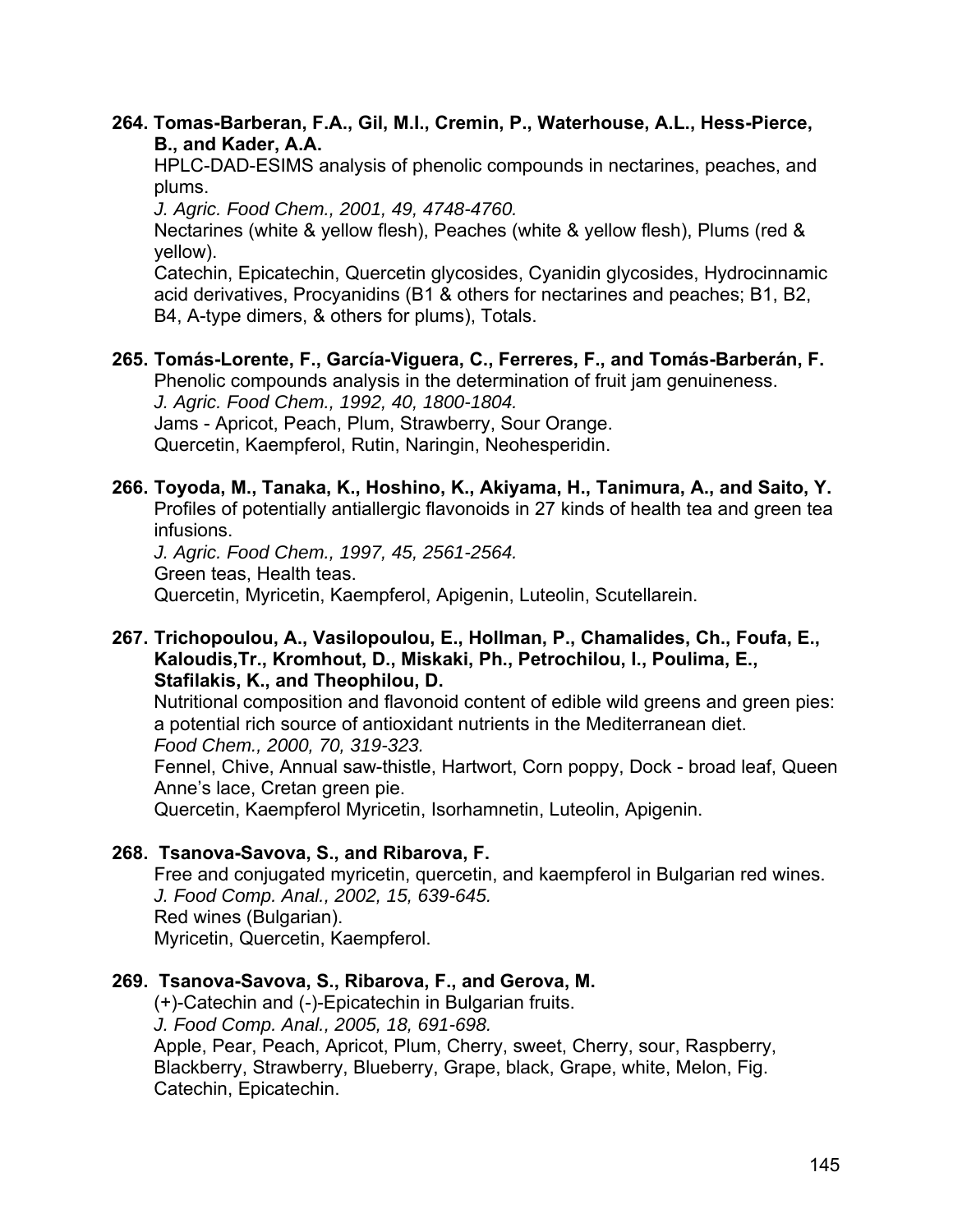#### **270. Tsao, R., Yang, R., Young, J.C., and Zhu, H. T**

Polyphenolic profiles in eight apple cultivars using high-performance liquid chromatography (HPLC).

*J. Agric. Food Chem., 2003, 51, 6347-6353.* 

Apples(Empire, McIntosh, Cortland, Red Delicious, Northen Spy, Golden Delicious, Ida Red).

Catechin, Epicatechin, Procyanidin B2, Cyanidin, Quercetin, Phloretin, Phloridzin, Total polyphenolics.

## **271. Tsushida T., and Suzuki, M.**

Content of flavonol glucosides and some properties of enzymes metabolizing the glucosides in onion.

*J. Jap. Soc. Food Sci. Technol., 1996, 43, 642-649.* Onion - yellow (7 cultivars), red (1 cultivatar), white (3 cultivars). Quercetin, Isorhamnetin.

#### **272. Unilever Bestfoods, North America.**

Summary Flavonoid Content of Teas in the U.S. Market. Unpublished Data, 2002.

## **273. Usenik, V., Štampar, F., and Veberič, R.**

 Anthocyanins and fruit color in plums (Prunus domestica L.) during ripening. *Food Chemistry, 2009, 114, 529-534.*  Plums – 4 varieties. Cyanidin, Peonidin.

## **274. Usenik, V., Fabčič, J., and Štampar, F.**

Sugars, organic acids, phenolic composition and antioxidant activity of sweet cherry (Prunus avium L.). *Food Chemistry, 2008, 107, 185-192.*  Sweet cherries.

Epicatechin, Quercetin, Chlorogenic acid, p-Coumaroylquinic acid, Total phenols, Antioxidant activity (Antioxidant Equivalent of Ascorbic Acid, AEAC).

#### **275. Valles, B.S., Santamaria Victorero, J., Mangas Alonso, J.J., and Blanco Gomis, D.**

High-performance liquid chromatography of the neutral phenolic compounds of low molecular weight in apple juice.

*J. Agric. Food Chem., 1994, 42, 2732-2736.* 

Apple juice (N Senora, San Pedro, & San Juan varieties).

Catechin, Epicatechin, Rutin, Quercetrin, Isoquercetin + Hyperin, Procyanidins B1, B2, C1 + tetramer, Unknown procyanidin, , Phloretin xyloglucoside, Unknown flavonol, Avicularin, Phloridzin.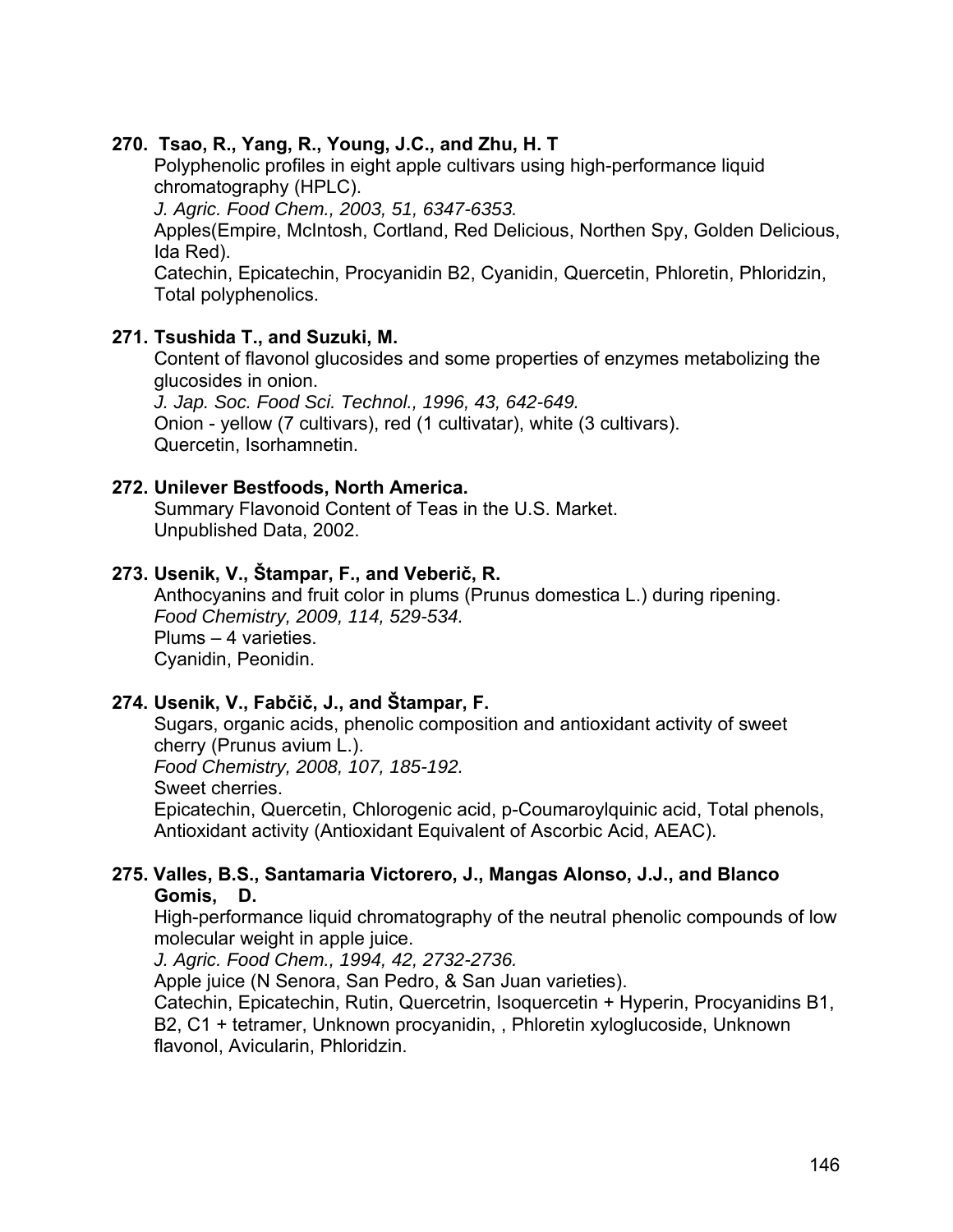#### **276. Valavanidis, A., Vlachogianni, T., Psomas, A., Zovoili, A., and Siatis, V.**

 Polyphenolic profile and antioxidant activity of five apple cultivars grown under organic and conventional agricultural practices.

*Int. J. Food Sci. Technol., 2009, 44, 1167-1175.* 

 Apples – Red Delicious Starking, Golden Delicious, Granny Smith, Royal Gala, Jona Gold.

Catechin, Epicatechin, Procyanidins, Cyanidin, Quercetin, Chlorogenic acid.

### **277. Vanamala, J., Reddivari, L., Yoo, K. S., Pike, L. M., and Patil, B. S.**

 Variation in the content of bioactive flavonoids in different brands of orange and grapefruit juices.

*J. Food Comp. Anal., 2006, 19, 157-166.*  Orange juice, Grapefruit juice – different brands. Hesperitin, Naringenin, Didymin, Poncirin, Quercetin.

#### **278. Vandercook, C. E., and Tisserat, B.**

Flavonoid changes in developing lemons grown in vivo and in vitro. *Phytochemistry, 1989, 28, 799-803.* Lemon. Hesperidin, Rutin, Diosmin.

#### **279. van der Sluis, A.A., Dekker, M., de Jager, A., and Jongen, W.M.F.**

Activity and concentration of polyphenolic antioxidants in apple: Effect of cultivar, harvest year, and storage conditions. *J. Agric. Food Chem., 2001, 49(8), 3606-3613.*  Apples-w/o skin & whole (Jonagold) Quercetin glycosides, Epicatechin, Phloridzin, Chlorgenic acid.

#### **280. Veberic, R., Jakopic, J., Stampar, F., and Schmitzer, V.**

 European elderberry (Sambucus nigra L.) rich in sugars, organic acids, anthocyanins and selected polyphenols. *Food Chemistry, 2009, 114, 511-515.*  European elderberries. Cyanidin, Quercetin.

#### **281. Veberic, R., Colaric, M., and Stampar, F.**

 Phenolic acids and flavonoids of fig fruit (Ficus carica L.) in the northern Mediterranean region. *Food Chemistry, 2008, 106, 153-157.*  Fig – 3 cultivars. Catechin, Epicatechin, Quercetin, Gallic acid, Chlorogenic acid, Syringic acid.

## **282. Velioglu, Y. S., Ekici, L., and Poyrazoglu, E. S.**

 Phenolic composition of European cranberrybush (Viburnum opulus L.) berries and astringency removal of its commercial juice. *Int. J. Food Sci. Technol., 2006, 41, 1011-1015.*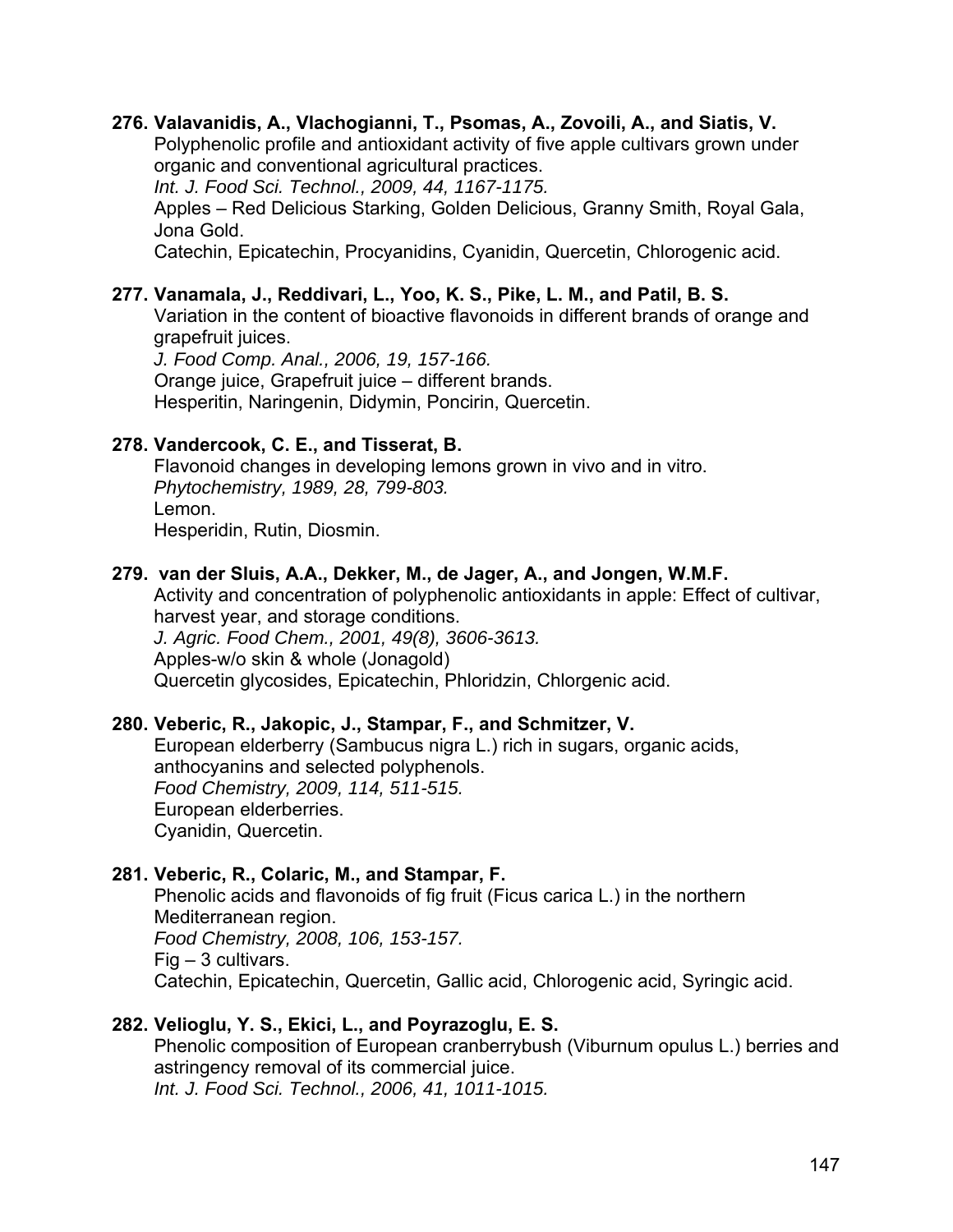European cranberrbush berries.

 Catechin, Epicatechin, Procyanidin, Cyanidin, Quercetin, Chlorogenic acid, Hydroxybenzoic acid, Total phenolics.

# **283. Vrhovsek, U., Rigo, A., Tonon, D., and Mattivi, F.**

 Quantitation of polyphenols in different apple varieties. *J. Agric. Food Chem., 2004, 52, 6532-6538.*  Apples – Renetta, Red Delicious, Granny Smith, Morgenduft, Golden Delicious, Royal Gala,Braeburn, Fuji. Catechin, Epicatechin, Procyanidins, Cyanidin, Quercetin, Total polyphenols, Hydroxycinnamates (5'-caffeoyl, p\_Comaroylquinic, p-Coumaric acids), Dihydrochacones (Phloridzin, Phloretin).

## **284. Vuorinen, H., Määttä, Törrönen, R.**

Content of the flavonols Myricetin, Quercetin, and Kaempferol in Finnish berry wines.

*J. Agric. Food Chem., 2000, 48, 2675-2680.*

Berry wines Red - Black currant, Red currant, Strawberry, Raspberry, black currant-strawberry, raspberry, black currant-crowberry, Black currant-crowberryrose hip, Crowberry, Bog whortleberry- strawberry-black currant-crowberry, Berry wines White - White currant, Gooseberry. Quercetin, Kaempferol, Myricetin.

# **285. Wang, S. Y., Chen, H., Camp, M. J., and Ehlenfeldt, M. K.**

Flavonoid constituents and their contribution to antioxidant activity in cultivars and hybrids of rabbiteye blueberry (Vaccinium ashei Reade). *Food Chemistry, 2012, 132, 855-864.*  Blueberries Rabbiteye (36 cultivars) and hybrids (6). Myricetin, Quercetin, Cyanidin, Delphinidin, Malvidin, Petunidin.

## **286. Wang, C. Y., Wang, S. Y., and Chen, C.**

 Increasing antioxidant activity and reducing decay of blueberries by essential oils. *J. Agric. Food Chem., 2008, 56, 3587-3592.*  Blueberries. Kaempferol, Myricetin, Quercetin, Cyanidin, Delphinidin, Malvidin, Petunidin, Chlorogenic acid, Resveratrol.

## **287. Wang, S. Y., Chen, C., Sciarappa, W., Wang, C. Y., and Camp, M.**

 Fruit quality, antioxidant capacity, and flavonoid content of organically grown and conventionally grown blueberries.

*J. Agric. Food Chem., 2008, 56, 5788-5794.*  Blueberries.

 Myricetin, Quercetin, Cyanidin, Delphinidin, Malvidin, Petunidin, Chlorogenic acid, Resveratrol, Total phenolics, ORAC.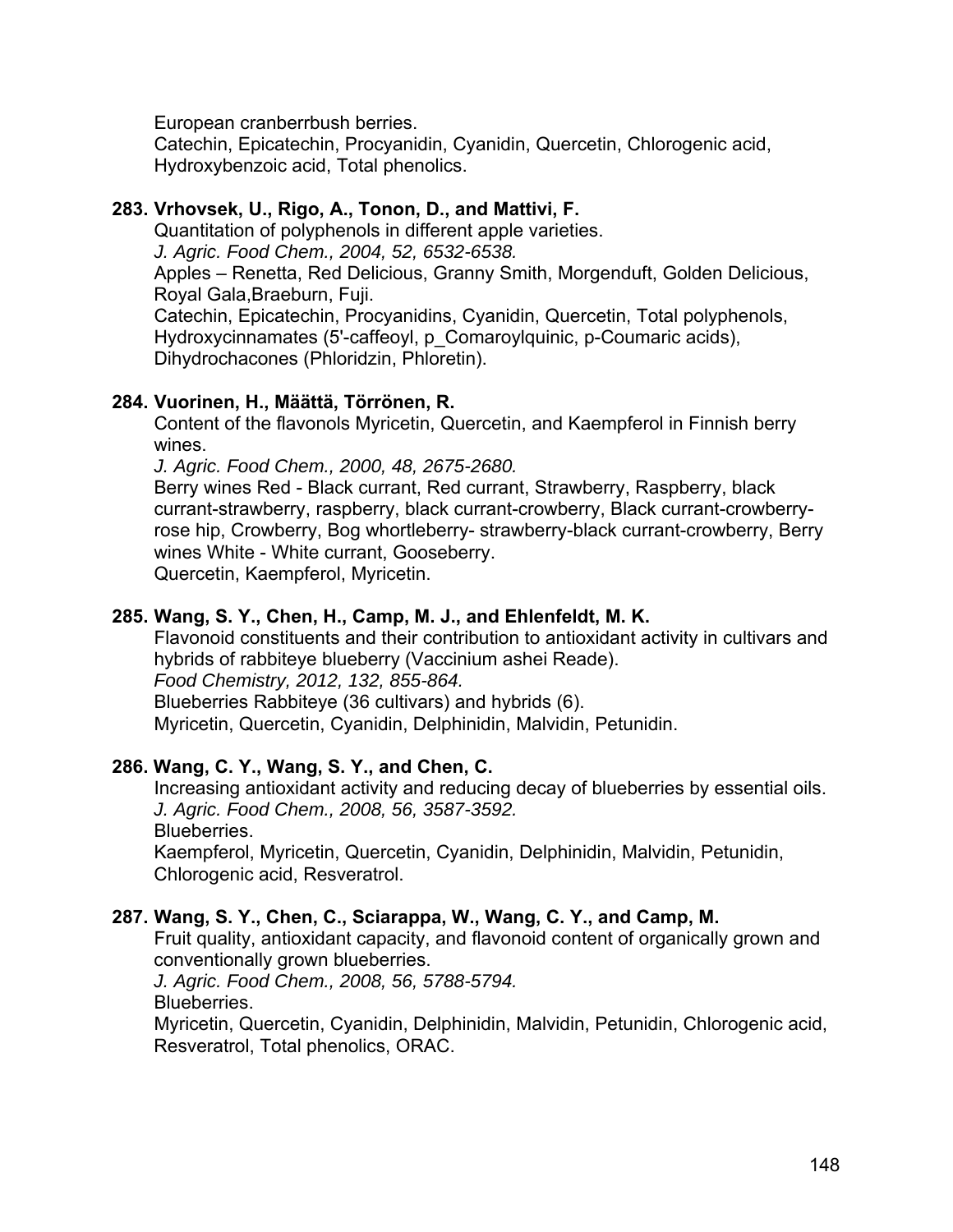#### **288. Wang, M., Simon, J.E., Aviles, I.F., He, K., Zheng, Q-Y., Tadmor, Y.**

Analysis of antioxidative phenolic compounds in artichoke (Cynara scolymus L.). *J. Agric. Food Chem., 2003, 51, 601-608.* 

Artichoke heads (Imperial Star, Green Globe, Violet).

Apigenin, Luteolin, Naringenin, 1-caffeoylquinic acid, chlorogenic acid, Cynaroside, Cynarin.

#### **289. Wang, S.Y., and Lin, H-S.**

Compost as a soil supplement increases the level of antioxidant compounds and oxygen radical absorbance capacity in strawberries.

*J. Agric. Food Chem., 2003, 51, 6844-6850.* 

Strawberries (Allstar, Honeoye).

Kaempferol, Elagic acid, *p*-Coumaroyl glucose, Dihydroflavonol, Cyanidin, Pelargonidin, ORAC.

#### **290. Wang, S.Y., Zheng, W., and Galleta, G.**

Cultural system affects fruit quality and antioxidant capacity in strawberries. *J. Agric. Food Chem., 2002, 50, 6534-6542.* 

Strawberries (Allstar, Earliglow, Delmarvel, Latestar, Lester, Mohawk, Norteaster, Redchief, B28, B35, B244-89, MEUS 8, MEUS 9, US 292).

Quercetin, Kaempferol, Ellagic acid, *p*-Coumaroyl glucose, Cyanidin, Pelargonidin, Fructose, Glucose, Sucrose, Malic acid, Citric acid, Ascorbic acid, Soluble solids, ORAC.

#### **291. Wang, H. F., Helliwell, K.**

Determination of flavonols in green and black tea leaves and green tea infusions by high-performance liquid chromatography.

*Food Res. Int., 2001, 34, 223-227.*

Green tea leaves, Black tea leaves, Green tea infusions. Quercetin, Kaempferol, Myricetin

#### **292. Wang, H., Nair. M. G., Iezzoni, A. F., Strasburg, G. M., Booren, A. M., and Gray, I.**

Quantification and characterization of anthocyanins in Balaton tart cherries. *J. Agric. Food Chem., 1997, 45, 2556-2560.* Cherries - Balaton, Montmorency. Cyanidin.

#### **293. Will, F., Hilsendegen, P., Bonerz, D., Patz, C-D., and Dietrich, H.**

Analytical composition of fruit juices from different sour cherry cultivars.

 *J. Appl. Bot. Food Qual., 2005, 79, 12-16.* 

Sour cherry juices – 5 cultivars.

 Catechin, epicatechin, Quercetin, Cyanidin, Peonidin, 3-, 5-Coumaroylquinic acid, Chlorogenic acid.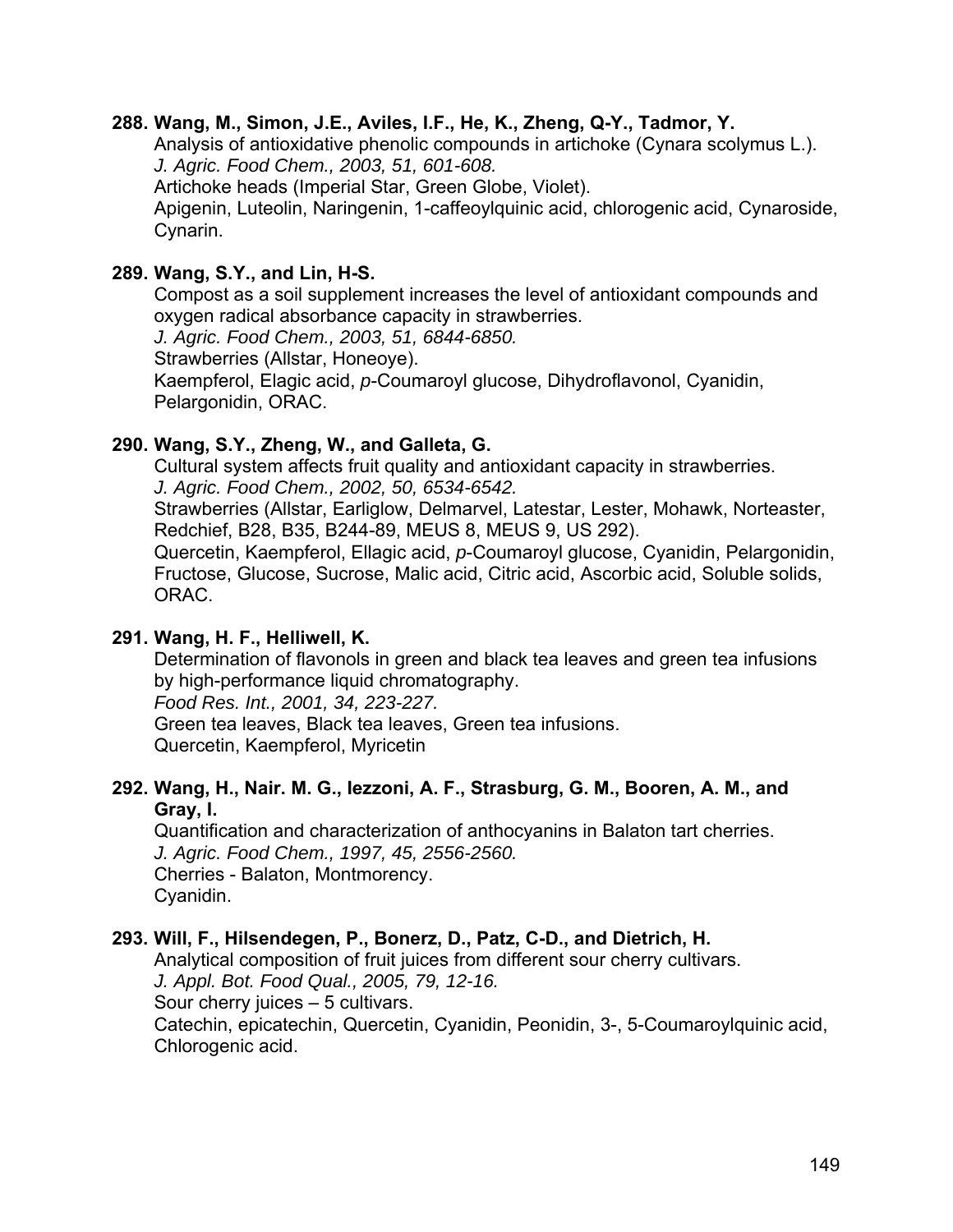#### **294. Wu, X., Beecher, G. R., Holden, J. M., Haytowitz, D. B., Gebhardt, S. E., and Prior, R. L.**

Concentrations of anthocyanins in common foods in the United States and estimation of normal consumption.

*J. Agric. Food Chem., 2006, 54, 4069-4075.* 

Fruits: Apples (Fuji, Gala, Red delicious), Blackberry, Marion blackberry, Blueberry (cultivated, wild), Cherry (sweet), Chokeberry, cranberry, Currant (black, red), Elderberry, Gooseberry, Grape (red, Concord), Nectarine, Peach, Plum (black), Raspberry (black, red), Strawberry, Vegetables: Black bean, Eggplant, Red cabbage, Red leaf lettuce, Red onion, Red radish, Small red beans. Nuts: Pistachio.

## **295. Wu, X., Gu, L., Prior, R. L., and McKay, S.**

Characterization of anthocyanins and proanthocyanidins in some cultivars of *Ribes*, *Aronis*, and *Sambucus* and their antioxidant capacity.

*J. Agric. Food Chem., 2004, 52, 7846-7856.* 

Black Currants (cv.. Ben Alder, Ben Navis, Ben, Lomond, Ben Tirran, Titania, Ukraine), Gooseberries (cv. Winham, Lancashire, Dan's Mistake, Careless), Chokeberries, Elderberries, Red Currants.

Cyanidin, Delphinidin, Pelargonidin, Peonidin, Petunidin, Total Phenolics, ORAC.

#### **296. Yamada, K., Naemura, A., Sawashita, N., Noguchi, Y., and Yamamoto, J.**

An onion variety has natural antithrombotic effect as assessed by thrombosis/thrombolysis models in rodents. *Thrombosis Res., 2004, 114, 213-220.*  Onion yellow (Kitamiko27, Toyohira, Kitawasa3, Tsukisappu, Superkitamomiji, CS3-12, Rantaro, 2935A, K83211), Onion red (Tsukiko22). Quercetin, Platelet reactivity, Coagulation, Thrombolytic activity.

#### **297. Yang, B., Halttunen, T., Raimo, O., Price, K., and Kallio, H.**

 Flavonol glycosides in wild and cultivated berries of three major subspecies of Hippophaë rhamnosides and changes during harvesting period. *Food Chemistry, 2009, 115, 657-664.*  Sea buckthorn berries, wild. Isorhamnetin, Quercetin.

#### **298. Yao, L., Jiang, Y., Singanusong, R., D'Arcy, B., Datta. N., Caffin, N., and Raymont, K.**

Flavonoids in Australian Melaleuca, Guia, Lophostemon, Banksia and Helianthus honeys and their potential for floral authentication.

*Food Res. Int., 2004, 37, 166-174.* 

Honeys (Australia).

Myricetin, Quercetin, Luteolin, Kaempferol, Isoramnetin, Tricetin, PinocembrinChrysin,Pinobanksin, Genkwanin.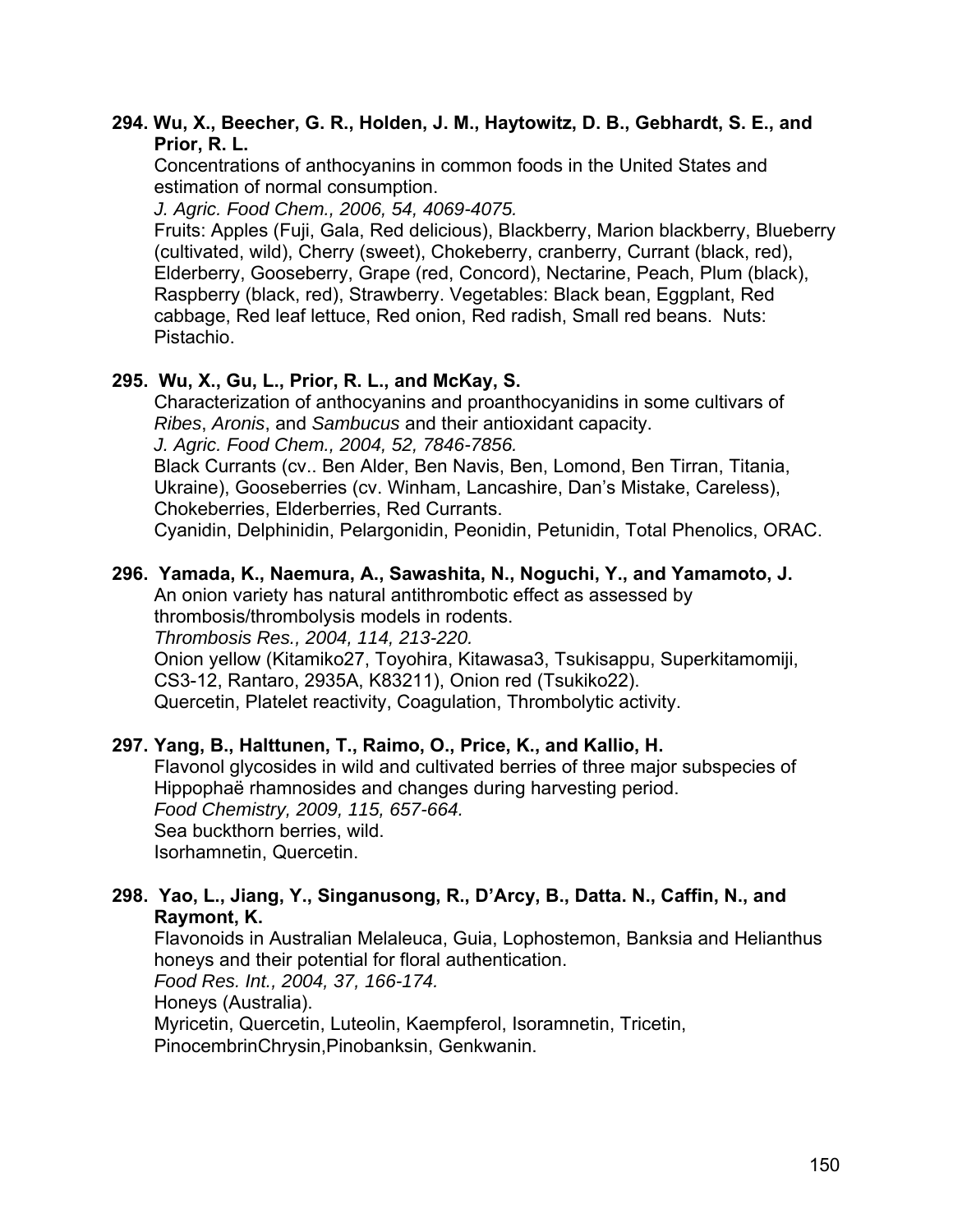#### **299. Yao, L., Jiang, Y., D'Arcy, B., Singanusong, R., Datta. N., Caffin, N., and Raymont, K.**

Quantitative high-performance liquid chromatography analyses of flavonoids in Australian Eucalyptus honeys.

*J. Agric. Food Chem., 2004, 52, 210-214.* 

Honeys (Australian Ecalyptus ).

Myricetin, Quercetin, Luteolin, Kaempferol, Isoramnetin, Tricetin,

PinocembrinChrysin,Pinobanksin.

## **300. Yilmaz, Y., and Toledo, R.T.**

Major flavonoids in grape seeds and skins: Antioxidant capacity of catechin, epicatechin, and gallic acid. *J. Agric.Food Chem., 2004, 52, 255-260.*  Grape seeds (Muscadine). Catechin, Epicatechin, Gallic acid, ORAC.

# **301. Yoo, K.M., Lee, K.W., Park, J.B., Lee, H.J., and Hwang, I.K.**

Variation in major antioxidants and total antioxidant activity of yuzu (*Citrus junos Sieb ex Tanaka*) during maturation and between cultivars. *J. Agric. Food Chem., 2004, 52, 5907-5913.*  Yuzu (Citrus fruit) cv. Wando, Goheung, Sadeung. Hesperetin, Naringenin, Total Phenolics, Vitamin C, Total antioxidant activity.

# **302. You, Q., Wang, B., Chen, F., Huang, Z., Wang, X., and Luo, P.**

 Comparison of anthocyanins and phenolics in organically and conventionally grown blueberries, in selected cultivars. *Food Chemistry, 2011, 125, 201-208.*  Blueberries – Powder blue, Climax, Tifblue. Cyanidin, Delphinidin, Malvidin, Peonidin, Petunidin, Quercetin, Caffeic acid, Chlorogenic acid, p-Coumaric acid, Total phenols, Total anthocyanins, ORAC.

## **303. Young, J. E., Zhao, X., Carey, E. E., Welti, R., Yang, S-S., and Wang, W.**

 Phytochmical phenolics in organically grown vegetabes. *Mol. Nutr. Food Res., 2005, 49, 1136-1142.*  Lettuce - Kalura leaf, Red Sails leaf, Collard green (top bunch), Pac Choi. Apigenin, Luteolin, Kaempferol, Quercetin.

## **304. Yusof, S., Ghazali, H. M., and King, G. S.**

Naringin content in local citrus fruits. *Food Chem., 1990, 37, 113-121.* Pummelo, Rough lime. Naringin.

## **305. Yousfi, K., Cert, R. M., and Garćia, J. M.**

Changes in quality and phenolic compounds of virgn olive oils during objectively described fruit maturation.